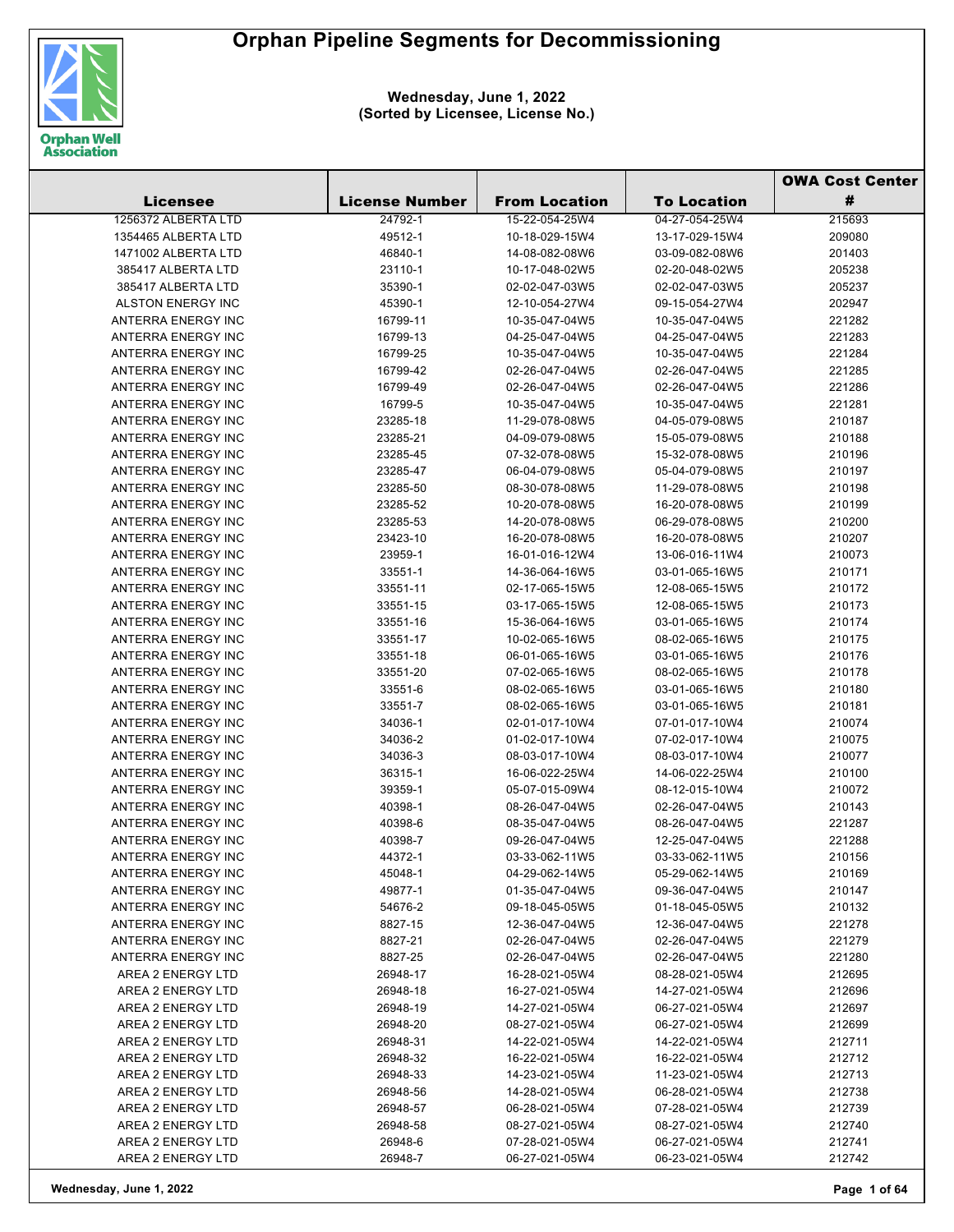

|                                   |                       |                      |                    | <b>OWA Cost Center</b> |  |
|-----------------------------------|-----------------------|----------------------|--------------------|------------------------|--|
| <b>Licensee</b>                   | <b>License Number</b> | <b>From Location</b> | <b>To Location</b> | #                      |  |
| ARROW POINT OIL & GAS LTD         | 25878-1               | 06-23-054-18W5       | 06-23-054-18W5     | 215645                 |  |
| ARROW POINT OIL & GAS LTD         | 36306-1               | 08-35-054-18W5       | 06-25-054-18W5     | 215646                 |  |
| ARROW POINT OIL & GAS LTD         | 44803-1               | 08-27-054-18W5       | 07-23-054-18W5     | 215647                 |  |
| ARROW POINT OIL & GAS LTD         | 44804-1               | 08-10-053-17W5       | 09-29-053-17W5     | 215648                 |  |
| ARROW POINT OIL & GAS LTD         | 44806-1               | 06-15-053-17W5       | 08-10-053-17W5     | 215649                 |  |
| ARROW POINT OIL & GAS LTD         | 44807-1               | 14-21-053-17W5       | 02-29-053-17W5     | 215650                 |  |
| ARROW POINT OIL & GAS LTD         | 44808-1               | 14-02-053-17W5       | 08-10-053-17W5     | 215651                 |  |
| ARROW POINT OIL & GAS LTD         | 45634-1               | 14-22-056-15W5       | 14-22-056-15W5     | 215652                 |  |
| ARROW POINT OIL & GAS LTD         | 49027-1               | 14-25-052-17W5       | 03-36-052-17W5     | 215653                 |  |
| ARROW POINT OIL & GAS LTD         | 53161-1               | 03-29-030-24W4       | 03-33-030-24W4     | 215654                 |  |
| ARTISAN ENERGY CORPORATION        | 30461-1               | 13-02-056-24W4       | 04-11-056-24W4     | 209834                 |  |
| ARTISAN ENERGY CORPORATION        | 33754-1               | 02-10-056-24W4       | 07-10-056-24W4     | 209836                 |  |
| ARTISAN ENERGY CORPORATION        | 46591-1               | 06-22-051-01W5       | 11-22-051-01W5     | 209838                 |  |
| ARTISAN ENERGY CORPORATION        | 47012-7               | 06-15-045-25W4       | 14-10-045-25W4     | 209828                 |  |
| ARTISAN ENERGY CORPORATION        | 47071-1               | 08-30-003-14W4       | 16-20-003-14W4     | 209815                 |  |
| ARTISAN ENERGY CORPORATION        | 47071-2               | 16-20-003-14W4       | 06-21-003-14W4     | 209816                 |  |
| ARTISAN ENERGY CORPORATION        | 47071-3               | 04-36-003-15W4       | 10-25-003-15W4     | 209817                 |  |
| ARTISAN ENERGY CORPORATION        | 48336-1               | 01-15-006-16W4       | 15-31-006-16W4     | 209824                 |  |
| ARTISAN ENERGY CORPORATION        | 48336-2               | 15-31-006-16W4       | 16-31-006-16W4     | 209825                 |  |
| ARTISAN ENERGY CORPORATION        | 51250-1               | 03-15-006-16W4       | 01-15-006-16W4     | 209826                 |  |
| ARTISAN ENERGY CORPORATION        | 51254-1               | 06-12-006-16W4       | 06-12-006-16W4     | 209819                 |  |
| ARTISAN ENERGY CORPORATION        | 51254-3               | 14-11-006-16W4       | 14-11-006-16W4     | 209821                 |  |
| ARTISAN ENERGY CORPORATION        | 9439-1                | 13-02-056-24W4       | 14-03-056-24W4     | 209833                 |  |
| BEAVER LAKE RESOURCES CORPORATION | 16980-1               | 04-11-044-22W4       | 05-11-044-22W4     | 220188                 |  |
| BEAVER LAKE RESOURCES CORPORATION | 16980-2               | 05-11-044-22W4       | 05-11-044-22W4     | 220189                 |  |
| BEAVER LAKE RESOURCES CORPORATION | 16980-3               | 05-11-044-22W4       | 05-11-044-22W4     | 220190                 |  |
| BEAVER LAKE RESOURCES CORPORATION | 16980-4               | 06-11-044-22W4       | 05-11-044-22W4     | 220191                 |  |
| <b>BENJAKA EXPLORATION INC</b>    | 36000-1               | 12-27-052-16W5       | 11-27-052-16W5     | 221201                 |  |
| <b>BLAZE ENERGY LTD</b>           | 39165-1               | 16-31-010-04W4       | 08-06-011-04W4     | 215734                 |  |
| <b>BLAZE ENERGY LTD</b>           | 39165-13              | 06-32-010-04W4       | 14-32-010-04W4     | 215745                 |  |
| <b>BLAZE ENERGY LTD</b>           | 39165-14              | 14-32-010-04W4       | 16-31-010-04W4     | 215746                 |  |
| <b>BLAZE ENERGY LTD</b>           | 39165-3               | 06-07-011-04W4       | 08-07-011-04W4     | 215735                 |  |
| <b>BLAZE ENERGY LTD</b>           | 39165-4               | 14-06-011-04W4       | 06-07-011-04W4     | 215736                 |  |
| <b>BLAZE ENERGY LTD</b>           | 39165-5               | 08-06-011-04W4       | 14-06-011-04W4     | 215737                 |  |
| <b>BLAZE ENERGY LTD</b>           | 39165-6               | 06-31-010-04W4       | 14-31-010-04W4     | 215738                 |  |
| <b>BLAZE ENERGY LTD</b>           | 39165-7               | 14-31-010-04W4       | 16-31-010-04W4     | 215739                 |  |
| <b>BLAZE ENERGY LTD</b>           | 39165-8               | 07-05-011-04W4       | 14-32-010-04W4     | 215740                 |  |
| BLAZE ENERGY LTD                  | 43835-1               | 01-07-031-18W4       | 04-08-031-18W4     | 215748                 |  |
| <b>BNP RESOURCES INC</b>          | 50669-1               | 16-05-003-20W4       | 01-08-003-20W4     | 201763                 |  |
| <b>BORDER PETROLEUM LIMITED</b>   | 29634-2               | 10-15-082-09W6       | 13-14-082-09W6     | 214220                 |  |
| BORDER PETROLEUM LIMITED          | 29634-3               | 04-23-082-09W6       | 13-14-082-09W6     | 214221                 |  |
| BORDER PETROLEUM LIMITED          | 29634-4               | 13-14-082-09W6       | 01-14-082-09W6     | 214222                 |  |
| BORDER PETROLEUM LIMITED          | 38472-1               | 08-20-058-09W5       | 08-20-058-09W5     | 214211                 |  |
| BORDER PETROLEUM LIMITED          | 39372-1               | 06-10-059-10W5       | 04-10-059-10W5     | 214217                 |  |
| BORDER PETROLEUM LIMITED          | 39860-1               | 08-09-059-10W5       | 03-09-059-10W5     | 214215                 |  |
| BORDER PETROLEUM LIMITED          | 39860-2               | 14-04-059-10W5       | 03-09-059-10W5     | 214216                 |  |
| BORDER PETROLEUM LIMITED          | 40587-1               | 06-02-059-10W5       | 04-10-059-10W5     | 214214                 |  |
| BORDER PETROLEUM LIMITED          | 41368-1               | 01-20-059-10W5       | 01-20-059-10W5     | 214218                 |  |
| <b>BOW RIVER ENERGY LTD</b>       | 19510-2               | 06-13-039-10W4       | 10-14-039-10W4     | 221417                 |  |
| <b>BOW RIVER ENERGY LTD</b>       | 22017-16              | 03-34-040-07W4       | 03-34-040-07W4     | 221418                 |  |
| <b>BOW RIVER ENERGY LTD</b>       | 24086-11              | 06-24-040-03W4       | 12-24-040-03W4     | 221422                 |  |
| <b>BOW RIVER ENERGY LTD</b>       | 24086-12              | 06-24-040-03W4       | 12-24-040-03W4     | 221423                 |  |
| <b>BOW RIVER ENERGY LTD</b>       | 24086-17              | 04-24-040-03W4       | 03-24-040-03W4     | 221424                 |  |
| <b>BOW RIVER ENERGY LTD</b>       | 24086-2               | 02-24-040-03W4       | 03-24-040-03W4     | 221419                 |  |
| <b>BOW RIVER ENERGY LTD</b>       | 24086-20              | 06-24-040-03W4       | 12-24-040-03W4     | 221425                 |  |
| <b>BOW RIVER ENERGY LTD</b>       | 24086-21              | 03-24-040-03W4       | 03-24-040-03W4     | 221426                 |  |
| <b>BOW RIVER ENERGY LTD</b>       | 24086-8               | 03-24-040-03W4       | 06-24-040-03W4     | 221420                 |  |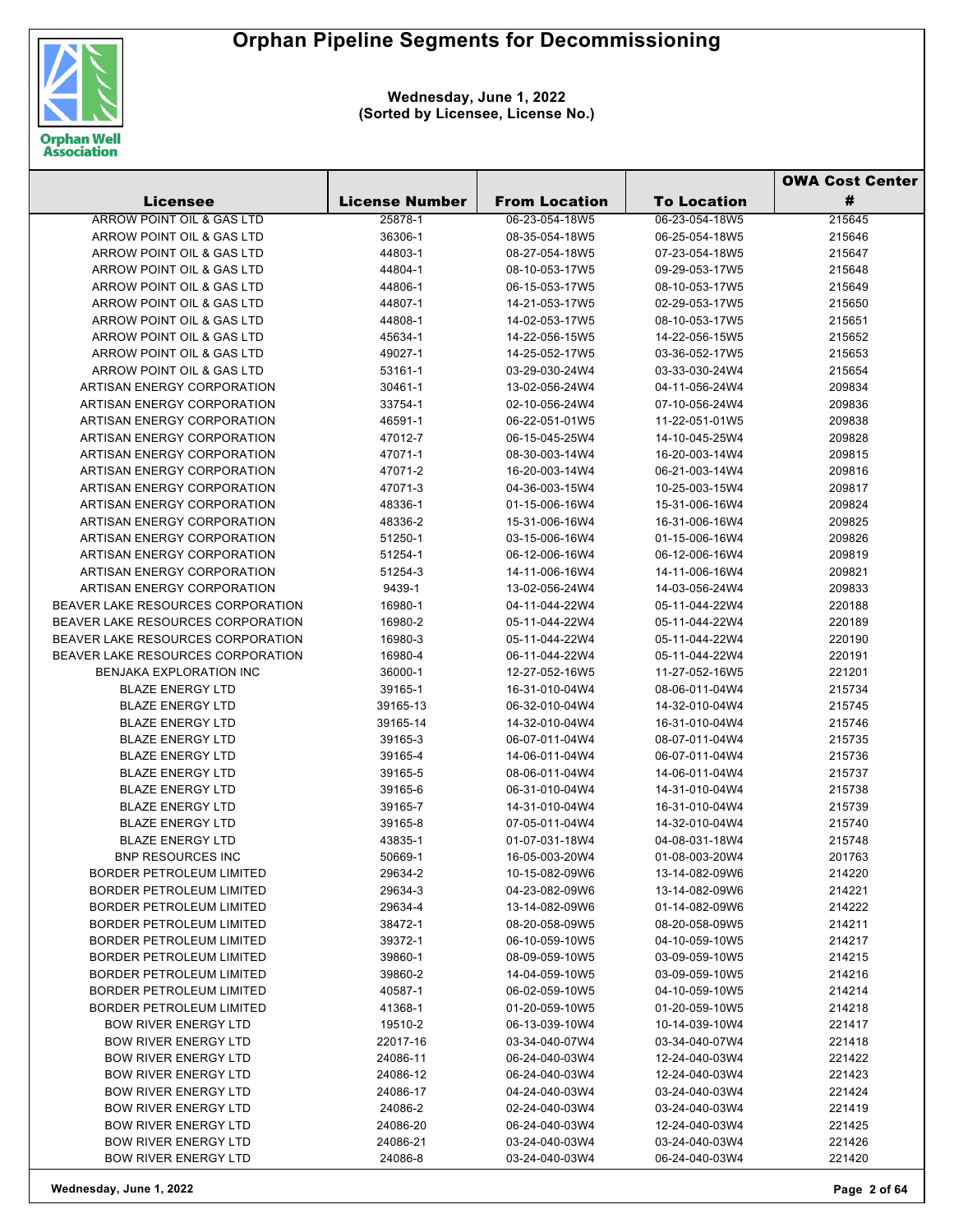

|                             |                       |                      |                    | <b>OWA Cost Center</b> |  |
|-----------------------------|-----------------------|----------------------|--------------------|------------------------|--|
| <b>Licensee</b>             | <b>License Number</b> | <b>From Location</b> | <b>To Location</b> | #                      |  |
| <b>BOW RIVER ENERGY LTD</b> | 24086-9               | 03-24-040-03W4       | 06-24-040-03W4     | 221421                 |  |
| <b>BOW RIVER ENERGY LTD</b> | 24087-10              | 03-25-040-03W4       | 04-25-040-03W4     | 221430                 |  |
| <b>BOW RIVER ENERGY LTD</b> | 24087-11              | 05-25-040-03W4       | 04-25-040-03W4     | 221431                 |  |
| <b>BOW RIVER ENERGY LTD</b> | 24087-12              | 04-25-040-03W4       | 04-25-040-03W4     | 221432                 |  |
| <b>BOW RIVER ENERGY LTD</b> | 24087-5               | 11-24-040-03W4       | 12-24-040-03W4     | 221427                 |  |
| <b>BOW RIVER ENERGY LTD</b> | 24087-6               | 11-24-040-03W4       | 12-24-040-03W4     | 221428                 |  |
| <b>BOW RIVER ENERGY LTD</b> | 24087-9               | 03-25-040-03W4       | 04-25-040-03W4     | 221429                 |  |
| <b>BOW RIVER ENERGY LTD</b> | 24524-7               | 12-24-040-03W4       | 03-24-040-03W4     | 221433                 |  |
| <b>BOW RIVER ENERGY LTD</b> | 24524-9               | 05-24-040-03W4       | 05-24-040-03W4     | 221434                 |  |
| <b>BOW RIVER ENERGY LTD</b> | 29146-1               | 09-23-041-04W4       | 07-22-041-04W4     | 221435                 |  |
| <b>BOW RIVER ENERGY LTD</b> | 29146-3               | 07-22-041-04W4       | 01-28-041-04W4     | 221436                 |  |
| <b>BOW RIVER ENERGY LTD</b> | 29146-5               | 09-22-041-04W4       | 09-22-041-04W4     | 221437                 |  |
| <b>BOW RIVER ENERGY LTD</b> | 30536-1               | 03-18-041-03W4       | 05-18-041-03W4     | 221438                 |  |
| <b>BOW RIVER ENERGY LTD</b> | 30536-2               | 03-18-041-03W4       | 05-18-041-03W4     | 221439                 |  |
| <b>BOW RIVER ENERGY LTD</b> | 30536-3               | 06-18-041-03W4       | 05-18-041-03W4     | 221440                 |  |
| <b>BOW RIVER ENERGY LTD</b> | 30536-4               | 06-18-041-03W4       | 05-18-041-03W4     | 221441                 |  |
| <b>BOW RIVER ENERGY LTD</b> | 30536-5               | 12-18-041-03W4       | 05-18-041-03W4     | 221442                 |  |
| <b>BOW RIVER ENERGY LTD</b> | 30536-6               | 12-18-041-03W4       | 05-18-041-03W4     | 221443                 |  |
| <b>BOW RIVER ENERGY LTD</b> | 30660-1               | 04-18-041-03W4       | 05-18-041-03W4     | 221444                 |  |
| <b>BOW RIVER ENERGY LTD</b> | 30660-2               | 05-18-041-03W4       | 03-18-041-03W4     | 221445                 |  |
| <b>BOW RIVER ENERGY LTD</b> | 30660-3               | 05-18-041-03W4       | 06-18-041-03W4     | 221446                 |  |
| <b>BOW RIVER ENERGY LTD</b> | 34828-2               | 01-26-033-04W4       | 09-34-033-04W4     | 221447                 |  |
| <b>BOW RIVER ENERGY LTD</b> | 36635-1               | 04-34-040-07W4       | 12-34-040-07W4     | 221448                 |  |
| <b>BOW RIVER ENERGY LTD</b> | 38673-1               | 06-17-041-05W4       | 10-06-041-05W4     | 221449                 |  |
| <b>BOW RIVER ENERGY LTD</b> | 38673-16              | 13-12-041-06W4       | 03-12-041-06W4     | 221450                 |  |
| <b>BOW RIVER ENERGY LTD</b> | 39943-10              | 02-32-032-06W4       | 11-33-032-06W4     | 221451                 |  |
| <b>BOW RIVER ENERGY LTD</b> | 40902-1               | 01-05-042-04W4       | 11-32-041-04W4     | 221452                 |  |
| <b>BOW RIVER ENERGY LTD</b> | 41502-1               | 06-11-045-05W4       | 09-11-045-05W4     | 221453                 |  |
| <b>BOW RIVER ENERGY LTD</b> | 41502-2               | 03-22-045-05W4       | 03-22-045-05W4     | 221454                 |  |
| <b>BOW RIVER ENERGY LTD</b> | 41874-3               | 16-34-040-07W4       | 04-35-040-07W4     | 221455                 |  |
| <b>BOW RIVER ENERGY LTD</b> | 44571-1               | 02-36-040-04W4       | 13-25-040-04W4     | 221456                 |  |
| <b>BOW RIVER ENERGY LTD</b> | 44683-2               | 13-03-033-09W4       | 10-09-033-09W4     | 221457                 |  |
| <b>BOW RIVER ENERGY LTD</b> | 44683-3               | 11-04-033-09W4       | 13-03-033-09W4     | 221458                 |  |
| <b>BOW RIVER ENERGY LTD</b> | 44819-6               | 02-28-033-09W4       | 10-28-033-09W4     | 221459                 |  |
| <b>BOW RIVER ENERGY LTD</b> | 44819-7               | 16-28-033-09W4       | 09-28-033-09W4     | 221460                 |  |
| <b>BOW RIVER ENERGY LTD</b> | 45124-10              | 09-11-041-05W4       | 02-11-041-05W4     | 221463                 |  |
| <b>BOW RIVER ENERGY LTD</b> | 45124-11              | 02-10-041-05W4       | 08-10-041-05W4     | 221464                 |  |
| <b>BOW RIVER ENERGY LTD</b> | 45124-12              | 07-09-041-05W4       | 01-16-041-05W4     | 221465                 |  |
| <b>BOW RIVER ENERGY LTD</b> | 45124-13              | 01-16-041-05W4       | 08-16-041-05W4     | 221466                 |  |
| <b>BOW RIVER ENERGY LTD</b> | 45124-17              | 07-14-041-05W4       | 09-11-041-05W4     | 221467                 |  |
| <b>BOW RIVER ENERGY LTD</b> | 45124-18              | 08-10-041-05W4       | 08-10-041-05W4     | 221468                 |  |
| <b>BOW RIVER ENERGY LTD</b> | 45124-3               | 02-11-041-05W4       | 08-10-041-05W4     | 221461                 |  |
| <b>BOW RIVER ENERGY LTD</b> | 45124-4               | 08-10-041-05W4       | 10-16-041-05W4     | 221462                 |  |
| <b>BOW RIVER ENERGY LTD</b> | 45126-1               | 15-15-033-07W4       | 16-15-033-07W4     | 221469                 |  |
| <b>BOW RIVER ENERGY LTD</b> | 47004-1               | 05-24-040-03W4       | 12-24-040-03W4     | 221470                 |  |
| <b>BOW RIVER ENERGY LTD</b> | 47004-2               | 06-24-040-03W4       | 12-24-040-03W4     | 221471                 |  |
| <b>BOW RIVER ENERGY LTD</b> | 47129-1               | 06-26-041-01W4       | 16-23-041-01W4     | 221472                 |  |
| <b>BOW RIVER ENERGY LTD</b> | 47198-1               | 02-10-032-06W4       | 02-03-032-06W4     | 221473                 |  |
| <b>BOW RIVER ENERGY LTD</b> | 47198-2               | 01-09-032-06W4       | 15-03-032-06W4     | 221474                 |  |
| <b>BOW RIVER ENERGY LTD</b> | 47644-1               | 14-23-042-04W4       | 06-28-042-04W4     | 221475                 |  |
| <b>BOW RIVER ENERGY LTD</b> | 47708-2               | 09-34-033-04W4       | 15-15-034-04W4     | 221476                 |  |
| <b>BOW RIVER ENERGY LTD</b> | 48152-1               | 14-30-044-11W4       | 06-36-044-12W4     | 221477                 |  |
| <b>BOW RIVER ENERGY LTD</b> | 48881-1               | 15-32-038-01W4       | 15-32-038-01W4     | 221478                 |  |
| <b>BOW RIVER ENERGY LTD</b> | 48881-2               | 15-32-038-01W4       | 15-32-038-01W4     | 221479                 |  |
| <b>BOW RIVER ENERGY LTD</b> | 48881-3               | 15-32-038-01W4       | 15-32-038-01W4     | 221480                 |  |
| <b>BOW RIVER ENERGY LTD</b> | 48881-4               | 14-32-038-01W4       | 15-32-038-01W4     | 221481                 |  |
| <b>BOW RIVER ENERGY LTD</b> | 48881-5               | 11-32-038-01W4       | 15-32-038-01W4     | 221482                 |  |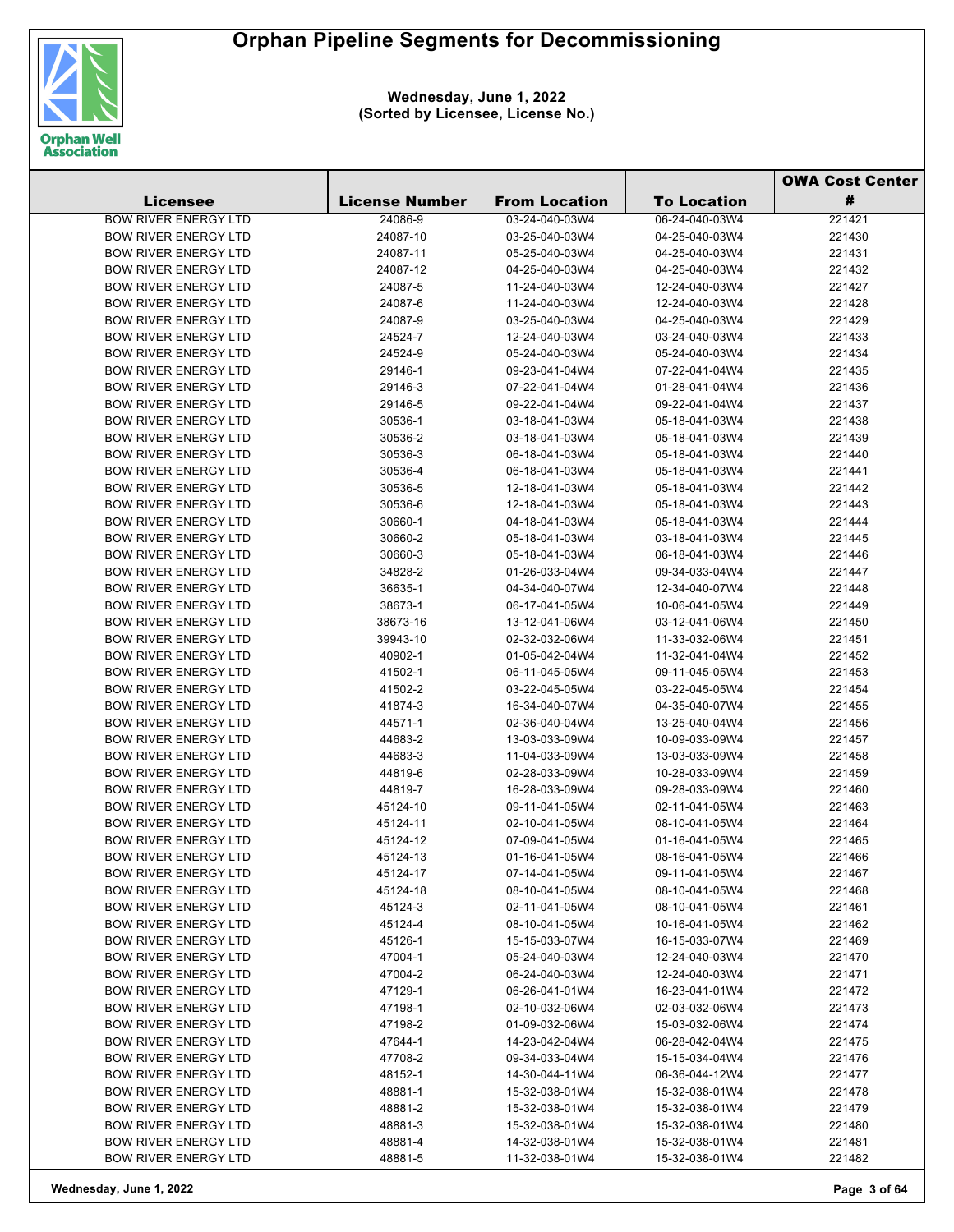

|                                      |                       |                      |                    | <b>OWA Cost Center</b> |  |
|--------------------------------------|-----------------------|----------------------|--------------------|------------------------|--|
| Licensee                             | <b>License Number</b> | <b>From Location</b> | <b>To Location</b> | #                      |  |
| <b>BOW RIVER ENERGY LTD</b>          | 48881-6               | 15-32-038-01W4       | 05-32-038-01W4     | 221483                 |  |
| <b>BOW RIVER ENERGY LTD</b>          | 48881-7               | 11-32-038-01W4       | 05-32-038-01W4     | 221484                 |  |
| <b>BOW RIVER ENERGY LTD</b>          | 49193-1               | 13-06-035-11W4       | 06-07-035-11W4     | 221485                 |  |
| <b>BOW RIVER ENERGY LTD</b>          | 50446-1               | 09-29-044-11W4       | 10-29-044-11W4     | 221486                 |  |
| <b>BOW RIVER ENERGY LTD</b>          | 52057-1               | 15-32-038-01W4       | 15-32-038-01W4     | 221487                 |  |
| <b>BOW RIVER ENERGY LTD</b>          | 52057-2               | 15-32-038-01W4       | 15-32-038-01W4     | 221488                 |  |
| <b>BOW RIVER ENERGY LTD</b>          | 52057-3               | 14-32-038-01W4       | 15-32-038-01W4     | 221489                 |  |
| <b>BOW RIVER ENERGY LTD</b>          | 52057-4               | 14-32-038-01W4       | 14-32-038-01W4     | 221490                 |  |
| <b>BOW RIVER ENERGY LTD</b>          | 52057-5               | 05-32-038-01W4       | 15-32-038-01W4     | 221491                 |  |
| <b>BOW RIVER ENERGY LTD</b>          | 59110-23              | 12-21-041-04W4       | 11-21-041-04W4     | 221492                 |  |
| <b>BOW RIVER ENERGY LTD</b>          | 59110-24              | 12-21-041-04W4       | 11-21-041-04W4     | 221493                 |  |
| <b>BOW RIVER ENERGY LTD</b>          | 59110-73              | 12-13-041-04W4       | 09-23-041-04W4     | 221494                 |  |
| <b>BOW RIVER ENERGY LTD</b>          | 59110-75              | 05-18-041-03W4       | 12-13-041-04W4     | 221495                 |  |
| <b>BOW RIVER ENERGY LTD</b>          | 59110-88              | 09-23-041-04W4       | 09-23-041-04W4     | 221496                 |  |
| <b>BOW RIVER ENERGY LTD</b>          | 59110-89              | 09-23-041-04W4       | 09-23-041-04W4     | 221497                 |  |
| <b>BOW RIVER ENERGY LTD</b>          | 59111-43              | 07-22-041-04W4       | 04-23-041-04W4     | 221498                 |  |
| <b>CALVER RESOURCES INC</b>          | 42222-1               | 11-15-102-05W6       | 14-16-102-05W6     | 202261                 |  |
| <b>CALVER RESOURCES INC</b>          | 42222-2               | 14-16-102-05W6       | 05-21-102-05W6     | 202262                 |  |
| CAMINO INDUSTRIES INC                | 16164-1               | 04-36-031-02W5       | 10-35-031-02W5     | 204528                 |  |
| <b>CAMINO INDUSTRIES INC</b>         | 37107-1               | 15-13-033-05W5       | 16-13-033-05W5     | 204529                 |  |
| CANADIAN COYOTE ENERGY LTD           | 24637-1               | 06-24-110-08W6       | 06-19-110-07W6     | 205791                 |  |
| CANADIAN COYOTE ENERGY LTD           | 24637-2               | 06-24-110-08W6       | 12-24-110-08W6     | 205792                 |  |
| CANADIAN COYOTE ENERGY LTD           | 26150-3               | 11-33-038-10W4       | 02-10-039-10W4     | 205664                 |  |
| CANADIAN COYOTE ENERGY LTD           | 26853-1               | 07-19-059-18W5       | 07-20-059-18W5     | 205780                 |  |
| CANADIAN COYOTE ENERGY LTD           | 30170-6               | 11-33-038-10W4       | 13-34-038-10W4     | 205671                 |  |
| CANADIAN COYOTE ENERGY LTD           | 43885-1               | 07-05-053-13W4       | 05-05-053-13W4     | 205778                 |  |
| CANADIAN COYOTE ENERGY LTD           | 46119-1               | 07-14-059-19W5       | 07-19-059-18W5     | 205782                 |  |
| CANADIAN COYOTE ENERGY LTD           | 46119-2               | 09-24-059-19W5       | 02-19-059-18W5     | 205783                 |  |
| CANADIAN COYOTE ENERGY LTD           | 46761-1               | 11-13-060-20W5       | 11-13-060-20W5     | 205785                 |  |
| CANADIAN COYOTE ENERGY LTD           | 47925-11              | 04-09-052-12W4       | 05-09-052-12W4     | 205764                 |  |
| CANADIAN COYOTE ENERGY LTD           | 47925-12              | 15-23-052-12W4       | 10-23-052-12W4     | 205765                 |  |
| CANADIAN COYOTE ENERGY LTD           | 47925-15              | 13-16-054-14W4       | 14-16-054-14W4     | 205768                 |  |
| CANADIAN COYOTE ENERGY LTD           | 47925-17              | 10-17-054-14W4       | 13-16-054-14W4     | 205770                 |  |
| CANADIAN COYOTE ENERGY LTD           | 47925-4               | 05-13-052-13W4       | 05-13-052-13W4     | 205772                 |  |
| CANADIAN COYOTE ENERGY LTD           | 47925-9               | 16-03-052-13W4       | 03-10-052-13W4     | 205777                 |  |
| CANADIAN COYOTE ENERGY LTD           | 48983-1               | 07-13-059-19W5       | 06-13-059-19W5     | 205781                 |  |
| CANADIAN COYOTE ENERGY LTD           | 49785-7               | 04-08-054-14W4       | 13-05-054-14W4     | 205779                 |  |
| <b>CANADIAN COYOTE ENERGY LTD</b>    | 51808-1               | 04-36-061-20W5       | 10-27-061-20W5     | 205786                 |  |
| CANADIAN COYOTE ENERGY LTD           | 57123-1               | 12-35-085-19W5       | 09-20-085-18W5     | 205790                 |  |
| CANADIAN OIL & GAS INTERNATIONAL INC | 12544-1               | 11-04-039-26W4       | 10-04-039-26W4     | 209320                 |  |
| CANADIAN OIL & GAS INTERNATIONAL INC | 13675-2               | 04-09-031-23W4       | 09-09-031-23W4     | 211281                 |  |
| CANADIAN OIL & GAS INTERNATIONAL INC | 20707-1               | 16-31-031-23W4       | 09-09-031-23W4     | 209263                 |  |
| CANADIAN OIL & GAS INTERNATIONAL INC | 21654-1               | 06-30-080-09W5       | 05-30-080-09W5     | 209377                 |  |
| CANADIAN OIL & GAS INTERNATIONAL INC | 21673-1               | 09-29-053-17W5       | 02-29-053-17W5     | 215976                 |  |
| CANADIAN OIL & GAS INTERNATIONAL INC | 22343-18              | 07-01-012-13W4       | 08-01-012-13W4     | 211249                 |  |
| CANADIAN OIL & GAS INTERNATIONAL INC | 22343-19              | 07-01-012-13W4       | 08-01-012-13W4     | 211250                 |  |
| CANADIAN OIL & GAS INTERNATIONAL INC | 23181-11              | 06-07-036-27W4       | 06-07-036-27W4     | 209264                 |  |
| CANADIAN OIL & GAS INTERNATIONAL INC | 23181-19              | 14-12-036-28W4       | 11-12-036-28W4     | 209265                 |  |
| CANADIAN OIL & GAS INTERNATIONAL INC | 23214-1               | 06-03-053-17W5       | 14-02-053-17W5     | 215977                 |  |
| CANADIAN OIL & GAS INTERNATIONAL INC | 23214-4               | 16-17-053-17W5       | 14-17-053-17W5     | 215978                 |  |
| CANADIAN OIL & GAS INTERNATIONAL INC | 23214-5               | 06-20-053-17W5       | 06-20-053-17W5     | 215979                 |  |
| CANADIAN OIL & GAS INTERNATIONAL INC | 24956-1               | 11-35-059-13W4       | 11-35-059-13W4     | 211297                 |  |
| CANADIAN OIL & GAS INTERNATIONAL INC | 24956-12              | 13-07-060-14W4       | 13-07-060-14W4     | 211300                 |  |
| CANADIAN OIL & GAS INTERNATIONAL INC | 24956-13              | 16-36-060-15W4       | 01-01-061-15W4     | 211301                 |  |
| CANADIAN OIL & GAS INTERNATIONAL INC | 24956-2               | 10-16-059-13W4       | 15-08-059-13W4     | 211303                 |  |
| CANADIAN OIL & GAS INTERNATIONAL INC | 24956-3               | 07-21-059-13W4       | 10-16-059-13W4     | 211304                 |  |
| CANADIAN OIL & GAS INTERNATIONAL INC | 24956-6               | 10-20-059-13W4       | 10-20-059-13W4     | 211307                 |  |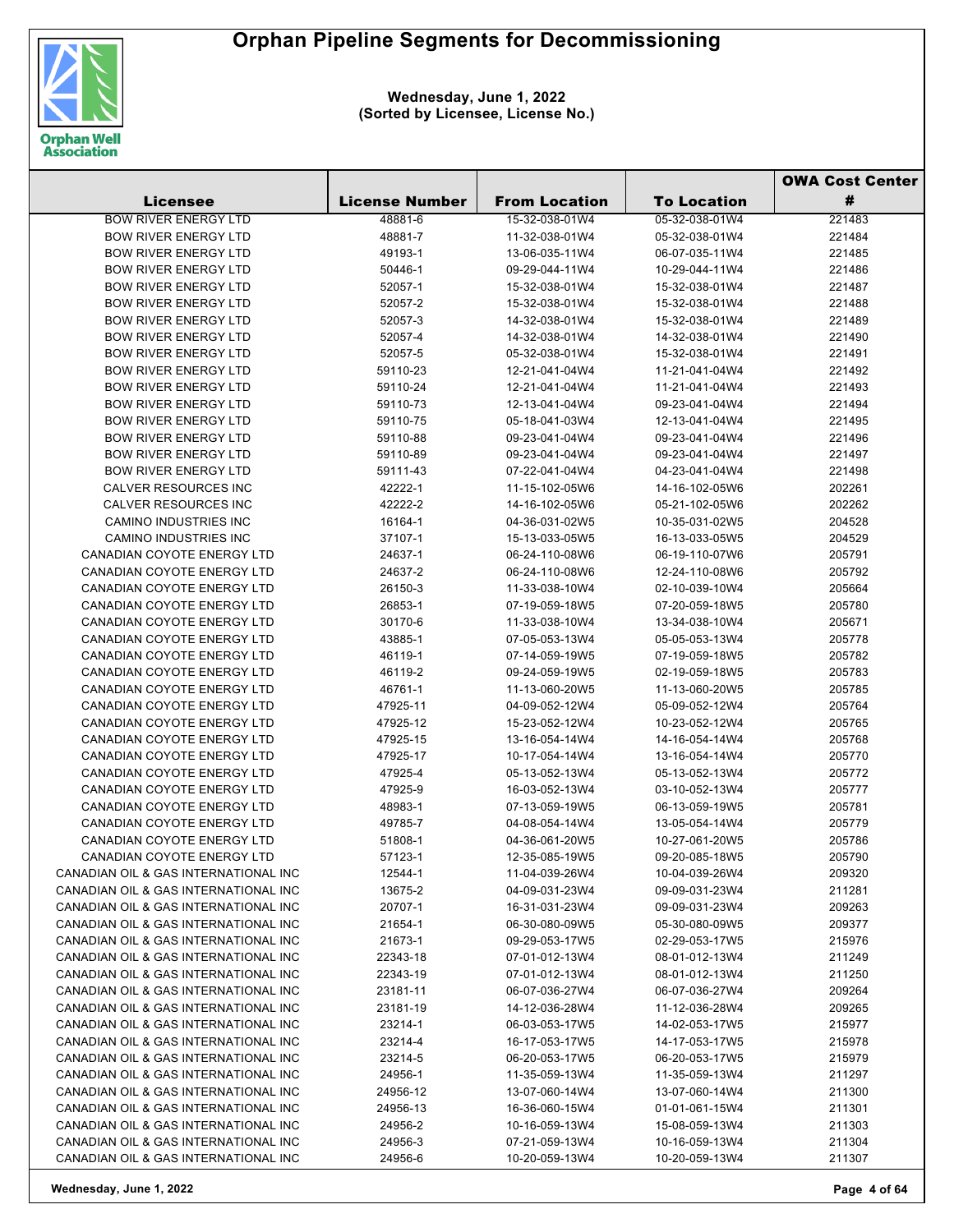

|                                                                              |                       |                      |                    | <b>OWA Cost Center</b> |
|------------------------------------------------------------------------------|-----------------------|----------------------|--------------------|------------------------|
| Licensee                                                                     | <b>License Number</b> | <b>From Location</b> | <b>To Location</b> | #                      |
| CANADIAN OIL & GAS INTERNATIONAL INC                                         | 24956-7               | 04-28-059-13W4       | 08-29-059-13W4     | 211308                 |
| CANADIAN OIL & GAS INTERNATIONAL INC                                         | 24956-9               | 02-29-059-13W4       | 01-29-059-13W4     | 211310                 |
| CANADIAN OIL & GAS INTERNATIONAL INC                                         | 26110-1               | 06-35-062-01W4       | 14-27-062-01W4     | 209338                 |
| CANADIAN OIL & GAS INTERNATIONAL INC                                         | 28044-15              | 07-06-066-02W4       | 12-32-065-02W4     | 209359                 |
| CANADIAN OIL & GAS INTERNATIONAL INC                                         | 28157-1               | 07-17-064-11W4       | 11-05-064-11W4     | 209343                 |
| CANADIAN OIL & GAS INTERNATIONAL INC                                         | 28157-10              | 07-05-065-14W4       | 05-04-065-14W4     | 209344                 |
| CANADIAN OIL & GAS INTERNATIONAL INC                                         | 28157-6               | 07-13-064-12W4       | 03-18-064-11W4     | 209352                 |
| CANADIAN OIL & GAS INTERNATIONAL INC                                         | 28157-7               | 10-18-064-11W4       | 03-18-064-11W4     | 209353                 |
| CANADIAN OIL & GAS INTERNATIONAL INC                                         | 28157-8               | 03-18-064-11W4       | 07-07-064-11W4     | 209354                 |
| CANADIAN OIL & GAS INTERNATIONAL INC                                         | 28157-9               | 07-07-064-11W4       | 06-08-064-11W4     | 209355                 |
| CANADIAN OIL & GAS INTERNATIONAL INC                                         | 28694-1               | 06-31-038-16W4       | 02-31-038-16W4     | 215981                 |
| CANADIAN OIL & GAS INTERNATIONAL INC                                         | 29129-1               | 13-30-038-16W4       | 14-30-038-16W4     | 215982                 |
| CANADIAN OIL & GAS INTERNATIONAL INC                                         | 29470-1               | 10-15-011-14W4       | 12-14-011-14W4     | 211237                 |
| CANADIAN OIL & GAS INTERNATIONAL INC                                         | 29471-1               | 12-14-011-14W4       | 06-15-011-14W4     | 211236                 |
| CANADIAN OIL & GAS INTERNATIONAL INC                                         | 33767-2               | 14-26-023-13W4       | 06-26-023-13W4     | 209242                 |
| CANADIAN OIL & GAS INTERNATIONAL INC                                         | 33767-3               | 16-26-023-13W4       | 14-26-023-13W4     | 209243                 |
| CANADIAN OIL & GAS INTERNATIONAL INC                                         | 33767-4               | 08-26-023-13W4       | 16-26-023-13W4     | 209244                 |
| CANADIAN OIL & GAS INTERNATIONAL INC                                         | 33767-5               | 01-26-023-13W4       | 08-26-023-13W4     | 209245                 |
| CANADIAN OIL & GAS INTERNATIONAL INC                                         | 33767-6               | 10-26-023-13W4       | 16-26-023-13W4     | 209246                 |
| CANADIAN OIL & GAS INTERNATIONAL INC                                         | 33767-7               | 12-26-023-13W4       | 11-26-023-13W4     | 209247                 |
| CANADIAN OIL & GAS INTERNATIONAL INC                                         | 33767-8               | 15-26-023-13W4       | 15-26-023-13W4     | 209248                 |
| CANADIAN OIL & GAS INTERNATIONAL INC                                         | 34669-1               | 09-19-059-13W4       | 09-30-059-13W4     | 211293                 |
| CANADIAN OIL & GAS INTERNATIONAL INC                                         | 34669-2               | 12-26-059-13W4       | 11-35-059-13W4     | 211294                 |
| CANADIAN OIL & GAS INTERNATIONAL INC                                         | 36679-2               | 10-31-011-12W4       | 10-31-011-12W4     | 211170                 |
| CANADIAN OIL & GAS INTERNATIONAL INC                                         | 37153-3               | 13-22-059-04W4       | 13-22-059-04W4     | 209336                 |
| CANADIAN OIL & GAS INTERNATIONAL INC                                         | 38203-1               | 06-26-059-10W5       | 14-22-059-10W5     | 209376                 |
| CANADIAN OIL & GAS INTERNATIONAL INC                                         | 38654-1               | 09-11-070-06W6       | 01-11-070-06W6     | 209378                 |
| CANADIAN OIL & GAS INTERNATIONAL INC                                         | 39264-1               | 16-21-036-08W4       | 09-21-036-08W4     | 211282                 |
| CANADIAN OIL & GAS INTERNATIONAL INC                                         | 39264-2               | 09-21-036-08W4       | 08-21-036-08W4     | 211283                 |
| CANADIAN OIL & GAS INTERNATIONAL INC                                         | 39264-3               | 09-21-036-08W4       | 08-21-036-08W4     | 211284                 |
| CANADIAN OIL & GAS INTERNATIONAL INC                                         | 42011-2               | 16-20-030-16W4       | 14-28-030-16W4     | 211280                 |
| CANADIAN OIL & GAS INTERNATIONAL INC                                         | 42881-1               | 16-33-011-21W4       | 08-05-012-21W4     | 209237                 |
| CANADIAN OIL & GAS INTERNATIONAL INC                                         | 44703-1               | 10-10-009-16W4       | 05-15-009-16W4     | 209236                 |
| CANADIAN OIL & GAS INTERNATIONAL INC                                         | 45537-2               | 16-04-059-14W4       | 03-10-059-14W4     | 211311                 |
| CANADIAN OIL & GAS INTERNATIONAL INC                                         | 45604-1               | 09-29-058-14W4       | 03-04-059-14W4     | 211292                 |
| CANADIAN OIL & GAS INTERNATIONAL INC                                         | 46066-2               | 10-33-047-12W5       | 16-33-047-12W5     | 209371                 |
| CANADIAN OIL & GAS INTERNATIONAL INC                                         | 46066-3               | 07-34-047-12W5       | 07-34-047-12W5     | 209372                 |
| CANADIAN OIL & GAS INTERNATIONAL INC                                         | 46066-4               | 13-34-047-12W5       | 12-34-047-12W5     | 209373                 |
| CANADIAN OIL & GAS INTERNATIONAL INC                                         | 46066-5               | 07-06-047-10W5       | 07-06-047-10W5     | 209374                 |
| CANADIAN OIL & GAS INTERNATIONAL INC                                         | 46330-3               | 12-10-031-23W4       | 09-09-031-23W4     | 209261                 |
| CANADIAN OIL & GAS INTERNATIONAL INC                                         | 46772-1               | 09-09-031-23W4       | 05-10-031-23W4     | 209254                 |
| CANADIAN OIL & GAS INTERNATIONAL INC                                         | 46772-2               | 05-10-031-23W4       | 11-10-031-23W4     | 209255                 |
| CANADIAN OIL & GAS INTERNATIONAL INC                                         | 46772-3               | 11-10-031-23W4       | 03-15-031-23W4     | 209256                 |
| CANADIAN OIL & GAS INTERNATIONAL INC                                         | 47422-1               | 14-31-060-14W4       | 10-06-061-14W4     | 211315                 |
| CANADIAN OIL & GAS INTERNATIONAL INC                                         | 47422-2               | 02-06-061-14W4       | 07-06-061-14W4     | 211316                 |
| CANADIAN OIL & GAS INTERNATIONAL INC                                         | 47440-1               | 07-34-011-21W4       | 08-34-011-21W4     | 209238                 |
| CANADIAN OIL & GAS INTERNATIONAL INC                                         | 47440-2               | 08-34-011-21W4       | 05-02-012-21W4     | 209239                 |
| CANADIAN OIL & GAS INTERNATIONAL INC                                         | 48352-1               | 05-33-058-18W4       | 06-34-058-18W4     | 215987                 |
| CANADIAN OIL & GAS INTERNATIONAL INC                                         | 48831-1               | 04-33-008-07W4       | 04-33-008-07W4     | 209229                 |
| CANADIAN OIL & GAS INTERNATIONAL INC                                         | 48831-2               | 04-33-008-07W4       | 04-33-008-07W4     | 209230                 |
| CANADIAN OIL & GAS INTERNATIONAL INC                                         | 49089-2               | 08-07-062-06W4       | 05-08-062-06W4     | 209340                 |
| CANADIAN OIL & GAS INTERNATIONAL INC                                         | 49530-1               | 03-16-013-22W4       | 01-16-013-22W4     | 209240                 |
| CANADIAN OIL & GAS INTERNATIONAL INC                                         | 49822-1               | 06-32-067-19W4       | 10-06-068-19W4     | 211317                 |
| CANADIAN OIL & GAS INTERNATIONAL INC                                         | 49822-2               | 11-19-068-19W4       | 05-19-068-19W4     | 211318                 |
| CANADIAN OIL & GAS INTERNATIONAL INC<br>CANADIAN OIL & GAS INTERNATIONAL INC | 49822-3               | 05-19-068-19W4       | 06-07-068-19W4     | 211319                 |
|                                                                              | 50107-1               | 15-10-048-23W4       | 07-10-048-23W4     | 209332                 |
| CANADIAN OIL & GAS INTERNATIONAL INC                                         | 51030-1               | 11-11-009-07W4       | 07-29-009-07W4     | 209231                 |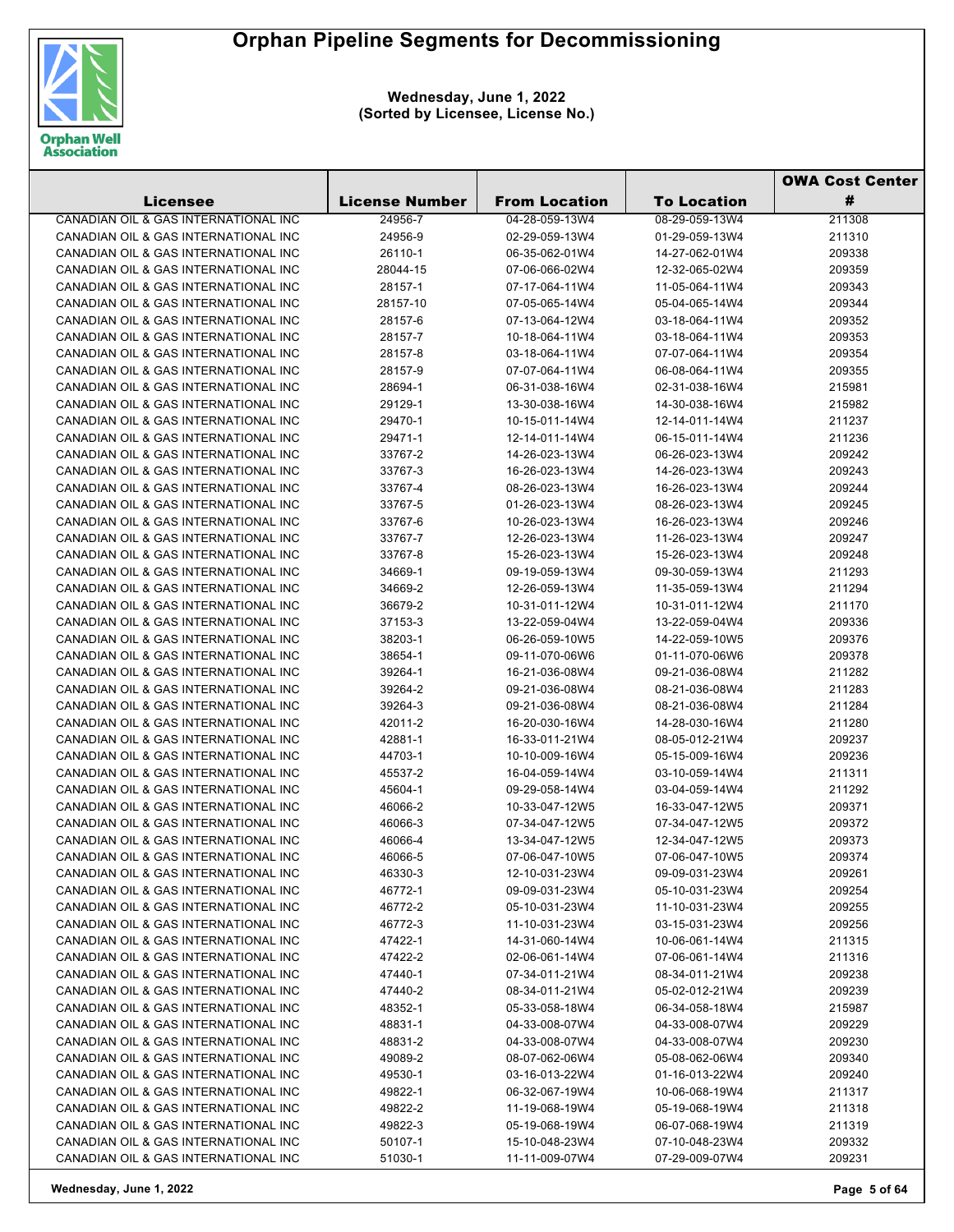

|                                      |                       |                      |                    | <b>OWA Cost Center</b> |
|--------------------------------------|-----------------------|----------------------|--------------------|------------------------|
| Licensee                             | <b>License Number</b> | <b>From Location</b> | <b>To Location</b> | #                      |
| CANADIAN OIL & GAS INTERNATIONAL INC | 51030-5               | 07-29-009-07W4       | 05-32-009-07W4     | 209235                 |
| CANADIAN OIL & GAS INTERNATIONAL INC | 51263-1               | 10-29-048-23W4       | 10-27-048-23W4     | 209333                 |
| CANADIAN OIL & GAS INTERNATIONAL INC | 51263-2               | 07-30-048-23W4       | 10-29-048-23W4     | 209334                 |
| CANADIAN OIL & GAS INTERNATIONAL INC | 53579-9               | 02-31-011-12W4       | 02-31-011-12W4     | 211187                 |
| CANADIAN OIL & GAS INTERNATIONAL INC | 53752-1               | 06-23-053-13W4       | 12-11-053-13W4     | 211291                 |
| CANADIAN OIL & GAS INTERNATIONAL INC | 54380-1               | 16-01-060-23W5       | 11-01-060-23W5     | 211321                 |
| CANADIAN OIL & GAS INTERNATIONAL INC | 54380-3               | 11-27-059-23W5       | 03-34-059-23W5     | 211322                 |
| CANADIAN OIL & GAS INTERNATIONAL INC | 54381-1               | 02-28-060-23W5       | 16-20-060-23W5     | 215989                 |
| CANADIAN OIL & GAS INTERNATIONAL INC | 55823-1               | 11-27-038-27W4       | 11-27-038-27W4     | 209303                 |
| CANADIAN OIL & GAS INTERNATIONAL INC | 55823-2               | 11-27-038-27W4       | 03-34-038-27W4     | 209304                 |
| CANADIAN OIL & GAS INTERNATIONAL INC | 55823-3               | 03-34-038-27W4       | 08-34-038-27W4     | 209305                 |
| CANADIAN OIL & GAS INTERNATIONAL INC | 55823-4               | 08-34-038-27W4       | 12-35-038-27W4     | 209306                 |
| CANADIAN OIL & GAS INTERNATIONAL INC | 55823-5               | 12-35-038-27W4       | 12-35-038-27W4     | 209307                 |
| CANADIAN OIL & GAS INTERNATIONAL INC | 55823-6               | 07-34-038-27W4       | 08-34-038-27W4     | 209308                 |
| CANADIAN OIL & GAS INTERNATIONAL INC | 55831-1               | 16-34-037-24W4       | 16-34-037-24W4     | 215990                 |
| CANADIAN OIL & GAS INTERNATIONAL INC | 55836-1               | 12-35-038-27W4       | 08-34-038-27W4     | 209309                 |
| CANADIAN OIL & GAS INTERNATIONAL INC | 55836-2               | 08-34-038-27W4       | 10-34-038-27W4     | 209310                 |
| CANADIAN OIL & GAS INTERNATIONAL INC | 6384-4                | 05-10-031-23W4       | 10-04-031-23W4     | 209257                 |
| CANADIAN OIL & GAS INTERNATIONAL INC | 6384-5                | 04-04-031-23W4       | 04-04-031-23W4     | 209258                 |
| CANADIAN OIL & GAS INTERNATIONAL INC | 6384-6                | 09-09-031-23W4       | 05-10-031-23W4     | 215974                 |
| CANADIAN OIL & GAS INTERNATIONAL INC | 6384-7                | 05-04-031-23W4       | 12-04-031-23W4     | 209259                 |
| CANADIAN OIL & GAS INTERNATIONAL INC | 6384-8                | 09-09-031-23W4       | 09-09-031-23W4     | 215975                 |
| CANADIAN OIL & GAS INTERNATIONAL INC | 6384-9                | 10-04-031-23W4       | 04-04-031-23W4     | 209260                 |
| CANADIAN ROCKIES PETROLEUM CORP      | 44441-1               | 11-33-075-14W5       | 06-34-075-14W5     | 201198                 |
| CANADIAN ROCKIES PETROLEUM CORP      | 44441-2               | 07-33-075-14W5       | 11-33-075-14W5     | 201199                 |
| CANADIAN ROCKIES PETROLEUM CORP      | 44441-3               | 12-03-076-14W5       | 08-04-076-14W5     | 201200                 |
| CANADIAN ROCKIES PETROLEUM CORP      | 44441-4               | 08-04-076-14W5       | 11-33-075-14W5     | 201201                 |
| CANADIAN ROCKIES PETROLEUM CORP      | 44441-5               | 09-32-075-14W5       | 07-33-075-14W5     | 201202                 |
| <b>CANSEARCH RESOURCES LTD</b>       | 34925-1               | 13-17-036-17W4       | 13-17-036-17W4     | 214595                 |
| CANYON OIL & GAS CORPORATION         | 22097-1               | 04-10-032-22W4       | 06-09-032-22W4     | 219485                 |
| CANYON OIL & GAS CORPORATION         | 26082-1               | 06-33-016-10W4       | 07-33-016-10W4     | 219486                 |
| CANYON OIL & GAS CORPORATION         | 41694-1               | 06-33-016-10W4       | 11-04-017-10W4     | 219487                 |
| CANYON OIL & GAS CORPORATION         | 41694-2               | 11-04-017-10W4       | 07-09-017-10W4     | 219488                 |
| CANYON OIL & GAS CORPORATION         | 41694-3               | 07-09-017-10W4       | 07-08-017-10W4     | 219489                 |
| CANYON OIL & GAS CORPORATION         | 41694-4               | 04-04-017-10W4       | 03-04-017-10W4     | 219490                 |
| CANYON OIL & GAS CORPORATION         | 41694-5               | 14-09-017-10W4       | 07-09-017-10W4     | 219491                 |
| CHALLENGER DEVELOPMENT CORP          | 39270-6               | 02-35-038-20W4       | 06-35-038-20W4     | 216359                 |
| CHALLENGER DEVELOPMENT CORP          | 49760-1               | 14-16-037-20W4       | 08-16-037-20W4     | 216350                 |
| CHALLENGER DEVELOPMENT CORP          | 49760-2               | 16-16-037-20W4       | 08-16-037-20W4     | 216351                 |
| CHALLENGER DEVELOPMENT CORP          | 49760-3               | 08-16-037-20W4       | 06-15-037-20W4     | 216352                 |
| <b>CHALLENGER DEVELOPMENT CORP</b>   | 50829-1               | 15-33-036-28W4       | 10-33-036-28W4     | 216349                 |
| CONSERVE OIL 1ST CORPORATION         | 45173-1               | 04-12-039-18W4       | 03-12-039-18W4     | 211505                 |
| CONSERVE OIL 1ST CORPORATION         | 47683-1               | 03-25-039-19W4       | 07-35-039-19W4     | 211508                 |
| CONSERVE OIL 1ST CORPORATION         | 48619-1               | 13-34-041-18W4       | 13-35-041-18W4     | 211509                 |
| CONSERVE OIL 8TH CORPORATION         | 13984-2               | 01-01-039-27W4       | 01-01-039-27W4     | 211448                 |
| CONSERVE OIL 8TH CORPORATION         | 14603-17              | 11-12-039-27W4       | 06-12-039-27W4     | 211332                 |
| CONSERVE OIL 8TH CORPORATION         | 14669-2               | 10-35-038-27W4       | 04-36-038-27W4     | 211366                 |
| CONSERVE OIL 8TH CORPORATION         | 14669-5               | 07-36-038-27W4       | 04-36-038-27W4     | 211367                 |
| CONSERVE OIL 8TH CORPORATION         | 14669-7               | 08-36-038-27W4       | 07-36-038-27W4     | 211369                 |
| CONSERVE OIL 8TH CORPORATION         | 1524-30               | 12-08-039-26W4       | 11-08-039-26W4     | 211376                 |
| CONSERVE OIL 8TH CORPORATION         | 16696-3               | 10-23-038-27W4       | 12-24-038-27W4     | 211348                 |
| CONSERVE OIL 8TH CORPORATION         | 16696-5               | 12-24-038-27W4       | 10-24-038-27W4     | 211349                 |
| CONSERVE OIL 8TH CORPORATION         | 16711-4               | 09-21-039-26W4       | 11-21-039-26W4     | 211434                 |
| CONSERVE OIL 8TH CORPORATION         | 16716-3               | 09-06-039-26W4       | 09-06-039-26W4     | 211394                 |
| CONSERVE OIL 8TH CORPORATION         | 16719-1               | 01-18-039-26W4       | 09-18-039-26W4     | 211425                 |
| CONSERVE OIL 8TH CORPORATION         | 16719-2               | 09-18-039-26W4       | 09-18-039-26W4     | 211426                 |
| CONSERVE OIL 8TH CORPORATION         | 16719-6               | 11-18-039-26W4       | 11-18-039-26W4     | 211428                 |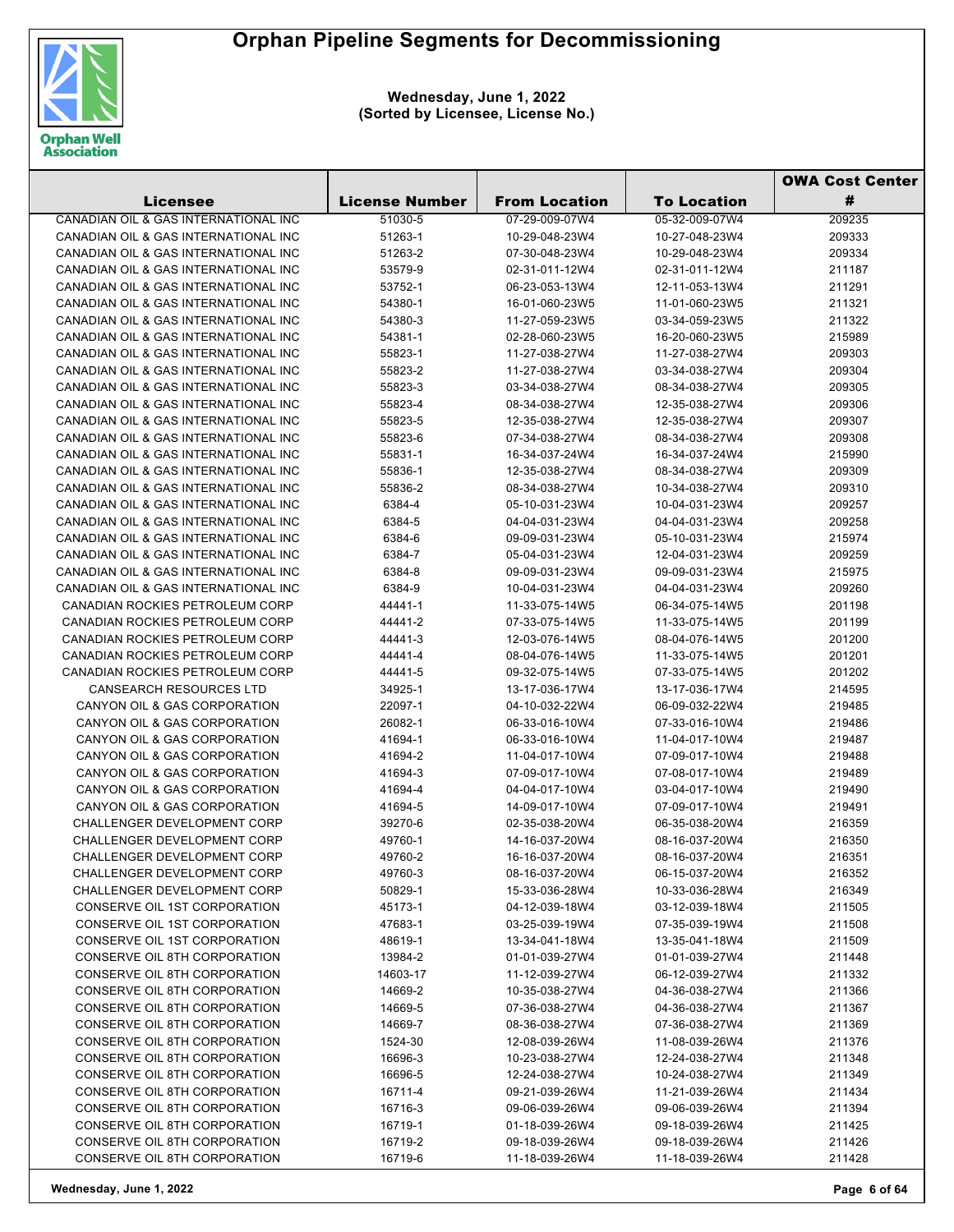

|                                                          |                       |                                  |                                  | <b>OWA Cost Center</b> |  |
|----------------------------------------------------------|-----------------------|----------------------------------|----------------------------------|------------------------|--|
| <b>Licensee</b>                                          | <b>License Number</b> | <b>From Location</b>             | <b>To Location</b>               | #                      |  |
| <b>CONSERVE OIL 8TH CORPORATION</b>                      | 16719-7               | 11-18-039-26W4                   | 09-18-039-26W4                   | 211429                 |  |
| CONSERVE OIL 8TH CORPORATION                             | 16719-8               | 09-18-039-26W4                   | 11-17-039-26W4                   | 211430                 |  |
| CONSERVE OIL 8TH CORPORATION                             | 18085-3               | 05-27-039-26W4                   | 03-28-039-26W4                   | 211510                 |  |
| CONSERVE OIL 8TH CORPORATION                             | 28103-2               | 01-29-063-03W4                   | 13-21-063-03W4                   | 211488                 |  |
| CONSERVE OIL 8TH CORPORATION                             | 28103-3               | 13-21-063-03W4                   | 16-21-063-03W4                   | 211489                 |  |
| CONSERVE OIL 8TH CORPORATION                             | 38707-1               | 03-21-039-26W4                   | 03-20-039-26W4                   | 211435                 |  |
| CONSERVE OIL 8TH CORPORATION                             | 7739-26               | 03-19-039-26W4                   | 09-19-039-26W4                   | 211408                 |  |
| <b>CORINTHIAN OIL CORP</b>                               | 19414-11              | 13-10-027-09W4                   | 16-09-027-09W4                   | 215542                 |  |
| <b>CORINTHIAN OIL CORP</b>                               | 19414-13              | 07-23-027-10W4                   | 10-19-027-09W4                   | 215544                 |  |
| <b>CORINTHIAN OIL CORP</b>                               | 19414-16              | 15-16-027-09W4                   | 11-16-027-09W4                   | 215546                 |  |
| <b>CORINTHIAN OIL CORP</b>                               | 19414-18              | 02-21-027-09W4                   | 08-21-027-09W4                   | 215548                 |  |
| <b>CORINTHIAN OIL CORP</b>                               | 19414-20              | 03-29-027-09W4                   | 08-29-027-09W4                   | 215550                 |  |
| <b>CORINTHIAN OIL CORP</b>                               | 19414-21              | 06-29-027-09W4                   | 03-29-027-09W4                   | 215551                 |  |
| <b>CORINTHIAN OIL CORP</b>                               | 19414-22              | 06-29-027-09W4                   | 03-29-027-09W4                   | 215552                 |  |
| <b>CORINTHIAN OIL CORP</b>                               | 19414-23              | 14-10-029-10W4                   | 11-11-029-10W4                   | 215553                 |  |
| <b>CORINTHIAN OIL CORP</b>                               | 19414-24              | 11-28-027-09W4                   | 04-28-027-09W4                   | 215554                 |  |
| <b>CORINTHIAN OIL CORP</b>                               | 19414-27              | 08-21-027-09W4                   | 13-21-027-09W4                   | 215556                 |  |
| <b>CORINTHIAN OIL CORP</b>                               | 19414-28              | 12-04-028-09W4                   | 05-33-027-09W4                   | 215557                 |  |
| <b>CORINTHIAN OIL CORP</b>                               | 19414-29              | 14-04-028-09W4                   | 12-04-028-09W4                   | 215558                 |  |
| <b>CORINTHIAN OIL CORP</b>                               | 19414-30              | 14-04-028-09W4                   | 11-33-028-09W4                   | 215559                 |  |
| <b>CORINTHIAN OIL CORP</b>                               | 19414-5               | 04-28-027-09W4                   | 04-28-027-09W4                   | 215536                 |  |
| <b>CORINTHIAN OIL CORP</b>                               | 19414-6               | 08-29-027-09W4                   | 05-28-027-09W4                   | 215537                 |  |
| <b>CORINTHIAN OIL CORP</b>                               | 19414-7               | 14-05-028-09W4                   | 12-04-028-09W4                   | 215538                 |  |
| <b>CORINTHIAN OIL CORP</b>                               | 19414-9               | 07-16-027-09W4                   | 06-16-027-09W4                   | 215540                 |  |
| <b>CORINTHIAN OIL CORP</b>                               | 24595-3               | 06-08-029-08W4                   | 07-08-029-08W4                   | 215563                 |  |
| <b>CORINTHIAN OIL CORP</b>                               | 25228-1               | 11-31-026-07W4                   | 11-31-026-07W4                   | 215564                 |  |
| <b>CORINTHIAN OIL CORP</b>                               | 33894-1               | 15-04-028-09W4                   | 14-04-028-09W4                   | 215567                 |  |
| <b>CORINTHIAN OIL CORP</b>                               | 34874-1               | 12-34-027-09W4                   | 12-34-027-09W4                   | 215568                 |  |
| <b>CORINTHIAN OIL CORP</b>                               | 34994-3               | 06-27-028-09W4                   | 06-27-028-09W4                   | 215571                 |  |
| <b>CORINTHIAN OIL CORP</b>                               | 41307-1               | 08-30-027-09W4                   | 09-19-027-09W4                   | 215574                 |  |
| <b>CORINTHIAN OIL CORP</b>                               | 41307-2               | 03-30-027-09W4                   | 08-30-027-09W4                   | 215575                 |  |
| <b>CORINTHIAN OIL CORP</b>                               | 42697-1               | 01-01-026-09W4                   | 15-29-025-08W4                   | 215579                 |  |
| <b>CORINTHIAN OIL CORP</b>                               | 42697-2               | 05-07-026-08W4                   | 01-01-026-09W4                   | 215580                 |  |
| <b>CORINTHIAN OIL CORP</b>                               | 42697-3               | 16-36-025-09W4                   | 01-01-026-09W4                   | 215581                 |  |
| <b>CORINTHIAN OIL CORP</b>                               | 42697-5               | 10-36-025-09W4                   | 16-36-025-09W4                   | 215583                 |  |
| <b>CORINTHIAN OIL CORP</b>                               | 42697-6               | 14-07-026-08W4                   | 05-07-026-08W4                   | 215584                 |  |
| <b>CORINTHIAN OIL CORP</b>                               | 42697-7               | 07-18-026-08W4                   | 14-07-026-08W4                   | 215585                 |  |
| CORINTHIAN OIL CORP                                      | 51769-1               | 09-01-027-10W4                   | 04-05-027-09W4                   | 215590                 |  |
| <b>CORINTHIAN OIL CORP</b>                               | 57556-1               | 05-25-028-09W4                   | 05-23-028-09W4                   | 215591                 |  |
| <b>CORINTHIAN OIL CORP</b>                               | 57556-12              | 09-17-027-08W4                   | 16-17-027-08W4                   | 215601                 |  |
| <b>CORINTHIAN OIL CORP</b>                               | 57556-13              | 06-06-027-08W4                   | 01-01-027-09W4                   | 215602                 |  |
| <b>CORINTHIAN OIL CORP</b>                               | 57556-16              | 01-25-026-07W4                   | 15-30-026-06W4                   | 215603                 |  |
| <b>CORINTHIAN OIL CORP</b>                               | 57556-17              | 11-28-026-08W4                   | 12-28-026-08W4                   | 215604                 |  |
| <b>CORINTHIAN OIL CORP</b>                               | 57556-18              | 16-20-026-08W4                   | 11-28-026-08W4                   | 215605                 |  |
| <b>CORINTHIAN OIL CORP</b>                               | 57556-19              | 08-32-027-08W4                   | 01-31-027-08W4                   | 215606                 |  |
| <b>CORINTHIAN OIL CORP</b>                               | 57556-22              | 14-04-027-08W4                   | 16-04-027-08W4                   | 215608                 |  |
| <b>CORINTHIAN OIL CORP</b>                               | 57556-23              | 10-09-027-08W4                   | 09-09-027-08W4                   | 215609                 |  |
| <b>CORINTHIAN OIL CORP</b>                               | 57556-26              | 13-32-027-08W4                   | 07-31-027-08W4                   | 215610                 |  |
| <b>CORINTHIAN OIL CORP</b><br><b>CORINTHIAN OIL CORP</b> | 57556-27              | 14-16-027-08W4                   | 16-16-027-08W4                   | 215611                 |  |
|                                                          | 57556-30              | 03-33-026-08W4                   | 12-28-026-08W4                   | 215613                 |  |
| <b>CORINTHIAN OIL CORP</b><br><b>CORINTHIAN OIL CORP</b> | 57556-32              | 02-29-026-08W4<br>06-20-026-08W4 | 16-20-026-08W4<br>16-20-026-08W4 | 215614                 |  |
| <b>CORINTHIAN OIL CORP</b>                               | 57556-33<br>57556-34  | 11-28-026-08W4                   |                                  | 215615<br>215616       |  |
| <b>CORINTHIAN OIL CORP</b>                               | 57556-40              | 02-09-027-08W4                   | 11-28-026-08W4<br>14-04-027-08W4 | 215621                 |  |
| <b>CORINTHIAN OIL CORP</b>                               |                       |                                  |                                  |                        |  |
| <b>CORINTHIAN OIL CORP</b>                               | 57557-1<br>57557-3    | 09-31-026-09W4<br>02-10-027-08W4 | 10-31-026-09W4<br>08-11-027-08W4 | 215622<br>215624       |  |
| <b>CORINTHIAN OIL CORP</b>                               | 57557-5               | 06-10-027-08W4                   | 02-10-027-08W4                   | 215626                 |  |
|                                                          |                       |                                  |                                  |                        |  |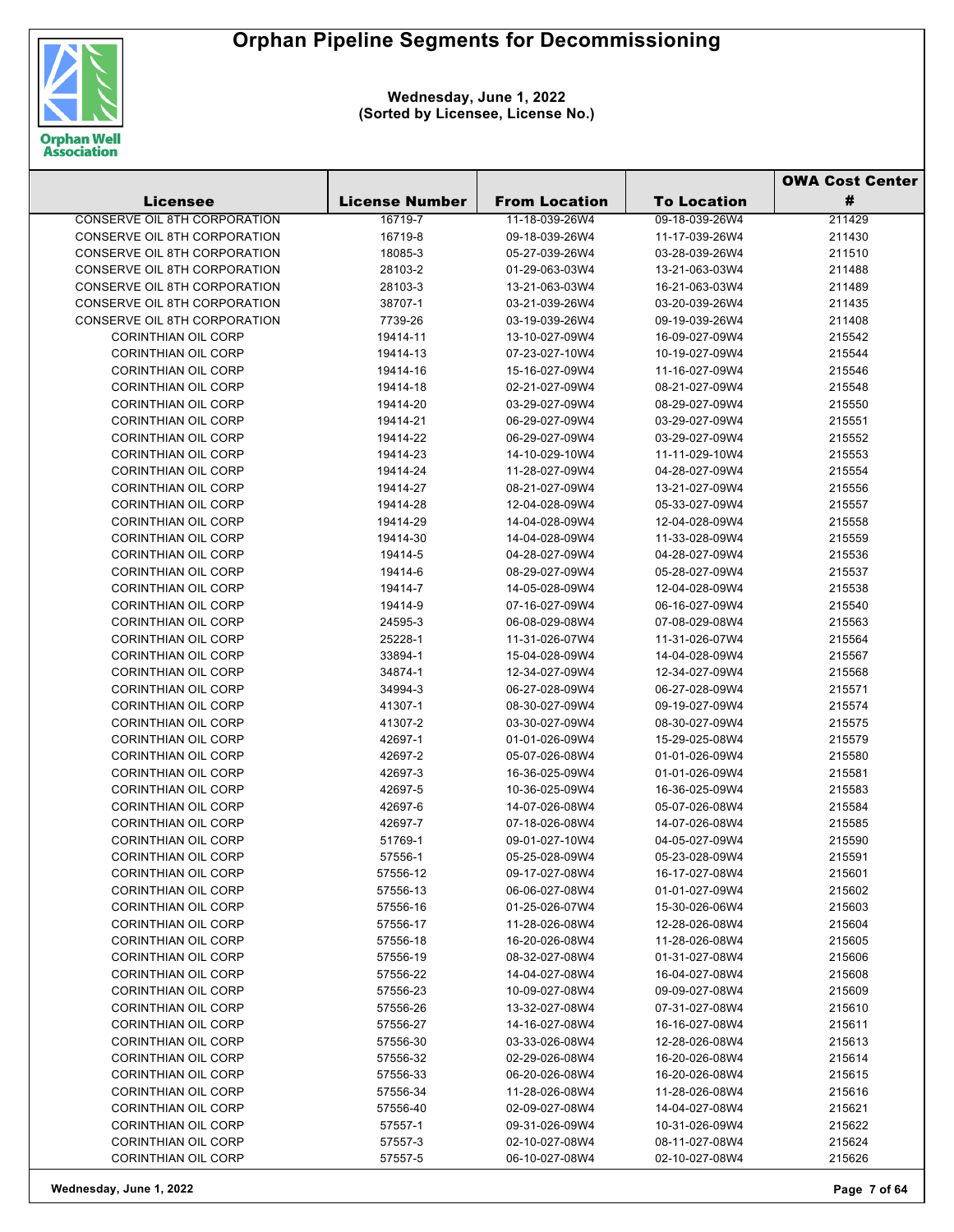

|                                              |                       |                      |                    | <b>OWA Cost Center</b> |
|----------------------------------------------|-----------------------|----------------------|--------------------|------------------------|
| <b>Licensee</b>                              | <b>License Number</b> | <b>From Location</b> | <b>To Location</b> | #                      |
| <b>CORINTHIAN OIL CORP</b>                   | 57557-6               | 06-05-027-09W4       | 04-05-027-09W4     | 215627                 |
| <b>CORINTHIAN OIL CORP</b>                   | 57557-7               | 09-10-027-08W4       | 06-10-027-08W4     | 215628                 |
| DEWPOINT RESOURCES LTD                       | 51737-1               | 16-16-053-09W5       | 13-15-053-09W5     | 205268                 |
| DIRECT OIL & GAS INC                         | 28146-1               | 15-12-096-12W6       | 15-12-096-12W6     | 221603                 |
| DIRECT OIL & GAS INC                         | 31906-1               | 03-32-087-03W6       | 04-29-087-03W6     | 221604                 |
| DIRECT OIL & GAS INC                         | 37754-1               | 15-10-096-01W6       | 07-03-096-02W6     | 221605                 |
| DIRECT OIL & GAS INC                         | 39898-1               | 03-32-095-03W6       | 16-30-095-03W6     | 221606                 |
| DIRECT OIL & GAS INC                         | 44410-1               | 06-03-097-11W6       | 15-04-097-11W6     | 221607                 |
| DIRECT OIL & GAS INC                         | 44410-2               | 15-04-097-11W6       | 04-09-097-11W6     | 221608                 |
| <b>DIRECT OIL &amp; GAS INC</b>              | 50061-1               | 08-25-096-10W6       | 10-25-096-10W6     | 221609                 |
| DIRECT OIL & GAS INC                         | 52304-1               | 03-32-087-03W6       | 03-32-087-03W6     | 221610                 |
| DIRECT OIL & GAS INC                         | 59481-20              | 10-26-095-25W5       | 10-26-095-25W5     | 221613                 |
| DIRECT OIL & GAS INC                         | 59481-7               | 11-29-094-25W5       | 12-29-094-25W5     | 221611                 |
| DIRECT OIL & GAS INC                         | 59481-8               | 12-29-094-25W5       | 11-29-094-25W5     | 221612                 |
| DIRECT OIL & GAS INC                         | 59482-1               | 01-19-094-02W6       | 10-18-094-02W6     | 221614                 |
| DIRECT OIL & GAS INC                         | 59482-10              | 13-03-095-03W6       | 12-03-095-03W6     | 221623                 |
| DIRECT OIL & GAS INC                         | 59482-11              | 12-03-095-03W6       | 07-33-094-03W6     | 221624                 |
| DIRECT OIL & GAS INC                         | 59482-12              | 05-35-094-03W6       | 07-35-094-03W6     | 221625                 |
| DIRECT OIL & GAS INC                         | 59482-13              | 05-35-094-03W6       | 07-35-094-03W6     | 221626                 |
| DIRECT OIL & GAS INC                         | 59482-14              | 07-35-094-03W6       | 07-13-094-03W6     | 221627                 |
| DIRECT OIL & GAS INC                         | 59482-15              | 07-35-094-03W6       | 07-13-094-03W6     | 221628                 |
| DIRECT OIL & GAS INC                         | 59482-16              | 06-20-094-02W6       | 16-18-094-02W6     | 221629                 |
| DIRECT OIL & GAS INC                         | 59482-2               | 10-18-094-02W6       | 07-13-094-03W6     | 221615                 |
| DIRECT OIL & GAS INC                         | 59482-3               | 05-29-094-03W6       | 15-30-094-03W6     | 221616                 |
| DIRECT OIL & GAS INC                         | 59482-4               | 07-33-094-03W6       | 05-35-094-03W6     | 221617                 |
| DIRECT OIL & GAS INC                         | 59482-5               | 10-06-096-03W6       | 03-20-095-03W6     | 221618                 |
| DIRECT OIL & GAS INC                         | 59482-6               | 06-29-095-03W6       | 13-20-095-03W6     | 221619                 |
| DIRECT OIL & GAS INC                         | 59482-7               | 16-30-095-03W6       | 16-30-095-03W6     | 221620                 |
| DIRECT OIL & GAS INC                         | 59482-8               | 03-02-095-03W6       | 05-35-094-03W6     | 221621                 |
| DIRECT OIL & GAS INC                         | 59482-9               | 03-20-095-03W6       | 13-03-095-03W6     | 221622                 |
| DIRECT OIL & GAS INC                         | 59486-1               | 15-30-094-03W6       | 07-33-094-03W6     | 221630                 |
| DIRECT OIL & GAS INC                         | 59488-1               | 04-36-094-25W5       | 04-36-094-25W5     | 221631                 |
| DIRECT OIL & GAS INC                         | 59488-7               | 16-17-094-25W5       | 06-20-094-25W5     | 221632                 |
| DIRECT OIL & GAS INC                         | 59492-1               | 15-10-096-01W6       | 07-03-096-02W6     | 221633                 |
| DIRECT OIL & GAS INC                         | 59492-10              | 08-36-095-24W5       | 07-36-095-24W5     | 221642                 |
| DIRECT OIL & GAS INC                         | 59492-11              | 03-16-096-24W5       | 06-16-096-24W5     | 221643                 |
| DIRECT OIL & GAS INC                         | 59492-12              | 08-24-097-01W6       | 06-01-097-25W5     | 221644                 |
| DIRECT OIL & GAS INC                         | 59492-13              | 08-17-095-23W5       | 07-30-095-23W5     | 221645                 |
| DIRECT OIL & GAS INC                         | 59492-14              | 07-30-095-23W5       | 07-36-095-24W5     | 221646                 |
| DIRECT OIL & GAS INC                         | 59492-15              | 14-11-096-01W6       | 15-10-096-01W6     | 221647                 |
| DIRECT OIL & GAS INC                         | 59492-16              | 05-21-096-01W6       | 15-10-096-01W6     | 221648                 |
| DIRECT OIL & GAS INC                         | 59492-17              | 11-20-096-01W6       | 05-21-096-01W6     | 221649                 |
| DIRECT OIL & GAS INC                         | 59492-18              | 16-03-097-25W5       | 02-11-097-25W5     | 221650                 |
| DIRECT OIL & GAS INC                         | 59492-19              | 12-36-096-25W5       | 16-36-096-25W5     | 221651                 |
| DIRECT OIL & GAS INC                         | 59492-2               | 09-17-096-24W5       | 14-14-096-25W5     | 221634                 |
| DIRECT OIL & GAS INC                         | 59492-3               | 14-14-096-25W5       | 15-10-096-01W6     | 221635                 |
| DIRECT OIL & GAS INC                         | 59492-4               | 14-11-097-25W5       | 06-01-097-25W5     | 221636                 |
| DIRECT OIL & GAS INC                         | 59492-5               | 06-01-097-25W5       | 09-17-096-24W5     | 221637                 |
| DIRECT OIL & GAS INC                         | 59492-6               | 02-31-096-24W5       | 15-30-096-24W5     | 221638                 |
| DIRECT OIL & GAS INC                         | 59492-7               | 11-19-096-24W5       | 03-29-096-24W5     | 221639                 |
| DIRECT OIL & GAS INC                         | 59492-8               | 07-36-095-24W5       | 09-17-096-24W5     | 221640                 |
| DIRECT OIL & GAS INC                         | 59492-9               | 09-03-096-24W5       | 03-11-096-24W5     | 221641                 |
| DIRECT OIL & GAS INC                         | 59493-1               | 04-30-096-09W6       | 02-25-096-10W6     | 221652                 |
| DIRECT OIL & GAS INC<br>DIRECT OIL & GAS INC | 59493-10              | 09-13-096-10W6       | 14-13-096-10W6     | 221661<br>221662       |
| DIRECT OIL & GAS INC                         | 59493-11              | 16-12-096-10W6       | 09-13-096-10W6     | 221663                 |
|                                              | 59493-12              | 04-24-096-10W6       | 02-25-096-10W6     |                        |
| DIRECT OIL & GAS INC                         | 59493-2               | 05-29-096-09W6       | 04-30-096-09W6     | 221653                 |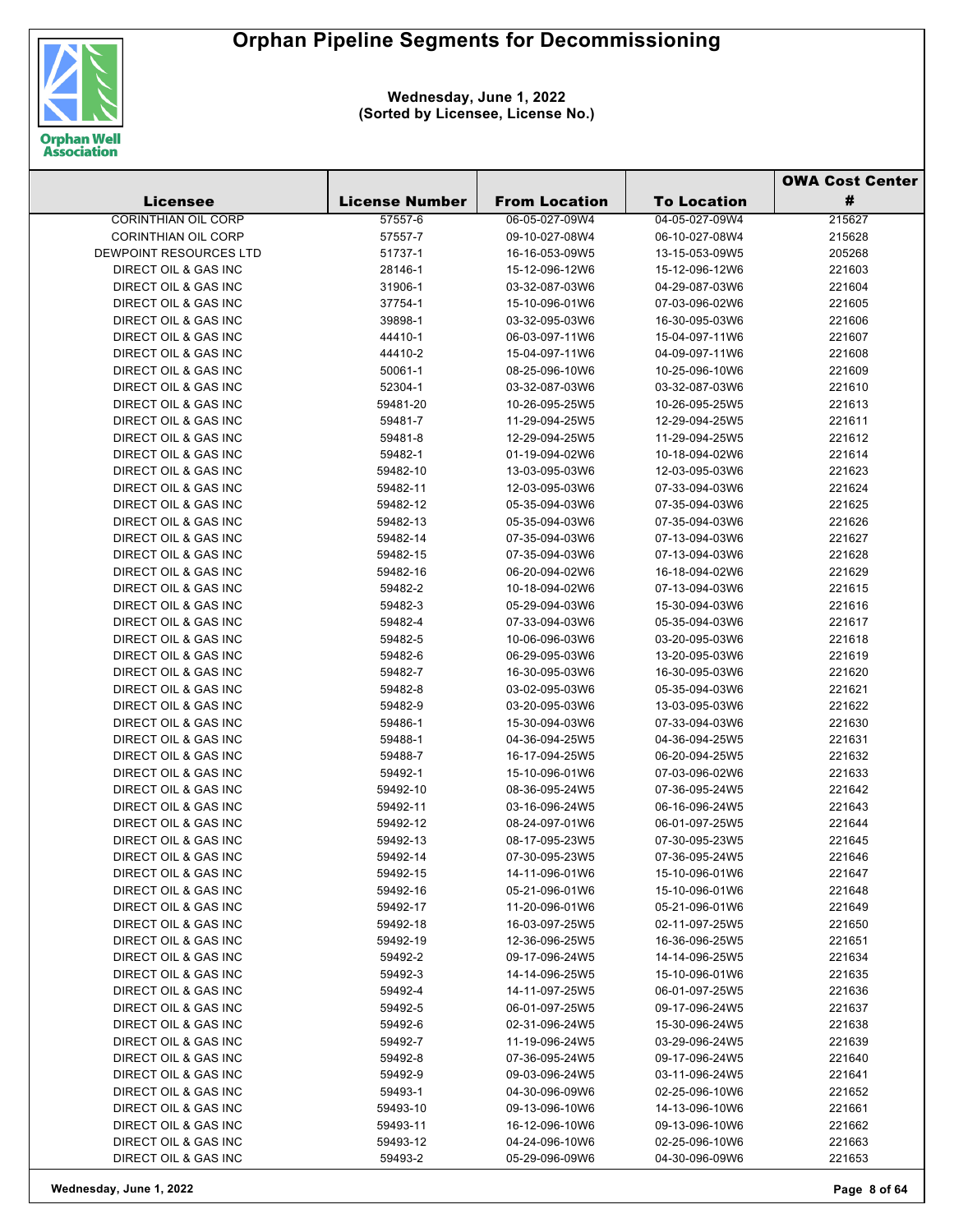

**Wednesday, June 1, 2022 (Sorted by Licensee, License No.)**

|                                      |                       |                      |                    | <b>OWA Cost Center</b> |
|--------------------------------------|-----------------------|----------------------|--------------------|------------------------|
| <b>Licensee</b>                      | <b>License Number</b> | <b>From Location</b> | <b>To Location</b> | #                      |
| DIRECT OIL & GAS INC                 | 59493-3               | 05-22-096-10W6       | 04-24-096-10W6     | 221654                 |
| DIRECT OIL & GAS INC                 | 59493-4               | 07-21-096-09W6       | 05-29-096-09W6     | 221655                 |
| DIRECT OIL & GAS INC                 | 59493-5               | 12-10-096-10W6       | 13-15-096-10W6     | 221656                 |
| DIRECT OIL & GAS INC                 | 59493-6               | 13-15-096-10W6       | 05-22-096-10W6     | 221657                 |
| DIRECT OIL & GAS INC                 | 59493-7               | 13-16-096-09W6       | 09-20-096-09W6     | 221658                 |
| DIRECT OIL & GAS INC                 | 59493-8               | 14-13-096-10W6       | 03-24-096-10W6     | 221659                 |
| DIRECT OIL & GAS INC                 | 59493-9               | 07-23-096-10W6       | 07-23-096-10W6     | 221660                 |
| DRAKE ENERGY LTD                     | 37884-1               | 12-10-040-04W5       | 07-09-040-04W5     | 221202                 |
| DREADNOUGHT ENERGY INC               | 53347-1               | 03-01-042-17W4       | 09-25-041-17W4     | 205452                 |
| DREADNOUGHT ENERGY INC               | 53510-1               | 16-30-041-16W4       | 09-25-041-17W4     | 205446                 |
| DREADNOUGHT ENERGY INC               | 53510-2               | 14-23-042-17W4       | 03-26-042-17W4     | 205447                 |
| DREADNOUGHT ENERGY INC               | 53510-3               | 01-27-042-17W4       | 10-25-042-17W4     | 205448                 |
| DREADNOUGHT ENERGY INC               | 53510-4               | 10-25-042-17W4       | 05-32-042-16W4     | 205449                 |
| DYCO PETROLEUM CORPORATION           | 15089-2               | 06-26-020-05W4       | 06-23-020-05W4     | 219492                 |
| <b>ELMDALE RESOURCES LTD</b>         | 24526-1               | 10-31-018-25W4       | 11-08-019-25W4     | 221289                 |
| ELMDALE RESOURCES LTD                | 24526-2               | 06-32-018-25W4       | 10-31-018-25W4     | 221290                 |
| <b>ELMDALE RESOURCES LTD</b>         | 51252-1               | 10-12-042-16W4       | 02-13-042-16W4     | 221291                 |
| ELMDALE RESOURCES LTD                | 51252-4               | 02-13-042-16W4       | 15-13-042-16W4     | 221292                 |
| EMERALD BAY ENERGY INC               | 52322-1               | 16-08-039-25W4       | 08-17-039-25W4     | 201394                 |
| <b>ESSEX OIL CORPORATION</b>         | 58960-4               | 10-17-045-25W4       | 04-17-045-25W4     | 216670                 |
| <b>ESSEX OIL CORPORATION</b>         | 58960-5               | 13-17-045-25W4       | 06-17-045-25W4     | 216671                 |
| <b>FAIRWEST ENERGY CORPORATION</b>   | 33891-2               | 07-33-036-09W4       | 08-33-036-09W4     | 201741                 |
| <b>FAIRWEST ENERGY CORPORATION</b>   | 33891-3               | 10-34-036-09W4       | 08-33-036-09W4     | 201742                 |
| <b>FAIRWEST ENERGY CORPORATION</b>   | 33891-7               | 10-32-036-09W4       | 07-33-036-09W4     | 201745                 |
| <b>FAIRWEST ENERGY CORPORATION</b>   | 41271-1               | 02-21-038-09W4       | 06-22-038-09W4     | 201752                 |
| <b>FAIRWEST ENERGY CORPORATION</b>   | 50452-1               | 08-19-038-09W4       | 02-21-038-09W4     | 201751                 |
| <b>FORENT ENERGY LTD</b>             | 39066-1               | 15-28-034-13W4       | 01-28-034-13W4     | 210908                 |
| <b>FORENT ENERGY LTD</b>             | 49379-1               | 15-21-046-13W4       | 07-21-046-13W4     | 210913                 |
| <b>FORENT ENERGY LTD</b>             | 49384-2               | 08-32-044-27W4       | 03-33-044-27W4     | 210912                 |
| <b>FORET MANAGEMENT LTD</b>          | 52876-1               | 14-14-009-09W4       | 03-22-009-09W4     | 201805                 |
| <b>FOXWOOD RESOURCES LTD</b>         | 42948-1               | 12-07-049-06W5       | 03-07-049-06W5     | 214548                 |
| <b>FOXWOOD RESOURCES LTD</b>         | 47410-1               | 10-14-047-12W5       | 09-14-047-12W5     | 214543                 |
| <b>FOXWOOD RESOURCES LTD</b>         | 50994-1               | 15-08-049-06W5       | 02-10-049-06W5     | 214549                 |
| <b>FOXWOOD RESOURCES LTD</b>         | 50994-2               | 14-17-049-06W5       | 15-08-049-06W5     | 214550                 |
| <b>FOXWOOD RESOURCES LTD</b>         | 50994-3               | 07-18-049-06W5       | 02-17-049-06W5     | 214551                 |
| <b>FOXWOOD RESOURCES LTD</b>         | 50994-4               | 16-17-049-06W5       | 15-17-049-06W5     | 214552                 |
| <b>FOXWOOD RESOURCES LTD</b>         | 50994-5               | 01-13-049-07W5       | 07-18-049-06W5     | 214553                 |
| FOXWOOD RESOURCES LTD                | 50994-6               | 11-13-049-07W5       | 08-13-049-07W5     | 214554                 |
| <b>FOXWOOD RESOURCES LTD</b>         | 56379-1               | 08-08-050-10W5       | 06-08-050-10W5     | 214561                 |
| <b>FOXWOOD RESOURCES LTD</b>         | 56379-4               | 08-08-049-11W5       | 13-03-049-11W5     | 214564                 |
| <b>FOXWOOD RESOURCES LTD</b>         | 56379-6               | 06-09-050-10W5       | 08-08-050-10W5     | 214566                 |
| <b>FOXWOOD RESOURCES LTD</b>         | 56379-8               | 14-30-048-10W5       | 12-36-048-11W5     | 214568                 |
| <b>GLENCOE RESOURCES LTD</b>         | 18623-3               | 01-06-001-19W4       | 01-06-001-19W4     | 209892                 |
| <b>GLENCOE RESOURCES LTD</b>         | 18817-1               | 02-06-001-19W4       | 07-06-001-19W4     | 209895                 |
| <b>GLENCOE RESOURCES LTD</b>         | 18818-2               | 01-06-001-19W4       | 06-06-001-19W4     | 209893                 |
| <b>GLENCOE RESOURCES LTD</b>         | 24049-1               | 11-21-042-25W4       | 08-24-042-26W4     | 209933                 |
| <b>GLENCOE RESOURCES LTD</b>         | 26203-1               | 06-06-001-19W4       | 01-06-001-19W4     | 209896                 |
| <b>GLENCOE RESOURCES LTD</b>         | 49305-1               | 16-02-041-24W4       | 08-02-041-24W4     | 209900                 |
| <b>GLENCOE RESOURCES LTD</b>         | 80033-1               | 01-06-001-19W4       | 01-06-001-19W4     | 209894                 |
| <b>GOODLAND ENERGY LTD</b>           | 18187-2               | 13-27-046-05W4       | 13-27-046-05W4     | 209030                 |
| <b>GOODLAND ENERGY LTD</b>           | 18187-3               | 13-27-046-05W4       | 03-28-046-05W4     | 209031                 |
| <b>GRAYBEARD ENERGY LTD</b>          | 49807-1               | 09-18-046-24W4       | 15-15-046-25W4     | 221293                 |
| <b>GRIZZLY HOLDINGS INC</b>          | 39912-1               | 16-01-037-03W5       | 14-02-037-03W5     | 209087                 |
| HANNA OIL & GAS COMPANY - CANADA ULC | 17684-19              | 11-34-078-02W6       | 06-34-078-02W6     | 209446                 |
| HANNA OIL & GAS COMPANY - CANADA ULC | 17684-27              | 10-28-077-02W6       | 10-28-077-02W6     | 209454                 |
| HANNA OIL & GAS COMPANY - CANADA ULC | 17684-5               | 07-18-078-02W6       | 07-18-078-02W6     | 209463                 |
| HANNA OIL & GAS COMPANY - CANADA ULC | 26308-4               | 04-34-077-02W6       | 16-33-077-02W6     | 209431                 |

**Wednesday, June 1, 2022 Page 9 of 64**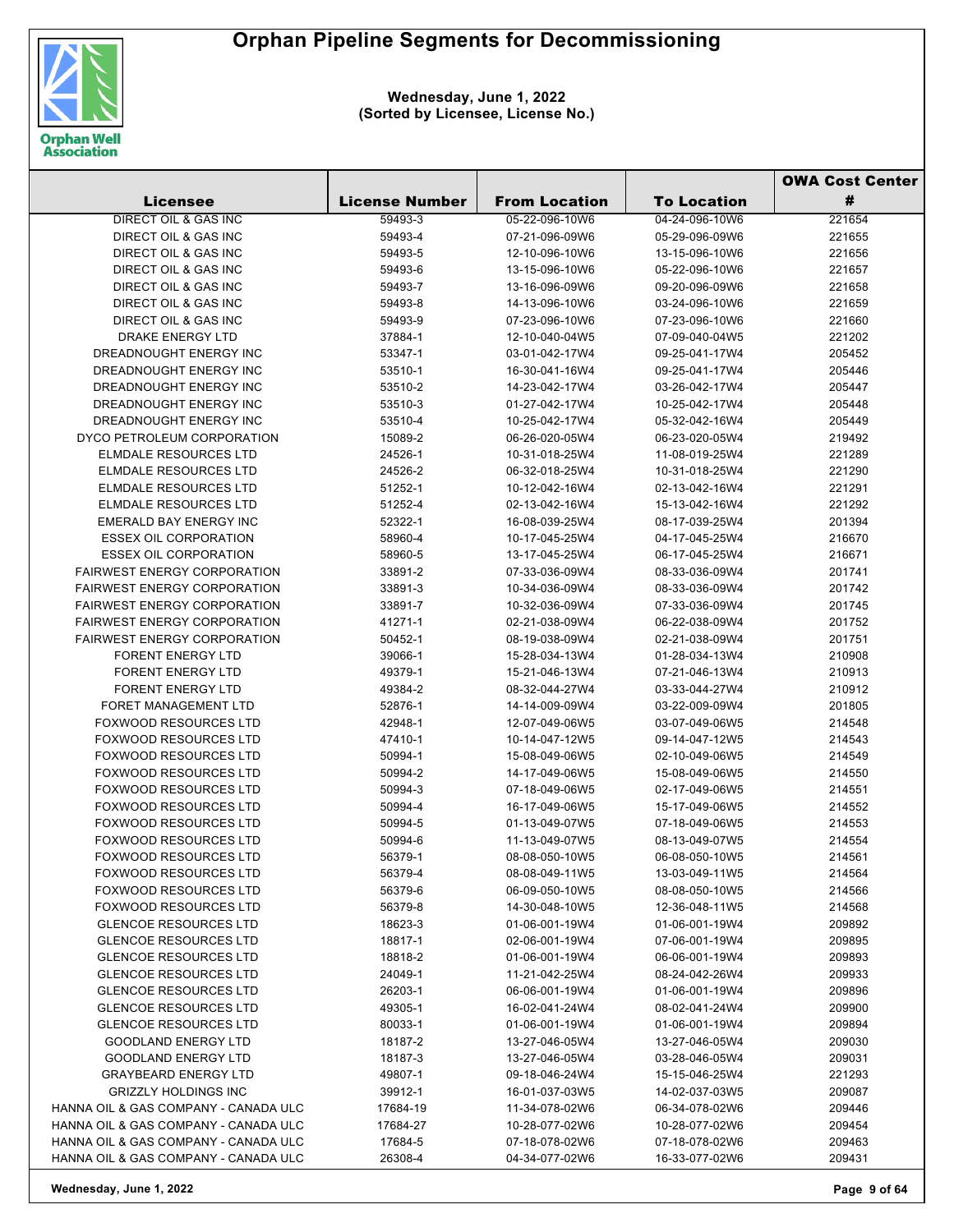

|                                      |                       |                      |                    | <b>OWA Cost Center</b> |
|--------------------------------------|-----------------------|----------------------|--------------------|------------------------|
| Licensee                             | <b>License Number</b> | <b>From Location</b> | <b>To Location</b> | #                      |
| HANNA OIL & GAS COMPANY - CANADA ULC | 33654-2               | 04-20-079-24W5       | 04-20-079-24W5     | 209423                 |
| HANNA OIL & GAS COMPANY - CANADA ULC | 33654-3               | 04-20-079-24W5       | 16-18-079-24W5     | 209424                 |
| HANNA OIL & GAS COMPANY - CANADA ULC | 35464-2               | 16-33-078-25W5       | 16-32-078-25W5     | 209414                 |
| HANNA OIL & GAS COMPANY - CANADA ULC | 41989-1               | 14-15-079-18W5       | 03-16-079-18W5     | 209415                 |
| HANNA OIL & GAS COMPANY - CANADA ULC | 41989-2               | 15-14-079-18W5       | 14-15-079-18W5     | 209416                 |
| HANNA OIL & GAS COMPANY - CANADA ULC | 43512-2               | 11-25-077-26W5       | 13-30-077-25W5     | 209404                 |
| HANNA OIL & GAS COMPANY - CANADA ULC | 43512-3               | 11-25-077-26W5       | 11-25-077-26W5     | 209405                 |
| HANNA OIL & GAS COMPANY - CANADA ULC | 43513-3               | 11-25-077-26W5       | 11-25-077-26W5     | 209408                 |
| HANNA OIL & GAS COMPANY - CANADA ULC | 43514-2               | 13-30-077-25W5       | 11-25-077-26W5     | 209410                 |
| HANNA OIL & GAS COMPANY - CANADA ULC | 43514-3               | 11-25-077-26W5       | 11-25-077-26W5     | 209411                 |
| HANNA OIL & GAS COMPANY - CANADA ULC | 46159-1               | 01-28-078-10W6       | 01-28-078-10W6     | 209437                 |
| HANNA OIL & GAS COMPANY - CANADA ULC | 54725-1               | 09-19-079-23W5       | 12-20-079-23W5     | 209419                 |
| <b>HIGHVALE OPERATING CORP</b>       | 31638-1               | 13-20-051-04W5       | 16-20-051-04W5     | 213277                 |
| HIGHVALE OPERATING CORP              | 35392-1               | 11-20-051-04W5       | 14-20-051-04W5     | 213276                 |
| HIGHVALE OPERATING CORP              | 36097-1               | 02-20-051-04W5       | 02-20-051-04W5     | 213275                 |
| HORSESHOE BAY RESOURCES LIMITED      | 45751-5               | 13-16-045-17W4       | 10-16-045-17W4     | 214459                 |
| HORSESHOE BAY RESOURCES LIMITED      | 45751-8               | 15-16-045-17W4       | 10-16-045-17W4     | 214461                 |
| HORSESHOE BAY RESOURCES LIMITED      | 49096-1               | 06-09-055-15W5       | 07-05-055-15W5     | 214478                 |
| HORSESHOE BAY RESOURCES LIMITED      | 51244-1               | 06-24-048-18W4       | 03-24-048-18W4     | 214463                 |
| <b>HOUSTON OIL &amp; GAS LTD</b>     | 10780-6               | 16-26-060-24W4       | 09-26-060-24W4     | 217454                 |
| <b>HOUSTON OIL &amp; GAS LTD</b>     | 10923-1               | 11-23-060-24W4       | 09-26-060-24W4     | 217458                 |
| <b>HOUSTON OIL &amp; GAS LTD</b>     | 11559-2               | 11-12-060-22W4       | 11-36-059-22W4     | 217467                 |
| <b>HOUSTON OIL &amp; GAS LTD</b>     | 12682-10              | 11-23-060-24W4       | 11-23-060-24W4     | 217480                 |
| <b>HOUSTON OIL &amp; GAS LTD</b>     | 12682-12              | 11-24-059-24W4       | 07-25-059-24W4     | 219376                 |
| <b>HOUSTON OIL &amp; GAS LTD</b>     | 12682-13              | 07-25-059-24W4       | 07-25-059-24W4     | 217481                 |
| <b>HOUSTON OIL &amp; GAS LTD</b>     | 12682-18              | 02-18-060-23W4       | 10-07-060-23W4     | 217483                 |
| <b>HOUSTON OIL &amp; GAS LTD</b>     | 12682-2               | 06-24-060-24W4       | 08-23-060-24W4     | 217475                 |
| <b>HOUSTON OIL &amp; GAS LTD</b>     | 12682-3               | 08-23-060-24W4       | 11-23-060-24W4     | 217476                 |
| <b>HOUSTON OIL &amp; GAS LTD</b>     | 12682-6               | 07-25-059-24W4       | 10-12-060-24W4     | 217478                 |
| <b>HOUSTON OIL &amp; GAS LTD</b>     | 12800-2               | 07-25-050-20W4       | 07-24-050-20W4     | 217485                 |
| <b>HOUSTON OIL &amp; GAS LTD</b>     | 13141-1               | 16-26-060-24W4       | 16-26-060-24W4     | 217487                 |
| <b>HOUSTON OIL &amp; GAS LTD</b>     | 18515-2               | 06-29-012-18W4       | 06-29-012-18W4     |                        |
| <b>HOUSTON OIL &amp; GAS LTD</b>     |                       | 11-08-019-25W4       |                    | 217500                 |
| <b>HOUSTON OIL &amp; GAS LTD</b>     | 20108-17              |                      | 11-08-019-25W4     | 217512                 |
|                                      | 20829-10              | 13-29-018-18W4       | 14-29-018-18W4     | 217525                 |
| <b>HOUSTON OIL &amp; GAS LTD</b>     | 20829-11              | 10-29-018-18W4       | 11-29-018-18W4     | 217526                 |
| <b>HOUSTON OIL &amp; GAS LTD</b>     | 20829-12              | 05-09-019-18W4       | 05-09-019-18W4     | 217527                 |
| <b>HOUSTON OIL &amp; GAS LTD</b>     | 20829-13              | 10-04-019-18W4       | 05-04-019-18W4     | 217528                 |
| <b>HOUSTON OIL &amp; GAS LTD</b>     | 20829-14              | 06-05-019-18W4       | 05-04-019-18W4     | 217529                 |
| <b>HOUSTON OIL &amp; GAS LTD</b>     | 20829-15              | 03-04-019-18W4       | 06-04-019-18W4     | 217530                 |
| <b>HOUSTON OIL &amp; GAS LTD</b>     | 20829-16              | 01-06-019-18W4       | 06-05-019-18W4     | 217531                 |
| <b>HOUSTON OIL &amp; GAS LTD</b>     | 20829-18              | 01-32-018-18W4       | 03-32-018-18W4     | 217532                 |
| <b>HOUSTON OIL &amp; GAS LTD</b>     | 20829-19              | 16-29-018-18W4       | 01-32-018-18W4     | 217533                 |
| <b>HOUSTON OIL &amp; GAS LTD</b>     | 20829-2               | 16-08-019-18W4       | 07-20-018-18W4     | 217518                 |
| HOUSTON OIL & GAS LTD                | 20829-3               | 14-08-019-18W4       | 16-08-019-18W4     | 217519                 |
| <b>HOUSTON OIL &amp; GAS LTD</b>     | 20829-4               | 16-08-019-18W4       | 16-08-019-18W4     | 217520                 |
| <b>HOUSTON OIL &amp; GAS LTD</b>     | 20829-5               | 08-08-019-18W4       | 03-08-019-18W4     | 217521                 |
| <b>HOUSTON OIL &amp; GAS LTD</b>     | 20829-7               | 16-08-019-18W4       | 08-08-019-18W4     | 217522                 |
| <b>HOUSTON OIL &amp; GAS LTD</b>     | 20829-8               | 13-09-019-18W4       | 16-08-019-18W4     | 217523                 |
| <b>HOUSTON OIL &amp; GAS LTD</b>     | 20829-9               | 16-32-018-18W4       | 06-32-018-18W4     | 217524                 |
| <b>HOUSTON OIL &amp; GAS LTD</b>     | 21449-2               | 04-19-013-18W4       | 07-24-013-19W4     | 217535                 |
| <b>HOUSTON OIL &amp; GAS LTD</b>     | 21449-3               | 13-17-013-18W4       | 04-19-013-18W4     | 217536                 |
| <b>HOUSTON OIL &amp; GAS LTD</b>     | 22515-1               | 06-07-045-06W5       | 08-13-045-07W5     | 217537                 |
| <b>HOUSTON OIL &amp; GAS LTD</b>     | 23224-1               | 14-07-045-06W5       | 08-13-045-07W5     | 217540                 |
| <b>HOUSTON OIL &amp; GAS LTD</b>     | 23292-2               | 12-06-020-22W4       | 09-09-020-22W4     | 219378                 |
| <b>HOUSTON OIL &amp; GAS LTD</b>     | 23381-1               | 04-01-020-23W4       | 15-02-020-23W4     | 219380                 |
| <b>HOUSTON OIL &amp; GAS LTD</b>     | 23381-3               | 15-02-020-23W4       | 02-11-020-23W4     | 219381                 |
| <b>HOUSTON OIL &amp; GAS LTD</b>     | 23381-4               | 15-02-020-23W4       | 02-11-020-23W4     | 219382                 |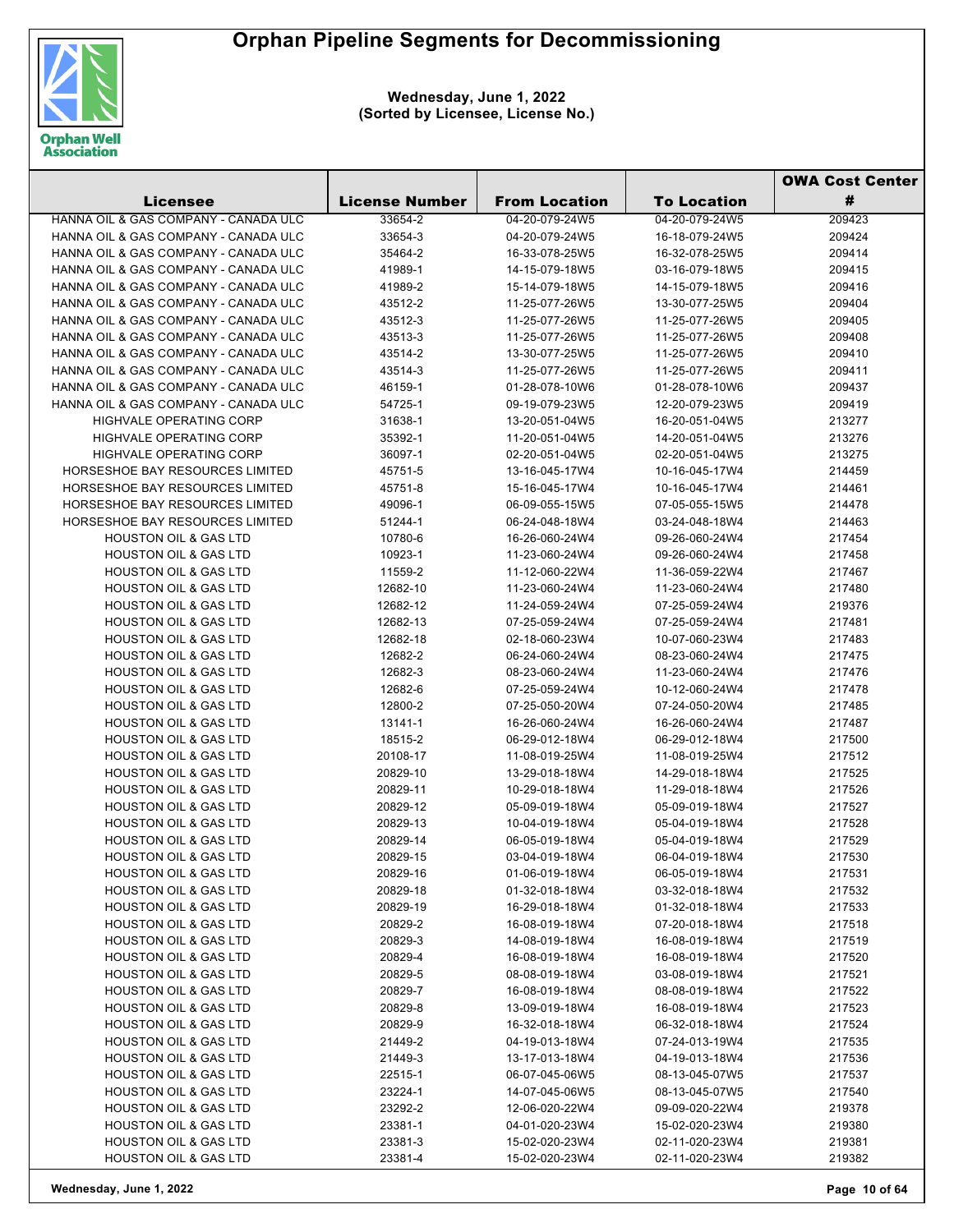

|                                                                      |                       |                      |                    | <b>OWA Cost Center</b> |  |
|----------------------------------------------------------------------|-----------------------|----------------------|--------------------|------------------------|--|
| <b>Licensee</b>                                                      | <b>License Number</b> | <b>From Location</b> | <b>To Location</b> | #                      |  |
| <b>HOUSTON OIL &amp; GAS LTD</b>                                     | 23481-1               | 08-02-021-23W4       | 16-35-020-23W4     | 217542                 |  |
| <b>HOUSTON OIL &amp; GAS LTD</b>                                     | 23481-11              | 08-01-021-23W4       | 11-01-021-23W4     | 217552                 |  |
| <b>HOUSTON OIL &amp; GAS LTD</b>                                     | 23481-17              | 08-26-020-23W4       | 09-26-020-23W4     | 217558                 |  |
| <b>HOUSTON OIL &amp; GAS LTD</b>                                     | 23481-7               | 06-01-021-23W4       | 08-02-021-23W4     | 217548                 |  |
| <b>HOUSTON OIL &amp; GAS LTD</b>                                     | 23481-8               | 11-01-021-23W4       | 06-01-021-23W4     | 217549                 |  |
| <b>HOUSTON OIL &amp; GAS LTD</b>                                     | 24414-1               | 08-18-014-16W4       | 13-13-014-17W4     | 217572                 |  |
| <b>HOUSTON OIL &amp; GAS LTD</b>                                     | 24813-1               | 03-02-060-22W4       | 01-03-060-22W4     | 217597                 |  |
| <b>HOUSTON OIL &amp; GAS LTD</b>                                     | 24813-2               | 13-31-059-21W4       | 03-02-060-22W4     | 217598                 |  |
| <b>HOUSTON OIL &amp; GAS LTD</b>                                     | 25760-2               | 15-25-060-23W4       | 13-34-060-23W4     | 217609                 |  |
| <b>HOUSTON OIL &amp; GAS LTD</b>                                     | 26555-1               | 16-02-019-20W4       | 06-12-019-20W4     | 217625                 |  |
| <b>HOUSTON OIL &amp; GAS LTD</b>                                     | 26784-5               | 10-32-017-18W4       | 12-32-017-18W4     | 217629                 |  |
| <b>HOUSTON OIL &amp; GAS LTD</b>                                     | 27483-1               | 04-26-071-08W6       | 08-27-071-08W6     | 217632                 |  |
| <b>HOUSTON OIL &amp; GAS LTD</b>                                     | 27483-2               | 04-35-071-08W6       | 16-27-071-08W6     | 217633                 |  |
| <b>HOUSTON OIL &amp; GAS LTD</b>                                     | 27483-3               | 13-14-071-08W6       | 04-26-071-08W6     | 217634                 |  |
| <b>HOUSTON OIL &amp; GAS LTD</b>                                     | 27928-1               | 12-36-060-23W4       | 16-26-060-23W4     | 217636                 |  |
| <b>HOUSTON OIL &amp; GAS LTD</b>                                     | 28052-11              | 10-03-018-18W4       | 10-04-018-18W4     | 217646                 |  |
| <b>HOUSTON OIL &amp; GAS LTD</b>                                     | 28052-12              | 16-33-017-18W4       | 10-04-018-18W4     | 217647                 |  |
| <b>HOUSTON OIL &amp; GAS LTD</b>                                     | 28052-13              | 06-03-018-18W4       | 11-03-018-18W4     | 217648                 |  |
| <b>HOUSTON OIL &amp; GAS LTD</b>                                     | 28052-14              | 08-03-018-18W4       | 10-03-018-18W4     | 217649                 |  |
| <b>HOUSTON OIL &amp; GAS LTD</b>                                     | 28052-15              | 14-03-018-18W4       | 11-03-018-18W4     | 217650                 |  |
| <b>HOUSTON OIL &amp; GAS LTD</b>                                     | 28052-16              | 08-17-018-18W4       | 05-17-018-18W4     | 217651                 |  |
| <b>HOUSTON OIL &amp; GAS LTD</b>                                     | 28052-17              | 16-18-018-18W4       | 05-17-018-18W4     | 217652                 |  |
| <b>HOUSTON OIL &amp; GAS LTD</b>                                     | 28052-7               | 04-08-018-18W4       | 07-20-018-18W4     | 217644                 |  |
| <b>HOUSTON OIL &amp; GAS LTD</b>                                     | 28052-9               | 09-30-018-18W4       | 09-30-018-18W4     | 217645                 |  |
| <b>HOUSTON OIL &amp; GAS LTD</b>                                     | 28328-3               | 05-36-013-22W4       | 12-23-013-22W4     | 219392                 |  |
| <b>HOUSTON OIL &amp; GAS LTD</b>                                     | 28555-1               | 08-16-060-22W4       | 08-15-060-22W4     | 217662                 |  |
| <b>HOUSTON OIL &amp; GAS LTD</b>                                     | 28634-2               | 02-23-012-22W4       | 07-14-012-22W4     | 219393                 |  |
| <b>HOUSTON OIL &amp; GAS LTD</b>                                     | 28635-1               | 14-16-018-18W4       | 07-20-018-18W4     | 217663                 |  |
| <b>HOUSTON OIL &amp; GAS LTD</b>                                     | 28635-3               | 16-17-018-18W4       | 01-20-018-18W4     | 217665                 |  |
| <b>HOUSTON OIL &amp; GAS LTD</b>                                     | 29338-6               | 10-22-013-22W4       | 10-22-013-22W4     | 219395                 |  |
| <b>HOUSTON OIL &amp; GAS LTD</b>                                     | 29555-7               | 10-15-013-22W4       | 02-15-013-22W4     | 217668                 |  |
| <b>HOUSTON OIL &amp; GAS LTD</b>                                     | 29561-1               | 02-27-013-22W4       | 15-22-013-22W4     | 219396                 |  |
| <b>HOUSTON OIL &amp; GAS LTD</b>                                     | 29561-10              | 04-27-013-22W4       | 15-22-013-22W4     | 219398                 |  |
| <b>HOUSTON OIL &amp; GAS LTD</b>                                     | 29561-3               | 12-22-013-22W4       | 15-22-013-22W4     | 219397                 |  |
| <b>HOUSTON OIL &amp; GAS LTD</b>                                     | 31413-1               | 02-16-014-16W4       | 02-16-014-16W4     | 217674                 |  |
| <b>HOUSTON OIL &amp; GAS LTD</b>                                     | 32305-1               | 15-35-012-20W4       | 14-26-012-20W4     | 219401                 |  |
| <b>HOUSTON OIL &amp; GAS LTD</b>                                     | 32305-2               | 15-34-012-20W4       | 15-35-012-20W4     | 219402                 |  |
| HOUSTON OIL & GAS LTD                                                | 32305-3               | 10-02-013-20W4       | 15-35-012-20W4     | 217676                 |  |
| <b>HOUSTON OIL &amp; GAS LTD</b>                                     | 32572-1               | 06-06-020-22W4       | 11-06-020-22W4     | 217677                 |  |
| <b>HOUSTON OIL &amp; GAS LTD</b>                                     | 32572-2               | 11-06-020-22W4       | 12-06-020-22W4     | 217678                 |  |
| <b>HOUSTON OIL &amp; GAS LTD</b>                                     | 32658-1               | 14-16-013-17W4       | 10-17-013-17W4     | 217679                 |  |
| <b>HOUSTON OIL &amp; GAS LTD</b>                                     | 32671-1               | 06-09-011-20W4       | 10-04-011-20W4     | 219403                 |  |
| HOUSTON OIL & GAS LTD                                                | 32820-1               | 16-19-018-18W4       | 04-29-018-18W4     | 217680                 |  |
| <b>HOUSTON OIL &amp; GAS LTD</b>                                     | 33243-1               | 01-23-013-19W4       | 07-24-013-19W4     | 217682                 |  |
| <b>HOUSTON OIL &amp; GAS LTD</b>                                     | 33521-1               | 01-06-011-19W4       | 08-02-011-20W4     | 219405                 |  |
| <b>HOUSTON OIL &amp; GAS LTD</b>                                     | 33646-2               | 10-18-020-23W4       | 07-17-020-23W4     | 217686                 |  |
| <b>HOUSTON OIL &amp; GAS LTD</b>                                     | 34059-1               | 05-33-016-19W4       | 01-33-016-19W4     | 217687                 |  |
| <b>HOUSTON OIL &amp; GAS LTD</b>                                     | 34062-1               | 02-01-011-21W4       | 09-01-011-21W4     | 219410                 |  |
| <b>HOUSTON OIL &amp; GAS LTD</b>                                     | 34175-2               | 11-08-011-20W4       | 06-07-011-20W4     | 219411                 |  |
| <b>HOUSTON OIL &amp; GAS LTD</b>                                     | 34527-1               | 03-33-019-20W4       | 11-28-019-20W4     | 217691                 |  |
| <b>HOUSTON OIL &amp; GAS LTD</b>                                     | 34778-1               | 06-13-011-20W4       | 07-14-011-20W4     | 219412                 |  |
| <b>HOUSTON OIL &amp; GAS LTD</b>                                     | 34965-3               | 16-06-017-19W4       | 09-06-017-19W4     | 217696                 |  |
| <b>HOUSTON OIL &amp; GAS LTD</b>                                     | 34979-1               | 06-04-015-19W4       | 06-04-015-19W4     | 217697                 |  |
| <b>HOUSTON OIL &amp; GAS LTD</b><br><b>HOUSTON OIL &amp; GAS LTD</b> | 35063-4               | 06-31-020-23W4       | 08-36-020-24W4     | 217702                 |  |
|                                                                      | 35179-1               | 06-15-015-19W4       | 06-10-015-19W4     | 217703                 |  |
| <b>HOUSTON OIL &amp; GAS LTD</b>                                     | 35775-1               | 08-23-015-18W4       | 06-24-015-18W4     | 217705                 |  |
| <b>HOUSTON OIL &amp; GAS LTD</b>                                     | 35775-2               | 13-26-015-18W4       | 08-23-015-18W4     | 217706                 |  |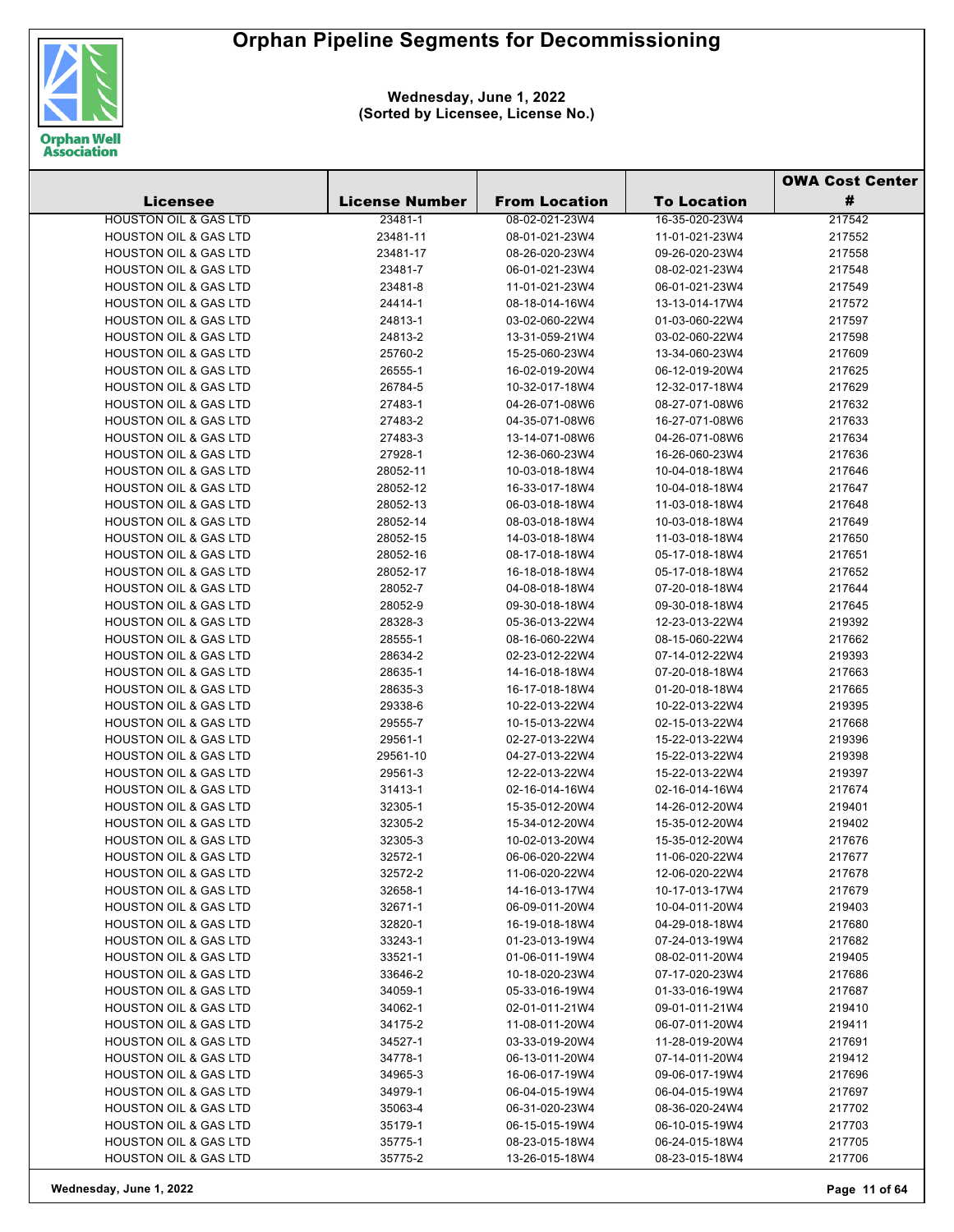

|                                  |                       |                      |                    | <b>OWA Cost Center</b> |
|----------------------------------|-----------------------|----------------------|--------------------|------------------------|
| <b>Licensee</b>                  | <b>License Number</b> | <b>From Location</b> | <b>To Location</b> | #                      |
| <b>HOUSTON OIL &amp; GAS LTD</b> | 35775-3               | 13-23-015-18W4       | 14-23-015-18W4     | 217707                 |
| <b>HOUSTON OIL &amp; GAS LTD</b> | 35775-4               | 13-25-015-18W4       | 13-26-015-18W4     | 217708                 |
| <b>HOUSTON OIL &amp; GAS LTD</b> | 36880-1               | 09-24-019-19W4       | 12-13-019-19W4     | 217734                 |
| <b>HOUSTON OIL &amp; GAS LTD</b> | 36880-13              | 14-24-019-19W4       | 09-24-019-19W4     | 217746                 |
| <b>HOUSTON OIL &amp; GAS LTD</b> | 36880-14              | 14-19-019-18W4       | 09-24-019-19W4     | 217747                 |
| <b>HOUSTON OIL &amp; GAS LTD</b> | 36880-16              | 08-25-019-19W4       | 06-25-019-19W4     | 217748                 |
| <b>HOUSTON OIL &amp; GAS LTD</b> | 36880-17              | 14-25-019-19W4       | 06-25-019-19W4     | 217749                 |
| <b>HOUSTON OIL &amp; GAS LTD</b> | 36880-18              | 16-25-019-19W4       | 14-25-019-19W4     | 217750                 |
| <b>HOUSTON OIL &amp; GAS LTD</b> | 36880-19              | 06-07-019-18W4       | 11-07-019-18W4     | 217751                 |
| <b>HOUSTON OIL &amp; GAS LTD</b> | 36880-2               | 16-11-019-19W4       | 12-13-019-19W4     | 217735                 |
| <b>HOUSTON OIL &amp; GAS LTD</b> | 36880-20              | 14-12-019-19W4       | 16-12-019-19W4     | 217752                 |
| <b>HOUSTON OIL &amp; GAS LTD</b> | 36880-21              | 16-12-019-19W4       | 16-12-019-19W4     | 217753                 |
| <b>HOUSTON OIL &amp; GAS LTD</b> | 36880-22              | 06-19-019-18W4       | 02-13-019-19W4     | 217754                 |
| <b>HOUSTON OIL &amp; GAS LTD</b> | 36880-23              | 06-13-019-19W4       | 12-13-019-19W4     | 217755                 |
| <b>HOUSTON OIL &amp; GAS LTD</b> | 36880-26              | 14-11-019-19W4       | 16-11-019-19W4     | 217758                 |
| <b>HOUSTON OIL &amp; GAS LTD</b> | 36880-27              | 08-07-019-18W4       | 11-07-019-18W4     | 217759                 |
| <b>HOUSTON OIL &amp; GAS LTD</b> | 36880-28              | 14-07-019-18W4       | 11-07-019-18W4     | 217760                 |
| <b>HOUSTON OIL &amp; GAS LTD</b> | 36880-29              | 06-25-019-19W4       | 14-24-019-19W4     | 217761                 |
| <b>HOUSTON OIL &amp; GAS LTD</b> | 36880-31              | 16-35-019-19W4       | 16-35-019-19W4     | 217763                 |
| <b>HOUSTON OIL &amp; GAS LTD</b> | 36880-32              | 07-13-019-19W4       | 02-13-019-19W4     | 217764                 |
| <b>HOUSTON OIL &amp; GAS LTD</b> | 36880-6               | 12-13-019-19W4       | 12-13-019-19W4     | 217739                 |
| <b>HOUSTON OIL &amp; GAS LTD</b> | 36880-7               | 11-07-019-18W4       | 12-13-019-19W4     | 217740                 |
| <b>HOUSTON OIL &amp; GAS LTD</b> | 36892-1               | 06-12-020-23W4       | 06-12-020-23W4     | 217765                 |
| <b>HOUSTON OIL &amp; GAS LTD</b> | 36917-1               | 06-35-015-18W4       | 13-26-015-18W4     | 217766                 |
| <b>HOUSTON OIL &amp; GAS LTD</b> | 37489-1               | 10-17-011-20W4       | 11-08-011-20W4     | 219415                 |
| <b>HOUSTON OIL &amp; GAS LTD</b> | 37489-2               | 11-16-011-20W4       | 10-17-011-20W4     | 219416                 |
| <b>HOUSTON OIL &amp; GAS LTD</b> | 37502-5               | 10-18-020-19W4       | 08-31-019-19W4     | 217784                 |
| <b>HOUSTON OIL &amp; GAS LTD</b> | 38440-1               | 14-03-018-20W4       | 11-03-018-20W4     | 219417                 |
| <b>HOUSTON OIL &amp; GAS LTD</b> | 38719-1               | 09-29-012-18W4       | 10-29-012-18W4     | 219418                 |
| <b>HOUSTON OIL &amp; GAS LTD</b> | 38719-2               | 10-29-012-18W4       | 06-29-012-18W4     | 217813                 |
| <b>HOUSTON OIL &amp; GAS LTD</b> | 38737-1               | 11-29-018-26W4       | 16-30-018-26W4     | 217814                 |
| <b>HOUSTON OIL &amp; GAS LTD</b> | 38737-2               | 04-28-018-26W4       | 11-29-018-26W4     | 217815                 |
| <b>HOUSTON OIL &amp; GAS LTD</b> | 39114-1               | 16-14-060-20W4       | 11-15-060-20W4     | 217825                 |
| <b>HOUSTON OIL &amp; GAS LTD</b> | 39169-1               | 10-24-020-19W4       | 16-24-020-19W4     | 217826                 |
| <b>HOUSTON OIL &amp; GAS LTD</b> | 39195-1               | 12-04-019-18W4       | 13-09-019-18W4     | 217827                 |
| <b>HOUSTON OIL &amp; GAS LTD</b> | 39195-11              | 08-30-018-18W4       | 08-30-018-18W4     | 217837                 |
| <b>HOUSTON OIL &amp; GAS LTD</b> | 39195-12              | 08-30-018-18W4       | 08-30-018-18W4     | 217838                 |
| HOUSTON OIL & GAS LTD            | 39195-2               | 15-05-019-18W4       | 12-04-019-18W4     | 217828                 |
| <b>HOUSTON OIL &amp; GAS LTD</b> | 39195-3               | 13-32-018-18W4       | 12-04-019-18W4     | 217829                 |
| <b>HOUSTON OIL &amp; GAS LTD</b> | 39195-4               | 02-31-018-18W4       | 13-32-018-18W4     | 217830                 |
| <b>HOUSTON OIL &amp; GAS LTD</b> | 39195-5               | 04-29-018-18W4       | 02-31-018-18W4     | 217831                 |
| <b>HOUSTON OIL &amp; GAS LTD</b> | 39195-6               | 07-20-018-18W4       | 04-29-018-18W4     | 217832                 |
| <b>HOUSTON OIL &amp; GAS LTD</b> | 39195-7               | 13-04-019-18W4       | 13-04-019-18W4     | 217833                 |
| <b>HOUSTON OIL &amp; GAS LTD</b> | 39195-8               | 10-04-018-18W4       | 04-08-018-18W4     | 217834                 |
| <b>HOUSTON OIL &amp; GAS LTD</b> | 40037-1               | 16-35-019-25W4       | 07-02-020-25W4     | 217839                 |
| <b>HOUSTON OIL &amp; GAS LTD</b> | 40363-1               | 08-34-019-19W4       | 11-35-019-19W4     | 217840                 |
| <b>HOUSTON OIL &amp; GAS LTD</b> | 40363-2               | 11-35-019-19W4       | 11-35-019-19W4     | 217841                 |
| <b>HOUSTON OIL &amp; GAS LTD</b> | 40363-3               | 06-35-019-19W4       | 11-35-019-19W4     | 217842                 |
| <b>HOUSTON OIL &amp; GAS LTD</b> | 40363-4               | 16-04-020-19W4       | 14-34-019-19W4     | 217843                 |
| <b>HOUSTON OIL &amp; GAS LTD</b> | 40369-4               | 05-18-015-06W4       | 10-13-015-07W4     | 217844                 |
| <b>HOUSTON OIL &amp; GAS LTD</b> | 40369-5               | 09-14-015-07W4       | 10-13-015-07W4     | 217845                 |
| <b>HOUSTON OIL &amp; GAS LTD</b> | 40837-1               | 08-08-018-25W4       | 11-09-018-25W4     | 217868                 |
| <b>HOUSTON OIL &amp; GAS LTD</b> | 40979-1               | 01-17-017-20W4       | 13-17-017-20W4     | 217869                 |
| <b>HOUSTON OIL &amp; GAS LTD</b> | 41223-1               | 06-18-012-19W4       | 10-18-012-19W4     | 217891                 |
| <b>HOUSTON OIL &amp; GAS LTD</b> | 41304-21              | 08-12-019-20W4       | 08-01-019-20W4     | 217912                 |
| <b>HOUSTON OIL &amp; GAS LTD</b> | 41304-36              | 16-26-018-20W4       | 01-35-018-20W4     | 217927                 |
| <b>HOUSTON OIL &amp; GAS LTD</b> | 41304-83              | 14-14-019-20W4       | 14-14-019-20W4     | 217974                 |
|                                  |                       |                      |                    |                        |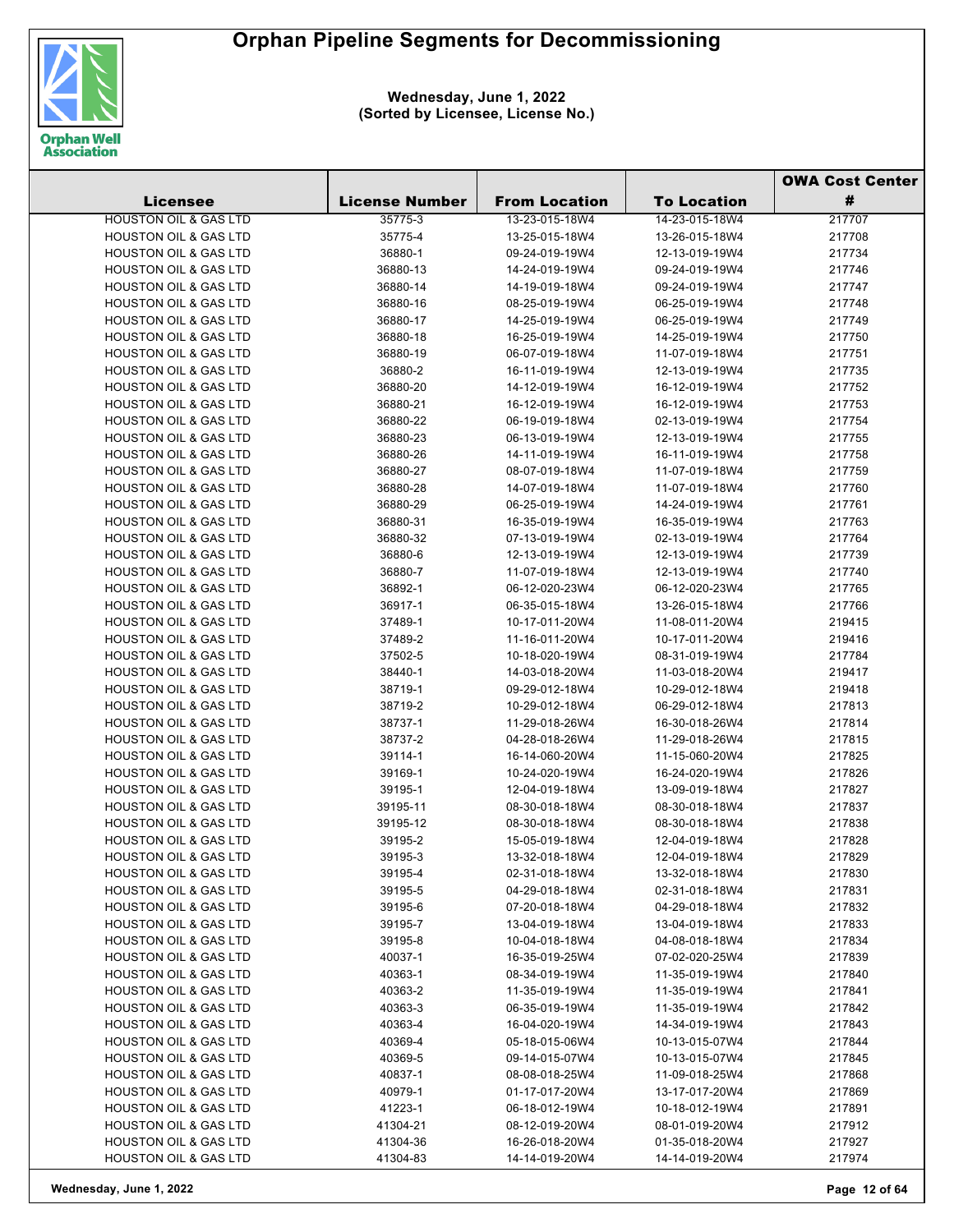

**Wednesday, June 1, 2022 (Sorted by Licensee, License No.)**

|                                                                      |                       |                                  |                                  | <b>OWA Cost Center</b> |  |
|----------------------------------------------------------------------|-----------------------|----------------------------------|----------------------------------|------------------------|--|
| <b>Licensee</b>                                                      | <b>License Number</b> | <b>From Location</b>             | <b>To Location</b>               | #                      |  |
| <b>HOUSTON OIL &amp; GAS LTD</b>                                     | 41459-12              | 16-11-017-20W4                   | 16-14-017-20W4                   | 217994                 |  |
| <b>HOUSTON OIL &amp; GAS LTD</b>                                     | 41459-13              | 16-16-017-20W4                   | 16-14-017-20W4                   | 217995                 |  |
| <b>HOUSTON OIL &amp; GAS LTD</b>                                     | 41459-14              | 16-15-017-20W4                   | 16-15-017-20W4                   | 217996                 |  |
| <b>HOUSTON OIL &amp; GAS LTD</b>                                     | 41459-15              | 16-14-017-20W4                   | 16-24-017-20W4                   | 217997                 |  |
| <b>HOUSTON OIL &amp; GAS LTD</b>                                     | 41459-64              | 06-18-018-19W4                   | 14-08-018-19W4                   | 218046                 |  |
| <b>HOUSTON OIL &amp; GAS LTD</b>                                     | 41562-1               | 08-19-019-18W4                   | 12-20-019-18W4                   | 218050                 |  |
| <b>HOUSTON OIL &amp; GAS LTD</b>                                     | 41562-2               | 10-19-019-18W4                   | 08-19-019-18W4                   | 218051                 |  |
| <b>HOUSTON OIL &amp; GAS LTD</b>                                     | 42349-1               | 09-03-012-20W4                   | 14-35-011-20W4                   | 219425                 |  |
| <b>HOUSTON OIL &amp; GAS LTD</b>                                     | 42354-1               | 08-34-011-20W4                   | 14-35-011-20W4                   | 219426                 |  |
| <b>HOUSTON OIL &amp; GAS LTD</b>                                     | 42879-2               | 12-04-018-24W4                   | 09-09-018-24W4                   | 218063                 |  |
| <b>HOUSTON OIL &amp; GAS LTD</b>                                     | 43308-1               | 11-01-014-19W4                   | 13-06-014-18W4                   | 218065                 |  |
| <b>HOUSTON OIL &amp; GAS LTD</b>                                     | 43568-1               | 14-07-019-18W4                   | 16-07-019-18W4                   | 218069                 |  |
| <b>HOUSTON OIL &amp; GAS LTD</b>                                     | 43568-2               | 16-07-019-18W4                   | 14-08-019-18W4                   | 218070                 |  |
| <b>HOUSTON OIL &amp; GAS LTD</b>                                     | 43568-3               | 03-08-019-18W4                   | 08-07-019-18W4                   | 218071                 |  |
| <b>HOUSTON OIL &amp; GAS LTD</b>                                     | 43568-4               | 12-05-019-18W4                   | 08-07-019-18W4                   | 218072                 |  |
| <b>HOUSTON OIL &amp; GAS LTD</b>                                     | 44004-1               | 04-12-016-18W4                   | 06-01-016-18W4                   | 219427                 |  |
| <b>HOUSTON OIL &amp; GAS LTD</b>                                     | 44716-1               | 06-20-016-17W4                   | 06-20-016-17W4                   | 218077                 |  |
| <b>HOUSTON OIL &amp; GAS LTD</b>                                     | 44751-1               | 12-22-017-20W4                   | 08-27-017-20W4                   | 218078                 |  |
| <b>HOUSTON OIL &amp; GAS LTD</b>                                     | 44785-1               | 03-19-016-17W4                   | 02-19-016-17W4                   | 218079                 |  |
| <b>HOUSTON OIL &amp; GAS LTD</b>                                     | 45025-1               | 08-20-017-18W4                   | 06-21-017-18W4                   | 218080                 |  |
| <b>HOUSTON OIL &amp; GAS LTD</b>                                     | 45307-1               | 03-17-016-17W4                   | 03-17-016-17W4                   | 218086                 |  |
| <b>HOUSTON OIL &amp; GAS LTD</b>                                     | 45329-1               | 10-20-016-17W4                   | 06-20-016-17W4                   | 218087                 |  |
| <b>HOUSTON OIL &amp; GAS LTD</b>                                     | 45557-3               | 14-10-059-10W5                   | 11-10-059-10W5                   | 218090                 |  |
| <b>HOUSTON OIL &amp; GAS LTD</b>                                     | 45573-14              | 11-11-014-19W4                   | 05-07-014-18W4                   | 218105                 |  |
| <b>HOUSTON OIL &amp; GAS LTD</b>                                     | 45573-17              | 06-11-014-19W4                   | 11-11-014-19W4                   | 218108                 |  |
| <b>HOUSTON OIL &amp; GAS LTD</b>                                     | 45573-22              | 13-12-014-19W4                   | 16-11-014-19W4                   | 218113                 |  |
| <b>HOUSTON OIL &amp; GAS LTD</b>                                     | 45573-23              | 16-12-014-19W4                   | 08-12-014-19W4                   | 218114                 |  |
| <b>HOUSTON OIL &amp; GAS LTD</b>                                     | 45573-7               | 08-11-014-19W4                   | 08-11-014-19W4                   | 218098                 |  |
| <b>HOUSTON OIL &amp; GAS LTD</b>                                     | 45573-8               | 16-11-014-19W4                   | 08-11-014-19W4                   | 218099                 |  |
| <b>HOUSTON OIL &amp; GAS LTD</b>                                     | 45817-1               | 06-30-012-17W4                   | 08-25-012-18W4                   | 218116                 |  |
| <b>HOUSTON OIL &amp; GAS LTD</b>                                     |                       |                                  | 06-30-021-24W4                   |                        |  |
| <b>HOUSTON OIL &amp; GAS LTD</b>                                     | 45855-1               | 04-31-021-24W4                   |                                  | 219430                 |  |
| <b>HOUSTON OIL &amp; GAS LTD</b>                                     | 46199-1               | 13-05-013-18W4                   | 11-05-013-18W4<br>13-05-013-18W4 | 218118                 |  |
|                                                                      | 46199-2               | 02-06-013-18W4                   |                                  | 218119                 |  |
| <b>HOUSTON OIL &amp; GAS LTD</b><br><b>HOUSTON OIL &amp; GAS LTD</b> | 46199-3               | 13-05-013-18W4<br>06-28-057-10W5 | 16-06-013-18W4<br>05-02-058-10W5 | 218120                 |  |
| <b>HOUSTON OIL &amp; GAS LTD</b>                                     | 46392-1               |                                  |                                  | 218122<br>218123       |  |
| <b>HOUSTON OIL &amp; GAS LTD</b>                                     | 46498-1<br>46498-2    | 06-04-016-18W4<br>04-04-016-18W4 | 04-04-016-18W4<br>04-04-016-18W4 | 218124                 |  |
| <b>HOUSTON OIL &amp; GAS LTD</b>                                     | 46533-1               | 13-03-016-20W4                   | 04-09-016-20W4                   | 219431                 |  |
| <b>HOUSTON OIL &amp; GAS LTD</b>                                     |                       |                                  |                                  |                        |  |
| <b>HOUSTON OIL &amp; GAS LTD</b>                                     | 47247-1<br>47247-2    | 06-34-019-19W4<br>11-35-019-19W4 | 16-26-019-19W4<br>14-35-019-19W4 | 218128<br>218129       |  |
| <b>HOUSTON OIL &amp; GAS LTD</b>                                     | 47747-1               | 07-22-013-21W4                   | 16-22-013-21W4                   | 219433                 |  |
| <b>HOUSTON OIL &amp; GAS LTD</b>                                     |                       |                                  |                                  |                        |  |
| <b>HOUSTON OIL &amp; GAS LTD</b>                                     | 47762-1               | 06-17-019-18W4                   | 06-17-019-18W4                   | 218132                 |  |
| <b>HOUSTON OIL &amp; GAS LTD</b>                                     | 47860-8               | 01-35-009-04W4<br>05-05-013-18W4 | 10-35-009-04W4                   | 218141                 |  |
| <b>HOUSTON OIL &amp; GAS LTD</b>                                     | 48111-1               |                                  | 02-06-013-18W4                   | 218147                 |  |
|                                                                      | 48111-2               | 16-06-013-18W4                   | 02-06-013-18W4                   | 218148                 |  |
| <b>HOUSTON OIL &amp; GAS LTD</b>                                     | 48111-3               | 10-06-013-18W4                   | 02-06-013-18W4                   | 218149                 |  |
| <b>HOUSTON OIL &amp; GAS LTD</b><br><b>HOUSTON OIL &amp; GAS LTD</b> | 48111-4               | 08-06-013-18W4                   | 02-06-013-18W4                   | 218150                 |  |
|                                                                      | 48272-3               | 08-05-012-21W4                   | 01-03-012-21W4                   | 219434                 |  |
| <b>HOUSTON OIL &amp; GAS LTD</b>                                     | 48272-6               | 08-12-012-21W4                   | 08-05-012-21W4                   | 218151                 |  |
| <b>HOUSTON OIL &amp; GAS LTD</b>                                     | 48377-1               | 06-06-019-18W4                   | 12-13-019-19W4                   | 218153                 |  |
| <b>HOUSTON OIL &amp; GAS LTD</b>                                     | 48447-1               | 07-29-058-22W4                   | 14-20-058-22W4                   | 218154                 |  |
| <b>HOUSTON OIL &amp; GAS LTD</b>                                     | 48452-1               | 10-36-037-02W5                   | 10-36-037-02W5                   | 218155                 |  |
| <b>HOUSTON OIL &amp; GAS LTD</b>                                     | 49285-1               | 13-34-059-22W4                   | 08-22-060-22W4                   | 218159                 |  |
| <b>HOUSTON OIL &amp; GAS LTD</b>                                     | 50067-1               | 11-27-059-22W4                   | 11-22-059-22W4                   | 219435                 |  |
| <b>HOUSTON OIL &amp; GAS LTD</b>                                     | 50327-1               | 02-23-068-19W4                   | 03-23-068-19W4                   | 219436                 |  |
| <b>HOUSTON OIL &amp; GAS LTD</b>                                     | 50420-1               | 05-20-060-21W4                   | 08-22-060-22W4                   | 218165                 |  |
| <b>HOUSTON OIL &amp; GAS LTD</b>                                     | 50420-2               | 04-07-060-21W4                   | 08-10-060-22W4                   | 218166                 |  |

**Wednesday, June 1, 2022 Page 13 of 64**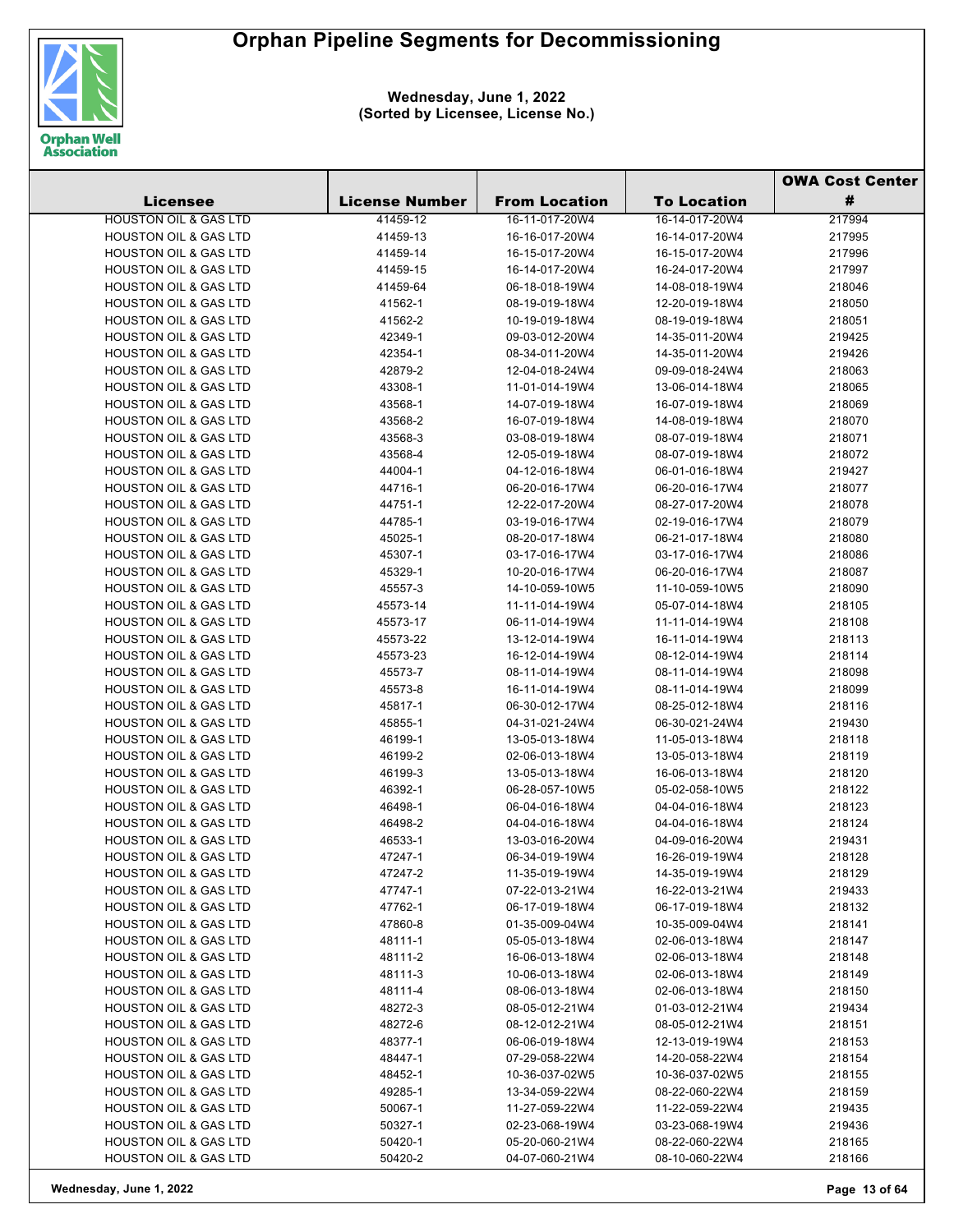

| <b>License Number</b><br>#<br><b>Licensee</b><br><b>From Location</b><br><b>To Location</b><br><b>HOUSTON OIL &amp; GAS LTD</b><br>50632-1<br>01-02-010-04W4<br>10-36-009-04W4<br>219437<br><b>HOUSTON OIL &amp; GAS LTD</b><br>50923-1<br>10-35-057-11W5<br>11-11-058-11W5<br>219438<br><b>HOUSTON OIL &amp; GAS LTD</b><br>51830-1<br>15-06-013-18W4<br>16-06-013-18W4<br>218190<br><b>HOUSTON OIL &amp; GAS LTD</b><br>52337-5<br>10-10-020-22W4<br>09-09-020-22W4<br>218191<br><b>HOUSTON OIL &amp; GAS LTD</b><br>52337-9<br>15-03-020-22W4<br>10-10-020-22W4<br>219442<br><b>HOUSTON OIL &amp; GAS LTD</b><br>56030-1<br>08-29-012-18W4<br>06-29-012-18W4<br>218194<br><b>HOUSTON OIL &amp; GAS LTD</b><br>56032-4<br>09-27-011-20W4<br>11-16-011-20W4<br>219446<br><b>HOUSTON OIL &amp; GAS LTD</b><br>56032-5<br>11-16-011-20W4<br>12-16-011-20W4<br>219447<br><b>HOUSTON OIL &amp; GAS LTD</b><br>6386-1<br>06-29-012-18W4<br>12-21-012-18W4<br>217433<br><b>HUA WEI OIL &amp; GAS LTD</b><br>45282-1<br>03-24-064-15W4<br>13-13-064-15W4<br>221674<br><b>IGNITION ENERGY LTD</b><br>49066-1<br>07-32-039-08W5<br>13-29-039-08W5<br>201260<br><b>IGNITION ENERGY LTD</b><br>50028-1<br>10-34-041-12W5<br>09-04-041-11W5<br>201262<br><b>IGNITION ENERGY LTD</b><br>50029-1<br>09-04-041-11W5<br>201261<br>10-34-041-12W5<br><b>INCIPIENT EXPLORATION LTD</b><br>39761-1<br>15-02-047-01W4<br>216416<br>13-36-046-01W4<br><b>INCIPIENT EXPLORATION LTD</b><br>40509-1<br>10-26-046-01W4<br>13-36-046-01W4<br>216415<br><b>INCIPIENT EXPLORATION LTD</b><br>40516-1<br>10-13-064-14W4<br>11-13-064-14W4<br>216406<br><b>INCIPIENT EXPLORATION LTD</b><br>40516-4<br>09-14-064-14W4<br>11-13-064-14W4<br>216409<br><b>INCIPIENT EXPLORATION LTD</b><br>40516-8<br>05-13-064-14W4<br>11-13-064-14W4<br>216413<br>INCIPIENT EXPLORATION LTD<br>43738-1<br>07-29-041-05W5<br>10-20-041-05W5<br>216404<br><b>INCIPIENT EXPLORATION LTD</b><br>43738-2<br>05-29-041-05W5<br>07-29-041-05W5<br>216405<br><b>INCIPIENT EXPLORATION LTD</b><br>47829-1<br>02-16-053-04W4<br>11-22-053-04W4<br>216395<br><b>INCIPIENT EXPLORATION LTD</b><br>47829-2<br>11-16-053-04W4<br>10-16-053-04W4<br>216396<br><b>INCIPIENT EXPLORATION LTD</b><br>47829-3<br>10-16-053-04W4<br>02-16-053-04W4<br>216397<br><b>INCIPIENT EXPLORATION LTD</b><br>47829-6<br>01-16-053-04W4<br>02-16-053-04W4<br>216400<br><b>INCIPIENT EXPLORATION LTD</b><br>51920-1<br>216387<br>11-20-041-05W5<br>12-20-041-05W5<br><b>INCIPIENT EXPLORATION LTD</b><br>51920-2<br>12-20-041-05W5<br>11-20-041-05W5<br>216388<br>INCIPIENT EXPLORATION LTD<br>51920-3<br>11-20-041-05W5<br>216389<br>10-20-041-05W5<br><b>INCIPIENT EXPLORATION LTD</b><br>52214-2<br>06-03-040-05W5<br>14-34-039-05W5<br>216386<br><b>INCIPIENT EXPLORATION LTD</b><br>52764-2<br>14-04-040-05W5<br>06-09-040-05W5<br>216384<br><b>INCIPIENT EXPLORATION LTD</b><br>52764-3<br>09-16-040-05W5<br>09-16-040-05W5<br>216385<br><b>INCIPIENT EXPLORATION LTD</b><br>52808-1<br>04-09-045-05W5<br>04-09-045-05W5<br>216381<br><b>INCIPIENT EXPLORATION LTD</b><br>52808-3<br>04-09-045-05W5<br>15-08-045-05W5<br>216383<br><b>INCIPIENT EXPLORATION LTD</b><br>53873-1<br>09-21-046-06W5<br>14-21-046-06W5<br>216380<br><b>JAGUAR RESOURCES INC</b><br>25688-1<br>06-23-008-08W4<br>05-25-008-08W4<br>203414<br><b>KERRISDALE RESOURCES LTD</b><br>10433-1<br>06-23-018-01W4<br>201789<br>06-26-018-01W4<br><b>KERRISDALE RESOURCES LTD</b><br>38951-3<br>08-08-019-01W4<br>01-08-019-01W4<br>201793<br><b>KERRISDALE RESOURCES LTD</b><br>201794<br>38951-4<br>08-26-018-01W4<br>08-26-018-01W4<br>KOR ENERGY INC<br>31512-1<br>02-09-070-01W5<br>15-04-070-01W5<br>213182<br>KOR ENERGY INC<br>14-04-070-01W5<br>15-04-070-01W5<br>213183<br>31512-2<br>KOR ENERGY INC<br>31512-3<br>15-04-070-01W5<br>11-26-069-01W5<br>213184<br>49225-1<br><b>KOR ENERGY INC</b><br>08-29-074-11W6<br>02-29-074-11W6<br>213185<br>KOR ENERGY INC<br>56117-1<br>07-34-070-26W4<br>15-18-070-25W4<br>213181<br>LEGEND ENERGY CANADA LTD<br>40378-1<br>07-36-014-21W4<br>07-32-014-20W4<br>203523<br>LEGEND ENERGY CANADA LTD<br>40378-2<br>15-25-014-21W4<br>07-36-014-21W4<br>203524<br>LEGEND ENERGY CANADA LTD<br>40378-3<br>14-30-014-20W4<br>15-30-014-20W4<br>203525<br>LEGEND ENERGY CANADA LTD<br>40378-4<br>15-25-014-21W4<br>14-30-014-20W4<br>203526<br>LEGEND ENERGY CANADA LTD<br>48038-1<br>203532<br>06-21-039-01W5<br>06-21-039-01W5<br>LEGEND ENERGY CANADA LTD<br>48537-1<br>05-30-038-02W5<br>03-29-038-02W5<br>203528<br><b>LEXIN RESOURCES LTD</b><br>10898-2<br>11-22-016-17W4<br>02-34-016-17W4<br>206996<br>LEXIN RESOURCES LTD<br>207001<br>10898-7<br>14-19-016-16W4<br>04-30-016-16W4<br>LEXIN RESOURCES LTD<br>10898-8<br>08-27-016-17W4<br>207002<br>06-27-016-17W4<br>LEXIN RESOURCES LTD<br>09-25-016-17W4<br>207003<br>10898-9<br>05-30-016-16W4<br><b>LEXIN RESOURCES LTD</b><br>18302-1<br>10-21-056-15W4<br>10-21-056-15W4<br>208120<br><b>LEXIN RESOURCES LTD</b><br>20909-2<br>11-12-031-23W4<br>15-12-031-23W4<br>208110<br><b>LEXIN RESOURCES LTD</b><br>20909-3<br>15-12-031-23W4<br>208111<br>02-13-031-23W4<br>LEXIN RESOURCES LTD<br>20909-4<br>02-13-031-23W4<br>208112<br>07-13-031-23W4 |                     |         |                |                | <b>OWA Cost Center</b> |  |
|-------------------------------------------------------------------------------------------------------------------------------------------------------------------------------------------------------------------------------------------------------------------------------------------------------------------------------------------------------------------------------------------------------------------------------------------------------------------------------------------------------------------------------------------------------------------------------------------------------------------------------------------------------------------------------------------------------------------------------------------------------------------------------------------------------------------------------------------------------------------------------------------------------------------------------------------------------------------------------------------------------------------------------------------------------------------------------------------------------------------------------------------------------------------------------------------------------------------------------------------------------------------------------------------------------------------------------------------------------------------------------------------------------------------------------------------------------------------------------------------------------------------------------------------------------------------------------------------------------------------------------------------------------------------------------------------------------------------------------------------------------------------------------------------------------------------------------------------------------------------------------------------------------------------------------------------------------------------------------------------------------------------------------------------------------------------------------------------------------------------------------------------------------------------------------------------------------------------------------------------------------------------------------------------------------------------------------------------------------------------------------------------------------------------------------------------------------------------------------------------------------------------------------------------------------------------------------------------------------------------------------------------------------------------------------------------------------------------------------------------------------------------------------------------------------------------------------------------------------------------------------------------------------------------------------------------------------------------------------------------------------------------------------------------------------------------------------------------------------------------------------------------------------------------------------------------------------------------------------------------------------------------------------------------------------------------------------------------------------------------------------------------------------------------------------------------------------------------------------------------------------------------------------------------------------------------------------------------------------------------------------------------------------------------------------------------------------------------------------------------------------------------------------------------------------------------------------------------------------------------------------------------------------------------------------------------------------------------------------------------------------------------------------------------------------------------------------------------------------------------------------------------------------------------------------------------------------------------------------------------------------------------------------------------------------------------------------------------------------------------------------------------------------------------------------------------------------------------------------------------------------------------------------------------------------------------------------------------------------------------------------------------------------------------------------------------------------------------------------------------------------------------------------------------------------------------------------------------------------------------------------------------------------------------------------------------------------------------------------------------------------------------------------------------------------------------------------------------------------------------------------------------------------------------------------------------------------------------------------------------------------------|---------------------|---------|----------------|----------------|------------------------|--|
|                                                                                                                                                                                                                                                                                                                                                                                                                                                                                                                                                                                                                                                                                                                                                                                                                                                                                                                                                                                                                                                                                                                                                                                                                                                                                                                                                                                                                                                                                                                                                                                                                                                                                                                                                                                                                                                                                                                                                                                                                                                                                                                                                                                                                                                                                                                                                                                                                                                                                                                                                                                                                                                                                                                                                                                                                                                                                                                                                                                                                                                                                                                                                                                                                                                                                                                                                                                                                                                                                                                                                                                                                                                                                                                                                                                                                                                                                                                                                                                                                                                                                                                                                                                                                                                                                                                                                                                                                                                                                                                                                                                                                                                                                                                                                                                                                                                                                                                                                                                                                                                                                                                                                                                                                                                             |                     |         |                |                |                        |  |
|                                                                                                                                                                                                                                                                                                                                                                                                                                                                                                                                                                                                                                                                                                                                                                                                                                                                                                                                                                                                                                                                                                                                                                                                                                                                                                                                                                                                                                                                                                                                                                                                                                                                                                                                                                                                                                                                                                                                                                                                                                                                                                                                                                                                                                                                                                                                                                                                                                                                                                                                                                                                                                                                                                                                                                                                                                                                                                                                                                                                                                                                                                                                                                                                                                                                                                                                                                                                                                                                                                                                                                                                                                                                                                                                                                                                                                                                                                                                                                                                                                                                                                                                                                                                                                                                                                                                                                                                                                                                                                                                                                                                                                                                                                                                                                                                                                                                                                                                                                                                                                                                                                                                                                                                                                                             |                     |         |                |                |                        |  |
|                                                                                                                                                                                                                                                                                                                                                                                                                                                                                                                                                                                                                                                                                                                                                                                                                                                                                                                                                                                                                                                                                                                                                                                                                                                                                                                                                                                                                                                                                                                                                                                                                                                                                                                                                                                                                                                                                                                                                                                                                                                                                                                                                                                                                                                                                                                                                                                                                                                                                                                                                                                                                                                                                                                                                                                                                                                                                                                                                                                                                                                                                                                                                                                                                                                                                                                                                                                                                                                                                                                                                                                                                                                                                                                                                                                                                                                                                                                                                                                                                                                                                                                                                                                                                                                                                                                                                                                                                                                                                                                                                                                                                                                                                                                                                                                                                                                                                                                                                                                                                                                                                                                                                                                                                                                             |                     |         |                |                |                        |  |
|                                                                                                                                                                                                                                                                                                                                                                                                                                                                                                                                                                                                                                                                                                                                                                                                                                                                                                                                                                                                                                                                                                                                                                                                                                                                                                                                                                                                                                                                                                                                                                                                                                                                                                                                                                                                                                                                                                                                                                                                                                                                                                                                                                                                                                                                                                                                                                                                                                                                                                                                                                                                                                                                                                                                                                                                                                                                                                                                                                                                                                                                                                                                                                                                                                                                                                                                                                                                                                                                                                                                                                                                                                                                                                                                                                                                                                                                                                                                                                                                                                                                                                                                                                                                                                                                                                                                                                                                                                                                                                                                                                                                                                                                                                                                                                                                                                                                                                                                                                                                                                                                                                                                                                                                                                                             |                     |         |                |                |                        |  |
|                                                                                                                                                                                                                                                                                                                                                                                                                                                                                                                                                                                                                                                                                                                                                                                                                                                                                                                                                                                                                                                                                                                                                                                                                                                                                                                                                                                                                                                                                                                                                                                                                                                                                                                                                                                                                                                                                                                                                                                                                                                                                                                                                                                                                                                                                                                                                                                                                                                                                                                                                                                                                                                                                                                                                                                                                                                                                                                                                                                                                                                                                                                                                                                                                                                                                                                                                                                                                                                                                                                                                                                                                                                                                                                                                                                                                                                                                                                                                                                                                                                                                                                                                                                                                                                                                                                                                                                                                                                                                                                                                                                                                                                                                                                                                                                                                                                                                                                                                                                                                                                                                                                                                                                                                                                             |                     |         |                |                |                        |  |
|                                                                                                                                                                                                                                                                                                                                                                                                                                                                                                                                                                                                                                                                                                                                                                                                                                                                                                                                                                                                                                                                                                                                                                                                                                                                                                                                                                                                                                                                                                                                                                                                                                                                                                                                                                                                                                                                                                                                                                                                                                                                                                                                                                                                                                                                                                                                                                                                                                                                                                                                                                                                                                                                                                                                                                                                                                                                                                                                                                                                                                                                                                                                                                                                                                                                                                                                                                                                                                                                                                                                                                                                                                                                                                                                                                                                                                                                                                                                                                                                                                                                                                                                                                                                                                                                                                                                                                                                                                                                                                                                                                                                                                                                                                                                                                                                                                                                                                                                                                                                                                                                                                                                                                                                                                                             |                     |         |                |                |                        |  |
|                                                                                                                                                                                                                                                                                                                                                                                                                                                                                                                                                                                                                                                                                                                                                                                                                                                                                                                                                                                                                                                                                                                                                                                                                                                                                                                                                                                                                                                                                                                                                                                                                                                                                                                                                                                                                                                                                                                                                                                                                                                                                                                                                                                                                                                                                                                                                                                                                                                                                                                                                                                                                                                                                                                                                                                                                                                                                                                                                                                                                                                                                                                                                                                                                                                                                                                                                                                                                                                                                                                                                                                                                                                                                                                                                                                                                                                                                                                                                                                                                                                                                                                                                                                                                                                                                                                                                                                                                                                                                                                                                                                                                                                                                                                                                                                                                                                                                                                                                                                                                                                                                                                                                                                                                                                             |                     |         |                |                |                        |  |
|                                                                                                                                                                                                                                                                                                                                                                                                                                                                                                                                                                                                                                                                                                                                                                                                                                                                                                                                                                                                                                                                                                                                                                                                                                                                                                                                                                                                                                                                                                                                                                                                                                                                                                                                                                                                                                                                                                                                                                                                                                                                                                                                                                                                                                                                                                                                                                                                                                                                                                                                                                                                                                                                                                                                                                                                                                                                                                                                                                                                                                                                                                                                                                                                                                                                                                                                                                                                                                                                                                                                                                                                                                                                                                                                                                                                                                                                                                                                                                                                                                                                                                                                                                                                                                                                                                                                                                                                                                                                                                                                                                                                                                                                                                                                                                                                                                                                                                                                                                                                                                                                                                                                                                                                                                                             |                     |         |                |                |                        |  |
|                                                                                                                                                                                                                                                                                                                                                                                                                                                                                                                                                                                                                                                                                                                                                                                                                                                                                                                                                                                                                                                                                                                                                                                                                                                                                                                                                                                                                                                                                                                                                                                                                                                                                                                                                                                                                                                                                                                                                                                                                                                                                                                                                                                                                                                                                                                                                                                                                                                                                                                                                                                                                                                                                                                                                                                                                                                                                                                                                                                                                                                                                                                                                                                                                                                                                                                                                                                                                                                                                                                                                                                                                                                                                                                                                                                                                                                                                                                                                                                                                                                                                                                                                                                                                                                                                                                                                                                                                                                                                                                                                                                                                                                                                                                                                                                                                                                                                                                                                                                                                                                                                                                                                                                                                                                             |                     |         |                |                |                        |  |
|                                                                                                                                                                                                                                                                                                                                                                                                                                                                                                                                                                                                                                                                                                                                                                                                                                                                                                                                                                                                                                                                                                                                                                                                                                                                                                                                                                                                                                                                                                                                                                                                                                                                                                                                                                                                                                                                                                                                                                                                                                                                                                                                                                                                                                                                                                                                                                                                                                                                                                                                                                                                                                                                                                                                                                                                                                                                                                                                                                                                                                                                                                                                                                                                                                                                                                                                                                                                                                                                                                                                                                                                                                                                                                                                                                                                                                                                                                                                                                                                                                                                                                                                                                                                                                                                                                                                                                                                                                                                                                                                                                                                                                                                                                                                                                                                                                                                                                                                                                                                                                                                                                                                                                                                                                                             |                     |         |                |                |                        |  |
|                                                                                                                                                                                                                                                                                                                                                                                                                                                                                                                                                                                                                                                                                                                                                                                                                                                                                                                                                                                                                                                                                                                                                                                                                                                                                                                                                                                                                                                                                                                                                                                                                                                                                                                                                                                                                                                                                                                                                                                                                                                                                                                                                                                                                                                                                                                                                                                                                                                                                                                                                                                                                                                                                                                                                                                                                                                                                                                                                                                                                                                                                                                                                                                                                                                                                                                                                                                                                                                                                                                                                                                                                                                                                                                                                                                                                                                                                                                                                                                                                                                                                                                                                                                                                                                                                                                                                                                                                                                                                                                                                                                                                                                                                                                                                                                                                                                                                                                                                                                                                                                                                                                                                                                                                                                             |                     |         |                |                |                        |  |
|                                                                                                                                                                                                                                                                                                                                                                                                                                                                                                                                                                                                                                                                                                                                                                                                                                                                                                                                                                                                                                                                                                                                                                                                                                                                                                                                                                                                                                                                                                                                                                                                                                                                                                                                                                                                                                                                                                                                                                                                                                                                                                                                                                                                                                                                                                                                                                                                                                                                                                                                                                                                                                                                                                                                                                                                                                                                                                                                                                                                                                                                                                                                                                                                                                                                                                                                                                                                                                                                                                                                                                                                                                                                                                                                                                                                                                                                                                                                                                                                                                                                                                                                                                                                                                                                                                                                                                                                                                                                                                                                                                                                                                                                                                                                                                                                                                                                                                                                                                                                                                                                                                                                                                                                                                                             |                     |         |                |                |                        |  |
|                                                                                                                                                                                                                                                                                                                                                                                                                                                                                                                                                                                                                                                                                                                                                                                                                                                                                                                                                                                                                                                                                                                                                                                                                                                                                                                                                                                                                                                                                                                                                                                                                                                                                                                                                                                                                                                                                                                                                                                                                                                                                                                                                                                                                                                                                                                                                                                                                                                                                                                                                                                                                                                                                                                                                                                                                                                                                                                                                                                                                                                                                                                                                                                                                                                                                                                                                                                                                                                                                                                                                                                                                                                                                                                                                                                                                                                                                                                                                                                                                                                                                                                                                                                                                                                                                                                                                                                                                                                                                                                                                                                                                                                                                                                                                                                                                                                                                                                                                                                                                                                                                                                                                                                                                                                             |                     |         |                |                |                        |  |
|                                                                                                                                                                                                                                                                                                                                                                                                                                                                                                                                                                                                                                                                                                                                                                                                                                                                                                                                                                                                                                                                                                                                                                                                                                                                                                                                                                                                                                                                                                                                                                                                                                                                                                                                                                                                                                                                                                                                                                                                                                                                                                                                                                                                                                                                                                                                                                                                                                                                                                                                                                                                                                                                                                                                                                                                                                                                                                                                                                                                                                                                                                                                                                                                                                                                                                                                                                                                                                                                                                                                                                                                                                                                                                                                                                                                                                                                                                                                                                                                                                                                                                                                                                                                                                                                                                                                                                                                                                                                                                                                                                                                                                                                                                                                                                                                                                                                                                                                                                                                                                                                                                                                                                                                                                                             |                     |         |                |                |                        |  |
|                                                                                                                                                                                                                                                                                                                                                                                                                                                                                                                                                                                                                                                                                                                                                                                                                                                                                                                                                                                                                                                                                                                                                                                                                                                                                                                                                                                                                                                                                                                                                                                                                                                                                                                                                                                                                                                                                                                                                                                                                                                                                                                                                                                                                                                                                                                                                                                                                                                                                                                                                                                                                                                                                                                                                                                                                                                                                                                                                                                                                                                                                                                                                                                                                                                                                                                                                                                                                                                                                                                                                                                                                                                                                                                                                                                                                                                                                                                                                                                                                                                                                                                                                                                                                                                                                                                                                                                                                                                                                                                                                                                                                                                                                                                                                                                                                                                                                                                                                                                                                                                                                                                                                                                                                                                             |                     |         |                |                |                        |  |
|                                                                                                                                                                                                                                                                                                                                                                                                                                                                                                                                                                                                                                                                                                                                                                                                                                                                                                                                                                                                                                                                                                                                                                                                                                                                                                                                                                                                                                                                                                                                                                                                                                                                                                                                                                                                                                                                                                                                                                                                                                                                                                                                                                                                                                                                                                                                                                                                                                                                                                                                                                                                                                                                                                                                                                                                                                                                                                                                                                                                                                                                                                                                                                                                                                                                                                                                                                                                                                                                                                                                                                                                                                                                                                                                                                                                                                                                                                                                                                                                                                                                                                                                                                                                                                                                                                                                                                                                                                                                                                                                                                                                                                                                                                                                                                                                                                                                                                                                                                                                                                                                                                                                                                                                                                                             |                     |         |                |                |                        |  |
|                                                                                                                                                                                                                                                                                                                                                                                                                                                                                                                                                                                                                                                                                                                                                                                                                                                                                                                                                                                                                                                                                                                                                                                                                                                                                                                                                                                                                                                                                                                                                                                                                                                                                                                                                                                                                                                                                                                                                                                                                                                                                                                                                                                                                                                                                                                                                                                                                                                                                                                                                                                                                                                                                                                                                                                                                                                                                                                                                                                                                                                                                                                                                                                                                                                                                                                                                                                                                                                                                                                                                                                                                                                                                                                                                                                                                                                                                                                                                                                                                                                                                                                                                                                                                                                                                                                                                                                                                                                                                                                                                                                                                                                                                                                                                                                                                                                                                                                                                                                                                                                                                                                                                                                                                                                             |                     |         |                |                |                        |  |
|                                                                                                                                                                                                                                                                                                                                                                                                                                                                                                                                                                                                                                                                                                                                                                                                                                                                                                                                                                                                                                                                                                                                                                                                                                                                                                                                                                                                                                                                                                                                                                                                                                                                                                                                                                                                                                                                                                                                                                                                                                                                                                                                                                                                                                                                                                                                                                                                                                                                                                                                                                                                                                                                                                                                                                                                                                                                                                                                                                                                                                                                                                                                                                                                                                                                                                                                                                                                                                                                                                                                                                                                                                                                                                                                                                                                                                                                                                                                                                                                                                                                                                                                                                                                                                                                                                                                                                                                                                                                                                                                                                                                                                                                                                                                                                                                                                                                                                                                                                                                                                                                                                                                                                                                                                                             |                     |         |                |                |                        |  |
|                                                                                                                                                                                                                                                                                                                                                                                                                                                                                                                                                                                                                                                                                                                                                                                                                                                                                                                                                                                                                                                                                                                                                                                                                                                                                                                                                                                                                                                                                                                                                                                                                                                                                                                                                                                                                                                                                                                                                                                                                                                                                                                                                                                                                                                                                                                                                                                                                                                                                                                                                                                                                                                                                                                                                                                                                                                                                                                                                                                                                                                                                                                                                                                                                                                                                                                                                                                                                                                                                                                                                                                                                                                                                                                                                                                                                                                                                                                                                                                                                                                                                                                                                                                                                                                                                                                                                                                                                                                                                                                                                                                                                                                                                                                                                                                                                                                                                                                                                                                                                                                                                                                                                                                                                                                             |                     |         |                |                |                        |  |
|                                                                                                                                                                                                                                                                                                                                                                                                                                                                                                                                                                                                                                                                                                                                                                                                                                                                                                                                                                                                                                                                                                                                                                                                                                                                                                                                                                                                                                                                                                                                                                                                                                                                                                                                                                                                                                                                                                                                                                                                                                                                                                                                                                                                                                                                                                                                                                                                                                                                                                                                                                                                                                                                                                                                                                                                                                                                                                                                                                                                                                                                                                                                                                                                                                                                                                                                                                                                                                                                                                                                                                                                                                                                                                                                                                                                                                                                                                                                                                                                                                                                                                                                                                                                                                                                                                                                                                                                                                                                                                                                                                                                                                                                                                                                                                                                                                                                                                                                                                                                                                                                                                                                                                                                                                                             |                     |         |                |                |                        |  |
|                                                                                                                                                                                                                                                                                                                                                                                                                                                                                                                                                                                                                                                                                                                                                                                                                                                                                                                                                                                                                                                                                                                                                                                                                                                                                                                                                                                                                                                                                                                                                                                                                                                                                                                                                                                                                                                                                                                                                                                                                                                                                                                                                                                                                                                                                                                                                                                                                                                                                                                                                                                                                                                                                                                                                                                                                                                                                                                                                                                                                                                                                                                                                                                                                                                                                                                                                                                                                                                                                                                                                                                                                                                                                                                                                                                                                                                                                                                                                                                                                                                                                                                                                                                                                                                                                                                                                                                                                                                                                                                                                                                                                                                                                                                                                                                                                                                                                                                                                                                                                                                                                                                                                                                                                                                             |                     |         |                |                |                        |  |
|                                                                                                                                                                                                                                                                                                                                                                                                                                                                                                                                                                                                                                                                                                                                                                                                                                                                                                                                                                                                                                                                                                                                                                                                                                                                                                                                                                                                                                                                                                                                                                                                                                                                                                                                                                                                                                                                                                                                                                                                                                                                                                                                                                                                                                                                                                                                                                                                                                                                                                                                                                                                                                                                                                                                                                                                                                                                                                                                                                                                                                                                                                                                                                                                                                                                                                                                                                                                                                                                                                                                                                                                                                                                                                                                                                                                                                                                                                                                                                                                                                                                                                                                                                                                                                                                                                                                                                                                                                                                                                                                                                                                                                                                                                                                                                                                                                                                                                                                                                                                                                                                                                                                                                                                                                                             |                     |         |                |                |                        |  |
|                                                                                                                                                                                                                                                                                                                                                                                                                                                                                                                                                                                                                                                                                                                                                                                                                                                                                                                                                                                                                                                                                                                                                                                                                                                                                                                                                                                                                                                                                                                                                                                                                                                                                                                                                                                                                                                                                                                                                                                                                                                                                                                                                                                                                                                                                                                                                                                                                                                                                                                                                                                                                                                                                                                                                                                                                                                                                                                                                                                                                                                                                                                                                                                                                                                                                                                                                                                                                                                                                                                                                                                                                                                                                                                                                                                                                                                                                                                                                                                                                                                                                                                                                                                                                                                                                                                                                                                                                                                                                                                                                                                                                                                                                                                                                                                                                                                                                                                                                                                                                                                                                                                                                                                                                                                             |                     |         |                |                |                        |  |
|                                                                                                                                                                                                                                                                                                                                                                                                                                                                                                                                                                                                                                                                                                                                                                                                                                                                                                                                                                                                                                                                                                                                                                                                                                                                                                                                                                                                                                                                                                                                                                                                                                                                                                                                                                                                                                                                                                                                                                                                                                                                                                                                                                                                                                                                                                                                                                                                                                                                                                                                                                                                                                                                                                                                                                                                                                                                                                                                                                                                                                                                                                                                                                                                                                                                                                                                                                                                                                                                                                                                                                                                                                                                                                                                                                                                                                                                                                                                                                                                                                                                                                                                                                                                                                                                                                                                                                                                                                                                                                                                                                                                                                                                                                                                                                                                                                                                                                                                                                                                                                                                                                                                                                                                                                                             |                     |         |                |                |                        |  |
|                                                                                                                                                                                                                                                                                                                                                                                                                                                                                                                                                                                                                                                                                                                                                                                                                                                                                                                                                                                                                                                                                                                                                                                                                                                                                                                                                                                                                                                                                                                                                                                                                                                                                                                                                                                                                                                                                                                                                                                                                                                                                                                                                                                                                                                                                                                                                                                                                                                                                                                                                                                                                                                                                                                                                                                                                                                                                                                                                                                                                                                                                                                                                                                                                                                                                                                                                                                                                                                                                                                                                                                                                                                                                                                                                                                                                                                                                                                                                                                                                                                                                                                                                                                                                                                                                                                                                                                                                                                                                                                                                                                                                                                                                                                                                                                                                                                                                                                                                                                                                                                                                                                                                                                                                                                             |                     |         |                |                |                        |  |
|                                                                                                                                                                                                                                                                                                                                                                                                                                                                                                                                                                                                                                                                                                                                                                                                                                                                                                                                                                                                                                                                                                                                                                                                                                                                                                                                                                                                                                                                                                                                                                                                                                                                                                                                                                                                                                                                                                                                                                                                                                                                                                                                                                                                                                                                                                                                                                                                                                                                                                                                                                                                                                                                                                                                                                                                                                                                                                                                                                                                                                                                                                                                                                                                                                                                                                                                                                                                                                                                                                                                                                                                                                                                                                                                                                                                                                                                                                                                                                                                                                                                                                                                                                                                                                                                                                                                                                                                                                                                                                                                                                                                                                                                                                                                                                                                                                                                                                                                                                                                                                                                                                                                                                                                                                                             |                     |         |                |                |                        |  |
|                                                                                                                                                                                                                                                                                                                                                                                                                                                                                                                                                                                                                                                                                                                                                                                                                                                                                                                                                                                                                                                                                                                                                                                                                                                                                                                                                                                                                                                                                                                                                                                                                                                                                                                                                                                                                                                                                                                                                                                                                                                                                                                                                                                                                                                                                                                                                                                                                                                                                                                                                                                                                                                                                                                                                                                                                                                                                                                                                                                                                                                                                                                                                                                                                                                                                                                                                                                                                                                                                                                                                                                                                                                                                                                                                                                                                                                                                                                                                                                                                                                                                                                                                                                                                                                                                                                                                                                                                                                                                                                                                                                                                                                                                                                                                                                                                                                                                                                                                                                                                                                                                                                                                                                                                                                             |                     |         |                |                |                        |  |
|                                                                                                                                                                                                                                                                                                                                                                                                                                                                                                                                                                                                                                                                                                                                                                                                                                                                                                                                                                                                                                                                                                                                                                                                                                                                                                                                                                                                                                                                                                                                                                                                                                                                                                                                                                                                                                                                                                                                                                                                                                                                                                                                                                                                                                                                                                                                                                                                                                                                                                                                                                                                                                                                                                                                                                                                                                                                                                                                                                                                                                                                                                                                                                                                                                                                                                                                                                                                                                                                                                                                                                                                                                                                                                                                                                                                                                                                                                                                                                                                                                                                                                                                                                                                                                                                                                                                                                                                                                                                                                                                                                                                                                                                                                                                                                                                                                                                                                                                                                                                                                                                                                                                                                                                                                                             |                     |         |                |                |                        |  |
|                                                                                                                                                                                                                                                                                                                                                                                                                                                                                                                                                                                                                                                                                                                                                                                                                                                                                                                                                                                                                                                                                                                                                                                                                                                                                                                                                                                                                                                                                                                                                                                                                                                                                                                                                                                                                                                                                                                                                                                                                                                                                                                                                                                                                                                                                                                                                                                                                                                                                                                                                                                                                                                                                                                                                                                                                                                                                                                                                                                                                                                                                                                                                                                                                                                                                                                                                                                                                                                                                                                                                                                                                                                                                                                                                                                                                                                                                                                                                                                                                                                                                                                                                                                                                                                                                                                                                                                                                                                                                                                                                                                                                                                                                                                                                                                                                                                                                                                                                                                                                                                                                                                                                                                                                                                             |                     |         |                |                |                        |  |
|                                                                                                                                                                                                                                                                                                                                                                                                                                                                                                                                                                                                                                                                                                                                                                                                                                                                                                                                                                                                                                                                                                                                                                                                                                                                                                                                                                                                                                                                                                                                                                                                                                                                                                                                                                                                                                                                                                                                                                                                                                                                                                                                                                                                                                                                                                                                                                                                                                                                                                                                                                                                                                                                                                                                                                                                                                                                                                                                                                                                                                                                                                                                                                                                                                                                                                                                                                                                                                                                                                                                                                                                                                                                                                                                                                                                                                                                                                                                                                                                                                                                                                                                                                                                                                                                                                                                                                                                                                                                                                                                                                                                                                                                                                                                                                                                                                                                                                                                                                                                                                                                                                                                                                                                                                                             |                     |         |                |                |                        |  |
|                                                                                                                                                                                                                                                                                                                                                                                                                                                                                                                                                                                                                                                                                                                                                                                                                                                                                                                                                                                                                                                                                                                                                                                                                                                                                                                                                                                                                                                                                                                                                                                                                                                                                                                                                                                                                                                                                                                                                                                                                                                                                                                                                                                                                                                                                                                                                                                                                                                                                                                                                                                                                                                                                                                                                                                                                                                                                                                                                                                                                                                                                                                                                                                                                                                                                                                                                                                                                                                                                                                                                                                                                                                                                                                                                                                                                                                                                                                                                                                                                                                                                                                                                                                                                                                                                                                                                                                                                                                                                                                                                                                                                                                                                                                                                                                                                                                                                                                                                                                                                                                                                                                                                                                                                                                             |                     |         |                |                |                        |  |
|                                                                                                                                                                                                                                                                                                                                                                                                                                                                                                                                                                                                                                                                                                                                                                                                                                                                                                                                                                                                                                                                                                                                                                                                                                                                                                                                                                                                                                                                                                                                                                                                                                                                                                                                                                                                                                                                                                                                                                                                                                                                                                                                                                                                                                                                                                                                                                                                                                                                                                                                                                                                                                                                                                                                                                                                                                                                                                                                                                                                                                                                                                                                                                                                                                                                                                                                                                                                                                                                                                                                                                                                                                                                                                                                                                                                                                                                                                                                                                                                                                                                                                                                                                                                                                                                                                                                                                                                                                                                                                                                                                                                                                                                                                                                                                                                                                                                                                                                                                                                                                                                                                                                                                                                                                                             |                     |         |                |                |                        |  |
|                                                                                                                                                                                                                                                                                                                                                                                                                                                                                                                                                                                                                                                                                                                                                                                                                                                                                                                                                                                                                                                                                                                                                                                                                                                                                                                                                                                                                                                                                                                                                                                                                                                                                                                                                                                                                                                                                                                                                                                                                                                                                                                                                                                                                                                                                                                                                                                                                                                                                                                                                                                                                                                                                                                                                                                                                                                                                                                                                                                                                                                                                                                                                                                                                                                                                                                                                                                                                                                                                                                                                                                                                                                                                                                                                                                                                                                                                                                                                                                                                                                                                                                                                                                                                                                                                                                                                                                                                                                                                                                                                                                                                                                                                                                                                                                                                                                                                                                                                                                                                                                                                                                                                                                                                                                             |                     |         |                |                |                        |  |
|                                                                                                                                                                                                                                                                                                                                                                                                                                                                                                                                                                                                                                                                                                                                                                                                                                                                                                                                                                                                                                                                                                                                                                                                                                                                                                                                                                                                                                                                                                                                                                                                                                                                                                                                                                                                                                                                                                                                                                                                                                                                                                                                                                                                                                                                                                                                                                                                                                                                                                                                                                                                                                                                                                                                                                                                                                                                                                                                                                                                                                                                                                                                                                                                                                                                                                                                                                                                                                                                                                                                                                                                                                                                                                                                                                                                                                                                                                                                                                                                                                                                                                                                                                                                                                                                                                                                                                                                                                                                                                                                                                                                                                                                                                                                                                                                                                                                                                                                                                                                                                                                                                                                                                                                                                                             |                     |         |                |                |                        |  |
|                                                                                                                                                                                                                                                                                                                                                                                                                                                                                                                                                                                                                                                                                                                                                                                                                                                                                                                                                                                                                                                                                                                                                                                                                                                                                                                                                                                                                                                                                                                                                                                                                                                                                                                                                                                                                                                                                                                                                                                                                                                                                                                                                                                                                                                                                                                                                                                                                                                                                                                                                                                                                                                                                                                                                                                                                                                                                                                                                                                                                                                                                                                                                                                                                                                                                                                                                                                                                                                                                                                                                                                                                                                                                                                                                                                                                                                                                                                                                                                                                                                                                                                                                                                                                                                                                                                                                                                                                                                                                                                                                                                                                                                                                                                                                                                                                                                                                                                                                                                                                                                                                                                                                                                                                                                             |                     |         |                |                |                        |  |
|                                                                                                                                                                                                                                                                                                                                                                                                                                                                                                                                                                                                                                                                                                                                                                                                                                                                                                                                                                                                                                                                                                                                                                                                                                                                                                                                                                                                                                                                                                                                                                                                                                                                                                                                                                                                                                                                                                                                                                                                                                                                                                                                                                                                                                                                                                                                                                                                                                                                                                                                                                                                                                                                                                                                                                                                                                                                                                                                                                                                                                                                                                                                                                                                                                                                                                                                                                                                                                                                                                                                                                                                                                                                                                                                                                                                                                                                                                                                                                                                                                                                                                                                                                                                                                                                                                                                                                                                                                                                                                                                                                                                                                                                                                                                                                                                                                                                                                                                                                                                                                                                                                                                                                                                                                                             |                     |         |                |                |                        |  |
|                                                                                                                                                                                                                                                                                                                                                                                                                                                                                                                                                                                                                                                                                                                                                                                                                                                                                                                                                                                                                                                                                                                                                                                                                                                                                                                                                                                                                                                                                                                                                                                                                                                                                                                                                                                                                                                                                                                                                                                                                                                                                                                                                                                                                                                                                                                                                                                                                                                                                                                                                                                                                                                                                                                                                                                                                                                                                                                                                                                                                                                                                                                                                                                                                                                                                                                                                                                                                                                                                                                                                                                                                                                                                                                                                                                                                                                                                                                                                                                                                                                                                                                                                                                                                                                                                                                                                                                                                                                                                                                                                                                                                                                                                                                                                                                                                                                                                                                                                                                                                                                                                                                                                                                                                                                             |                     |         |                |                |                        |  |
|                                                                                                                                                                                                                                                                                                                                                                                                                                                                                                                                                                                                                                                                                                                                                                                                                                                                                                                                                                                                                                                                                                                                                                                                                                                                                                                                                                                                                                                                                                                                                                                                                                                                                                                                                                                                                                                                                                                                                                                                                                                                                                                                                                                                                                                                                                                                                                                                                                                                                                                                                                                                                                                                                                                                                                                                                                                                                                                                                                                                                                                                                                                                                                                                                                                                                                                                                                                                                                                                                                                                                                                                                                                                                                                                                                                                                                                                                                                                                                                                                                                                                                                                                                                                                                                                                                                                                                                                                                                                                                                                                                                                                                                                                                                                                                                                                                                                                                                                                                                                                                                                                                                                                                                                                                                             |                     |         |                |                |                        |  |
|                                                                                                                                                                                                                                                                                                                                                                                                                                                                                                                                                                                                                                                                                                                                                                                                                                                                                                                                                                                                                                                                                                                                                                                                                                                                                                                                                                                                                                                                                                                                                                                                                                                                                                                                                                                                                                                                                                                                                                                                                                                                                                                                                                                                                                                                                                                                                                                                                                                                                                                                                                                                                                                                                                                                                                                                                                                                                                                                                                                                                                                                                                                                                                                                                                                                                                                                                                                                                                                                                                                                                                                                                                                                                                                                                                                                                                                                                                                                                                                                                                                                                                                                                                                                                                                                                                                                                                                                                                                                                                                                                                                                                                                                                                                                                                                                                                                                                                                                                                                                                                                                                                                                                                                                                                                             |                     |         |                |                |                        |  |
|                                                                                                                                                                                                                                                                                                                                                                                                                                                                                                                                                                                                                                                                                                                                                                                                                                                                                                                                                                                                                                                                                                                                                                                                                                                                                                                                                                                                                                                                                                                                                                                                                                                                                                                                                                                                                                                                                                                                                                                                                                                                                                                                                                                                                                                                                                                                                                                                                                                                                                                                                                                                                                                                                                                                                                                                                                                                                                                                                                                                                                                                                                                                                                                                                                                                                                                                                                                                                                                                                                                                                                                                                                                                                                                                                                                                                                                                                                                                                                                                                                                                                                                                                                                                                                                                                                                                                                                                                                                                                                                                                                                                                                                                                                                                                                                                                                                                                                                                                                                                                                                                                                                                                                                                                                                             |                     |         |                |                |                        |  |
|                                                                                                                                                                                                                                                                                                                                                                                                                                                                                                                                                                                                                                                                                                                                                                                                                                                                                                                                                                                                                                                                                                                                                                                                                                                                                                                                                                                                                                                                                                                                                                                                                                                                                                                                                                                                                                                                                                                                                                                                                                                                                                                                                                                                                                                                                                                                                                                                                                                                                                                                                                                                                                                                                                                                                                                                                                                                                                                                                                                                                                                                                                                                                                                                                                                                                                                                                                                                                                                                                                                                                                                                                                                                                                                                                                                                                                                                                                                                                                                                                                                                                                                                                                                                                                                                                                                                                                                                                                                                                                                                                                                                                                                                                                                                                                                                                                                                                                                                                                                                                                                                                                                                                                                                                                                             |                     |         |                |                |                        |  |
|                                                                                                                                                                                                                                                                                                                                                                                                                                                                                                                                                                                                                                                                                                                                                                                                                                                                                                                                                                                                                                                                                                                                                                                                                                                                                                                                                                                                                                                                                                                                                                                                                                                                                                                                                                                                                                                                                                                                                                                                                                                                                                                                                                                                                                                                                                                                                                                                                                                                                                                                                                                                                                                                                                                                                                                                                                                                                                                                                                                                                                                                                                                                                                                                                                                                                                                                                                                                                                                                                                                                                                                                                                                                                                                                                                                                                                                                                                                                                                                                                                                                                                                                                                                                                                                                                                                                                                                                                                                                                                                                                                                                                                                                                                                                                                                                                                                                                                                                                                                                                                                                                                                                                                                                                                                             |                     |         |                |                |                        |  |
|                                                                                                                                                                                                                                                                                                                                                                                                                                                                                                                                                                                                                                                                                                                                                                                                                                                                                                                                                                                                                                                                                                                                                                                                                                                                                                                                                                                                                                                                                                                                                                                                                                                                                                                                                                                                                                                                                                                                                                                                                                                                                                                                                                                                                                                                                                                                                                                                                                                                                                                                                                                                                                                                                                                                                                                                                                                                                                                                                                                                                                                                                                                                                                                                                                                                                                                                                                                                                                                                                                                                                                                                                                                                                                                                                                                                                                                                                                                                                                                                                                                                                                                                                                                                                                                                                                                                                                                                                                                                                                                                                                                                                                                                                                                                                                                                                                                                                                                                                                                                                                                                                                                                                                                                                                                             |                     |         |                |                |                        |  |
|                                                                                                                                                                                                                                                                                                                                                                                                                                                                                                                                                                                                                                                                                                                                                                                                                                                                                                                                                                                                                                                                                                                                                                                                                                                                                                                                                                                                                                                                                                                                                                                                                                                                                                                                                                                                                                                                                                                                                                                                                                                                                                                                                                                                                                                                                                                                                                                                                                                                                                                                                                                                                                                                                                                                                                                                                                                                                                                                                                                                                                                                                                                                                                                                                                                                                                                                                                                                                                                                                                                                                                                                                                                                                                                                                                                                                                                                                                                                                                                                                                                                                                                                                                                                                                                                                                                                                                                                                                                                                                                                                                                                                                                                                                                                                                                                                                                                                                                                                                                                                                                                                                                                                                                                                                                             |                     |         |                |                |                        |  |
|                                                                                                                                                                                                                                                                                                                                                                                                                                                                                                                                                                                                                                                                                                                                                                                                                                                                                                                                                                                                                                                                                                                                                                                                                                                                                                                                                                                                                                                                                                                                                                                                                                                                                                                                                                                                                                                                                                                                                                                                                                                                                                                                                                                                                                                                                                                                                                                                                                                                                                                                                                                                                                                                                                                                                                                                                                                                                                                                                                                                                                                                                                                                                                                                                                                                                                                                                                                                                                                                                                                                                                                                                                                                                                                                                                                                                                                                                                                                                                                                                                                                                                                                                                                                                                                                                                                                                                                                                                                                                                                                                                                                                                                                                                                                                                                                                                                                                                                                                                                                                                                                                                                                                                                                                                                             |                     |         |                |                |                        |  |
|                                                                                                                                                                                                                                                                                                                                                                                                                                                                                                                                                                                                                                                                                                                                                                                                                                                                                                                                                                                                                                                                                                                                                                                                                                                                                                                                                                                                                                                                                                                                                                                                                                                                                                                                                                                                                                                                                                                                                                                                                                                                                                                                                                                                                                                                                                                                                                                                                                                                                                                                                                                                                                                                                                                                                                                                                                                                                                                                                                                                                                                                                                                                                                                                                                                                                                                                                                                                                                                                                                                                                                                                                                                                                                                                                                                                                                                                                                                                                                                                                                                                                                                                                                                                                                                                                                                                                                                                                                                                                                                                                                                                                                                                                                                                                                                                                                                                                                                                                                                                                                                                                                                                                                                                                                                             |                     |         |                |                |                        |  |
|                                                                                                                                                                                                                                                                                                                                                                                                                                                                                                                                                                                                                                                                                                                                                                                                                                                                                                                                                                                                                                                                                                                                                                                                                                                                                                                                                                                                                                                                                                                                                                                                                                                                                                                                                                                                                                                                                                                                                                                                                                                                                                                                                                                                                                                                                                                                                                                                                                                                                                                                                                                                                                                                                                                                                                                                                                                                                                                                                                                                                                                                                                                                                                                                                                                                                                                                                                                                                                                                                                                                                                                                                                                                                                                                                                                                                                                                                                                                                                                                                                                                                                                                                                                                                                                                                                                                                                                                                                                                                                                                                                                                                                                                                                                                                                                                                                                                                                                                                                                                                                                                                                                                                                                                                                                             |                     |         |                |                |                        |  |
|                                                                                                                                                                                                                                                                                                                                                                                                                                                                                                                                                                                                                                                                                                                                                                                                                                                                                                                                                                                                                                                                                                                                                                                                                                                                                                                                                                                                                                                                                                                                                                                                                                                                                                                                                                                                                                                                                                                                                                                                                                                                                                                                                                                                                                                                                                                                                                                                                                                                                                                                                                                                                                                                                                                                                                                                                                                                                                                                                                                                                                                                                                                                                                                                                                                                                                                                                                                                                                                                                                                                                                                                                                                                                                                                                                                                                                                                                                                                                                                                                                                                                                                                                                                                                                                                                                                                                                                                                                                                                                                                                                                                                                                                                                                                                                                                                                                                                                                                                                                                                                                                                                                                                                                                                                                             |                     |         |                |                |                        |  |
|                                                                                                                                                                                                                                                                                                                                                                                                                                                                                                                                                                                                                                                                                                                                                                                                                                                                                                                                                                                                                                                                                                                                                                                                                                                                                                                                                                                                                                                                                                                                                                                                                                                                                                                                                                                                                                                                                                                                                                                                                                                                                                                                                                                                                                                                                                                                                                                                                                                                                                                                                                                                                                                                                                                                                                                                                                                                                                                                                                                                                                                                                                                                                                                                                                                                                                                                                                                                                                                                                                                                                                                                                                                                                                                                                                                                                                                                                                                                                                                                                                                                                                                                                                                                                                                                                                                                                                                                                                                                                                                                                                                                                                                                                                                                                                                                                                                                                                                                                                                                                                                                                                                                                                                                                                                             |                     |         |                |                |                        |  |
|                                                                                                                                                                                                                                                                                                                                                                                                                                                                                                                                                                                                                                                                                                                                                                                                                                                                                                                                                                                                                                                                                                                                                                                                                                                                                                                                                                                                                                                                                                                                                                                                                                                                                                                                                                                                                                                                                                                                                                                                                                                                                                                                                                                                                                                                                                                                                                                                                                                                                                                                                                                                                                                                                                                                                                                                                                                                                                                                                                                                                                                                                                                                                                                                                                                                                                                                                                                                                                                                                                                                                                                                                                                                                                                                                                                                                                                                                                                                                                                                                                                                                                                                                                                                                                                                                                                                                                                                                                                                                                                                                                                                                                                                                                                                                                                                                                                                                                                                                                                                                                                                                                                                                                                                                                                             |                     |         |                |                |                        |  |
|                                                                                                                                                                                                                                                                                                                                                                                                                                                                                                                                                                                                                                                                                                                                                                                                                                                                                                                                                                                                                                                                                                                                                                                                                                                                                                                                                                                                                                                                                                                                                                                                                                                                                                                                                                                                                                                                                                                                                                                                                                                                                                                                                                                                                                                                                                                                                                                                                                                                                                                                                                                                                                                                                                                                                                                                                                                                                                                                                                                                                                                                                                                                                                                                                                                                                                                                                                                                                                                                                                                                                                                                                                                                                                                                                                                                                                                                                                                                                                                                                                                                                                                                                                                                                                                                                                                                                                                                                                                                                                                                                                                                                                                                                                                                                                                                                                                                                                                                                                                                                                                                                                                                                                                                                                                             |                     |         |                |                |                        |  |
|                                                                                                                                                                                                                                                                                                                                                                                                                                                                                                                                                                                                                                                                                                                                                                                                                                                                                                                                                                                                                                                                                                                                                                                                                                                                                                                                                                                                                                                                                                                                                                                                                                                                                                                                                                                                                                                                                                                                                                                                                                                                                                                                                                                                                                                                                                                                                                                                                                                                                                                                                                                                                                                                                                                                                                                                                                                                                                                                                                                                                                                                                                                                                                                                                                                                                                                                                                                                                                                                                                                                                                                                                                                                                                                                                                                                                                                                                                                                                                                                                                                                                                                                                                                                                                                                                                                                                                                                                                                                                                                                                                                                                                                                                                                                                                                                                                                                                                                                                                                                                                                                                                                                                                                                                                                             |                     |         |                |                |                        |  |
|                                                                                                                                                                                                                                                                                                                                                                                                                                                                                                                                                                                                                                                                                                                                                                                                                                                                                                                                                                                                                                                                                                                                                                                                                                                                                                                                                                                                                                                                                                                                                                                                                                                                                                                                                                                                                                                                                                                                                                                                                                                                                                                                                                                                                                                                                                                                                                                                                                                                                                                                                                                                                                                                                                                                                                                                                                                                                                                                                                                                                                                                                                                                                                                                                                                                                                                                                                                                                                                                                                                                                                                                                                                                                                                                                                                                                                                                                                                                                                                                                                                                                                                                                                                                                                                                                                                                                                                                                                                                                                                                                                                                                                                                                                                                                                                                                                                                                                                                                                                                                                                                                                                                                                                                                                                             |                     |         |                |                |                        |  |
|                                                                                                                                                                                                                                                                                                                                                                                                                                                                                                                                                                                                                                                                                                                                                                                                                                                                                                                                                                                                                                                                                                                                                                                                                                                                                                                                                                                                                                                                                                                                                                                                                                                                                                                                                                                                                                                                                                                                                                                                                                                                                                                                                                                                                                                                                                                                                                                                                                                                                                                                                                                                                                                                                                                                                                                                                                                                                                                                                                                                                                                                                                                                                                                                                                                                                                                                                                                                                                                                                                                                                                                                                                                                                                                                                                                                                                                                                                                                                                                                                                                                                                                                                                                                                                                                                                                                                                                                                                                                                                                                                                                                                                                                                                                                                                                                                                                                                                                                                                                                                                                                                                                                                                                                                                                             |                     |         |                |                |                        |  |
|                                                                                                                                                                                                                                                                                                                                                                                                                                                                                                                                                                                                                                                                                                                                                                                                                                                                                                                                                                                                                                                                                                                                                                                                                                                                                                                                                                                                                                                                                                                                                                                                                                                                                                                                                                                                                                                                                                                                                                                                                                                                                                                                                                                                                                                                                                                                                                                                                                                                                                                                                                                                                                                                                                                                                                                                                                                                                                                                                                                                                                                                                                                                                                                                                                                                                                                                                                                                                                                                                                                                                                                                                                                                                                                                                                                                                                                                                                                                                                                                                                                                                                                                                                                                                                                                                                                                                                                                                                                                                                                                                                                                                                                                                                                                                                                                                                                                                                                                                                                                                                                                                                                                                                                                                                                             |                     |         |                |                |                        |  |
|                                                                                                                                                                                                                                                                                                                                                                                                                                                                                                                                                                                                                                                                                                                                                                                                                                                                                                                                                                                                                                                                                                                                                                                                                                                                                                                                                                                                                                                                                                                                                                                                                                                                                                                                                                                                                                                                                                                                                                                                                                                                                                                                                                                                                                                                                                                                                                                                                                                                                                                                                                                                                                                                                                                                                                                                                                                                                                                                                                                                                                                                                                                                                                                                                                                                                                                                                                                                                                                                                                                                                                                                                                                                                                                                                                                                                                                                                                                                                                                                                                                                                                                                                                                                                                                                                                                                                                                                                                                                                                                                                                                                                                                                                                                                                                                                                                                                                                                                                                                                                                                                                                                                                                                                                                                             |                     |         |                |                |                        |  |
|                                                                                                                                                                                                                                                                                                                                                                                                                                                                                                                                                                                                                                                                                                                                                                                                                                                                                                                                                                                                                                                                                                                                                                                                                                                                                                                                                                                                                                                                                                                                                                                                                                                                                                                                                                                                                                                                                                                                                                                                                                                                                                                                                                                                                                                                                                                                                                                                                                                                                                                                                                                                                                                                                                                                                                                                                                                                                                                                                                                                                                                                                                                                                                                                                                                                                                                                                                                                                                                                                                                                                                                                                                                                                                                                                                                                                                                                                                                                                                                                                                                                                                                                                                                                                                                                                                                                                                                                                                                                                                                                                                                                                                                                                                                                                                                                                                                                                                                                                                                                                                                                                                                                                                                                                                                             | LEXIN RESOURCES LTD | 20909-6 | 07-13-031-23W4 | 10-13-031-23W4 | 208113                 |  |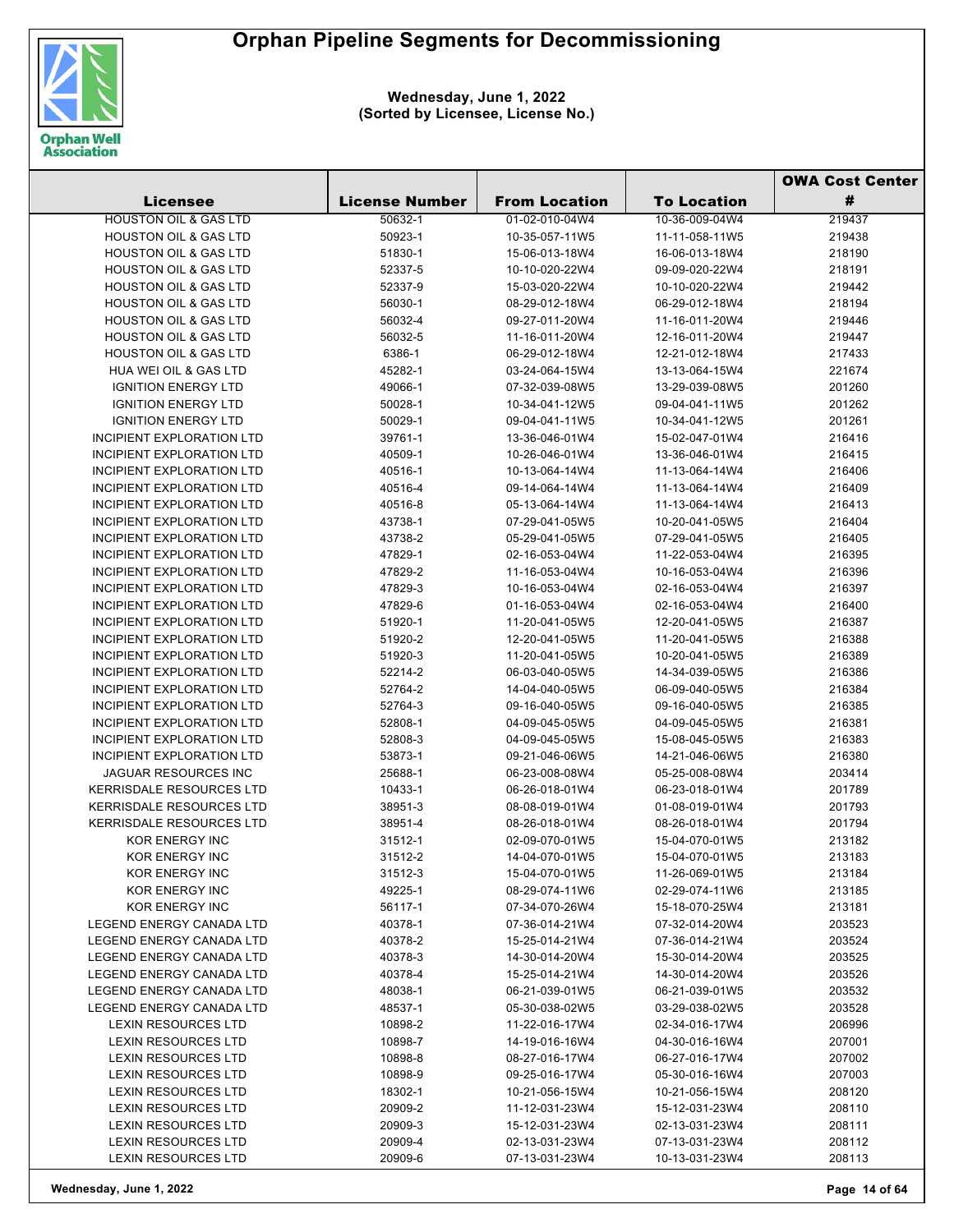

|                            |                       |                      |                    | <b>OWA Cost Center</b> |  |
|----------------------------|-----------------------|----------------------|--------------------|------------------------|--|
| <b>Licensee</b>            | <b>License Number</b> | <b>From Location</b> | <b>To Location</b> | #                      |  |
| <b>LEXIN RESOURCES LTD</b> | 20909-7               | 11-01-031-23W4       | 11-12-031-23W4     | 208114                 |  |
| <b>LEXIN RESOURCES LTD</b> | 20909-8               | 07-01-031-23W4       | 11-01-031-23W4     | 208115                 |  |
| <b>LEXIN RESOURCES LTD</b> | 21643-3               | 10-10-019-28W4       | 11-11-019-28W4     | 207526                 |  |
| <b>LEXIN RESOURCES LTD</b> | 23075-1               | 15-02-020-23W4       | 02-11-020-23W4     | 207554                 |  |
| <b>LEXIN RESOURCES LTD</b> | 23075-2               | 06-11-020-23W4       | 02-11-020-23W4     | 207555                 |  |
| <b>LEXIN RESOURCES LTD</b> | 23076-2               | 16-35-019-23W4       | 15-02-020-23W4     | 207561                 |  |
| LEXIN RESOURCES LTD        | 23076-4               | 12-09-019-22W4       | 10-08-019-22W4     | 207563                 |  |
| <b>LEXIN RESOURCES LTD</b> | 24493-1               | 07-33-023-28W4       | 07-09-024-28W4     | 207999                 |  |
| <b>LEXIN RESOURCES LTD</b> | 24493-2               | 07-33-023-28W4       | 04-10-023-28W4     | 208000                 |  |
| <b>LEXIN RESOURCES LTD</b> | 24674-1               | 07-17-020-23W4       | 08-17-020-23W4     | 207572                 |  |
| <b>LEXIN RESOURCES LTD</b> | 24848-1               | 08-24-015-22W4       | 08-25-014-23W4     | 211496                 |  |
| <b>LEXIN RESOURCES LTD</b> | 28351-1               | 06-34-023-28W4       | 07-33-023-28W4     | 208003                 |  |
| LEXIN RESOURCES LTD        | 29168-1               | 09-18-023-04W5       | 11-34-023-04W5     | 208145                 |  |
| LEXIN RESOURCES LTD        | 31707-4               | 12-25-018-23W4       | 16-26-018-23W4     | 207288                 |  |
| <b>LEXIN RESOURCES LTD</b> | 31933-1               | 14-13-016-23W4       | 11-36-015-23W4     | 212778                 |  |
| <b>LEXIN RESOURCES LTD</b> | 32391-1               | 06-34-018-23W4       | 08-04-019-23W4     | 207293                 |  |
| LEXIN RESOURCES LTD        | 33110-1               | 07-26-018-23W4       | 07-26-018-23W4     | 207291                 |  |
| LEXIN RESOURCES LTD        | 33160-1               | 08-32-017-21W4       | 08-04-018-21W4     | 207093                 |  |
| <b>LEXIN RESOURCES LTD</b> | 33267-4               | 02-28-053-14W5       | 11-29-053-14W5     | 208147                 |  |
| <b>LEXIN RESOURCES LTD</b> | 33623-109             | 16-32-018-26W4       | 08-32-018-26W4     | 207620                 |  |
| LEXIN RESOURCES LTD        | 33623-114             | 15-11-019-27W4       | 07-11-019-27W4     | 207626                 |  |
| LEXIN RESOURCES LTD        | 33623-17              | 06-06-020-27W4       | 12-05-020-27W4     | 207685                 |  |
| <b>LEXIN RESOURCES LTD</b> | 33623-173             | 07-06-020-27W4       | 06-06-020-27W4     | 207689                 |  |
| <b>LEXIN RESOURCES LTD</b> | 33623-186             | 06-25-019-27W4       | 08-26-019-27W4     | 207702                 |  |
| LEXIN RESOURCES LTD        | 33623-217             | 08-19-019-27W4       | 05-20-019-27W4     | 207734                 |  |
| LEXIN RESOURCES LTD        | 33623-218             | 09-20-019-27W4       | 05-20-019-27W4     | 207735                 |  |
| <b>LEXIN RESOURCES LTD</b> | 33623-242             | 05-01-020-28W4       | 07-01-020-28W4     | 207760                 |  |
| <b>LEXIN RESOURCES LTD</b> | 33623-243             | 08-20-019-27W4       | 08-20-019-27W4     | 207761                 |  |
| LEXIN RESOURCES LTD        | 33623-248             | 15-02-019-27W4       | 16-02-019-27W4     | 207766                 |  |
| LEXIN RESOURCES LTD        | 33623-49              | 09-02-019-27W4       | 15-34-018-27W4     | 207832                 |  |
| <b>LEXIN RESOURCES LTD</b> | 33623-52              | 09-17-019-27W4       | 12-12-019-28W4     | 207836                 |  |
| <b>LEXIN RESOURCES LTD</b> | 33623-53              | 05-09-018-26W4       | 12-09-018-26W4     | 207837                 |  |
| <b>LEXIN RESOURCES LTD</b> | 33623-58              | 05-20-019-27W4       | 09-17-019-27W4     | 207842                 |  |
| LEXIN RESOURCES LTD        | 33623-59              | 06-19-019-27W4       | 05-20-019-27W4     | 207843                 |  |
| LEXIN RESOURCES LTD        | 34413-17              | 14-08-023-27W4       | 03-17-023-27W4     | 207989                 |  |
| <b>LEXIN RESOURCES LTD</b> | 34480-1               | 08-25-079-07W6       | 14-24-079-07W6     | 212798                 |  |
| <b>LEXIN RESOURCES LTD</b> | 34523-12              | 06-16-018-26W4       | 08-17-018-26W4     | 207375                 |  |
| <b>LEXIN RESOURCES LTD</b> | 34523-19              | 08-17-018-26W4       | 08-17-018-26W4     | 207382                 |  |
| LEXIN RESOURCES LTD        | 34523-20              | 16-17-018-26W4       | 16-08-018-26W4     | 207384                 |  |
| <b>LEXIN RESOURCES LTD</b> | 34523-24              | 06-36-018-27W4       | 11-36-018-27W4     | 207388                 |  |
| <b>LEXIN RESOURCES LTD</b> | 34523-3               | 09-09-018-26W4       | 16-08-018-26W4     | 207394                 |  |
| <b>LEXIN RESOURCES LTD</b> | 34523-4               | 16-08-018-26W4       | 16-08-018-26W4     | 207395                 |  |
| <b>LEXIN RESOURCES LTD</b> | 34523-8               | 09-02-019-27W4       | 15-34-018-27W4     | 207399                 |  |
| <b>LEXIN RESOURCES LTD</b> | 34523-9               | 07-11-019-27W4       | 09-02-019-27W4     | 207400                 |  |
| <b>LEXIN RESOURCES LTD</b> | 34551-15              | 01-25-019-27W4       | 08-26-019-27W4     | 207148                 |  |
| <b>LEXIN RESOURCES LTD</b> | 34551-95              | 01-06-017-28W4       | 13-32-016-28W4     | 207214                 |  |
| <b>LEXIN RESOURCES LTD</b> | 35027-4               | 04-07-012-01W5       | 05-07-012-01W5     | 208136                 |  |
| <b>LEXIN RESOURCES LTD</b> | 35027-5               | 04-07-012-01W5       | 05-07-012-01W5     | 208137                 |  |
| LEXIN RESOURCES LTD        | 35316-2               | 16-30-018-26W4       | 09-17-019-27W4     | 207516                 |  |
| LEXIN RESOURCES LTD        | 35549-35              | 06-36-018-26W4       | 06-36-018-26W4     | 207426                 |  |
| LEXIN RESOURCES LTD        | 35549-45              | 06-06-019-25W4       | 04-06-019-25W4     | 207436                 |  |
| LEXIN RESOURCES LTD        | 35549-62              | 10-12-018-27W4       | 16-12-018-27W4     | 207455                 |  |
| LEXIN RESOURCES LTD        | 35549-63              | 12-24-018-27W4       | 06-24-018-27W4     | 207456                 |  |
| <b>LEXIN RESOURCES LTD</b> | 35549-67              | 09-24-018-27W4       | 06-24-018-27W4     | 207460                 |  |
| <b>LEXIN RESOURCES LTD</b> | 35724-1               | 08-32-018-26W4       | 16-30-018-26W4     | 207466                 |  |
| LEXIN RESOURCES LTD        | 35922-1               | 06-36-014-17W4       | 06-35-014-17W4     | 206956                 |  |
| LEXIN RESOURCES LTD        | 35980-1               | 14-36-018-26W4       | 06-36-018-26W4     | 207467                 |  |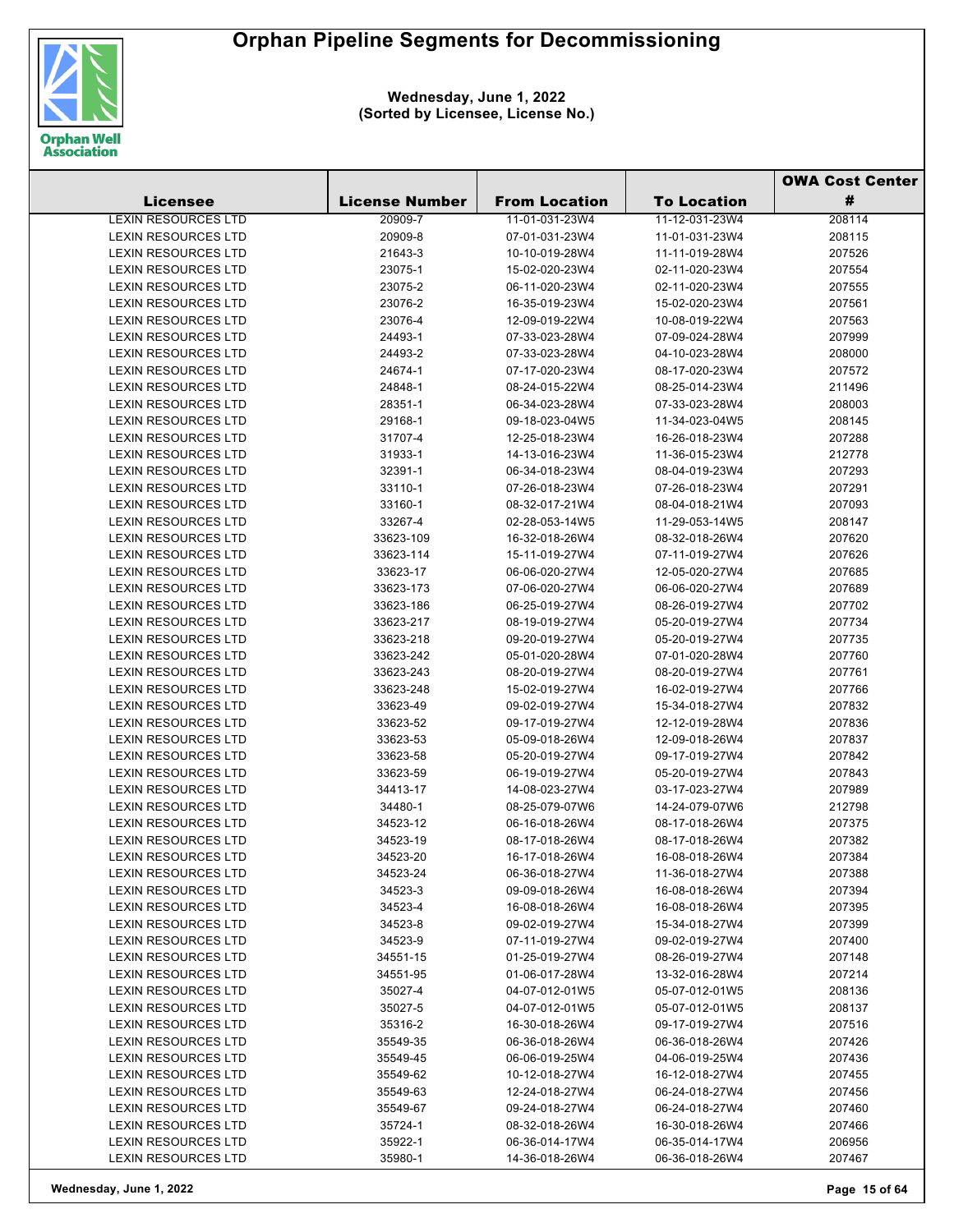

|                            |                       |                      |                    | <b>OWA Cost Center</b> |  |
|----------------------------|-----------------------|----------------------|--------------------|------------------------|--|
| <b>Licensee</b>            | <b>License Number</b> | <b>From Location</b> | <b>To Location</b> | #                      |  |
| <b>LEXIN RESOURCES LTD</b> | 35980-2               | 11-05-019-25W4       | 11-05-019-25W4     | 207468                 |  |
| <b>LEXIN RESOURCES LTD</b> | 36388-1               | 09-12-022-27W4       | 01-07-022-26W4     | 207979                 |  |
| <b>LEXIN RESOURCES LTD</b> | 37253-3               | 14-16-022-27W4       | 04-15-022-27W4     | 207983                 |  |
| <b>LEXIN RESOURCES LTD</b> | 37253-5               | 04-15-022-27W4       | 09-12-022-27W4     | 207985                 |  |
| <b>LEXIN RESOURCES LTD</b> | 39355-2               | 01-22-018-23W4       | 09-15-018-23W4     | 207290                 |  |
| <b>LEXIN RESOURCES LTD</b> | 39508-1               | 14-06-030-23W4       | 06-07-030-23W4     | 208109                 |  |
| LEXIN RESOURCES LTD        | 39706-1               | 12-09-035-20W4       | 09-08-035-20W4     | 208117                 |  |
| <b>LEXIN RESOURCES LTD</b> | 40088-1               | 13-19-034-20W4       | 06-30-034-20W4     | 208116                 |  |
| <b>LEXIN RESOURCES LTD</b> | 40914-2               | 11-36-015-23W4       | 12-23-015-23W4     | 212786                 |  |
| LEXIN RESOURCES LTD        | 41122-1               | 10-23-019-28W4       | 02-35-019-28W4     | 212795                 |  |
| LEXIN RESOURCES LTD        | 41519-1               | 03-06-020-23W4       | 06-01-020-24W4     | 207556                 |  |
| <b>LEXIN RESOURCES LTD</b> | 42685-11              | 14-10-021-27W4       | 14-10-021-27W4     | 207951                 |  |
| <b>LEXIN RESOURCES LTD</b> | 42685-12              | 10-10-021-27W4       | 06-15-021-27W4     | 207952                 |  |
| <b>LEXIN RESOURCES LTD</b> | 42685-14              | 06-15-021-27W4       | 06-15-021-27W4     | 207954                 |  |
| LEXIN RESOURCES LTD        | 42685-15              | 12-14-021-27W4       | 05-14-021-27W4     | 207955                 |  |
| <b>LEXIN RESOURCES LTD</b> | 42685-2               | 13-16-021-27W4       | 06-15-021-27W4     | 207957                 |  |
| <b>LEXIN RESOURCES LTD</b> | 42685-4               | 11-14-021-27W4       | 11-14-021-27W4     | 207959                 |  |
| <b>LEXIN RESOURCES LTD</b> | 42685-5               | 11-14-021-27W4       | 06-15-021-27W4     | 207960                 |  |
| <b>LEXIN RESOURCES LTD</b> | 42685-8               | 06-15-021-27W4       | 10-15-021-27W4     | 207963                 |  |
| <b>LEXIN RESOURCES LTD</b> | 43057-17              | 16-16-018-24W4       | 02-11-020-23W4     | 207309                 |  |
| <b>LEXIN RESOURCES LTD</b> | 44721-10              | 05-21-017-21W4       | 11-21-017-21W4     | 207242                 |  |
| LEXIN RESOURCES LTD        | 44721-12              | 05-21-017-21W4       | 10-17-017-21W4     | 207244                 |  |
| LEXIN RESOURCES LTD        | 44721-13              | 10-17-017-21W4       | 08-18-017-21W4     | 207245                 |  |
| <b>LEXIN RESOURCES LTD</b> | 44721-14              | 08-18-017-21W4       | 12-30-017-21W4     | 207246                 |  |
| <b>LEXIN RESOURCES LTD</b> | 44721-24              | 06-18-017-21W4       | 11-18-017-21W4     | 207253                 |  |
| LEXIN RESOURCES LTD        | 44721-29              | 07-28-017-22W4       | 10-28-017-22W4     | 207257                 |  |
| <b>LEXIN RESOURCES LTD</b> | 45287-1               | 05-01-030-23W4       | 05-01-030-23W4     | 208004                 |  |
| <b>LEXIN RESOURCES LTD</b> | 45287-10              | 02-11-030-23W4       | 15-11-030-23W4     | 208005                 |  |
| LEXIN RESOURCES LTD        | 45287-100             | 16-26-029-23W4       | 08-35-029-23W4     | 208006                 |  |
| LEXIN RESOURCES LTD        | 45287-101             | 01-36-029-23W4       | 05-36-029-23W4     | 208007                 |  |
| <b>LEXIN RESOURCES LTD</b> | 45287-102             | 05-36-029-23W4       | 08-35-029-23W4     | 208008                 |  |
| <b>LEXIN RESOURCES LTD</b> | 45287-103             | 08-35-029-23W4       | 16-35-029-23W4     | 208009                 |  |
| LEXIN RESOURCES LTD        | 45287-104             | 06-34-029-23W4       | 12-34-029-23W4     | 208010                 |  |
| LEXIN RESOURCES LTD        | 45287-108             | 05-13-030-23W4       | 12-12-030-23W4     | 208014                 |  |
| <b>LEXIN RESOURCES LTD</b> | 45287-109             | 09-10-030-23W4       | 16-10-030-23W4     | 208015                 |  |
| <b>LEXIN RESOURCES LTD</b> | 45287-11              | 14-11-030-23W4       | 15-11-030-23W4     | 208016                 |  |
| <b>LEXIN RESOURCES LTD</b> | 45287-12              | 11-02-030-23W4       | 09-02-030-23W4     | 208017                 |  |
| <b>LEXIN RESOURCES LTD</b> | 45287-13              | 15-11-030-23W4       | 16-11-030-23W4     | 208018                 |  |
| LEXIN RESOURCES LTD        | 45287-14              | 12-15-030-23W4       | 04-15-030-23W4     | 208019                 |  |
| <b>LEXIN RESOURCES LTD</b> | 45287-15              | 04-12-030-23W4       | 12-12-030-23W4     | 208020                 |  |
| <b>LEXIN RESOURCES LTD</b> | 45287-16              | 02-15-030-23W4       | 09-10-030-23W4     | 208021                 |  |
| <b>LEXIN RESOURCES LTD</b> | 45287-17              | 04-15-030-23W4       | 02-15-030-23W4     | 208022                 |  |
| <b>LEXIN RESOURCES LTD</b> | 45287-19              | 08-02-030-23W4       | 09-02-030-23W4     | 208024                 |  |
| <b>LEXIN RESOURCES LTD</b> | 45287-2               | 05-01-030-23W4       | 12-12-030-23W4     | 208025                 |  |
| LEXIN RESOURCES LTD        | 45287-20              | 08-12-030-23W4       | 04-12-030-23W4     | 208026                 |  |
| LEXIN RESOURCES LTD        | 45287-21              | 16-01-030-23W4       | 08-12-030-23W4     | 208027                 |  |
| <b>LEXIN RESOURCES LTD</b> | 45287-22              | 04-02-030-23W4       | 11-02-030-23W4     | 208028                 |  |
| <b>LEXIN RESOURCES LTD</b> | 45287-23              | 01-03-030-23W4       | 04-02-030-23W4     | 208029                 |  |
| <b>LEXIN RESOURCES LTD</b> | 45287-24              | 06-03-030-23W4       | 01-03-030-23W4     | 208030                 |  |
| LEXIN RESOURCES LTD        | 45287-25              | 11-03-030-23W4       | 06-03-030-23W4     | 208031                 |  |
| LEXIN RESOURCES LTD        | 45287-26              | 11-35-029-23W4       | 04-02-030-23W4     | 208032                 |  |
| <b>LEXIN RESOURCES LTD</b> | 45287-27              | 09-10-030-23W4       | 14-11-030-23W4     | 208033                 |  |
| <b>LEXIN RESOURCES LTD</b> | 45287-28              | 08-04-030-23W4       | 06-03-030-23W4     | 208034                 |  |
| <b>LEXIN RESOURCES LTD</b> | 45287-29              | 16-35-029-23W4       | 08-02-030-23W4     | 208035                 |  |
| <b>LEXIN RESOURCES LTD</b> | 45287-30              | 07-09-030-23W4       | 09-10-030-23W4     | 208037                 |  |
| LEXIN RESOURCES LTD        | 45287-34              | 10-03-030-23W4       | 01-03-030-23W4     | 208038                 |  |
| LEXIN RESOURCES LTD        | 45287-35              | 03-11-030-23W4       | 02-11-030-23W4     | 208039                 |  |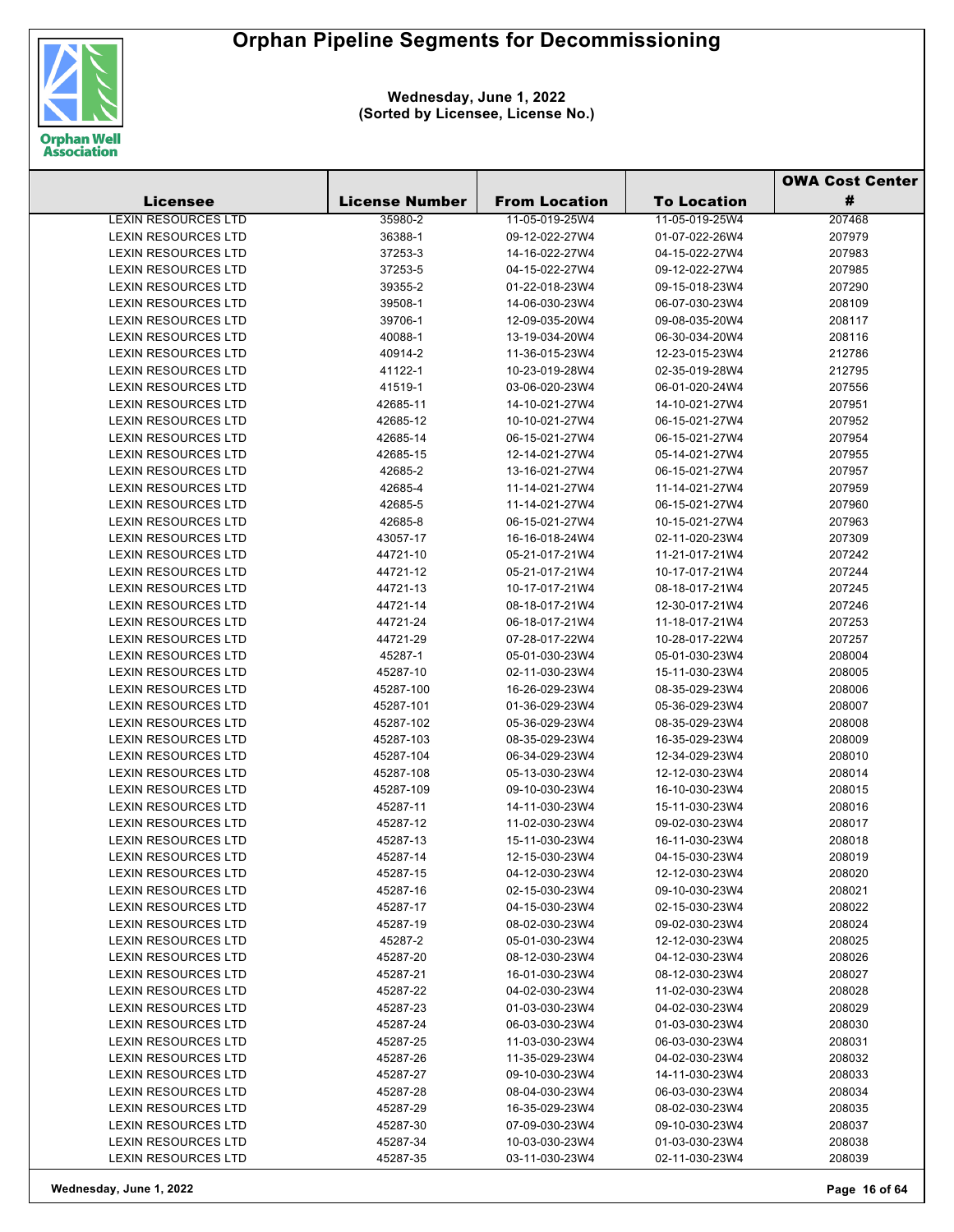

|                            |                       |                      |                    | <b>OWA Cost Center</b> |  |
|----------------------------|-----------------------|----------------------|--------------------|------------------------|--|
| <b>Licensee</b>            | <b>License Number</b> | <b>From Location</b> | <b>To Location</b> | #                      |  |
| <b>LEXIN RESOURCES LTD</b> | 45287-36              | 07-10-030-23W4       | 09-10-030-23W4     | 208040                 |  |
| <b>LEXIN RESOURCES LTD</b> | 45287-37              | 05-10-030-23W4       | 12-10-030-23W4     | 208041                 |  |
| <b>LEXIN RESOURCES LTD</b> | 45287-38              | 12-34-029-23W4       | 06-03-030-23W4     | 208042                 |  |
| <b>LEXIN RESOURCES LTD</b> | 45287-39              | 06-07-030-22W4       | 06-07-030-22W4     | 208043                 |  |
| <b>LEXIN RESOURCES LTD</b> | 45287-4               | 12-10-030-23W4       | 12-10-030-23W4     | 208044                 |  |
| <b>LEXIN RESOURCES LTD</b> | 45287-40              | 11-07-030-22W4       | 14-07-030-22W4     | 208045                 |  |
| <b>LEXIN RESOURCES LTD</b> | 45287-43              | 08-07-030-22W4       | 11-07-030-22W4     | 208048                 |  |
| <b>LEXIN RESOURCES LTD</b> | 45287-44              | 15-34-029-23W4       | 01-03-030-23W4     | 208049                 |  |
| <b>LEXIN RESOURCES LTD</b> | 45287-45              | 05-35-029-23W4       | 11-35-029-23W4     | 208050                 |  |
| <b>LEXIN RESOURCES LTD</b> | 45287-46              | 01-34-029-23W4       | 15-34-029-23W4     | 208051                 |  |
| <b>LEXIN RESOURCES LTD</b> | 45287-47              | 15-18-030-22W4       | 13-18-030-22W4     | 208052                 |  |
| LEXIN RESOURCES LTD        | 45287-48              | 14-22-030-23W4       | 15-22-030-23W4     | 208053                 |  |
| <b>LEXIN RESOURCES LTD</b> | 45287-5               | 15-11-030-23W4       | 15-11-030-23W4     | 208055                 |  |
| <b>LEXIN RESOURCES LTD</b> | 45287-50              | 06-23-030-23W4       | 11-23-030-23W4     | 208056                 |  |
| <b>LEXIN RESOURCES LTD</b> | 45287-51              | 01-24-030-23W4       | 01-24-030-23W4     | 208057                 |  |
| <b>LEXIN RESOURCES LTD</b> | 45287-55              | 15-04-030-23W4       | 07-09-030-23W4     | 208061                 |  |
| <b>LEXIN RESOURCES LTD</b> | 45287-56              | 13-04-030-23W4       | 03-09-030-23W4     | 208062                 |  |
| <b>LEXIN RESOURCES LTD</b> | 45287-57              | 02-22-030-23W4       | 13-15-030-23W4     | 208063                 |  |
| <b>LEXIN RESOURCES LTD</b> | 45287-58              | 05-22-030-23W4       | 12-15-030-23W4     | 208064                 |  |
| <b>LEXIN RESOURCES LTD</b> | 45287-59              | 12-09-030-23W4       | 15-09-030-23W4     | 208065                 |  |
| <b>LEXIN RESOURCES LTD</b> | 45287-6               | 07-01-030-23W4       | 05-01-030-23W4     | 208066                 |  |
| <b>LEXIN RESOURCES LTD</b> | 45287-60              | 06-04-030-23W4       | 08-04-030-23W4     | 208067                 |  |
| <b>LEXIN RESOURCES LTD</b> | 45287-64              | 13-13-030-23W4       | 14-13-030-23W4     | 208070                 |  |
| <b>LEXIN RESOURCES LTD</b> | 45287-65              | 15-13-030-23W4       | 14-13-030-23W4     | 208071                 |  |
| <b>LEXIN RESOURCES LTD</b> | 45287-66              | 13-18-030-22W4       | 06-19-030-22W4     | 208072                 |  |
| <b>LEXIN RESOURCES LTD</b> | 45287-67              | 07-18-030-22W4       | 15-18-030-22W4     | 208073                 |  |
| LEXIN RESOURCES LTD        | 45287-69              | 09-18-030-22W4       | 07-18-030-22W4     | 208075                 |  |
| <b>LEXIN RESOURCES LTD</b> | 45287-7               | 09-15-030-23W4       | 02-15-030-23W4     | 208076                 |  |
| <b>LEXIN RESOURCES LTD</b> | 45287-70              | 01-01-030-23W4       | 07-01-030-23W4     | 208077                 |  |
| <b>LEXIN RESOURCES LTD</b> | 45287-71              | 03-09-030-23W4       | 02-09-030-23W4     | 208078                 |  |
| LEXIN RESOURCES LTD        | 45287-72              | 15-09-030-23W4       | 07-09-030-23W4     | 208079                 |  |
| <b>LEXIN RESOURCES LTD</b> | 45287-73              | 13-17-030-22W4       | 09-18-030-22W4     | 208080                 |  |
| <b>LEXIN RESOURCES LTD</b> | 45287-74              | 15-17-030-22W4       | 13-17-030-22W4     | 208081                 |  |
| <b>LEXIN RESOURCES LTD</b> | 45287-75              | 01-29-030-22W4       | 03-29-030-22W4     | 208082                 |  |
| LEXIN RESOURCES LTD        | 45287-76              | 02-31-030-22W4       | 02-31-030-22W4     | 208083                 |  |
| <b>LEXIN RESOURCES LTD</b> | 45287-79              | 03-29-030-22W4       | 16-19-030-22W4     | 208086                 |  |
| <b>LEXIN RESOURCES LTD</b> | 45287-8               | 14-01-030-23W4       | 13-01-030-23W4     | 208087                 |  |
| <b>LEXIN RESOURCES LTD</b> | 45287-80              | 07-17-030-22W4       | 15-17-030-22W4     | 208088                 |  |
| <b>LEXIN RESOURCES LTD</b> | 45287-81              | 06-17-030-22W4       | 07-17-030-22W4     | 208089                 |  |
| <b>LEXIN RESOURCES LTD</b> | 45287-82              | 10-29-030-22W4       | 13-29-030-22W4     | 208090                 |  |
| <b>LEXIN RESOURCES LTD</b> | 45287-84              | 04-01-030-23W4       | 05-01-030-23W4     | 208092                 |  |
| <b>LEXIN RESOURCES LTD</b> | 45287-85              | 13-29-030-22W4       | 16-30-030-22W4     | 208093                 |  |
| <b>LEXIN RESOURCES LTD</b> | 45287-87              | 13-11-030-22W4       | 05-11-030-22W4     | 208095                 |  |
| <b>LEXIN RESOURCES LTD</b> | 45287-89              | 10-10-030-22W4       | 12-10-030-22W4     | 208097                 |  |
| <b>LEXIN RESOURCES LTD</b> | 45287-9               | 09-02-030-23W4       | 02-11-030-23W4     | 208098                 |  |
| <b>LEXIN RESOURCES LTD</b> | 45287-90              | 12-10-030-22W4       | 04-10-030-22W4     | 208099                 |  |
| <b>LEXIN RESOURCES LTD</b> | 45287-91              | 04-10-030-22W4       | 03-10-030-22W4     | 208100                 |  |
| <b>LEXIN RESOURCES LTD</b> | 45287-94              | 10-08-030-22W4       | 11-08-030-22W4     | 208103                 |  |
| <b>LEXIN RESOURCES LTD</b> | 45287-95              | 06-08-030-22W4       | 11-08-030-22W4     | 208104                 |  |
| <b>LEXIN RESOURCES LTD</b> | 45287-97              | 06-26-029-23W4       | 14-26-029-23W4     | 208106                 |  |
| <b>LEXIN RESOURCES LTD</b> | 45287-98              | 14-26-029-23W4       | 16-26-029-23W4     | 208107                 |  |
| <b>LEXIN RESOURCES LTD</b> | 45287-99              | 08-26-029-23W4       | 16-26-029-23W4     | 208108                 |  |
| <b>LEXIN RESOURCES LTD</b> | 45443-1               | 12-20-022-28W4       | 12-20-022-28W4     | 211497                 |  |
| LEXIN RESOURCES LTD        | 46034-9               | 01-29-015-25W4       | 16-20-015-25W4     | 206995                 |  |
| <b>LEXIN RESOURCES LTD</b> | 46043-1               | 09-29-015-25W4       | 11-01-016-26W4     | 206970                 |  |
| LEXIN RESOURCES LTD        | 46043-3               | 14-28-015-25W4       | 09-29-015-25W4     | 206979                 |  |
| LEXIN RESOURCES LTD        | 46043-4               | 05-06-016-25W4       | 04-06-016-25W4     | 206980                 |  |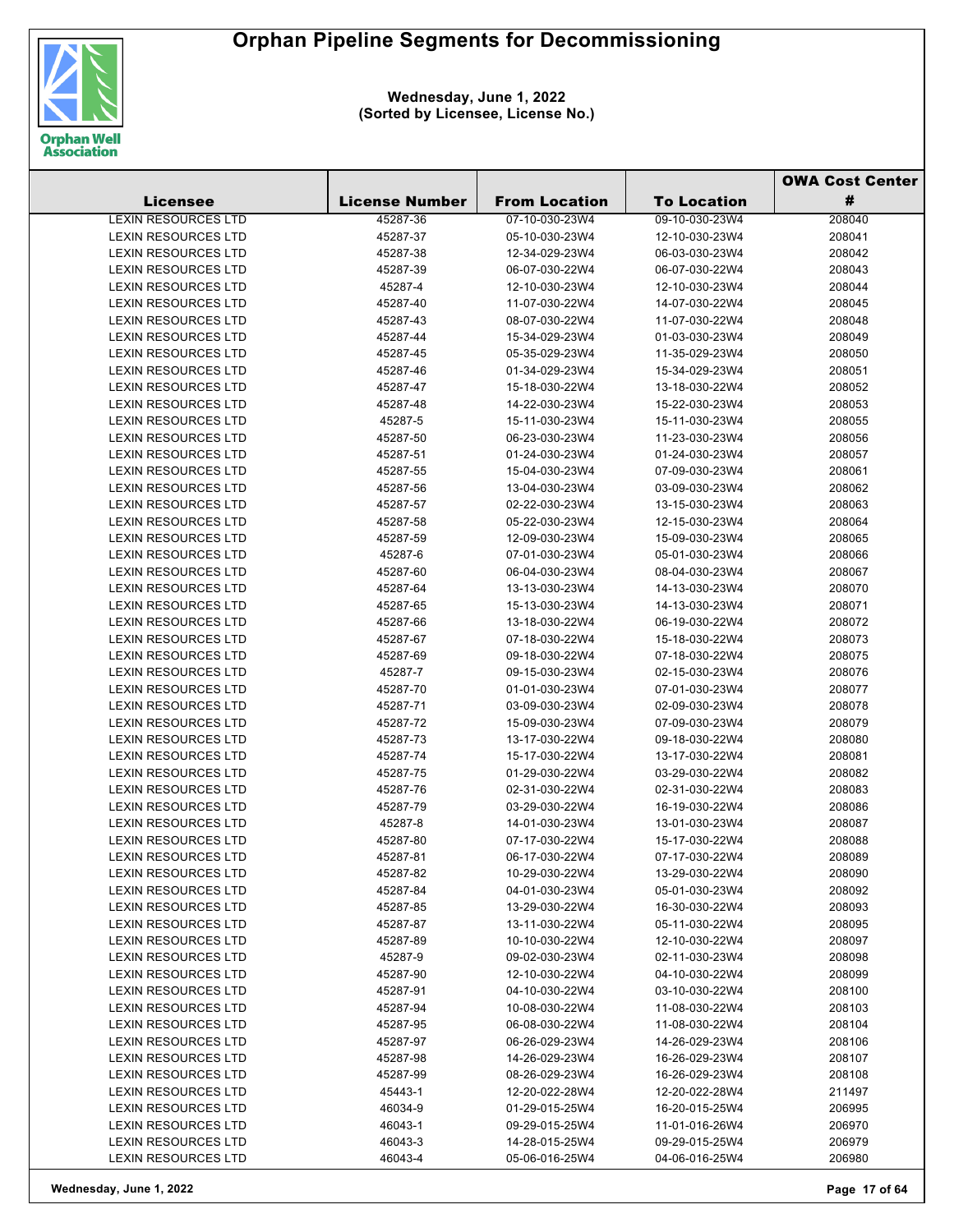

|                                        |                       |                                  |                                  | <b>OWA Cost Center</b> |  |
|----------------------------------------|-----------------------|----------------------------------|----------------------------------|------------------------|--|
| <b>Licensee</b>                        | <b>License Number</b> | <b>From Location</b>             | <b>To Location</b>               | #                      |  |
| <b>LEXIN RESOURCES LTD</b>             | 46043-5               | 10-33-015-25W4                   | 14-28-015-25W4                   | 206981                 |  |
| <b>LEXIN RESOURCES LTD</b>             | 46043-8               | 06-34-015-25W4                   | 14-28-015-25W4                   | 206984                 |  |
| <b>LEXIN RESOURCES LTD</b>             | 46315-1               | 10-29-019-24W4                   | 04-29-019-24W4                   | 207500                 |  |
| <b>LEXIN RESOURCES LTD</b>             | 46315-3               | 10-29-019-24W4                   | 10-29-019-24W4                   | 207502                 |  |
| <b>LEXIN RESOURCES LTD</b>             | 46320-13              | 15-12-016-25W4                   | 16-12-016-25W4                   | 207018                 |  |
| LEXIN RESOURCES LTD                    | 46320-15              | 15-27-016-25W4                   | 06-34-016-25W4                   | 207019                 |  |
| <b>LEXIN RESOURCES LTD</b>             | 46320-25              | 15-27-016-25W4                   | 04-34-016-25W4                   | 207026                 |  |
| <b>LEXIN RESOURCES LTD</b>             | 46557-3               | 09-32-018-22W4                   | 09-32-018-22W4                   | 207270                 |  |
| <b>LEXIN RESOURCES LTD</b>             | 46669-1               | 16-12-015-25W4                   | 13-12-015-25W4                   | 206959                 |  |
| <b>LEXIN RESOURCES LTD</b>             | 46669-12              | 13-12-015-25W4                   | 05-24-015-25W4                   | 206961                 |  |
| <b>LEXIN RESOURCES LTD</b>             | 46669-2               | 07-12-015-25W4                   | 11-12-015-25W4                   | 206962                 |  |
| <b>LEXIN RESOURCES LTD</b>             | 46843-16              | 03-05-017-27W4                   | 16-31-016-27W4                   | 207112                 |  |
| LEXIN RESOURCES LTD                    | 47239-1               | 10-17-007-01W5                   | 13-34-008-02W5                   | 208121                 |  |
| <b>LEXIN RESOURCES LTD</b>             | 47239-10              | 09-27-009-03W5                   | 15-26-009-03W5                   | 208123                 |  |
| <b>LEXIN RESOURCES LTD</b>             | 47239-2               | 09-20-007-01W5                   | 10-20-007-01W5                   | 208124                 |  |
| <b>LEXIN RESOURCES LTD</b>             | 47239-3               | 06-33-009-02W5                   | 16-16-009-02W5                   | 208125                 |  |
| LEXIN RESOURCES LTD                    | 47239-4               | 13-34-008-02W5                   | 15-32-008-02W5                   | 208126                 |  |
| <b>LEXIN RESOURCES LTD</b>             | 47239-5               | 09-31-008-01W5                   | 07-03-009-02W5                   | 208127                 |  |
| <b>LEXIN RESOURCES LTD</b>             | 47239-7               | 03-03-010-03W5                   | 16-16-009-02W5                   | 208129                 |  |
| <b>LEXIN RESOURCES LTD</b>             | 48931-1               | 11-20-007-01W5                   | 11-20-007-01W5                   | 208132                 |  |
| LEXIN RESOURCES LTD                    | 51933-2               | 12-15-081-14W4                   | 09-16-081-14W4                   | 212797                 |  |
| <b>LEXIN RESOURCES LTD</b>             | 52993-1               | 08-19-041-04W5                   | 06-20-041-04W5                   | 208146                 |  |
| <b>LEXIN RESOURCES LTD</b>             | 53524-1               | 04-08-020-19W4                   | 14-32-019-19W4                   | 207551                 |  |
| <b>LEXIN RESOURCES LTD</b>             | 60934-1               | 06-33-009-02W5                   | 16-16-009-02W5                   | <b>Review Required</b> |  |
| LGX OIL + GAS INC                      | 15493-34              | 08-27-004-05W4                   | 06-35-004-05W4                   | 221267                 |  |
| LGX OIL + GAS INC                      | 15493-35              | 16-27-004-05W4                   | 06-35-004-05W4                   | 221268                 |  |
| LGX OIL + GAS INC                      | 15493-46              | 03-06-005-04W4                   | 10-01-005-05W4                   | 221274                 |  |
| LGX OIL + GAS INC                      | 33042-11              | 10-32-003-21W4                   | 06-32-003-21W4                   | 211722                 |  |
| LGX OIL + GAS INC                      | 33042-2               | 10-31-003-21W4                   | 04-28-003-21W4                   | 211723                 |  |
| LGX OIL + GAS INC                      | 33042-3               | 10-29-003-21W4                   | 10-29-003-21W4                   | 211724                 |  |
| LGX OIL + GAS INC                      | 35178-15              | 03-28-005-05W4                   | 14-21-005-05W4                   | 221298                 |  |
| LGX OIL + GAS INC                      | 43155-1               | 04-11-009-23W4                   | 16-03-009-23W4                   | 209480                 |  |
| LGX OIL + GAS INC                      | 47736-1               | 14-30-016-17W4                   | 11-31-016-17W4                   | 209486                 |  |
| LGX OIL + GAS INC                      | 50113-1               | 08-23-016-21W4                   | 15-13-016-21W4                   | 209492                 |  |
| LGX OIL + GAS INC                      | 50113-2               | 16-14-016-21W4                   | 08-23-016-21W4                   | 209493                 |  |
| LGX OIL + GAS INC                      | 50353-1               | 02-01-013-17W4                   | 15-36-012-17W4                   | 209481                 |  |
| LGX OIL + GAS INC                      | 50353-2               | 14-24-012-17W4                   | 14-23-012-17W4                   | 209482                 |  |
| LGX OIL + GAS INC                      | 50353-3               | 15-23-012-17W4                   | 15-23-012-17W4                   | 209483                 |  |
| LGX OIL + GAS INC                      | 50353-7<br>50770-1    | 14-25-012-17W4                   | 04-36-012-17W4                   | 209484                 |  |
| LGX OIL + GAS INC<br>LGX OIL + GAS INC | 52604-1               | 06-17-017-17W4<br>02-13-016-22W4 | 04-17-017-17W4<br>05-13-016-22W4 | 209495                 |  |
| <b>LOCKWOOD RESOURCES LTD</b>          | 27348-1               | 09-22-046-06W4                   | 10-23-046-06W4                   | 209494<br>208512       |  |
| <b>LOCKWOOD RESOURCES LTD</b>          | 38545-1               | 08-18-050-23W4                   | 01-13-050-24W4                   | 208514                 |  |
| <b>LOCKWOOD RESOURCES LTD</b>          | 49372-1               | 12-30-054-01W5                   | 14-30-054-01W5                   | 208520                 |  |
| <b>LOCKWOOD RESOURCES LTD</b>          | 50166-1               | 08-24-055-25W4                   | 07-24-055-25W4                   | 221664                 |  |
| <b>LOCKWOOD RESOURCES LTD</b>          | 51794-1               | 06-21-045-05W4                   | 06-22-045-05W4                   | 208510                 |  |
| <b>LORAD ENERGY INC</b>                | 43368-1               | 10-21-013-27W4                   | 08-21-013-27W4                   | 205329                 |  |
| LORAD ENERGY INC                       | 48053-1               | 01-21-013-27W4                   | 08-16-013-27W4                   | 205328                 |  |
| LR PROCESSING LTD                      | 18931-1               | 06-15-020-27W4                   | 05-03-020-27W4                   | 208357                 |  |
| LR PROCESSING LTD                      | 21672-1               | 04-09-019-28W4                   | 02-35-019-28W4                   | 208325                 |  |
| LR PROCESSING LTD                      | 28658-1               | 06-11-017-28W4                   | 03-14-017-28W4                   | 208294                 |  |
| LR PROCESSING LTD                      | 28658-3               | 03-14-017-28W4                   | 03-14-017-28W4                   | 208295                 |  |
| LR PROCESSING LTD                      | 28658-4               | 03-14-017-28W4                   | 06-26-017-28W4                   | 208296                 |  |
| LR PROCESSING LTD                      | 28658-5               | 06-26-017-28W4                   | 01-10-018-28W4                   | 208297                 |  |
| LR PROCESSING LTD                      | 28658-6               | 01-10-018-28W4                   | 14-22-018-28W4                   | 208298                 |  |
| LR PROCESSING LTD                      | 28658-7               | 14-22-018-28W4                   | 11-34-018-28W4                   | 208299                 |  |
| LR PROCESSING LTD                      | 29989-2               | 16-19-021-25W4                   | 03-21-021-26W4                   | 208420                 |  |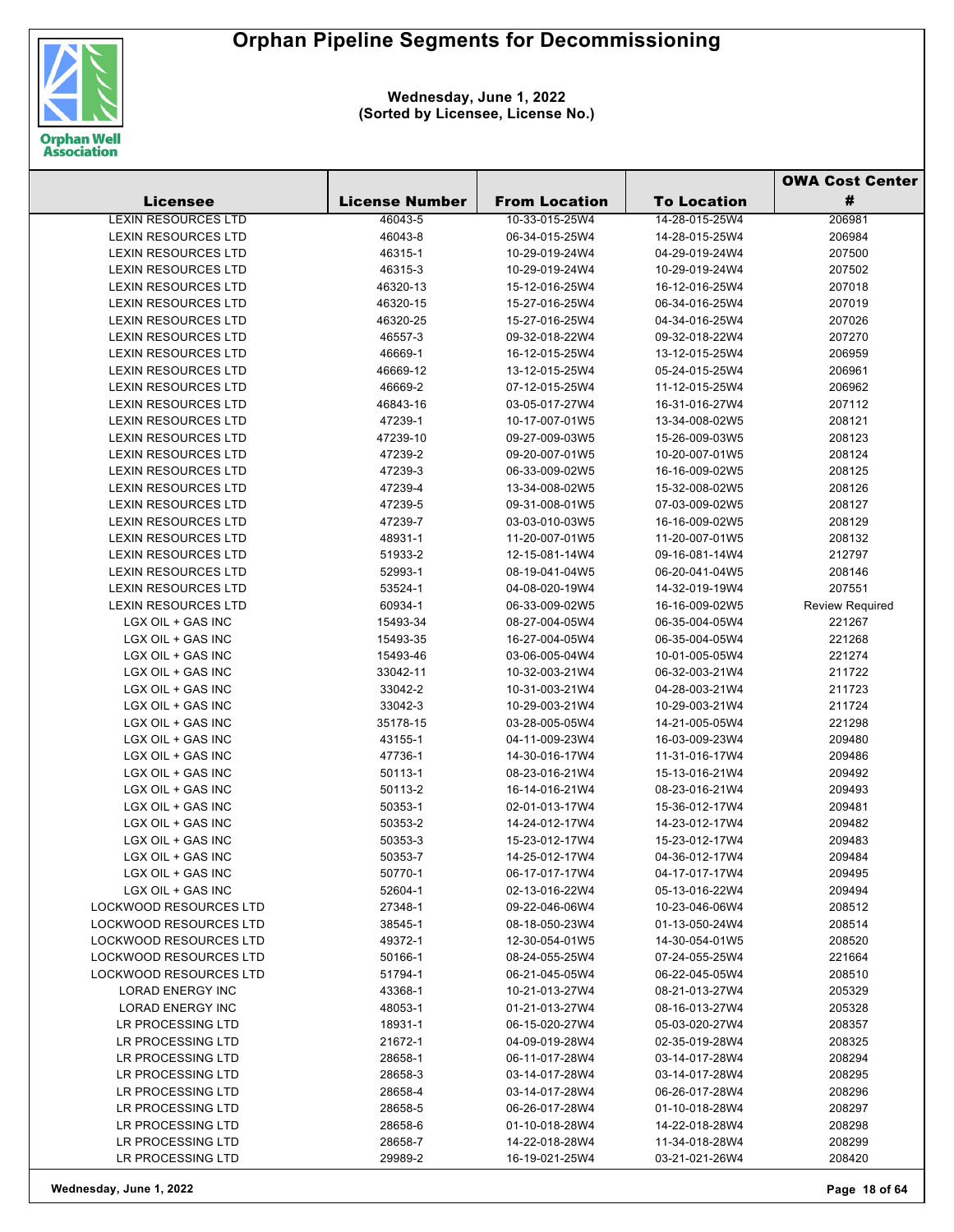

|                           |                       |                      |                    | <b>OWA Cost Center</b> |  |
|---------------------------|-----------------------|----------------------|--------------------|------------------------|--|
| <b>Licensee</b>           | <b>License Number</b> | <b>From Location</b> | <b>To Location</b> | #                      |  |
| LR PROCESSING LTD         | 29989-3               | 07-18-021-25W4       | 16-18-021-25W4     | 208421                 |  |
| LR PROCESSING LTD         | 30567-1               | 01-28-020-27W4       | 10-21-020-27W4     | 208366                 |  |
| LR PROCESSING LTD         | 30567-2               | 10-21-020-27W4       | 11-21-020-27W4     | 208367                 |  |
| LR PROCESSING LTD         | 30575-1               | 01-28-020-27W4       | 10-21-020-27W4     | 208360                 |  |
| LR PROCESSING LTD         | 30575-3               | 10-21-020-27W4       | 11-21-020-27W4     | 208362                 |  |
| LR PROCESSING LTD         | 30575-6               | 10-32-020-27W4       | 01-05-021-27W4     | 208365                 |  |
| LR PROCESSING LTD         | 30680-3               | 03-14-017-28W4       | 16-34-017-28W4     | 208300                 |  |
| LR PROCESSING LTD         | 30680-4               | 01-10-018-24W4       | 14-22-018-28W4     | 208301                 |  |
| LR PROCESSING LTD         | 30680-5               | 16-34-017-28W4       | 01-10-018-28W4     | 208302                 |  |
| LR PROCESSING LTD         | 30724-4               | 01-05-021-27W4       | 10-32-020-27W4     | 208373                 |  |
| LR PROCESSING LTD         | 32233-3               | 14-22-018-28W4       | 11-34-018-28W4     | 208321                 |  |
| LR PROCESSING LTD         | 32233-4               | 11-34-018-28W4       | 06-11-019-28W4     | 208322                 |  |
| LR PROCESSING LTD         | 32233-5               | 06-11-019-28W4       | 11-11-019-28W4     | 208323                 |  |
| LR PROCESSING LTD         | 32233-6               | 11-11-019-28W4       | 10-23-019-28W4     | 208324                 |  |
| LR PROCESSING LTD         | 33553-1               | 11-18-022-26W4       | 01-07-022-26W4     | 208442                 |  |
| LR PROCESSING LTD         | 33553-2               | 01-07-022-26W4       | 12-32-021-26W4     | 208443                 |  |
| LR PROCESSING LTD         | 33553-3               | 12-32-021-26W4       | 03-21-021-26W4     | 208444                 |  |
| LR PROCESSING LTD         | 36207-1               | 07-22-019-28W4       | 06-21-019-28W4     | 208326                 |  |
| LR PROCESSING LTD         | 36974-1               | 11-34-018-28W4       | 06-02-019-28W4     | 208310                 |  |
| LR PROCESSING LTD         | 36974-2               | 06-02-019-28W4       | 11-11-019-28W4     | 208311                 |  |
| LR PROCESSING LTD         | 36974-4               | 15-22-019-28W4       | 10-22-019-28W4     | 208313                 |  |
| LR PROCESSING LTD         | 36974-5               | 15-15-019-28W4       | 10-22-019-28W4     | 208314                 |  |
| LR PROCESSING LTD         | 36974-6               | 10-22-019-28W4       | 10-23-019-28W4     | 208315                 |  |
| LR PROCESSING LTD         | 36975-11              | 09-02-017-28W4       | 16-35-016-28W4     | 208335                 |  |
| LR PROCESSING LTD         | 36976-17              | 10-04-020-28W4       | 02-03-020-28W4     | 208411                 |  |
| LR PROCESSING LTD         | 36976-3               | 07-34-019-28W4       | 02-35-019-28W4     | 208414                 |  |
| LR PROCESSING LTD         | 38944-1               | 07-34-019-28W4       | 02-35-019-28W4     | 208332                 |  |
| MAGNUS ONE ENERGY CORP    | 47091-1               | 11-18-012-19W4       | 10-18-012-19W4     | 205325                 |  |
| <b>MANITOK ENERGY INC</b> | 10031-3               | 07-32-041-03W5       | 10-10-041-03W5     | 213804                 |  |
| <b>MANITOK ENERGY INC</b> | 13251-1               | 15-13-008-10W4       | 15-19-007-09W4     | 213627                 |  |
| <b>MANITOK ENERGY INC</b> | 13251-10              | 16-02-008-10W4       | 10-11-008-10W4     | 213628                 |  |
| <b>MANITOK ENERGY INC</b> | 13251-12              | 07-32-008-09W4       | 10-30-008-09W4     | 213629                 |  |
| <b>MANITOK ENERGY INC</b> | 13251-16              | 05-28-009-09W4       | 03-22-009-09W4     | 213633                 |  |
| <b>MANITOK ENERGY INC</b> | 13251-17              | 04-05-009-09W4       | 07-32-008-09W4     | 213634                 |  |
| <b>MANITOK ENERGY INC</b> | 13251-18              | 08-03-008-09W4       | 12-03-008-09W4     | 213635                 |  |
| <b>MANITOK ENERGY INC</b> | 13251-19              | 12-03-008-09W4       | 07-05-008-09W4     | 213636                 |  |
| <b>MANITOK ENERGY INC</b> | 13251-23              | 03-33-008-11W4       | 10-33-008-11W4     | 213639                 |  |
| MANITOK ENERGY INC        | 13251-25              | 14-19-008-10W4       | 02-30-008-10W4     | 213641                 |  |
| <b>MANITOK ENERGY INC</b> | 13251-26              | 01-33-008-11W4       | 01-33-008-11W4     | 213642                 |  |
| <b>MANITOK ENERGY INC</b> | 13251-27              | 04-06-009-11W4       | 04-06-009-11W4     | 213643                 |  |
| <b>MANITOK ENERGY INC</b> | 13251-28              | 13-33-008-11W4       | 13-33-008-11W4     | 213644                 |  |
| <b>MANITOK ENERGY INC</b> | 13251-29              | 09-04-008-10W4       | 01-04-008-10W4     | 213645                 |  |
| <b>MANITOK ENERGY INC</b> | 13251-4               | 14-21-008-09W4       | 15-13-008-10W4     | 213649                 |  |
| <b>MANITOK ENERGY INC</b> | 15571-29              | 02-01-095-01W6       | 11-29-094-25W5     | 213896                 |  |
| <b>MANITOK ENERGY INC</b> | 15571-30              | 11-29-094-25W5       | 11-29-094-25W5     | 213898                 |  |
| <b>MANITOK ENERGY INC</b> | 15571-36              | 08-03-095-01W6       | 02-01-095-01W6     | 213901                 |  |
| MANITOK ENERGY INC        | 15571-39              | 14-17-095-01W6       | 02-01-095-01W6     | 213903                 |  |
| <b>MANITOK ENERGY INC</b> | 15571-46              | 09-29-095-01W6       | 13-28-095-01W6     | 213907                 |  |
| <b>MANITOK ENERGY INC</b> | 15571-51              | 03-29-095-01W6       | 09-29-095-01W6     | 213912                 |  |
| <b>MANITOK ENERGY INC</b> | 15571-55              | 01-11-094-01W6       | 10-34-093-01W6     | 213916                 |  |
| <b>MANITOK ENERGY INC</b> | 15622-11              | 08-03-095-01W6       | 06-04-095-01W6     | 213924                 |  |
| <b>MANITOK ENERGY INC</b> | 15622-12              | 06-04-095-01W6       | 06-04-095-01W6     | 213925                 |  |
| <b>MANITOK ENERGY INC</b> | 15622-17              | 14-17-095-01W6       | 02-01-095-01W6     | 213927                 |  |
| <b>MANITOK ENERGY INC</b> | 15622-18              | 06-07-095-01W6       | 06-17-095-01W6     | 213928                 |  |
| <b>MANITOK ENERGY INC</b> | 15622-24              | 09-29-095-01W6       | 13-28-095-01W6     | 213934                 |  |
| <b>MANITOK ENERGY INC</b> | 15622-25              | 15-02-095-01W6       | 06-12-095-01W6     | 213935                 |  |
| MANITOK ENERGY INC        | 20503-2               | 15-31-006-09W4       | 14-05-007-09W4     | 213610                 |  |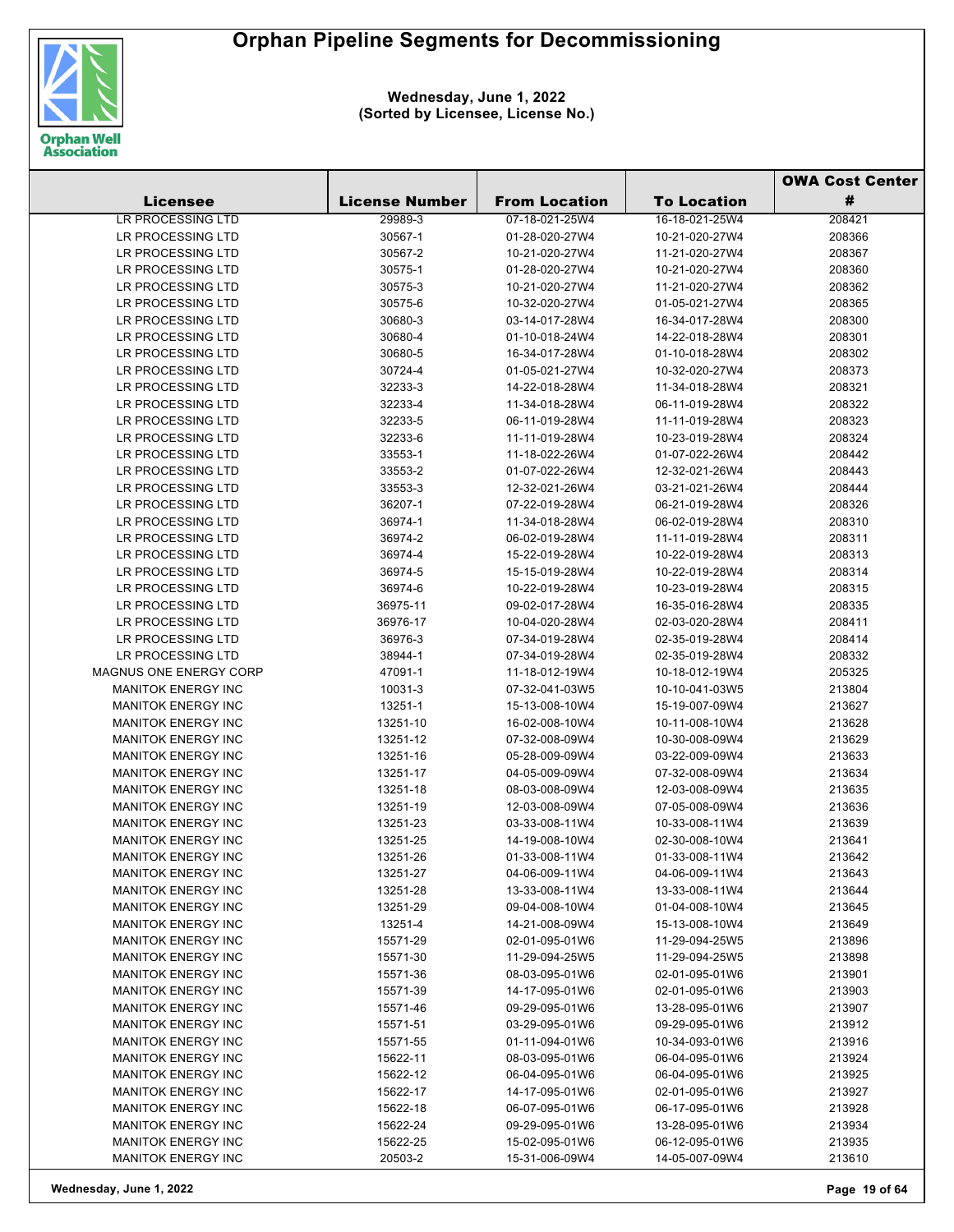

|                           |                       |                      |                    | <b>OWA Cost Center</b> |  |
|---------------------------|-----------------------|----------------------|--------------------|------------------------|--|
| <b>Licensee</b>           | <b>License Number</b> | <b>From Location</b> | <b>To Location</b> | #                      |  |
| <b>MANITOK ENERGY INC</b> | 20503-3               | 06-30-006-09W4       | 06-31-006-09W4     | 213611                 |  |
| <b>MANITOK ENERGY INC</b> | 20503-4               | 06-31-006-09W4       | 15-31-006-09W4     | 213612                 |  |
| <b>MANITOK ENERGY INC</b> | 20503-5               | 06-32-006-09W4       | 15-31-006-09W4     | 213613                 |  |
| <b>MANITOK ENERGY INC</b> | 20522-2               | 06-10-067-13W4       | 06-10-067-13W4     | 213760                 |  |
| <b>MANITOK ENERGY INC</b> | 20522-4               | 06-10-067-13W4       | 11-03-067-13W4     | 213761                 |  |
| <b>MANITOK ENERGY INC</b> | 20522-5               | 06-10-067-13W4       | 06-10-067-13W4     | 213762                 |  |
| <b>MANITOK ENERGY INC</b> | 22181-1               | 10-25-072-04W5       | 10-24-072-04W5     | 213821                 |  |
| <b>MANITOK ENERGY INC</b> | 24658-4               | 06-35-040-02W5       | 02-35-040-02W5     | 213792                 |  |
| <b>MANITOK ENERGY INC</b> | 25863-2               | 02-03-086-11W6       | 10-33-085-11W6     | 213888                 |  |
| <b>MANITOK ENERGY INC</b> | 26248-1               | 14-34-079-09W6       | 08-33-079-09W6     | 219507                 |  |
| <b>MANITOK ENERGY INC</b> | 26248-10              | 08-04-080-09W6       | 08-33-079-09W6     | 219512                 |  |
| <b>MANITOK ENERGY INC</b> | 26248-2               | 08-33-079-09W6       | 16-28-079-09W6     | 219508                 |  |
| <b>MANITOK ENERGY INC</b> | 26248-4               | 16-28-079-09W6       | 16-27-079-09W6     | 219509                 |  |
| <b>MANITOK ENERGY INC</b> | 26248-5               | 08-34-079-09W6       | 16-27-079-09W6     | 219510                 |  |
| <b>MANITOK ENERGY INC</b> | 26248-6               | 16-27-079-09W6       | 11-26-079-09W6     | 223277                 |  |
| <b>MANITOK ENERGY INC</b> | 26248-7               | 08-27-079-09W6       | 16-27-079-09W6     | 219511                 |  |
| <b>MANITOK ENERGY INC</b> | 26397-1               | 08-08-019-13W4       | 08-08-019-13W4     | 213671                 |  |
| <b>MANITOK ENERGY INC</b> | 27104-1               | 16-31-079-09W6       | 14-32-079-09W6     | 219513                 |  |
| <b>MANITOK ENERGY INC</b> | 27104-2               | 14-32-079-09W6       | 16-33-079-09W6     | 219514                 |  |
| <b>MANITOK ENERGY INC</b> | 27104-3               | 14-33-079-09W6       | 16-33-079-09W6     | 219515                 |  |
| <b>MANITOK ENERGY INC</b> | 27104-4               | 06-05-080-09W6       | 14-32-079-09W6     | 219516                 |  |
| <b>MANITOK ENERGY INC</b> | 27104-5               | 16-32-079-09W6       | 16-32-079-09W6     | 219517                 |  |
| <b>MANITOK ENERGY INC</b> | 27104-6               | 14-32-079-09W6       | 16-33-079-09W6     | 219518                 |  |
| <b>MANITOK ENERGY INC</b> | 27754-45              | 16-11-028-21W4       | 11-12-028-21W4     | 213711                 |  |
| <b>MANITOK ENERGY INC</b> | 29005-2               | 05-23-028-05W5       | 07-23-028-05W5     | 213787                 |  |
| <b>MANITOK ENERGY INC</b> | 29709-1               | 06-07-029-05W5       | 11-07-029-05W5     | 213789                 |  |
| <b>MANITOK ENERGY INC</b> | 29724-1               | 11-01-028-05W5       | 09-01-028-05W5     | 213786                 |  |
| <b>MANITOK ENERGY INC</b> | 30696-1               | 05-01-049-25W4       | 08-11-049-25W4     | 213720                 |  |
| <b>MANITOK ENERGY INC</b> | 32461-18              | 01-09-075-03W5       | 04-31-074-03W5     | 219520                 |  |
| <b>MANITOK ENERGY INC</b> | 32461-19              | 04-31-074-03W5       | 08-27-074-04W5     | 219521                 |  |
| <b>MANITOK ENERGY INC</b> | 32461-5               | 02-31-073-04W5       | 12-08-073-04W5     | 213836                 |  |
| <b>MANITOK ENERGY INC</b> | 32461-6               | 12-08-073-04W5       | 09-06-073-04W5     | 213837                 |  |
| <b>MANITOK ENERGY INC</b> | 32461-7               | 09-06-073-04W5       | 08-06-073-04W5     | 213838                 |  |
| <b>MANITOK ENERGY INC</b> | 32461-8               | 08-06-073-04W5       | 10-30-072-04W5     | 213839                 |  |
| <b>MANITOK ENERGY INC</b> | 32512-1               | 10-30-008-09W4       | 15-13-008-10W4     | 213617                 |  |
| <b>MANITOK ENERGY INC</b> | 34482-1               | 11-26-079-09W6       | 08-28-079-09W6     | 219519                 |  |
| <b>MANITOK ENERGY INC</b> | 35714-1               | 07-36-082-10W6       | 11-36-082-10W6     | 213884                 |  |
| <b>MANITOK ENERGY INC</b> | 35714-2               | 11-36-082-10W6       | 09-01-083-10W6     | 213885                 |  |
| <b>MANITOK ENERGY INC</b> | 36358-1               | 06-20-078-08W6       | 05-29-078-08W6     | 213842                 |  |
| <b>MANITOK ENERGY INC</b> | 36703-1               | 07-05-008-09W4       | 06-06-008-09W4     | 213615                 |  |
| <b>MANITOK ENERGY INC</b> | 36942-1               | 04-14-081-12W6       | 11-02-081-12W6     | 213877                 |  |
| <b>MANITOK ENERGY INC</b> | 36942-2               | 11-02-081-12W6       | 05-22-080-12W6     | 213878                 |  |
| <b>MANITOK ENERGY INC</b> | 36942-3               | 16-10-081-12W6       | 04-14-081-12W6     | 213879                 |  |
| <b>MANITOK ENERGY INC</b> | 36942-6               | 08-16-081-12W6       | 04-14-081-12W6     | 213880                 |  |
| <b>MANITOK ENERGY INC</b> | 36942-7               | 01-09-081-12W6       | 11-02-081-12W6     | 213881                 |  |
| <b>MANITOK ENERGY INC</b> | 36942-8               | 15-03-081-12W6       | 15-03-081-12W6     | 213882                 |  |
| <b>MANITOK ENERGY INC</b> | 38973-10              | 15-03-081-12W6       | 15-03-081-12W6     | 213869                 |  |
| <b>MANITOK ENERGY INC</b> | 38973-2               | 11-02-081-12W6       | 11-35-080-12W6     | 213870                 |  |
| <b>MANITOK ENERGY INC</b> | 38973-4               | 11-35-080-12W6       | 06-35-080-12W6     | 213871                 |  |
| <b>MANITOK ENERGY INC</b> | 38973-5               | 04-14-081-12W6       | 08-16-081-12W6     | 213872                 |  |
| <b>MANITOK ENERGY INC</b> | 38973-6               | 11-35-080-12W6       | 10-35-080-12W6     | 213873                 |  |
| <b>MANITOK ENERGY INC</b> | 38973-7               | 08-35-080-12W6       | 10-35-080-12W6     | 213874                 |  |
| <b>MANITOK ENERGY INC</b> | 38973-8               | 11-02-081-12W6       | 14-01-081-12W6     | 213875                 |  |
| <b>MANITOK ENERGY INC</b> | 38973-9               | 11-02-081-12W6       | 01-09-081-12W6     | 213876                 |  |
| <b>MANITOK ENERGY INC</b> | 39277-1               | 04-07-001-10W4       | 04-08-001-10W4     | 213607                 |  |
| <b>MANITOK ENERGY INC</b> | 40149-1               | 11-35-080-12W6       | 11-02-081-12W6     | 213862                 |  |
| <b>MANITOK ENERGY INC</b> | 40149-2               | 11-35-080-12W6       | 11-02-081-12W6     | 213863                 |  |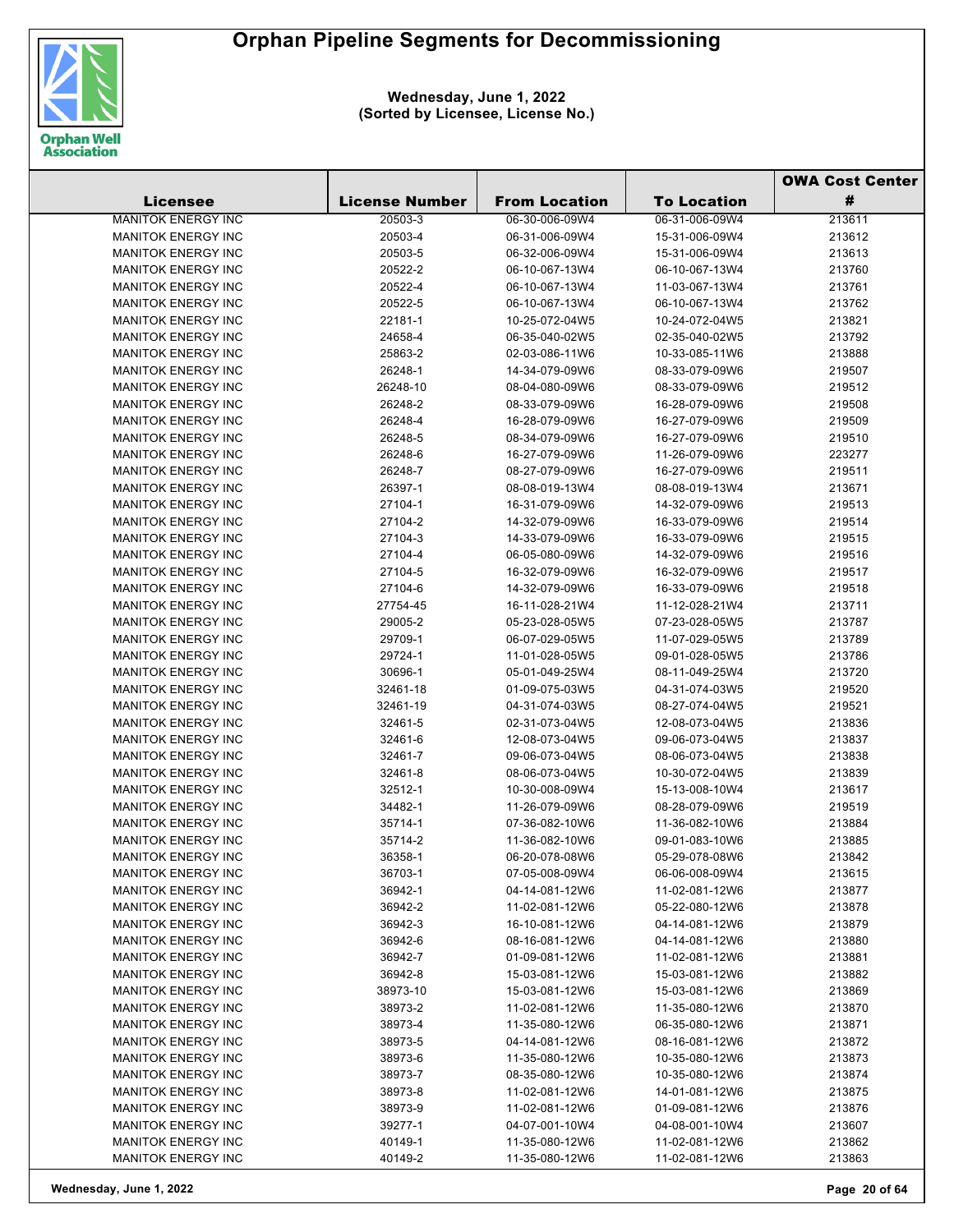

|                                                                     |                       |                      |                    | <b>OWA Cost Center</b> |
|---------------------------------------------------------------------|-----------------------|----------------------|--------------------|------------------------|
| <b>Licensee</b>                                                     | <b>License Number</b> | <b>From Location</b> | <b>To Location</b> | #                      |
| <b>MANITOK ENERGY INC</b>                                           | 40149-3               | 06-35-080-12W6       | 11-35-080-12W6     | 213864                 |
| <b>MANITOK ENERGY INC</b>                                           | 40149-4               | 10-35-080-12W6       | 11-35-080-12W6     | 213865                 |
| <b>MANITOK ENERGY INC</b>                                           | 40149-5               | 08-35-080-12W6       | 10-35-080-12W6     | 213866                 |
| <b>MANITOK ENERGY INC</b>                                           | 40149-6               | 10-35-080-12W6       | 11-35-080-12W6     | 213867                 |
| <b>MANITOK ENERGY INC</b>                                           | 40149-7               | 14-01-081-12W6       | 11-02-081-12W6     | 213868                 |
| <b>MANITOK ENERGY INC</b>                                           | 40364-1               | 06-27-077-08W6       | 09-35-077-08W6     | 213841                 |
| <b>MANITOK ENERGY INC</b>                                           | 41831-1               | 16-11-012-10W4       | 13-12-012-10W4     | 213669                 |
| <b>MANITOK ENERGY INC</b>                                           | 44358-1               | 08-02-080-10W6       | 16-31-079-09W6     | 220911                 |
| <b>MANITOK ENERGY INC</b>                                           | 46997-1               | 03-20-013-15W4       | 05-17-013-15W4     | 213670                 |
| <b>MANITOK ENERGY INC</b>                                           | 47917-1               | 10-17-043-03W5       | 11-17-043-03W5     | 213808                 |
| <b>MANITOK ENERGY INC</b>                                           | 47917-13              | 04-33-042-02W5       | 04-33-042-02W5     | 213809                 |
| <b>MANITOK ENERGY INC</b>                                           | 47917-26              | 06-01-044-06W5       | 11-01-044-06W5     | 213810                 |
| <b>MANITOK ENERGY INC</b>                                           | 48461-1               | 07-13-056-14W4       | 08-13-056-14W4     | 213723                 |
| <b>MANITOK ENERGY INC</b>                                           | 50039-1               | 05-15-042-05W5       | 12-15-042-05W5     | 213807                 |
| <b>MANITOK ENERGY INC</b>                                           | 50677-1               | 03-06-083-09W6       | 01-01-083-10W6     | 213886                 |
| <b>MANITOK ENERGY INC</b>                                           | 50692-1               | 06-35-080-12W6       | 04-35-080-12W6     | 213859                 |
| <b>MANITOK ENERGY INC</b>                                           | 50692-2               | 11-35-080-12W6       | 12-35-080-12W6     | 213860                 |
| <b>MANITOK ENERGY INC</b>                                           | 50692-3               | 03-35-080-12W6       | 02-35-080-12W6     | 213861                 |
| <b>MANITOK ENERGY INC</b>                                           | 50694-1               | 04-35-080-12W6       | 06-35-080-12W6     | 213856                 |
| <b>MANITOK ENERGY INC</b>                                           | 50694-2               | 12-35-080-12W6       | 11-35-080-12W6     | 213857                 |
| <b>MANITOK ENERGY INC</b>                                           | 50694-3               | 02-35-080-12W6       | 06-35-080-12W6     | 213858                 |
| <b>MANITOK ENERGY INC</b>                                           | 51001-1               | 15-34-081-12W6       | 05-33-081-12W6     | 213883                 |
| <b>MANITOK ENERGY INC</b>                                           | 52036-1               | 04-23-063-21W4       | 04-23-063-21W4     | 213724                 |
| <b>MANITOK ENERGY INC</b>                                           | 52481-1               | 15-19-007-09W4       | 05-27-006-08W4     | 213614                 |
| <b>MANITOK ENERGY INC</b>                                           | 56075-5               | 12-07-028-20W4       | 12-07-028-20W4     | 213686                 |
| <b>MANITOK ENERGY INC</b>                                           | 57270-2               | 15-24-027-22W4       | 10-24-027-22W4     | 213676                 |
| <b>MANITOK ENERGY INC</b>                                           | 57273-3               | 08-23-028-21W4       | 14-13-028-21W4     | 213692                 |
| <b>MANITOK ENERGY INC</b>                                           | 57274-1               | 02-28-024-21W4       | 02-28-024-21W4     | 213673                 |
| <b>MANITOK ENERGY INC</b>                                           | 57275-1               | 06-32-025-23W4       | 02-32-025-23W4     | 213674                 |
| <b>MANITOK ENERGY INC</b>                                           | 57275-3               | 05-30-025-21W4       | 01-25-025-22W4     | 221675                 |
| <b>MANITOK ENERGY INC</b>                                           | 57275-4               | 05-21-025-23W4       | 13-16-025-23W4     | 213675                 |
| <b>MANITOK ENERGY INC</b>                                           | 57278-3               | 14-24-028-22W4       | 10-24-028-22W4     | 213719                 |
| <b>MANITOK ENERGY INC</b>                                           | 9493-23               | 08-28-066-17W4       | 05-28-066-17W4     | 213734                 |
| <b>MANITOK ENERGY INC</b>                                           | 9493-30               | 09-29-066-17W4       | 16-29-066-17W4     | 213739                 |
| <b>MANITOK ENERGY INC</b>                                           | 9493-36               | 09-20-066-17W4       | 14-21-066-17W4     | 213742                 |
| <b>MANITOK ENERGY INC</b><br>MAVERICK STRATEGIC GROWTH FUND (INDIA) | 9493-8                | 10-21-066-17W4       | 11-32-066-17W4     | 213745                 |
| LIMITED                                                             | 35706-1               | 01-04-049-05W5       | 08-07-049-05W5     | 216692                 |
| MIDLAKE OIL & GAS LIMITED                                           | 46801-2               | 06-11-022-02W4       | 03-11-022-02W4     | 204271                 |
| MIDLAKE OIL & GAS LIMITED                                           | 47139-11              | 11-03-071-12W4       | 12-31-070-12W4     | 204369                 |
| <b>MIDLAKE OIL &amp; GAS LIMITED</b>                                | 47139-16              | 10-08-074-13W4       | 10-08-074-13W4     | 204373                 |
| <b>MIDLAKE OIL &amp; GAS LIMITED</b>                                | 47139-2               | 12-31-070-12W4       | 12-36-070-13W4     | 204375                 |
| <b>MIDLAKE OIL &amp; GAS LIMITED</b>                                | 50790-50              | 05-11-030-07W4       | 04-26-030-06W4     | 204329                 |
| <b>MIKA RESOURCES LTD</b>                                           | 19538-1               | 10-20-022-25W4       | 10-20-022-25W4     | 211494                 |
| <b>MISTAHIYA RESOURCES LTD</b>                                      | 32720-1               | 07-08-058-23W4       | 10-05-058-23W4     | 209092                 |
| <b>MISTAHIYA RESOURCES LTD</b>                                      | 37672-1               | 15-14-057-21W4       | 11-14-057-21W4     | 209091                 |
| MKE CANADA LTD                                                      | 27096-1               | 04-34-017-03W4       | 04-34-017-03W4     | 203553                 |
| NEO EXPLORATION INC                                                 | 33478-1               | 09-05-010-11W4       | 04-02-010-12W4     | 203187                 |
| NEO EXPLORATION INC                                                 | 34794-1               | 12-21-047-26W4       | 05-28-047-26W4     | 203257                 |
| NEO EXPLORATION INC                                                 | 36599-1               | 01-29-047-26W4       | 03-28-047-26W4     | 203258                 |
| NEO EXPLORATION INC                                                 | 36599-2               | 03-28-047-26W4       | 02-28-047-26W4     | 203259                 |
| NEO EXPLORATION INC                                                 | 37051-2               | 05-28-009-14W4       | 04-28-009-14W4     | 203172                 |
| NEO EXPLORATION INC                                                 | 39539-1               | 11-10-048-26W4       | 11-10-048-26W4     | 203261                 |
| <b>NEO EXPLORATION INC</b>                                          | 40231-1               | 10-34-048-26W4       | 10-34-048-26W4     | 203264                 |
| NEO EXPLORATION INC                                                 | 46859-24              | 10-31-041-08W5       | 12-33-041-08W5     | 203313                 |
| <b>NEO EXPLORATION INC</b>                                          | 46859-25              | 11-06-042-08W5       | 13-12-042-09W5     | 203314                 |
| NORDIC OIL & GAS LTD                                                | 35060-2               | 10-01-038-25W4       | 16-12-038-25W4     | 203832                 |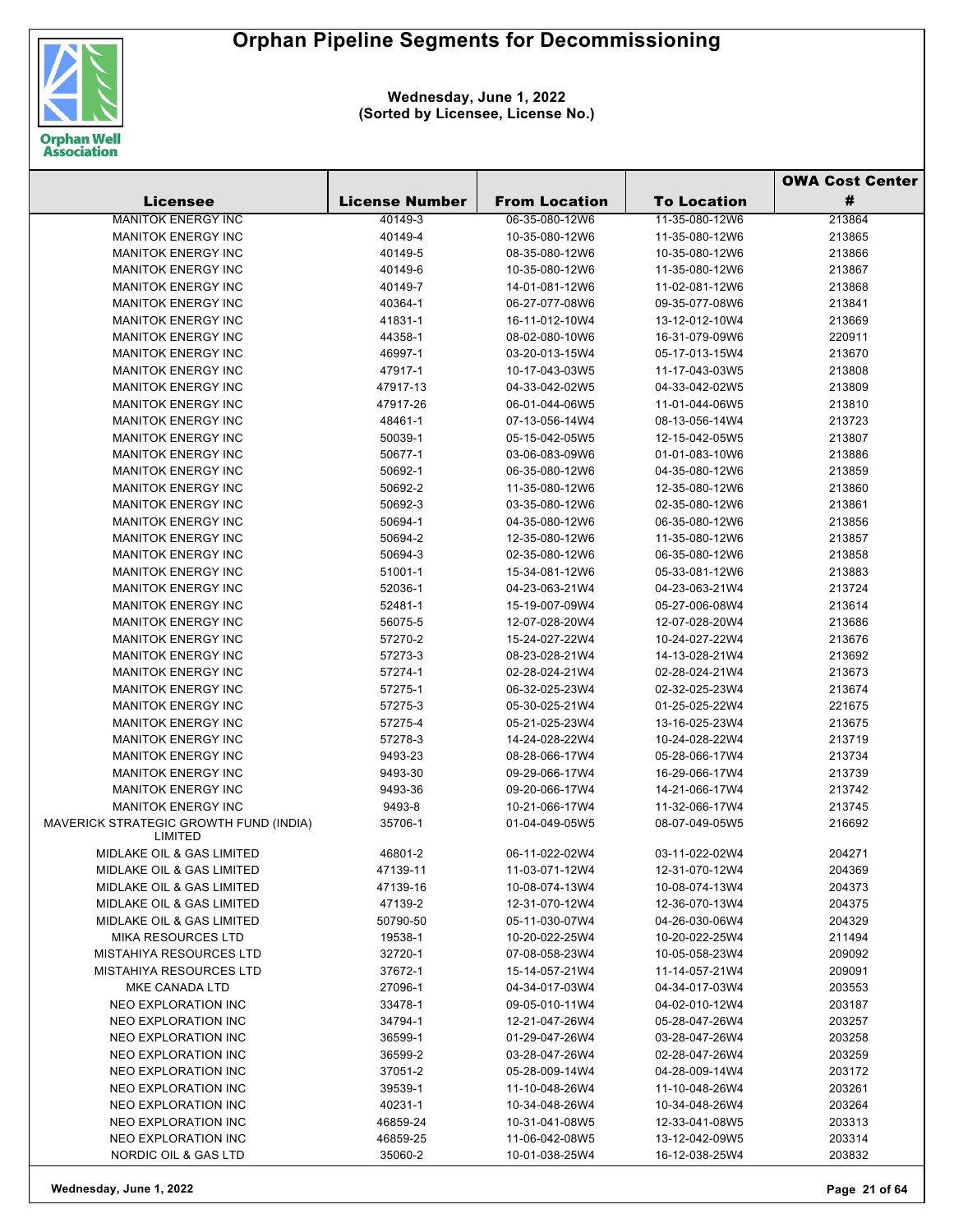

|                          |                       |                                  |                                  | <b>OWA Cost Center</b> |  |
|--------------------------|-----------------------|----------------------------------|----------------------------------|------------------------|--|
| <b>Licensee</b>          | <b>License Number</b> | <b>From Location</b>             | <b>To Location</b>               | #                      |  |
| NORDIC OIL & GAS LTD     | 35061-1               | 16-12-038-25W4                   | 09-01-038-25W4                   | 203833                 |  |
| NORDIC OIL & GAS LTD     | 35061-2               | 09-01-038-25W4                   | 09-01-039-25W4                   | 203834                 |  |
| NORTHPINE ENERGY LTD     | 47398-10              | 11-16-077-02W5                   | 15-17-077-02W5                   | 208270                 |  |
| NORTHPINE ENERGY LTD     | 47398-21              | 04-17-077-02W5                   | 13-08-077-02W5                   | 208275                 |  |
| NORTHPINE ENERGY LTD     | 47398-7               | 12-01-078-04W5                   | 02-31-077-03W5                   | 208280                 |  |
| NORTHPINE ENERGY LTD     | 47398-9               | 04-09-077-02W5                   | 07-08-077-02W5                   | 208282                 |  |
| ONLY GAS & OIL INC       | 28042-1               | 16-14-054-13W5                   | 14-24-054-13W5                   | 205333                 |  |
| PETRO BUYERS INC         | 28903-2               | 16-29-074-09W6                   | 06-33-074-09W6                   | 216374                 |  |
| PETRO BUYERS INC         | 28903-3               | 11-33-074-09W6                   | 10-33-074-09W6                   | 216375                 |  |
| PETRO BUYERS INC         | 28903-4               | 10-33-074-09W6                   | 06-33-074-09W6                   | 216376                 |  |
| PETRO BUYERS INC         | 34229-1               | 08-10-014-22W4                   | 02-11-014-22W4                   | 216373                 |  |
| PETRO BUYERS INC         | 44700-1               | 05-11-014-22W4                   | 04-11-014-22W4                   | 216368                 |  |
| PETROGLOBE INC           | 47329-19              | 16-36-047-03W5                   | 16-36-047-03W5                   | 221254                 |  |
| PETROGLOBE INC           | 47329-25              | 04-30-047-03W5                   | 14-19-047-03W5                   | 221255                 |  |
| PETROGLOBE INC           | 50503-1               | 16-20-048-03W5                   | 16-20-048-03W5                   | 221262                 |  |
| PETROGLOBE INC           | 51045-1               | 16-34-049-08W5                   | 16-34-049-08W5                   | 221263                 |  |
| PETROGLOBE INC           | 51045-2               | 02-34-049-08W5                   | 16-34-049-08W5                   | 221264                 |  |
| PETROMIN RESOURCES LTD   | 49642-1               | 03-17-057-03W4                   | 07-17-057-03W4                   | 209807                 |  |
| POINT LOMA RESOURCES LTD | 22105-1               | 08-17-057-09W5                   | 11-16-057-09W5                   | 221021                 |  |
| POINT LOMA RESOURCES LTD | 22105-3               | 16-17-057-09W5                   | 11-16-057-09W5                   | 221022                 |  |
| POINT LOMA RESOURCES LTD | 22105-4               | 11-16-057-09W5                   | 14-16-057-09W5                   | 221023                 |  |
| POINT LOMA RESOURCES LTD | 22105-6               | 08-21-057-09W5                   | 11-16-057-09W5                   | 221024                 |  |
| POINT LOMA RESOURCES LTD | 22105-7               | 14-17-057-09W5                   | 11-16-057-09W5                   | 221025                 |  |
| POINT LOMA RESOURCES LTD | 23947-2               | 14-16-057-09W5                   | 06-16-057-09W5                   | 221020                 |  |
| POINT LOMA RESOURCES LTD | 25235-1               | 06-21-078-15W4                   | 12-28-078-15W4                   | 221009                 |  |
| POINT LOMA RESOURCES LTD | 25235-13              | 11-28-078-15W4                   | 12-28-078-15W4                   | 221015                 |  |
| POINT LOMA RESOURCES LTD | 25235-14              | 06-23-078-15W4                   | 06-22-078-15W4                   | 221016                 |  |
| POINT LOMA RESOURCES LTD | 25235-15              | 12-26-078-15W4                   | 15-34-078-15W4                   | 221017                 |  |
| POINT LOMA RESOURCES LTD | 25235-16              | 10-20-079-15W4                   | 08-17-079-15W4                   | 221018                 |  |
| POINT LOMA RESOURCES LTD | 25235-17              | 08-17-079-15W4                   | 11-09-079-15W4                   | 221019                 |  |
| POINT LOMA RESOURCES LTD | 25235-2               | 10-33-078-15W4                   | 12-28-078-15W4                   | 221010                 |  |
| POINT LOMA RESOURCES LTD | 25235-3               | 12-28-078-15W4                   | 10-25-078-15W4                   | 221011                 |  |
| POINT LOMA RESOURCES LTD | 25235-4               | 06-22-078-15W4                   | 06-21-078-15W4                   | 221012                 |  |
| POINT LOMA RESOURCES LTD | 25235-5               | 11-09-079-15W4                   | 10-33-078-15W4                   | 221013                 |  |
| POINT LOMA RESOURCES LTD | 25235-6               | 15-34-078-15W4                   | 12-28-078-15W4                   | 221014                 |  |
| POINT LOMA RESOURCES LTD | 25418-1               | 16-36-025-14W4                   | 06-14-026-14W4                   | 221007                 |  |
| POINT LOMA RESOURCES LTD | 25418-2               | 01-01-026-14W4                   | 03-01-026-14W4                   | 221008                 |  |
| POINT LOMA RESOURCES LTD | 33540-1               | 16-04-058-10W5                   | 01-09-058-10W5                   | 221006                 |  |
| POINT LOMA RESOURCES LTD | 34250-1               | 03-15-030-11W4                   | 04-15-030-11W4                   | 221005                 |  |
| POINT LOMA RESOURCES LTD | 34403-2               | 15-03-054-09W5                   | 15-35-053-09W5                   | 221001                 |  |
| POINT LOMA RESOURCES LTD | 34403-3               | 15-35-053-09W5                   | 13-15-053-09W5                   | 221002                 |  |
| POINT LOMA RESOURCES LTD | 34403-5               | 07-13-055-09W5                   | 13-17-055-08W5                   | 221003                 |  |
| POINT LOMA RESOURCES LTD | 34403-6               | 06-14-055-09W5                   | 07-13-055-09W5                   | 221004                 |  |
| POINT LOMA RESOURCES LTD | 34661-1               | 04-04-058-09W5                   | 06-04-058-09W5                   | 221000                 |  |
| POINT LOMA RESOURCES LTD | 35244-1               | 08-22-056-10W5                   | 09-23-056-10W5                   | 220999                 |  |
| POINT LOMA RESOURCES LTD | 35614-3               | 16-34-030-01W4                   | 13-26-030-01W4                   | 220998                 |  |
| POINT LOMA RESOURCES LTD | 35639-1               | 11-25-078-13W4                   | 05-19-078-12W4                   | 220997                 |  |
| POINT LOMA RESOURCES LTD | 35861-1               | 08-29-036-03W5                   | 08-29-036-03W5                   | 220996                 |  |
| POINT LOMA RESOURCES LTD | 35903-10              | 02-35-077-14W4                   | 10-27-077-14W4                   | 220956                 |  |
| POINT LOMA RESOURCES LTD | 35903-11              | 14-14-078-15W4                   | 06-23-078-15W4                   | 220957                 |  |
| POINT LOMA RESOURCES LTD |                       |                                  |                                  | 220958                 |  |
| POINT LOMA RESOURCES LTD | 35903-14<br>35903-15  | 06-04-081-14W4<br>03-35-080-15W4 | 05-05-081-14W4<br>11-36-080-15W4 | 220959                 |  |
| POINT LOMA RESOURCES LTD | 35903-17              | 08-23-080-15W4                   | 05-13-080-15W4                   | 220960                 |  |
| POINT LOMA RESOURCES LTD |                       | 07-11-080-15W4                   | 05-13-080-15W4                   |                        |  |
|                          | 35903-18              |                                  |                                  | 220961                 |  |
| POINT LOMA RESOURCES LTD | 35903-2               | 06-25-080-16W4                   | 09-36-080-16W4                   | 220952                 |  |
| POINT LOMA RESOURCES LTD | 35903-20              | 02-02-078-14W4                   | 02-35-077-14W4                   | 220962                 |  |
| POINT LOMA RESOURCES LTD | 35903-26              | 06-14-079-15W4                   | 07-23-079-15W4                   | 220963                 |  |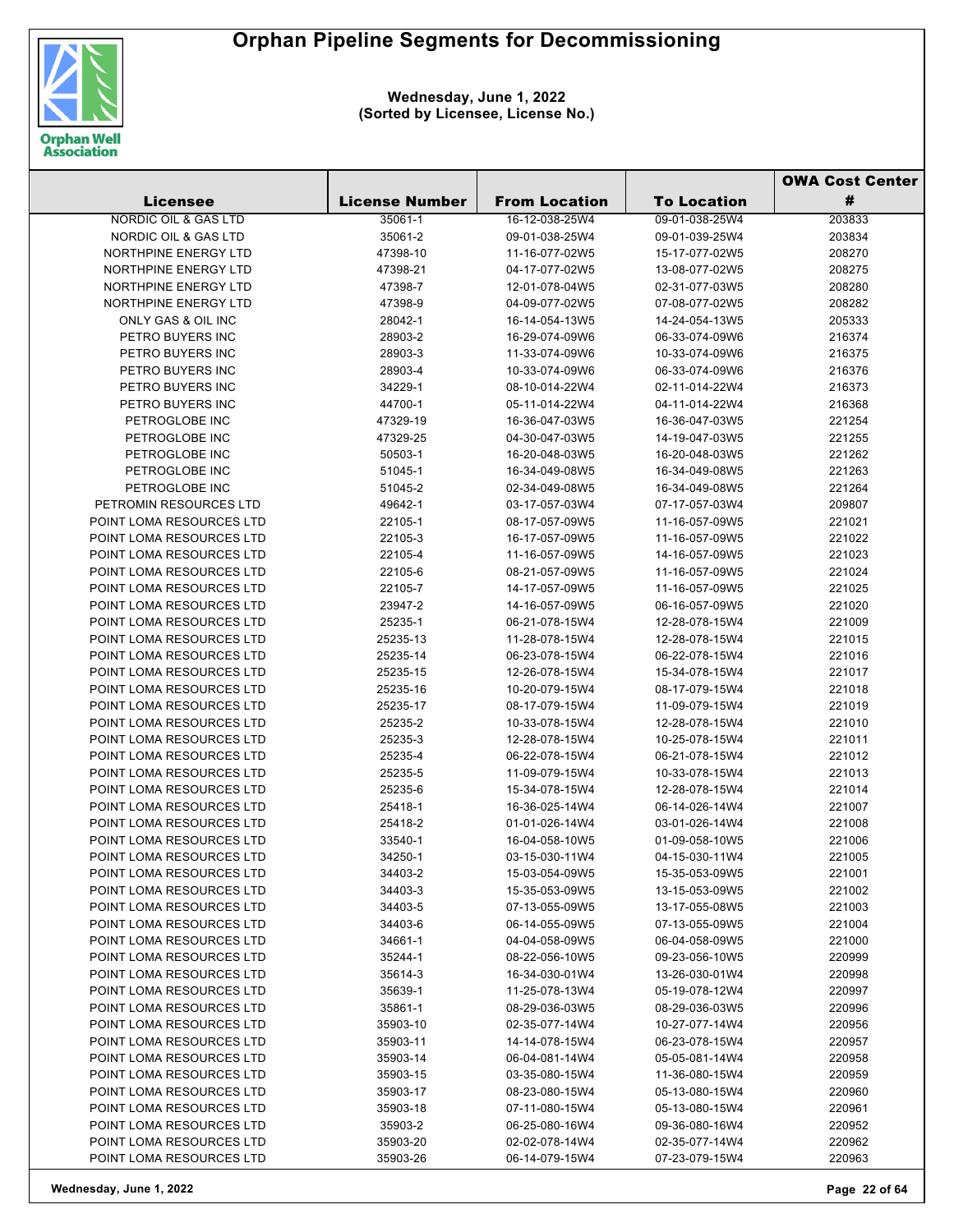

|                                                      |                       |                                  |                                  | <b>OWA Cost Center</b> |  |
|------------------------------------------------------|-----------------------|----------------------------------|----------------------------------|------------------------|--|
| <b>Licensee</b>                                      | <b>License Number</b> | <b>From Location</b>             | <b>To Location</b>               | #                      |  |
| POINT LOMA RESOURCES LTD                             | 35903-29              | 10-05-079-14W4                   | 06-06-079-14W4                   | 220964                 |  |
| POINT LOMA RESOURCES LTD                             | 35903-3               | 05-13-080-15W4                   | 10-07-080-14W4                   | 220953                 |  |
| POINT LOMA RESOURCES LTD                             | 35903-30              | 08-25-077-15W4                   | 10-19-077-14W4                   | 220965                 |  |
| POINT LOMA RESOURCES LTD                             | 35903-31              | 12-20-077-14W4                   | 01-17-077-14W4                   | 220966                 |  |
| POINT LOMA RESOURCES LTD                             | 35903-33              | 11-16-078-14W4                   | 05-03-078-14W4                   | 220967                 |  |
| POINT LOMA RESOURCES LTD                             | 35903-34              | 01-18-077-14W4                   | 01-17-077-14W4                   | 220968                 |  |
| POINT LOMA RESOURCES LTD                             | 35903-37              | 04-17-077-14W4                   | 04-17-077-14W4                   | 220969                 |  |
| POINT LOMA RESOURCES LTD                             | 35903-38              | 01-17-077-14W4                   | 10-19-077-14W4                   | 220970                 |  |
| POINT LOMA RESOURCES LTD                             | 35903-39              | 10-27-078-14W4                   | 11-16-078-14W4                   | 220971                 |  |
| POINT LOMA RESOURCES LTD                             | 35903-40              | 04-23-080-14W4                   | 01-23-080-14W4                   | 220972                 |  |
| POINT LOMA RESOURCES LTD                             | 35903-42              | 10-19-077-14W4                   | 08-04-078-14W4                   | 220973                 |  |
| POINT LOMA RESOURCES LTD                             | 35903-43              | 16-30-077-14W4                   | 12-20-077-14W4                   | 220974                 |  |
| POINT LOMA RESOURCES LTD                             | 35903-44              | 10-26-078-14W4                   | 01-27-078-14W4                   | 220975                 |  |
| POINT LOMA RESOURCES LTD                             | 35903-45              | 11-10-078-14W4                   | 10-09-078-14W4                   | 220976                 |  |
| POINT LOMA RESOURCES LTD                             | 35903-46              | 11-16-078-14W4                   | 08-04-078-14W4                   | 220977                 |  |
| POINT LOMA RESOURCES LTD                             | 35903-48              | 11-03-079-14W4                   | 10-04-079-14W4                   | 220978                 |  |
| POINT LOMA RESOURCES LTD                             | 35903-49              | 06-06-079-14W4                   | 07-01-079-15W4                   | 220979                 |  |
| POINT LOMA RESOURCES LTD                             | 35903-5               | 07-09-077-14W4                   | 07-09-077-14W4                   | 220954                 |  |
| POINT LOMA RESOURCES LTD                             | 35903-50              | 08-04-078-14W4                   | 05-03-078-14W4                   | 220980                 |  |
| POINT LOMA RESOURCES LTD                             | 35903-51              | 11-36-080-15W4                   | 10-08-081-14W4                   | 220981                 |  |
| POINT LOMA RESOURCES LTD                             | 35903-52              | 04-31-080-14W4                   | 11-36-080-15W4                   | 220982                 |  |
| POINT LOMA RESOURCES LTD                             | 35903-54              | 10-04-079-14W4                   | 10-05-079-14W4                   | 220983                 |  |
| POINT LOMA RESOURCES LTD                             | 35903-55              | 06-16-078-14W4                   | 06-16-078-14W4                   | 220984                 |  |
| POINT LOMA RESOURCES LTD                             | 35903-56              | 03-07-079-14W4                   | 03-07-079-14W4                   | 220985                 |  |
| POINT LOMA RESOURCES LTD                             | 35903-57              | 06-24-080-15W4                   | 08-23-080-15W4                   | 220986                 |  |
| POINT LOMA RESOURCES LTD                             | 35903-59              | 16-33-078-14W4                   | 10-27-078-14W4                   | 220987                 |  |
| POINT LOMA RESOURCES LTD                             | 35903-61              | 10-05-079-14W4                   | 06-06-079-14W4                   | 220988                 |  |
| POINT LOMA RESOURCES LTD                             | 35903-62              | 12-20-077-14W4                   | 10-19-077-14W4                   | 220989                 |  |
| POINT LOMA RESOURCES LTD                             | 35903-63              | 15-20-077-14W4                   | 11-20-077-14W4                   | 220990                 |  |
| POINT LOMA RESOURCES LTD                             | 35903-64              | 11-20-077-14W4                   | 12-20-077-14W4                   | 220991                 |  |
| POINT LOMA RESOURCES LTD                             | 35903-65              | 13-13-078-15W4                   | 14-14-078-15W4                   | 220992                 |  |
| POINT LOMA RESOURCES LTD                             | 35903-66              | 10-07-080-14W4                   | 05-08-080-14W4                   | 220993                 |  |
| POINT LOMA RESOURCES LTD                             | 35903-68              | 07-01-079-15W4                   | 15-34-078-15W4                   | 220994                 |  |
| POINT LOMA RESOURCES LTD                             | 35903-69              | 16-33-078-14W4                   | 11-03-079-14W4                   | 220995                 |  |
| POINT LOMA RESOURCES LTD                             | 35903-9               | 07-16-077-14W4                   | 01-17-077-14W4                   | 220955                 |  |
| POINT LOMA RESOURCES LTD                             | 35971-1               | 14-25-079-13W4                   | 12-36-079-13W4                   | 220951                 |  |
| POINT LOMA RESOURCES LTD                             | 39756-1               | 16-23-031-01W4                   | 06-36-031-01W4                   | 220949                 |  |
| POINT LOMA RESOURCES LTD                             | 39756-2               | 03-26-031-01W4                   | 08-26-031-01W4                   | 220950                 |  |
| POINT LOMA RESOURCES LTD                             | 41892-5               | 12-19-064-11W5                   | 10-27-063-12W5                   | 220948                 |  |
| POINT LOMA RESOURCES LTD                             | 42541-1               | 12-14-077-17W4                   | 09-13-077-17W4                   | 220947                 |  |
| POINT LOMA RESOURCES LTD                             | 42716-3               | 08-22-064-12W5                   | 10-22-064-12W5                   | 220946                 |  |
| POINT LOMA RESOURCES LTD                             | 43626-1               | 11-17-058-06W5                   | 06-21-058-06W5                   | 220945                 |  |
| POINT LOMA RESOURCES LTD                             | 46456-1               | 13-11-055-09W5                   | 10-01-055-09W5                   | 220944                 |  |
| POINT LOMA RESOURCES LTD                             | 46629-1               | 01-23-080-14W4                   | 10-13-080-14W4                   | 220943                 |  |
| POINT LOMA RESOURCES LTD                             | 47064-1               | 05-27-056-12W5                   | 16-20-056-11W5                   | 220940                 |  |
| POINT LOMA RESOURCES LTD                             | 47064-2               | 04-23-056-12W5                   | 14-23-056-12W5                   | 220941                 |  |
| POINT LOMA RESOURCES LTD<br>POINT LOMA RESOURCES LTD | 47064-3               | 16-22-056-12W5                   | 13-23-056-12W5                   | 220942                 |  |
|                                                      | 48386-1               | 01-28-067-26W4<br>04-22-067-26W4 | 06-22-067-26W4<br>04-22-067-26W4 | 220937                 |  |
| POINT LOMA RESOURCES LTD<br>POINT LOMA RESOURCES LTD | 48386-2<br>49147-1    | 06-14-055-09W5                   | 13-11-055-09W5                   | 220938<br>220935       |  |
| POINT LOMA RESOURCES LTD                             |                       | 13-18-055-08W5                   | 03-22-055-08W5                   | 220934                 |  |
| POINT LOMA RESOURCES LTD                             | 49415-1<br>51169-1    | 14-03-043-01W5                   | 05-02-043-01W5                   | 220930                 |  |
| POINT LOMA RESOURCES LTD                             | 51169-2               | 12-03-043-01W5                   | 14-03-043-01W5                   | 220931                 |  |
| POINT LOMA RESOURCES LTD                             | 51169-5               | 13-02-043-01W5                   | 13-02-043-01W5                   | 220932                 |  |
| POINT LOMA RESOURCES LTD                             | 51387-2               | 13-15-053-09W5                   | 06-15-053-09W5                   | 220929                 |  |
| POINT LOMA RESOURCES LTD                             | 52197-1               | 04-36-040-01W5                   | 03-20-040-28W4                   | 220926                 |  |
| POINT LOMA RESOURCES LTD                             | 52197-2               | 12-25-040-01W5                   | 11-25-040-01W5                   | 220927                 |  |
|                                                      |                       |                                  |                                  |                        |  |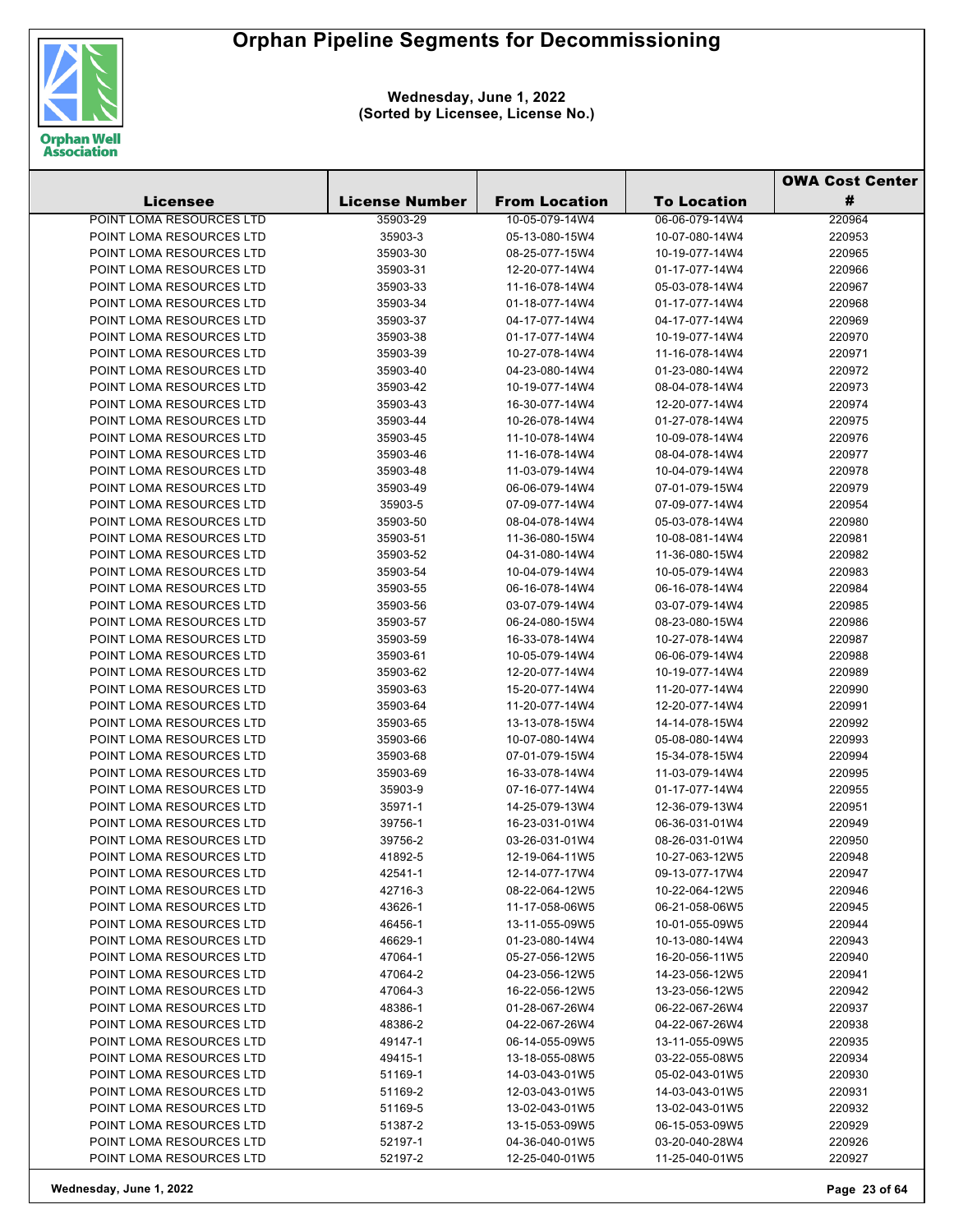

|                                        |                       |                      |                    | <b>OWA Cost Center</b> |
|----------------------------------------|-----------------------|----------------------|--------------------|------------------------|
| <b>Licensee</b>                        | <b>License Number</b> | <b>From Location</b> | <b>To Location</b> | #                      |
| POINT LOMA RESOURCES LTD               | 52213-1               | 11-31-057-09W5       | 11-31-057-09W5     | 220925                 |
| POINT LOMA RESOURCES LTD               | 52596-1               | 06-21-057-09W5       | 11-16-057-09W5     | 220924                 |
| POINT LOMA RESOURCES LTD               | 53760-1               | 15-34-042-01W5       | 05-02-043-01W5     | 220922                 |
| POINT LOMA RESOURCES LTD               | 53760-2               | 11-33-042-01W5       | 15-34-042-01W5     | 220923                 |
| POINT LOMA RESOURCES LTD               | 54289-1               | 03-20-040-28W4       | 03-20-040-28W4     | 220921                 |
| POINT LOMA RESOURCES LTD               | 54938-1               | 04-26-056-12W5       | 14-23-056-12W5     | 220920                 |
| POINT LOMA RESOURCES LTD               | 58475-1               | 01-31-055-06W5       | 04-20-055-06W5     | 220919                 |
| POINT LOMA RESOURCES LTD               | 60335-1               | 15-24-046-02W5       | 08-25-046-02W5     | 220915                 |
| POINT LOMA RESOURCES LTD               | 60335-3               | 08-24-046-02W5       | 08-30-046-01W5     | 220916                 |
| POINT LOMA RESOURCES LTD               | 60335-4               | 01-30-046-01W5       | 08-30-046-01W5     | 220917                 |
| POINT LOMA RESOURCES LTD               | 60335-7               | 04-25-046-02W5       | 04-25-046-02W5     | 220918                 |
| POINT LOMA RESOURCES LTD               | 60336-1               | 06-11-040-28W4       | 10-11-040-28W4     | 220912                 |
| POINT LOMA RESOURCES LTD               | 60336-2               | 16-11-040-28W4       | 10-11-040-28W4     | 220913                 |
| POINT LOMA RESOURCES LTD               | 60336-5               | 14-11-040-28W4       | 10-11-040-28W4     | 220914                 |
| QUATTRO EXPLORATION AND PRODUCTION LTD | 24135-2               | 08-08-042-23W4       | 04-16-042-23W4     | 210746                 |
| QUATTRO EXPLORATION AND PRODUCTION LTD | 24963-1               | 06-32-045-23W4       | 07-08-046-23W4     | 210758                 |
| QUATTRO EXPLORATION AND PRODUCTION LTD | 24963-2               | 07-08-046-23W4       | 10-14-046-23W4     | 210759                 |
| QUATTRO EXPLORATION AND PRODUCTION LTD | 27128-1               | 05-33-041-18W4       | 05-33-041-18W4     | 210740                 |
| QUATTRO EXPLORATION AND PRODUCTION LTD | 28257-1               | 09-24-012-18W4       | 01-25-012-18W4     | 219531                 |
| QUATTRO EXPLORATION AND PRODUCTION LTD | 28457-1               | 01-08-042-18W4       | 06-07-042-18W4     | 210745                 |
| QUATTRO EXPLORATION AND PRODUCTION LTD | 28964-1               | 05-02-042-18W4       | 05-02-042-18W4     | 219532                 |
| QUATTRO EXPLORATION AND PRODUCTION LTD | 29001-1               | 04-06-046-23W4       | 06-32-045-23W4     | 210762                 |
| QUATTRO EXPLORATION AND PRODUCTION LTD | 29001-2               | 11-05-046-23W4       | 10-05-046-23W4     | 210763                 |
| QUATTRO EXPLORATION AND PRODUCTION LTD | 32562-1               | 16-04-048-23W4       | 16-03-048-23W4     | 210781                 |
| QUATTRO EXPLORATION AND PRODUCTION LTD | 36730-1               | 07-06-046-23W4       | 04-06-046-23W4     | 210774                 |
| QUATTRO EXPLORATION AND PRODUCTION LTD | 37594-1               | 07-09-046-23W4       | 10-09-046-23W4     | 210777                 |
| QUATTRO EXPLORATION AND PRODUCTION LTD | 48676-2               | 14-24-041-19W4       | 15-19-041-18W4     | 210743                 |
| QUATTRO EXPLORATION AND PRODUCTION LTD | 52488-1               | 07-12-047-23W4       | 16-12-047-23W4     | 210779                 |
| QUATTRO EXPLORATION AND PRODUCTION LTD | 57671-1               | 10-14-046-23W4       | 15-14-046-23W4     | 210778                 |
| <b>QUESTFIRE ENERGY CORP</b>           | 21601-1               | 07-32-055-04W4       | 15-29-055-04W4     | 210601                 |
| <b>QUESTFIRE ENERGY CORP</b>           | 21862-1               | 02-06-054-11W4       | 14-31-053-11W4     | 210599                 |
| <b>QUESTFIRE ENERGY CORP</b>           | 22329-1               | 11-02-045-09W4       | 10-01-045-09W4     | 210405                 |
| <b>QUESTFIRE ENERGY CORP</b>           | 24305-2               | 11-17-046-08W4       | 11-17-046-08W4     | 210451                 |
| <b>QUESTFIRE ENERGY CORP</b>           | 25808-1               | 08-22-059-17W5       | 14-14-059-17W5     | 212043                 |
| <b>QUESTFIRE ENERGY CORP</b>           | 26078-1               | 08-30-065-15W4       | 07-33-065-15W4     | 210631                 |
| <b>QUESTFIRE ENERGY CORP</b>           | 27660-4               | 04-12-038-19W4       | 03-12-038-19W4     | 210949                 |
| <b>QUESTFIRE ENERGY CORP</b>           | 28805-3               | 06-26-046-07W4       | 11-26-046-07W4     | 210409                 |
| QUESTFIRE ENERGY CORP                  | 29474-28              | 03-05-047-07W4       | 08-32-046-07W4     | 210498                 |
| <b>QUESTFIRE ENERGY CORP</b>           | 29474-31              | 06-16-046-07W4       | 06-16-046-07W4     | 210501                 |
| QUESTFIRE ENERGY CORP                  | 29474-33              | 05-33-046-07W4       | 08-32-046-07W4     | 210503                 |
| <b>QUESTFIRE ENERGY CORP</b>           | 29474-34              | 08-32-046-07W4       | 08-32-046-07W4     | 210504                 |
| QUESTFIRE ENERGY CORP                  | 29474-43              | 05-33-046-07W4       | 08-32-046-07W4     | 210512                 |
| <b>QUESTFIRE ENERGY CORP</b>           | 29474-46              | 06-16-046-07W4       | 15-28-046-07W4     | 210514                 |
| <b>QUESTFIRE ENERGY CORP</b>           | 29474-50              | 01-30-046-07W4       | 08-32-046-07W4     | 210518                 |
| <b>QUESTFIRE ENERGY CORP</b>           | 30087-1               | 14-03-059-17W5       | 07-15-059-17W5     | 210973                 |
| <b>QUESTFIRE ENERGY CORP</b>           | 30722-1               | 10-09-030-01W5       | 01-08-030-01W5     | 210953                 |
| <b>QUESTFIRE ENERGY CORP</b>           | 31843-1               | 07-04-061-13W4       | 16-04-061-13W4     | 210626                 |
| <b>QUESTFIRE ENERGY CORP</b>           | 31843-2               | 07-04-061-13W4       | 16-33-060-13W4     | 210628                 |
| <b>QUESTFIRE ENERGY CORP</b>           | 31885-1               | 15-08-064-11W4       | 14-08-064-11W4     | 210630                 |
| <b>QUESTFIRE ENERGY CORP</b>           | 31939-1               | 04-20-072-03W5       | 16-18-072-03W5     | 210977                 |
| <b>QUESTFIRE ENERGY CORP</b>           | 32132-1               | 08-12-046-08W4       | 07-13-046-08W4     | 210412                 |
| <b>QUESTFIRE ENERGY CORP</b>           | 32132-3               | 07-13-046-08W4       | 06-16-046-07W4     | 210413                 |
| <b>QUESTFIRE ENERGY CORP</b>           | 32132-4               | 05-19-046-07W4       | 05-18-046-07W4     | 210414                 |
| <b>QUESTFIRE ENERGY CORP</b>           | 32132-5               | 13-07-046-07W4       | 05-18-046-07W4     | 210415                 |
| <b>QUESTFIRE ENERGY CORP</b>           | 32132-6               | 04-17-046-07W4       | 05-17-046-07W4     | 210416                 |
| <b>QUESTFIRE ENERGY CORP</b>           | 32132-7               | 01-14-046-08W4       | 02-13-046-08W4     | 210417                 |
| QUESTFIRE ENERGY CORP                  | 32132-8               | 07-17-046-07W4       | 07-17-046-07W4     | 210418                 |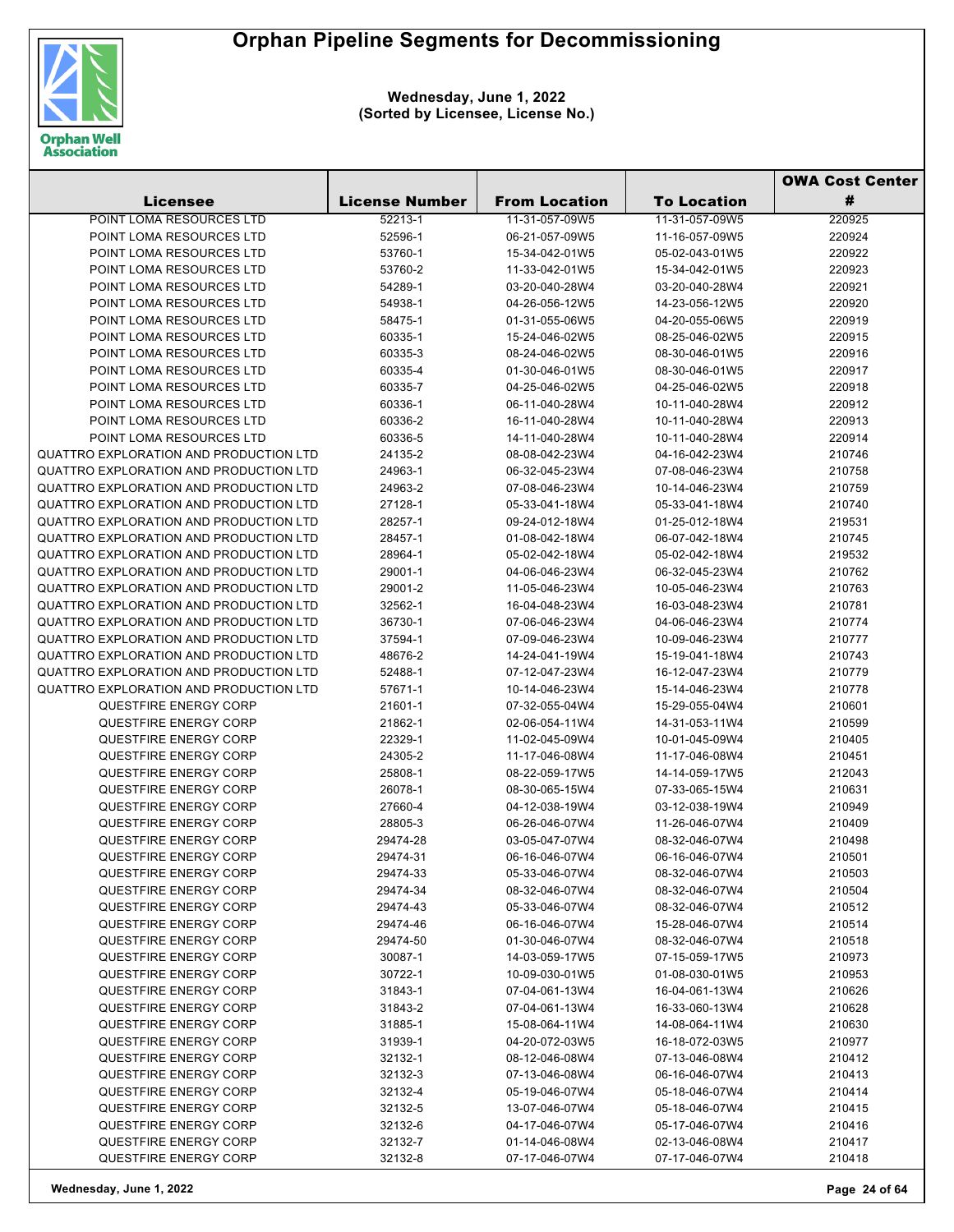

|                                                |                       |                                  |                                  | <b>OWA Cost Center</b> |  |
|------------------------------------------------|-----------------------|----------------------------------|----------------------------------|------------------------|--|
| <b>Licensee</b>                                | <b>License Number</b> | <b>From Location</b>             | <b>To Location</b>               | #                      |  |
| <b>QUESTFIRE ENERGY CORP</b>                   | 32333-8               | 05-30-046-08W4                   | 06-30-046-08W4                   | 210477                 |  |
| QUESTFIRE ENERGY CORP                          | 32333-9               | 16-30-046-08W4                   | 08-30-046-08W4                   | 210478                 |  |
| <b>QUESTFIRE ENERGY CORP</b>                   | 32965-14              | 14-05-046-07W4                   | 14-04-046-07W4                   | 210391                 |  |
| <b>QUESTFIRE ENERGY CORP</b>                   | 32965-5               | 11-33-045-07W4                   | 06-16-046-07W4                   | 210395                 |  |
| QUESTFIRE ENERGY CORP                          | 32965-6               | 13-06-046-07W4                   | 14-05-046-07W4                   | 210396                 |  |
| QUESTFIRE ENERGY CORP                          | 32965-8               | 04-09-046-07W4                   | 03-09-046-07W4                   | 210398                 |  |
| <b>QUESTFIRE ENERGY CORP</b>                   | 33126-1               | 01-33-059-13W4                   | 16-28-059-13W4                   | 210614                 |  |
| QUESTFIRE ENERGY CORP                          | 33195-1               | 07-03-059-13W4                   | 08-04-059-13W4                   | 210613                 |  |
| <b>QUESTFIRE ENERGY CORP</b>                   | 35283-1               | 06-22-054-07W4                   | 06-22-054-07W4                   | 210598                 |  |
| QUESTFIRE ENERGY CORP                          | 35586-1               | 01-06-048-05W4                   | 04-06-048-05W4                   | 210556                 |  |
| QUESTFIRE ENERGY CORP                          | 36249-2               | 01-28-041-25W4                   | 04-27-041-25W4                   | 212037                 |  |
| QUESTFIRE ENERGY CORP                          | 36370-1               | 10-05-060-12W4                   | 02-05-060-12W4                   | 210617                 |  |
| <b>QUESTFIRE ENERGY CORP</b>                   | 38249-1               | 05-04-071-24W5                   | 10-29-071-23W5                   | 210664                 |  |
| <b>QUESTFIRE ENERGY CORP</b>                   | 38755-1               | 05-33-048-07W4                   | 10-33-048-07W4                   | 210558                 |  |
| QUESTFIRE ENERGY CORP                          | 38755-2               | 13-34-048-07W4                   | 10-33-048-07W4                   | 210559                 |  |
| QUESTFIRE ENERGY CORP                          | 38817-1               | 03-19-070-10W4                   | 13-18-070-10W4                   | 210648                 |  |
| QUESTFIRE ENERGY CORP                          | 39220-1               | 10-08-060-13W4                   | 10-08-060-13W4                   | 210620                 |  |
| QUESTFIRE ENERGY CORP                          | 39221-1               | 03-18-060-12W4                   | 03-18-060-12W4                   | 210619                 |  |
| QUESTFIRE ENERGY CORP                          | 39222-1               | 06-08-060-12W4                   | 07-07-060-12W4                   | 210618                 |  |
| QUESTFIRE ENERGY CORP                          | 39268-1               | 16-17-060-13W4                   | 16-17-060-13W4                   | 210624                 |  |
| <b>QUESTFIRE ENERGY CORP</b>                   | 39313-1               | 04-16-060-13W4                   | 04-16-060-13W4                   | 210623                 |  |
| <b>QUESTFIRE ENERGY CORP</b>                   | 39598-1               | 13-01-059-14W4                   | 13-02-059-14W4                   | 210616                 |  |
| QUESTFIRE ENERGY CORP                          | 39842-1               | 16-24-069-11W4                   | 14-13-069-11W4                   | 210647                 |  |
| QUESTFIRE ENERGY CORP                          | 40250-1               | 08-14-057-26W4                   | 09-12-057-26W4                   | 210606                 |  |
| <b>QUESTFIRE ENERGY CORP</b>                   | 40250-2               | 04-28-057-26W4                   | 08-14-057-26W4                   | 210607                 |  |
| <b>QUESTFIRE ENERGY CORP</b>                   | 40283-1               | 06-36-057-25W4                   | 15-26-057-25W4                   | 210605                 |  |
| QUESTFIRE ENERGY CORP                          | 40538-1               | 10-16-080-23W5                   | 12-16-080-23W5                   | 210994                 |  |
| QUESTFIRE ENERGY CORP                          | 40725-1               | 15-11-060-13W4                   | 08-13-060-13W4                   | 210621                 |  |
| QUESTFIRE ENERGY CORP                          | 40725-2               | 16-10-060-13W4                   | 15-11-060-13W4                   | 210622                 |  |
| QUESTFIRE ENERGY CORP                          | 41044-2               | 07-28-034-02W5                   | 08-28-034-02W5                   | 210954                 |  |
| QUESTFIRE ENERGY CORP                          | 41044-3               | 06-29-034-02W5                   | 03-32-034-02W5                   | 210955                 |  |
| <b>QUESTFIRE ENERGY CORP</b>                   | 41044-4               | 08-28-034-02W5                   | 08-28-034-02W5                   | 210956                 |  |
| QUESTFIRE ENERGY CORP                          | 41065-1               | 04-15-057-26W4                   | 08-14-057-26W4                   | 210608                 |  |
| <b>QUESTFIRE ENERGY CORP</b>                   | 41065-2               | 12-10-057-26W4                   | 04-15-057-26W4                   | 210609                 |  |
| <b>QUESTFIRE ENERGY CORP</b>                   | 41106-1               | 13-33-059-13W4                   | 04-04-060-13W4                   | 210615                 |  |
| <b>QUESTFIRE ENERGY CORP</b>                   | 41481-1               | 15-20-060-13W4                   | 15-20-060-13W4                   | 210625                 |  |
| QUESTFIRE ENERGY CORP                          | 41579-1               | 12-20-058-15W4                   | 08-19-058-15W4                   | 210610                 |  |
| <b>QUESTFIRE ENERGY CORP</b>                   | 41608-1               | 13-33-051-09W4                   | 06-05-052-09W4                   | 210590                 |  |
| QUESTFIRE ENERGY CORP                          | 45157-2               | 03-03-055-09W4                   | 08-35-054-09W4                   | 210602                 |  |
| QUESTFIRE ENERGY CORP                          | 45157-3               | 03-03-055-09W4                   | 03-03-055-09W4                   | 210603                 |  |
| QUESTFIRE ENERGY CORP                          | 45799-1               | 12-07-048-24W4                   | 14-12-048-25W4                   | 210952                 |  |
| QUESTFIRE ENERGY CORP                          | 47167-1               | 09-10-070-25W5                   | 11-11-070-25W5                   | 210656                 |  |
| QUESTFIRE ENERGY CORP                          | 54396-1               | 10-27-048-02W5                   | 15-22-048-02W5                   | 210969                 |  |
| QUESTFIRE ENERGY CORP                          | 55168-1               | 12-19-053-11W4                   | 11-02-053-12W4                   | 210594                 |  |
| QUESTFIRE ENERGY CORP<br>QUESTFIRE ENERGY CORP | 55168-3               | 07-25-053-12W4                   | 01-25-053-12W4                   | 210595                 |  |
|                                                | 55168-4               | 06-33-053-12W4                   | 07-25-053-12W4                   | 210596                 |  |
| QUESTFIRE ENERGY CORP<br>QUESTFIRE ENERGY CORP | 55170-1               | 03-01-051-08W4<br>15-36-050-08W4 | 11-12-051-08W4<br>01-01-051-08W4 | 210577                 |  |
| QUESTFIRE ENERGY CORP                          | 55170-4<br>55170-6    | 01-01-051-08W4                   | 03-01-051-08W4                   | 210580<br>210582       |  |
| QUESTFIRE ENERGY CORP                          | 55170-7               | 13-13-051-08W4                   | 11-12-051-08W4                   | 210583                 |  |
| QUESTFIRE ENERGY CORP                          | 55445-1               | 01-25-053-12W4                   | 12-19-053-11W4                   | 210597                 |  |
| <b>QWEST DIVERSIFIED CAPITAL CORPORATION</b>   | 40867-3               | 04-35-046-28W4                   | 01-35-046-28W4                   | 205370                 |  |
| <b>QWEST DIVERSIFIED CAPITAL CORPORATION</b>   | 44303-1               | 06-17-046-27W4                   | 09-18-046-27W4                   | 205356                 |  |
| RAIMOUNT ENERGY CORP                           | 16102-1               | 02-36-062-12W5                   | 02-36-062-12W5                   | 214696                 |  |
| RAIMOUNT ENERGY CORP                           | 27339-3               | 10-15-070-05W6                   | 01-21-070-05W6                   | 214702                 |  |
| RAIMOUNT ENERGY CORP                           | 37082-2               | 04-17-067-04W6                   | 15-18-067-04W6                   | 214714                 |  |
| RAIMOUNT ENERGY CORP                           | 40806-10              | 10-34-069-06W6                   | 13-35-069-06W6                   | 214723                 |  |
|                                                |                       |                                  |                                  |                        |  |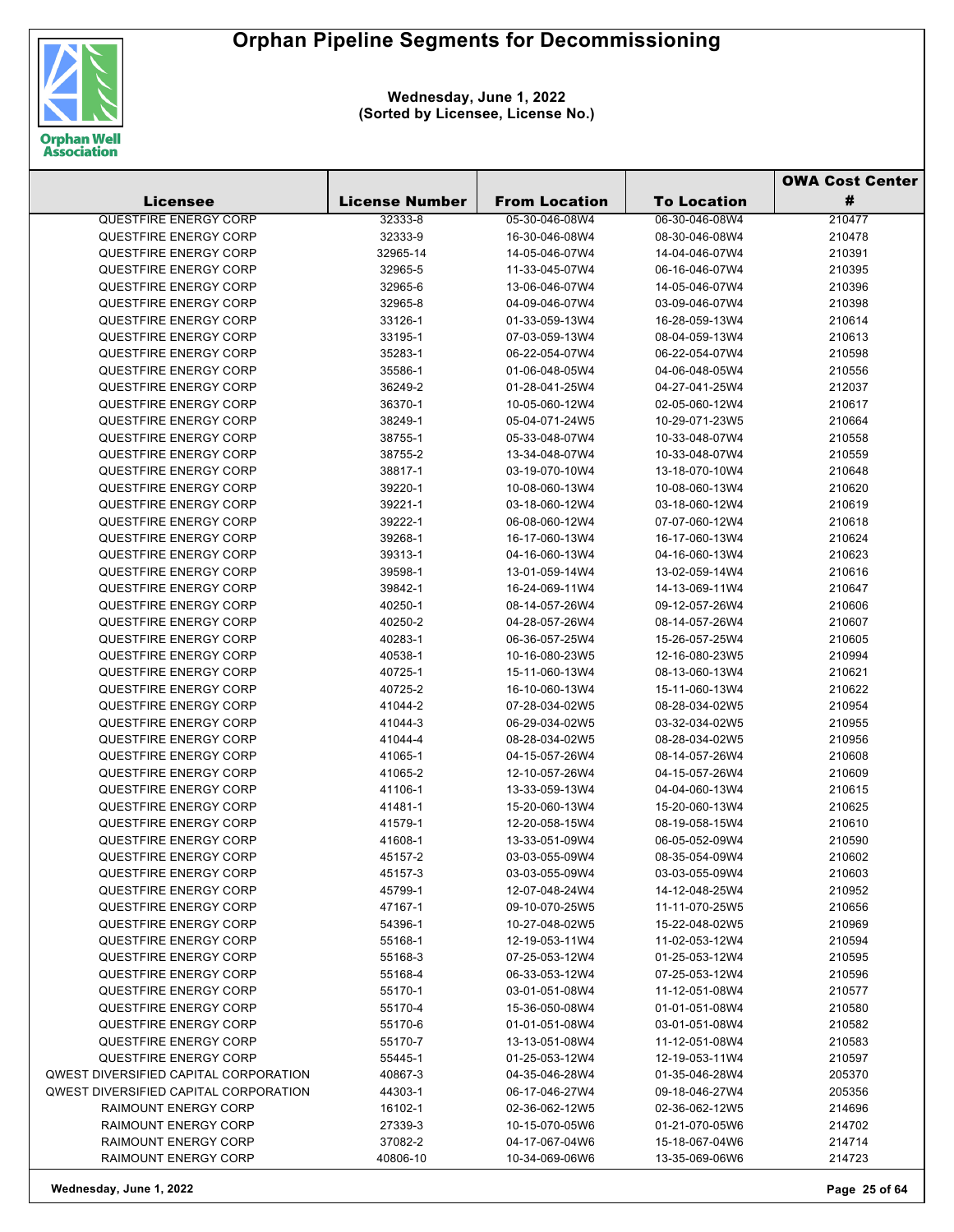

|                                          |                       |                                  |                                  | <b>OWA Cost Center</b> |  |
|------------------------------------------|-----------------------|----------------------------------|----------------------------------|------------------------|--|
| <b>Licensee</b>                          | <b>License Number</b> | <b>From Location</b>             | <b>To Location</b>               | #                      |  |
| <b>RAIMOUNT ENERGY CORP</b>              | 43120-8               | 10-32-067-04W6                   | 13-33-067-04W6                   | 214743                 |  |
| <b>RAIMOUNT ENERGY CORP</b>              | 43121-1               | 06-17-070-05W6                   | 16-09-070-05W6                   | 214744                 |  |
| <b>RAIMOUNT ENERGY CORP</b>              | 43121-2               | 02-13-070-06W6                   | 06-17-070-05W6                   | 214745                 |  |
| <b>RAIMOUNT ENERGY CORP</b>              | 44313-1               | 08-31-075-09W6                   | 16-29-075-09W6                   | 214748                 |  |
| <b>RAIMOUNT ENERGY CORP</b>              | 44630-1               | 14-32-069-04W6                   | 05-34-070-03W6                   | 214750                 |  |
| <b>RAIMOUNT ENERGY CORP</b>              | 44630-7               | 14-32-069-04W6                   | 01-06-070-04W6                   | 214755                 |  |
| <b>RAIMOUNT ENERGY CORP</b>              | 47084-3               | 04-05-070-04W6                   | 14-32-069-04W6                   | 214759                 |  |
| <b>RAIMOUNT ENERGY CORP</b>              | 47084-7               | 14-32-069-04W6                   | 14-32-069-04W6                   | 214762                 |  |
| <b>RAIMOUNT ENERGY CORP</b>              | 48124-1               | 05-35-067-05W6                   | 11-26-067-05W6                   | 214766                 |  |
| <b>RAIMOUNT ENERGY CORP</b>              | 48124-2               | 16-26-067-05W6                   | 15-26-067-05W6                   | 214767                 |  |
| <b>REDWATER ENERGY CORP</b>              | 21842-1               | 12-30-057-24W4                   | 14-27-057-25W4                   | 209745                 |  |
| <b>REDWATER ENERGY CORP</b>              | 37368-1               | 07-29-061-03W5                   | 07-33-061-03W5                   | 209772                 |  |
| <b>REDWATER ENERGY CORP</b>              | 39418-1               | 12-19-057-24W4                   | 12-30-057-24W4                   | 209744                 |  |
| <b>REDWATER ENERGY CORP</b>              | 42214-1               | 05-28-024-02W4                   | 10-29-024-02W4                   | 209730                 |  |
| <b>REDWATER ENERGY CORP</b>              | 42214-2               | 09-28-024-02W4                   | 05-28-024-02W4                   | 209731                 |  |
| <b>REDWATER ENERGY CORP</b>              | 45695-1               | 06-19-061-26W4                   | 11-18-061-26W4                   | 209764                 |  |
| <b>REDWATER ENERGY CORP</b>              | 49423-1               | 06-20-059-17W4                   | 06-17-059-17W4                   | 209749                 |  |
| <b>REDWATER ENERGY CORP</b>              | 49423-2               | 06-17-059-17W4                   | 06-09-059-17W4                   | 209750                 |  |
| <b>REDWATER ENERGY CORP</b>              | 50508-1               | 10-21-057-25W4                   | 10-21-057-25W4                   | 209747                 |  |
| <b>REDWATER ENERGY CORP</b>              | 50845-1               | 08-28-060-26W4                   | 08-28-060-26W4                   | 209752                 |  |
| <b>REDWATER ENERGY CORP</b>              | 52498-1               | 01-04-058-16W4                   | 02-04-058-16W4                   | 209748                 |  |
| <b>REGENT RESOURCES LTD</b>              | 38879-4               | 10-02-002-19W4                   | 10-02-002-19W4                   | 209649                 |  |
| <b>REGENT RESOURCES LTD</b>              | 43686-1               | 01-20-056-27W4                   | 07-20-056-27W4                   | 209656                 |  |
| <b>REGENT RESOURCES LTD</b>              | 43686-2               | 12-20-056-27W4                   | 01-20-056-27W4                   | 209657                 |  |
| <b>REGENT RESOURCES LTD</b>              | 45608-1               | 15-15-056-01W5                   | 11-10-056-01W5                   | 209673                 |  |
| <b>REGENT RESOURCES LTD</b>              | 46654-1               | 13-06-047-03W5                   | 10-01-047-04W5                   | 209663                 |  |
| RICHARD J. CHURCHILL LIMITED             | 20992-1               | 06-22-054-25W4                   | 11-22-054-25W4                   | 203816                 |  |
| RICHARD J. CHURCHILL LIMITED             | 22242-1               | 11-22-054-25W4                   | 15-22-054-25W4                   | 203817                 |  |
| RICHBAR ENERGY LTD                       | 48425-1               | 08-18-075-10W6                   | 04-20-075-10W6                   | 215689                 |  |
| RICKS NOVA SCOTIA CO                     | 35984-1               | 08-36-098-08W6                   | 05-32-098-07W6                   | 209775                 |  |
| RICKS NOVA SCOTIA CO                     | 36035-1               | 05-32-098-07W6                   | 08-36-098-08W6                   | 209774                 |  |
| ROCKBRIDGE ENERGY ALBERTA INC            | 18907-1               | 11-03-020-14W4                   | 11-03-020-14W4                   | 209522                 |  |
| SABANERO ENERGY CORP                     | 27090-1               | 07-35-077-13W5                   | 08-04-078-13W5                   | 204132                 |  |
| SABANERO ENERGY CORP                     | 27090-2               | 14-35-077-13W5                   | 02-02-078-13W5                   | 204133                 |  |
| SABANERO ENERGY CORP                     | 27090-4               | 14-35-077-13W5                   | 15-34-077-13W5                   | 204135                 |  |
| SABANERO ENERGY CORP                     | 56289-2               | 02-02-078-13W5                   | 14-35-077-13W5                   | 204115                 |  |
| <b>SANLING ENERGY LTD</b>                | 10280-10              | 07-13-011-13W4                   | 07-19-011-12W4                   | 221917                 |  |
| <b>SANLING ENERGY LTD</b>                | 10280-13              | 06-10-011-12W4                   | 09-09-011-12W4                   | 221918                 |  |
| <b>SANLING ENERGY LTD</b>                | 10280-16              | 10-23-011-13W4                   | 07-19-011-12W4                   | 221919                 |  |
| <b>SANLING ENERGY LTD</b>                | 10280-18              | 07-26-011-13W4                   | 10-23-011-13W4                   | 221920                 |  |
| SANLING ENERGY LTD                       | 10280-2               | 11-15-011-12W4                   | 04-04-011-12W4                   | 221912                 |  |
| SANLING ENERGY LTD                       | 10280-22              | 04-04-011-12W4                   | 04-04-011-12W4                   | 221921                 |  |
| SANLING ENERGY LTD                       | 10280-23              | 04-04-011-12W4                   | 04-04-011-12W4                   | 221922                 |  |
| SANLING ENERGY LTD                       | 10280-24<br>10280-28  | 04-04-011-12W4                   | 04-04-011-12W4<br>06-10-011-12W4 | 221923                 |  |
| SANLING ENERGY LTD<br>SANLING ENERGY LTD | 10280-30              | 02-03-011-12W4<br>04-21-011-12W4 |                                  | 221924<br>221925       |  |
| <b>SANLING ENERGY LTD</b>                | 10280-32              | 11-24-011-13W4                   | 12-21-011-12W4<br>11-24-011-13W4 | 221926                 |  |
| SANLING ENERGY LTD                       | 10280-34              | 09-18-011-12W4                   | 07-19-011-12W4                   | 221927                 |  |
| <b>SANLING ENERGY LTD</b>                | 10280-35              | 04-25-011-13W4                   | 11-24-011-13W4                   | 221928                 |  |
| SANLING ENERGY LTD                       | 10280-36              | 14-23-011-13W4                   | 10-23-011-13W4                   | 221929                 |  |
| SANLING ENERGY LTD                       | 10280-37              | 05-20-011-12W4                   | 05-20-011-12W4                   | 221930                 |  |
| SANLING ENERGY LTD                       | 10280-40              | 11-29-011-13W4                   | 09-34-011-13W4                   | 221931                 |  |
| SANLING ENERGY LTD                       | 10280-41              | 15-21-011-13W4                   | 10-28-011-13W4                   | 221932                 |  |
| SANLING ENERGY LTD                       | 10280-42              | 09-34-011-13W4                   | 12-35-011-13W4                   | 221933                 |  |
| SANLING ENERGY LTD                       | 10280-43              | 09-26-011-13W4                   | 04-25-011-13W4                   | 221934                 |  |
| SANLING ENERGY LTD                       | 10280-44              | 11-15-012-12W4                   | 01-28-011-12W4                   | 221935                 |  |
| SANLING ENERGY LTD                       | 10280-45              | 06-09-012-12W4                   | 10-10-012-12W4                   | 221936                 |  |
|                                          |                       |                                  |                                  |                        |  |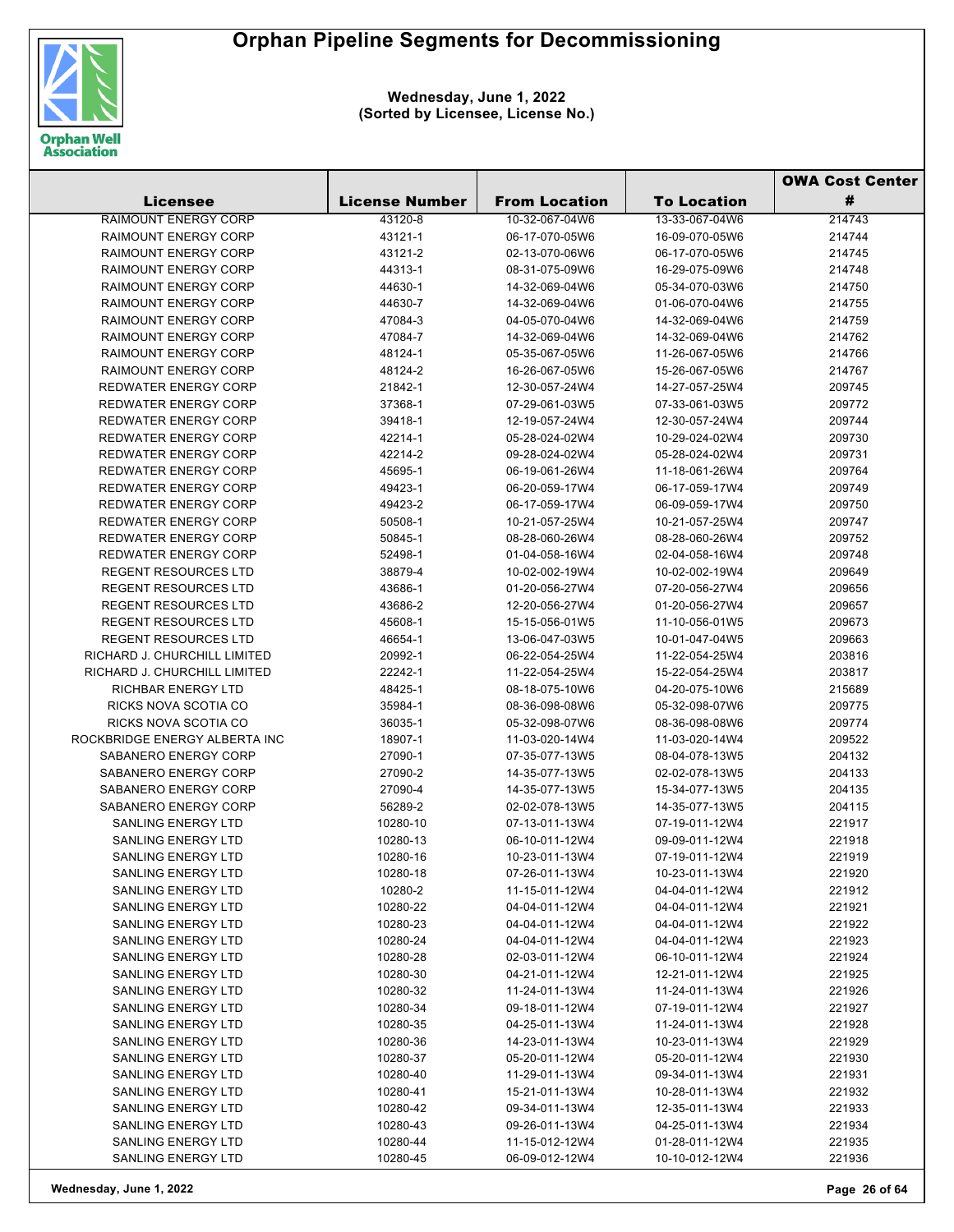

|                                          |                       |                                  |                                  | <b>OWA Cost Center</b> |  |
|------------------------------------------|-----------------------|----------------------------------|----------------------------------|------------------------|--|
| <b>Licensee</b>                          | <b>License Number</b> | <b>From Location</b>             | <b>To Location</b>               | #                      |  |
| <b>SANLING ENERGY LTD</b>                | 10280-46              | 06-26-011-13W4                   | 02-26-011-13W4                   | 221937                 |  |
| <b>SANLING ENERGY LTD</b>                | 10280-47              | 07-19-011-12W4                   | 08-21-011-12W4                   | 221938                 |  |
| <b>SANLING ENERGY LTD</b>                | 10280-5               | 04-04-011-12W4                   | 04-04-011-12W4                   | 221913                 |  |
| <b>SANLING ENERGY LTD</b>                | 10280-6               | 04-22-011-12W4                   | 11-15-011-12W4                   | 221914                 |  |
| <b>SANLING ENERGY LTD</b>                | 10280-7               | 04-22-011-12W4                   | 04-22-011-12W4                   | 221915                 |  |
| <b>SANLING ENERGY LTD</b>                | 10280-8               | 08-21-011-12W4                   | 04-22-011-12W4                   | 221916                 |  |
| <b>SANLING ENERGY LTD</b>                | 11899-3               | 07-32-014-19W4                   | 05-33-014-19W4                   | 221939                 |  |
| <b>SANLING ENERGY LTD</b>                | 12133-11              | 07-32-104-02W6                   | 10-29-104-02W6                   | 221944                 |  |
| <b>SANLING ENERGY LTD</b>                | 12133-12              | 10-29-104-02W6                   | 10-29-104-02W6                   | 221945                 |  |
| <b>SANLING ENERGY LTD</b>                | 12133-15              | 10-23-104-02W6                   | 10-23-104-02W6                   | 221946                 |  |
| <b>SANLING ENERGY LTD</b>                | 12133-17              | 10-36-104-02W6                   | 10-26-104-02W6                   | 221947                 |  |
| <b>SANLING ENERGY LTD</b>                | 12133-18              | 10-26-104-02W6                   | 10-27-104-02W6                   | 221948                 |  |
| <b>SANLING ENERGY LTD</b>                | 12133-2               | 10-15-105-03W6                   | 09-13-105-03W6                   | 221940                 |  |
| <b>SANLING ENERGY LTD</b>                | 12133-20              | 10-34-104-02W6                   | 10-27-104-02W6                   | 221949                 |  |
| <b>SANLING ENERGY LTD</b>                | 12133-21              | 10-27-104-02W6                   | 10-29-104-02W6                   | 221950                 |  |
| <b>SANLING ENERGY LTD</b>                | 12133-23              | 10-21-104-02W6                   | 10-28-104-02W6                   | 221951                 |  |
| <b>SANLING ENERGY LTD</b>                | 12133-24              | 10-29-104-02W6                   | 10-29-104-02W6                   | 221952                 |  |
| <b>SANLING ENERGY LTD</b>                | 12133-26              | 07-08-105-02W6                   | 12-07-105-02W6                   | 221953                 |  |
| <b>SANLING ENERGY LTD</b>                | 12133-28              | 07-12-105-03W6                   | 05-07-105-02W6                   | 221954                 |  |
| <b>SANLING ENERGY LTD</b>                | 12133-30              | 07-27-105-03W6                   | 10-15-105-03W6                   | 221955                 |  |
| <b>SANLING ENERGY LTD</b>                | 12133-32              | 10-19-105-02W6                   | 10-18-105-02W6                   | 221956                 |  |
| <b>SANLING ENERGY LTD</b>                | 12133-34              | 10-17-105-02W6                   | 10-18-105-02W6                   | 221957                 |  |
| <b>SANLING ENERGY LTD</b>                | 12133-36              | 07-25-104-02W6                   | 07-26-104-02W6                   | 221958                 |  |
| <b>SANLING ENERGY LTD</b>                | 12133-4               | 09-13-105-03W6                   | 12-18-105-02W6                   | 221941                 |  |
| SANLING ENERGY LTD                       | 12133-41              | 10-35-104-02W6                   | 10-26-104-02W6                   | 221959                 |  |
| <b>SANLING ENERGY LTD</b>                | 12133-42              | 09-12-105-03W6                   | 10-29-104-02W6                   | 221960                 |  |
| <b>SANLING ENERGY LTD</b>                | 12133-43              | 06-31-104-02W6                   | 08-36-104-03W6                   | 221961                 |  |
| <b>SANLING ENERGY LTD</b>                | 12133-44              | 06-29-104-02W6                   | 11-29-104-02W6                   | 221962                 |  |
| <b>SANLING ENERGY LTD</b>                | 12133-45              | 10-28-104-02W6                   | 10-28-104-02W6                   | 221963                 |  |
| SANLING ENERGY LTD                       | 12133-46              | 10-13-104-02W6                   | 07-25-104-02W6                   | 221964                 |  |
| SANLING ENERGY LTD                       | 12133-47              | 07-33-104-02W6                   | 10-28-104-02W6                   | 221965                 |  |
| SANLING ENERGY LTD                       | 12133-48              | 11-05-105-02W6                   | 12-06-105-02W6                   | 221966                 |  |
| <b>SANLING ENERGY LTD</b>                | 12133-49              | 10-07-105-02W6                   | 10-07-105-02W6                   | 221967                 |  |
| <b>SANLING ENERGY LTD</b>                | 12133-50              | 10-13-105-03W6                   | 10-13-105-03W6                   | 221968                 |  |
| <b>SANLING ENERGY LTD</b>                | 12133-51              | 10-26-104-02W6                   | 10-26-104-02W6                   | 221969                 |  |
| <b>SANLING ENERGY LTD</b>                | 12133-53              | 09-24-104-02W6                   | 09-24-104-02W6                   | 221970                 |  |
| <b>SANLING ENERGY LTD</b>                | 12133-54              | 10-27-104-02W6                   | 10-27-104-02W6                   | 221971                 |  |
| SANLING ENERGY LTD                       | 12133-56              | 10-30-104-02W6                   | 10-30-104-02W6                   | 221972                 |  |
| <b>SANLING ENERGY LTD</b>                | 12133-58              | 10-06-105-02W6                   | 10-06-105-02W6                   | 221973                 |  |
| <b>SANLING ENERGY LTD</b>                | 12133-6               | 10-18-105-02W6                   | 12-18-105-02W6                   | 221942                 |  |
| <b>SANLING ENERGY LTD</b>                | 12133-60              | 10-01-105-03W6                   | 09-01-105-02W6                   | 221974                 |  |
| <b>SANLING ENERGY LTD</b>                | 12133-62              | 10-14-105-03W6                   | 10-14-105-03W6                   | 221975                 |  |
| <b>SANLING ENERGY LTD</b>                | 12133-65              | 10-22-104-02W6                   | 10-27-104-02W6                   | 221976                 |  |
| SANLING ENERGY LTD                       | 12133-66              | 16-11-105-03W6                   | 10-14-105-03W6                   | 221977                 |  |
| <b>SANLING ENERGY LTD</b>                | 12133-68              | 16-20-104-02W6                   | 09-29-104-02W6                   | 221978                 |  |
| <b>SANLING ENERGY LTD</b>                | 12133-69              | 16-36-104-03W6                   | 16-36-104-03W6                   | 221979                 |  |
| <b>SANLING ENERGY LTD</b>                | 12133-7               | 12-18-105-02W6                   | 10-29-104-02W6                   | 221943                 |  |
| SANLING ENERGY LTD                       | 12133-70              | 16-05-105-02W6                   | 11-05-105-02W6                   | 221980                 |  |
| <b>SANLING ENERGY LTD</b>                | 12133-71              | 01-07-105-02W6                   | 09-06-105-02W6                   | 221981                 |  |
| SANLING ENERGY LTD                       | 12133-72              | 01-17-105-02W6                   | 10-08-105-02W6                   | 221982                 |  |
| SANLING ENERGY LTD<br>SANLING ENERGY LTD | 12133-73<br>12133-74  | 09-13-105-03W6                   | 16-24-105-03W6                   | 221983<br>221984       |  |
| SANLING ENERGY LTD                       | 12133-75              | 13-36-104-02W6<br>13-35-104-02W6 | 10-35-104-02W6<br>07-34-104-02W6 | 221985                 |  |
| <b>SANLING ENERGY LTD</b>                |                       | 13-34-104-02W6                   | 07-33-104-02W6                   | 221986                 |  |
| <b>SANLING ENERGY LTD</b>                | 12133-76<br>12133-77  | 13-33-104-02W6                   | 07-32-104-02W6                   | 221987                 |  |
| SANLING ENERGY LTD                       | 12133-78              | 13-27-104-02W6                   | 12-27-104-02W6                   | 221988                 |  |
| SANLING ENERGY LTD                       | 12133-79              | 13-26-104-02W6                   | 12-26-104-02W6                   | 221989                 |  |
|                                          |                       |                                  |                                  |                        |  |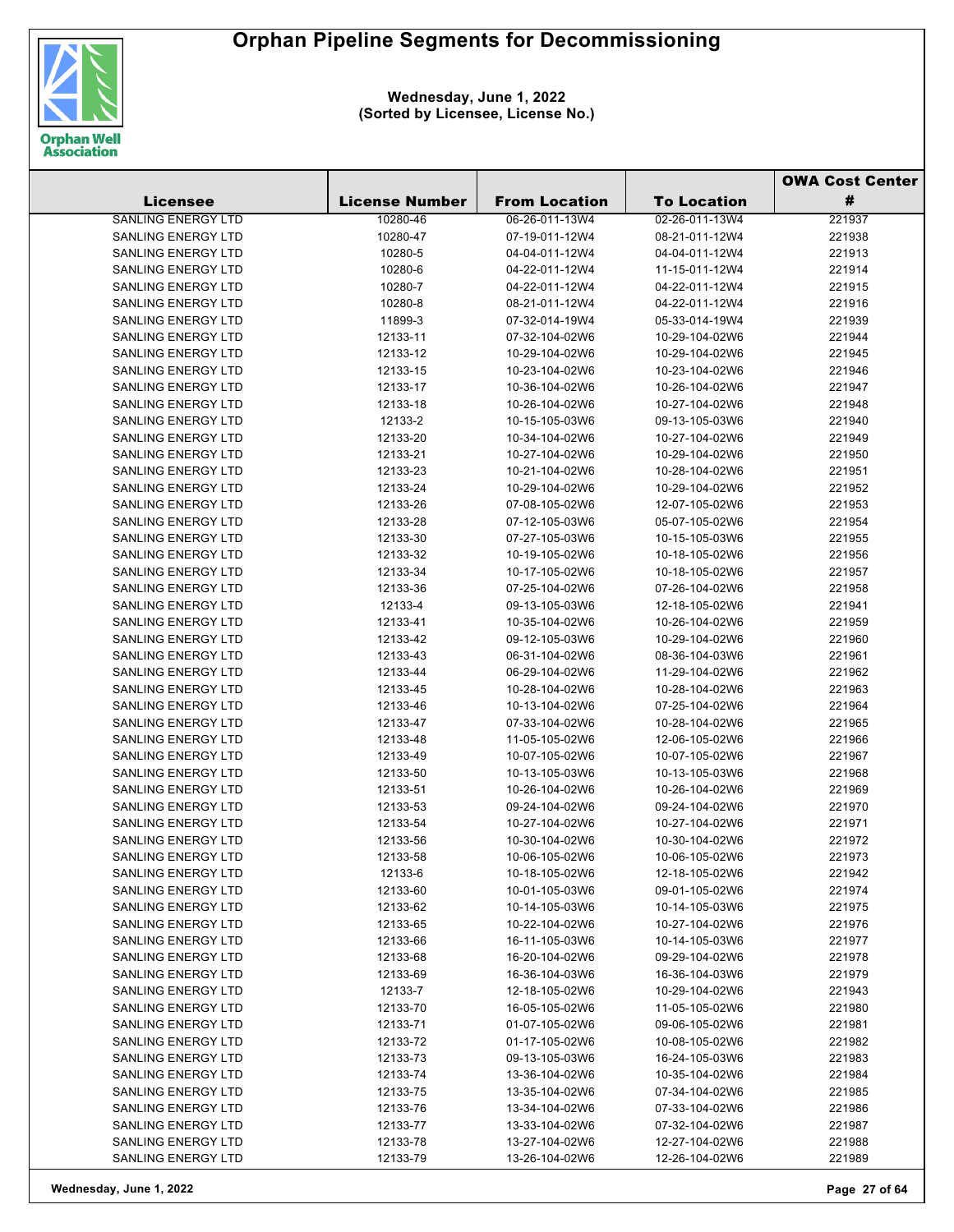

**Wednesday, June 1, 2022 (Sorted by Licensee, License No.)**

|                                                 |                        |                                  |                                  | <b>OWA Cost Center</b> |  |
|-------------------------------------------------|------------------------|----------------------------------|----------------------------------|------------------------|--|
| <b>Licensee</b>                                 | <b>License Number</b>  | <b>From Location</b>             | <b>To Location</b>               | #                      |  |
| <b>SANLING ENERGY LTD</b>                       | 12133-80               | 07-26-104-02W6                   | 10-26-104-02W6                   | 221990                 |  |
| <b>SANLING ENERGY LTD</b>                       | 12133-81               | 10-23-104-02W6                   | 07-26-104-02W6                   | 221991                 |  |
| SANLING ENERGY LTD                              | 12133-82               | 16-15-104-02W6                   | 10-22-104-02W6                   | 221992                 |  |
| <b>SANLING ENERGY LTD</b>                       | 12133-83               | 11-14-104-02W6                   | 16-15-104-02W6                   | 221993                 |  |
| SANLING ENERGY LTD                              | 12133-84               | 10-31-104-02W6                   | 06-31-104-02W6                   | 221994                 |  |
| <b>SANLING ENERGY LTD</b>                       | 12133-85               | 06-28-104-02W6                   | 10-28-104-02W6                   | 221995                 |  |
| SANLING ENERGY LTD                              | 12133-86               | 11-32-104-02W6                   | 07-32-104-02W6                   | 221996                 |  |
| <b>SANLING ENERGY LTD</b>                       | 12133-87               | 11-14-104-02W6                   | 01-22-104-02W6                   | 221997                 |  |
| <b>SANLING ENERGY LTD</b>                       | 12133-88               | 10-27-105-03W6                   | 07-27-105-03W6                   | 221998                 |  |
| <b>SANLING ENERGY LTD</b>                       | 12133-89               | 06-11-105-03W6                   | 07-12-105-03W6                   | 221999                 |  |
| SANLING ENERGY LTD                              | 12133-90               | 11-22-105-03W6                   | 07-22-105-03W6                   | 222000                 |  |
| SANLING ENERGY LTD                              | 12133-91               | 07-22-105-03W6                   | 07-22-105-03W6                   | 222001                 |  |
| SANLING ENERGY LTD                              | 12133-92               | 06-14-105-03W6                   | 10-14-105-03W6                   | 222002                 |  |
| SANLING ENERGY LTD                              | 12133-93               | 16-10-105-03W6                   | 10-15-105-03W6                   | 222003                 |  |
| SANLING ENERGY LTD                              | 12133-94               | 16-21-105-03W6                   | 11-22-105-03W6                   | 222004                 |  |
| <b>SANLING ENERGY LTD</b>                       | 12133-95               | 16-15-104-02W6                   | 01-22-104-02W6                   | 222005                 |  |
| <b>SANLING ENERGY LTD</b>                       | 12256-105              | 08-01-107-06W6                   | 16-01-107-06W6                   | 222021                 |  |
| <b>SANLING ENERGY LTD</b>                       | 12256-106              | 08-12-107-06W6                   | 10-12-107-06W6                   | 222022                 |  |
| SANLING ENERGY LTD                              | 12256-107              | 11-24-107-06W6                   | 06-24-107-06W6                   | 222023                 |  |
| SANLING ENERGY LTD                              | 12256-108              | 16-14-107-06W6                   | 06-24-107-06W6                   | 222024                 |  |
| <b>SANLING ENERGY LTD</b>                       | 12256-11               | 03-32-107-06W6                   | 03-32-107-06W6                   | 222006                 |  |
| SANLING ENERGY LTD                              | 12256-117              | 15-36-107-06W6                   | 02-01-108-06W6                   | 222025                 |  |
| <b>SANLING ENERGY LTD</b>                       | 12256-119              | 05-09-107-05W6                   | 10-09-107-05W6                   | 222026                 |  |
| <b>SANLING ENERGY LTD</b>                       | 12256-12               | 03-32-107-06W6                   | 06-05-108-06W6                   | 222007                 |  |
| SANLING ENERGY LTD                              | 12256-122              | 06-06-107-07W6                   | 05-06-107-07W6                   | 222027                 |  |
| SANLING ENERGY LTD                              | 12256-123              | 06-02-107-08W6                   | 13-02-107-08W6                   | 222028                 |  |
| SANLING ENERGY LTD                              | 12256-131              | 06-03-107-08W6                   | 06-02-107-08W6                   | 222029                 |  |
| SANLING ENERGY LTD                              | 12256-147              | 06-11-109-07W6                   | 06-11-109-07W6                   | 222030                 |  |
| <b>SANLING ENERGY LTD</b>                       | 12256-154              | 11-35-107-07W6                   | 11-36-107-07W6                   | 222031                 |  |
| <b>SANLING ENERGY LTD</b>                       | 12256-160              | 16-06-108-06W6                   | 06-05-108-06W6                   | 222032                 |  |
| SANLING ENERGY LTD                              | 12256-161              | 14-34-107-07W6                   | 02-03-108-07W6                   | 222033                 |  |
| SANLING ENERGY LTD                              | 12256-176              | 02-15-108-06W6                   | 03-14-108-06W6                   | 222034                 |  |
| SANLING ENERGY LTD                              | 12256-177              | 03-14-108-06W6                   | 15-14-108-06W6                   | 222035                 |  |
| SANLING ENERGY LTD                              | 12256-180              | 10-21-108-06W6                   | 06-22-108-06W6                   | 222036                 |  |
| <b>SANLING ENERGY LTD</b>                       | 12256-183              | 07-21-106-05W6                   | 11-21-106-05W6                   | 222037                 |  |
| SANLING ENERGY LTD                              | 12256-185              | 05-17-106-05W6                   | 05-17-106-05W6                   | 222038                 |  |
| <b>SANLING ENERGY LTD</b>                       | 12256-188              | 10-16-106-05W6                   | 10-17-106-05W6                   | 222039                 |  |
| SANLING ENERGY LTD                              | 12256-191              | 06-07-107-07W6                   | 05-06-107-07W6                   | 222040                 |  |
| SANLING ENERGY LTD                              | 12256-192              | 07-33-106-08W6                   | 06-03-107-08W6                   | 222041                 |  |
| SANLING ENERGY LTD                              | 12256-198              | 06-19-109-06W6                   | 06-18-109-06W6                   | 222042                 |  |
| <b>SANLING ENERGY LTD</b>                       | 12256-203              | 16-25-107-08W6                   | 10-36-107-08W6                   | 222043                 |  |
| SANLING ENERGY LTD                              | 12256-204              | 06-29-106-08W6                   | 09-30-106-08W6                   | 222044                 |  |
| SANLING ENERGY LTD<br><b>SANLING ENERGY LTD</b> | 12256-205              | 09-30-106-08W6<br>02-36-106-09W6 | 06-31-106-08W6                   | 222045<br>222046       |  |
| <b>SANLING ENERGY LTD</b>                       | 12256-206<br>12256-211 | 10-10-107-08W6                   | 06-31-106-08W6<br>08-09-107-08W6 | 222047                 |  |
| <b>SANLING ENERGY LTD</b>                       | 12256-212              | 06-25-107-08W6                   | 16-25-107-08W6                   | 222048                 |  |
| <b>SANLING ENERGY LTD</b>                       | 12256-213              | 06-15-107-07W6                   | 03-14-107-07W6                   | 222049                 |  |
| <b>SANLING ENERGY LTD</b>                       | 12256-215              | 07-36-107-07W6                   | 11-36-107-07W6                   | 222050                 |  |
| <b>SANLING ENERGY LTD</b>                       | 12256-223              | 10-18-109-06W6                   | 06-18-109-06W6                   | 222051                 |  |
| SANLING ENERGY LTD                              | 12256-224              | 10-03-109-06W6                   | 04-02-109-06W6                   | 222052                 |  |
| SANLING ENERGY LTD                              | 12256-225              | 10-07-109-06W6                   | 06-07-109-06W6                   | 222053                 |  |
| SANLING ENERGY LTD                              | 12256-227              | 06-21-107-07W6                   | 06-15-107-07W6                   | 222054                 |  |
| <b>SANLING ENERGY LTD</b>                       | 12256-228              | 02-26-107-07W6                   | 03-22-107-07W6                   | 222055                 |  |
| <b>SANLING ENERGY LTD</b>                       | 12256-229              | 11-22-107-07W6                   | 06-15-107-07W6                   | 222056                 |  |
| SANLING ENERGY LTD                              | 12256-230              | 09-30-106-08W6                   | 06-31-106-08W6                   | 222057                 |  |
| SANLING ENERGY LTD                              | 12256-231              | 16-06-108-06W6                   | 06-05-108-06W6                   | 222058                 |  |
| SANLING ENERGY LTD                              | 12256-233              | 06-24-107-07W6                   | 13-13-107-07W6                   | 222059                 |  |
|                                                 |                        |                                  |                                  |                        |  |

**Wednesday, June 1, 2022 Page 28 of 64**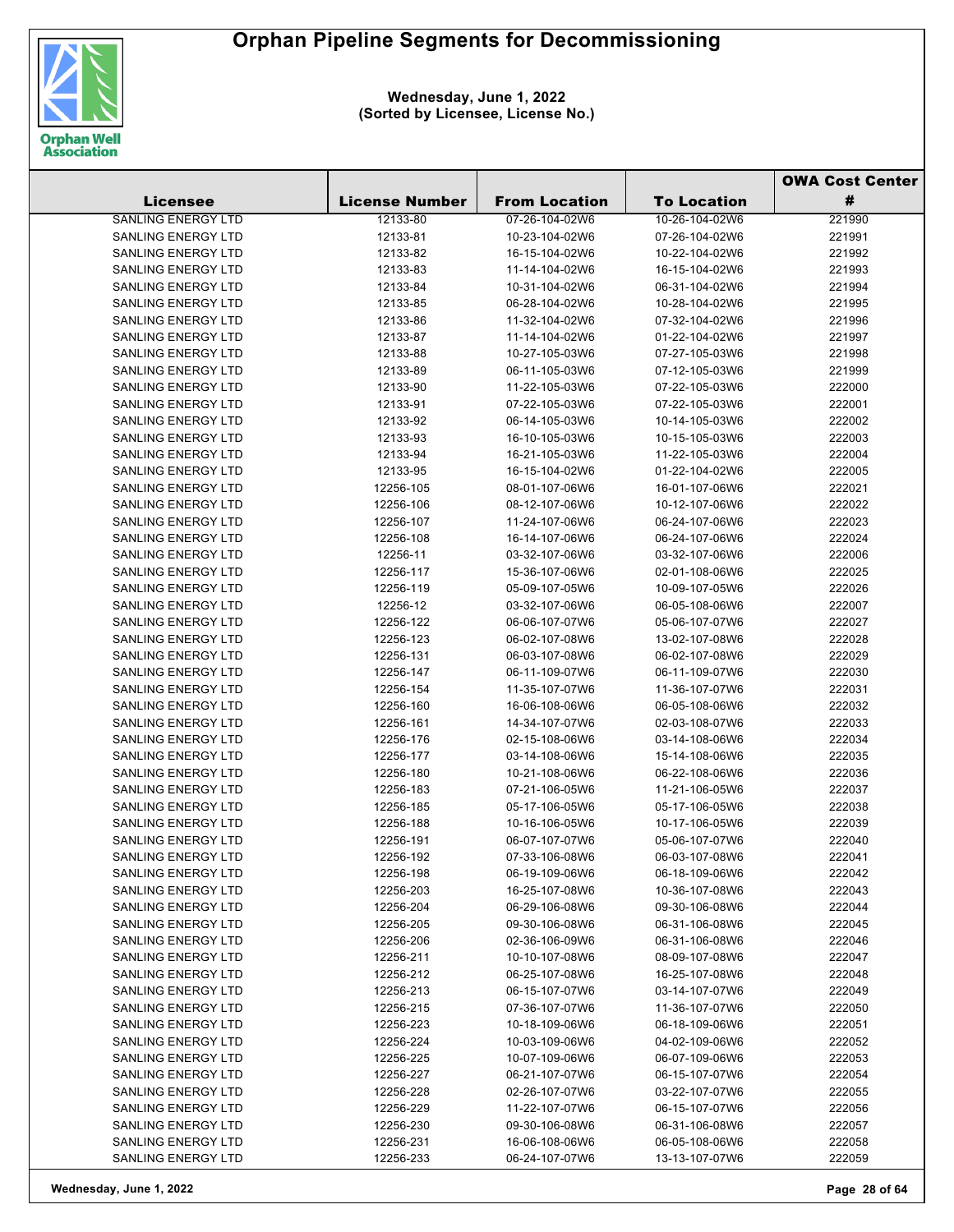

| #<br><b>Licensee</b><br><b>License Number</b><br><b>From Location</b><br><b>To Location</b><br>SANLING ENERGY LTD<br>12256-234<br>13-13-107-07W6<br>03-14-107-07W6<br>222060<br>SANLING ENERGY LTD<br>12256-235<br>06-31-107-07W6<br>15-31-107-07W6<br>222061<br>222062<br>SANLING ENERGY LTD<br>12256-239<br>07-32-107-07W6<br>11-32-107-07W6<br>SANLING ENERGY LTD<br>12256-240<br>06-29-106-08W6<br>09-30-106-08W6<br>222063<br>SANLING ENERGY LTD<br>12256-242<br>03-14-107-07W6<br>06-15-107-07W6<br>222064<br>SANLING ENERGY LTD<br>03-20-108-07W6<br>03-20-108-07W6<br>12256-42<br>222008<br><b>SANLING ENERGY LTD</b><br>12256-47<br>08-16-107-06W6<br>02-16-107-06W6<br>222009<br><b>SANLING ENERGY LTD</b><br>12256-49<br>16-01-107-06W6<br>06-24-107-06W6<br>222010<br><b>SANLING ENERGY LTD</b><br>12256-63<br>07-20-108-05W6<br>07-19-108-05W6<br>222011<br>SANLING ENERGY LTD<br>14-02-107-06W6<br>13-11-107-06W6<br>222012<br>12256-64<br><b>SANLING ENERGY LTD</b><br>12256-65<br>11-03-107-06W6<br>02-16-107-06W6<br>222013<br>SANLING ENERGY LTD<br>12256-68<br>06-21-108-05W6<br>07-19-108-05W6<br>222014<br>SANLING ENERGY LTD<br>12256-84<br>06-05-108-07W6<br>222015<br>10-04-108-07W6<br>SANLING ENERGY LTD<br>222016<br>12256-89<br>11-36-107-07W6<br>16-01-108-07W6<br>SANLING ENERGY LTD<br>02-01-108-06W6<br>222017<br>12256-92<br>08-02-108-06W6<br>SANLING ENERGY LTD<br>10-04-108-06W6<br>222018<br>12256-95<br>10-05-108-06W6<br>SANLING ENERGY LTD<br>12256-96<br>10-10-108-06W6<br>10-09-108-06W6<br>222019<br><b>SANLING ENERGY LTD</b><br>12256-99<br>13-16-108-06W6<br>222020<br>11-17-108-06W6<br>SANLING ENERGY LTD<br>12316-1<br>11-07-108-06W6<br>14-21-108-07W6<br>222065<br>SANLING ENERGY LTD<br>08-18-035-09W4<br>222066<br>12898-13<br>09-18-035-09W4<br>SANLING ENERGY LTD<br>13895-2<br>14-21-012-18W4<br>08-21-012-18W4<br>222067<br>SANLING ENERGY LTD<br>222068<br>13895-3<br>16-20-012-18W4<br>14-21-012-18W4<br><b>SANLING ENERGY LTD</b><br>13977-1<br>11-33-104-05W6<br>11-33-104-05W6<br>222069<br><b>SANLING ENERGY LTD</b><br>14086-13<br>10-09-107-05W6<br>10-29-106-05W6<br>222073<br>SANLING ENERGY LTD<br>14086-21<br>06-24-106-05W6<br>06-22-106-05W6<br>222074<br>SANLING ENERGY LTD<br>14086-22<br>11-21-106-05W6<br>11-21-106-05W6<br>222075<br>SANLING ENERGY LTD<br>14086-24<br>10-36-106-05W6<br>10-36-106-05W6<br>222076<br>SANLING ENERGY LTD<br>14086-26<br>10-04-107-05W6<br>10-04-107-05W6<br>222077<br>SANLING ENERGY LTD<br>10-33-106-05W6<br>10-33-106-05W6<br>14086-29<br>222078<br>SANLING ENERGY LTD<br>14086-34<br>11-23-106-05W6<br>05-23-106-05W6<br>222079<br>SANLING ENERGY LTD<br>10-29-106-05W6<br>10-29-106-05W6<br>222070<br>14086-4<br><b>SANLING ENERGY LTD</b><br>14086-40<br>10-16-106-05W6<br>16-17-106-05W6<br>222080<br>SANLING ENERGY LTD<br>222081<br>14086-41<br>14-14-106-05W6<br>05-14-106-05W6<br><b>SANLING ENERGY LTD</b><br>14-14-106-05W6<br>10-15-106-05W6<br>222082<br>14086-45<br>SANLING ENERGY LTD<br>14086-47<br>14-31-106-05W6<br>10-31-106-05W6<br>222083<br>SANLING ENERGY LTD<br>14086-48<br>11-12-107-05W6<br>13-01-107-05W6<br>222084<br>SANLING ENERGY LTD<br>14086-51<br>11-04-107-05W6<br>10-04-107-05W6<br>222085<br>SANLING ENERGY LTD<br>14086-7<br>10-29-106-05W6<br>10-29-106-05W6<br>222071<br>SANLING ENERGY LTD<br>222072<br>14086-9<br>10-32-106-05W6<br>04-32-106-05W6<br>14976-1<br>222086<br>SANLING ENERGY LTD<br>06-09-016-13W4<br>10-09-016-13W4<br>SANLING ENERGY LTD<br>222090<br>14976-10<br>15-09-016-13W4<br>16-09-016-13W4<br>SANLING ENERGY LTD<br>222091<br>14976-11<br>13-09-016-13W4<br>12-09-016-13W4<br>SANLING ENERGY LTD<br>14976-2<br>222087<br>10-09-016-13W4<br>10-09-016-13W4<br>SANLING ENERGY LTD<br>14976-4<br>222088<br>16-09-016-13W4<br>10-09-016-13W4<br>SANLING ENERGY LTD<br>14976-7<br>222089<br>03-09-016-13W4<br>06-09-016-13W4<br>SANLING ENERGY LTD<br>15942-5<br>222092<br>01-07-109-05W6<br>09-17-109-05W6<br>SANLING ENERGY LTD<br>222093<br>15981-4<br>08-35-011-13W4<br>02-31-011-12W4<br>SANLING ENERGY LTD<br>02-31-011-12W4<br>222094<br>15981-5<br>08-35-011-13W4<br>SANLING ENERGY LTD<br>222095<br>16156-4<br>06-24-012-19W4<br>12-19-012-18W4<br>SANLING ENERGY LTD<br>17039-2<br>01-28-011-12W4<br>08-21-011-12W4<br>222096<br>SANLING ENERGY LTD<br>222097<br>17039-3<br>01-28-011-12W4<br>07-28-011-12W4<br>SANLING ENERGY LTD<br>222098<br>17587-3<br>05-28-012-18W4<br>05-28-012-18W4<br>SANLING ENERGY LTD<br>17587-5<br>14-20-012-18W4<br>10-20-012-18W4<br>222099<br>SANLING ENERGY LTD<br>222100<br>17955-1<br>10-29-104-02W6<br>10-26-104-03W6<br>SANLING ENERGY LTD<br>222101<br>18047-2<br>11-02-012-19W4<br>02-23-012-19W4<br>SANLING ENERGY LTD<br>222102<br>18172-1<br>11-19-044-11W4<br>06-24-044-12W4<br>SANLING ENERGY LTD<br>18443-11<br>06-21-011-17W4<br>222104<br>15-21-011-17W4 |  |  | <b>OWA Cost Center</b> |  |
|-------------------------------------------------------------------------------------------------------------------------------------------------------------------------------------------------------------------------------------------------------------------------------------------------------------------------------------------------------------------------------------------------------------------------------------------------------------------------------------------------------------------------------------------------------------------------------------------------------------------------------------------------------------------------------------------------------------------------------------------------------------------------------------------------------------------------------------------------------------------------------------------------------------------------------------------------------------------------------------------------------------------------------------------------------------------------------------------------------------------------------------------------------------------------------------------------------------------------------------------------------------------------------------------------------------------------------------------------------------------------------------------------------------------------------------------------------------------------------------------------------------------------------------------------------------------------------------------------------------------------------------------------------------------------------------------------------------------------------------------------------------------------------------------------------------------------------------------------------------------------------------------------------------------------------------------------------------------------------------------------------------------------------------------------------------------------------------------------------------------------------------------------------------------------------------------------------------------------------------------------------------------------------------------------------------------------------------------------------------------------------------------------------------------------------------------------------------------------------------------------------------------------------------------------------------------------------------------------------------------------------------------------------------------------------------------------------------------------------------------------------------------------------------------------------------------------------------------------------------------------------------------------------------------------------------------------------------------------------------------------------------------------------------------------------------------------------------------------------------------------------------------------------------------------------------------------------------------------------------------------------------------------------------------------------------------------------------------------------------------------------------------------------------------------------------------------------------------------------------------------------------------------------------------------------------------------------------------------------------------------------------------------------------------------------------------------------------------------------------------------------------------------------------------------------------------------------------------------------------------------------------------------------------------------------------------------------------------------------------------------------------------------------------------------------------------------------------------------------------------------------------------------------------------------------------------------------------------------------------------------------------------------------------------------------------------------------------------------------------------------------------------------------------------------------------------------------------------------------------------------------------------------------------------------------------------------------------------------------------------------------------------------------------------------------------------------------------------------------------------------------------------------------------------------------------------------------------------------------------------------------------------|--|--|------------------------|--|
|                                                                                                                                                                                                                                                                                                                                                                                                                                                                                                                                                                                                                                                                                                                                                                                                                                                                                                                                                                                                                                                                                                                                                                                                                                                                                                                                                                                                                                                                                                                                                                                                                                                                                                                                                                                                                                                                                                                                                                                                                                                                                                                                                                                                                                                                                                                                                                                                                                                                                                                                                                                                                                                                                                                                                                                                                                                                                                                                                                                                                                                                                                                                                                                                                                                                                                                                                                                                                                                                                                                                                                                                                                                                                                                                                                                                                                                                                                                                                                                                                                                                                                                                                                                                                                                                                                                                                                                                                                                                                                                                                                                                                                                                                                                                                                                                                                                                                           |  |  |                        |  |
|                                                                                                                                                                                                                                                                                                                                                                                                                                                                                                                                                                                                                                                                                                                                                                                                                                                                                                                                                                                                                                                                                                                                                                                                                                                                                                                                                                                                                                                                                                                                                                                                                                                                                                                                                                                                                                                                                                                                                                                                                                                                                                                                                                                                                                                                                                                                                                                                                                                                                                                                                                                                                                                                                                                                                                                                                                                                                                                                                                                                                                                                                                                                                                                                                                                                                                                                                                                                                                                                                                                                                                                                                                                                                                                                                                                                                                                                                                                                                                                                                                                                                                                                                                                                                                                                                                                                                                                                                                                                                                                                                                                                                                                                                                                                                                                                                                                                                           |  |  |                        |  |
|                                                                                                                                                                                                                                                                                                                                                                                                                                                                                                                                                                                                                                                                                                                                                                                                                                                                                                                                                                                                                                                                                                                                                                                                                                                                                                                                                                                                                                                                                                                                                                                                                                                                                                                                                                                                                                                                                                                                                                                                                                                                                                                                                                                                                                                                                                                                                                                                                                                                                                                                                                                                                                                                                                                                                                                                                                                                                                                                                                                                                                                                                                                                                                                                                                                                                                                                                                                                                                                                                                                                                                                                                                                                                                                                                                                                                                                                                                                                                                                                                                                                                                                                                                                                                                                                                                                                                                                                                                                                                                                                                                                                                                                                                                                                                                                                                                                                                           |  |  |                        |  |
|                                                                                                                                                                                                                                                                                                                                                                                                                                                                                                                                                                                                                                                                                                                                                                                                                                                                                                                                                                                                                                                                                                                                                                                                                                                                                                                                                                                                                                                                                                                                                                                                                                                                                                                                                                                                                                                                                                                                                                                                                                                                                                                                                                                                                                                                                                                                                                                                                                                                                                                                                                                                                                                                                                                                                                                                                                                                                                                                                                                                                                                                                                                                                                                                                                                                                                                                                                                                                                                                                                                                                                                                                                                                                                                                                                                                                                                                                                                                                                                                                                                                                                                                                                                                                                                                                                                                                                                                                                                                                                                                                                                                                                                                                                                                                                                                                                                                                           |  |  |                        |  |
|                                                                                                                                                                                                                                                                                                                                                                                                                                                                                                                                                                                                                                                                                                                                                                                                                                                                                                                                                                                                                                                                                                                                                                                                                                                                                                                                                                                                                                                                                                                                                                                                                                                                                                                                                                                                                                                                                                                                                                                                                                                                                                                                                                                                                                                                                                                                                                                                                                                                                                                                                                                                                                                                                                                                                                                                                                                                                                                                                                                                                                                                                                                                                                                                                                                                                                                                                                                                                                                                                                                                                                                                                                                                                                                                                                                                                                                                                                                                                                                                                                                                                                                                                                                                                                                                                                                                                                                                                                                                                                                                                                                                                                                                                                                                                                                                                                                                                           |  |  |                        |  |
|                                                                                                                                                                                                                                                                                                                                                                                                                                                                                                                                                                                                                                                                                                                                                                                                                                                                                                                                                                                                                                                                                                                                                                                                                                                                                                                                                                                                                                                                                                                                                                                                                                                                                                                                                                                                                                                                                                                                                                                                                                                                                                                                                                                                                                                                                                                                                                                                                                                                                                                                                                                                                                                                                                                                                                                                                                                                                                                                                                                                                                                                                                                                                                                                                                                                                                                                                                                                                                                                                                                                                                                                                                                                                                                                                                                                                                                                                                                                                                                                                                                                                                                                                                                                                                                                                                                                                                                                                                                                                                                                                                                                                                                                                                                                                                                                                                                                                           |  |  |                        |  |
|                                                                                                                                                                                                                                                                                                                                                                                                                                                                                                                                                                                                                                                                                                                                                                                                                                                                                                                                                                                                                                                                                                                                                                                                                                                                                                                                                                                                                                                                                                                                                                                                                                                                                                                                                                                                                                                                                                                                                                                                                                                                                                                                                                                                                                                                                                                                                                                                                                                                                                                                                                                                                                                                                                                                                                                                                                                                                                                                                                                                                                                                                                                                                                                                                                                                                                                                                                                                                                                                                                                                                                                                                                                                                                                                                                                                                                                                                                                                                                                                                                                                                                                                                                                                                                                                                                                                                                                                                                                                                                                                                                                                                                                                                                                                                                                                                                                                                           |  |  |                        |  |
|                                                                                                                                                                                                                                                                                                                                                                                                                                                                                                                                                                                                                                                                                                                                                                                                                                                                                                                                                                                                                                                                                                                                                                                                                                                                                                                                                                                                                                                                                                                                                                                                                                                                                                                                                                                                                                                                                                                                                                                                                                                                                                                                                                                                                                                                                                                                                                                                                                                                                                                                                                                                                                                                                                                                                                                                                                                                                                                                                                                                                                                                                                                                                                                                                                                                                                                                                                                                                                                                                                                                                                                                                                                                                                                                                                                                                                                                                                                                                                                                                                                                                                                                                                                                                                                                                                                                                                                                                                                                                                                                                                                                                                                                                                                                                                                                                                                                                           |  |  |                        |  |
|                                                                                                                                                                                                                                                                                                                                                                                                                                                                                                                                                                                                                                                                                                                                                                                                                                                                                                                                                                                                                                                                                                                                                                                                                                                                                                                                                                                                                                                                                                                                                                                                                                                                                                                                                                                                                                                                                                                                                                                                                                                                                                                                                                                                                                                                                                                                                                                                                                                                                                                                                                                                                                                                                                                                                                                                                                                                                                                                                                                                                                                                                                                                                                                                                                                                                                                                                                                                                                                                                                                                                                                                                                                                                                                                                                                                                                                                                                                                                                                                                                                                                                                                                                                                                                                                                                                                                                                                                                                                                                                                                                                                                                                                                                                                                                                                                                                                                           |  |  |                        |  |
|                                                                                                                                                                                                                                                                                                                                                                                                                                                                                                                                                                                                                                                                                                                                                                                                                                                                                                                                                                                                                                                                                                                                                                                                                                                                                                                                                                                                                                                                                                                                                                                                                                                                                                                                                                                                                                                                                                                                                                                                                                                                                                                                                                                                                                                                                                                                                                                                                                                                                                                                                                                                                                                                                                                                                                                                                                                                                                                                                                                                                                                                                                                                                                                                                                                                                                                                                                                                                                                                                                                                                                                                                                                                                                                                                                                                                                                                                                                                                                                                                                                                                                                                                                                                                                                                                                                                                                                                                                                                                                                                                                                                                                                                                                                                                                                                                                                                                           |  |  |                        |  |
|                                                                                                                                                                                                                                                                                                                                                                                                                                                                                                                                                                                                                                                                                                                                                                                                                                                                                                                                                                                                                                                                                                                                                                                                                                                                                                                                                                                                                                                                                                                                                                                                                                                                                                                                                                                                                                                                                                                                                                                                                                                                                                                                                                                                                                                                                                                                                                                                                                                                                                                                                                                                                                                                                                                                                                                                                                                                                                                                                                                                                                                                                                                                                                                                                                                                                                                                                                                                                                                                                                                                                                                                                                                                                                                                                                                                                                                                                                                                                                                                                                                                                                                                                                                                                                                                                                                                                                                                                                                                                                                                                                                                                                                                                                                                                                                                                                                                                           |  |  |                        |  |
|                                                                                                                                                                                                                                                                                                                                                                                                                                                                                                                                                                                                                                                                                                                                                                                                                                                                                                                                                                                                                                                                                                                                                                                                                                                                                                                                                                                                                                                                                                                                                                                                                                                                                                                                                                                                                                                                                                                                                                                                                                                                                                                                                                                                                                                                                                                                                                                                                                                                                                                                                                                                                                                                                                                                                                                                                                                                                                                                                                                                                                                                                                                                                                                                                                                                                                                                                                                                                                                                                                                                                                                                                                                                                                                                                                                                                                                                                                                                                                                                                                                                                                                                                                                                                                                                                                                                                                                                                                                                                                                                                                                                                                                                                                                                                                                                                                                                                           |  |  |                        |  |
|                                                                                                                                                                                                                                                                                                                                                                                                                                                                                                                                                                                                                                                                                                                                                                                                                                                                                                                                                                                                                                                                                                                                                                                                                                                                                                                                                                                                                                                                                                                                                                                                                                                                                                                                                                                                                                                                                                                                                                                                                                                                                                                                                                                                                                                                                                                                                                                                                                                                                                                                                                                                                                                                                                                                                                                                                                                                                                                                                                                                                                                                                                                                                                                                                                                                                                                                                                                                                                                                                                                                                                                                                                                                                                                                                                                                                                                                                                                                                                                                                                                                                                                                                                                                                                                                                                                                                                                                                                                                                                                                                                                                                                                                                                                                                                                                                                                                                           |  |  |                        |  |
|                                                                                                                                                                                                                                                                                                                                                                                                                                                                                                                                                                                                                                                                                                                                                                                                                                                                                                                                                                                                                                                                                                                                                                                                                                                                                                                                                                                                                                                                                                                                                                                                                                                                                                                                                                                                                                                                                                                                                                                                                                                                                                                                                                                                                                                                                                                                                                                                                                                                                                                                                                                                                                                                                                                                                                                                                                                                                                                                                                                                                                                                                                                                                                                                                                                                                                                                                                                                                                                                                                                                                                                                                                                                                                                                                                                                                                                                                                                                                                                                                                                                                                                                                                                                                                                                                                                                                                                                                                                                                                                                                                                                                                                                                                                                                                                                                                                                                           |  |  |                        |  |
|                                                                                                                                                                                                                                                                                                                                                                                                                                                                                                                                                                                                                                                                                                                                                                                                                                                                                                                                                                                                                                                                                                                                                                                                                                                                                                                                                                                                                                                                                                                                                                                                                                                                                                                                                                                                                                                                                                                                                                                                                                                                                                                                                                                                                                                                                                                                                                                                                                                                                                                                                                                                                                                                                                                                                                                                                                                                                                                                                                                                                                                                                                                                                                                                                                                                                                                                                                                                                                                                                                                                                                                                                                                                                                                                                                                                                                                                                                                                                                                                                                                                                                                                                                                                                                                                                                                                                                                                                                                                                                                                                                                                                                                                                                                                                                                                                                                                                           |  |  |                        |  |
|                                                                                                                                                                                                                                                                                                                                                                                                                                                                                                                                                                                                                                                                                                                                                                                                                                                                                                                                                                                                                                                                                                                                                                                                                                                                                                                                                                                                                                                                                                                                                                                                                                                                                                                                                                                                                                                                                                                                                                                                                                                                                                                                                                                                                                                                                                                                                                                                                                                                                                                                                                                                                                                                                                                                                                                                                                                                                                                                                                                                                                                                                                                                                                                                                                                                                                                                                                                                                                                                                                                                                                                                                                                                                                                                                                                                                                                                                                                                                                                                                                                                                                                                                                                                                                                                                                                                                                                                                                                                                                                                                                                                                                                                                                                                                                                                                                                                                           |  |  |                        |  |
|                                                                                                                                                                                                                                                                                                                                                                                                                                                                                                                                                                                                                                                                                                                                                                                                                                                                                                                                                                                                                                                                                                                                                                                                                                                                                                                                                                                                                                                                                                                                                                                                                                                                                                                                                                                                                                                                                                                                                                                                                                                                                                                                                                                                                                                                                                                                                                                                                                                                                                                                                                                                                                                                                                                                                                                                                                                                                                                                                                                                                                                                                                                                                                                                                                                                                                                                                                                                                                                                                                                                                                                                                                                                                                                                                                                                                                                                                                                                                                                                                                                                                                                                                                                                                                                                                                                                                                                                                                                                                                                                                                                                                                                                                                                                                                                                                                                                                           |  |  |                        |  |
|                                                                                                                                                                                                                                                                                                                                                                                                                                                                                                                                                                                                                                                                                                                                                                                                                                                                                                                                                                                                                                                                                                                                                                                                                                                                                                                                                                                                                                                                                                                                                                                                                                                                                                                                                                                                                                                                                                                                                                                                                                                                                                                                                                                                                                                                                                                                                                                                                                                                                                                                                                                                                                                                                                                                                                                                                                                                                                                                                                                                                                                                                                                                                                                                                                                                                                                                                                                                                                                                                                                                                                                                                                                                                                                                                                                                                                                                                                                                                                                                                                                                                                                                                                                                                                                                                                                                                                                                                                                                                                                                                                                                                                                                                                                                                                                                                                                                                           |  |  |                        |  |
|                                                                                                                                                                                                                                                                                                                                                                                                                                                                                                                                                                                                                                                                                                                                                                                                                                                                                                                                                                                                                                                                                                                                                                                                                                                                                                                                                                                                                                                                                                                                                                                                                                                                                                                                                                                                                                                                                                                                                                                                                                                                                                                                                                                                                                                                                                                                                                                                                                                                                                                                                                                                                                                                                                                                                                                                                                                                                                                                                                                                                                                                                                                                                                                                                                                                                                                                                                                                                                                                                                                                                                                                                                                                                                                                                                                                                                                                                                                                                                                                                                                                                                                                                                                                                                                                                                                                                                                                                                                                                                                                                                                                                                                                                                                                                                                                                                                                                           |  |  |                        |  |
|                                                                                                                                                                                                                                                                                                                                                                                                                                                                                                                                                                                                                                                                                                                                                                                                                                                                                                                                                                                                                                                                                                                                                                                                                                                                                                                                                                                                                                                                                                                                                                                                                                                                                                                                                                                                                                                                                                                                                                                                                                                                                                                                                                                                                                                                                                                                                                                                                                                                                                                                                                                                                                                                                                                                                                                                                                                                                                                                                                                                                                                                                                                                                                                                                                                                                                                                                                                                                                                                                                                                                                                                                                                                                                                                                                                                                                                                                                                                                                                                                                                                                                                                                                                                                                                                                                                                                                                                                                                                                                                                                                                                                                                                                                                                                                                                                                                                                           |  |  |                        |  |
|                                                                                                                                                                                                                                                                                                                                                                                                                                                                                                                                                                                                                                                                                                                                                                                                                                                                                                                                                                                                                                                                                                                                                                                                                                                                                                                                                                                                                                                                                                                                                                                                                                                                                                                                                                                                                                                                                                                                                                                                                                                                                                                                                                                                                                                                                                                                                                                                                                                                                                                                                                                                                                                                                                                                                                                                                                                                                                                                                                                                                                                                                                                                                                                                                                                                                                                                                                                                                                                                                                                                                                                                                                                                                                                                                                                                                                                                                                                                                                                                                                                                                                                                                                                                                                                                                                                                                                                                                                                                                                                                                                                                                                                                                                                                                                                                                                                                                           |  |  |                        |  |
|                                                                                                                                                                                                                                                                                                                                                                                                                                                                                                                                                                                                                                                                                                                                                                                                                                                                                                                                                                                                                                                                                                                                                                                                                                                                                                                                                                                                                                                                                                                                                                                                                                                                                                                                                                                                                                                                                                                                                                                                                                                                                                                                                                                                                                                                                                                                                                                                                                                                                                                                                                                                                                                                                                                                                                                                                                                                                                                                                                                                                                                                                                                                                                                                                                                                                                                                                                                                                                                                                                                                                                                                                                                                                                                                                                                                                                                                                                                                                                                                                                                                                                                                                                                                                                                                                                                                                                                                                                                                                                                                                                                                                                                                                                                                                                                                                                                                                           |  |  |                        |  |
|                                                                                                                                                                                                                                                                                                                                                                                                                                                                                                                                                                                                                                                                                                                                                                                                                                                                                                                                                                                                                                                                                                                                                                                                                                                                                                                                                                                                                                                                                                                                                                                                                                                                                                                                                                                                                                                                                                                                                                                                                                                                                                                                                                                                                                                                                                                                                                                                                                                                                                                                                                                                                                                                                                                                                                                                                                                                                                                                                                                                                                                                                                                                                                                                                                                                                                                                                                                                                                                                                                                                                                                                                                                                                                                                                                                                                                                                                                                                                                                                                                                                                                                                                                                                                                                                                                                                                                                                                                                                                                                                                                                                                                                                                                                                                                                                                                                                                           |  |  |                        |  |
|                                                                                                                                                                                                                                                                                                                                                                                                                                                                                                                                                                                                                                                                                                                                                                                                                                                                                                                                                                                                                                                                                                                                                                                                                                                                                                                                                                                                                                                                                                                                                                                                                                                                                                                                                                                                                                                                                                                                                                                                                                                                                                                                                                                                                                                                                                                                                                                                                                                                                                                                                                                                                                                                                                                                                                                                                                                                                                                                                                                                                                                                                                                                                                                                                                                                                                                                                                                                                                                                                                                                                                                                                                                                                                                                                                                                                                                                                                                                                                                                                                                                                                                                                                                                                                                                                                                                                                                                                                                                                                                                                                                                                                                                                                                                                                                                                                                                                           |  |  |                        |  |
|                                                                                                                                                                                                                                                                                                                                                                                                                                                                                                                                                                                                                                                                                                                                                                                                                                                                                                                                                                                                                                                                                                                                                                                                                                                                                                                                                                                                                                                                                                                                                                                                                                                                                                                                                                                                                                                                                                                                                                                                                                                                                                                                                                                                                                                                                                                                                                                                                                                                                                                                                                                                                                                                                                                                                                                                                                                                                                                                                                                                                                                                                                                                                                                                                                                                                                                                                                                                                                                                                                                                                                                                                                                                                                                                                                                                                                                                                                                                                                                                                                                                                                                                                                                                                                                                                                                                                                                                                                                                                                                                                                                                                                                                                                                                                                                                                                                                                           |  |  |                        |  |
|                                                                                                                                                                                                                                                                                                                                                                                                                                                                                                                                                                                                                                                                                                                                                                                                                                                                                                                                                                                                                                                                                                                                                                                                                                                                                                                                                                                                                                                                                                                                                                                                                                                                                                                                                                                                                                                                                                                                                                                                                                                                                                                                                                                                                                                                                                                                                                                                                                                                                                                                                                                                                                                                                                                                                                                                                                                                                                                                                                                                                                                                                                                                                                                                                                                                                                                                                                                                                                                                                                                                                                                                                                                                                                                                                                                                                                                                                                                                                                                                                                                                                                                                                                                                                                                                                                                                                                                                                                                                                                                                                                                                                                                                                                                                                                                                                                                                                           |  |  |                        |  |
|                                                                                                                                                                                                                                                                                                                                                                                                                                                                                                                                                                                                                                                                                                                                                                                                                                                                                                                                                                                                                                                                                                                                                                                                                                                                                                                                                                                                                                                                                                                                                                                                                                                                                                                                                                                                                                                                                                                                                                                                                                                                                                                                                                                                                                                                                                                                                                                                                                                                                                                                                                                                                                                                                                                                                                                                                                                                                                                                                                                                                                                                                                                                                                                                                                                                                                                                                                                                                                                                                                                                                                                                                                                                                                                                                                                                                                                                                                                                                                                                                                                                                                                                                                                                                                                                                                                                                                                                                                                                                                                                                                                                                                                                                                                                                                                                                                                                                           |  |  |                        |  |
|                                                                                                                                                                                                                                                                                                                                                                                                                                                                                                                                                                                                                                                                                                                                                                                                                                                                                                                                                                                                                                                                                                                                                                                                                                                                                                                                                                                                                                                                                                                                                                                                                                                                                                                                                                                                                                                                                                                                                                                                                                                                                                                                                                                                                                                                                                                                                                                                                                                                                                                                                                                                                                                                                                                                                                                                                                                                                                                                                                                                                                                                                                                                                                                                                                                                                                                                                                                                                                                                                                                                                                                                                                                                                                                                                                                                                                                                                                                                                                                                                                                                                                                                                                                                                                                                                                                                                                                                                                                                                                                                                                                                                                                                                                                                                                                                                                                                                           |  |  |                        |  |
|                                                                                                                                                                                                                                                                                                                                                                                                                                                                                                                                                                                                                                                                                                                                                                                                                                                                                                                                                                                                                                                                                                                                                                                                                                                                                                                                                                                                                                                                                                                                                                                                                                                                                                                                                                                                                                                                                                                                                                                                                                                                                                                                                                                                                                                                                                                                                                                                                                                                                                                                                                                                                                                                                                                                                                                                                                                                                                                                                                                                                                                                                                                                                                                                                                                                                                                                                                                                                                                                                                                                                                                                                                                                                                                                                                                                                                                                                                                                                                                                                                                                                                                                                                                                                                                                                                                                                                                                                                                                                                                                                                                                                                                                                                                                                                                                                                                                                           |  |  |                        |  |
|                                                                                                                                                                                                                                                                                                                                                                                                                                                                                                                                                                                                                                                                                                                                                                                                                                                                                                                                                                                                                                                                                                                                                                                                                                                                                                                                                                                                                                                                                                                                                                                                                                                                                                                                                                                                                                                                                                                                                                                                                                                                                                                                                                                                                                                                                                                                                                                                                                                                                                                                                                                                                                                                                                                                                                                                                                                                                                                                                                                                                                                                                                                                                                                                                                                                                                                                                                                                                                                                                                                                                                                                                                                                                                                                                                                                                                                                                                                                                                                                                                                                                                                                                                                                                                                                                                                                                                                                                                                                                                                                                                                                                                                                                                                                                                                                                                                                                           |  |  |                        |  |
|                                                                                                                                                                                                                                                                                                                                                                                                                                                                                                                                                                                                                                                                                                                                                                                                                                                                                                                                                                                                                                                                                                                                                                                                                                                                                                                                                                                                                                                                                                                                                                                                                                                                                                                                                                                                                                                                                                                                                                                                                                                                                                                                                                                                                                                                                                                                                                                                                                                                                                                                                                                                                                                                                                                                                                                                                                                                                                                                                                                                                                                                                                                                                                                                                                                                                                                                                                                                                                                                                                                                                                                                                                                                                                                                                                                                                                                                                                                                                                                                                                                                                                                                                                                                                                                                                                                                                                                                                                                                                                                                                                                                                                                                                                                                                                                                                                                                                           |  |  |                        |  |
|                                                                                                                                                                                                                                                                                                                                                                                                                                                                                                                                                                                                                                                                                                                                                                                                                                                                                                                                                                                                                                                                                                                                                                                                                                                                                                                                                                                                                                                                                                                                                                                                                                                                                                                                                                                                                                                                                                                                                                                                                                                                                                                                                                                                                                                                                                                                                                                                                                                                                                                                                                                                                                                                                                                                                                                                                                                                                                                                                                                                                                                                                                                                                                                                                                                                                                                                                                                                                                                                                                                                                                                                                                                                                                                                                                                                                                                                                                                                                                                                                                                                                                                                                                                                                                                                                                                                                                                                                                                                                                                                                                                                                                                                                                                                                                                                                                                                                           |  |  |                        |  |
|                                                                                                                                                                                                                                                                                                                                                                                                                                                                                                                                                                                                                                                                                                                                                                                                                                                                                                                                                                                                                                                                                                                                                                                                                                                                                                                                                                                                                                                                                                                                                                                                                                                                                                                                                                                                                                                                                                                                                                                                                                                                                                                                                                                                                                                                                                                                                                                                                                                                                                                                                                                                                                                                                                                                                                                                                                                                                                                                                                                                                                                                                                                                                                                                                                                                                                                                                                                                                                                                                                                                                                                                                                                                                                                                                                                                                                                                                                                                                                                                                                                                                                                                                                                                                                                                                                                                                                                                                                                                                                                                                                                                                                                                                                                                                                                                                                                                                           |  |  |                        |  |
|                                                                                                                                                                                                                                                                                                                                                                                                                                                                                                                                                                                                                                                                                                                                                                                                                                                                                                                                                                                                                                                                                                                                                                                                                                                                                                                                                                                                                                                                                                                                                                                                                                                                                                                                                                                                                                                                                                                                                                                                                                                                                                                                                                                                                                                                                                                                                                                                                                                                                                                                                                                                                                                                                                                                                                                                                                                                                                                                                                                                                                                                                                                                                                                                                                                                                                                                                                                                                                                                                                                                                                                                                                                                                                                                                                                                                                                                                                                                                                                                                                                                                                                                                                                                                                                                                                                                                                                                                                                                                                                                                                                                                                                                                                                                                                                                                                                                                           |  |  |                        |  |
|                                                                                                                                                                                                                                                                                                                                                                                                                                                                                                                                                                                                                                                                                                                                                                                                                                                                                                                                                                                                                                                                                                                                                                                                                                                                                                                                                                                                                                                                                                                                                                                                                                                                                                                                                                                                                                                                                                                                                                                                                                                                                                                                                                                                                                                                                                                                                                                                                                                                                                                                                                                                                                                                                                                                                                                                                                                                                                                                                                                                                                                                                                                                                                                                                                                                                                                                                                                                                                                                                                                                                                                                                                                                                                                                                                                                                                                                                                                                                                                                                                                                                                                                                                                                                                                                                                                                                                                                                                                                                                                                                                                                                                                                                                                                                                                                                                                                                           |  |  |                        |  |
|                                                                                                                                                                                                                                                                                                                                                                                                                                                                                                                                                                                                                                                                                                                                                                                                                                                                                                                                                                                                                                                                                                                                                                                                                                                                                                                                                                                                                                                                                                                                                                                                                                                                                                                                                                                                                                                                                                                                                                                                                                                                                                                                                                                                                                                                                                                                                                                                                                                                                                                                                                                                                                                                                                                                                                                                                                                                                                                                                                                                                                                                                                                                                                                                                                                                                                                                                                                                                                                                                                                                                                                                                                                                                                                                                                                                                                                                                                                                                                                                                                                                                                                                                                                                                                                                                                                                                                                                                                                                                                                                                                                                                                                                                                                                                                                                                                                                                           |  |  |                        |  |
|                                                                                                                                                                                                                                                                                                                                                                                                                                                                                                                                                                                                                                                                                                                                                                                                                                                                                                                                                                                                                                                                                                                                                                                                                                                                                                                                                                                                                                                                                                                                                                                                                                                                                                                                                                                                                                                                                                                                                                                                                                                                                                                                                                                                                                                                                                                                                                                                                                                                                                                                                                                                                                                                                                                                                                                                                                                                                                                                                                                                                                                                                                                                                                                                                                                                                                                                                                                                                                                                                                                                                                                                                                                                                                                                                                                                                                                                                                                                                                                                                                                                                                                                                                                                                                                                                                                                                                                                                                                                                                                                                                                                                                                                                                                                                                                                                                                                                           |  |  |                        |  |
|                                                                                                                                                                                                                                                                                                                                                                                                                                                                                                                                                                                                                                                                                                                                                                                                                                                                                                                                                                                                                                                                                                                                                                                                                                                                                                                                                                                                                                                                                                                                                                                                                                                                                                                                                                                                                                                                                                                                                                                                                                                                                                                                                                                                                                                                                                                                                                                                                                                                                                                                                                                                                                                                                                                                                                                                                                                                                                                                                                                                                                                                                                                                                                                                                                                                                                                                                                                                                                                                                                                                                                                                                                                                                                                                                                                                                                                                                                                                                                                                                                                                                                                                                                                                                                                                                                                                                                                                                                                                                                                                                                                                                                                                                                                                                                                                                                                                                           |  |  |                        |  |
|                                                                                                                                                                                                                                                                                                                                                                                                                                                                                                                                                                                                                                                                                                                                                                                                                                                                                                                                                                                                                                                                                                                                                                                                                                                                                                                                                                                                                                                                                                                                                                                                                                                                                                                                                                                                                                                                                                                                                                                                                                                                                                                                                                                                                                                                                                                                                                                                                                                                                                                                                                                                                                                                                                                                                                                                                                                                                                                                                                                                                                                                                                                                                                                                                                                                                                                                                                                                                                                                                                                                                                                                                                                                                                                                                                                                                                                                                                                                                                                                                                                                                                                                                                                                                                                                                                                                                                                                                                                                                                                                                                                                                                                                                                                                                                                                                                                                                           |  |  |                        |  |
|                                                                                                                                                                                                                                                                                                                                                                                                                                                                                                                                                                                                                                                                                                                                                                                                                                                                                                                                                                                                                                                                                                                                                                                                                                                                                                                                                                                                                                                                                                                                                                                                                                                                                                                                                                                                                                                                                                                                                                                                                                                                                                                                                                                                                                                                                                                                                                                                                                                                                                                                                                                                                                                                                                                                                                                                                                                                                                                                                                                                                                                                                                                                                                                                                                                                                                                                                                                                                                                                                                                                                                                                                                                                                                                                                                                                                                                                                                                                                                                                                                                                                                                                                                                                                                                                                                                                                                                                                                                                                                                                                                                                                                                                                                                                                                                                                                                                                           |  |  |                        |  |
|                                                                                                                                                                                                                                                                                                                                                                                                                                                                                                                                                                                                                                                                                                                                                                                                                                                                                                                                                                                                                                                                                                                                                                                                                                                                                                                                                                                                                                                                                                                                                                                                                                                                                                                                                                                                                                                                                                                                                                                                                                                                                                                                                                                                                                                                                                                                                                                                                                                                                                                                                                                                                                                                                                                                                                                                                                                                                                                                                                                                                                                                                                                                                                                                                                                                                                                                                                                                                                                                                                                                                                                                                                                                                                                                                                                                                                                                                                                                                                                                                                                                                                                                                                                                                                                                                                                                                                                                                                                                                                                                                                                                                                                                                                                                                                                                                                                                                           |  |  |                        |  |
|                                                                                                                                                                                                                                                                                                                                                                                                                                                                                                                                                                                                                                                                                                                                                                                                                                                                                                                                                                                                                                                                                                                                                                                                                                                                                                                                                                                                                                                                                                                                                                                                                                                                                                                                                                                                                                                                                                                                                                                                                                                                                                                                                                                                                                                                                                                                                                                                                                                                                                                                                                                                                                                                                                                                                                                                                                                                                                                                                                                                                                                                                                                                                                                                                                                                                                                                                                                                                                                                                                                                                                                                                                                                                                                                                                                                                                                                                                                                                                                                                                                                                                                                                                                                                                                                                                                                                                                                                                                                                                                                                                                                                                                                                                                                                                                                                                                                                           |  |  |                        |  |
|                                                                                                                                                                                                                                                                                                                                                                                                                                                                                                                                                                                                                                                                                                                                                                                                                                                                                                                                                                                                                                                                                                                                                                                                                                                                                                                                                                                                                                                                                                                                                                                                                                                                                                                                                                                                                                                                                                                                                                                                                                                                                                                                                                                                                                                                                                                                                                                                                                                                                                                                                                                                                                                                                                                                                                                                                                                                                                                                                                                                                                                                                                                                                                                                                                                                                                                                                                                                                                                                                                                                                                                                                                                                                                                                                                                                                                                                                                                                                                                                                                                                                                                                                                                                                                                                                                                                                                                                                                                                                                                                                                                                                                                                                                                                                                                                                                                                                           |  |  |                        |  |
|                                                                                                                                                                                                                                                                                                                                                                                                                                                                                                                                                                                                                                                                                                                                                                                                                                                                                                                                                                                                                                                                                                                                                                                                                                                                                                                                                                                                                                                                                                                                                                                                                                                                                                                                                                                                                                                                                                                                                                                                                                                                                                                                                                                                                                                                                                                                                                                                                                                                                                                                                                                                                                                                                                                                                                                                                                                                                                                                                                                                                                                                                                                                                                                                                                                                                                                                                                                                                                                                                                                                                                                                                                                                                                                                                                                                                                                                                                                                                                                                                                                                                                                                                                                                                                                                                                                                                                                                                                                                                                                                                                                                                                                                                                                                                                                                                                                                                           |  |  |                        |  |
|                                                                                                                                                                                                                                                                                                                                                                                                                                                                                                                                                                                                                                                                                                                                                                                                                                                                                                                                                                                                                                                                                                                                                                                                                                                                                                                                                                                                                                                                                                                                                                                                                                                                                                                                                                                                                                                                                                                                                                                                                                                                                                                                                                                                                                                                                                                                                                                                                                                                                                                                                                                                                                                                                                                                                                                                                                                                                                                                                                                                                                                                                                                                                                                                                                                                                                                                                                                                                                                                                                                                                                                                                                                                                                                                                                                                                                                                                                                                                                                                                                                                                                                                                                                                                                                                                                                                                                                                                                                                                                                                                                                                                                                                                                                                                                                                                                                                                           |  |  |                        |  |
|                                                                                                                                                                                                                                                                                                                                                                                                                                                                                                                                                                                                                                                                                                                                                                                                                                                                                                                                                                                                                                                                                                                                                                                                                                                                                                                                                                                                                                                                                                                                                                                                                                                                                                                                                                                                                                                                                                                                                                                                                                                                                                                                                                                                                                                                                                                                                                                                                                                                                                                                                                                                                                                                                                                                                                                                                                                                                                                                                                                                                                                                                                                                                                                                                                                                                                                                                                                                                                                                                                                                                                                                                                                                                                                                                                                                                                                                                                                                                                                                                                                                                                                                                                                                                                                                                                                                                                                                                                                                                                                                                                                                                                                                                                                                                                                                                                                                                           |  |  |                        |  |
|                                                                                                                                                                                                                                                                                                                                                                                                                                                                                                                                                                                                                                                                                                                                                                                                                                                                                                                                                                                                                                                                                                                                                                                                                                                                                                                                                                                                                                                                                                                                                                                                                                                                                                                                                                                                                                                                                                                                                                                                                                                                                                                                                                                                                                                                                                                                                                                                                                                                                                                                                                                                                                                                                                                                                                                                                                                                                                                                                                                                                                                                                                                                                                                                                                                                                                                                                                                                                                                                                                                                                                                                                                                                                                                                                                                                                                                                                                                                                                                                                                                                                                                                                                                                                                                                                                                                                                                                                                                                                                                                                                                                                                                                                                                                                                                                                                                                                           |  |  |                        |  |
|                                                                                                                                                                                                                                                                                                                                                                                                                                                                                                                                                                                                                                                                                                                                                                                                                                                                                                                                                                                                                                                                                                                                                                                                                                                                                                                                                                                                                                                                                                                                                                                                                                                                                                                                                                                                                                                                                                                                                                                                                                                                                                                                                                                                                                                                                                                                                                                                                                                                                                                                                                                                                                                                                                                                                                                                                                                                                                                                                                                                                                                                                                                                                                                                                                                                                                                                                                                                                                                                                                                                                                                                                                                                                                                                                                                                                                                                                                                                                                                                                                                                                                                                                                                                                                                                                                                                                                                                                                                                                                                                                                                                                                                                                                                                                                                                                                                                                           |  |  |                        |  |
|                                                                                                                                                                                                                                                                                                                                                                                                                                                                                                                                                                                                                                                                                                                                                                                                                                                                                                                                                                                                                                                                                                                                                                                                                                                                                                                                                                                                                                                                                                                                                                                                                                                                                                                                                                                                                                                                                                                                                                                                                                                                                                                                                                                                                                                                                                                                                                                                                                                                                                                                                                                                                                                                                                                                                                                                                                                                                                                                                                                                                                                                                                                                                                                                                                                                                                                                                                                                                                                                                                                                                                                                                                                                                                                                                                                                                                                                                                                                                                                                                                                                                                                                                                                                                                                                                                                                                                                                                                                                                                                                                                                                                                                                                                                                                                                                                                                                                           |  |  |                        |  |
|                                                                                                                                                                                                                                                                                                                                                                                                                                                                                                                                                                                                                                                                                                                                                                                                                                                                                                                                                                                                                                                                                                                                                                                                                                                                                                                                                                                                                                                                                                                                                                                                                                                                                                                                                                                                                                                                                                                                                                                                                                                                                                                                                                                                                                                                                                                                                                                                                                                                                                                                                                                                                                                                                                                                                                                                                                                                                                                                                                                                                                                                                                                                                                                                                                                                                                                                                                                                                                                                                                                                                                                                                                                                                                                                                                                                                                                                                                                                                                                                                                                                                                                                                                                                                                                                                                                                                                                                                                                                                                                                                                                                                                                                                                                                                                                                                                                                                           |  |  |                        |  |
|                                                                                                                                                                                                                                                                                                                                                                                                                                                                                                                                                                                                                                                                                                                                                                                                                                                                                                                                                                                                                                                                                                                                                                                                                                                                                                                                                                                                                                                                                                                                                                                                                                                                                                                                                                                                                                                                                                                                                                                                                                                                                                                                                                                                                                                                                                                                                                                                                                                                                                                                                                                                                                                                                                                                                                                                                                                                                                                                                                                                                                                                                                                                                                                                                                                                                                                                                                                                                                                                                                                                                                                                                                                                                                                                                                                                                                                                                                                                                                                                                                                                                                                                                                                                                                                                                                                                                                                                                                                                                                                                                                                                                                                                                                                                                                                                                                                                                           |  |  |                        |  |
|                                                                                                                                                                                                                                                                                                                                                                                                                                                                                                                                                                                                                                                                                                                                                                                                                                                                                                                                                                                                                                                                                                                                                                                                                                                                                                                                                                                                                                                                                                                                                                                                                                                                                                                                                                                                                                                                                                                                                                                                                                                                                                                                                                                                                                                                                                                                                                                                                                                                                                                                                                                                                                                                                                                                                                                                                                                                                                                                                                                                                                                                                                                                                                                                                                                                                                                                                                                                                                                                                                                                                                                                                                                                                                                                                                                                                                                                                                                                                                                                                                                                                                                                                                                                                                                                                                                                                                                                                                                                                                                                                                                                                                                                                                                                                                                                                                                                                           |  |  |                        |  |
|                                                                                                                                                                                                                                                                                                                                                                                                                                                                                                                                                                                                                                                                                                                                                                                                                                                                                                                                                                                                                                                                                                                                                                                                                                                                                                                                                                                                                                                                                                                                                                                                                                                                                                                                                                                                                                                                                                                                                                                                                                                                                                                                                                                                                                                                                                                                                                                                                                                                                                                                                                                                                                                                                                                                                                                                                                                                                                                                                                                                                                                                                                                                                                                                                                                                                                                                                                                                                                                                                                                                                                                                                                                                                                                                                                                                                                                                                                                                                                                                                                                                                                                                                                                                                                                                                                                                                                                                                                                                                                                                                                                                                                                                                                                                                                                                                                                                                           |  |  |                        |  |
|                                                                                                                                                                                                                                                                                                                                                                                                                                                                                                                                                                                                                                                                                                                                                                                                                                                                                                                                                                                                                                                                                                                                                                                                                                                                                                                                                                                                                                                                                                                                                                                                                                                                                                                                                                                                                                                                                                                                                                                                                                                                                                                                                                                                                                                                                                                                                                                                                                                                                                                                                                                                                                                                                                                                                                                                                                                                                                                                                                                                                                                                                                                                                                                                                                                                                                                                                                                                                                                                                                                                                                                                                                                                                                                                                                                                                                                                                                                                                                                                                                                                                                                                                                                                                                                                                                                                                                                                                                                                                                                                                                                                                                                                                                                                                                                                                                                                                           |  |  |                        |  |
|                                                                                                                                                                                                                                                                                                                                                                                                                                                                                                                                                                                                                                                                                                                                                                                                                                                                                                                                                                                                                                                                                                                                                                                                                                                                                                                                                                                                                                                                                                                                                                                                                                                                                                                                                                                                                                                                                                                                                                                                                                                                                                                                                                                                                                                                                                                                                                                                                                                                                                                                                                                                                                                                                                                                                                                                                                                                                                                                                                                                                                                                                                                                                                                                                                                                                                                                                                                                                                                                                                                                                                                                                                                                                                                                                                                                                                                                                                                                                                                                                                                                                                                                                                                                                                                                                                                                                                                                                                                                                                                                                                                                                                                                                                                                                                                                                                                                                           |  |  |                        |  |
|                                                                                                                                                                                                                                                                                                                                                                                                                                                                                                                                                                                                                                                                                                                                                                                                                                                                                                                                                                                                                                                                                                                                                                                                                                                                                                                                                                                                                                                                                                                                                                                                                                                                                                                                                                                                                                                                                                                                                                                                                                                                                                                                                                                                                                                                                                                                                                                                                                                                                                                                                                                                                                                                                                                                                                                                                                                                                                                                                                                                                                                                                                                                                                                                                                                                                                                                                                                                                                                                                                                                                                                                                                                                                                                                                                                                                                                                                                                                                                                                                                                                                                                                                                                                                                                                                                                                                                                                                                                                                                                                                                                                                                                                                                                                                                                                                                                                                           |  |  |                        |  |
|                                                                                                                                                                                                                                                                                                                                                                                                                                                                                                                                                                                                                                                                                                                                                                                                                                                                                                                                                                                                                                                                                                                                                                                                                                                                                                                                                                                                                                                                                                                                                                                                                                                                                                                                                                                                                                                                                                                                                                                                                                                                                                                                                                                                                                                                                                                                                                                                                                                                                                                                                                                                                                                                                                                                                                                                                                                                                                                                                                                                                                                                                                                                                                                                                                                                                                                                                                                                                                                                                                                                                                                                                                                                                                                                                                                                                                                                                                                                                                                                                                                                                                                                                                                                                                                                                                                                                                                                                                                                                                                                                                                                                                                                                                                                                                                                                                                                                           |  |  |                        |  |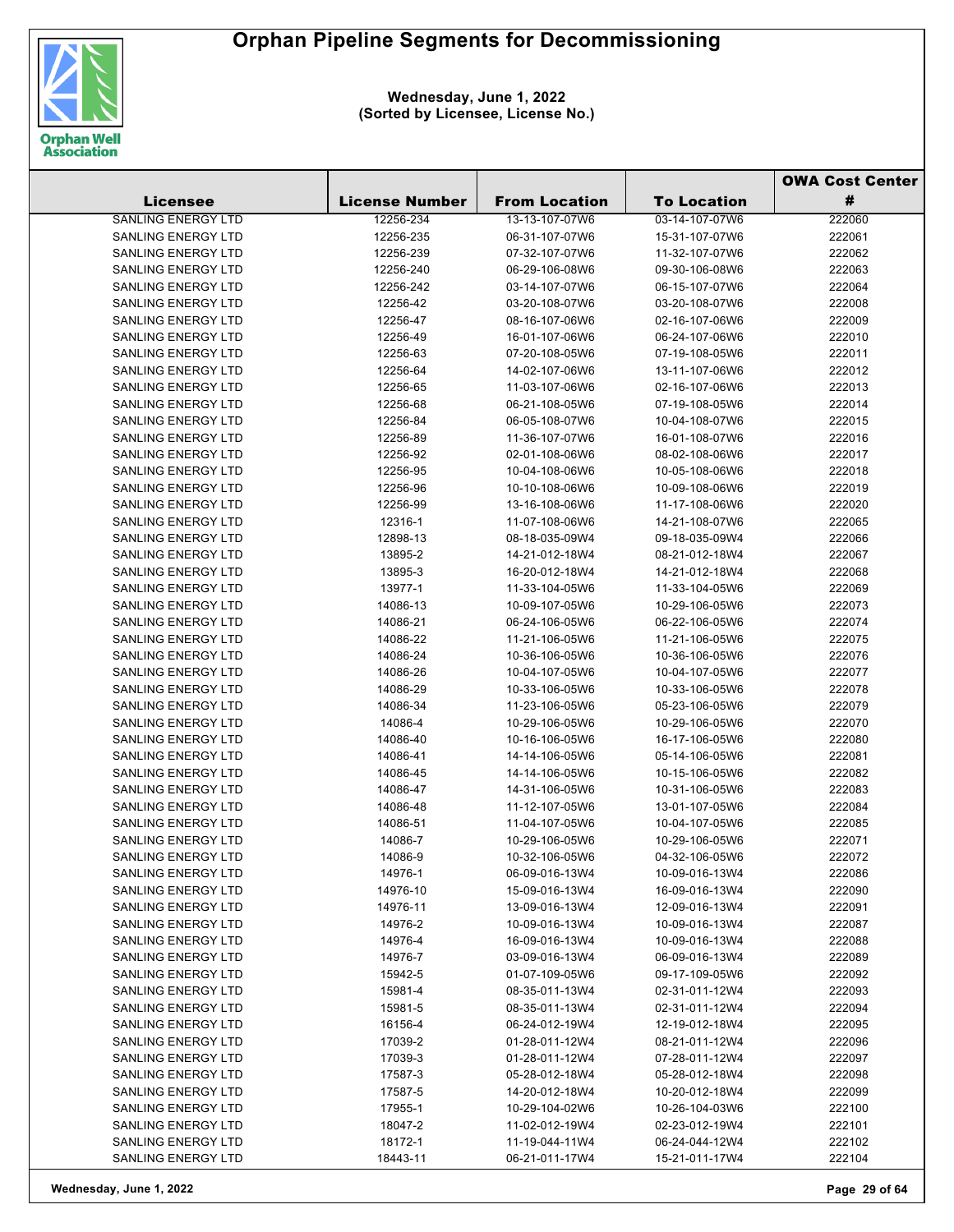

**Wednesday, June 1, 2022 (Sorted by Licensee, License No.)**

| #<br><b>License Number</b><br><b>From Location</b><br><b>To Location</b><br><b>Licensee</b><br><b>SANLING ENERGY LTD</b><br>222105<br>18443-12<br>08-21-011-17W4<br>15-21-011-17W4<br><b>SANLING ENERGY LTD</b><br>18443-2<br>16-21-011-17W4<br>15-21-011-17W4<br>222103<br>SANLING ENERGY LTD<br>19178-11<br>16-21-012-18W4<br>12-22-012-18W4<br>222111<br>SANLING ENERGY LTD<br>19178-13<br>14-22-012-18W4<br>12-22-012-18W4<br>222112<br><b>SANLING ENERGY LTD</b><br>19178-15<br>04-15-012-18W4<br>08-16-012-18W4<br>222113<br><b>SANLING ENERGY LTD</b><br>19178-23<br>14-15-012-18W4<br>12-22-012-18W4<br>222114<br>SANLING ENERGY LTD<br>19178-24<br>08-16-012-18W4<br>12-22-012-18W4<br>222115<br><b>SANLING ENERGY LTD</b><br>19178-25<br>12-15-012-18W4<br>08-16-012-18W4<br>222116<br><b>SANLING ENERGY LTD</b><br>19178-27<br>10-09-012-18W4<br>08-16-012-18W4<br>222117<br>SANLING ENERGY LTD<br>19178-30<br>02-21-012-18W4<br>08-21-012-18W4<br>222118<br><b>SANLING ENERGY LTD</b><br>19178-32<br>10-21-012-18W4<br>222119<br>16-21-012-18W4<br><b>SANLING ENERGY LTD</b><br>19178-33<br>16-16-012-18W4<br>12-15-012-18W4<br>222120<br>SANLING ENERGY LTD<br>19178-34<br>02-09-012-18W4<br>222121<br>08-16-012-18W4<br>SANLING ENERGY LTD<br>19178-36<br>12-10-012-18W4<br>04-15-012-18W4<br>222122<br>222123<br><b>SANLING ENERGY LTD</b><br>19178-37<br>12-09-012-18W4<br>12-09-012-18W4<br><b>SANLING ENERGY LTD</b><br>19178-38<br>06-09-012-18W4<br>03-09-012-18W4<br>222124<br>222125<br>SANLING ENERGY LTD<br>19178-39<br>10-04-012-18W4<br>14-04-012-18W4<br><b>SANLING ENERGY LTD</b><br>19178-4<br>16-22-012-18W4<br>12-22-012-18W4<br>222106<br><b>SANLING ENERGY LTD</b><br>19178-40<br>222126<br>12-04-012-18W4<br>14-04-012-18W4<br>SANLING ENERGY LTD<br>19178-41<br>11-04-012-18W4<br>222127<br>06-04-012-18W4<br><b>SANLING ENERGY LTD</b><br>222128<br>19178-42<br>14-04-012-18W4<br>02-09-012-18W4<br><b>SANLING ENERGY LTD</b><br>19178-45<br>14-04-012-18W4<br>02-09-012-18W4<br>222129<br>SANLING ENERGY LTD<br>19178-51<br>01-21-012-18W4<br>08-16-012-18W4<br>222130<br>SANLING ENERGY LTD<br>19178-52<br>11-04-012-18W4<br>14-04-012-18W4<br>222131<br>SANLING ENERGY LTD<br>19178-53<br>03-09-012-18W4<br>222132<br>14-04-012-18W4<br>SANLING ENERGY LTD<br>222133<br>19178-54<br>07-09-012-18W4<br>14-04-012-18W4<br>SANLING ENERGY LTD<br>19178-56<br>15-04-012-18W4<br>14-04-012-18W4<br>222134<br>SANLING ENERGY LTD<br>19178-58<br>03-27-012-18W4<br>03-27-012-18W4<br>222135<br><b>SANLING ENERGY LTD</b><br>19178-59<br>03-27-012-18W4<br>12-22-012-18W4<br>222136<br>SANLING ENERGY LTD<br>19178-6<br>02-22-012-18W4<br>12-22-012-18W4<br>222107<br>SANLING ENERGY LTD<br>19178-7<br>06-22-012-18W4<br>12-22-012-18W4<br>222108<br>SANLING ENERGY LTD<br>19178-8<br>04-22-012-18W4<br>12-22-012-18W4<br>222109<br>SANLING ENERGY LTD<br>19178-9<br>08-21-012-18W4<br>12-22-012-18W4<br>222110<br>SANLING ENERGY LTD<br>222137<br>19227-5<br>16-16-012-18W4<br>12-22-012-18W4<br>SANLING ENERGY LTD<br>19260-1<br>12-22-012-18W4<br>08-22-012-18W4<br>222138<br><b>SANLING ENERGY LTD</b><br>222139<br>19260-2<br>08-22-012-18W4<br>08-22-012-18W4<br><b>SANLING ENERGY LTD</b><br>19340-2<br>06-18-012-19W4<br>10-18-012-19W4<br>222140<br>19352-2<br>222141<br><b>SANLING ENERGY LTD</b><br>09-35-029-21W4<br>04-01-030-21W4<br>SANLING ENERGY LTD<br>222142<br>19352-5<br>04-01-030-21W4<br>12-01-030-21W4<br>222143<br>SANLING ENERGY LTD<br>19352-7<br>03-02-030-21W4<br>05-01-030-21W4<br><b>SANLING ENERGY LTD</b><br>20088-1<br>06-01-013-19W4<br>222144<br>02-01-013-19W4<br><b>SANLING ENERGY LTD</b><br>20088-10<br>222148<br>03-01-013-19W4<br>06-01-013-19W4<br><b>SANLING ENERGY LTD</b><br>20088-15<br>222149<br>09-01-013-19W4<br>06-01-013-19W4<br><b>SANLING ENERGY LTD</b><br>20088-4<br>222145<br>03-01-013-19W4<br>06-01-013-19W4<br><b>SANLING ENERGY LTD</b><br>20088-6<br>06-01-013-19W4<br>222146<br>06-01-013-19W4<br>SANLING ENERGY LTD<br>20088-9<br>222147<br>13-01-013-19W4<br>06-01-013-19W4<br><b>SANLING ENERGY LTD</b><br>222152<br>20109-12<br>08-23-011-13W4<br>08-23-011-13W4<br>SANLING ENERGY LTD<br>20109-17<br>222153<br>15-14-011-13W4<br>16-14-011-13W4<br><b>SANLING ENERGY LTD</b><br>20109-18<br>08-23-011-13W4<br>222154<br>08-23-011-13W4<br>SANLING ENERGY LTD<br>20109-20<br>222155<br>15-14-011-13W4<br>16-14-011-13W4<br>SANLING ENERGY LTD<br>222156<br>20109-21<br>08-23-011-13W4<br>08-23-011-13W4<br>SANLING ENERGY LTD<br>20109-25<br>07-23-011-13W4<br>08-23-011-13W4<br>222157<br>SANLING ENERGY LTD<br>20109-3<br>222150<br>08-23-011-13W4<br>08-23-011-13W4<br><b>SANLING ENERGY LTD</b><br>20109-9<br>08-23-011-13W4<br>222151<br>08-23-011-13W4<br>SANLING ENERGY LTD<br>20235-12<br>222159<br>12-22-012-18W4<br>01-16-012-18W4<br>SANLING ENERGY LTD<br>20235-14<br>12-22-012-18W4<br>12-15-012-18W4<br>222160<br>SANLING ENERGY LTD<br>20235-16<br>222161<br>06-09-012-18W4<br>01-09-012-18W4 |  |  | <b>OWA Cost Center</b> |  |
|----------------------------------------------------------------------------------------------------------------------------------------------------------------------------------------------------------------------------------------------------------------------------------------------------------------------------------------------------------------------------------------------------------------------------------------------------------------------------------------------------------------------------------------------------------------------------------------------------------------------------------------------------------------------------------------------------------------------------------------------------------------------------------------------------------------------------------------------------------------------------------------------------------------------------------------------------------------------------------------------------------------------------------------------------------------------------------------------------------------------------------------------------------------------------------------------------------------------------------------------------------------------------------------------------------------------------------------------------------------------------------------------------------------------------------------------------------------------------------------------------------------------------------------------------------------------------------------------------------------------------------------------------------------------------------------------------------------------------------------------------------------------------------------------------------------------------------------------------------------------------------------------------------------------------------------------------------------------------------------------------------------------------------------------------------------------------------------------------------------------------------------------------------------------------------------------------------------------------------------------------------------------------------------------------------------------------------------------------------------------------------------------------------------------------------------------------------------------------------------------------------------------------------------------------------------------------------------------------------------------------------------------------------------------------------------------------------------------------------------------------------------------------------------------------------------------------------------------------------------------------------------------------------------------------------------------------------------------------------------------------------------------------------------------------------------------------------------------------------------------------------------------------------------------------------------------------------------------------------------------------------------------------------------------------------------------------------------------------------------------------------------------------------------------------------------------------------------------------------------------------------------------------------------------------------------------------------------------------------------------------------------------------------------------------------------------------------------------------------------------------------------------------------------------------------------------------------------------------------------------------------------------------------------------------------------------------------------------------------------------------------------------------------------------------------------------------------------------------------------------------------------------------------------------------------------------------------------------------------------------------------------------------------------------------------------------------------------------------------------------------------------------------------------------------------------------------------------------------------------------------------------------------------------------------------------------------------------------------------------------------------------------------------------------------------------------------------------------------------------------------------------------------------------------------------------------------------------------------------------------------------------------------------------------------------------------------------------------------------------------------------------|--|--|------------------------|--|
|                                                                                                                                                                                                                                                                                                                                                                                                                                                                                                                                                                                                                                                                                                                                                                                                                                                                                                                                                                                                                                                                                                                                                                                                                                                                                                                                                                                                                                                                                                                                                                                                                                                                                                                                                                                                                                                                                                                                                                                                                                                                                                                                                                                                                                                                                                                                                                                                                                                                                                                                                                                                                                                                                                                                                                                                                                                                                                                                                                                                                                                                                                                                                                                                                                                                                                                                                                                                                                                                                                                                                                                                                                                                                                                                                                                                                                                                                                                                                                                                                                                                                                                                                                                                                                                                                                                                                                                                                                                                                                                                                                                                                                                                                                                                                                                                                                                                                                                                                                                                                |  |  |                        |  |
|                                                                                                                                                                                                                                                                                                                                                                                                                                                                                                                                                                                                                                                                                                                                                                                                                                                                                                                                                                                                                                                                                                                                                                                                                                                                                                                                                                                                                                                                                                                                                                                                                                                                                                                                                                                                                                                                                                                                                                                                                                                                                                                                                                                                                                                                                                                                                                                                                                                                                                                                                                                                                                                                                                                                                                                                                                                                                                                                                                                                                                                                                                                                                                                                                                                                                                                                                                                                                                                                                                                                                                                                                                                                                                                                                                                                                                                                                                                                                                                                                                                                                                                                                                                                                                                                                                                                                                                                                                                                                                                                                                                                                                                                                                                                                                                                                                                                                                                                                                                                                |  |  |                        |  |
|                                                                                                                                                                                                                                                                                                                                                                                                                                                                                                                                                                                                                                                                                                                                                                                                                                                                                                                                                                                                                                                                                                                                                                                                                                                                                                                                                                                                                                                                                                                                                                                                                                                                                                                                                                                                                                                                                                                                                                                                                                                                                                                                                                                                                                                                                                                                                                                                                                                                                                                                                                                                                                                                                                                                                                                                                                                                                                                                                                                                                                                                                                                                                                                                                                                                                                                                                                                                                                                                                                                                                                                                                                                                                                                                                                                                                                                                                                                                                                                                                                                                                                                                                                                                                                                                                                                                                                                                                                                                                                                                                                                                                                                                                                                                                                                                                                                                                                                                                                                                                |  |  |                        |  |
|                                                                                                                                                                                                                                                                                                                                                                                                                                                                                                                                                                                                                                                                                                                                                                                                                                                                                                                                                                                                                                                                                                                                                                                                                                                                                                                                                                                                                                                                                                                                                                                                                                                                                                                                                                                                                                                                                                                                                                                                                                                                                                                                                                                                                                                                                                                                                                                                                                                                                                                                                                                                                                                                                                                                                                                                                                                                                                                                                                                                                                                                                                                                                                                                                                                                                                                                                                                                                                                                                                                                                                                                                                                                                                                                                                                                                                                                                                                                                                                                                                                                                                                                                                                                                                                                                                                                                                                                                                                                                                                                                                                                                                                                                                                                                                                                                                                                                                                                                                                                                |  |  |                        |  |
|                                                                                                                                                                                                                                                                                                                                                                                                                                                                                                                                                                                                                                                                                                                                                                                                                                                                                                                                                                                                                                                                                                                                                                                                                                                                                                                                                                                                                                                                                                                                                                                                                                                                                                                                                                                                                                                                                                                                                                                                                                                                                                                                                                                                                                                                                                                                                                                                                                                                                                                                                                                                                                                                                                                                                                                                                                                                                                                                                                                                                                                                                                                                                                                                                                                                                                                                                                                                                                                                                                                                                                                                                                                                                                                                                                                                                                                                                                                                                                                                                                                                                                                                                                                                                                                                                                                                                                                                                                                                                                                                                                                                                                                                                                                                                                                                                                                                                                                                                                                                                |  |  |                        |  |
|                                                                                                                                                                                                                                                                                                                                                                                                                                                                                                                                                                                                                                                                                                                                                                                                                                                                                                                                                                                                                                                                                                                                                                                                                                                                                                                                                                                                                                                                                                                                                                                                                                                                                                                                                                                                                                                                                                                                                                                                                                                                                                                                                                                                                                                                                                                                                                                                                                                                                                                                                                                                                                                                                                                                                                                                                                                                                                                                                                                                                                                                                                                                                                                                                                                                                                                                                                                                                                                                                                                                                                                                                                                                                                                                                                                                                                                                                                                                                                                                                                                                                                                                                                                                                                                                                                                                                                                                                                                                                                                                                                                                                                                                                                                                                                                                                                                                                                                                                                                                                |  |  |                        |  |
|                                                                                                                                                                                                                                                                                                                                                                                                                                                                                                                                                                                                                                                                                                                                                                                                                                                                                                                                                                                                                                                                                                                                                                                                                                                                                                                                                                                                                                                                                                                                                                                                                                                                                                                                                                                                                                                                                                                                                                                                                                                                                                                                                                                                                                                                                                                                                                                                                                                                                                                                                                                                                                                                                                                                                                                                                                                                                                                                                                                                                                                                                                                                                                                                                                                                                                                                                                                                                                                                                                                                                                                                                                                                                                                                                                                                                                                                                                                                                                                                                                                                                                                                                                                                                                                                                                                                                                                                                                                                                                                                                                                                                                                                                                                                                                                                                                                                                                                                                                                                                |  |  |                        |  |
|                                                                                                                                                                                                                                                                                                                                                                                                                                                                                                                                                                                                                                                                                                                                                                                                                                                                                                                                                                                                                                                                                                                                                                                                                                                                                                                                                                                                                                                                                                                                                                                                                                                                                                                                                                                                                                                                                                                                                                                                                                                                                                                                                                                                                                                                                                                                                                                                                                                                                                                                                                                                                                                                                                                                                                                                                                                                                                                                                                                                                                                                                                                                                                                                                                                                                                                                                                                                                                                                                                                                                                                                                                                                                                                                                                                                                                                                                                                                                                                                                                                                                                                                                                                                                                                                                                                                                                                                                                                                                                                                                                                                                                                                                                                                                                                                                                                                                                                                                                                                                |  |  |                        |  |
|                                                                                                                                                                                                                                                                                                                                                                                                                                                                                                                                                                                                                                                                                                                                                                                                                                                                                                                                                                                                                                                                                                                                                                                                                                                                                                                                                                                                                                                                                                                                                                                                                                                                                                                                                                                                                                                                                                                                                                                                                                                                                                                                                                                                                                                                                                                                                                                                                                                                                                                                                                                                                                                                                                                                                                                                                                                                                                                                                                                                                                                                                                                                                                                                                                                                                                                                                                                                                                                                                                                                                                                                                                                                                                                                                                                                                                                                                                                                                                                                                                                                                                                                                                                                                                                                                                                                                                                                                                                                                                                                                                                                                                                                                                                                                                                                                                                                                                                                                                                                                |  |  |                        |  |
|                                                                                                                                                                                                                                                                                                                                                                                                                                                                                                                                                                                                                                                                                                                                                                                                                                                                                                                                                                                                                                                                                                                                                                                                                                                                                                                                                                                                                                                                                                                                                                                                                                                                                                                                                                                                                                                                                                                                                                                                                                                                                                                                                                                                                                                                                                                                                                                                                                                                                                                                                                                                                                                                                                                                                                                                                                                                                                                                                                                                                                                                                                                                                                                                                                                                                                                                                                                                                                                                                                                                                                                                                                                                                                                                                                                                                                                                                                                                                                                                                                                                                                                                                                                                                                                                                                                                                                                                                                                                                                                                                                                                                                                                                                                                                                                                                                                                                                                                                                                                                |  |  |                        |  |
|                                                                                                                                                                                                                                                                                                                                                                                                                                                                                                                                                                                                                                                                                                                                                                                                                                                                                                                                                                                                                                                                                                                                                                                                                                                                                                                                                                                                                                                                                                                                                                                                                                                                                                                                                                                                                                                                                                                                                                                                                                                                                                                                                                                                                                                                                                                                                                                                                                                                                                                                                                                                                                                                                                                                                                                                                                                                                                                                                                                                                                                                                                                                                                                                                                                                                                                                                                                                                                                                                                                                                                                                                                                                                                                                                                                                                                                                                                                                                                                                                                                                                                                                                                                                                                                                                                                                                                                                                                                                                                                                                                                                                                                                                                                                                                                                                                                                                                                                                                                                                |  |  |                        |  |
|                                                                                                                                                                                                                                                                                                                                                                                                                                                                                                                                                                                                                                                                                                                                                                                                                                                                                                                                                                                                                                                                                                                                                                                                                                                                                                                                                                                                                                                                                                                                                                                                                                                                                                                                                                                                                                                                                                                                                                                                                                                                                                                                                                                                                                                                                                                                                                                                                                                                                                                                                                                                                                                                                                                                                                                                                                                                                                                                                                                                                                                                                                                                                                                                                                                                                                                                                                                                                                                                                                                                                                                                                                                                                                                                                                                                                                                                                                                                                                                                                                                                                                                                                                                                                                                                                                                                                                                                                                                                                                                                                                                                                                                                                                                                                                                                                                                                                                                                                                                                                |  |  |                        |  |
|                                                                                                                                                                                                                                                                                                                                                                                                                                                                                                                                                                                                                                                                                                                                                                                                                                                                                                                                                                                                                                                                                                                                                                                                                                                                                                                                                                                                                                                                                                                                                                                                                                                                                                                                                                                                                                                                                                                                                                                                                                                                                                                                                                                                                                                                                                                                                                                                                                                                                                                                                                                                                                                                                                                                                                                                                                                                                                                                                                                                                                                                                                                                                                                                                                                                                                                                                                                                                                                                                                                                                                                                                                                                                                                                                                                                                                                                                                                                                                                                                                                                                                                                                                                                                                                                                                                                                                                                                                                                                                                                                                                                                                                                                                                                                                                                                                                                                                                                                                                                                |  |  |                        |  |
|                                                                                                                                                                                                                                                                                                                                                                                                                                                                                                                                                                                                                                                                                                                                                                                                                                                                                                                                                                                                                                                                                                                                                                                                                                                                                                                                                                                                                                                                                                                                                                                                                                                                                                                                                                                                                                                                                                                                                                                                                                                                                                                                                                                                                                                                                                                                                                                                                                                                                                                                                                                                                                                                                                                                                                                                                                                                                                                                                                                                                                                                                                                                                                                                                                                                                                                                                                                                                                                                                                                                                                                                                                                                                                                                                                                                                                                                                                                                                                                                                                                                                                                                                                                                                                                                                                                                                                                                                                                                                                                                                                                                                                                                                                                                                                                                                                                                                                                                                                                                                |  |  |                        |  |
|                                                                                                                                                                                                                                                                                                                                                                                                                                                                                                                                                                                                                                                                                                                                                                                                                                                                                                                                                                                                                                                                                                                                                                                                                                                                                                                                                                                                                                                                                                                                                                                                                                                                                                                                                                                                                                                                                                                                                                                                                                                                                                                                                                                                                                                                                                                                                                                                                                                                                                                                                                                                                                                                                                                                                                                                                                                                                                                                                                                                                                                                                                                                                                                                                                                                                                                                                                                                                                                                                                                                                                                                                                                                                                                                                                                                                                                                                                                                                                                                                                                                                                                                                                                                                                                                                                                                                                                                                                                                                                                                                                                                                                                                                                                                                                                                                                                                                                                                                                                                                |  |  |                        |  |
|                                                                                                                                                                                                                                                                                                                                                                                                                                                                                                                                                                                                                                                                                                                                                                                                                                                                                                                                                                                                                                                                                                                                                                                                                                                                                                                                                                                                                                                                                                                                                                                                                                                                                                                                                                                                                                                                                                                                                                                                                                                                                                                                                                                                                                                                                                                                                                                                                                                                                                                                                                                                                                                                                                                                                                                                                                                                                                                                                                                                                                                                                                                                                                                                                                                                                                                                                                                                                                                                                                                                                                                                                                                                                                                                                                                                                                                                                                                                                                                                                                                                                                                                                                                                                                                                                                                                                                                                                                                                                                                                                                                                                                                                                                                                                                                                                                                                                                                                                                                                                |  |  |                        |  |
|                                                                                                                                                                                                                                                                                                                                                                                                                                                                                                                                                                                                                                                                                                                                                                                                                                                                                                                                                                                                                                                                                                                                                                                                                                                                                                                                                                                                                                                                                                                                                                                                                                                                                                                                                                                                                                                                                                                                                                                                                                                                                                                                                                                                                                                                                                                                                                                                                                                                                                                                                                                                                                                                                                                                                                                                                                                                                                                                                                                                                                                                                                                                                                                                                                                                                                                                                                                                                                                                                                                                                                                                                                                                                                                                                                                                                                                                                                                                                                                                                                                                                                                                                                                                                                                                                                                                                                                                                                                                                                                                                                                                                                                                                                                                                                                                                                                                                                                                                                                                                |  |  |                        |  |
|                                                                                                                                                                                                                                                                                                                                                                                                                                                                                                                                                                                                                                                                                                                                                                                                                                                                                                                                                                                                                                                                                                                                                                                                                                                                                                                                                                                                                                                                                                                                                                                                                                                                                                                                                                                                                                                                                                                                                                                                                                                                                                                                                                                                                                                                                                                                                                                                                                                                                                                                                                                                                                                                                                                                                                                                                                                                                                                                                                                                                                                                                                                                                                                                                                                                                                                                                                                                                                                                                                                                                                                                                                                                                                                                                                                                                                                                                                                                                                                                                                                                                                                                                                                                                                                                                                                                                                                                                                                                                                                                                                                                                                                                                                                                                                                                                                                                                                                                                                                                                |  |  |                        |  |
|                                                                                                                                                                                                                                                                                                                                                                                                                                                                                                                                                                                                                                                                                                                                                                                                                                                                                                                                                                                                                                                                                                                                                                                                                                                                                                                                                                                                                                                                                                                                                                                                                                                                                                                                                                                                                                                                                                                                                                                                                                                                                                                                                                                                                                                                                                                                                                                                                                                                                                                                                                                                                                                                                                                                                                                                                                                                                                                                                                                                                                                                                                                                                                                                                                                                                                                                                                                                                                                                                                                                                                                                                                                                                                                                                                                                                                                                                                                                                                                                                                                                                                                                                                                                                                                                                                                                                                                                                                                                                                                                                                                                                                                                                                                                                                                                                                                                                                                                                                                                                |  |  |                        |  |
|                                                                                                                                                                                                                                                                                                                                                                                                                                                                                                                                                                                                                                                                                                                                                                                                                                                                                                                                                                                                                                                                                                                                                                                                                                                                                                                                                                                                                                                                                                                                                                                                                                                                                                                                                                                                                                                                                                                                                                                                                                                                                                                                                                                                                                                                                                                                                                                                                                                                                                                                                                                                                                                                                                                                                                                                                                                                                                                                                                                                                                                                                                                                                                                                                                                                                                                                                                                                                                                                                                                                                                                                                                                                                                                                                                                                                                                                                                                                                                                                                                                                                                                                                                                                                                                                                                                                                                                                                                                                                                                                                                                                                                                                                                                                                                                                                                                                                                                                                                                                                |  |  |                        |  |
|                                                                                                                                                                                                                                                                                                                                                                                                                                                                                                                                                                                                                                                                                                                                                                                                                                                                                                                                                                                                                                                                                                                                                                                                                                                                                                                                                                                                                                                                                                                                                                                                                                                                                                                                                                                                                                                                                                                                                                                                                                                                                                                                                                                                                                                                                                                                                                                                                                                                                                                                                                                                                                                                                                                                                                                                                                                                                                                                                                                                                                                                                                                                                                                                                                                                                                                                                                                                                                                                                                                                                                                                                                                                                                                                                                                                                                                                                                                                                                                                                                                                                                                                                                                                                                                                                                                                                                                                                                                                                                                                                                                                                                                                                                                                                                                                                                                                                                                                                                                                                |  |  |                        |  |
|                                                                                                                                                                                                                                                                                                                                                                                                                                                                                                                                                                                                                                                                                                                                                                                                                                                                                                                                                                                                                                                                                                                                                                                                                                                                                                                                                                                                                                                                                                                                                                                                                                                                                                                                                                                                                                                                                                                                                                                                                                                                                                                                                                                                                                                                                                                                                                                                                                                                                                                                                                                                                                                                                                                                                                                                                                                                                                                                                                                                                                                                                                                                                                                                                                                                                                                                                                                                                                                                                                                                                                                                                                                                                                                                                                                                                                                                                                                                                                                                                                                                                                                                                                                                                                                                                                                                                                                                                                                                                                                                                                                                                                                                                                                                                                                                                                                                                                                                                                                                                |  |  |                        |  |
|                                                                                                                                                                                                                                                                                                                                                                                                                                                                                                                                                                                                                                                                                                                                                                                                                                                                                                                                                                                                                                                                                                                                                                                                                                                                                                                                                                                                                                                                                                                                                                                                                                                                                                                                                                                                                                                                                                                                                                                                                                                                                                                                                                                                                                                                                                                                                                                                                                                                                                                                                                                                                                                                                                                                                                                                                                                                                                                                                                                                                                                                                                                                                                                                                                                                                                                                                                                                                                                                                                                                                                                                                                                                                                                                                                                                                                                                                                                                                                                                                                                                                                                                                                                                                                                                                                                                                                                                                                                                                                                                                                                                                                                                                                                                                                                                                                                                                                                                                                                                                |  |  |                        |  |
|                                                                                                                                                                                                                                                                                                                                                                                                                                                                                                                                                                                                                                                                                                                                                                                                                                                                                                                                                                                                                                                                                                                                                                                                                                                                                                                                                                                                                                                                                                                                                                                                                                                                                                                                                                                                                                                                                                                                                                                                                                                                                                                                                                                                                                                                                                                                                                                                                                                                                                                                                                                                                                                                                                                                                                                                                                                                                                                                                                                                                                                                                                                                                                                                                                                                                                                                                                                                                                                                                                                                                                                                                                                                                                                                                                                                                                                                                                                                                                                                                                                                                                                                                                                                                                                                                                                                                                                                                                                                                                                                                                                                                                                                                                                                                                                                                                                                                                                                                                                                                |  |  |                        |  |
|                                                                                                                                                                                                                                                                                                                                                                                                                                                                                                                                                                                                                                                                                                                                                                                                                                                                                                                                                                                                                                                                                                                                                                                                                                                                                                                                                                                                                                                                                                                                                                                                                                                                                                                                                                                                                                                                                                                                                                                                                                                                                                                                                                                                                                                                                                                                                                                                                                                                                                                                                                                                                                                                                                                                                                                                                                                                                                                                                                                                                                                                                                                                                                                                                                                                                                                                                                                                                                                                                                                                                                                                                                                                                                                                                                                                                                                                                                                                                                                                                                                                                                                                                                                                                                                                                                                                                                                                                                                                                                                                                                                                                                                                                                                                                                                                                                                                                                                                                                                                                |  |  |                        |  |
|                                                                                                                                                                                                                                                                                                                                                                                                                                                                                                                                                                                                                                                                                                                                                                                                                                                                                                                                                                                                                                                                                                                                                                                                                                                                                                                                                                                                                                                                                                                                                                                                                                                                                                                                                                                                                                                                                                                                                                                                                                                                                                                                                                                                                                                                                                                                                                                                                                                                                                                                                                                                                                                                                                                                                                                                                                                                                                                                                                                                                                                                                                                                                                                                                                                                                                                                                                                                                                                                                                                                                                                                                                                                                                                                                                                                                                                                                                                                                                                                                                                                                                                                                                                                                                                                                                                                                                                                                                                                                                                                                                                                                                                                                                                                                                                                                                                                                                                                                                                                                |  |  |                        |  |
|                                                                                                                                                                                                                                                                                                                                                                                                                                                                                                                                                                                                                                                                                                                                                                                                                                                                                                                                                                                                                                                                                                                                                                                                                                                                                                                                                                                                                                                                                                                                                                                                                                                                                                                                                                                                                                                                                                                                                                                                                                                                                                                                                                                                                                                                                                                                                                                                                                                                                                                                                                                                                                                                                                                                                                                                                                                                                                                                                                                                                                                                                                                                                                                                                                                                                                                                                                                                                                                                                                                                                                                                                                                                                                                                                                                                                                                                                                                                                                                                                                                                                                                                                                                                                                                                                                                                                                                                                                                                                                                                                                                                                                                                                                                                                                                                                                                                                                                                                                                                                |  |  |                        |  |
|                                                                                                                                                                                                                                                                                                                                                                                                                                                                                                                                                                                                                                                                                                                                                                                                                                                                                                                                                                                                                                                                                                                                                                                                                                                                                                                                                                                                                                                                                                                                                                                                                                                                                                                                                                                                                                                                                                                                                                                                                                                                                                                                                                                                                                                                                                                                                                                                                                                                                                                                                                                                                                                                                                                                                                                                                                                                                                                                                                                                                                                                                                                                                                                                                                                                                                                                                                                                                                                                                                                                                                                                                                                                                                                                                                                                                                                                                                                                                                                                                                                                                                                                                                                                                                                                                                                                                                                                                                                                                                                                                                                                                                                                                                                                                                                                                                                                                                                                                                                                                |  |  |                        |  |
|                                                                                                                                                                                                                                                                                                                                                                                                                                                                                                                                                                                                                                                                                                                                                                                                                                                                                                                                                                                                                                                                                                                                                                                                                                                                                                                                                                                                                                                                                                                                                                                                                                                                                                                                                                                                                                                                                                                                                                                                                                                                                                                                                                                                                                                                                                                                                                                                                                                                                                                                                                                                                                                                                                                                                                                                                                                                                                                                                                                                                                                                                                                                                                                                                                                                                                                                                                                                                                                                                                                                                                                                                                                                                                                                                                                                                                                                                                                                                                                                                                                                                                                                                                                                                                                                                                                                                                                                                                                                                                                                                                                                                                                                                                                                                                                                                                                                                                                                                                                                                |  |  |                        |  |
|                                                                                                                                                                                                                                                                                                                                                                                                                                                                                                                                                                                                                                                                                                                                                                                                                                                                                                                                                                                                                                                                                                                                                                                                                                                                                                                                                                                                                                                                                                                                                                                                                                                                                                                                                                                                                                                                                                                                                                                                                                                                                                                                                                                                                                                                                                                                                                                                                                                                                                                                                                                                                                                                                                                                                                                                                                                                                                                                                                                                                                                                                                                                                                                                                                                                                                                                                                                                                                                                                                                                                                                                                                                                                                                                                                                                                                                                                                                                                                                                                                                                                                                                                                                                                                                                                                                                                                                                                                                                                                                                                                                                                                                                                                                                                                                                                                                                                                                                                                                                                |  |  |                        |  |
|                                                                                                                                                                                                                                                                                                                                                                                                                                                                                                                                                                                                                                                                                                                                                                                                                                                                                                                                                                                                                                                                                                                                                                                                                                                                                                                                                                                                                                                                                                                                                                                                                                                                                                                                                                                                                                                                                                                                                                                                                                                                                                                                                                                                                                                                                                                                                                                                                                                                                                                                                                                                                                                                                                                                                                                                                                                                                                                                                                                                                                                                                                                                                                                                                                                                                                                                                                                                                                                                                                                                                                                                                                                                                                                                                                                                                                                                                                                                                                                                                                                                                                                                                                                                                                                                                                                                                                                                                                                                                                                                                                                                                                                                                                                                                                                                                                                                                                                                                                                                                |  |  |                        |  |
|                                                                                                                                                                                                                                                                                                                                                                                                                                                                                                                                                                                                                                                                                                                                                                                                                                                                                                                                                                                                                                                                                                                                                                                                                                                                                                                                                                                                                                                                                                                                                                                                                                                                                                                                                                                                                                                                                                                                                                                                                                                                                                                                                                                                                                                                                                                                                                                                                                                                                                                                                                                                                                                                                                                                                                                                                                                                                                                                                                                                                                                                                                                                                                                                                                                                                                                                                                                                                                                                                                                                                                                                                                                                                                                                                                                                                                                                                                                                                                                                                                                                                                                                                                                                                                                                                                                                                                                                                                                                                                                                                                                                                                                                                                                                                                                                                                                                                                                                                                                                                |  |  |                        |  |
|                                                                                                                                                                                                                                                                                                                                                                                                                                                                                                                                                                                                                                                                                                                                                                                                                                                                                                                                                                                                                                                                                                                                                                                                                                                                                                                                                                                                                                                                                                                                                                                                                                                                                                                                                                                                                                                                                                                                                                                                                                                                                                                                                                                                                                                                                                                                                                                                                                                                                                                                                                                                                                                                                                                                                                                                                                                                                                                                                                                                                                                                                                                                                                                                                                                                                                                                                                                                                                                                                                                                                                                                                                                                                                                                                                                                                                                                                                                                                                                                                                                                                                                                                                                                                                                                                                                                                                                                                                                                                                                                                                                                                                                                                                                                                                                                                                                                                                                                                                                                                |  |  |                        |  |
|                                                                                                                                                                                                                                                                                                                                                                                                                                                                                                                                                                                                                                                                                                                                                                                                                                                                                                                                                                                                                                                                                                                                                                                                                                                                                                                                                                                                                                                                                                                                                                                                                                                                                                                                                                                                                                                                                                                                                                                                                                                                                                                                                                                                                                                                                                                                                                                                                                                                                                                                                                                                                                                                                                                                                                                                                                                                                                                                                                                                                                                                                                                                                                                                                                                                                                                                                                                                                                                                                                                                                                                                                                                                                                                                                                                                                                                                                                                                                                                                                                                                                                                                                                                                                                                                                                                                                                                                                                                                                                                                                                                                                                                                                                                                                                                                                                                                                                                                                                                                                |  |  |                        |  |
|                                                                                                                                                                                                                                                                                                                                                                                                                                                                                                                                                                                                                                                                                                                                                                                                                                                                                                                                                                                                                                                                                                                                                                                                                                                                                                                                                                                                                                                                                                                                                                                                                                                                                                                                                                                                                                                                                                                                                                                                                                                                                                                                                                                                                                                                                                                                                                                                                                                                                                                                                                                                                                                                                                                                                                                                                                                                                                                                                                                                                                                                                                                                                                                                                                                                                                                                                                                                                                                                                                                                                                                                                                                                                                                                                                                                                                                                                                                                                                                                                                                                                                                                                                                                                                                                                                                                                                                                                                                                                                                                                                                                                                                                                                                                                                                                                                                                                                                                                                                                                |  |  |                        |  |
|                                                                                                                                                                                                                                                                                                                                                                                                                                                                                                                                                                                                                                                                                                                                                                                                                                                                                                                                                                                                                                                                                                                                                                                                                                                                                                                                                                                                                                                                                                                                                                                                                                                                                                                                                                                                                                                                                                                                                                                                                                                                                                                                                                                                                                                                                                                                                                                                                                                                                                                                                                                                                                                                                                                                                                                                                                                                                                                                                                                                                                                                                                                                                                                                                                                                                                                                                                                                                                                                                                                                                                                                                                                                                                                                                                                                                                                                                                                                                                                                                                                                                                                                                                                                                                                                                                                                                                                                                                                                                                                                                                                                                                                                                                                                                                                                                                                                                                                                                                                                                |  |  |                        |  |
|                                                                                                                                                                                                                                                                                                                                                                                                                                                                                                                                                                                                                                                                                                                                                                                                                                                                                                                                                                                                                                                                                                                                                                                                                                                                                                                                                                                                                                                                                                                                                                                                                                                                                                                                                                                                                                                                                                                                                                                                                                                                                                                                                                                                                                                                                                                                                                                                                                                                                                                                                                                                                                                                                                                                                                                                                                                                                                                                                                                                                                                                                                                                                                                                                                                                                                                                                                                                                                                                                                                                                                                                                                                                                                                                                                                                                                                                                                                                                                                                                                                                                                                                                                                                                                                                                                                                                                                                                                                                                                                                                                                                                                                                                                                                                                                                                                                                                                                                                                                                                |  |  |                        |  |
|                                                                                                                                                                                                                                                                                                                                                                                                                                                                                                                                                                                                                                                                                                                                                                                                                                                                                                                                                                                                                                                                                                                                                                                                                                                                                                                                                                                                                                                                                                                                                                                                                                                                                                                                                                                                                                                                                                                                                                                                                                                                                                                                                                                                                                                                                                                                                                                                                                                                                                                                                                                                                                                                                                                                                                                                                                                                                                                                                                                                                                                                                                                                                                                                                                                                                                                                                                                                                                                                                                                                                                                                                                                                                                                                                                                                                                                                                                                                                                                                                                                                                                                                                                                                                                                                                                                                                                                                                                                                                                                                                                                                                                                                                                                                                                                                                                                                                                                                                                                                                |  |  |                        |  |
|                                                                                                                                                                                                                                                                                                                                                                                                                                                                                                                                                                                                                                                                                                                                                                                                                                                                                                                                                                                                                                                                                                                                                                                                                                                                                                                                                                                                                                                                                                                                                                                                                                                                                                                                                                                                                                                                                                                                                                                                                                                                                                                                                                                                                                                                                                                                                                                                                                                                                                                                                                                                                                                                                                                                                                                                                                                                                                                                                                                                                                                                                                                                                                                                                                                                                                                                                                                                                                                                                                                                                                                                                                                                                                                                                                                                                                                                                                                                                                                                                                                                                                                                                                                                                                                                                                                                                                                                                                                                                                                                                                                                                                                                                                                                                                                                                                                                                                                                                                                                                |  |  |                        |  |
|                                                                                                                                                                                                                                                                                                                                                                                                                                                                                                                                                                                                                                                                                                                                                                                                                                                                                                                                                                                                                                                                                                                                                                                                                                                                                                                                                                                                                                                                                                                                                                                                                                                                                                                                                                                                                                                                                                                                                                                                                                                                                                                                                                                                                                                                                                                                                                                                                                                                                                                                                                                                                                                                                                                                                                                                                                                                                                                                                                                                                                                                                                                                                                                                                                                                                                                                                                                                                                                                                                                                                                                                                                                                                                                                                                                                                                                                                                                                                                                                                                                                                                                                                                                                                                                                                                                                                                                                                                                                                                                                                                                                                                                                                                                                                                                                                                                                                                                                                                                                                |  |  |                        |  |
|                                                                                                                                                                                                                                                                                                                                                                                                                                                                                                                                                                                                                                                                                                                                                                                                                                                                                                                                                                                                                                                                                                                                                                                                                                                                                                                                                                                                                                                                                                                                                                                                                                                                                                                                                                                                                                                                                                                                                                                                                                                                                                                                                                                                                                                                                                                                                                                                                                                                                                                                                                                                                                                                                                                                                                                                                                                                                                                                                                                                                                                                                                                                                                                                                                                                                                                                                                                                                                                                                                                                                                                                                                                                                                                                                                                                                                                                                                                                                                                                                                                                                                                                                                                                                                                                                                                                                                                                                                                                                                                                                                                                                                                                                                                                                                                                                                                                                                                                                                                                                |  |  |                        |  |
|                                                                                                                                                                                                                                                                                                                                                                                                                                                                                                                                                                                                                                                                                                                                                                                                                                                                                                                                                                                                                                                                                                                                                                                                                                                                                                                                                                                                                                                                                                                                                                                                                                                                                                                                                                                                                                                                                                                                                                                                                                                                                                                                                                                                                                                                                                                                                                                                                                                                                                                                                                                                                                                                                                                                                                                                                                                                                                                                                                                                                                                                                                                                                                                                                                                                                                                                                                                                                                                                                                                                                                                                                                                                                                                                                                                                                                                                                                                                                                                                                                                                                                                                                                                                                                                                                                                                                                                                                                                                                                                                                                                                                                                                                                                                                                                                                                                                                                                                                                                                                |  |  |                        |  |
|                                                                                                                                                                                                                                                                                                                                                                                                                                                                                                                                                                                                                                                                                                                                                                                                                                                                                                                                                                                                                                                                                                                                                                                                                                                                                                                                                                                                                                                                                                                                                                                                                                                                                                                                                                                                                                                                                                                                                                                                                                                                                                                                                                                                                                                                                                                                                                                                                                                                                                                                                                                                                                                                                                                                                                                                                                                                                                                                                                                                                                                                                                                                                                                                                                                                                                                                                                                                                                                                                                                                                                                                                                                                                                                                                                                                                                                                                                                                                                                                                                                                                                                                                                                                                                                                                                                                                                                                                                                                                                                                                                                                                                                                                                                                                                                                                                                                                                                                                                                                                |  |  |                        |  |
|                                                                                                                                                                                                                                                                                                                                                                                                                                                                                                                                                                                                                                                                                                                                                                                                                                                                                                                                                                                                                                                                                                                                                                                                                                                                                                                                                                                                                                                                                                                                                                                                                                                                                                                                                                                                                                                                                                                                                                                                                                                                                                                                                                                                                                                                                                                                                                                                                                                                                                                                                                                                                                                                                                                                                                                                                                                                                                                                                                                                                                                                                                                                                                                                                                                                                                                                                                                                                                                                                                                                                                                                                                                                                                                                                                                                                                                                                                                                                                                                                                                                                                                                                                                                                                                                                                                                                                                                                                                                                                                                                                                                                                                                                                                                                                                                                                                                                                                                                                                                                |  |  |                        |  |
|                                                                                                                                                                                                                                                                                                                                                                                                                                                                                                                                                                                                                                                                                                                                                                                                                                                                                                                                                                                                                                                                                                                                                                                                                                                                                                                                                                                                                                                                                                                                                                                                                                                                                                                                                                                                                                                                                                                                                                                                                                                                                                                                                                                                                                                                                                                                                                                                                                                                                                                                                                                                                                                                                                                                                                                                                                                                                                                                                                                                                                                                                                                                                                                                                                                                                                                                                                                                                                                                                                                                                                                                                                                                                                                                                                                                                                                                                                                                                                                                                                                                                                                                                                                                                                                                                                                                                                                                                                                                                                                                                                                                                                                                                                                                                                                                                                                                                                                                                                                                                |  |  |                        |  |
|                                                                                                                                                                                                                                                                                                                                                                                                                                                                                                                                                                                                                                                                                                                                                                                                                                                                                                                                                                                                                                                                                                                                                                                                                                                                                                                                                                                                                                                                                                                                                                                                                                                                                                                                                                                                                                                                                                                                                                                                                                                                                                                                                                                                                                                                                                                                                                                                                                                                                                                                                                                                                                                                                                                                                                                                                                                                                                                                                                                                                                                                                                                                                                                                                                                                                                                                                                                                                                                                                                                                                                                                                                                                                                                                                                                                                                                                                                                                                                                                                                                                                                                                                                                                                                                                                                                                                                                                                                                                                                                                                                                                                                                                                                                                                                                                                                                                                                                                                                                                                |  |  |                        |  |
|                                                                                                                                                                                                                                                                                                                                                                                                                                                                                                                                                                                                                                                                                                                                                                                                                                                                                                                                                                                                                                                                                                                                                                                                                                                                                                                                                                                                                                                                                                                                                                                                                                                                                                                                                                                                                                                                                                                                                                                                                                                                                                                                                                                                                                                                                                                                                                                                                                                                                                                                                                                                                                                                                                                                                                                                                                                                                                                                                                                                                                                                                                                                                                                                                                                                                                                                                                                                                                                                                                                                                                                                                                                                                                                                                                                                                                                                                                                                                                                                                                                                                                                                                                                                                                                                                                                                                                                                                                                                                                                                                                                                                                                                                                                                                                                                                                                                                                                                                                                                                |  |  |                        |  |
|                                                                                                                                                                                                                                                                                                                                                                                                                                                                                                                                                                                                                                                                                                                                                                                                                                                                                                                                                                                                                                                                                                                                                                                                                                                                                                                                                                                                                                                                                                                                                                                                                                                                                                                                                                                                                                                                                                                                                                                                                                                                                                                                                                                                                                                                                                                                                                                                                                                                                                                                                                                                                                                                                                                                                                                                                                                                                                                                                                                                                                                                                                                                                                                                                                                                                                                                                                                                                                                                                                                                                                                                                                                                                                                                                                                                                                                                                                                                                                                                                                                                                                                                                                                                                                                                                                                                                                                                                                                                                                                                                                                                                                                                                                                                                                                                                                                                                                                                                                                                                |  |  |                        |  |
|                                                                                                                                                                                                                                                                                                                                                                                                                                                                                                                                                                                                                                                                                                                                                                                                                                                                                                                                                                                                                                                                                                                                                                                                                                                                                                                                                                                                                                                                                                                                                                                                                                                                                                                                                                                                                                                                                                                                                                                                                                                                                                                                                                                                                                                                                                                                                                                                                                                                                                                                                                                                                                                                                                                                                                                                                                                                                                                                                                                                                                                                                                                                                                                                                                                                                                                                                                                                                                                                                                                                                                                                                                                                                                                                                                                                                                                                                                                                                                                                                                                                                                                                                                                                                                                                                                                                                                                                                                                                                                                                                                                                                                                                                                                                                                                                                                                                                                                                                                                                                |  |  |                        |  |
|                                                                                                                                                                                                                                                                                                                                                                                                                                                                                                                                                                                                                                                                                                                                                                                                                                                                                                                                                                                                                                                                                                                                                                                                                                                                                                                                                                                                                                                                                                                                                                                                                                                                                                                                                                                                                                                                                                                                                                                                                                                                                                                                                                                                                                                                                                                                                                                                                                                                                                                                                                                                                                                                                                                                                                                                                                                                                                                                                                                                                                                                                                                                                                                                                                                                                                                                                                                                                                                                                                                                                                                                                                                                                                                                                                                                                                                                                                                                                                                                                                                                                                                                                                                                                                                                                                                                                                                                                                                                                                                                                                                                                                                                                                                                                                                                                                                                                                                                                                                                                |  |  |                        |  |
|                                                                                                                                                                                                                                                                                                                                                                                                                                                                                                                                                                                                                                                                                                                                                                                                                                                                                                                                                                                                                                                                                                                                                                                                                                                                                                                                                                                                                                                                                                                                                                                                                                                                                                                                                                                                                                                                                                                                                                                                                                                                                                                                                                                                                                                                                                                                                                                                                                                                                                                                                                                                                                                                                                                                                                                                                                                                                                                                                                                                                                                                                                                                                                                                                                                                                                                                                                                                                                                                                                                                                                                                                                                                                                                                                                                                                                                                                                                                                                                                                                                                                                                                                                                                                                                                                                                                                                                                                                                                                                                                                                                                                                                                                                                                                                                                                                                                                                                                                                                                                |  |  |                        |  |
|                                                                                                                                                                                                                                                                                                                                                                                                                                                                                                                                                                                                                                                                                                                                                                                                                                                                                                                                                                                                                                                                                                                                                                                                                                                                                                                                                                                                                                                                                                                                                                                                                                                                                                                                                                                                                                                                                                                                                                                                                                                                                                                                                                                                                                                                                                                                                                                                                                                                                                                                                                                                                                                                                                                                                                                                                                                                                                                                                                                                                                                                                                                                                                                                                                                                                                                                                                                                                                                                                                                                                                                                                                                                                                                                                                                                                                                                                                                                                                                                                                                                                                                                                                                                                                                                                                                                                                                                                                                                                                                                                                                                                                                                                                                                                                                                                                                                                                                                                                                                                |  |  |                        |  |
|                                                                                                                                                                                                                                                                                                                                                                                                                                                                                                                                                                                                                                                                                                                                                                                                                                                                                                                                                                                                                                                                                                                                                                                                                                                                                                                                                                                                                                                                                                                                                                                                                                                                                                                                                                                                                                                                                                                                                                                                                                                                                                                                                                                                                                                                                                                                                                                                                                                                                                                                                                                                                                                                                                                                                                                                                                                                                                                                                                                                                                                                                                                                                                                                                                                                                                                                                                                                                                                                                                                                                                                                                                                                                                                                                                                                                                                                                                                                                                                                                                                                                                                                                                                                                                                                                                                                                                                                                                                                                                                                                                                                                                                                                                                                                                                                                                                                                                                                                                                                                |  |  |                        |  |
|                                                                                                                                                                                                                                                                                                                                                                                                                                                                                                                                                                                                                                                                                                                                                                                                                                                                                                                                                                                                                                                                                                                                                                                                                                                                                                                                                                                                                                                                                                                                                                                                                                                                                                                                                                                                                                                                                                                                                                                                                                                                                                                                                                                                                                                                                                                                                                                                                                                                                                                                                                                                                                                                                                                                                                                                                                                                                                                                                                                                                                                                                                                                                                                                                                                                                                                                                                                                                                                                                                                                                                                                                                                                                                                                                                                                                                                                                                                                                                                                                                                                                                                                                                                                                                                                                                                                                                                                                                                                                                                                                                                                                                                                                                                                                                                                                                                                                                                                                                                                                |  |  |                        |  |
|                                                                                                                                                                                                                                                                                                                                                                                                                                                                                                                                                                                                                                                                                                                                                                                                                                                                                                                                                                                                                                                                                                                                                                                                                                                                                                                                                                                                                                                                                                                                                                                                                                                                                                                                                                                                                                                                                                                                                                                                                                                                                                                                                                                                                                                                                                                                                                                                                                                                                                                                                                                                                                                                                                                                                                                                                                                                                                                                                                                                                                                                                                                                                                                                                                                                                                                                                                                                                                                                                                                                                                                                                                                                                                                                                                                                                                                                                                                                                                                                                                                                                                                                                                                                                                                                                                                                                                                                                                                                                                                                                                                                                                                                                                                                                                                                                                                                                                                                                                                                                |  |  |                        |  |
|                                                                                                                                                                                                                                                                                                                                                                                                                                                                                                                                                                                                                                                                                                                                                                                                                                                                                                                                                                                                                                                                                                                                                                                                                                                                                                                                                                                                                                                                                                                                                                                                                                                                                                                                                                                                                                                                                                                                                                                                                                                                                                                                                                                                                                                                                                                                                                                                                                                                                                                                                                                                                                                                                                                                                                                                                                                                                                                                                                                                                                                                                                                                                                                                                                                                                                                                                                                                                                                                                                                                                                                                                                                                                                                                                                                                                                                                                                                                                                                                                                                                                                                                                                                                                                                                                                                                                                                                                                                                                                                                                                                                                                                                                                                                                                                                                                                                                                                                                                                                                |  |  |                        |  |
|                                                                                                                                                                                                                                                                                                                                                                                                                                                                                                                                                                                                                                                                                                                                                                                                                                                                                                                                                                                                                                                                                                                                                                                                                                                                                                                                                                                                                                                                                                                                                                                                                                                                                                                                                                                                                                                                                                                                                                                                                                                                                                                                                                                                                                                                                                                                                                                                                                                                                                                                                                                                                                                                                                                                                                                                                                                                                                                                                                                                                                                                                                                                                                                                                                                                                                                                                                                                                                                                                                                                                                                                                                                                                                                                                                                                                                                                                                                                                                                                                                                                                                                                                                                                                                                                                                                                                                                                                                                                                                                                                                                                                                                                                                                                                                                                                                                                                                                                                                                                                |  |  |                        |  |
|                                                                                                                                                                                                                                                                                                                                                                                                                                                                                                                                                                                                                                                                                                                                                                                                                                                                                                                                                                                                                                                                                                                                                                                                                                                                                                                                                                                                                                                                                                                                                                                                                                                                                                                                                                                                                                                                                                                                                                                                                                                                                                                                                                                                                                                                                                                                                                                                                                                                                                                                                                                                                                                                                                                                                                                                                                                                                                                                                                                                                                                                                                                                                                                                                                                                                                                                                                                                                                                                                                                                                                                                                                                                                                                                                                                                                                                                                                                                                                                                                                                                                                                                                                                                                                                                                                                                                                                                                                                                                                                                                                                                                                                                                                                                                                                                                                                                                                                                                                                                                |  |  |                        |  |

**Wednesday, June 1, 2022 Page 30 of 64**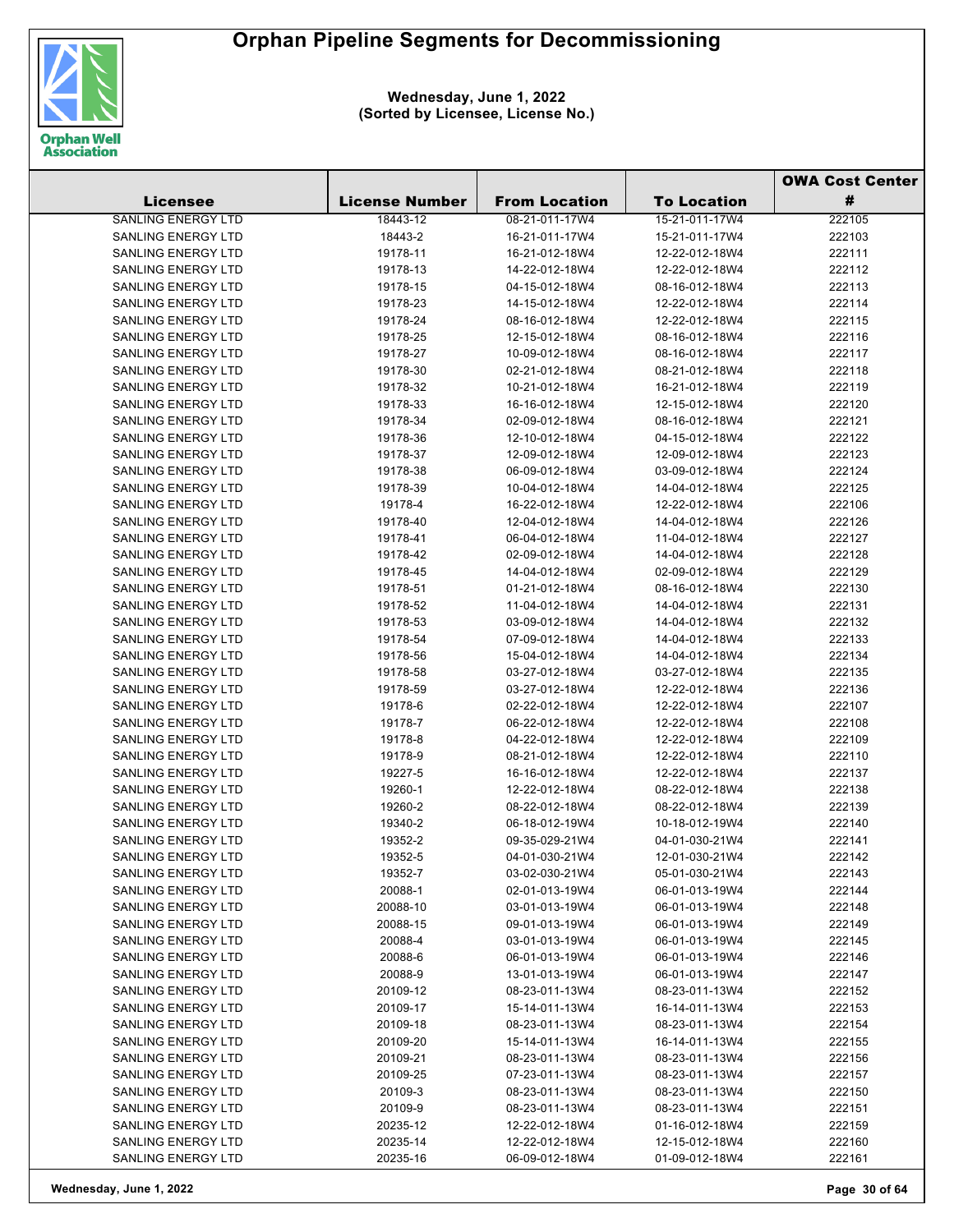

|                           |                       |                      |                    | <b>OWA Cost Center</b> |  |
|---------------------------|-----------------------|----------------------|--------------------|------------------------|--|
| <b>Licensee</b>           | <b>License Number</b> | <b>From Location</b> | <b>To Location</b> | #                      |  |
| <b>SANLING ENERGY LTD</b> | 20235-17              | 01-09-012-18W4       | 16-04-012-18W4     | 222162                 |  |
| SANLING ENERGY LTD        | 20235-18              | 12-22-012-18W4       | 06-09-012-18W4     | 222163                 |  |
| <b>SANLING ENERGY LTD</b> | 20235-22              | 01-28-012-18W4       | 04-27-012-18W4     | 222164                 |  |
| <b>SANLING ENERGY LTD</b> | 20235-23              | 06-04-012-18W4       | 16-04-012-18W4     | 222165                 |  |
| <b>SANLING ENERGY LTD</b> | 20235-24              | 10-09-012-18W4       | 04-10-012-18W4     | 222166                 |  |
| <b>SANLING ENERGY LTD</b> | 20235-25              | 16-09-012-18W4       | 10-09-012-18W4     | 222167                 |  |
| <b>SANLING ENERGY LTD</b> | 20235-26              | 01-16-012-18W4       | 16-09-012-18W4     | 222168                 |  |
| <b>SANLING ENERGY LTD</b> | 20235-6               | 12-22-012-18W4       | 06-22-012-18W4     | 222158                 |  |
| <b>SANLING ENERGY LTD</b> | 20237-1               | 06-25-024-13W4       | 02-24-024-13W4     | 222169                 |  |
| <b>SANLING ENERGY LTD</b> | 20237-10              | 04-25-024-13W4       | 12-24-024-13W4     | 222176                 |  |
| <b>SANLING ENERGY LTD</b> | 20237-12              | 16-24-024-13W4       | 16-24-024-13W4     | 222177                 |  |
| <b>SANLING ENERGY LTD</b> | 20237-13              | 02-25-024-13W4       | 16-24-024-13W4     | 222178                 |  |
| <b>SANLING ENERGY LTD</b> | 20237-4               | 08-24-024-13W4       | 02-24-024-13W4     | 222170                 |  |
| <b>SANLING ENERGY LTD</b> | 20237-5               | 02-24-024-13W4       | 02-24-024-13W4     | 222171                 |  |
| <b>SANLING ENERGY LTD</b> | 20237-6               | 08-13-024-13W4       | 02-24-024-13W4     | 222172                 |  |
| <b>SANLING ENERGY LTD</b> | 20237-7               | 07-24-024-13W4       | 02-24-024-13W4     | 222173                 |  |
| <b>SANLING ENERGY LTD</b> | 20237-8               | 08-25-024-13W4       | 02-24-024-13W4     | 222174                 |  |
| <b>SANLING ENERGY LTD</b> | 20237-9               | 14-24-024-13W4       | 16-24-024-13W4     | 222175                 |  |
| <b>SANLING ENERGY LTD</b> | 20365-2               | 10-25-011-13W4       | 10-25-011-13W4     | 222179                 |  |
| <b>SANLING ENERGY LTD</b> | 20365-4               | 11-25-011-13W4       | 11-25-011-13W4     | 222180                 |  |
| <b>SANLING ENERGY LTD</b> | 20409-1               | 06-21-011-19W4       | 06-21-011-19W4     | 222181                 |  |
| <b>SANLING ENERGY LTD</b> | 20425-1               | 08-03-012-19W4       | 11-02-012-19W4     | 222182                 |  |
| <b>SANLING ENERGY LTD</b> | 20425-2               | 15-02-012-19W4       | 11-02-012-19W4     | 222183                 |  |
| <b>SANLING ENERGY LTD</b> | 20547-4               | 11-23-029-20W4       | 10-23-029-20W4     | 222184                 |  |
| <b>SANLING ENERGY LTD</b> | 20547-6               | 11-23-029-20W4       | 10-23-029-20W4     | 222185                 |  |
| <b>SANLING ENERGY LTD</b> | 20548-1               | 05-21-012-16W4       | 08-20-012-16W4     | 222186                 |  |
| <b>SANLING ENERGY LTD</b> | 20548-10              | 12-20-012-16W4       | 10-20-012-16W4     | 222194                 |  |
| <b>SANLING ENERGY LTD</b> | 20548-11              | 13-20-012-16W4       | 10-20-012-16W4     | 222195                 |  |
| <b>SANLING ENERGY LTD</b> | 20548-12              | 14-20-012-16W4       | 10-20-012-16W4     | 222196                 |  |
| <b>SANLING ENERGY LTD</b> | 20548-13              | 15-20-012-16W4       | 10-20-012-16W4     | 222197                 |  |
| <b>SANLING ENERGY LTD</b> | 20548-14              | 16-20-012-16W4       | 10-20-012-16W4     | 222198                 |  |
| <b>SANLING ENERGY LTD</b> | 20548-15              | 08-20-012-16W4       | 10-20-012-16W4     | 222199                 |  |
| <b>SANLING ENERGY LTD</b> | 20548-16              | 08-20-012-16W4       | 10-20-012-16W4     | 222200                 |  |
| SANLING ENERGY LTD        | 20548-17              | 08-20-012-16W4       | 10-20-012-16W4     | 222201                 |  |
| <b>SANLING ENERGY LTD</b> | 20548-18              | 07-20-012-16W4       | 08-20-012-16W4     | 222202                 |  |
| <b>SANLING ENERGY LTD</b> | 20548-19              | 10-20-012-16W4       | 08-20-012-16W4     | 222203                 |  |
| <b>SANLING ENERGY LTD</b> | 20548-2               | 04-21-012-16W4       | 08-20-012-16W4     | 222187                 |  |
| SANLING ENERGY LTD        | 20548-20              | 16-20-012-16W4       | 08-20-012-16W4     | 222204                 |  |
| <b>SANLING ENERGY LTD</b> | 20548-21              | 08-20-012-16W4       | 08-20-012-16W4     | 222205                 |  |
| SANLING ENERGY LTD        | 20548-22              | 03-20-012-16W4       | 08-20-012-16W4     | 222206                 |  |
| SANLING ENERGY LTD        | 20548-24              | 08-20-012-16W4       | 08-20-012-16W4     | 222207                 |  |
| SANLING ENERGY LTD        | 20548-25              | 02-20-012-16W4       | 08-20-012-16W4     | 222208                 |  |
| <b>SANLING ENERGY LTD</b> | 20548-27              | 12-29-012-16W4       | 07-29-012-16W4     | 222209                 |  |
| SANLING ENERGY LTD        | 20548-28              | 06-29-012-16W4       | 11-29-012-16W4     | 222210                 |  |
| <b>SANLING ENERGY LTD</b> | 20548-29              | 08-29-012-16W4       | 09-29-012-16W4     | 222211                 |  |
| <b>SANLING ENERGY LTD</b> | 20548-3               | 01-20-012-16W4       | 08-20-012-16W4     | 222188                 |  |
| SANLING ENERGY LTD        | 20548-30              | 09-29-012-16W4       | 10-29-012-16W4     | 222212                 |  |
| SANLING ENERGY LTD        | 20548-31              | 15-29-012-16W4       | 10-29-012-16W4     | 222213                 |  |
| SANLING ENERGY LTD        | 20548-32              | 07-29-012-16W4       | 10-20-012-16W4     | 222214                 |  |
| SANLING ENERGY LTD        | 20548-34              | 16-20-012-16W4       | 16-20-012-16W4     | 222215                 |  |
| SANLING ENERGY LTD        | 20548-4               | 06-20-012-16W4       | 10-20-012-16W4     | 222189                 |  |
| SANLING ENERGY LTD        | 20548-5               | 07-20-012-16W4       | 10-20-012-16W4     | 222190                 |  |
| SANLING ENERGY LTD        | 20548-6               | 08-20-012-16W4       | 10-20-012-16W4     | 222191                 |  |
| SANLING ENERGY LTD        | 20548-7               | 09-20-012-16W4       | 10-20-012-16W4     | 222192                 |  |
| SANLING ENERGY LTD        | 20548-9               | 11-20-012-16W4       | 10-20-012-16W4     | 222193                 |  |
| SANLING ENERGY LTD        | 20549-1               | 10-20-012-16W4       | 12-21-012-16W4     | 222216                 |  |
| SANLING ENERGY LTD        | 20549-2               | 10-20-012-16W4       | 16-20-012-16W4     | 222217                 |  |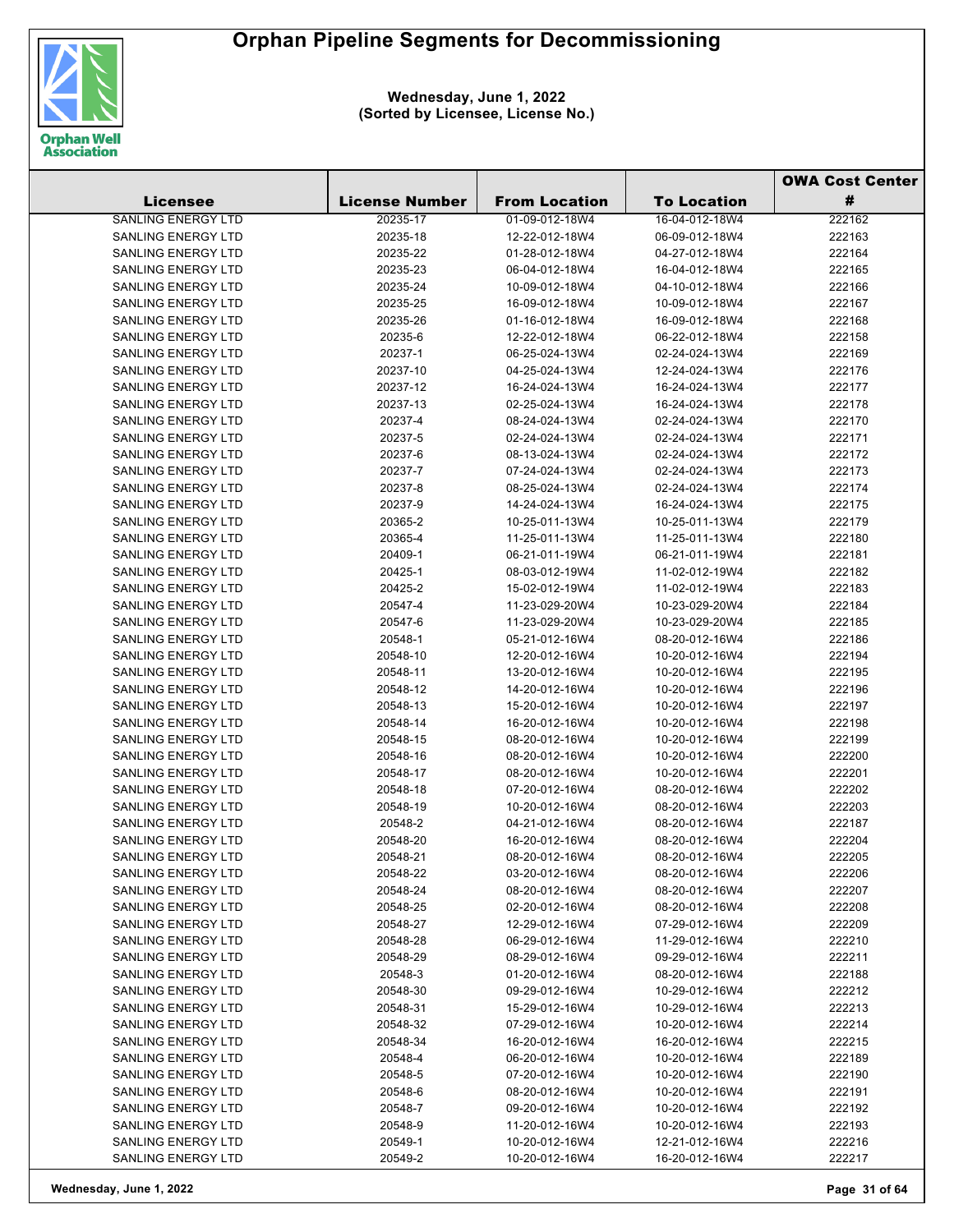

**Wednesday, June 1, 2022 (Sorted by Licensee, License No.)**

|                           |                       |                      |                    | <b>OWA Cost Center</b> |  |
|---------------------------|-----------------------|----------------------|--------------------|------------------------|--|
| Licensee                  | <b>License Number</b> | <b>From Location</b> | <b>To Location</b> | #                      |  |
| <b>SANLING ENERGY LTD</b> | 20549-3               | 10-20-012-16W4       | 15-29-012-16W4     | 222218                 |  |
| <b>SANLING ENERGY LTD</b> | 20549-4               | 15-29-012-16W4       | 15-29-012-16W4     | 222219                 |  |
| <b>SANLING ENERGY LTD</b> | 20632-1               | 04-34-014-19W4       | 14-27-014-19W4     | 222220                 |  |
| <b>SANLING ENERGY LTD</b> | 20632-2               | 05-33-014-19W4       | 14-27-014-19W4     | 222221                 |  |
| <b>SANLING ENERGY LTD</b> | 20632-3               | 01-33-014-19W4       | 14-27-014-19W4     | 222222                 |  |
| <b>SANLING ENERGY LTD</b> | 20632-4               | 05-33-014-19W4       | 14-27-014-19W4     | 222223                 |  |
| SANLING ENERGY LTD        | 20632-5               | 11-27-014-19W4       | 14-27-014-19W4     | 222224                 |  |
| <b>SANLING ENERGY LTD</b> | 20657-2               | 06-28-011-12W4       | 07-28-011-12W4     | 222225                 |  |
| <b>SANLING ENERGY LTD</b> | 20657-3               | 07-28-011-12W4       | 07-28-011-12W4     | 222226                 |  |
| <b>SANLING ENERGY LTD</b> | 20657-4               | 08-28-011-12W4       | 07-28-011-12W4     | 222227                 |  |
| SANLING ENERGY LTD        | 20682-2               | 14-18-016-17W4       | 14-32-016-17W4     | 222228                 |  |
| SANLING ENERGY LTD        | 20682-3               | 11-19-016-17W4       | 12-19-016-17W4     | 222229                 |  |
| <b>SANLING ENERGY LTD</b> | 20682-4               | 12-19-016-17W4       | 03-19-016-17W4     | 222230                 |  |
| <b>SANLING ENERGY LTD</b> | 20778-1               | 09-18-107-09W6       | 02-20-107-09W6     | 222231                 |  |
| SANLING ENERGY LTD        | 20778-2               | 02-20-107-09W6       | 03-29-107-09W6     | 222232                 |  |
| <b>SANLING ENERGY LTD</b> | 20778-3               | 03-29-107-09W6       | 03-29-107-09W6     | 222233                 |  |
| <b>SANLING ENERGY LTD</b> | 20778-4               | 03-29-107-09W6       | 07-32-107-09W6     | 222234                 |  |
| <b>SANLING ENERGY LTD</b> | 20906-1               | 06-14-011-17W4       | 13-16-011-17W4     | 222235                 |  |
| SANLING ENERGY LTD        | 20906-4               | 15-21-011-17W4       | 13-16-011-17W4     | 222236                 |  |
| <b>SANLING ENERGY LTD</b> | 20906-5               | 05-14-011-17W4       | 06-14-011-17W4     | 222237                 |  |
| <b>SANLING ENERGY LTD</b> | 20932-1               | 14-27-014-19W4       | 05-33-014-19W4     | 222238                 |  |
| SANLING ENERGY LTD        | 20951-1               | 15-15-011-13W4       | 07-22-011-13W4     | 222239                 |  |
| <b>SANLING ENERGY LTD</b> | 21222-1               | 02-24-024-13W4       | 02-19-024-12W4     | 222240                 |  |
| <b>SANLING ENERGY LTD</b> | 21222-2               | 02-19-024-12W4       | 01-08-024-12W4     | 222241                 |  |
| SANLING ENERGY LTD        | 21343-1               | 06-19-012-18W4       | 12-19-012-18W4     | 222242                 |  |
| SANLING ENERGY LTD        | 22226-1               | 11-10-011-13W4       | 16-10-011-13W4     | 222243                 |  |
| SANLING ENERGY LTD        | 22232-5               | 06-19-016-17W4       | 12-19-016-17W4     | 222244                 |  |
| SANLING ENERGY LTD        | 22232-6               | 13-19-016-17W4       | 12-19-016-17W4     | 222245                 |  |
| <b>SANLING ENERGY LTD</b> | 22472-1               | 16-09-012-16W4       | 12-09-012-06W4     | 222246                 |  |
| SANLING ENERGY LTD        | 22478-1               | 13-10-012-16W4       | 16-09-012-16W4     | 222247                 |  |
| SANLING ENERGY LTD        | 22478-10              | 08-16-012-16W4       | 16-09-012-16W4     | 222256                 |  |
| SANLING ENERGY LTD        | 22478-12              | 06-16-012-16W4       | 06-16-012-16W4     | 222257                 |  |
| <b>SANLING ENERGY LTD</b> | 22478-13              | 05-15-012-16W4       | 04-15-012-16W4     | 222258                 |  |
| SANLING ENERGY LTD        | 22478-14              | 07-16-012-16W4       | 16-09-012-16W4     | 222259                 |  |
| SANLING ENERGY LTD        | 22478-2               | 04-15-012-16W4       | 16-09-012-16W4     | 222248                 |  |
| <b>SANLING ENERGY LTD</b> | 22478-3               | 05-15-012-16W4       | 16-09-012-16W4     | 222249                 |  |
| <b>SANLING ENERGY LTD</b> | 22478-4               | 01-16-012-16W4       | 16-09-012-16W4     | 222250                 |  |
| SANLING ENERGY LTD        | 22478-5               | 06-16-012-16W4       | 16-09-012-16W4     | 222251                 |  |
| SANLING ENERGY LTD        | 22478-6               | 07-16-012-16W4       | 16-09-012-16W4     | 222252                 |  |
| SANLING ENERGY LTD        | 22478-7               | 08-16-012-16W4       | 16-09-012-16W4     | 222253                 |  |
| <b>SANLING ENERGY LTD</b> | 22478-8               | 09-16-012-16W4       | 16-09-012-16W4     | 222254                 |  |
| <b>SANLING ENERGY LTD</b> | 22478-9               | 02-16-012-16W4       | 16-09-012-16W4     | 222255                 |  |
| <b>SANLING ENERGY LTD</b> | 22615-1               | 16-17-107-09W6       | 02-20-107-09W6     | 222260                 |  |
| <b>SANLING ENERGY LTD</b> | 22615-2               | 14-17-107-09W6       | 02-20-107-09W6     | 222261                 |  |
| <b>SANLING ENERGY LTD</b> | 22687-2               | 07-14-108-07W6       | 12-23-108-07W6     | 222262                 |  |
| <b>SANLING ENERGY LTD</b> | 22687-3               | 12-23-108-07W6       | 10-28-108-07W6     | 222263                 |  |
| <b>SANLING ENERGY LTD</b> | 22687-4               | 12-23-108-07W6       | 12-23-108-07W6     | 222264                 |  |
| <b>SANLING ENERGY LTD</b> | 22776-1               | 02-01-030-21W4       | 03-01-030-21W4     | 222265                 |  |
| <b>SANLING ENERGY LTD</b> | 22903-3               | 06-05-109-06W6       | 09-36-108-07W6     | 222266                 |  |
| SANLING ENERGY LTD        | 22903-4               | 15-31-108-06W6       | 09-36-108-07W6     | 222267                 |  |
| SANLING ENERGY LTD        | 22903-5               | 13-05-109-06W6       | 12-05-109-06W6     | 222268                 |  |
| <b>SANLING ENERGY LTD</b> | 22903-6               | 07-05-109-06W6       | 12-05-109-06W6     | 222269                 |  |
| <b>SANLING ENERGY LTD</b> | 23277-2               | 09-36-108-07W6       | 09-36-108-07W6     | 222270                 |  |
| <b>SANLING ENERGY LTD</b> | 23346-1               | 14-16-013-12W4       | 11-16-013-12W4     | 222271                 |  |
| <b>SANLING ENERGY LTD</b> | 23346-2               | 11-16-013-12W4       | 11-16-013-12W4     | 222272                 |  |
| <b>SANLING ENERGY LTD</b> | 23469-1               | 07-27-016-20W4       | 06-27-016-20W4     | 222273                 |  |
| <b>SANLING ENERGY LTD</b> | 23469-2               | 11-27-016-20W4       | 06-27-016-20W4     | 222274                 |  |

**Wednesday, June 1, 2022 Page 32 of 64**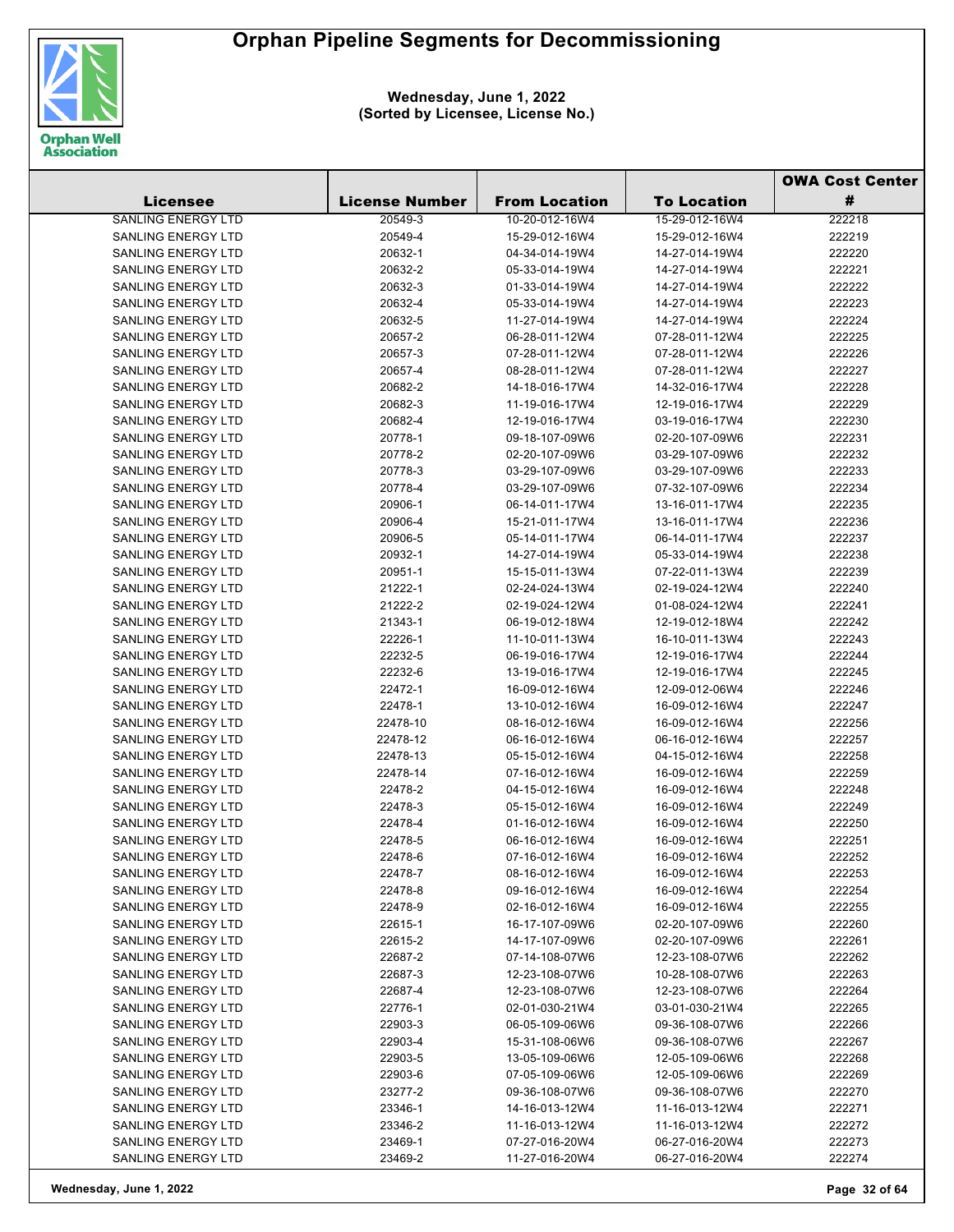

|                           |                       |                      |                    | <b>OWA Cost Center</b> |
|---------------------------|-----------------------|----------------------|--------------------|------------------------|
| <b>Licensee</b>           | <b>License Number</b> | <b>From Location</b> | <b>To Location</b> | #                      |
| <b>SANLING ENERGY LTD</b> | 23500-1               | 14-10-012-16W4       | 16-09-012-16W4     | 222275                 |
| SANLING ENERGY LTD        | 23500-2               | 15-10-012-16W4       | 16-09-012-16W4     | 222276                 |
| SANLING ENERGY LTD        | 23500-3               | 15-10-012-16W4       | 14-10-012-16W4     | 222277                 |
| <b>SANLING ENERGY LTD</b> | 23500-4               | 05-14-012-16W4       | 15-10-012-16W4     | 222278                 |
| SANLING ENERGY LTD        | 23500-5               | 01-15-012-16W4       | 15-10-012-16W4     | 222279                 |
| <b>SANLING ENERGY LTD</b> | 23500-6               | 16-10-012-16W4       | 15-10-012-16W4     | 222280                 |
| <b>SANLING ENERGY LTD</b> | 23500-7               | 15-10-012-16W4       | 15-10-012-16W4     | 222281                 |
| <b>SANLING ENERGY LTD</b> | 23716-1               | 10-20-012-16W4       | 05-20-012-16W4     | 222282                 |
| <b>SANLING ENERGY LTD</b> | 23727-1               | 05-10-012-16W4       | 16-09-012-16W4     | 222283                 |
| <b>SANLING ENERGY LTD</b> | 23727-2               | 05-10-012-16W4       | 16-09-012-16W4     | 222284                 |
| SANLING ENERGY LTD        | 23727-3               | 11-10-012-16W4       | 05-10-012-16W4     | 222285                 |
| <b>SANLING ENERGY LTD</b> | 23727-4               | 06-10-012-16W4       | 05-10-012-16W4     | 222286                 |
| SANLING ENERGY LTD        | 23739-4               | 06-18-030-18W4       | 14-07-030-18W4     | 222287                 |
| SANLING ENERGY LTD        | 23766-2               | 06-27-016-20W4       | 10-27-016-20W4     | 222288                 |
| SANLING ENERGY LTD        |                       |                      | 06-23-013-18W4     |                        |
| <b>SANLING ENERGY LTD</b> | 23909-3               | 06-23-013-18W4       |                    | 222289                 |
|                           | 23936-1               | 15-24-108-07W6       | 07-14-108-07W6     | 222290                 |
| SANLING ENERGY LTD        | 23977-1               | 10-08-109-06W6       | 13-05-109-06W6     | 222291                 |
| SANLING ENERGY LTD        | 23977-2               | 13-05-109-06W6       | 06-05-109-06W6     | 222292                 |
| SANLING ENERGY LTD        | 24277-1               | 14-08-027-14W4       | 16-05-027-14W4     | 222293                 |
| <b>SANLING ENERGY LTD</b> | 24356-1               | 08-19-014-14W4       | 11-20-014-14W4     | 222294                 |
| <b>SANLING ENERGY LTD</b> | 24402-1               | 09-15-011-17W4       | 06-14-011-17W4     | 222295                 |
| <b>SANLING ENERGY LTD</b> | 24555-3               | 04-11-011-16W4       | 13-02-011-16W4     | 222296                 |
| <b>SANLING ENERGY LTD</b> | 24705-3               | 09-32-016-18W4       | 13-33-016-18W4     | 222297                 |
| <b>SANLING ENERGY LTD</b> | 24705-5               | 15-34-016-18W4       | 15-34-016-18W4     | 222298                 |
| SANLING ENERGY LTD        | 24705-6               | 08-32-016-18W4       | 09-32-016-18W4     | 222299                 |
| SANLING ENERGY LTD        | 24736-1               | 11-20-014-14W4       | 13-17-014-14W4     | 222300                 |
| SANLING ENERGY LTD        | 24801-1               | 05-17-014-20W4       | 07-17-014-20W4     | 222301                 |
| SANLING ENERGY LTD        | 24801-7               | 13-15-014-20W4       | 06-16-014-20W4     | 222302                 |
| SANLING ENERGY LTD        | 24801-8               | 06-16-014-20W4       | 07-17-014-20W4     | 222303                 |
| <b>SANLING ENERGY LTD</b> | 24801-9               | 03-26-014-20W4       | 11-23-014-20W4     | 222304                 |
| <b>SANLING ENERGY LTD</b> | 24907-1               | 16-05-014-20W4       | 06-16-014-20W4     | 222305                 |
| <b>SANLING ENERGY LTD</b> | 24907-2               | 14-05-014-20W4       | 16-05-014-20W4     | 222306                 |
| SANLING ENERGY LTD        | 24999-5               | 01-30-011-19W4       | 01-30-011-19W4     | 222307                 |
| SANLING ENERGY LTD        | 25129-4               | 07-27-012-18W4       | 07-27-012-18W4     | 222308                 |
| SANLING ENERGY LTD        | 25129-6               | 08-26-012-18W4       | 11-26-012-18W4     | 222309                 |
| <b>SANLING ENERGY LTD</b> | 25129-7               | 08-25-012-18W4       | 08-26-012-18W4     | 222310                 |
| <b>SANLING ENERGY LTD</b> | 25129-8               | 02-27-012-18W4       | 07-27-012-18W4     | 222311                 |
| SANLING ENERGY LTD        | 25408-1               | 01-08-014-20W4       | 04-09-014-20W4     | 222312                 |
| SANLING ENERGY LTD        | 25543-1               | 11-15-012-16W4       | 15-16-012-16W4     | 222313                 |
| <b>SANLING ENERGY LTD</b> | 25543-2               | 06-21-012-16W4       | 15-16-012-16W4     | 222314                 |
| <b>SANLING ENERGY LTD</b> | 25543-3               | 08-20-012-16W4       | 10-20-012-16W4     | 222315                 |
| <b>SANLING ENERGY LTD</b> | 25543-4               | 15-16-012-16W4       | 10-20-012-16W4     | 222316                 |
| <b>SANLING ENERGY LTD</b> | 25543-6               | 04-21-012-16W4       | 15-16-012-16W4     | 222317                 |
| <b>SANLING ENERGY LTD</b> | 25543-8               | 08-20-012-16W4       | 08-20-012-16W4     | 222318                 |
| <b>SANLING ENERGY LTD</b> | 25593-1               | 06-12-010-16W4       | 05-07-010-15W4     | 222319                 |
| <b>SANLING ENERGY LTD</b> | 25593-2               | 05-07-010-15W4       | 15-06-010-15W4     | 222320                 |
| <b>SANLING ENERGY LTD</b> | 25593-3               | 15-06-010-15W4       | 07-05-010-15W4     | 222321                 |
| <b>SANLING ENERGY LTD</b> | 25593-4               | 07-05-010-15W4       | 04-04-010-15W4     | 222322                 |
| <b>SANLING ENERGY LTD</b> | 25766-1               | 02-27-014-19W4       | 11-27-014-19W4     | 222323                 |
| SANLING ENERGY LTD        | 25827-1               | 14-18-016-17W4       | 12-19-016-17W4     | 222324                 |
| SANLING ENERGY LTD        | 25827-2               | 14-17-016-17W4       | 14-18-016-17W4     | 222325                 |
| <b>SANLING ENERGY LTD</b> | 25880-2               | 04-19-016-17W4       | 12-19-016-17W4     | 222326                 |
| SANLING ENERGY LTD        | 26017-1               | 04-05-011-12W4       | 03-05-011-12W4     | 222327                 |
| SANLING ENERGY LTD        | 26019-3               | 03-05-011-12W4       | 04-05-011-12W4     | 222328                 |
| SANLING ENERGY LTD        | 26026-1               | 14-32-011-12W4       | 04-33-011-12W4     | 222329                 |
| SANLING ENERGY LTD        | 26026-2               | 10-32-011-12W4       | 04-33-011-12W4     | 222330                 |
| SANLING ENERGY LTD        | 26026-3               | 11-32-011-12W4       | 10-32-011-12W4     | 222331                 |
|                           |                       |                      |                    |                        |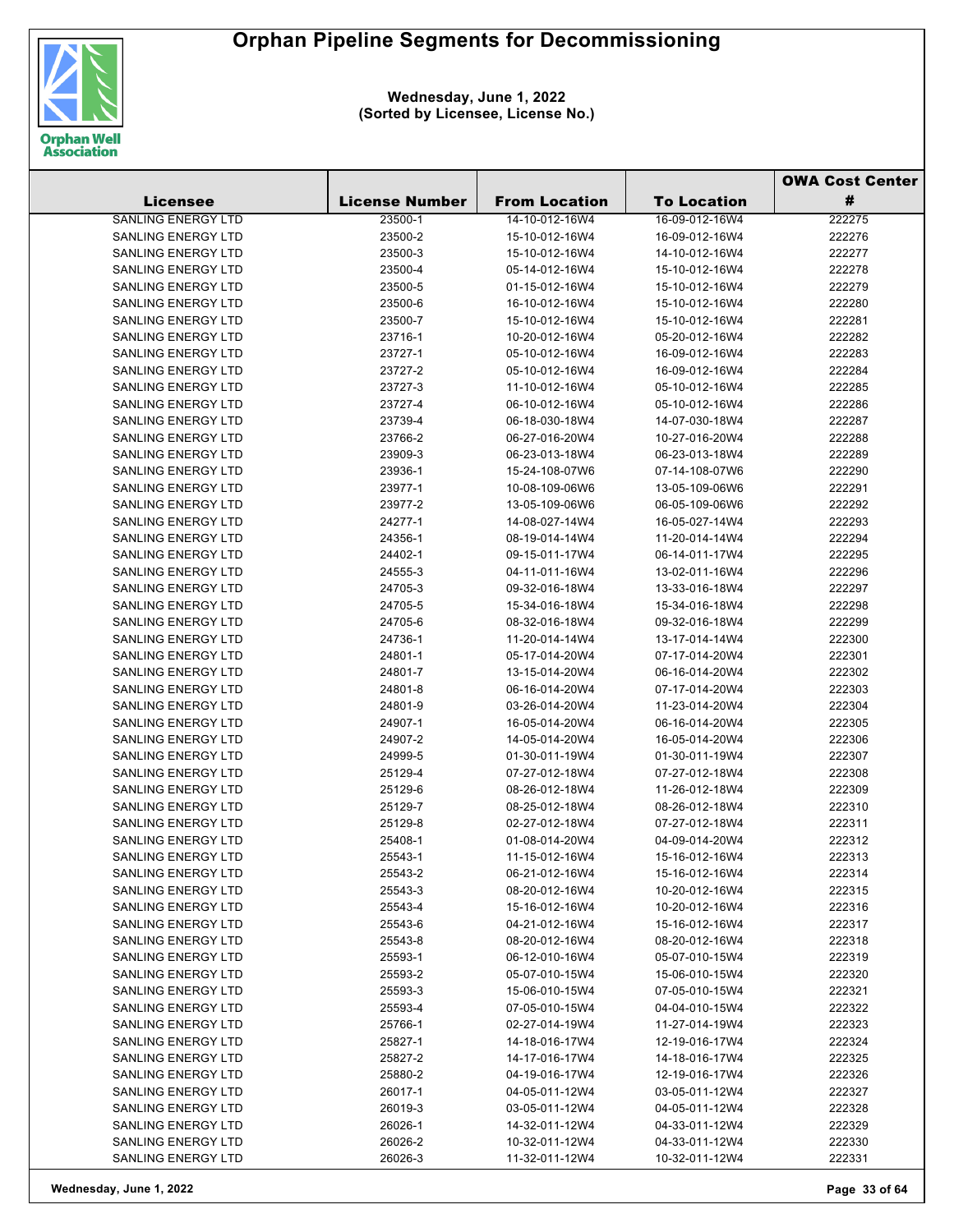

|                                                        |                       |                                  |                                  | <b>OWA Cost Center</b> |  |
|--------------------------------------------------------|-----------------------|----------------------------------|----------------------------------|------------------------|--|
| <b>Licensee</b>                                        | <b>License Number</b> | <b>From Location</b>             | <b>To Location</b>               | #                      |  |
| <b>SANLING ENERGY LTD</b>                              | 26218-2               | 02-30-109-07W6                   | 12-30-109-07W6                   | 222332                 |  |
| SANLING ENERGY LTD                                     | 26251-1               | 04-06-108-06W6                   | 07-14-108-07W6                   | 222333                 |  |
| <b>SANLING ENERGY LTD</b>                              | 26412-1               | 10-25-012-19W4                   | 06-36-012-19W4                   | 222334                 |  |
| SANLING ENERGY LTD                                     | 26412-10              | 06-36-012-19W4                   | 06-36-012-19W4                   | 222342                 |  |
| <b>SANLING ENERGY LTD</b>                              | 26412-11              | 03-36-012-19W4                   | 06-36-012-19W4                   | 222343                 |  |
| SANLING ENERGY LTD                                     | 26412-12              | 10-12-013-19W4                   | 16-12-013-19W4                   | 222344                 |  |
| <b>SANLING ENERGY LTD</b>                              | 26412-13              | 07-12-013-19W4                   | 02-12-013-19W4                   | 222345                 |  |
| <b>SANLING ENERGY LTD</b>                              | 26412-14              | 08-13-013-19W4                   | 16-12-013-19W4                   | 222346                 |  |
| <b>SANLING ENERGY LTD</b>                              | 26412-15              | 06-12-013-19W4                   | 02-12-013-19W4                   | 222347                 |  |
| SANLING ENERGY LTD                                     | 26412-2               | 14-25-012-19W4                   | 06-36-012-19W4                   | 222335                 |  |
| <b>SANLING ENERGY LTD</b>                              | 26412-3               | 06-36-012-19W4                   | 06-36-012-19W4                   | 222336                 |  |
| <b>SANLING ENERGY LTD</b>                              | 26412-4               | 11-36-012-19W4                   | 14-36-012-19W4                   | 222337                 |  |
| <b>SANLING ENERGY LTD</b>                              | 26412-5               | 11-36-012-19W4                   | 14-36-012-19W4                   | 222338                 |  |
| <b>SANLING ENERGY LTD</b>                              | 26412-6               | 16-12-013-19W4                   | 02-12-013-19W4                   | 222339                 |  |
| <b>SANLING ENERGY LTD</b>                              | 26412-7               | 02-12-013-19W4                   | 14-36-012-19W4                   | 222340                 |  |
| <b>SANLING ENERGY LTD</b>                              | 26412-8               | 14-36-012-19W4                   | 14-36-012-19W4                   | 222341                 |  |
| <b>SANLING ENERGY LTD</b>                              | 26444-2               | 07-36-012-19W4                   | 06-36-012-19W4                   | 222348                 |  |
| <b>SANLING ENERGY LTD</b>                              | 26444-3               | 07-36-012-19W4                   | 10-25-012-19W4                   | 222349                 |  |
| <b>SANLING ENERGY LTD</b>                              | 26444-4               | 06-36-012-19W4                   | 06-10-012-19W4                   | 222350                 |  |
| <b>SANLING ENERGY LTD</b>                              | 26444-6               | 06-10-012-19W4                   | 06-10-012-19W4                   | 222351                 |  |
| <b>SANLING ENERGY LTD</b>                              | 26444-7               | 06-10-012-19W4                   | 10-04-012-19W4                   | 222352                 |  |
| <b>SANLING ENERGY LTD</b>                              | 26450-2               | 10-12-013-19W4                   | 08-13-013-19W4                   | 222353                 |  |
| <b>SANLING ENERGY LTD</b>                              | 26480-1               | 13-19-015-21W4                   | 05-30-015-21W4                   | 222354                 |  |
| <b>SANLING ENERGY LTD</b>                              | 26533-3               | 16-12-014-21W4                   | 06-07-014-20W4                   | 222355                 |  |
| <b>SANLING ENERGY LTD</b>                              | 26669-1               | 15-21-011-17W4                   | 13-21-011-17W4                   | 222356                 |  |
| SANLING ENERGY LTD                                     | 26822-1               | 08-23-016-22W4                   | 08-23-016-22W4                   | 222357                 |  |
| <b>SANLING ENERGY LTD</b>                              | 26822-2               | 02-23-016-22W4                   | 08-23-016-22W4                   | 222358                 |  |
| <b>SANLING ENERGY LTD</b>                              | 26822-3               | 06-23-016-22W4                   | 08-23-016-22W4                   | 222359                 |  |
| <b>SANLING ENERGY LTD</b>                              | 26822-4               | 11-23-016-22W4                   | 08-23-016-22W4                   | 222360                 |  |
| <b>SANLING ENERGY LTD</b>                              | 26822-5               | 16-14-016-22W4                   | 08-23-016-22W4                   | 222361                 |  |
| <b>SANLING ENERGY LTD</b>                              | 26822-6               | 08-14-016-22W4                   | 08-23-016-22W4                   | 222362                 |  |
| <b>SANLING ENERGY LTD</b>                              | 26822-7               | 01-23-016-22W4                   | 08-23-016-22W4                   | 222363                 |  |
| <b>SANLING ENERGY LTD</b>                              | 26822-8               | 07-23-016-22W4                   | 08-23-016-22W4                   | 222364                 |  |
| <b>SANLING ENERGY LTD</b>                              | 26941-2               | 04-35-012-19W4                   | 11-35-012-19W4                   | 222365                 |  |
| <b>SANLING ENERGY LTD</b>                              | 26943-1               | 06-20-016-17W4                   | 07-19-016-17W4                   | 222366                 |  |
| <b>SANLING ENERGY LTD</b>                              | 26949-2               | 13-12-040-15W4                   | 12-01-040-15W4                   | 222367                 |  |
| <b>SANLING ENERGY LTD</b>                              | 26952-5               | 16-09-084-13W6                   | 09-09-084-13W6                   | 222368                 |  |
| SANLING ENERGY LTD                                     | 26981-10              | 03-34-011-12W4                   | 05-35-011-12W4                   | 222375                 |  |
| SANLING ENERGY LTD                                     | 26981-12              | 01-34-011-12W4                   | 05-35-011-12W4                   | 222376                 |  |
| <b>SANLING ENERGY LTD</b>                              | 26981-14              | 09-35-011-12W4                   | 10-35-011-12W4                   | 222377                 |  |
| <b>SANLING ENERGY LTD</b>                              | 26981-15              | 01-02-012-12W4                   | 10-35-011-12W4                   | 222378                 |  |
| <b>SANLING ENERGY LTD</b>                              | 26981-16              | 03-02-012-12W4                   | 10-35-011-12W4                   | 222379                 |  |
| SANLING ENERGY LTD                                     | 26981-19              | 06-03-012-12W4                   | 10-35-011-12W4                   | 222380                 |  |
| <b>SANLING ENERGY LTD</b>                              | 26981-2               | 05-35-011-12W4                   | 05-35-011-12W4                   | 222369                 |  |
| <b>SANLING ENERGY LTD</b>                              | 26981-21              | 01-33-011-12W4                   | 03-34-011-12W4                   | 222381                 |  |
| <b>SANLING ENERGY LTD</b>                              | 26981-22              | 13-20-011-11W4                   | 14-20-011-11W4                   | 222382                 |  |
| SANLING ENERGY LTD                                     | 26981-23              | 15-20-011-11W4<br>14-20-011-11W4 | 14-20-011-11W4                   | 222383                 |  |
| <b>SANLING ENERGY LTD</b><br><b>SANLING ENERGY LTD</b> | 26981-24              | 14-20-011-11W4                   | 14-20-011-11W4                   | 222384                 |  |
| SANLING ENERGY LTD                                     | 26981-25              |                                  | 08-35-011-12W4                   | 222385<br>222386       |  |
| SANLING ENERGY LTD                                     | 26981-26<br>26981-27  | 09-19-011-11W4<br>05-30-011-11W4 | 14-20-011-11W4<br>01-25-011-12W4 | 222387                 |  |
| <b>SANLING ENERGY LTD</b>                              | 26981-28              | 05-35-011-12W4                   | 08-35-011-12W4                   | 222388                 |  |
| SANLING ENERGY LTD                                     | 26981-30              | 10-35-011-12W4                   | 08-35-011-12W4                   | 222389                 |  |
| SANLING ENERGY LTD                                     | 26981-31              | 10-35-011-12W4                   | 08-35-011-12W4                   | 222390                 |  |
| SANLING ENERGY LTD                                     | 26981-32              | 10-35-011-12W4                   | 08-35-011-12W4                   | 222391                 |  |
| SANLING ENERGY LTD                                     | 26981-35              | 08-34-011-12W4                   | 05-35-011-12W4                   | 222392                 |  |
| SANLING ENERGY LTD                                     | 26981-36              | 05-35-011-12W4                   | 08-35-011-12W4                   | 222393                 |  |
|                                                        |                       |                                  |                                  |                        |  |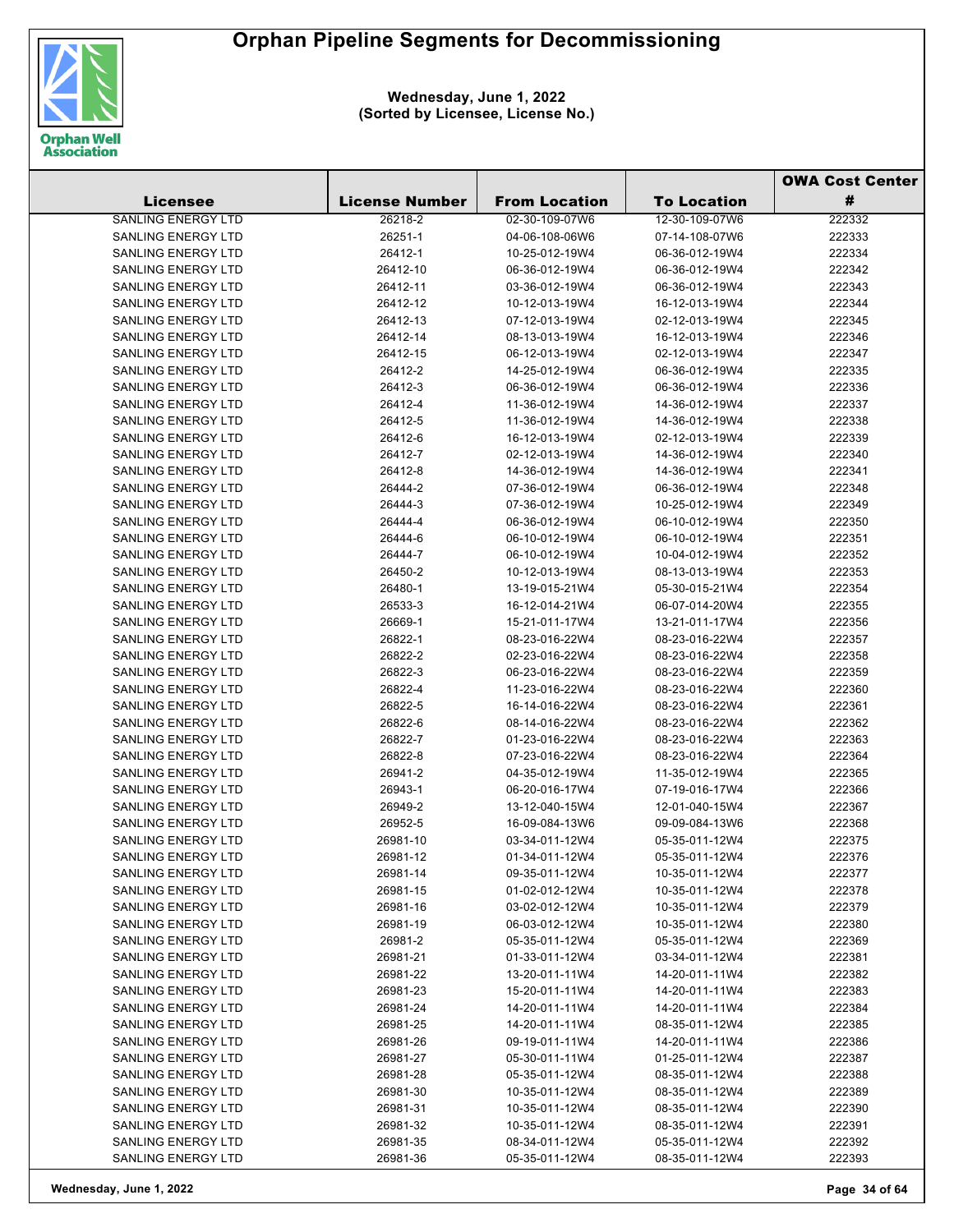

**Wednesday, June 1, 2022 (Sorted by Licensee, License No.)**

|                                                        |                       |                                  | <b>OWA Cost Center</b>           |                  |
|--------------------------------------------------------|-----------------------|----------------------------------|----------------------------------|------------------|
| Licensee                                               | <b>License Number</b> | <b>From Location</b>             | <b>To Location</b>               | #                |
| <b>SANLING ENERGY LTD</b>                              | 26981-38              | 08-35-011-12W4                   | 08-35-011-12W4                   | 222394           |
| <b>SANLING ENERGY LTD</b>                              | 26981-39              | 09-36-011-12W4                   | 08-35-011-12W4                   | 222395           |
| <b>SANLING ENERGY LTD</b>                              | 26981-4               | 08-35-011-12W4                   | 08-35-011-12W4                   | 222370           |
| <b>SANLING ENERGY LTD</b>                              | 26981-5               | 09-35-011-12W4                   | 10-35-011-12W4                   | 222371           |
| <b>SANLING ENERGY LTD</b>                              | 26981-6               | 12-36-011-12W4                   | 09-35-011-12W4                   | 222372           |
| <b>SANLING ENERGY LTD</b>                              | 26981-8               | 04-35-011-12W4                   | 05-35-011-12W4                   | 222373           |
| <b>SANLING ENERGY LTD</b>                              | 26981-9               | 14-27-011-12W4                   | 03-34-011-12W4                   | 222374           |
| <b>SANLING ENERGY LTD</b>                              | 26982-1               | 08-35-011-12W4                   | 16-26-011-12W4                   | 222396           |
| <b>SANLING ENERGY LTD</b>                              | 26982-2               | 08-35-011-12W4                   | 12-26-011-12W4                   | 222397           |
| <b>SANLING ENERGY LTD</b>                              | 26982-3               | 08-35-011-12W4                   | 06-35-011-12W4                   | 222398           |
| <b>SANLING ENERGY LTD</b>                              | 27042-1               | 10-25-103-04W6                   | 10-27-103-04W6                   | 222399           |
| <b>SANLING ENERGY LTD</b>                              | 27042-10              | 10-29-103-04W6                   | 05-33-103-04W6                   | 222408           |
| SANLING ENERGY LTD                                     | 27042-11              | 05-33-103-04W6                   | 09-28-103-04W6                   | 222409           |
| <b>SANLING ENERGY LTD</b>                              | 27042-12              | 10-33-103-04W6                   | 10-33-103-04W6                   | 222410           |
| <b>SANLING ENERGY LTD</b>                              | 27042-13              | 10-21-103-04W6                   | 10-21-103-04W6                   | 222411           |
| <b>SANLING ENERGY LTD</b>                              | 27042-14              | 10-27-103-04W6                   | 10-27-103-04W6                   | 222412           |
| <b>SANLING ENERGY LTD</b>                              | 27042-15              | 09-28-103-04W6                   | 09-28-103-04W6                   | 222413           |
| <b>SANLING ENERGY LTD</b>                              | 27042-16              | 10-30-103-04W6                   | 10-29-103-04W6                   | 222414           |
| <b>SANLING ENERGY LTD</b>                              | 27042-18              | 08-34-103-04W6                   | 09-27-103-04W6                   | 222415           |
| <b>SANLING ENERGY LTD</b>                              | 27042-19              | 10-32-103-04W6                   | 10-32-103-04W6                   | 222416           |
| <b>SANLING ENERGY LTD</b>                              | 27042-2               | 10-27-103-04W6                   | 09-28-103-04W6                   | 222400           |
| <b>SANLING ENERGY LTD</b>                              | 27042-21              | 11-11-103-04W6                   | 09-10-103-04W6                   | 222417           |
| <b>SANLING ENERGY LTD</b>                              | 27042-22              | 10-06-103-04W6                   | 07-08-103-04W6                   | 222418           |
| <b>SANLING ENERGY LTD</b>                              | 27042-23              | 07-08-103-04W6                   | 10-09-103-04W6                   | 222419           |
| SANLING ENERGY LTD                                     | 27042-3               | 10-23-103-04W6                   | 10-26-103-04W6                   | 222401           |
| <b>SANLING ENERGY LTD</b>                              | 27042-30              | 10-19-103-04W6                   | 10-30-103-04W6                   | 222420           |
| <b>SANLING ENERGY LTD</b>                              | 27042-31              | 10-30-103-04W6                   | 10-29-103-04W6                   | 222421           |
| <b>SANLING ENERGY LTD</b>                              | 27042-32              | 14-16-103-04W6                   | 14-16-103-04W6                   | 222422           |
| <b>SANLING ENERGY LTD</b>                              | 27042-33              | 11-26-103-04W6                   | 11-26-103-04W6                   | 222423           |
| <b>SANLING ENERGY LTD</b>                              | 27042-35              | 14-30-103-03W6                   | 10-25-103-04W6                   | 222424           |
| <b>SANLING ENERGY LTD</b>                              | 27042-4               | 10-03-103-04W6                   | 10-09-103-04W6                   | 222402           |
| <b>SANLING ENERGY LTD</b>                              | 27042-41              | 10-29-103-04W6                   | 09-28-103-04W6                   | 222425           |
| <b>SANLING ENERGY LTD</b>                              | 27042-42              | 06-20-103-03W6                   | 11-30-103-03W6                   | 222426           |
| <b>SANLING ENERGY LTD</b>                              | 27042-43              | 16-19-103-03W6                   | 13-20-103-03W6                   | 222427           |
| SANLING ENERGY LTD                                     | 27042-44              | 11-26-103-04W6                   | 11-26-103-04W6                   | 222428           |
| <b>SANLING ENERGY LTD</b>                              | 27042-45              | 12-29-103-03W6                   | 09-28-103-04W6                   | 222429           |
| <b>SANLING ENERGY LTD</b>                              | 27042-46              | 11-21-103-03W6                   | 12-29-103-03W6                   | 222430           |
| SANLING ENERGY LTD                                     | 27042-47              | 06-29-103-03W6                   | 07-29-103-03W6                   | 222431           |
| <b>SANLING ENERGY LTD</b>                              | 27042-48              | 10-03-103-04W6                   | 10-09-103-04W6                   | 222432           |
| SANLING ENERGY LTD                                     | 27042-49              | 16-24-103-04W6                   | 09-25-103-04W6                   | 222433           |
| <b>SANLING ENERGY LTD</b>                              | 27042-5               | 10-09-103-04W6                   | 12-16-103-04W6                   | 222403           |
| <b>SANLING ENERGY LTD</b>                              | 27042-50              | 04-31-103-03W6                   | 09-25-103-04W6                   | 222434           |
| <b>SANLING ENERGY LTD</b>                              | 27042-51              | 16-14-103-04W6                   | 04-24-103-04W6                   | 222435           |
| <b>SANLING ENERGY LTD</b>                              | 27042-52              | 16-10-103-04W6                   | 09-10-103-04W6                   | 222436           |
| <b>SANLING ENERGY LTD</b><br><b>SANLING ENERGY LTD</b> | 27042-53              | 04-24-103-04W6                   | 10-23-103-04W6<br>09-28-103-04W6 | 222437           |
| <b>SANLING ENERGY LTD</b>                              | 27042-6               | 12-16-103-04W6                   |                                  | 222404           |
| <b>SANLING ENERGY LTD</b>                              | 27042-7<br>27042-8    | 10-15-103-04W6                   | 14-16-103-04W6                   | 222405           |
| <b>SANLING ENERGY LTD</b>                              | 27042-9               | 10-17-103-04W6<br>10-31-103-04W6 | 12-16-103-04W6                   | 222406<br>222407 |
| SANLING ENERGY LTD                                     | 27059-2               | 11-19-016-17W4                   | 05-33-103-04W6<br>12-19-016-17W4 | 222438           |
| SANLING ENERGY LTD                                     | 27059-4               | 12-19-016-17W4                   | 12-19-016-17W4                   | 222439           |
| SANLING ENERGY LTD                                     | 27067-1               | 08-04-051-07W5                   | 09-17-050-07W5                   | 222440           |
| <b>SANLING ENERGY LTD</b>                              | 27229-1               | 10-29-106-05W6                   | 10-20-106-05W6                   | 222441           |
| <b>SANLING ENERGY LTD</b>                              | 27401-1               | 12-13-016-22W4                   | 08-23-016-22W4                   | 222442           |
| SANLING ENERGY LTD                                     | 27401-10              | 05-13-016-22W4                   | 12-13-016-22W4                   | 222449           |
| SANLING ENERGY LTD                                     | 27401-2               | 04-24-016-22W4                   | 12-13-016-22W4                   | 222443           |
| SANLING ENERGY LTD                                     | 27401-3               | 14-13-016-22W4                   | 12-13-016-22W4                   | 222444           |
|                                                        |                       |                                  |                                  |                  |

**Wednesday, June 1, 2022 Page 35 of 64**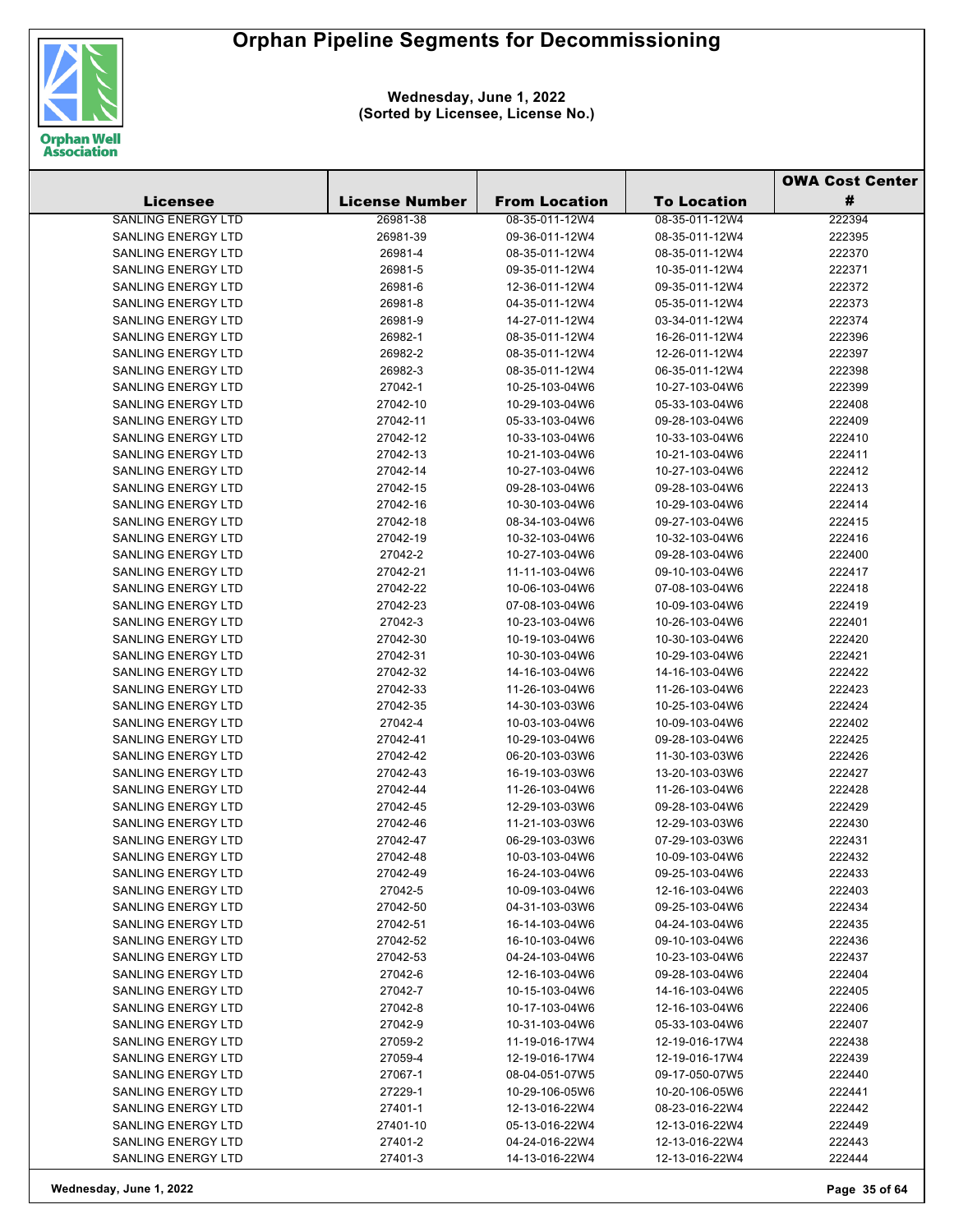

|                           |                       |                      |                    | <b>OWA Cost Center</b> |
|---------------------------|-----------------------|----------------------|--------------------|------------------------|
| <b>Licensee</b>           | <b>License Number</b> | <b>From Location</b> | <b>To Location</b> | #                      |
| <b>SANLING ENERGY LTD</b> | 27401-4               | 06-13-016-22W4       | 12-13-016-22W4     | 222445                 |
| SANLING ENERGY LTD        | 27401-5               | 04-13-016-22W4       | 12-13-016-22W4     | 222446                 |
| <b>SANLING ENERGY LTD</b> | 27401-8               | 02-24-016-22W4       | 12-13-016-22W4     | 222447                 |
| <b>SANLING ENERGY LTD</b> | 27401-9               | 12-13-016-22W4       | 14-12-016-22W4     | 222448                 |
| <b>SANLING ENERGY LTD</b> | 27562-1               | 04-31-040-10W4       | 06-13-041-11W4     | 222450                 |
| <b>SANLING ENERGY LTD</b> | 27562-10              | 09-19-042-10W4       | 12-01-042-11W4     | 222458                 |
| <b>SANLING ENERGY LTD</b> | 27562-12              | 06-17-041-11W4       | 06-15-041-11W4     | 222459                 |
| <b>SANLING ENERGY LTD</b> | 27562-13              | 09-35-041-11W4       | 14-35-041-11W4     | 222460                 |
| <b>SANLING ENERGY LTD</b> | 27562-14              | 12-13-042-11W4       | 07-13-042-11W4     | 222461                 |
| SANLING ENERGY LTD        | 27562-15              | 08-13-042-11W4       | 07-13-042-11W4     | 222462                 |
| <b>SANLING ENERGY LTD</b> | 27562-16              | 08-01-042-11W4       | 03-01-042-11W4     | 222463                 |
| <b>SANLING ENERGY LTD</b> | 27562-17              | 03-01-042-11W4       | 12-01-042-11W4     | 222464                 |
| <b>SANLING ENERGY LTD</b> | 27562-18              | 13-07-042-11W4       | 13-07-042-11W4     | 222465                 |
| <b>SANLING ENERGY LTD</b> | 27562-19              | 03-07-042-11W4       | 04-07-042-11W4     | 222466                 |
| <b>SANLING ENERGY LTD</b> | 27562-2               | 08-31-041-11W4       | 06-27-041-11W4     | 222451                 |
| <b>SANLING ENERGY LTD</b> | 27562-21              | 06-27-041-11W4       | 06-13-041-11W4     | 222467                 |
| <b>SANLING ENERGY LTD</b> | 27562-22              | 08-03-042-12W4       | 16-35-041-12W4     | 222468                 |
| <b>SANLING ENERGY LTD</b> | 27562-23              | 08-24-041-11W4       | 13-13-041-11W4     | 222469                 |
| <b>SANLING ENERGY LTD</b> | 27562-24              | 15-06-042-11W4       | 03-07-042-11W4     | 222470                 |
| <b>SANLING ENERGY LTD</b> | 27562-25              | 11-20-042-10W4       | 09-19-042-10W4     | 222471                 |
| <b>SANLING ENERGY LTD</b> | 27562-26              | 03-05-042-10W4       | 13-08-042-10W4     | 222472                 |
| <b>SANLING ENERGY LTD</b> | 27562-27              | 07-06-042-10W4       | 06-05-042-10W4     | 222473                 |
| <b>SANLING ENERGY LTD</b> | 27562-28              | 01-13-042-09W4       | 10-12-042-09W4     | 222474                 |
| SANLING ENERGY LTD        | 27562-30              | 16-35-041-11W4       | 09-35-041-11W4     | 222475                 |
| SANLING ENERGY LTD        | 27562-31              | 04-23-041-12W4       | 08-35-041-12W4     | 222476                 |
| <b>SANLING ENERGY LTD</b> | 27562-4               | 06-15-041-11W4       | 06-27-041-11W4     | 222452                 |
| <b>SANLING ENERGY LTD</b> | 27562-5               | 12-01-042-11W4       | 14-35-041-11W4     | 222453                 |
| <b>SANLING ENERGY LTD</b> | 27562-6               | 14-35-041-11W4       | 06-27-041-11W4     | 222454                 |
| <b>SANLING ENERGY LTD</b> | 27562-7               | 08-13-042-12W4       | 08-31-041-11W4     | 222455                 |
| <b>SANLING ENERGY LTD</b> | 27562-8               | 16-35-041-12W4       | 08-31-041-11W4     | 222456                 |
| <b>SANLING ENERGY LTD</b> | 27562-9               | 10-07-042-11W4       | 12-07-042-11W4     | 222457                 |
| <b>SANLING ENERGY LTD</b> | 27572-12              | 09-25-040-08W4       | 04-29-040-07W4     | 222477                 |
| SANLING ENERGY LTD        | 27860-3               | 16-22-016-22W4       | 13-23-016-22W4     | 222478                 |
| SANLING ENERGY LTD        | 27860-4               | 13-23-016-22W4       | 08-23-016-22W4     | 222479                 |
| SANLING ENERGY LTD        | 27860-5               | 13-23-016-22W4       | 04-26-016-22W4     | 222480                 |
| <b>SANLING ENERGY LTD</b> | 27860-6               | 04-26-016-22W4       | 13-23-016-22W4     | 222481                 |
| <b>SANLING ENERGY LTD</b> | 27948-2               | 10-17-013-17W4       | 06-20-013-17W4     | 222482                 |
| SANLING ENERGY LTD        | 28238-1               | 06-12-016-22W4       | 14-12-016-22W4     | 222483                 |
| SANLING ENERGY LTD        | 28238-10              | 11-12-016-22W4       | 11-12-016-22W4     | 222489                 |
| SANLING ENERGY LTD        | 28238-11              | 14-12-016-22W4       | 14-12-016-22W4     | 222490                 |
| SANLING ENERGY LTD        | 28238-2               | 11-12-016-22W4       | 14-12-016-22W4     | 222484                 |
| <b>SANLING ENERGY LTD</b> | 28238-6               | 06-12-016-22W4       | 14-12-016-22W4     | 222485                 |
| <b>SANLING ENERGY LTD</b> | 28238-7               | 11-12-016-22W4       | 14-12-016-22W4     | 222486                 |
| SANLING ENERGY LTD        | 28238-8               | 12-12-016-22W4       | 14-12-016-22W4     | 222487                 |
| SANLING ENERGY LTD        | 28238-9               | 07-12-016-22W4       | 06-12-016-22W4     | 222488                 |
| <b>SANLING ENERGY LTD</b> | 28282-1               | 09-28-103-04W6       | 09-28-103-04W6     | 222491                 |
| SANLING ENERGY LTD        | 28401-1               | 10-12-016-22W4       | 14-12-016-22W4     | 222492                 |
| <b>SANLING ENERGY LTD</b> | 28508-2               | 07-09-016-20W4       | 04-09-016-20W4     | 222493                 |
| SANLING ENERGY LTD        | 28508-3               | 12-09-016-20W4       | 04-09-016-20W4     | 222494                 |
| SANLING ENERGY LTD        | 28508-4               | 09-09-016-20W4       | 07-09-016-20W4     | 222495                 |
| SANLING ENERGY LTD        | 28508-5               | 13-04-016-20W4       | 04-09-016-20W4     | 222496                 |
| SANLING ENERGY LTD        | 28508-6               | 12-09-016-20W4       | 04-09-016-20W4     | 222497                 |
| <b>SANLING ENERGY LTD</b> | 28508-7               | 11-09-016-20W4       | 12-09-016-20W4     | 222498                 |
| SANLING ENERGY LTD        | 28508-8               | 13-09-016-20W4       | 12-09-016-20W4     | 222499                 |
| <b>SANLING ENERGY LTD</b> | 28508-9               | 07-09-016-20W4       | 04-09-016-20W4     | 222500                 |
| SANLING ENERGY LTD        | 28565-1               | 10-35-039-12W4       | 11-36-039-12W4     | 222501                 |
| SANLING ENERGY LTD        | 28565-2               | 11-36-039-12W4       | 14-36-039-12W4     | 222502                 |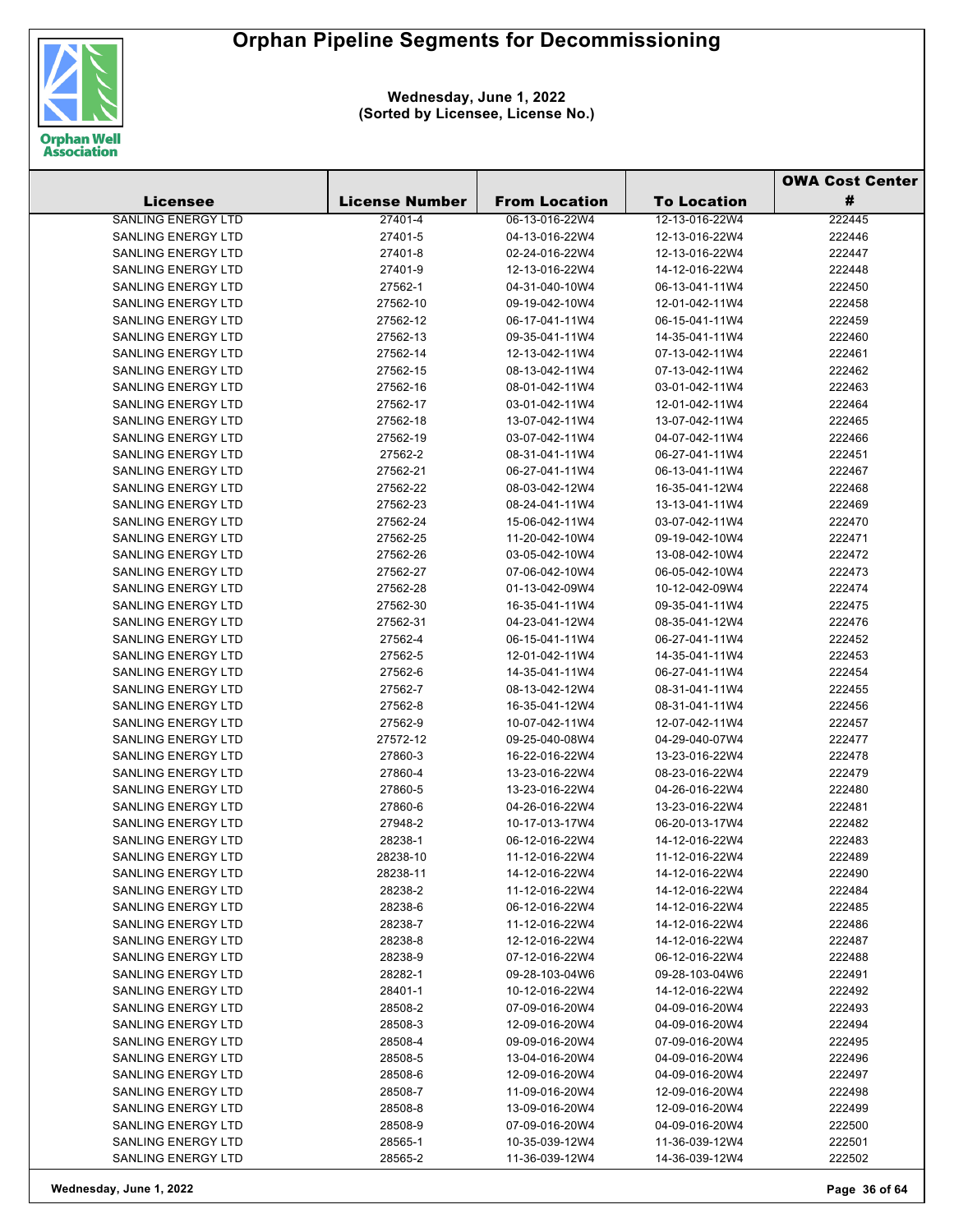

|                                                        |                       |                                  | <b>OWA Cost Center</b>           |                  |
|--------------------------------------------------------|-----------------------|----------------------------------|----------------------------------|------------------|
| Licensee                                               | <b>License Number</b> | <b>From Location</b>             | <b>To Location</b>               | #                |
| <b>SANLING ENERGY LTD</b>                              | 28565-3               | 01-02-040-12W4                   | 09-35-039-12W4                   | 222503           |
| <b>SANLING ENERGY LTD</b>                              | 28565-4               | 06-23-039-12W4                   | 06-13-039-12W4                   | 222504           |
| <b>SANLING ENERGY LTD</b>                              | 28759-2               | 04-09-016-20W4                   | 02-09-016-20W4                   | 222505           |
| <b>SANLING ENERGY LTD</b>                              | 28759-3               | 02-09-016-20W4                   | 05-10-016-20W4                   | 222506           |
| <b>SANLING ENERGY LTD</b>                              | 28759-4               | 02-09-016-20W4                   | 08-09-016-20W4                   | 222507           |
| <b>SANLING ENERGY LTD</b>                              | 28768-2               | 03-12-016-21W4                   | 04-09-016-20W4                   | 222508           |
| <b>SANLING ENERGY LTD</b>                              | 28768-3               | 07-16-016-20W4                   | 04-09-016-20W4                   | 222509           |
| <b>SANLING ENERGY LTD</b>                              | 28918-1               | 13-03-012-19W4                   | 06-10-012-19W4                   | 222510           |
| <b>SANLING ENERGY LTD</b>                              | 28918-10              | 08-05-012-19W4                   | 01-05-012-19W4                   | 222518           |
| <b>SANLING ENERGY LTD</b>                              | 28918-11              | 05-03-012-19W4                   | 13-03-012-19W4                   | 222519           |
| <b>SANLING ENERGY LTD</b>                              | 28918-13              | 06-10-012-19W4                   | 06-10-012-19W4                   | 222520           |
| <b>SANLING ENERGY LTD</b>                              | 28918-2               | 04-10-012-19W4                   | 13-03-012-19W4                   | 222511           |
| <b>SANLING ENERGY LTD</b>                              | 28918-3               | 16-04-012-19W4                   | 13-03-012-19W4                   | 222512           |
| <b>SANLING ENERGY LTD</b>                              | 28918-5               | 10-04-012-19W4                   | 13-03-012-19W4                   | 222513           |
| <b>SANLING ENERGY LTD</b>                              | 28918-6               | 10-04-012-19W4                   | 13-03-012-19W4                   | 222514           |
| <b>SANLING ENERGY LTD</b>                              | 28918-7               | 15-03-012-19W4                   | 13-03-012-19W4                   | 222515           |
| <b>SANLING ENERGY LTD</b>                              | 28918-8               | 15-03-012-19W4                   | 13-03-012-19W4                   | 222516           |
| <b>SANLING ENERGY LTD</b>                              | 28918-9               | 03-05-012-19W4                   | 13-03-012-19W4                   | 222517           |
| <b>SANLING ENERGY LTD</b>                              | 29034-2               | 02-23-012-18W4                   | 02-23-012-18W4                   | 222521           |
| <b>SANLING ENERGY LTD</b>                              | 29034-3               | 07-24-012-18W4                   | 12-22-012-18W4                   | 222522           |
| <b>SANLING ENERGY LTD</b>                              | 29036-1               | 09-24-012-18W4                   | 07-24-012-18W4                   | 222523           |
| <b>SANLING ENERGY LTD</b>                              | 29036-2               | 09-24-012-18W4                   | 07-24-012-18W4                   | 222524           |
| <b>SANLING ENERGY LTD</b>                              | 29036-3               | 07-24-012-18W4                   | 07-24-012-18W4                   | 222525           |
| <b>SANLING ENERGY LTD</b>                              | 29036-4               | 02-24-012-18W4                   | 07-24-012-18W4                   | 222526           |
| <b>SANLING ENERGY LTD</b>                              | 29036-6               | 10-24-012-18W4                   | 07-24-012-18W4                   | 222527           |
| <b>SANLING ENERGY LTD</b>                              | 29036-8               | 07-24-012-18W4                   | 12-22-012-18W4                   | 222528           |
| <b>SANLING ENERGY LTD</b>                              | 29458-1               | 14-20-029-19W4                   | 11-20-029-19W4                   | 222529           |
| <b>SANLING ENERGY LTD</b>                              | 29458-2               | 14-20-029-19W4                   | 02-29-029-19W4                   | 222530           |
| <b>SANLING ENERGY LTD</b>                              | 29459-5               | 03-29-029-19W4                   | 14-20-029-19W4                   | 222531           |
| <b>SANLING ENERGY LTD</b>                              | 29459-6               | 03-29-029-19W4                   | 14-20-029-19W4                   | 222532           |
| <b>SANLING ENERGY LTD</b>                              | 29459-8               | 02-29-029-19W4                   | 14-20-029-19W4                   | 222533           |
| <b>SANLING ENERGY LTD</b>                              | 29459-9               | 03-29-029-19W4                   | 14-20-029-19W4                   | 222534           |
| <b>SANLING ENERGY LTD</b>                              | 29620-1               | 10-12-016-22W4                   | 14-12-016-22W4                   | 222535           |
| <b>SANLING ENERGY LTD</b>                              | 29620-2               | 14-12-016-22W4                   | 13-12-016-22W4                   | 222536           |
| <b>SANLING ENERGY LTD</b>                              | 29620-3               | 14-12-016-22W4                   | 02-12-016-22W4                   | 222537           |
| <b>SANLING ENERGY LTD</b>                              | 29620-4               | 14-12-016-22W4                   | 15-12-016-22W4                   | 222538           |
| <b>SANLING ENERGY LTD</b>                              | 29620-6               | 08-23-016-22W4                   | 02-23-016-22W4                   | 222539           |
| SANLING ENERGY LTD                                     | 29658-1               | 06-28-013-18W4                   | 16-21-013-18W4                   | 222540           |
| <b>SANLING ENERGY LTD</b>                              | 29658-2               | 08-32-013-18W4                   | 06-28-013-18W4                   | 222541           |
| <b>SANLING ENERGY LTD</b>                              | 29658-3               | 03-32-013-18W4                   | 08-32-013-18W4                   | 222542           |
| SANLING ENERGY LTD                                     | 29658-4               | 14-28-013-18W4                   | 14-28-013-18W4                   | 222543           |
| <b>SANLING ENERGY LTD</b>                              | 29738-7               | 02-02-022-07W4                   | 07-02-022-07W4                   | 222544           |
| <b>SANLING ENERGY LTD</b>                              | 30084-2               | 12-05-109-06W6                   | 06-06-109-06W6                   | 222545           |
| <b>SANLING ENERGY LTD</b><br><b>SANLING ENERGY LTD</b> | 30296-1               | 12-22-012-18W4                   | 02-24-012-18W4                   | 222546           |
|                                                        | 30311-1               | 15-30-015-20W4                   | 08-02-016-21W4                   | 222547           |
| SANLING ENERGY LTD<br><b>SANLING ENERGY LTD</b>        | 30596-2               | 05-25-017-19W4<br>07-17-016-18W4 | 07-23-017-19W4<br>07-17-016-18W4 | 222548           |
| <b>SANLING ENERGY LTD</b>                              | 30666-1               |                                  | 12-21-016-18W4                   | 222549<br>222550 |
| SANLING ENERGY LTD                                     | 30666-2<br>30666-3    | 10-20-016-18W4                   | 11-28-016-18W4                   | 222551           |
| SANLING ENERGY LTD                                     | 30666-4               | 15-08-016-18W4<br>13-18-016-18W4 | 07-17-016-18W4                   | 222552           |
| SANLING ENERGY LTD                                     | 30666-5               | 03-17-016-18W4                   | 15-08-016-18W4                   | 222553           |
| SANLING ENERGY LTD                                     | 30666-6               | 04-17-016-18W4                   | 03-17-016-18W4                   | 222554           |
| <b>SANLING ENERGY LTD</b>                              | 30704-1               | 14-08-016-17W4                   | 16-08-016-17W4                   | 222555           |
| <b>SANLING ENERGY LTD</b>                              | 30704-2               | 03-17-016-17W4                   | 14-08-016-17W4                   | 222556           |
| <b>SANLING ENERGY LTD</b>                              | 30718-1               | 16-07-013-16W4                   | 16-07-013-16W4                   | 222557           |
| SANLING ENERGY LTD                                     | 30730-1               | 01-02-040-12W4                   | 01-02-040-12W4                   | 222558           |
| SANLING ENERGY LTD                                     | 30795-1               | 11-35-021-07W4                   | 07-02-022-07W4                   | 222559           |
|                                                        |                       |                                  |                                  |                  |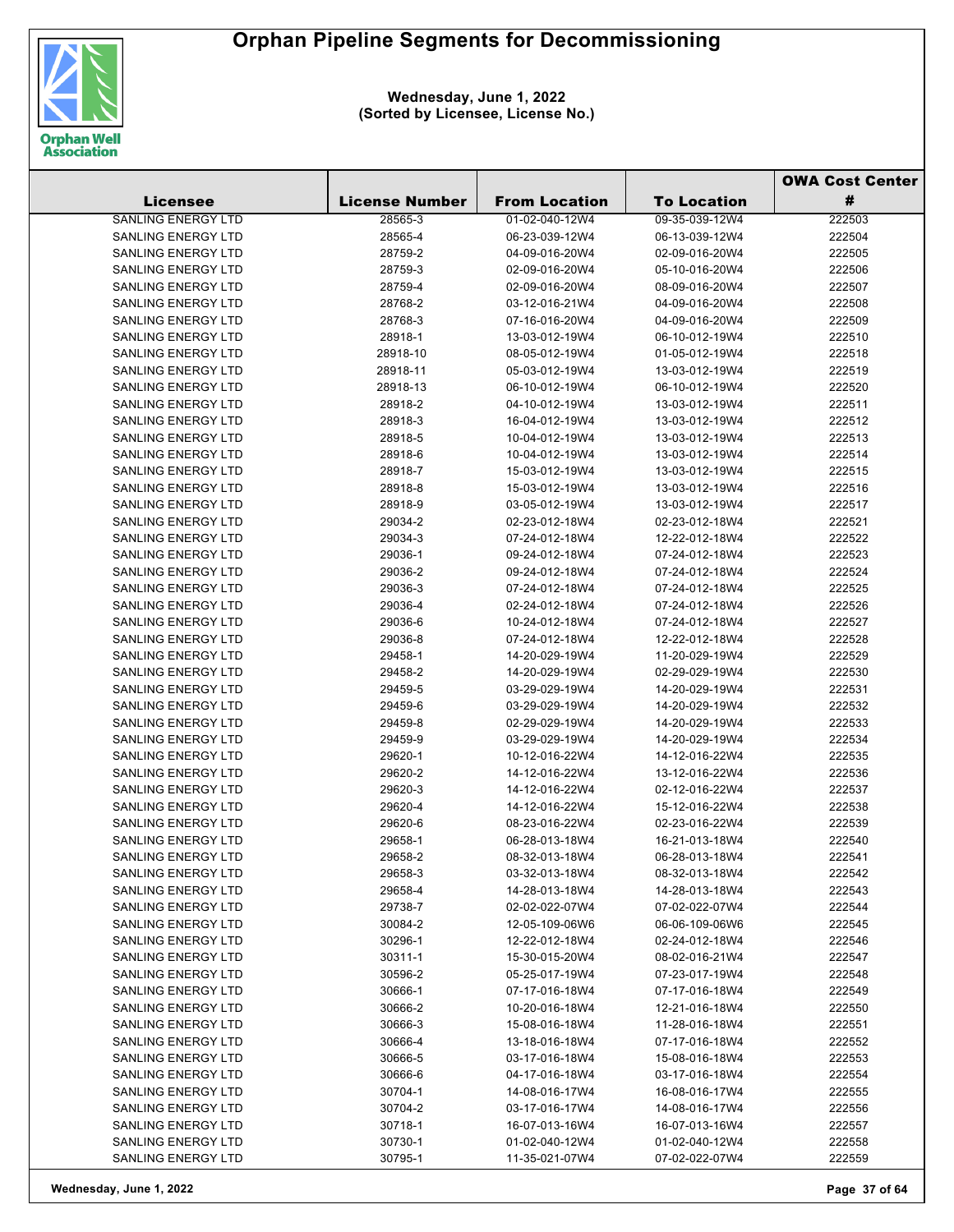

|                           |                       |                      |                    | <b>OWA Cost Center</b> |
|---------------------------|-----------------------|----------------------|--------------------|------------------------|
| <b>Licensee</b>           | <b>License Number</b> | <b>From Location</b> | <b>To Location</b> | #                      |
| <b>SANLING ENERGY LTD</b> | 30795-2               | 07-02-022-07W4       | 02-02-022-07W4     | 222560                 |
| <b>SANLING ENERGY LTD</b> | 30795-3               | 03-02-022-07W4       | 02-02-022-07W4     | 222561                 |
| <b>SANLING ENERGY LTD</b> | 30795-4               | 08-02-022-07W4       | 07-02-022-07W4     | 222562                 |
| <b>SANLING ENERGY LTD</b> | 30795-5               | 10-02-022-07W4       | 07-02-022-07W4     | 222563                 |
| <b>SANLING ENERGY LTD</b> | 30795-6               | 02-02-022-07W4       | 15-35-021-07W4     | 222564                 |
| <b>SANLING ENERGY LTD</b> | 30868-1               | 04-04-014-20W4       | 16-05-014-20W4     | 222565                 |
| SANLING ENERGY LTD        | 30868-11              | 12-16-014-20W4       | 06-16-014-20W4     | 222573                 |
| SANLING ENERGY LTD        | 30868-13              | 01-20-014-20W4       | 13-16-014-20W4     | 222574                 |
| <b>SANLING ENERGY LTD</b> | 30868-16              | 02-20-014-20W4       | 01-20-014-20W4     | 222575                 |
| SANLING ENERGY LTD        | 30868-18              | 13-16-014-20W4       | 12-16-014-20W4     | 222576                 |
| SANLING ENERGY LTD        | 30868-2               | 04-04-014-20W4       | 01-31-013-20W4     | 222566                 |
| <b>SANLING ENERGY LTD</b> | 30868-3               | 04-21-014-20W4       | 13-16-014-20W4     | 222567                 |
| <b>SANLING ENERGY LTD</b> | 30868-4               | 07-20-014-20W4       | 02-20-014-20W4     | 222568                 |
| <b>SANLING ENERGY LTD</b> | 30868-6               | 05-09-014-20W4       | 05-09-014-20W4     | 222569                 |
| <b>SANLING ENERGY LTD</b> | 30868-7               | 12-09-014-20W4       | 05-09-014-20W4     | 222570                 |
| <b>SANLING ENERGY LTD</b> | 30868-8               | 04-20-014-20W4       | 07-20-014-20W4     | 222571                 |
| <b>SANLING ENERGY LTD</b> | 30868-9               | 04-04-014-20W4       | 04-04-014-20W4     | 222572                 |
| <b>SANLING ENERGY LTD</b> | 31186-1               | 11-28-102-05W6       | 07-32-102-05W6     | 222577                 |
| <b>SANLING ENERGY LTD</b> | 31186-2               | 07-32-102-05W6       | 07-05-103-05W6     | 222578                 |
| <b>SANLING ENERGY LTD</b> | 31186-3               | 07-05-103-05W6       | 02-08-103-05W6     | 222579                 |
| <b>SANLING ENERGY LTD</b> | 31186-5               | 02-08-103-05W6       | 13-09-103-05W6     | 222580                 |
| <b>SANLING ENERGY LTD</b> | 31186-6               | 13-09-103-05W6       | 10-19-103-04W6     | 222581                 |
| <b>SANLING ENERGY LTD</b> | 31202-9               | 09-24-026-02W4       | 10-19-026-01W4     | 222582                 |
| SANLING ENERGY LTD        | 31325-1               | 06-33-110-10W6       | 01-36-110-10W6     | 222583                 |
| <b>SANLING ENERGY LTD</b> | 31325-2               | 07-35-110-10W6       | 01-36-110-10W6     | 222584                 |
| <b>SANLING ENERGY LTD</b> | 31414-1               | 10-17-012-16W4       | 01-20-012-16W4     | 222585                 |
| <b>SANLING ENERGY LTD</b> | 31414-10              | 09-17-012-16W4       | 10-17-012-16W4     | 222592                 |
| <b>SANLING ENERGY LTD</b> | 31414-11              | 06-10-012-16W4       | 15-10-012-16W4     | 222593                 |
| <b>SANLING ENERGY LTD</b> | 31414-12              | 12-29-012-16W4       | 16-30-012-16W4     | 222594                 |
| <b>SANLING ENERGY LTD</b> | 31414-2               | 01-16-012-16W4       | 16-09-012-16W4     | 222586                 |
| <b>SANLING ENERGY LTD</b> | 31414-3               | 15-10-012-16W4       | 16-09-012-16W4     | 222587                 |
| <b>SANLING ENERGY LTD</b> | 31414-4               | 07-15-012-16W4       | 15-10-012-16W4     | 222588                 |
| <b>SANLING ENERGY LTD</b> | 31414-5               | 14-11-012-16W4       | 15-10-012-16W4     | 222589                 |
| <b>SANLING ENERGY LTD</b> | 31414-8               | 05-14-012-16W4       | 15-10-012-16W4     | 222590                 |
| <b>SANLING ENERGY LTD</b> | 31414-9               | 16-16-012-16W4       | 01-16-012-16W4     | 222591                 |
| <b>SANLING ENERGY LTD</b> | 31467-1               | 12-23-102-05W6       | 11-28-102-05W6     | 222595                 |
| <b>SANLING ENERGY LTD</b> | 31467-2               | 05-21-102-05W6       | 11-28-102-05W6     | 222596                 |
| SANLING ENERGY LTD        | 31467-3               | 10-35-102-05W6       | 11-27-102-05W6     | 222597                 |
| <b>SANLING ENERGY LTD</b> | 31467-4               | 10-20-102-05W6       | 05-21-102-05W6     | 222598                 |
| <b>SANLING ENERGY LTD</b> | 31467-5               | 11-28-102-05W6       | 07-32-102-05W6     | 222599                 |
| <b>SANLING ENERGY LTD</b> | 31502-1               | 01-05-014-20W4       | 01-31-013-20W4     | 222600                 |
| <b>SANLING ENERGY LTD</b> | 31502-2               | 06-05-014-20W4       | 03-05-014-20W4     | 222601                 |
| <b>SANLING ENERGY LTD</b> | 31514-1               | 11-26-104-05W6       | 11-34-104-05W6     | 222602                 |
| <b>SANLING ENERGY LTD</b> | 31622-1               | 08-33-013-18W4       | 14-26-013-18W4     | 222603                 |
| SANLING ENERGY LTD        | 31768-1               | 03-35-014-17W4       | 03-35-014-17W4     | 222604                 |
| <b>SANLING ENERGY LTD</b> | 31819-1               | 08-11-012-19W4       | 16-02-012-19W4     | 222605                 |
| <b>SANLING ENERGY LTD</b> | 31865-1               | 02-23-011-17W4       | 06-14-011-17W4     | 222606                 |
| <b>SANLING ENERGY LTD</b> | 31927-1               | 12-02-013-19W4       | 12-02-013-19W4     | 222607                 |
| <b>SANLING ENERGY LTD</b> | 31927-2               | 09-02-013-19W4       | 12-02-013-19W4     | 222608                 |
| <b>SANLING ENERGY LTD</b> | 31927-3               | 01-02-013-19W4       | 09-02-013-19W4     | 222609                 |
| SANLING ENERGY LTD        | 31940-1               | 01-20-012-16W4       | 08-20-012-16W4     | 222610                 |
| <b>SANLING ENERGY LTD</b> | 32043-1               | 10-28-011-12W4       | 10-28-011-12W4     | 222611                 |
| <b>SANLING ENERGY LTD</b> | 32043-2               | 10-28-011-12W4       | 10-28-011-12W4     | 222612                 |
| <b>SANLING ENERGY LTD</b> | 32118-1               | 01-18-017-18W4       | 16-07-017-18W4     | 222613                 |
| <b>SANLING ENERGY LTD</b> | 32170-1               | 04-03-010-15W4       | 02-04-010-15W4     | 222614                 |
| <b>SANLING ENERGY LTD</b> | 32170-10              | 12-25-009-15W4       | 02-35-009-15W4     | 222620                 |
| <b>SANLING ENERGY LTD</b> | 32170-11              | 03-36-009-15W4       | 13-25-009-15W4     | 222621                 |
|                           |                       |                      |                    |                        |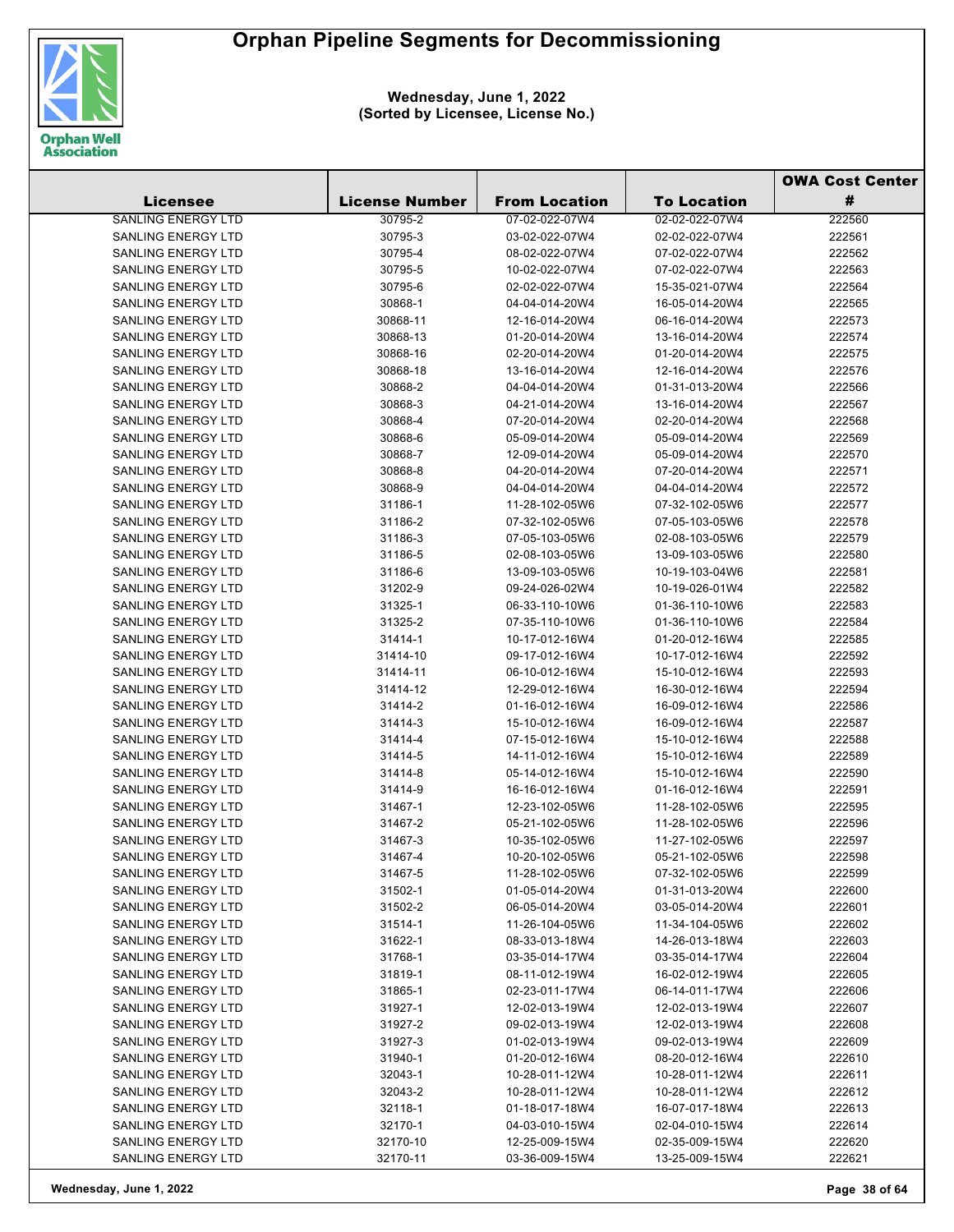

|                           |                       |                      |                    | <b>OWA Cost Center</b> |
|---------------------------|-----------------------|----------------------|--------------------|------------------------|
| <b>Licensee</b>           | <b>License Number</b> | <b>From Location</b> | <b>To Location</b> | #                      |
| SANLING ENERGY LTD        | 32170-12              | 12-34-009-15W4       | 02-04-010-15W4     | 222622                 |
| SANLING ENERGY LTD        | 32170-13              | 12-30-009-14W4       | 12-25-009-15W4     | 222623                 |
| <b>SANLING ENERGY LTD</b> | 32170-14              | 07-27-009-15W4       | 12-26-009-15W4     | 222624                 |
| <b>SANLING ENERGY LTD</b> | 32170-15              | 16-32-009-15W4       | 15-33-009-15W4     | 222625                 |
| <b>SANLING ENERGY LTD</b> | 32170-2               | 04-04-010-15W4       | 02-04-010-15W4     | 222615                 |
| <b>SANLING ENERGY LTD</b> | 32170-6               | 02-34-009-15W4       | 02-04-010-15W4     | 222616                 |
| <b>SANLING ENERGY LTD</b> | 32170-7               | 09-33-009-15W4       | 09-33-009-15W4     | 222617                 |
| <b>SANLING ENERGY LTD</b> | 32170-8               | 02-35-009-15W4       | 02-34-009-15W4     | 222618                 |
| <b>SANLING ENERGY LTD</b> | 32170-9               | 05-26-009-15W4       | 04-35-009-15W4     | 222619                 |
| SANLING ENERGY LTD        | 32207-1               | 06-27-013-18W4       | 16-21-013-18W4     | 222626                 |
| <b>SANLING ENERGY LTD</b> | 32208-1               | 10-29-013-18W4       | 06-28-013-18W4     | 222627                 |
| SANLING ENERGY LTD        | 32276-2               | 03-07-078-12W6       | 08-12-078-13W6     | 222628                 |
| SANLING ENERGY LTD        | 32276-3               | 04-08-078-12W6       | 04-08-078-12W6     | 222629                 |
| SANLING ENERGY LTD        | 32277-2               | 08-12-078-13W6       | 03-07-078-12W6     | 222630                 |
| SANLING ENERGY LTD        | 32277-3               | 04-08-078-12W6       | 04-08-078-12W6     | 222631                 |
| <b>SANLING ENERGY LTD</b> | 32277-4               | 03-07-078-12W6       | 03-07-078-12W6     | 222632                 |
| SANLING ENERGY LTD        | 32433-1               | 15-21-011-12W4       | 14-21-011-12W4     | 222633                 |
| SANLING ENERGY LTD        | 32433-2               | 14-21-011-12W4       | 15-21-011-12W4     | 222634                 |
| SANLING ENERGY LTD        | 32459-16              | 10-09-017-17W4       | 11-08-017-17W4     | 222637                 |
| <b>SANLING ENERGY LTD</b> | 32459-19              | 12-02-017-17W4       | 12-10-017-17W4     | 222638                 |
| <b>SANLING ENERGY LTD</b> | 32459-20              | 10-09-017-17W4       | 12-10-017-17W4     | 222639                 |
| <b>SANLING ENERGY LTD</b> | 32459-21              | 13-10-017-17W4       | 12-10-017-17W4     | 222640                 |
| <b>SANLING ENERGY LTD</b> | 32459-24              | 13-10-017-17W4       | 12-10-017-17W4     | 222641                 |
| <b>SANLING ENERGY LTD</b> | 32459-6               | 15-11-017-18W4       | 15-11-017-18W4     | 222635                 |
| SANLING ENERGY LTD        | 32459-8               | 12-11-017-18W4       | 04-11-017-18W4     | 222636                 |
| SANLING ENERGY LTD        | 32592-1               | 09-01-012-19W4       | 16-02-012-19W4     | 222642                 |
| SANLING ENERGY LTD        | 32592-2               | 04-12-012-19W4       | 16-02-012-19W4     | 222643                 |
| SANLING ENERGY LTD        | 32931-1               | 06-15-017-19W4       | 01-22-017-19W4     | 222644                 |
| SANLING ENERGY LTD        | 33052-1               | 06-01-040-10W4       | 07-02-040-10W4     | 222645                 |
| SANLING ENERGY LTD        | 33066-1               | 06-19-041-09W4       | 12-24-041-10W4     | 222646                 |
| SANLING ENERGY LTD        | 33112-1               | 07-33-011-19W4       | 07-33-011-19W4     | 222647                 |
| SANLING ENERGY LTD        | 33359-1               | 08-02-015-13W4       | 16-02-015-13W4     | 222648                 |
| <b>SANLING ENERGY LTD</b> | 33373-1               | 16-29-014-17W4       | 11-23-014-17W4     | 222649                 |
| SANLING ENERGY LTD        | 33373-2               | 01-29-014-17W4       | 16-29-014-17W4     | 222650                 |
| SANLING ENERGY LTD        | 33618-1               | 04-08-010-15W4       | 15-06-010-15W4     | 222651                 |
| SANLING ENERGY LTD        | 33863-1               | 06-12-040-06W4       | 04-11-040-06W4     | 222652                 |
| <b>SANLING ENERGY LTD</b> | 33863-2               | 04-11-040-06W4       | 01-15-040-06W4     | 222653                 |
| <b>SANLING ENERGY LTD</b> | 33863-3               | 12-11-040-06W4       | 12-11-040-06W4     | 222654                 |
| SANLING ENERGY LTD        | 34069-2               | 14-22-103-03W6       | 06-27-103-03W6     | 222655                 |
| <b>SANLING ENERGY LTD</b> | 34069-3               | 06-24-103-03W6       | 16-23-103-03W6     | 222656                 |
| SANLING ENERGY LTD        | 34069-4               | 10-23-103-03W6       | 07-26-103-03W6     | 222657                 |
| <b>SANLING ENERGY LTD</b> | 34079-1               | 06-29-009-14W4       | 12-30-009-14W4     | 222658                 |
| SANLING ENERGY LTD        | 34079-10              | 04-23-009-14W4       | 12-14-009-14W4     | 222665                 |
| SANLING ENERGY LTD        | 34079-11              | 08-13-009-14W4       | 08-13-009-14W4     | 222666                 |
| SANLING ENERGY LTD        | 34079-12              | 03-29-009-14W4       | 04-29-009-14W4     | 222667                 |
| SANLING ENERGY LTD        | 34079-13              | 08-21-009-14W4       | 08-21-009-14W4     | 222668                 |
| SANLING ENERGY LTD        | 34079-2               | 16-19-009-14W4       | 06-29-009-14W4     | 222659                 |
| SANLING ENERGY LTD        | 34079-3               | 12-30-009-14W4       | 06-31-009-14W4     | 222660                 |
| SANLING ENERGY LTD        | 34079-4               | 06-31-009-14W4       | 02-04-010-15W4     | 222661                 |
| SANLING ENERGY LTD        | 34079-5               | 04-02-010-15W4       | 06-31-009-14W4     | 222662                 |
| SANLING ENERGY LTD        | 34079-7               | 10-14-009-14W4       | 06-29-009-14W4     | 222663                 |
| SANLING ENERGY LTD        | 34079-9               | 04-31-009-14W4       | 06-31-009-14W4     | 222664                 |
| SANLING ENERGY LTD        | 34361-1               | 08-26-011-19W4       | 13-25-011-19W4     | 222669                 |
| SANLING ENERGY LTD        | 34361-2               | 13-25-011-19W4       | 10-36-011-19W4     | 222670                 |
| <b>SANLING ENERGY LTD</b> | 34361-3               | 10-36-011-19W4       | 07-01-012-19W4     | 222671                 |
| SANLING ENERGY LTD        | 34361-4               | 07-01-012-19W4       | 09-12-012-19W4     | 222672                 |
| SANLING ENERGY LTD        | 34387-1               | 08-19-011-19W4       | 12-20-011-19W4     | 222673                 |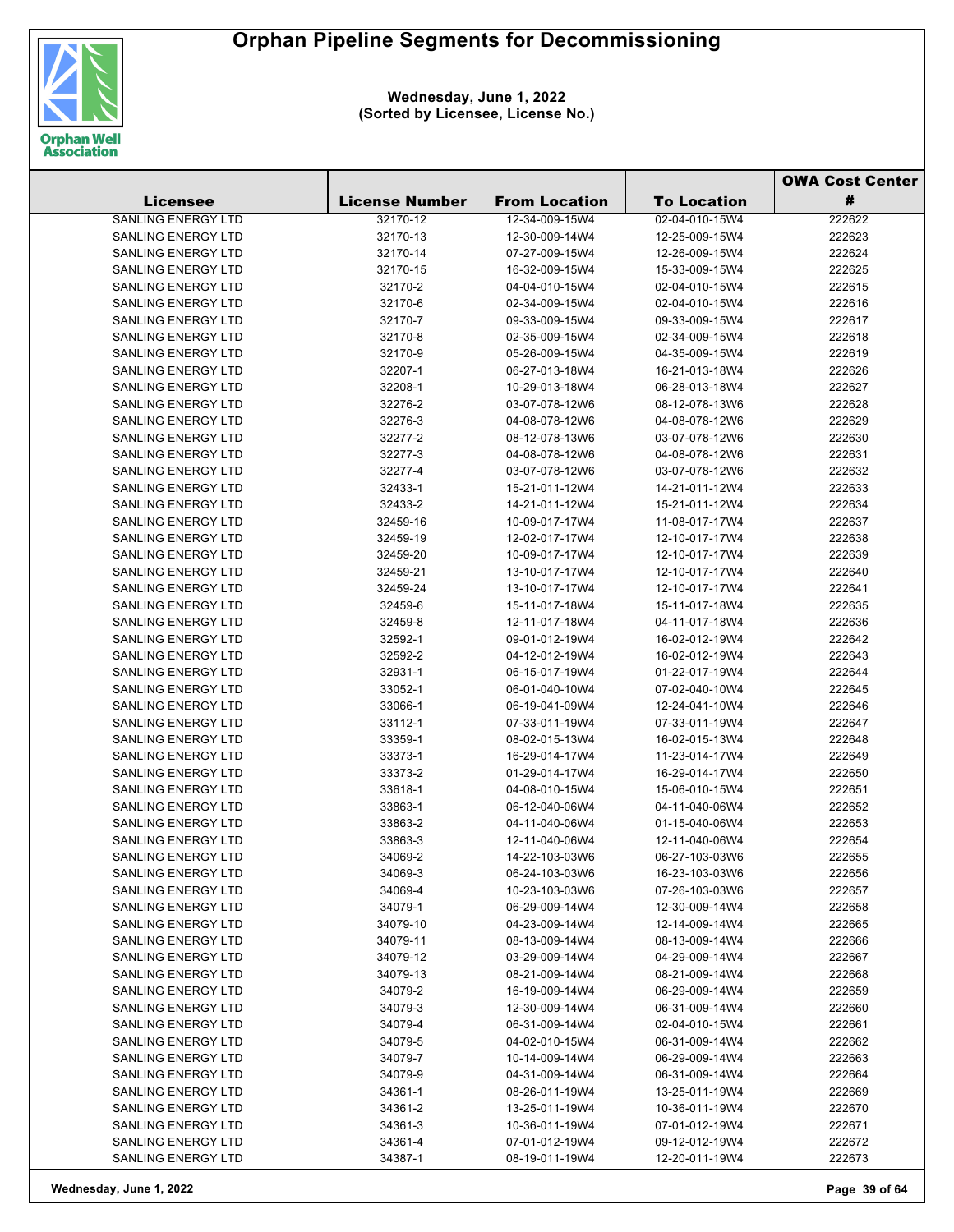

|                           |                       |                      |                    | <b>OWA Cost Center</b> |
|---------------------------|-----------------------|----------------------|--------------------|------------------------|
| <b>Licensee</b>           | <b>License Number</b> | <b>From Location</b> | <b>To Location</b> | #                      |
| <b>SANLING ENERGY LTD</b> | 34458-1               | 04-27-011-18W4       | 10-16-011-18W4     | 222674                 |
| <b>SANLING ENERGY LTD</b> | 34458-2               | 04-27-011-18W4       | 04-27-011-18W4     | 222675                 |
| <b>SANLING ENERGY LTD</b> | 34509-1               | 02-20-107-09W6       | 02-20-107-09W6     | 222676                 |
| <b>SANLING ENERGY LTD</b> | 34681-2               | 11-31-109-07W6       | 12-31-109-07W6     | 222677                 |
| SANLING ENERGY LTD        | 34681-3               | 15-29-109-07W6       | 13-28-109-07W6     | 222678                 |
| <b>SANLING ENERGY LTD</b> | 34864-2               | 16-03-016-21W4       | 09-03-016-21W4     | 222679                 |
| SANLING ENERGY LTD        | 35084-1               | 14-33-077-12W6       | 06-03-078-12W6     | 222680                 |
| <b>SANLING ENERGY LTD</b> | 35085-1               | 14-33-077-12W6       | 06-03-078-12W6     | 222681                 |
| <b>SANLING ENERGY LTD</b> | 35126-1               | 16-03-084-13W6       | 02-11-084-13W6     | 222682                 |
| <b>SANLING ENERGY LTD</b> | 35126-2               | 02-11-084-13W6       | 10-11-084-13W6     | 222683                 |
| <b>SANLING ENERGY LTD</b> | 35187-1               | 11-32-012-18W4       | 12-32-012-18W4     | 222684                 |
| SANLING ENERGY LTD        | 35205-1               | 16-29-014-17W4       | 16-29-014-17W4     | 222685                 |
| SANLING ENERGY LTD        | 35253-1               | 08-33-011-19W4       | 07-33-011-19W4     | 222686                 |
| <b>SANLING ENERGY LTD</b> | 35275-1               | 03-03-014-19W4       | 01-03-014-19W4     | 222687                 |
| SANLING ENERGY LTD        | 35275-2               | 04-11-014-20W4       | 03-03-014-19W4     | 222688                 |
| <b>SANLING ENERGY LTD</b> | 35305-1               | 11-35-039-12W4       | 10-35-039-12W4     | 222689                 |
| SANLING ENERGY LTD        | 35320-1               | 14-33-077-12W6       | 07-05-078-12W6     | 222690                 |
| <b>SANLING ENERGY LTD</b> | 35321-1               | 07-05-078-12W6       | 14-33-077-12W6     | 222691                 |
| SANLING ENERGY LTD        | 35358-1               | 16-16-040-12W4       | 04-22-040-12W4     | 222692                 |
| <b>SANLING ENERGY LTD</b> | 35678-1               | 06-22-055-05W5       | 07-16-055-05W5     | 222693                 |
| SANLING ENERGY LTD        | 35709-1               | 09-18-014-20W4       | 07-17-014-20W4     | 222694                 |
| <b>SANLING ENERGY LTD</b> | 35709-2               | 12-17-014-20W4       | 09-18-014-20W4     | 222695                 |
| SANLING ENERGY LTD        | 35817-2               | 03-14-107-07W6       | 03-14-107-07W6     | 222696                 |
| <b>SANLING ENERGY LTD</b> | 35817-3               | 03-14-107-08W6       | 03-14-107-08W5     | 222697                 |
| SANLING ENERGY LTD        | 35973-1               | 07-14-108-07W6       | 05-14-108-07W6     | 222698                 |
| SANLING ENERGY LTD        | 36140-1               | 16-16-042-13W4       | 11-03-042-13W4     | 222699                 |
| SANLING ENERGY LTD        | 36141-1               | 14-22-012-18W4       | 06-22-012-18W4     | 222700                 |
| SANLING ENERGY LTD        | 36272-1               | 13-14-017-20W4       | 06-24-017-20W4     | 222701                 |
| SANLING ENERGY LTD        | 36281-1               | 01-21-039-13W4       | 16-16-039-13W4     | 222702                 |
| SANLING ENERGY LTD        | 36314-2               | 11-31-013-20W4       | 06-31-013-20W4     | 222703                 |
| SANLING ENERGY LTD        | 36314-3               | 12-29-013-20W4       | 01-31-013-20W4     | 222704                 |
| <b>SANLING ENERGY LTD</b> | 36328-1               | 15-32-013-19W4       | 02-05-014-19W4     | 222705                 |
| SANLING ENERGY LTD        | 36328-2               | 07-04-014-19W4       | 02-04-014-19W4     | 222706                 |
| SANLING ENERGY LTD        | 36328-3               | 14-34-013-19W4       | 03-03-014-19W4     | 222707                 |
| SANLING ENERGY LTD        | 36330-2               | 06-01-016-18W4       | 16-34-015-18W4     | 222708                 |
| <b>SANLING ENERGY LTD</b> | 36330-3               | 16-34-015-18W4       | 16-34-015-18W4     | 222709                 |
| <b>SANLING ENERGY LTD</b> | 36330-4               | 16-34-015-18W4       | 16-34-015-18W4     | 222710                 |
| SANLING ENERGY LTD        | 36330-5               | 04-33-015-18W4       | 04-33-015-18W4     | 222711                 |
| SANLING ENERGY LTD        | 36330-6               | 04-33-015-18W4       | 04-33-015-18W4     | 222712                 |
| SANLING ENERGY LTD        | 36330-7               | 04-33-015-18W4       | 04-33-015-18W4     | 222713                 |
| SANLING ENERGY LTD        | 36343-1               | 05-26-013-18W4       | 06-26-013-18W4     | 222714                 |
| <b>SANLING ENERGY LTD</b> | 36502-1               | 03-06-014-19W4       | 03-06-014-19W4     | 222715                 |
| SANLING ENERGY LTD        | 36502-2               | 15-02-014-20W4       | 04-11-014-20W4     | 222716                 |
| <b>SANLING ENERGY LTD</b> | 36569-1               | 01-05-001-09W4       | 02-05-001-09W4     | 222717                 |
| <b>SANLING ENERGY LTD</b> | 36610-1               | 14-08-016-20W4       | 10-18-016-20W4     | 222718                 |
| <b>SANLING ENERGY LTD</b> | 36714-1               | 16-09-012-16W4       | 13-09-012-16W4     | 222719                 |
| <b>SANLING ENERGY LTD</b> | 36823-1               | 05-36-011-19W4       | 03-36-011-19W4     | 222720                 |
| SANLING ENERGY LTD        | 36902-1               | 11-11-012-19W4       | 08-11-012-19W4     | 222721                 |
| SANLING ENERGY LTD        | 36908-1               | 06-10-014-20W4       | 06-16-014-20W4     | 222722                 |
| SANLING ENERGY LTD        | 36908-2               | 03-15-014-20W4       | 13-10-014-20W4     | 222723                 |
| SANLING ENERGY LTD        | 36913-1               | 08-31-013-20W4       | 09-31-013-20W4     | 222724                 |
| SANLING ENERGY LTD        | 36913-2               | 09-31-013-20W4       | 08-31-013-20W4     | 222725                 |
| SANLING ENERGY LTD        | 36913-3               | 13-29-013-20W4       | 12-29-013-20W4     | 222726                 |
| SANLING ENERGY LTD        | 37021-1               | 14-32-013-20W4       | 09-31-013-20W4     | 222727                 |
| SANLING ENERGY LTD        | 37021-2               | 09-31-013-20W4       | 01-31-013-20W4     | 222728                 |
| SANLING ENERGY LTD        | 37286-1               | 12-35-011-13W4       | 09-26-011-13W4     | 222729                 |
| SANLING ENERGY LTD        | 37349-1               | 13-30-040-10W4       | 04-31-040-10W4     | 222730                 |
|                           |                       |                      |                    |                        |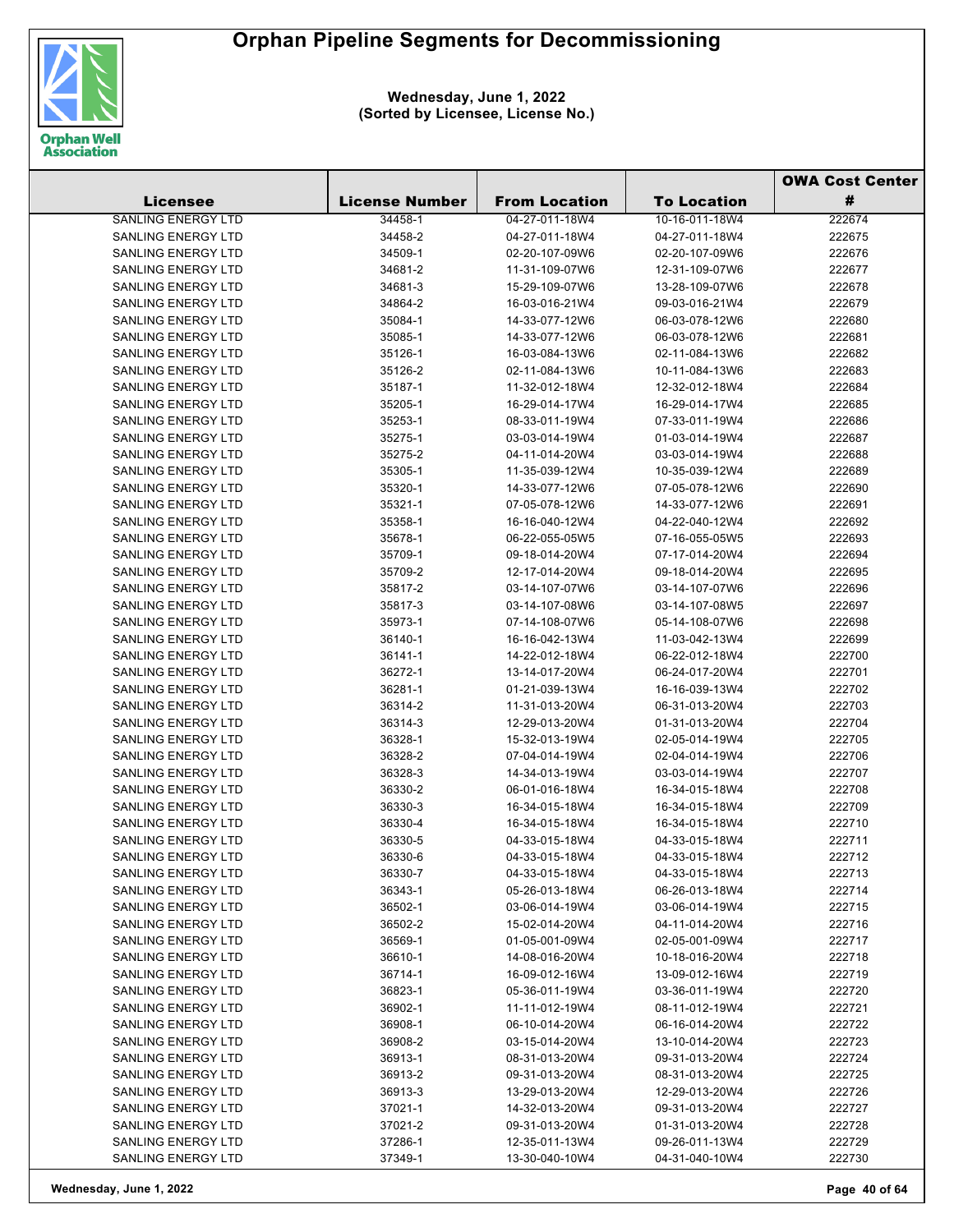

|                           |                       |                      |                    | <b>OWA Cost Center</b> |
|---------------------------|-----------------------|----------------------|--------------------|------------------------|
| <b>Licensee</b>           | <b>License Number</b> | <b>From Location</b> | <b>To Location</b> | #                      |
| <b>SANLING ENERGY LTD</b> | 37349-2               | 10-05-041-10W4       | 04-31-040-10W4     | 222731                 |
| <b>SANLING ENERGY LTD</b> | 37349-3               | 04-31-040-10W4       | 04-31-040-10W4     | 222732                 |
| <b>SANLING ENERGY LTD</b> | 37349-4               | 13-30-040-10W4       | 13-30-040-10W4     | 222733                 |
| <b>SANLING ENERGY LTD</b> | 37349-5               | 13-30-040-10W4       | 13-30-040-10W4     | 222734                 |
| <b>SANLING ENERGY LTD</b> | 37354-1               | 08-18-040-10W4       | 08-19-040-10W4     | 222735                 |
| <b>SANLING ENERGY LTD</b> | 37354-2               | 08-19-040-10W4       | 13-30-040-10W4     | 222736                 |
| <b>SANLING ENERGY LTD</b> | 37354-3               | 04-24-040-11W4       | 08-19-040-10W4     | 222737                 |
| <b>SANLING ENERGY LTD</b> | 37354-4               | 07-09-040-10W4       | 08-18-040-10W4     | 222738                 |
| <b>SANLING ENERGY LTD</b> | 37354-5               | 13-30-040-10W4       | 13-30-040-10W4     | 222739                 |
| <b>SANLING ENERGY LTD</b> | 37682-1               | 06-15-016-18W4       | 07-09-016-18W4     | 222740                 |
| <b>SANLING ENERGY LTD</b> | 37682-2               | 07-09-016-18W4       | 04-33-015-18W4     | 222741                 |
| <b>SANLING ENERGY LTD</b> | 37705-1               | 15-12-014-20W4       | 06-18-014-19W4     | 222742                 |
| SANLING ENERGY LTD        | 37774-1               | 06-15-016-18W4       | 04-33-015-18W4     | 222743                 |
| <b>SANLING ENERGY LTD</b> | 38171-1               | 06-01-022-07W4       | 15-35-021-07W4     | 222744                 |
| <b>SANLING ENERGY LTD</b> | 38353-1               | 12-01-022-07W4       | 06-01-022-07W4     | 222745                 |
| <b>SANLING ENERGY LTD</b> | 38353-2               | 12-01-022-07W4       | 06-01-022-07W4     | 222746                 |
| <b>SANLING ENERGY LTD</b> | 38353-3               | 12-01-022-07W4       | 06-01-022-07W4     | 222747                 |
| <b>SANLING ENERGY LTD</b> | 38353-4               | 12-01-022-07W4       | 06-01-022-07W4     | 222748                 |
| <b>SANLING ENERGY LTD</b> | 38395-1               | 11-12-022-07W4       | 06-01-022-07W4     | 222749                 |
| <b>SANLING ENERGY LTD</b> | 38395-2               | 11-12-022-07W4       | 06-01-022-07W4     | 222750                 |
| <b>SANLING ENERGY LTD</b> | 38488-1               | 06-25-013-17W4       | 14-24-013-17W4     | 222751                 |
| <b>SANLING ENERGY LTD</b> | 38488-2               | 06-25-013-17W4       | 06-25-013-17W4     | 222752                 |
| <b>SANLING ENERGY LTD</b> | 38488-3               | 06-25-013-17W4       | 06-25-013-17W4     | 222753                 |
| <b>SANLING ENERGY LTD</b> | 38488-4               | 06-25-013-17W4       | 06-25-013-17W4     | 222754                 |
| SANLING ENERGY LTD        | 38488-5               | 16-25-013-17W4       | 06-25-013-17W4     | 222755                 |
| SANLING ENERGY LTD        | 38488-6               | 14-25-013-17W4       | 06-25-013-17W4     | 222756                 |
| SANLING ENERGY LTD        | 38488-7               | 08-25-013-17W4       | 06-25-013-17W4     | 222757                 |
| SANLING ENERGY LTD        | 38521-1               | 14-11-011-16W4       | 13-11-011-16W4     | 222758                 |
| <b>SANLING ENERGY LTD</b> | 38521-10              | 13-11-011-16W4       | 13-11-011-16W4     | 222763                 |
| SANLING ENERGY LTD        | 38521-11              | 12-11-011-16W4       | 13-11-011-16W4     | 222764                 |
| SANLING ENERGY LTD        | 38521-12              | 13-11-011-16W4       | 13-11-011-16W4     | 222765                 |
| SANLING ENERGY LTD        | 38521-13              | 03-11-011-16W4       | 04-11-011-16W4     | 222766                 |
| SANLING ENERGY LTD        | 38521-14              | 04-11-011-16W4       | 13-11-011-16W4     | 222767                 |
| <b>SANLING ENERGY LTD</b> | 38521-16              | 16-03-011-16W4       | 13-11-011-16W4     | 222768                 |
| SANLING ENERGY LTD        | 38521-19              | 13-11-011-16W4       | 13-11-011-16W4     | 222769                 |
| <b>SANLING ENERGY LTD</b> | 38521-2               | 08-15-011-16W4       | 04-14-011-16W4     | 222759                 |
| <b>SANLING ENERGY LTD</b> | 38521-23              | 03-11-011-16W4       | 04-11-011-16W4     | 222770                 |
| SANLING ENERGY LTD        | 38521-24              | 03-11-011-16W4       | 04-11-011-16W4     | 222771                 |
| SANLING ENERGY LTD        | 38521-26              | 13-11-011-16W4       | 08-10-011-16W4     | 222772                 |
| SANLING ENERGY LTD        | 38521-27              | 08-10-011-16W4       | 04-11-011-16W4     | 222773                 |
| <b>SANLING ENERGY LTD</b> | 38521-28              | 04-11-011-16W4       | 13-02-011-16W4     | 222774                 |
| <b>SANLING ENERGY LTD</b> | 38521-29              | 04-11-011-16W4       | 13-02-011-16W4     | 222775                 |
| <b>SANLING ENERGY LTD</b> | 38521-30              | 04-11-011-16W4       | 13-02-011-16W4     | 222776                 |
| <b>SANLING ENERGY LTD</b> | 38521-31              | 04-11-011-16W4       | 13-02-011-16W4     | 222777                 |
| <b>SANLING ENERGY LTD</b> | 38521-5               | 13-11-011-16W4       | 13-11-011-16W4     | 222760                 |
| <b>SANLING ENERGY LTD</b> | 38521-6               | 13-11-011-16W4       | 13-11-011-16W4     | 222761                 |
| SANLING ENERGY LTD        | 38521-9               | 13-11-011-16W4       | 13-11-011-16W4     | 222762                 |
| <b>SANLING ENERGY LTD</b> | 38522-1               | 14-20-012-18W4       | 10-20-012-18W4     | 222778                 |
| <b>SANLING ENERGY LTD</b> | 38522-2               | 05-28-012-18W4       | 06-28-012-18W4     | 222779                 |
| SANLING ENERGY LTD        | 38522-5               | 08-21-012-18W4       | 12-22-012-18W4     | 222780                 |
| SANLING ENERGY LTD        | 38523-6               | 06-13-016-22W4       | 11-13-016-22W4     | 222781                 |
| SANLING ENERGY LTD        | 38590-1               | 16-03-041-09W4       | 08-03-041-09W4     | 222782                 |
| <b>SANLING ENERGY LTD</b> | 38612-1               | 08-05-041-08W4       | 07-28-040-08W4     | 222783                 |
| <b>SANLING ENERGY LTD</b> | 38612-2               | 04-03-041-08W4       | 11-33-040-08W4     | 222784                 |
| SANLING ENERGY LTD        | 39151-1               | 12-02-017-17W4       | 05-02-017-17W4     | 222785                 |
| SANLING ENERGY LTD        | 40089-2               | 01-03-014-17W4       | 04-02-014-17W4     | 222786                 |
| SANLING ENERGY LTD        | 40254-1               | 16-09-012-16W4       | 10-15-012-16W4     | 222787                 |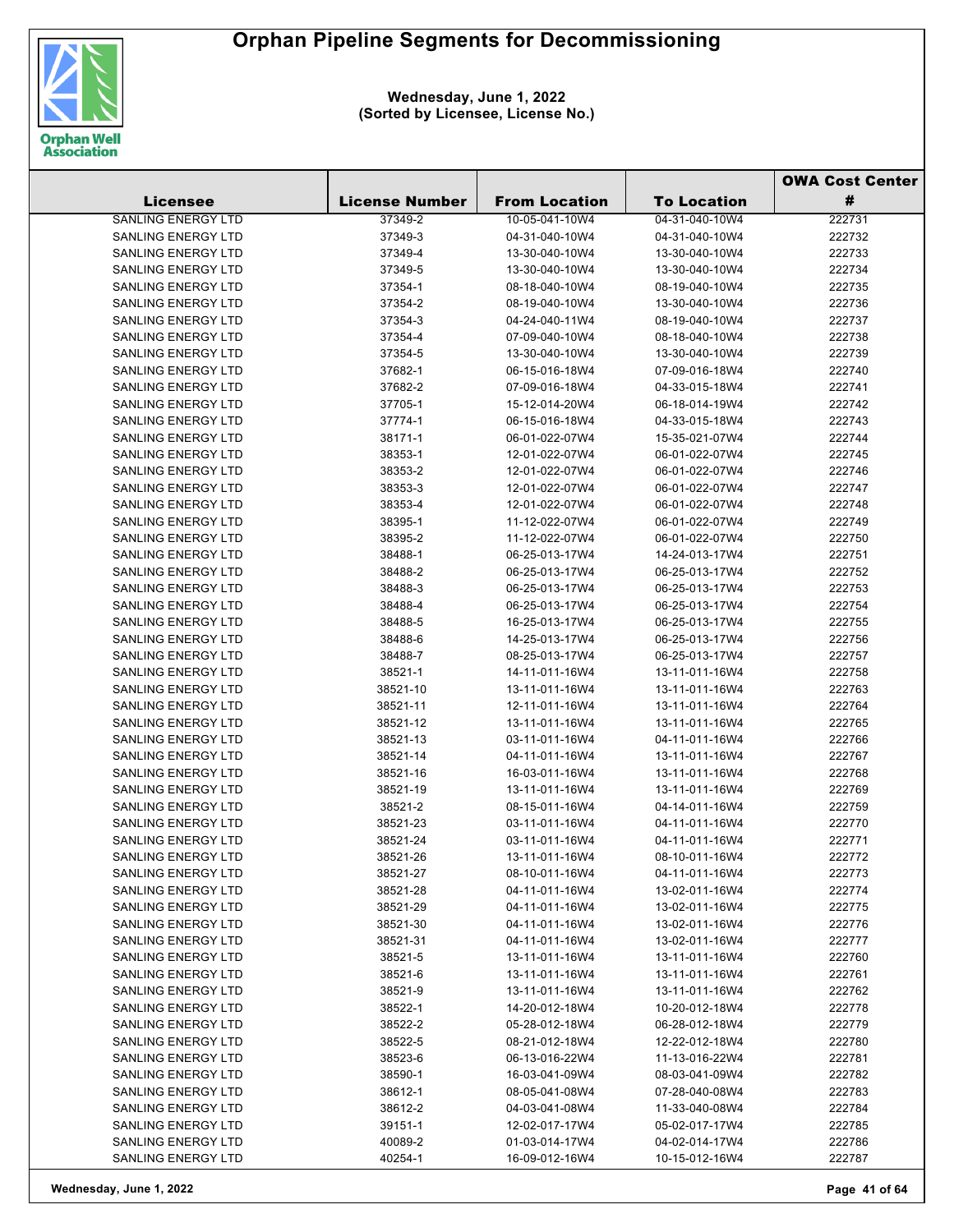

|                           |                       |                      |                    | <b>OWA Cost Center</b> |
|---------------------------|-----------------------|----------------------|--------------------|------------------------|
| <b>Licensee</b>           | <b>License Number</b> | <b>From Location</b> | <b>To Location</b> | #                      |
| <b>SANLING ENERGY LTD</b> | 40393-1               | 05-15-043-11W4       | 06-15-043-11W4     | 222788                 |
| <b>SANLING ENERGY LTD</b> | 40394-1               | 08-27-043-11W4       | 08-27-043-11W4     | 222789                 |
| <b>SANLING ENERGY LTD</b> | 40396-1               | 04-33-043-10W4       | 05-05-044-10W4     | 222790                 |
| <b>SANLING ENERGY LTD</b> | 40422-1               | 14-13-022-07W4       | 11-12-022-07W4     | 222791                 |
| <b>SANLING ENERGY LTD</b> | 40431-1               | 04-09-016-20W4       | 14-08-016-20W4     | 222792                 |
| <b>SANLING ENERGY LTD</b> | 40432-1               | 04-09-016-20W4       | 14-08-016-20W4     | 222793                 |
| <b>SANLING ENERGY LTD</b> | 40446-1               | 16-03-016-21W4       | 03-12-016-21W4     | 222794                 |
| <b>SANLING ENERGY LTD</b> | 40489-1               | 02-03-016-21W4       | 16-03-016-21W4     | 222795                 |
| <b>SANLING ENERGY LTD</b> | 40489-2               | 09-03-016-21W4       | 16-03-016-21W4     | 222796                 |
| <b>SANLING ENERGY LTD</b> | 40489-3               | 04-03-016-21W4       | 02-03-016-21W4     | 222797                 |
| <b>SANLING ENERGY LTD</b> | 40489-4               | 01-03-016-21W4       | 01-03-016-21W4     | 222798                 |
| <b>SANLING ENERGY LTD</b> | 40660-1               | 05-33-013-18W4       | 04-33-013-18W4     | 222799                 |
| <b>SANLING ENERGY LTD</b> | 40719-1               | 06-22-012-18W4       | 10-22-012-18W4     | 222800                 |
| <b>SANLING ENERGY LTD</b> | 40800-1               | 11-22-055-05W5       | 06-22-055-05W5     | 222801                 |
| <b>SANLING ENERGY LTD</b> | 40988-1               | 02-01-013-19W4       | 06-01-013-19W4     | 222802                 |
| <b>SANLING ENERGY LTD</b> | 40998-5               | 01-05-014-17W4       | 03-04-014-17W4     | 222803                 |
| <b>SANLING ENERGY LTD</b> | 41009-2               | 16-20-013-17W4       | 10-28-013-17W4     | 222804                 |
| <b>SANLING ENERGY LTD</b> | 41041-1               | 13-04-014-20W4       | 16-05-014-20W4     | 222805                 |
| SANLING ENERGY LTD        | 41111-1               | 11-18-022-06W4       | 14-13-022-07W4     | 222806                 |
| <b>SANLING ENERGY LTD</b> | 41259-1               | 06-02-013-17W4       | 06-02-013-17W4     | 222807                 |
| <b>SANLING ENERGY LTD</b> | 41273-2               | 10-01-006-16W4       | 01-15-006-16W4     | 222808                 |
| <b>SANLING ENERGY LTD</b> | 41273-3               | 07-31-005-15W4       | 10-01-006-16W4     | 222809                 |
| SANLING ENERGY LTD        | 41273-4               | 04-32-005-15W4       | 07-31-005-15W4     | 222810                 |
| <b>SANLING ENERGY LTD</b> | 41273-5               | 10-29-005-15W4       | 04-32-005-15W4     | 222811                 |
| SANLING ENERGY LTD        | 41273-6               | 16-31-005-15W4       | 07-31-005-15W4     | 222812                 |
| <b>SANLING ENERGY LTD</b> | 41273-7               | 16-02-006-16W4       | 06-12-006-16W4     | 222813                 |
| <b>SANLING ENERGY LTD</b> | 41273-8               | 04-06-006-15W4       | 01-01-006-16W4     | 222814                 |
| <b>SANLING ENERGY LTD</b> | 41273-9               | 09-36-005-16W4       | 16-36-005-16W4     | 222815                 |
| SANLING ENERGY LTD        | 41375-1               | 06-33-038-10W4       | 11-33-038-10W4     | 222816                 |
| <b>SANLING ENERGY LTD</b> | 42075-1               | 03-16-078-13W6       | 11-09-078-13W6     | 222817                 |
| <b>SANLING ENERGY LTD</b> | 42075-2               | 08-17-078-13W6       | 03-16-078-13W6     | 222818                 |
| <b>SANLING ENERGY LTD</b> | 42375-1               | 03-34-102-05W6       | 15-27-102-05W6     | 222819                 |
| <b>SANLING ENERGY LTD</b> | 42375-2               | 05-26-102-05W6       | 06-27-102-05W6     | 222820                 |
| <b>SANLING ENERGY LTD</b> | 42375-4               | 14-07-103-04W6       | 04-08-103-04W6     | 222821                 |
| SANLING ENERGY LTD        | 42375-5               | 16-22-103-04W6       | 10-27-103-04W6     | 222822                 |
| <b>SANLING ENERGY LTD</b> | 42375-6               | 15-20-103-04W6       | 10-29-103-04W6     | 222823                 |
| SANLING ENERGY LTD        | 42375-7               | 03-30-104-04W6       | 05-19-104-04W6     | 222824                 |
| <b>SANLING ENERGY LTD</b> | 42375-8               | 15-20-103-04W6       | 10-29-103-04W6     | 222825                 |
| SANLING ENERGY LTD        | 42470-1               | 06-34-043-11W4       | 07-34-043-11W4     | 222826                 |
| <b>SANLING ENERGY LTD</b> | 42470-2               | 14-10-043-11W4       | 14-10-043-11W4     | 222827                 |
| <b>SANLING ENERGY LTD</b> | 42470-3               | 09-21-043-11W4       | 10-22-043-11W4     | 222828                 |
| SANLING ENERGY LTD        | 42470-4               | 15-22-043-11W4       | 10-22-043-11W4     | 222829                 |
| <b>SANLING ENERGY LTD</b> | 42470-6               | 06-23-043-11W4       | 03-23-043-11W4     | 222830                 |
| SANLING ENERGY LTD        | 42470-7               | 06-23-043-11W4       | 03-23-043-11W4     | 222831                 |
| <b>SANLING ENERGY LTD</b> | 42470-8               | 05-10-043-11W4       | 12-10-043-11W4     | 222832                 |
| <b>SANLING ENERGY LTD</b> | 42511-1               | 04-09-014-18W4       | 08-05-014-18W4     | 222833                 |
| <b>SANLING ENERGY LTD</b> | 42520-2               | 13-29-012-16W4       | 13-29-012-16W4     | 222834                 |
| SANLING ENERGY LTD        | 42710-1               | 15-32-015-20W4       | 04-09-016-20W4     | 222835                 |
| SANLING ENERGY LTD        | 42760-1               | 12-35-011-13W4       | 02-03-012-13W4     | 222836                 |
| SANLING ENERGY LTD        | 42760-2               | 12-35-011-13W4       | 02-03-012-13W4     | 222837                 |
| <b>SANLING ENERGY LTD</b> | 43207-1               | 10-23-041-07W4       | 08-23-041-07W4     | 222838                 |
| SANLING ENERGY LTD        | 43207-10              | 07-33-041-06W4       | 02-32-041-06W4     | 222845                 |
| <b>SANLING ENERGY LTD</b> | 43207-11              | 01-29-041-06W4       | 01-29-041-06W4     | 222846                 |
| SANLING ENERGY LTD        | 43207-12              | 12-33-041-06W4       | 05-33-041-06W4     | 222847                 |
| <b>SANLING ENERGY LTD</b> | 43207-13              | 04-15-041-07W4       | 04-15-041-07W4     | 222848                 |
| SANLING ENERGY LTD        | 43207-15              | 11-17-041-06W4       | 12-21-041-06W4     | 222849                 |
| SANLING ENERGY LTD        | 43207-16              | 07-17-041-06W4       | 11-17-041-06W4     | 222850                 |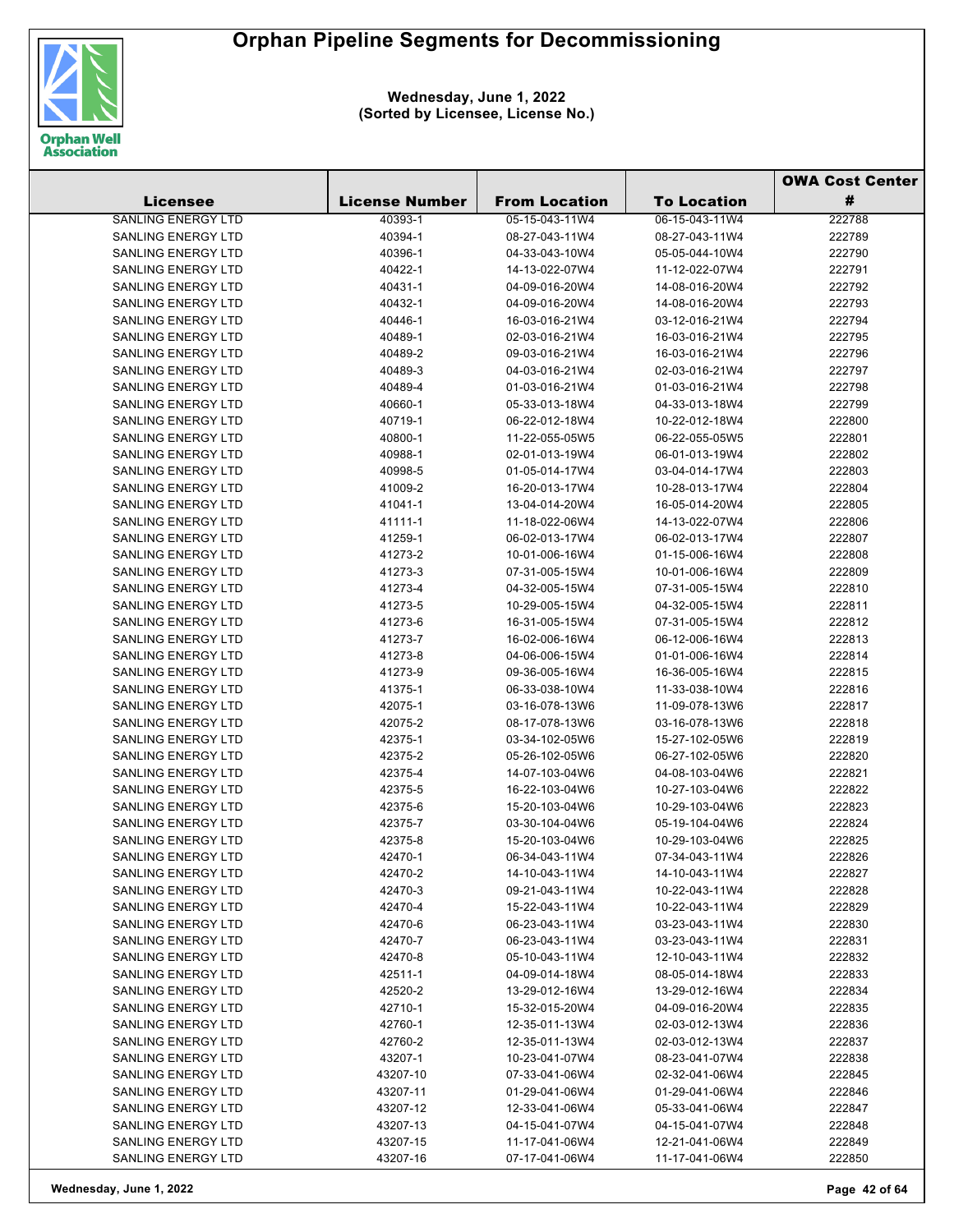

|                                                 |                       |                                  |                                  | <b>OWA Cost Center</b> |
|-------------------------------------------------|-----------------------|----------------------------------|----------------------------------|------------------------|
| <b>Licensee</b>                                 | <b>License Number</b> | <b>From Location</b>             | <b>To Location</b>               | #                      |
| <b>SANLING ENERGY LTD</b>                       | 43207-18              | 14-20-041-06W4                   | 16-20-041-06W4                   | 222851                 |
| SANLING ENERGY LTD                              | 43207-19              | 13-11-041-07W4                   | 05-14-041-07W4                   | 222852                 |
| <b>SANLING ENERGY LTD</b>                       | 43207-2               | 06-13-041-07W4                   | 08-23-041-07W4                   | 222839                 |
| <b>SANLING ENERGY LTD</b>                       | 43207-21              | 10-24-041-07W4                   | 10-24-041-07W4                   | 222853                 |
| SANLING ENERGY LTD                              | 43207-23              | 10-10-041-07W4                   | 13-11-041-07W4                   | 222854                 |
| <b>SANLING ENERGY LTD</b>                       | 43207-24              | 13-31-041-08W4                   | 06-31-041-08W4                   | 222855                 |
| SANLING ENERGY LTD                              | 43207-25              | 07-01-042-09W4                   | 13-31-041-08W4                   | 222856                 |
| SANLING ENERGY LTD                              | 43207-4               | 15-14-041-07W4                   | 02-23-041-07W4                   | 222840                 |
| SANLING ENERGY LTD                              | 43207-6               | 08-23-041-07W4                   | 16-08-041-07W4                   | 222841                 |
| <b>SANLING ENERGY LTD</b>                       | 43207-7               | 02-32-041-06W4                   | 08-23-041-07W4                   | 222842                 |
| <b>SANLING ENERGY LTD</b>                       | 43207-8               | 04-15-041-07W4                   | 08-23-041-07W4                   | 222843                 |
| SANLING ENERGY LTD                              | 43207-9               | 05-21-041-06W4                   | 02-32-041-06W4                   | 222844                 |
| SANLING ENERGY LTD                              | 43226-1               | 08-31-040-09W4                   | 07-31-040-09W4                   | 222857                 |
| SANLING ENERGY LTD                              | 43264-2               | 14-34-016-18W4                   | 15-34-016-18W4                   | 222858                 |
| <b>SANLING ENERGY LTD</b>                       | 43465-1               | 13-14-017-20W4                   | 13-14-017-20W4                   | 222859                 |
| SANLING ENERGY LTD                              | 43621-1               | 04-25-082-11W6                   | 05-25-082-11W6                   | 222860                 |
| SANLING ENERGY LTD                              | 43793-1               | 05-10-012-16W4                   | 06-10-012-16W4                   | 222861                 |
| <b>SANLING ENERGY LTD</b>                       | 43849-1               | 14-33-077-12W6                   | 11-33-077-12W6                   | 222862                 |
| <b>SANLING ENERGY LTD</b>                       | 43870-1               | 14-33-077-12W6                   | 14-33-077-12W6                   | 222863                 |
| <b>SANLING ENERGY LTD</b>                       | 43870-2               | 06-32-077-12W6                   | 07-05-078-12W6                   | 222864                 |
| SANLING ENERGY LTD                              | 44983-1               | 14-20-029-19W4                   | 14-20-029-19W4                   | 222865                 |
| SANLING ENERGY LTD                              | 45054-2               | 14-07-041-08W4                   | 14-07-041-08W4                   | 222866                 |
| <b>SANLING ENERGY LTD</b>                       | 45054-3               | 04-21-041-08W4                   | 11-20-041-08W4                   | 222867                 |
| <b>SANLING ENERGY LTD</b>                       | 45054-4               | 04-22-041-08W4                   | 16-16-041-08W4                   | 222868                 |
| SANLING ENERGY LTD                              | 45054-6               | 16-16-041-08W4                   | 04-21-041-08W4                   | 222869                 |
| SANLING ENERGY LTD                              | 45054-7               | 15-15-041-08W4                   | 16-16-041-08W4                   | 222870                 |
| SANLING ENERGY LTD                              | 45175-1               | 06-01-013-13W4                   | 11-01-013-13W4                   | 222871                 |
| SANLING ENERGY LTD                              | 45204-1               | 07-28-011-12W4                   | 13-27-011-12W4                   | 222872                 |
| <b>SANLING ENERGY LTD</b>                       | 45204-10              | 03-28-011-12W4                   | 12-21-011-12W4                   | 222877                 |
| SANLING ENERGY LTD                              | 45204-14              | 15-15-011-13W4                   | 01-22-011-13W4                   | 222878                 |
| SANLING ENERGY LTD                              | 45204-20              | 08-23-011-13W4                   | 08-23-011-13W4                   | 222879                 |
| SANLING ENERGY LTD                              | 45204-21              | 15-15-011-13W4                   | 07-15-011-13W4                   | 222880                 |
| SANLING ENERGY LTD                              | 45204-6               | 07-28-011-12W4                   | 15-28-011-12W4                   | 222873                 |
| SANLING ENERGY LTD                              | 45204-7               | 08-35-011-13W4                   | 07-35-011-13W4                   | 222874                 |
| SANLING ENERGY LTD                              | 45204-8               | 07-28-011-12W4                   | 08-28-011-12W4                   | 222875                 |
| SANLING ENERGY LTD                              | 45204-9               | 07-28-011-12W4                   | 03-28-011-12W4                   | 222876                 |
| <b>SANLING ENERGY LTD</b>                       | 45205-10              | 04-01-012-13W4                   | 08-35-011-13W4                   | 222885                 |
| <b>SANLING ENERGY LTD</b>                       | 45205-11              | 02-23-011-13W4                   | 08-23-011-13W4                   | 222886                 |
| SANLING ENERGY LTD                              | 45205-13              | 05-01-012-13W4                   | 04-01-012-13W4                   | 222887                 |
| SANLING ENERGY LTD                              | 45205-15              | 04-23-011-13W4                   | 15-15-011-13W4                   | 222888                 |
| <b>SANLING ENERGY LTD</b>                       | 45205-18              | 15-25-011-13W4                   | 13-25-011-13W4                   | 222889                 |
| <b>SANLING ENERGY LTD</b>                       | 45205-19              | 02-28-011-12W4                   | 07-28-011-12W4                   | 222890                 |
| <b>SANLING ENERGY LTD</b>                       | 45205-2               | 09-35-011-13W4                   | 08-35-011-13W4                   | 222881                 |
| <b>SANLING ENERGY LTD</b>                       | 45205-20              | 16-28-011-12W4                   | 07-28-011-12W4                   | 222891                 |
| <b>SANLING ENERGY LTD</b>                       | 45205-21              | 15-21-011-12W4                   | 07-28-011-12W4                   | 222892                 |
| SANLING ENERGY LTD                              | 45205-23              | 03-12-012-13W4                   | 04-01-012-13W4                   | 222893                 |
| SANLING ENERGY LTD                              | 45205-24              | 13-22-011-13W4                   | 02-22-011-13W4                   | 222894                 |
| SANLING ENERGY LTD                              | 45205-25              | 01-15-011-13W4                   | 16-10-011-13W4                   | 222895                 |
| <b>SANLING ENERGY LTD</b>                       | 45205-27              | 14-21-011-12W4                   | 14-21-011-12W4                   | 222896                 |
| SANLING ENERGY LTD                              | 45205-30              | 07-10-011-13W4                   | 16-10-011-13W4                   | 222897                 |
| SANLING ENERGY LTD                              | 45205-31              | 10-10-011-13W4                   | 16-10-011-13W4                   | 222898                 |
| SANLING ENERGY LTD                              | 45205-32              | 15-10-011-13W4                   | 16-10-011-13W4                   | 222899                 |
| SANLING ENERGY LTD                              | 45205-34              | 01-10-011-13W4                   | 16-10-011-13W4                   | 222900                 |
| <b>SANLING ENERGY LTD</b><br>SANLING ENERGY LTD | 45205-35              | 02-15-011-13W4                   | 16-10-011-13W4                   | 222901                 |
| SANLING ENERGY LTD                              | 45205-36              | 04-33-011-12W4                   | 07-28-011-12W4                   | 222902                 |
| SANLING ENERGY LTD                              | 45205-37<br>45205-39  | 13-02-011-13W4<br>08-15-011-13W4 | 16-10-011-13W4<br>16-10-011-13W4 | 222903<br>222904       |
|                                                 |                       |                                  |                                  |                        |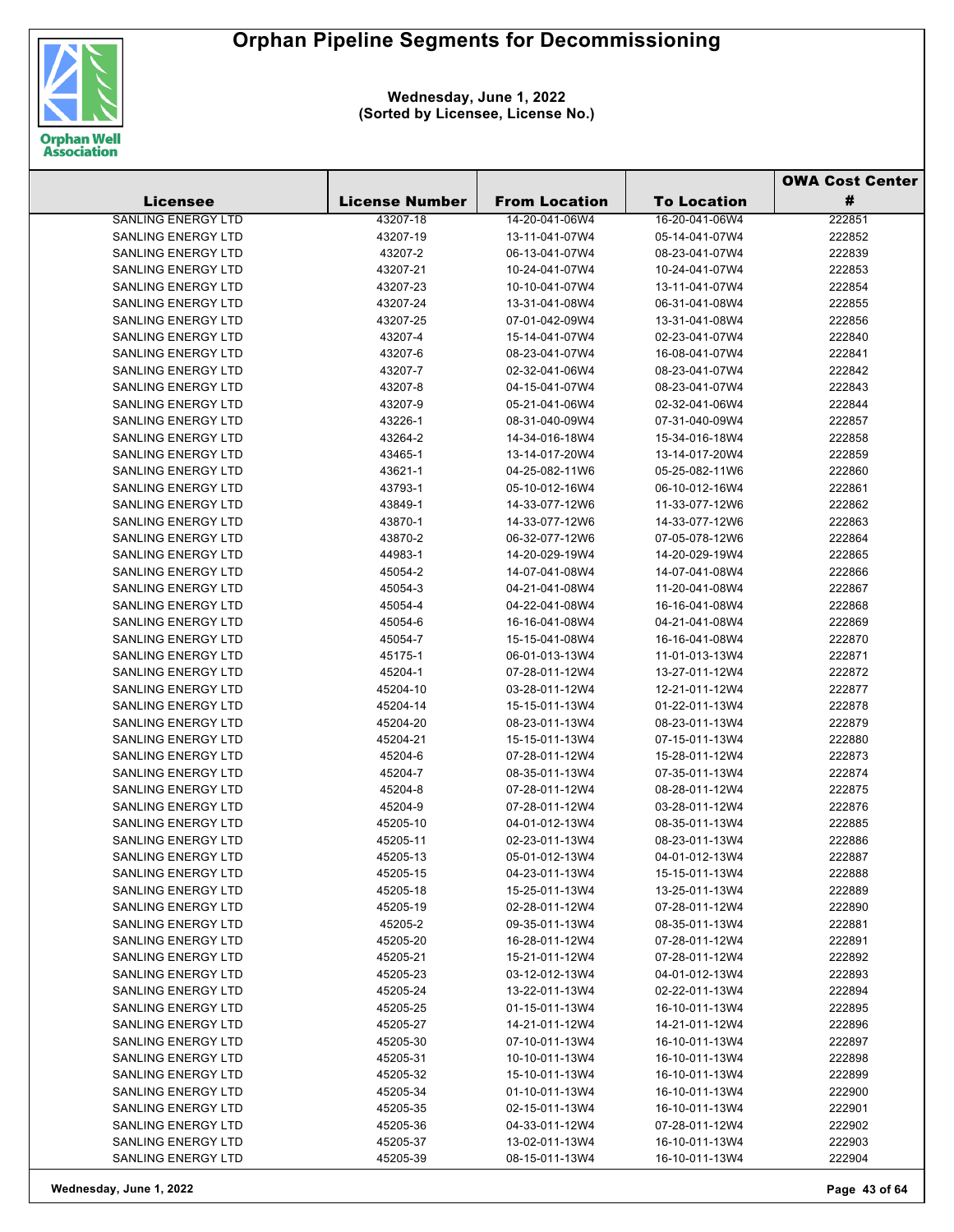

|                           |                       |                      |                    | <b>OWA Cost Center</b> |
|---------------------------|-----------------------|----------------------|--------------------|------------------------|
| <b>Licensee</b>           | <b>License Number</b> | <b>From Location</b> | <b>To Location</b> | #                      |
| SANLING ENERGY LTD        | 45205-41              | 10-28-011-12W4       | 07-28-011-12W4     | 222905                 |
| SANLING ENERGY LTD        | 45205-42              | 09-28-011-12W4       | 10-28-011-12W4     | 222906                 |
| <b>SANLING ENERGY LTD</b> | 45205-43              | 06-28-011-12W4       | 07-28-011-12W4     | 222907                 |
| <b>SANLING ENERGY LTD</b> | 45205-44              | 02-28-011-12W4       | 15-21-011-12W4     | 222908                 |
| SANLING ENERGY LTD        | 45205-45              | 08-28-011-12W4       | 08-28-011-12W4     | 222909                 |
| <b>SANLING ENERGY LTD</b> | 45205-46              | 11-28-011-12W4       | 10-28-011-12W4     | 222910                 |
| SANLING ENERGY LTD        | 45205-48              | 01-15-011-13W4       | 16-10-011-13W4     | 222911                 |
| <b>SANLING ENERGY LTD</b> | 45205-49              | 16-03-011-13W4       | 07-10-011-13W4     | 222912                 |
| <b>SANLING ENERGY LTD</b> | 45205-51              | 10-10-011-13W4       | 07-10-011-13W4     | 222913                 |
| <b>SANLING ENERGY LTD</b> | 45205-52              | 15-21-011-12W4       | 15-21-011-12W4     | 222914                 |
| SANLING ENERGY LTD        | 45205-53              | 02-28-011-12W4       | 15-21-011-12W4     | 222915                 |
| <b>SANLING ENERGY LTD</b> | 45205-54              | 02-28-011-12W4       | 15-21-011-12W4     | 222916                 |
| SANLING ENERGY LTD        | 45205-57              | 06-28-011-12W4       | 06-28-011-12W4     | 222917                 |
| SANLING ENERGY LTD        | 45205-58              | 07-28-011-12W4       | 06-28-011-12W4     | 222918                 |
| SANLING ENERGY LTD        | 45205-6               | 16-35-011-13W4       | 08-35-011-13W4     | 222882                 |
| SANLING ENERGY LTD        | 45205-60              | 07-10-011-13W4       | 07-10-011-13W4     | 222919                 |
| SANLING ENERGY LTD        | 45205-61              | 10-10-011-13W4       | 11-10-011-13W4     | 222920                 |
| <b>SANLING ENERGY LTD</b> | 45205-65              | 14-21-011-12W4       | 15-21-011-12W4     | 222921                 |
| SANLING ENERGY LTD        | 45205-66              | 14-21-011-12W4       | 15-21-011-12W4     | 222922                 |
| SANLING ENERGY LTD        | 45205-70              | 08-23-011-13W4       | 08-23-011-13W4     | 222923                 |
| <b>SANLING ENERGY LTD</b> | 45205-71              | 16-14-011-13W4       | 16-14-011-13W4     | 222924                 |
| <b>SANLING ENERGY LTD</b> | 45205-72              | 16-14-011-13W4       | 16-14-011-13W4     | 222925                 |
| SANLING ENERGY LTD        | 45205-73              | 16-10-011-13W4       | 15-15-011-13W4     | 222926                 |
| <b>SANLING ENERGY LTD</b> | 45205-77              | 10-28-011-12W4       | 10-28-011-12W4     | 222927                 |
| SANLING ENERGY LTD        | 45205-78              | 03-14-011-13W4       | 16-10-011-13W4     | 222928                 |
| SANLING ENERGY LTD        | 45205-79              | 05-14-011-13W4       | 03-14-011-13W4     | 222929                 |
| <b>SANLING ENERGY LTD</b> | 45205-8               | 04-01-012-13W4       | 08-35-011-13W4     | 222883                 |
| SANLING ENERGY LTD        | 45205-80              | 16-10-011-13W4       | 15-15-011-13W4     | 222930                 |
| SANLING ENERGY LTD        | 45205-81              | 14-22-011-13W4       | 13-22-011-13W4     | 222931                 |
| SANLING ENERGY LTD        | 45205-82              | 16-35-011-13W4       | 09-35-011-13W4     | 222932                 |
| <b>SANLING ENERGY LTD</b> | 45205-84              | 06-14-011-13W4       | 05-14-011-13W4     | 222933                 |
| SANLING ENERGY LTD        | 45205-85              | 03-33-011-12W4       | 04-33-011-12W4     | 222934                 |
| SANLING ENERGY LTD        | 45205-87              | 05-01-012-13W4       | 04-01-012-13W4     | 222935                 |
| SANLING ENERGY LTD        | 45205-88              | 14-21-011-12W4       | 07-28-011-12W4     | 222936                 |
| SANLING ENERGY LTD        | 45205-9               | 04-01-012-13W4       | 08-35-011-13W4     | 222884                 |
| SANLING ENERGY LTD        | 45253-1               | 09-20-012-16W4       | 07-20-012-16W4     | 222937                 |
| <b>SANLING ENERGY LTD</b> | 45266-2               | 06-31-041-13W4       | 10-01-042-14W4     | 222938                 |
| <b>SANLING ENERGY LTD</b> | 45266-3               | 02-06-042-13W4       | 04-06-042-13W4     | 222939                 |
| SANLING ENERGY LTD        | 45266-4               | 04-29-041-13W4       | 14-20-041-13W4     | 222940                 |
| <b>SANLING ENERGY LTD</b> | 45277-1               | 09-20-012-16W4       | 07-20-012-16W4     | 222941                 |
| SANLING ENERGY LTD        | 45331-1               | 04-34-012-17W4       | 04-35-012-17W4     | 222942                 |
| <b>SANLING ENERGY LTD</b> | 45337-1               | 13-17-013-17W4       | 10-17-013-17W4     | 222943                 |
| <b>SANLING ENERGY LTD</b> | 45453-1               | 04-01-034-07W5       | 06-02-034-07W5     | 222944                 |
| SANLING ENERGY LTD        | 45595-1               | 07-04-015-18W4       | 07-04-015-18W4     | 222945                 |
| SANLING ENERGY LTD        | 45600-1               | 15-29-013-19W4       | 15-32-013-19W4     | 222946                 |
| <b>SANLING ENERGY LTD</b> | 45620-1               | 03-29-106-07W6       | 09-19-106-07W6     | 222947                 |
| <b>SANLING ENERGY LTD</b> | 45853-3               | 10-11-029-19W4       | 10-12-029-19W4     | 222948                 |
| <b>SANLING ENERGY LTD</b> | 46700-1               | 09-24-012-18W4       | 07-24-012-18W4     | 222949                 |
| <b>SANLING ENERGY LTD</b> | 46875-1               | 07-01-106-06W6       | 07-01-106-06W6     | 222950                 |
| SANLING ENERGY LTD        | 46991-1               | 09-24-012-18W4       | 09-24-012-18W4     | 222951                 |
| <b>SANLING ENERGY LTD</b> | 46995-1               | 04-05-041-09W4       | 16-31-040-09W4     | 222952                 |
| <b>SANLING ENERGY LTD</b> | 47220-1               | 03-36-036-09W4       | 16-26-036-09W4     | 222953                 |
| <b>SANLING ENERGY LTD</b> | 47892-1               | 12-32-006-07W4       | 13-20-006-07W4     | 222954                 |
| <b>SANLING ENERGY LTD</b> | 48516-1               | 14-31-005-05W4       | 05-30-005-05W4     | 222955                 |
| <b>SANLING ENERGY LTD</b> | 48794-1               | 08-26-012-18W4       | 12-22-012-18W4     | 222956                 |
| SANLING ENERGY LTD        | 4894-1                | 11-02-013-19W4       | 12-02-013-19W4     | 221909                 |
| <b>SANLING ENERGY LTD</b> | 49200-2               | 15-17-079-12W6       | 05-20-079-12W6     | 222957                 |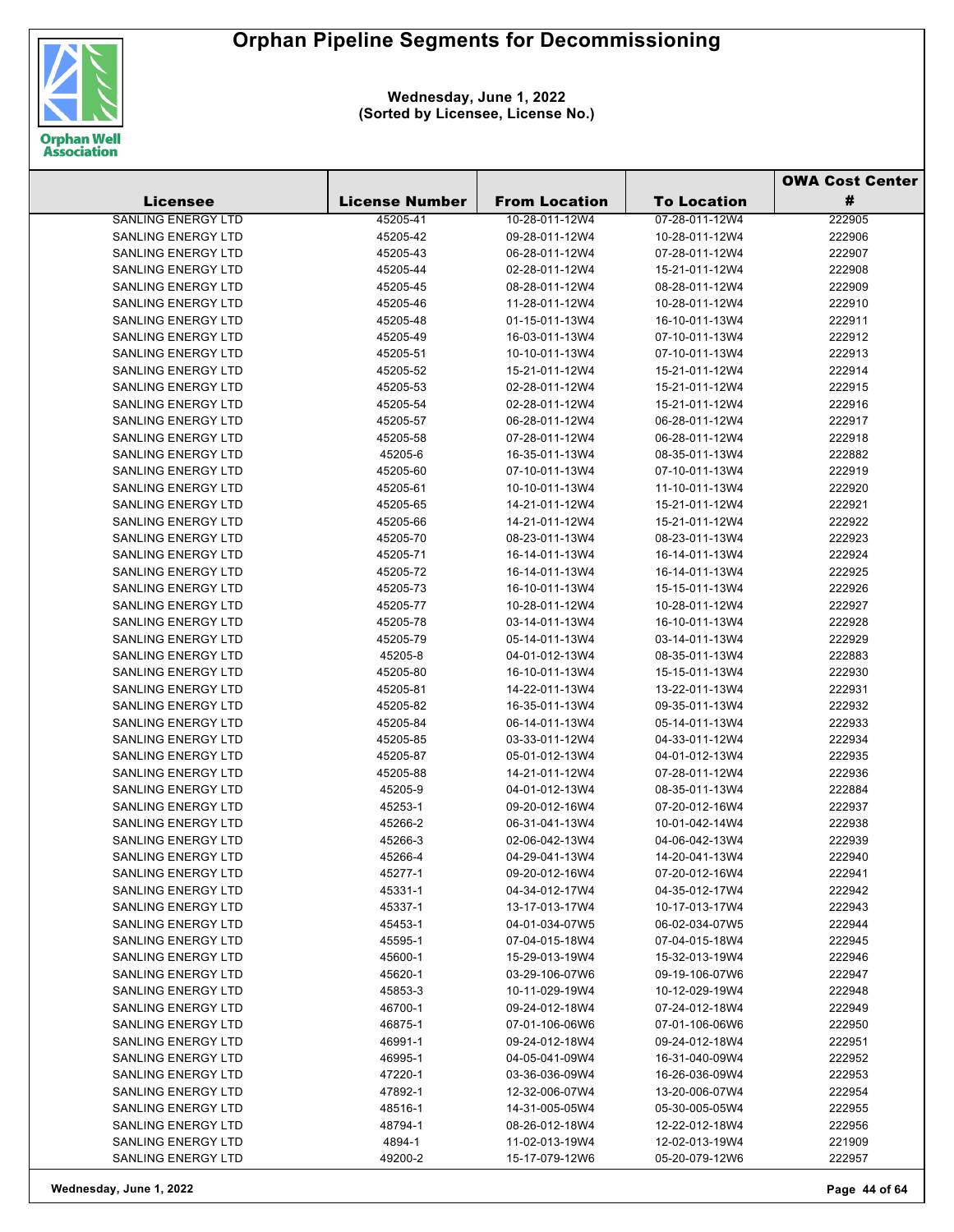

|                                                        |                       |                                  |                                  | <b>OWA Cost Center</b> |
|--------------------------------------------------------|-----------------------|----------------------------------|----------------------------------|------------------------|
| Licensee                                               | <b>License Number</b> | <b>From Location</b>             | <b>To Location</b>               | #                      |
| <b>SANLING ENERGY LTD</b>                              | 49200-3               | 16-19-079-12W6                   | 05-20-079-12W6                   | 222958                 |
| <b>SANLING ENERGY LTD</b>                              | 49347-1               | 16-29-014-17W4                   | 16-29-014-17W4                   | 222959                 |
| SANLING ENERGY LTD                                     | 49538-1               | 12-19-012-18W4                   | 12-22-012-18W4                   | 222960                 |
| <b>SANLING ENERGY LTD</b>                              | 49595-1               | 02-36-036-09W4                   | 03-36-036-09W4                   | 222961                 |
| SANLING ENERGY LTD                                     | 49771-4               | 04-35-038-10W4                   | 06-35-038-10W4                   | 222962                 |
| <b>SANLING ENERGY LTD</b>                              | 49771-5               | 11-35-038-10W4                   | 07-35-038-10W4                   | 222963                 |
| SANLING ENERGY LTD                                     | 49771-6               | 01-27-038-10W4                   | 01-28-038-10W4                   | 222964                 |
| <b>SANLING ENERGY LTD</b>                              | 49771-7               | 15-27-038-10W4                   | 01-27-038-10W4                   | 222965                 |
| SANLING ENERGY LTD                                     | 50032-1               | 12-09-016-13W4                   | 10-09-016-13W4                   | 222966                 |
| <b>SANLING ENERGY LTD</b>                              | 50530-1               | 07-32-054-06W5                   | 07-16-055-06W5                   | 222967                 |
| <b>SANLING ENERGY LTD</b>                              | 50846-3               | 16-02-030-21W4                   | 01-11-030-21W4                   | 222968                 |
| SANLING ENERGY LTD                                     | 50877-1               | 04-35-015-21W4                   | 15-35-015-21W4                   | 222969                 |
| SANLING ENERGY LTD                                     | 50915-1               | 09-32-041-12W4                   | 07-32-041-12W4                   | 222970                 |
| SANLING ENERGY LTD                                     | 50915-12              | 08-33-041-12W4                   | 07-33-041-12W4                   | 222977                 |
| SANLING ENERGY LTD                                     | 50915-13              | 08-33-041-12W4                   | 07-33-041-12W4                   | 222978                 |
| <b>SANLING ENERGY LTD</b>                              | 50915-14              | 07-33-041-12W4                   | 03-33-041-12W4                   | 222979                 |
| SANLING ENERGY LTD                                     | 50915-15              | 07-33-041-12W4                   | 06-33-041-12W4                   | 222980                 |
| <b>SANLING ENERGY LTD</b>                              | 50915-2               | 09-32-041-12W4                   | 07-32-041-12W4                   | 222971                 |
| SANLING ENERGY LTD                                     | 50915-3               | 10-32-041-12W4                   | 09-32-041-12W4                   | 222972                 |
| <b>SANLING ENERGY LTD</b>                              | 50915-5               | 12-33-041-12W4                   | 09-32-041-12W4                   | 222973                 |
| <b>SANLING ENERGY LTD</b>                              | 50915-6               | 12-33-041-12W4                   | 11-33-041-12W4                   | 222974                 |
| SANLING ENERGY LTD                                     | 50915-7               | 08-31-041-12W4                   | 03-32-041-12W4                   | 222975                 |
| <b>SANLING ENERGY LTD</b>                              | 50915-8               | 08-31-041-12W4                   | 03-32-041-12W4                   | 222976                 |
| <b>SANLING ENERGY LTD</b>                              | 50926-1               | 08-01-046-09W5                   | 07-01-046-09W5                   | 222981                 |
| SANLING ENERGY LTD                                     | 51128-1               | 06-30-015-21W4                   | 06-30-015-21W4                   | 222982                 |
| SANLING ENERGY LTD                                     | 51158-1               | 05-25-101-05W6                   | 02-28-102-03W6                   | 222983                 |
| SANLING ENERGY LTD                                     | 51158-2               | 11-36-101-05W6                   | 05-25-101-05W6                   | 222984                 |
| SANLING ENERGY LTD                                     | 51158-3               | 11-25-101-05W6                   | 05-25-101-05W6                   | 222985                 |
| <b>SANLING ENERGY LTD</b>                              | 51257-1               | 14-36-029-21W4                   | 12-01-030-21W4                   | 222986                 |
| SANLING ENERGY LTD                                     | 51257-2               | 14-36-029-21W4                   | 12-01-030-21W4                   | 222987                 |
| SANLING ENERGY LTD                                     | 51338-1               | 13-21-109-06W6                   | 10-28-109-06W6                   | 222988                 |
| SANLING ENERGY LTD                                     | 51357-10              | 06-06-109-06W6                   | 06-06-109-06W6                   | 222993                 |
| <b>SANLING ENERGY LTD</b>                              | 51357-4               | 11-18-108-06W6                   | 11-18-108-06W6                   | 222989                 |
| SANLING ENERGY LTD                                     | 51357-5               | 11-19-108-06W6                   | 11-19-108-06W6                   | 222990                 |
| SANLING ENERGY LTD                                     | 51357-7               | 12-30-108-06W6                   | 12-30-108-06W6                   | 222991                 |
| SANLING ENERGY LTD                                     | 51357-9               | 11-31-108-06W6                   | 11-31-108-06W6                   | 222992                 |
| <b>SANLING ENERGY LTD</b>                              | 51366-1               | 02-28-102-03W6                   | 01-28-102-03W6                   | 222994                 |
| SANLING ENERGY LTD                                     | 51366-2               | 01-28-102-03W6                   | 02-28-102-03W6                   | 222995                 |
| SANLING ENERGY LTD                                     | 51423-1               | 06-32-079-11W6                   | 07-31-079-11W6                   | 222996                 |
| SANLING ENERGY LTD                                     | 51507-1               | 16-09-012-18W4                   | 08-16-012-18W4                   | 222997                 |
| <b>SANLING ENERGY LTD</b>                              | 51507-2               | 15-09-012-18W4                   | 16-09-012-18W4                   | 222998                 |
| <b>SANLING ENERGY LTD</b>                              | 51956-1               | 09-05-072-26W5                   | 16-32-071-26W5                   | 222999                 |
| <b>SANLING ENERGY LTD</b>                              | 51973-1               | 12-20-029-19W4                   | 14-20-029-19W4                   | 223000                 |
| <b>SANLING ENERGY LTD</b>                              | 51973-2               | 14-20-029-19W4                   | 15-20-029-19W4                   | 223001                 |
| <b>SANLING ENERGY LTD</b><br><b>SANLING ENERGY LTD</b> | 52038-1               | 07-35-011-12W4                   | 08-35-011-12W4                   | 223002                 |
|                                                        | 52212-1               | 03-17-016-18W4<br>12-01-030-21W4 | 04-17-016-18W4                   | 223003                 |
| SANLING ENERGY LTD<br><b>SANLING ENERGY LTD</b>        | 52245-1               |                                  | 12-01-030-21W4<br>03-18-041-12W4 | 223004                 |
| <b>SANLING ENERGY LTD</b>                              | 52363-6<br>52366-1    | 03-18-041-12W4<br>06-31-041-08W4 | 11-20-041-08W4                   | 223005<br>223006       |
| SANLING ENERGY LTD                                     | 52366-10              | 04-05-041-09W4                   | 13-17-040-09W4                   | 223012                 |
| SANLING ENERGY LTD                                     | 52366-11              | 11-05-041-09W4                   | 12-05-041-09W4                   | 223013                 |
| SANLING ENERGY LTD                                     | 52366-12              | 05-33-040-09W4                   | 04-05-041-09W4                   | 223014                 |
| <b>SANLING ENERGY LTD</b>                              | 52366-15              | 16-13-041-09W4                   | 15-13-041-09W4                   | 223015                 |
| <b>SANLING ENERGY LTD</b>                              | 52366-18              | 14-03-041-09W4                   | 05-33-040-09W4                   | 223016                 |
| SANLING ENERGY LTD                                     | 52366-21              | 09-03-041-10W4                   | 08-14-041-10W4                   | 223017                 |
| SANLING ENERGY LTD                                     | 52366-22              | 14-11-041-09W4                   | 10-10-041-09W4                   | 223018                 |
| SANLING ENERGY LTD                                     | 52366-23              | 08-14-041-10W4                   | 10-12-041-10W4                   | 223019                 |
|                                                        |                       |                                  |                                  |                        |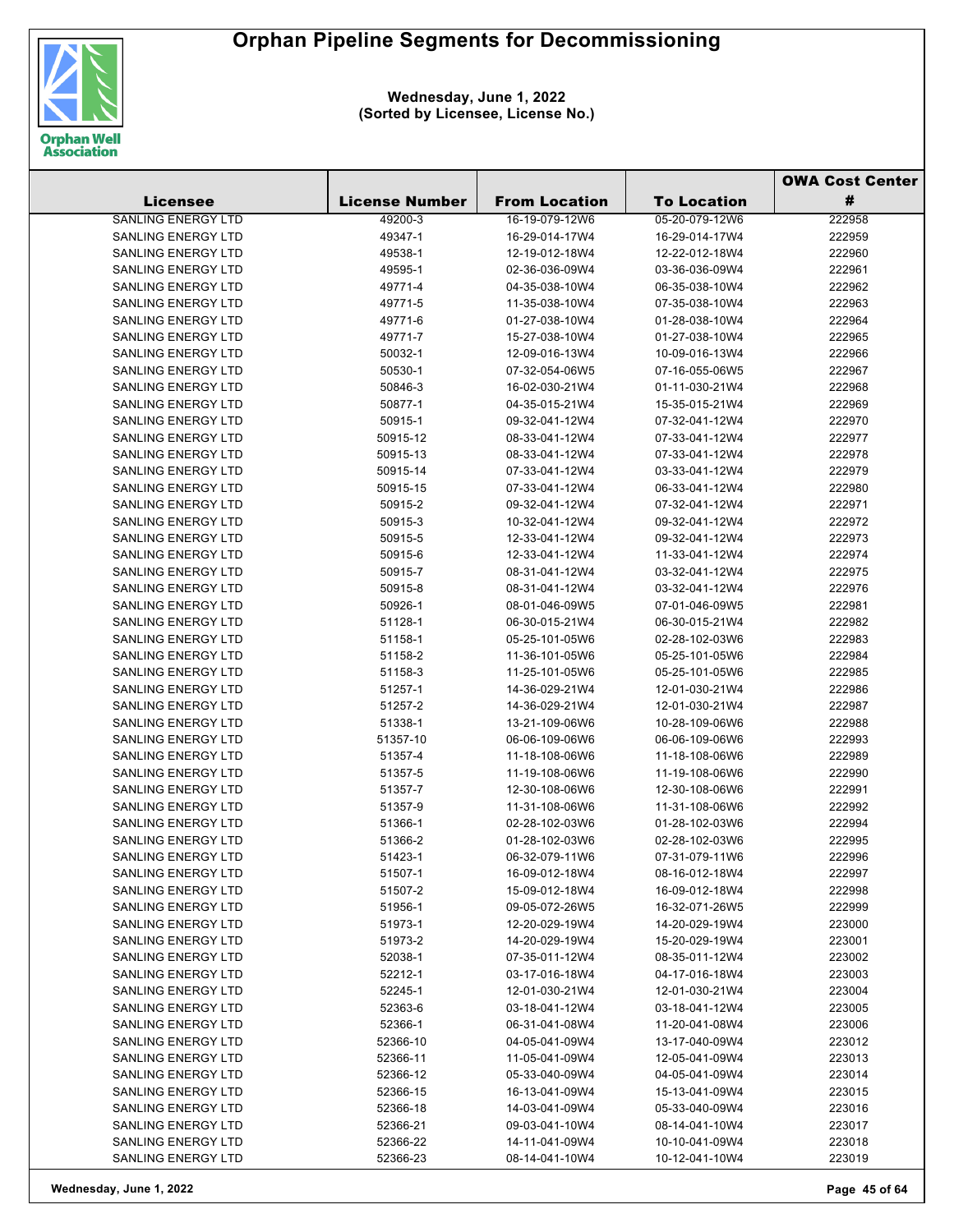

|                           |                       |                      |                    | <b>OWA Cost Center</b> |
|---------------------------|-----------------------|----------------------|--------------------|------------------------|
| <b>Licensee</b>           | <b>License Number</b> | <b>From Location</b> | <b>To Location</b> | #                      |
| <b>SANLING ENERGY LTD</b> | 52366-24              | 02-15-041-10W4       | 08-14-041-10W4     | 223020                 |
| <b>SANLING ENERGY LTD</b> | 52366-25              | 01-17-041-10W4       | 02-15-041-10W4     | 223021                 |
| <b>SANLING ENERGY LTD</b> | 52366-26              | 06-13-041-11W4       | 01-17-041-10W4     | 223022                 |
| SANLING ENERGY LTD        | 52366-27              | 07-32-040-09W4       | 14-32-040-09W4     | 223023                 |
| SANLING ENERGY LTD        | 52366-28              | 03-25-040-09W4       | 05-33-040-09W4     | 223024                 |
| SANLING ENERGY LTD        | 52366-29              | 16-13-040-09W4       | 09-24-040-09W4     | 223025                 |
| SANLING ENERGY LTD        | 52366-30              | 09-24-040-09W4       | 03-25-040-09W4     | 223026                 |
| SANLING ENERGY LTD        | 52366-31              | 03-30-040-08W4       | 03-25-040-09W4     | 223027                 |
| <b>SANLING ENERGY LTD</b> | 52366-35              | 14-18-040-08W4       | 16-13-040-09W4     | 223028                 |
| <b>SANLING ENERGY LTD</b> | 52366-36              | 12-05-041-09W4       | 04-05-041-09W4     | 223029                 |
| SANLING ENERGY LTD        | 52366-37              | 01-04-041-09W4       | 02-04-041-09W4     | 223030                 |
| SANLING ENERGY LTD        | 52366-38              | 05-18-040-08W4       | 16-13-040-09W4     | 223031                 |
| SANLING ENERGY LTD        | 52366-39              | 02-24-040-09W4       | 01-24-040-09W4     | 223032                 |
| SANLING ENERGY LTD        | 52366-40              | 15-05-042-09W4       | 09-32-041-09W4     | 223033                 |
| SANLING ENERGY LTD        | 52366-41              | 02-05-041-09W4       | 03-05-041-09W4     | 223034                 |
| <b>SANLING ENERGY LTD</b> | 52366-42              | 04-19-040-08W4       | 01-24-040-09W4     | 223035                 |
| SANLING ENERGY LTD        | 52366-43              | 10-22-041-09W4       | 04-22-041-09W4     | 223036                 |
| <b>SANLING ENERGY LTD</b> | 52366-44              | 09-32-041-08W4       | 14-28-041-08W4     | 223037                 |
| SANLING ENERGY LTD        | 52366-45              | 01-07-041-09W4       | 12-05-041-09W4     | 223038                 |
| SANLING ENERGY LTD        | 52366-5               | 12-02-041-09W4       | 16-03-041-09W4     | 223007                 |
| SANLING ENERGY LTD        | 52366-6               | 06-36-040-09W4       | 03-01-041-09W4     | 223008                 |
| <b>SANLING ENERGY LTD</b> | 52366-7               | 10-12-041-10W4       | 01-07-041-09W4     | 223009                 |
| SANLING ENERGY LTD        | 52366-8               | 07-31-040-09W4       | 15-31-040-09W4     | 223010                 |
| SANLING ENERGY LTD        | 52366-9               | 15-31-040-09W4       | 04-05-041-09W4     | 223011                 |
| SANLING ENERGY LTD        | 52367-1               | 01-29-042-12W4       | 07-29-042-12W4     | 223039                 |
| SANLING ENERGY LTD        | 52367-2               | 15-30-042-12W4       | 07-29-042-12W4     | 223040                 |
| SANLING ENERGY LTD        | 52367-3               | 07-29-042-12W4       | 09-19-042-12W4     | 223041                 |
| SANLING ENERGY LTD        | 52367-4               | 13-31-042-12W4       | 15-30-042-12W4     | 223042                 |
| SANLING ENERGY LTD        | 52367-6               | 09-35-042-12W4       | 13-31-042-11W4     | 223043                 |
| SANLING ENERGY LTD        | 52838-1               | 06-09-016-13W4       | 10-09-016-13W4     | 223044                 |
| SANLING ENERGY LTD        | 52858-1               | 02-28-102-03W6       | 05-25-101-05W6     | 223045                 |
| SANLING ENERGY LTD        | 52858-2               | 06-25-101-05W6       | 11-25-101-05W6     | 223046                 |
| SANLING ENERGY LTD        | 52858-3               | 06-36-101-05W6       | 11-36-101-05W6     | 223047                 |
| SANLING ENERGY LTD        | 52918-1               | 02-05-100-03W6       | 11-12-100-04W6     | 223048                 |
| SANLING ENERGY LTD        | 52918-2               | 11-12-100-04W6       | 07-14-100-04W6     | 223049                 |
| SANLING ENERGY LTD        | 52918-3               | 07-14-100-04W6       | 07-22-100-04W6     | 223050                 |
| SANLING ENERGY LTD        | 52918-4               | 07-22-100-04W6       | 05-25-101-05W6     | 223051                 |
| SANLING ENERGY LTD        | 52918-5               | 06-12-100-04W6       | 11-12-100-04W6     | 223052                 |
| SANLING ENERGY LTD        | 52920-1               | 05-25-101-05W6       | 07-22-100-04W6     | 223053                 |
| <b>SANLING ENERGY LTD</b> | 52920-2               | 07-22-100-04W6       | 07-14-100-04W6     | 223054                 |
| <b>SANLING ENERGY LTD</b> | 52920-3               | 07-14-100-04W6       | 11-12-100-04W6     | 223055                 |
| <b>SANLING ENERGY LTD</b> | 52920-4               | 11-12-100-04W6       | 02-05-100-03W6     | 223056                 |
| <b>SANLING ENERGY LTD</b> | 52920-5               | 11-12-100-04W6       | 06-12-100-04W6     | 223057                 |
| SANLING ENERGY LTD        | 52932-2               | 01-31-041-13W4       | 16-30-041-13W4     | 223058                 |
| <b>SANLING ENERGY LTD</b> | 52932-3               | 15-25-041-14W4       | 08-36-041-14W4     | 223059                 |
| <b>SANLING ENERGY LTD</b> | 52933-1               | 14-19-042-13W4       | 07-18-042-13W4     | 223060                 |
| <b>SANLING ENERGY LTD</b> | 52933-2               | 03-07-042-13W4       | 07-18-042-13W4     | 223061                 |
| <b>SANLING ENERGY LTD</b> | 52942-1               | 16-31-010-12W4       | 04-05-011-12W4     | 223062                 |
| <b>SANLING ENERGY LTD</b> | 52942-10              | 12-31-010-12W4       | 14-31-010-12W4     | 223071                 |
| SANLING ENERGY LTD        | 52942-11              | 13-31-010-12W4       | 14-31-010-12W4     | 223072                 |
| SANLING ENERGY LTD        | 52942-12              | 11-31-010-12W4       | 14-31-010-12W4     | 223073                 |
| SANLING ENERGY LTD        | 52942-2               | 14-31-010-12W4       | 04-05-011-12W4     | 223063                 |
| SANLING ENERGY LTD        | 52942-3               | 10-31-010-12W4       | 03-05-011-12W4     | 223064                 |
| SANLING ENERGY LTD        | 52942-4               | 10-31-010-12W4       | 04-05-011-12W4     | 223065                 |
| SANLING ENERGY LTD        | 52942-5               | 15-31-010-12W4       | 14-31-010-12W4     | 223066                 |
| SANLING ENERGY LTD        | 52942-6               | 14-31-010-12W4       | 14-31-010-12W4     | 223067                 |
| SANLING ENERGY LTD        | 52942-7               | 14-31-010-12W4       | 04-05-011-12W4     | 223068                 |
|                           |                       |                      |                    |                        |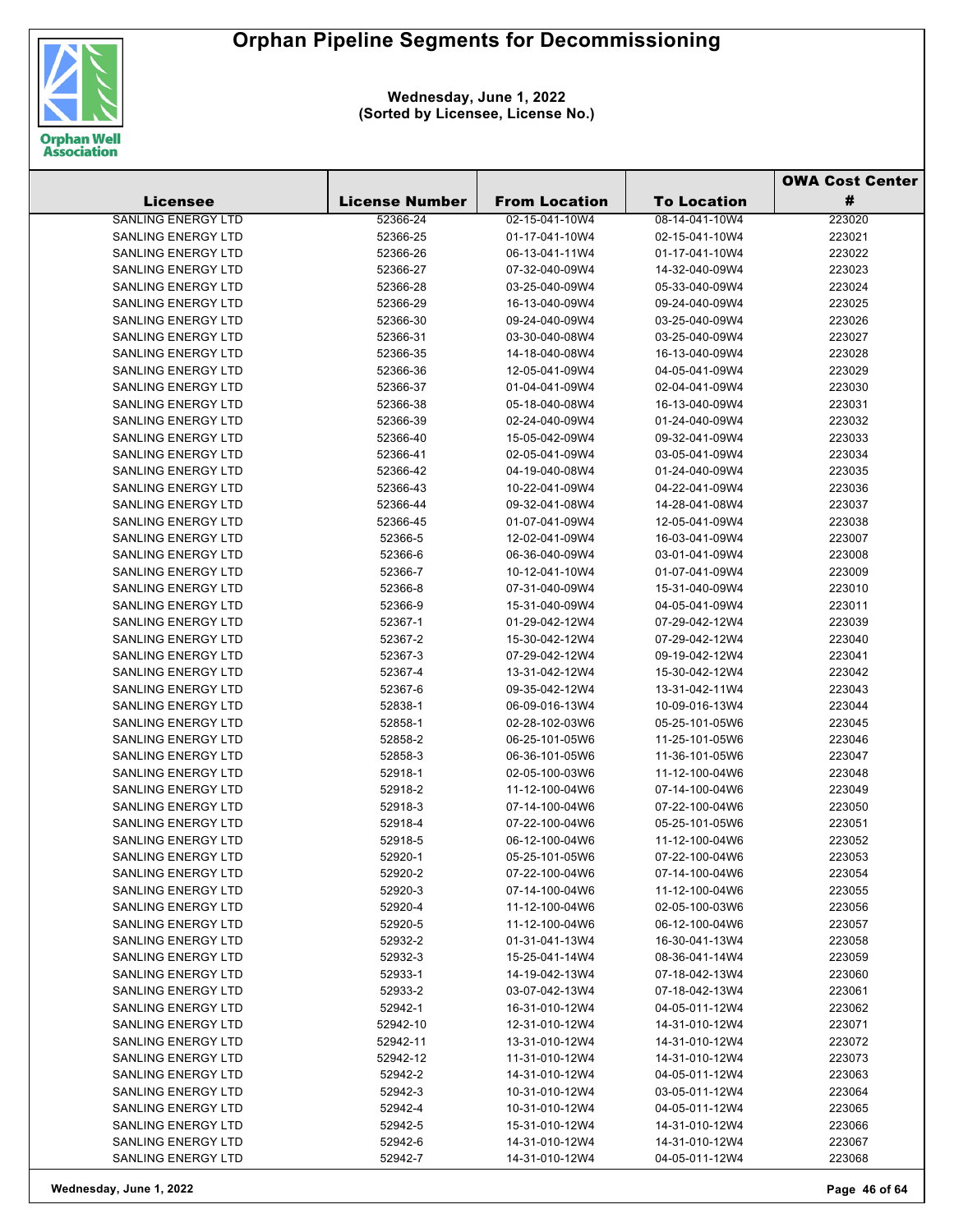

|                           |                       |                      |                                  | <b>OWA Cost Center</b> |
|---------------------------|-----------------------|----------------------|----------------------------------|------------------------|
| <b>Licensee</b>           | <b>License Number</b> | <b>From Location</b> | <b>To Location</b>               | #                      |
| SANLING ENERGY LTD        | 52942-8               | 12-31-010-12W4       | 14-31-010-12W4                   | 223069                 |
| SANLING ENERGY LTD        | 52942-9               | 12-31-010-12W4       | 14-31-010-12W4                   | 223070                 |
| <b>SANLING ENERGY LTD</b> | 53017-1               | 04-04-013-17W4       | 04-02-013-17W4                   | 223074                 |
| SANLING ENERGY LTD        | 53017-10              | 01-22-013-17W4       | 13-11-013-17W4                   | 223083                 |
| SANLING ENERGY LTD        | 53017-11              | 13-11-013-17W4       | 04-11-013-17W4                   | 223084                 |
| SANLING ENERGY LTD        | 53017-12              | 04-22-013-17W4       | 02-22-013-17W4                   | 223085                 |
| <b>SANLING ENERGY LTD</b> | 53017-13              | 15-22-013-17W4       | 01-22-013-17W4                   | 223086                 |
| SANLING ENERGY LTD        | 53017-14              | 04-13-013-17W4       | 13-11-013-17W4                   | 223087                 |
| <b>SANLING ENERGY LTD</b> | 53017-15              | 01-03-013-17W4       | 04-02-013-17W4                   | 223088                 |
| <b>SANLING ENERGY LTD</b> | 53017-16              | 08-07-013-16W4       | 08-07-013-16W4                   | 223089                 |
| <b>SANLING ENERGY LTD</b> | 53017-17              | 06-12-013-17W4       | 01-11-013-17W4                   | 223090                 |
| <b>SANLING ENERGY LTD</b> | 53017-2               | 04-02-013-17W4       | 03-02-013-17W4                   | 223075                 |
| <b>SANLING ENERGY LTD</b> | 53017-3               | 13-03-013-17W4       | 03-03-013-17W4                   | 223076                 |
| <b>SANLING ENERGY LTD</b> | 53017-4               | 04-35-012-17W4       | 04-02-013-17W4                   | 223077                 |
| SANLING ENERGY LTD        | 53017-5               | 01-11-013-17W4       | 04-11-013-17W4                   | 223078                 |
| <b>SANLING ENERGY LTD</b> | 53017-6               | 04-11-013-17W4       | 04-02-013-17W4                   | 223079                 |
| <b>SANLING ENERGY LTD</b> | 53017-7               | 01-02-013-17W4       | 04-02-013-17W4                   | 223080                 |
| <b>SANLING ENERGY LTD</b> | 53017-8               | 16-09-013-17W4       | 13-03-013-17W4                   | 223081                 |
| <b>SANLING ENERGY LTD</b> | 53017-9               | 10-09-013-17W4       | 16-09-013-17W4                   | 223082                 |
| <b>SANLING ENERGY LTD</b> | 53018-1               | 02-17-013-17W4       | 03-17-013-17W4                   | 223091                 |
| SANLING ENERGY LTD        | 53019-1               | 12-06-013-16W4       | 14-31-012-16W4                   | 223092                 |
| <b>SANLING ENERGY LTD</b> | 53019-2               | 08-07-013-16W4       | 08-07-013-16W4                   | 223093                 |
| SANLING ENERGY LTD        | 53023-1               | 04-36-012-17W4       | 01-35-012-17W4                   | 223094                 |
| <b>SANLING ENERGY LTD</b> | 53108-1               | 04-25-101-05W6       | 06-23-101-05W6                   | 223095                 |
| <b>SANLING ENERGY LTD</b> | 53431-4               | 04-04-040-12W4       | 13-04-040-12W4                   | 223096                 |
| <b>SANLING ENERGY LTD</b> | 53431-7               | 16-12-040-13W4       | 13-07-040-12W4                   | 223097                 |
| <b>SANLING ENERGY LTD</b> | 53460-1               | 15-07-108-06W6       | 07-14-108-07W6                   | 223098                 |
| <b>SANLING ENERGY LTD</b> | 53702-9               | 13-22-036-08W4       | 06-22-036-08W4                   | 223099                 |
| <b>SANLING ENERGY LTD</b> | 53741-1               | 04-29-013-17W4       | 06-20-013-17W4                   | 223100                 |
| <b>SANLING ENERGY LTD</b> | 53779-1               | 06-16-013-12W4       | 11-16-013-12W4                   | 223101                 |
| <b>SANLING ENERGY LTD</b> | 54176-1               | 01-34-036-08W4       | 16-34-036-08W4                   | 223102                 |
| <b>SANLING ENERGY LTD</b> | 54176-3               | 01-34-036-08W4       | 16-34-036-08W4                   | 223103                 |
| <b>SANLING ENERGY LTD</b> | 54176-4               | 01-34-036-08W4       | 16-34-036-08W4                   | 223104                 |
| <b>SANLING ENERGY LTD</b> | 54176-5               | 01-34-036-08W4       | 16-34-036-08W4                   | 223105                 |
| <b>SANLING ENERGY LTD</b> | 54176-6               | 16-34-036-08W4       | 16-34-036-08W4                   | 223106                 |
| <b>SANLING ENERGY LTD</b> | 55612-1               | 06-08-013-18W4       | 06-08-013-18W4                   | 223107                 |
| <b>SANLING ENERGY LTD</b> | 56019-1               | 12-22-012-18W4       | 10-20-012-18W4                   | 223108                 |
| <b>SANLING ENERGY LTD</b> | 56069-1               | 11-23-014-20W4       | 06-16-014-20W4                   | 223109                 |
| <b>SANLING ENERGY LTD</b> | 56069-2               | 13-15-014-20W4       | 13-15-014-20W4                   | 223110                 |
| <b>SANLING ENERGY LTD</b> | 56069-3               | 06-16-014-20W4       | 07-17-014-20W4                   | 223111                 |
| <b>SANLING ENERGY LTD</b> | 56072-4               | 07-17-014-20W4       |                                  | 223112                 |
| <b>SANLING ENERGY LTD</b> | 56102-1               | 11-32-015-21W4       | 01-31-013-20W4                   | 223113                 |
| SANLING ENERGY LTD        | 56102-2               | 06-30-015-21W4       | 10-31-015-21W4<br>10-31-015-21W4 | 223114                 |
| <b>SANLING ENERGY LTD</b> |                       |                      | 10-12-016-22W4                   |                        |
|                           | 56102-3               | 06-07-016-21W4       |                                  | 223115                 |
| SANLING ENERGY LTD        | 56102-4               | 10-31-015-21W4       | 06-07-016-21W4                   | 223116                 |
| <b>SANLING ENERGY LTD</b> | 56102-5               | 10-12-016-22W4       | 14-12-016-22W4                   | 223117                 |
| SANLING ENERGY LTD        | 56123-1               | 07-04-037-09W4       | 10-22-036-09W4                   | 223118                 |
| <b>SANLING ENERGY LTD</b> | 56123-2               | 07-22-037-09W4       | 07-04-037-09W4                   | 223119                 |
| <b>SANLING ENERGY LTD</b> | 56123-3               | 02-09-037-09W4       | 16-04-037-09W4                   | 223120                 |
| SANLING ENERGY LTD        | 56124-1               | 03-17-037-08W4       | 10-08-037-08W4                   | 223121                 |
| SANLING ENERGY LTD        | 56125-1               | 15-08-037-08W4       | 11-08-037-08W4                   | 223122                 |
| SANLING ENERGY LTD        | 56125-2               | 06-08-037-08W4       | 11-08-037-08W4                   | 223123                 |
| <b>SANLING ENERGY LTD</b> | 56323-1               | 03-01-013-19W4       | 06-01-013-19W4                   | 223124                 |
| <b>SANLING ENERGY LTD</b> | 56324-1               | 16-06-014-20W4       | 16-05-014-20W4                   | 223125                 |
| SANLING ENERGY LTD        | 56324-2               | 06-07-014-20W4       | 16-06-014-20W4                   | 223126                 |
| <b>SANLING ENERGY LTD</b> | 56324-3               | 06-03-014-20W4       | 16-03-014-20W4                   | 223127                 |
| SANLING ENERGY LTD        | 56324-4               | 02-07-014-20W4       | 16-06-014-20W4                   | 223128                 |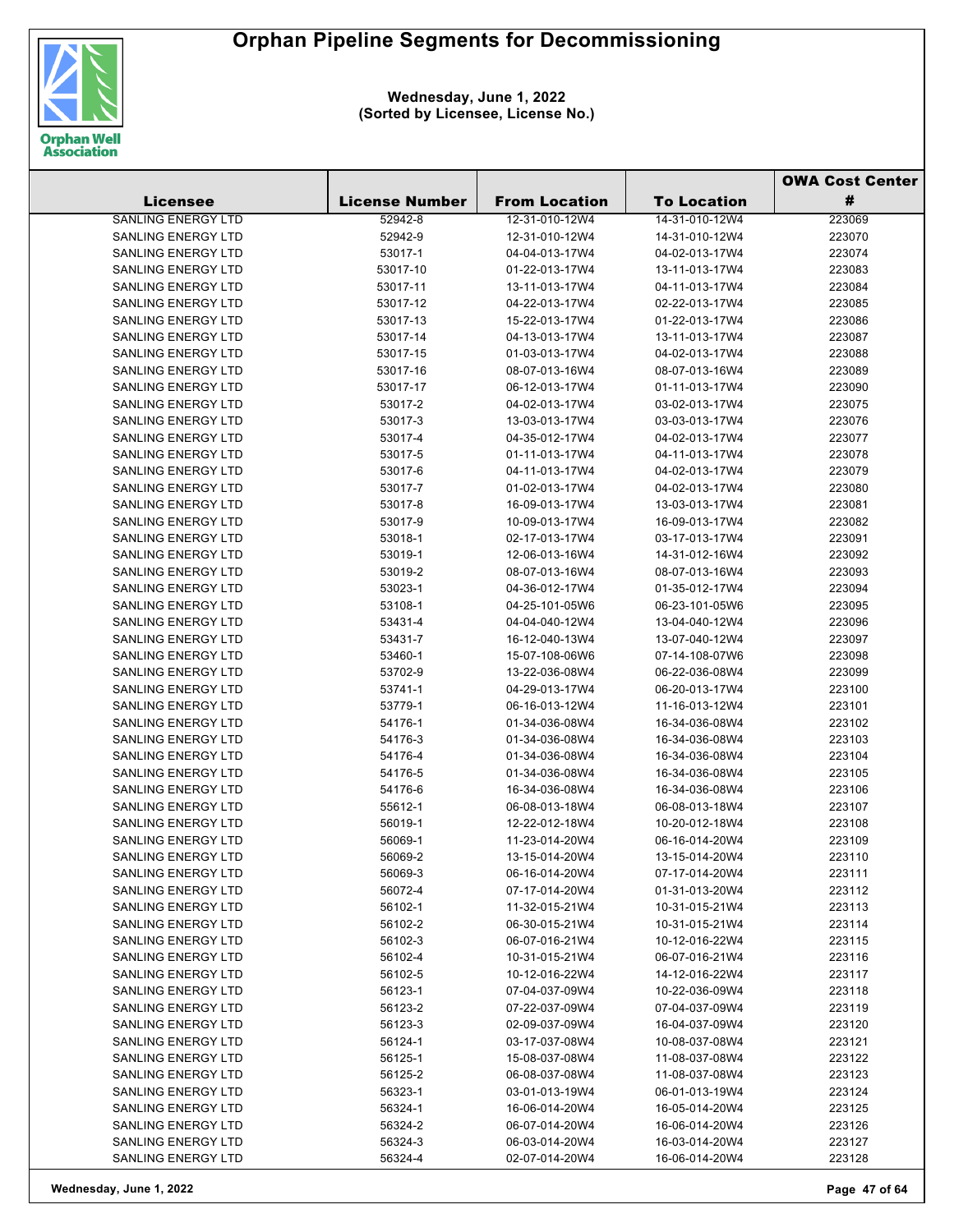

**Wednesday, June 1, 2022 (Sorted by Licensee, License No.)**

|                              |                       |                      |                    | <b>OWA Cost Center</b> |
|------------------------------|-----------------------|----------------------|--------------------|------------------------|
| <b>Licensee</b>              | <b>License Number</b> | <b>From Location</b> | <b>To Location</b> | #                      |
| <b>SANLING ENERGY LTD</b>    | 56324-5               | 16-03-014-20W4       | 06-10-014-20W4     | 223129                 |
| <b>SANLING ENERGY LTD</b>    | 56324-6               | 01-06-014-20W4       | 16-06-014-20W4     | 223130                 |
| <b>SANLING ENERGY LTD</b>    | 56324-7               | 09-07-014-20W4       | 06-07-014-20W4     | 223131                 |
| <b>SANLING ENERGY LTD</b>    | 56325-2               | 06-18-014-19W4       | 11-23-014-20W4     | 223132                 |
| <b>SANLING ENERGY LTD</b>    | 5695-2                | 04-16-016-13W4       | 10-09-016-13W4     | 221910                 |
| SANLING ENERGY LTD           | 5695-3                | 10-09-016-13W4       | 14-09-016-13W4     | 221911                 |
| <b>SANLING ENERGY LTD</b>    | 58434-1               | 01-03-014-19W4       | 13-35-013-19W4     | 223133                 |
| <b>SANLING ENERGY LTD</b>    | 58434-2               | 13-35-013-19W4       | 06-14-013-19W4     | 223134                 |
| <b>SANLING ENERGY LTD</b>    | 59453-1               | 15-02-017-19W4       | 10-02-017-19W4     | 223135                 |
| <b>SANLING ENERGY LTD</b>    | 59453-2               | 14-02-017-19W4       | 10-02-017-19W4     | 223136                 |
| SAPHONYX ENERGY INC          | 39947-1               | 07-12-026-03W4       | 07-12-026-03W4     | 223270                 |
| SAPHONYX ENERGY INC          | 47184-1               | 07-12-026-03W4       | 07-12-026-03W4     | 223271                 |
| SAPHONYX ENERGY INC          | 47184-2               | 09-12-026-03W4       | 07-12-026-03W4     | 223272                 |
| SAPHONYX ENERGY INC          | 47184-3               | 12-12-026-03W4       | 07-12-026-03W4     | 223273                 |
| SAPHONYX ENERGY INC          | 47184-4               | 14-12-026-03W4       | 09-12-026-03W4     | 223274                 |
| <b>SARG OILS LTD</b>         | 19219-1               | 04-04-001-16W4       | 04-04-001-16W4     | 201207                 |
| <b>SARG OILS LTD</b>         | 19219-2               | 03-04-001-16W4       | 04-04-001-16W4     | 201208                 |
| <b>SARG OILS LTD</b>         | 19219-3               | 03-04-001-16W4       | 04-04-001-16W4     | 201209                 |
| <b>SARG OILS LTD</b>         | 6607-1                | 12-09-001-17W4       | 04-16-001-17W4     | 201210                 |
| <b>SARG OILS LTD</b>         | 6607-2                | 12-09-001-17W4       | 04-16-001-17W4     | 201211                 |
| <b>SCOLLARD ENERGY LTD</b>   | 36445-8               | 08-25-046-02W5       | 04-25-046-02W5     | 221294                 |
| <b>SCOLLARD ENERGY LTD</b>   | 36538-1               | 06-02-030-02W5       | 10-35-029-02W5     | 210859                 |
| <b>SCOLLARD ENERGY LTD</b>   | 39030-2               | 03-09-051-08W5       | 03-09-051-08W5     | 210883                 |
| <b>SCOLLARD ENERGY LTD</b>   | 39030-3               | 03-09-051-08W5       | 03-09-051-08W5     | 210884                 |
| <b>SCOLLARD ENERGY LTD</b>   | 42139-1               | 14-36-048-04W5       | 14-36-048-04W5     | 210867                 |
| <b>SCOLLARD ENERGY LTD</b>   | 45159-1               | 08-08-044-04W5       | 08-08-044-04W5     | 210865                 |
| <b>SCOLLARD ENERGY LTD</b>   | 47543-1               | 03-22-022-08W4       | 02-22-022-08W4     | 210839                 |
| <b>SCOLLARD ENERGY LTD</b>   | 47963-1               | 11-02-036-26W4       | 07-02-036-26W4     | 210842                 |
| <b>SCOLLARD ENERGY LTD</b>   | 49529-6               | 16-18-040-27W4       | 07-18-040-27W4     | 221295                 |
| <b>SCOLLARD ENERGY LTD</b>   | 49700-1               | 12-34-039-28W4       | 14-34-039-28W4     | 210847                 |
| <b>SCOLLARD ENERGY LTD</b>   | 49803-1               | 11-08-037-26W4       | 06-08-037-26W4     | 210844                 |
| <b>SCOLLARD ENERGY LTD</b>   | 49960-3               | 06-11-047-26W4       | 06-11-047-26W4     | 210853                 |
| <b>SCOLLARD ENERGY LTD</b>   | 50024-4               | 08-29-040-06W5       | 08-29-040-06W5     | 221296                 |
| <b>SCOLLARD ENERGY LTD</b>   | 51454-1               | 02-04-041-02W5       | 03-04-041-02W5     | 210861                 |
| <b>SCOLLARD ENERGY LTD</b>   | 53154-1               | 03-35-064-15W5       | 14-26-064-15W5     | 210885                 |
| <b>SCOLLARD ENERGY LTD</b>   | 54693-1               | 04-03-051-08W5       | 04-03-051-08W5     | 210873                 |
| <b>SCOLLARD ENERGY LTD</b>   | 54693-7               | 15-14-051-09W5       | 07-23-051-09W5     | 210881                 |
| <b>SCOLLARD ENERGY LTD</b>   | 54695-2               | 13-25-042-03W5       | 15-25-042-03W5     | 210862                 |
| <b>SCOLLARD ENERGY LTD</b>   | 54695-3               | 15-25-042-03W5       | 06-25-042-03W5     | 210863                 |
| SECOND WAVE PETROLEUM INC    | 22198-1               | 12-10-119-06W6       | 11-08-119-06W6     | 209570                 |
| SECOND WAVE PETROLEUM INC    | 40484-1               | 05-33-047-22W4       | 05-33-047-22W4     | 209560                 |
| SECOND WAVE PETROLEUM INC    | 40484-3               | 13-28-047-22W4       | 05-33-047-22W4     | 209562                 |
| SECOND WAVE PETROLEUM INC    | 42504-1               | 04-20-060-09W5       | 07-20-060-09W5     | 209566                 |
| SEDNA OIL AND GAS LTD        | 26732-3               | 02-06-045-11W4       | 08-06-045-11W4     | 203798                 |
| SEDNA OIL AND GAS LTD        | 26732-5               | 08-06-045-11W4       | 08-06-045-11W4     | 203800                 |
| SEDNA OIL AND GAS LTD        | 26733-2               | 08-06-045-11W4       | 06-02-045-12W4     | 203813                 |
| SEDNA OIL AND GAS LTD        | 28166-2               | 06-06-045-11W4       | 08-06-045-11W4     | 203806                 |
| SEDNA OIL AND GAS LTD        | 28609-1               | 08-06-045-11W4       | 10-06-045-11W4     | 203814                 |
| SEKUR ENERGY MANAGEMENT CORP | 50000-1               | 01-30-055-25W4       | 06-32-055-25W4     | 203760                 |
| SEKUR ENERGY MANAGEMENT CORP | 50000-2               | 10-06-056-25W4       | 06-32-055-25W4     | 203761                 |
| SEKUR ENERGY MANAGEMENT CORP | 54686-1               | 07-22-029-20W4       | 01-22-029-20W4     | 203649                 |
| SEKUR ENERGY MANAGEMENT CORP | 54686-2               | 01-22-029-20W4       | 05-23-029-20W4     | 203650                 |
| SEKUR ENERGY MANAGEMENT CORP | 54686-3               | 05-23-029-20W4       | 11-23-029-20W4     | 203651                 |
| SEKUR ENERGY MANAGEMENT CORP | 54686-4               | 12-23-029-20W4       | 11-23-029-20W4     | 203652                 |
| SEQUOIA RESOURCES CORP       | 13075-10              | 16-18-066-23W4       | 10-18-066-23W4     | 215165                 |
| SEQUOIA RESOURCES CORP       | 14470-4               | 06-11-066-26W4       | 11-10-066-26W4     | 215167                 |
| SEQUOIA RESOURCES CORP       | 17184-10              | 10-10-059-26W4       | 10-10-059-26W4     | 215171                 |

**Wednesday, June 1, 2022 Page 48 of 64**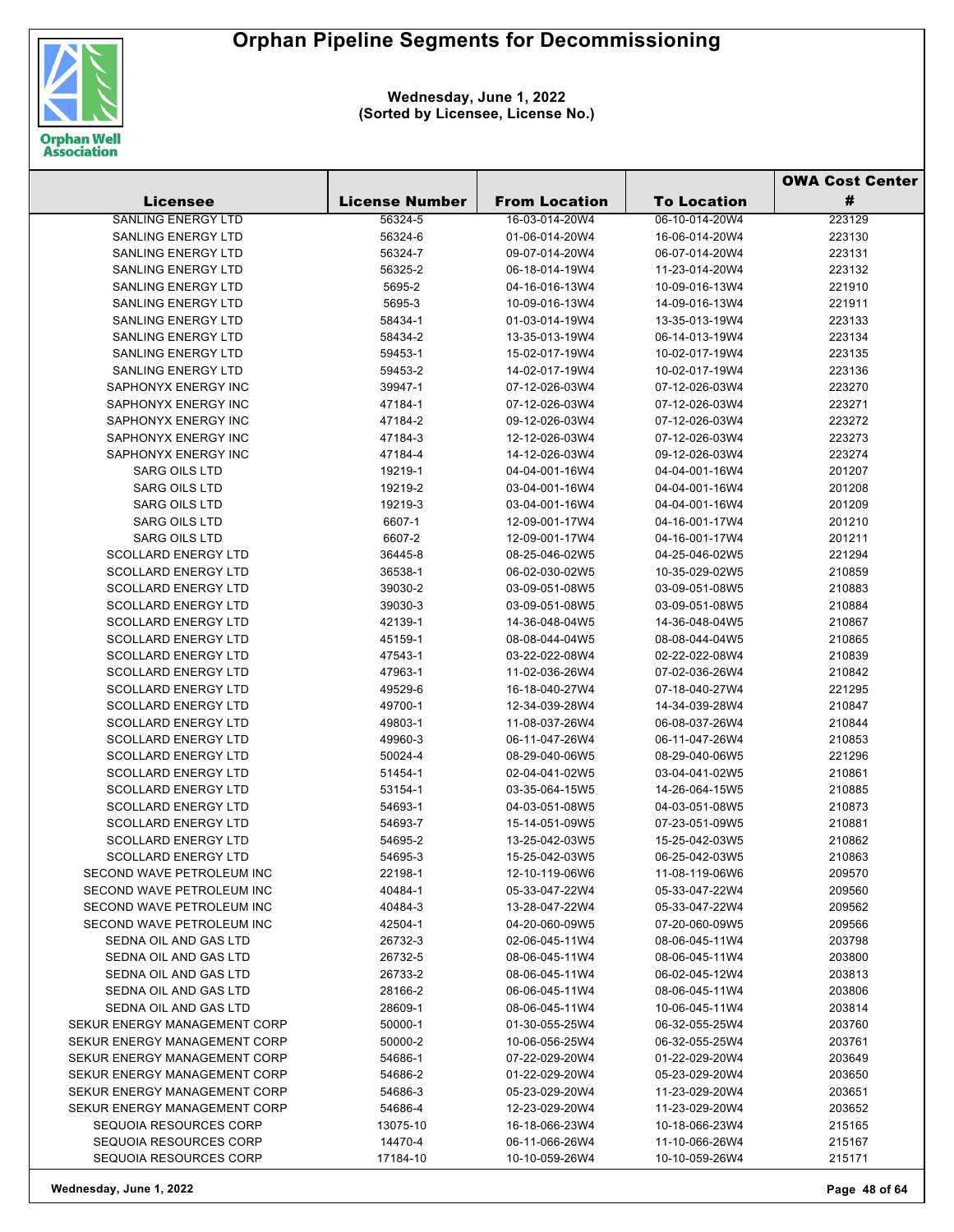

|  |                               |                       |                      | <b>OWA Cost Center</b> |        |
|--|-------------------------------|-----------------------|----------------------|------------------------|--------|
|  | Licensee                      | <b>License Number</b> | <b>From Location</b> | <b>To Location</b>     | #      |
|  | <b>SEQUOIA RESOURCES CORP</b> | 17184-7               | 14-08-059-26W4       | 03-17-059-26W4         | 215170 |
|  | SEQUOIA RESOURCES CORP        | 25449-2               | 03-31-065-24W4       | 06-30-065-24W4         | 215179 |
|  | SEQUOIA RESOURCES CORP        | 25449-3               | 06-30-065-24W4       | 08-24-065-25W4         | 215180 |
|  | SEQUOIA RESOURCES CORP        | 25677-22              | 10-08-062-25W4       | 10-08-062-25W4         | 215206 |
|  | SEQUOIA RESOURCES CORP        | 25677-38              | 16-11-063-26W4       | 08-02-063-26W4         | 215217 |
|  | SEQUOIA RESOURCES CORP        | 25677-39              | 07-36-062-27W4       | 08-35-062-27W4         | 215218 |
|  | SEQUOIA RESOURCES CORP        | 33164-1               | 03-01-051-10W4       | 10-01-051-10W4         | 215233 |
|  | SEQUOIA RESOURCES CORP        | 36178-1               | 02-10-064-23W4       | 04-10-064-23W4         | 215234 |
|  | SEQUOIA RESOURCES CORP        | 37078-1               | 08-06-051-11W4       | 16-05-051-11W4         | 215235 |
|  | SEQUOIA RESOURCES CORP        | 38492-1               | 04-09-067-24W4       | 07-04-067-24W4         | 215238 |
|  | SEQUOIA RESOURCES CORP        | 40456-2               | 16-28-060-01W5       | 16-28-060-01W5         | 215243 |
|  | SEQUOIA RESOURCES CORP        | 42083-6               | 06-04-051-16W4       | 08-32-050-16W4         | 215250 |
|  | SEQUOIA RESOURCES CORP        | 42236-1               | 13-36-050-17W4       | 13-36-050-17W4         | 215251 |
|  | SEQUOIA RESOURCES CORP        | 45298-6               | 10-12-050-19W4       | 15-01-050-19W4         | 215274 |
|  | SEQUOIA RESOURCES CORP        | 45894-1               | 16-30-062-01W5       | 10-29-062-01W5         | 215277 |
|  | SEQUOIA RESOURCES CORP        | 49814-1               | 14-03-050-12W4       | 09-10-050-12W4         | 215288 |
|  | SEQUOIA RESOURCES CORP        | 5863-1                | 06-03-060-27W4       | 04-04-060-27W4         | 215304 |
|  | SEQUOIA RESOURCES CORP        | 59407-10              | 10-22-065-24W4       | 15-23-065-24W4         | 215312 |
|  | SEQUOIA RESOURCES CORP        | 59407-15              | 03-10-065-24W4       | 10-23-065-24W4         | 215317 |
|  | SEQUOIA RESOURCES CORP        | 59407-17              | 16-21-065-24W4       | 10-22-065-24W4         | 215319 |
|  | SEQUOIA RESOURCES CORP        | 59407-31              | 03-02-066-23W4       | 03-35-065-23W4         | 215329 |
|  | <b>SEQUOIA RESOURCES CORP</b> | 59407-37              | 10-27-065-23W4       | 10-27-065-23W4         | 215334 |
|  | SEQUOIA RESOURCES CORP        | 59407-38              | 13-35-065-23W4       | 13-35-065-23W4         | 215335 |
|  | SEQUOIA RESOURCES CORP        | 59409-1               | 11-10-061-01W5       | 07-06-061-01W5         | 215357 |
|  | SEQUOIA RESOURCES CORP        | 59409-16              | 10-33-059-27W4       | 10-33-059-27W4         | 215371 |
|  | SEQUOIA RESOURCES CORP        | 59409-22              | 16-22-060-27W4       | 04-26-060-27W4         | 215373 |
|  | SEQUOIA RESOURCES CORP        | 59409-23              | 06-26-060-27W4       | 04-26-060-27W4         | 215374 |
|  | SEQUOIA RESOURCES CORP        | 59409-25              | 10-09-061-01W5       | 10-09-061-01W5         | 215376 |
|  | SEQUOIA RESOURCES CORP        | 59409-27              | 16-17-060-26W4       | 07-20-060-26W4         | 215378 |
|  | SEQUOIA RESOURCES CORP        | 59409-9               | 07-01-060-01W5       | 10-01-060-01W5         | 215365 |
|  | SEQUOIA RESOURCES CORP        | 59411-16              | 12-27-065-01W5       | 13-34-065-01W5         | 215399 |
|  | SEQUOIA RESOURCES CORP        | 59414-1               | 15-10-066-27W4       | 07-15-066-27W4         | 215448 |
|  | SHORELINE ENERGY CORP         | 23722-1               | 11-22-081-11W6       | 11-28-081-11W6         | 204670 |
|  | SHORELINE ENERGY CORP         | 23722-2               | 11-22-081-11W6       | 10-21-081-11W6         | 204671 |
|  | SHORELINE ENERGY CORP         | 23738-1               | 11-28-081-11W6       | 16-21-081-11W6         | 204679 |
|  | SHORELINE ENERGY CORP         | 23738-2               | 10-21-081-11W6       | 16-21-081-11W6         | 204680 |
|  | SHORELINE ENERGY CORP         | 23738-3               | 16-21-081-11W6       | 11-22-081-11W6         | 204681 |
|  | SHORELINE ENERGY CORP         | 31671-1               | 07-27-081-11W6       | 11-22-081-11W6         | 204678 |
|  | <b>SHORELINE ENERGY CORP</b>  | 31672-1               | 11-22-081-11W6       | 07-27-081-11W6         | 204672 |
|  | SHORELINE ENERGY CORP         | 31831-5               | 14-11-081-12W6       | 14-11-081-12W6         | 204686 |
|  | SHORELINE ENERGY CORP         | 31882-1               | 11-22-081-11W6       | 11-22-081-11W6         | 204673 |
|  | SHORELINE ENERGY CORP         | 31961-1               | 11-22-081-11W6       | 11-22-081-11W6         | 204674 |
|  | SHORELINE ENERGY CORP         | 34417-2               | 12-31-080-09W6       | 11-36-080-10W6         | 204667 |
|  | SHORELINE ENERGY CORP         | 34417-3               | 14-30-080-09W6       | 12-31-080-09W6         | 204668 |
|  | SHORELINE ENERGY CORP         | 38642-1               | 11-25-082-11W6       | 11-25-082-11W6         | 204700 |
|  | <b>SHORELINE ENERGY CORP</b>  | 38642-2               | 03-26-082-11W6       | 04-26-082-11W6         | 204701 |
|  | SHORELINE ENERGY CORP         | 45183-1               | 11-22-081-11W6       | 15-22-081-11W6         | 204675 |
|  | <b>SHORELINE ENERGY CORP</b>  | 48707-1               | 08-19-084-04W6       | 07-29-084-04W6         | 204704 |
|  | <b>SHORELINE ENERGY CORP</b>  | 54868-1               | 13-01-080-23W5       | 05-01-080-23W5         | 204652 |
|  | SHORELINE ENERGY CORP         | 56440-1               | 15-22-081-11W6       | 01-22-081-11W6         | 204676 |
|  | SHORELINE ENERGY CORP         | 56440-2               | 01-22-081-11W6       | 14-11-081-11W6         | 204677 |
|  | SINO-WESTERN PETROLEUM, INC   | 20924-1               | 10-09-019-14W4       | 10-09-019-14W4         | 208228 |
|  | STEALTH VENTURES INC          | 48552-19              | 16-02-048-05W4       | 16-02-048-05W4         | 202782 |
|  | STEALTH VENTURES INC          | 48552-40              | 08-07-049-05W4       | 08-07-049-05W4         | 202805 |
|  | STEALTH VENTURES INC          | 48552-82              | 16-12-048-05W4       | 16-02-048-05W4         | 202850 |
|  | STONEWATER RESOURCES INC      | 22335-1               | 08-18-080-13W4       | 07-13-080-14W4         | 216557 |
|  | STONEWATER RESOURCES INC      | 22744-1               | 10-35-080-14W4       | 08-32-080-13W4         | 216556 |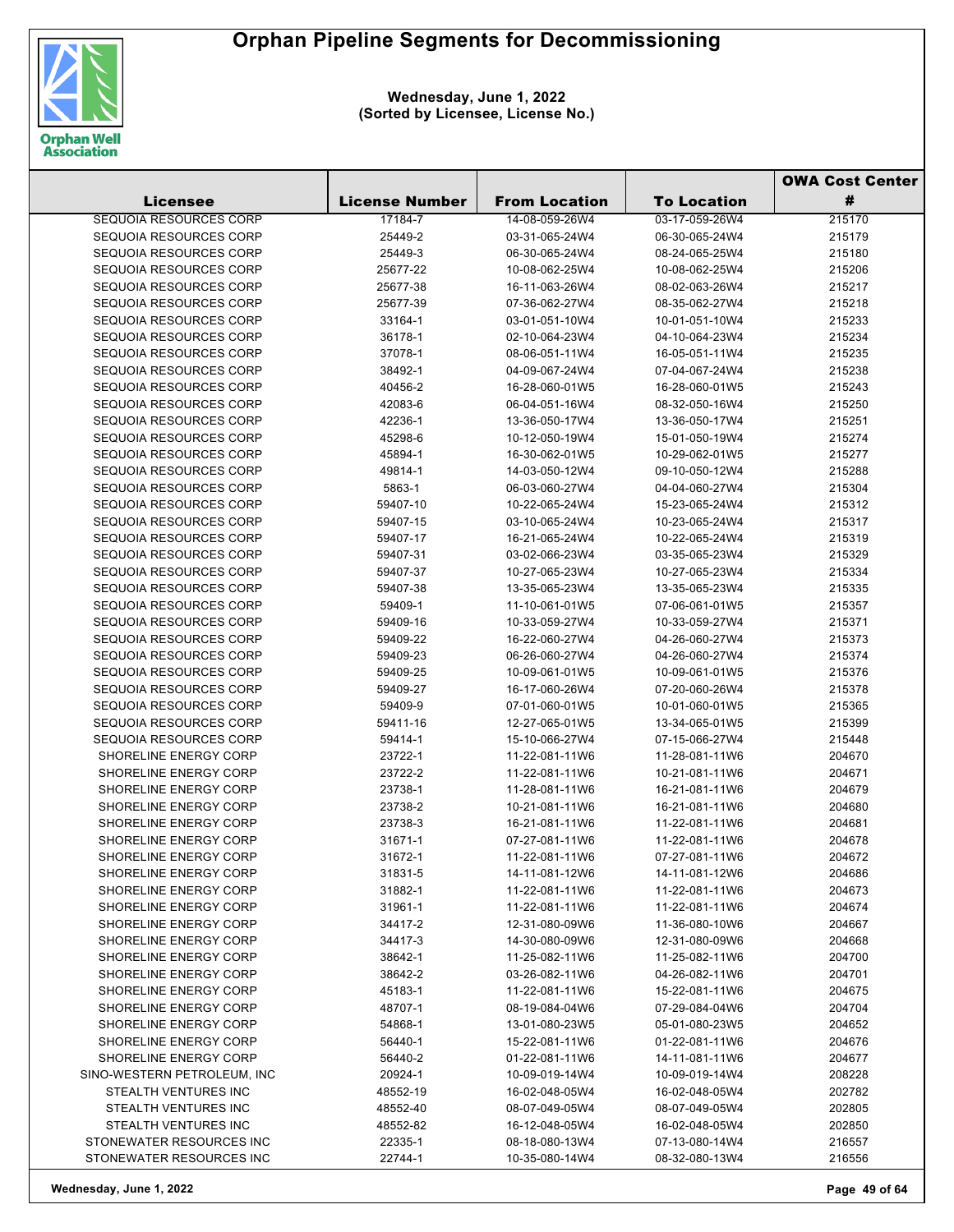

|                                                    |                       |                                  | <b>OWA Cost Center</b>           |                  |
|----------------------------------------------------|-----------------------|----------------------------------|----------------------------------|------------------|
| Licensee                                           | <b>License Number</b> | <b>From Location</b>             | <b>To Location</b>               | #                |
| STONEWATER RESOURCES INC                           | 37875-1               | 12-36-080-14W4                   | 14-36-080-14W4                   | 216554           |
| STONEWATER RESOURCES INC                           | 37875-2               | 08-13-080-14W4                   | 08-13-080-14W4                   | 216555           |
| STRATEGIC OIL & GAS LTD                            | 24625-1               | 09-21-122-22W5                   | 01-28-122-22W5                   | 216819           |
| STRATEGIC OIL & GAS LTD                            | 31837-6               | 01-28-122-22W5                   | 01-28-122-22W5                   | 216803           |
| STRATEGIC OIL & GAS LTD                            | 31837-7               | 01-28-122-22W5                   | 01-28-122-22W5                   | 216804           |
| STRATEGIC OIL & GAS LTD                            | 32409-19              | 10-22-122-21W5                   | 15-22-122-21W5                   | 216796           |
| STRATEGIC OIL & GAS LTD                            | 32409-4               | 03-08-122-20W5                   | 09-17-122-20W5                   | 216788           |
| STRATEGIC OIL & GAS LTD                            | 32579-10              | 13-18-121-02W6                   | 15-13-121-03W6                   | 216780           |
| STRATEGIC OIL & GAS LTD                            | 32579-12              | 15-01-121-03W6                   | 07-12-121-03W6                   | 216781           |
| <b>STRATEGIC OIL &amp; GAS LTD</b>                 | 32579-23              | 05-01-121-03W6                   | 15-01-121-03W6                   | 216783           |
| STRATEGIC OIL & GAS LTD                            | 32596-4               | 06-05-118-01W6                   | 01-01-118-02W6                   | 216779           |
| STRATEGIC OIL & GAS LTD                            | 37308-20              | 09-17-122-20W5                   | 09-17-122-20W5                   | 216740           |
| STRATEGIC OIL & GAS LTD                            | 39397-8               | 09-19-120-22W5                   | 09-19-120-22W5                   | 216733           |
| STRATEGIC OIL & GAS LTD                            | 39438-10              | 08-05-122-04W6                   | 09-05-122-04W6                   | 216731           |
| STRATEGIC OIL & GAS LTD                            | 39438-11              | 01-06-122-04W6                   | 09-05-122-04W6                   | 216732           |
| STRATEGIC OIL & GAS LTD                            | 39438-2               | 09-05-122-04W6                   | 10-15-122-03W6                   | 216727           |
| <b>STRATEGIC OIL &amp; GAS LTD</b>                 | 39438-3               | 14-28-121-04W6                   | 09-05-122-04W6                   | 216728           |
| STRATEGIC OIL & GAS LTD                            | 39438-5               | 01-01-122-05W6                   | 01-06-122-04W6                   | 216729           |
| STRATEGIC OIL & GAS LTD                            | 39438-9               | 08-06-122-04W6                   | 08-06-122-04W6                   | 216730           |
| STRATEGIC OIL & GAS LTD                            | 41954-13              | 08-03-118-02W6                   | 09-35-117-02W6                   | 216716           |
| <b>STRATEGIC OIL &amp; GAS LTD</b>                 | 41954-14              | 09-35-117-02W6                   | 12-36-117-02W6                   | 216717           |
| STRATEGIC OIL & GAS LTD                            | 41954-16              | 15-25-117-02W6                   | 07-36-117-02W6                   | 216718           |
| <b>STRATEGIC OIL &amp; GAS LTD</b>                 | 41954-7               | 16-02-118-02W6                   | 16-02-118-02W6                   | 216714           |
| STRATEGIC OIL & GAS LTD                            | 41954-9               | 04-04-118-01W6                   | 06-05-118-01W6                   | 216715           |
| <b>STRATEGIC OIL &amp; GAS LTD</b>                 | 42645-1               | 13-14-055-20W4                   | 11-14-055-20W4                   | 216713           |
| STRATEGIC OIL & GAS LTD                            | 55116-1               | 09-14-122-21W5                   | 09-14-122-21W5                   | 216695           |
| STRATEGIC OIL & GAS LTD                            | 55209-1               | 09-17-122-20W5                   | 09-17-122-20W5                   | 216693           |
| <b>STRONG ENERGY RESOURCES LTD</b>                 | 47903-1               | 03-24-062-10W4                   | 09-13-062-10W4                   | 221204           |
| <b>SYDCO ENERGY INC</b>                            | 15266-56              | 16-21-095-25W5                   | 06-27-095-25W5                   | 208703           |
| <b>SYDCO ENERGY INC</b>                            | 19704-13              | 11-19-093-02W6                   | 01-25-093-03W6                   | 208850           |
| <b>SYDCO ENERGY INC</b>                            | 19704-31              | 10-15-093-03W6                   | 04-25-093-03W6                   | 208858           |
| <b>SYDCO ENERGY INC</b><br><b>SYDCO ENERGY INC</b> | 19704-6               | 15-23-094-03W6                   | 15-23-094-03W6                   | 208865           |
| <b>SYDCO ENERGY INC</b>                            | 19704-69<br>19704-71  | 01-25-093-03W6                   | 08-25-093-03W6<br>07-13-094-03W6 | 208868<br>208871 |
| <b>SYDCO ENERGY INC</b>                            | 19704-9               | 05-35-094-03W6<br>13-03-095-03W6 | 07-35-094-03W6                   | 208873           |
| <b>SYDCO ENERGY INC</b>                            | 22206-13              | 10-35-089-06W6                   | 02-31-089-05W6                   | 208795           |
| <b>SYDCO ENERGY INC</b>                            | 22206-35              | 05-18-089-06W6                   | 14-07-089-06W6                   | 208798           |
| <b>SYDCO ENERGY INC</b>                            | 22206-37              | 03-08-089-06W6                   | 05-08-089-06W6                   | 208800           |
| <b>SYDCO ENERGY INC</b>                            | 22206-42              | 03-08-089-06W6                   | 05-08-089-06W6                   | 208801           |
| <b>SYDCO ENERGY INC</b>                            | 24520-13              | 10-05-092-02W6                   | 12-08-092-02W6                   | 208836           |
| <b>SYDCO ENERGY INC</b>                            | 24520-9               | 16-09-093-03W6                   | 07-03-093-03W6                   | 208844           |
| <b>SYDCO ENERGY INC</b>                            | 26722-1               | 04-36-089-23W5                   | 01-02-090-23W5                   | 208689           |
| <b>SYDCO ENERGY INC</b>                            | 26722-2               | 01-02-090-23W5                   | 10-15-090-23W5                   | 208690           |
| <b>SYDCO ENERGY INC</b>                            | 26722-4               | 10-15-090-23W5                   | 04-22-090-23W5                   | 208691           |
| <b>SYDCO ENERGY INC</b>                            | 26722-5               | 05-23-090-23W5                   | 04-22-090-23W5                   | 208692           |
| <b>SYDCO ENERGY INC</b>                            | 26723-1               | 04-36-089-23W5                   | 01-02-090-23W5                   | 208693           |
| <b>SYDCO ENERGY INC</b>                            | 26723-2               | 01-02-090-23W5                   | 10-15-090-23W5                   | 208694           |
| <b>SYDCO ENERGY INC</b>                            | 26723-4               | 10-15-090-23W5                   | 04-22-090-23W5                   | 208695           |
| <b>SYDCO ENERGY INC</b>                            | 26723-5               | 05-23-090-23W5                   | 04-22-090-23W5                   | 208696           |
| <b>SYDCO ENERGY INC</b>                            | 26723-6               | 04-22-090-23W5                   | 14-17-090-23W5                   | 208697           |
| <b>SYDCO ENERGY INC</b>                            | 26723-7               | 05-10-091-23W5                   | 04-22-090-23W5                   | 208698           |
| <b>SYDCO ENERGY INC</b>                            | 27016-1               | 06-17-089-07W6                   | 10-07-089-07W6                   | 208804           |
| <b>SYDCO ENERGY INC</b>                            | 27016-2               | 07-14-089-08W6                   | 04-18-089-07W6                   | 208805           |
| <b>SYDCO ENERGY INC</b>                            | 27016-3               | 04-18-089-07W6                   | 10-07-089-07W6                   | 208806           |
| <b>SYDCO ENERGY INC</b>                            | 27016-4               | 10-07-089-07W6                   | 10-06-089-07W6                   | 208807           |
| <b>SYDCO ENERGY INC</b>                            | 27016-5               | 10-06-089-07W6                   | 02-04-088-07W6                   | 208808           |
| SYDCO ENERGY INC                                   | 27016-6               | 06-20-088-07W6                   | 06-20-088-07W6                   | 208809           |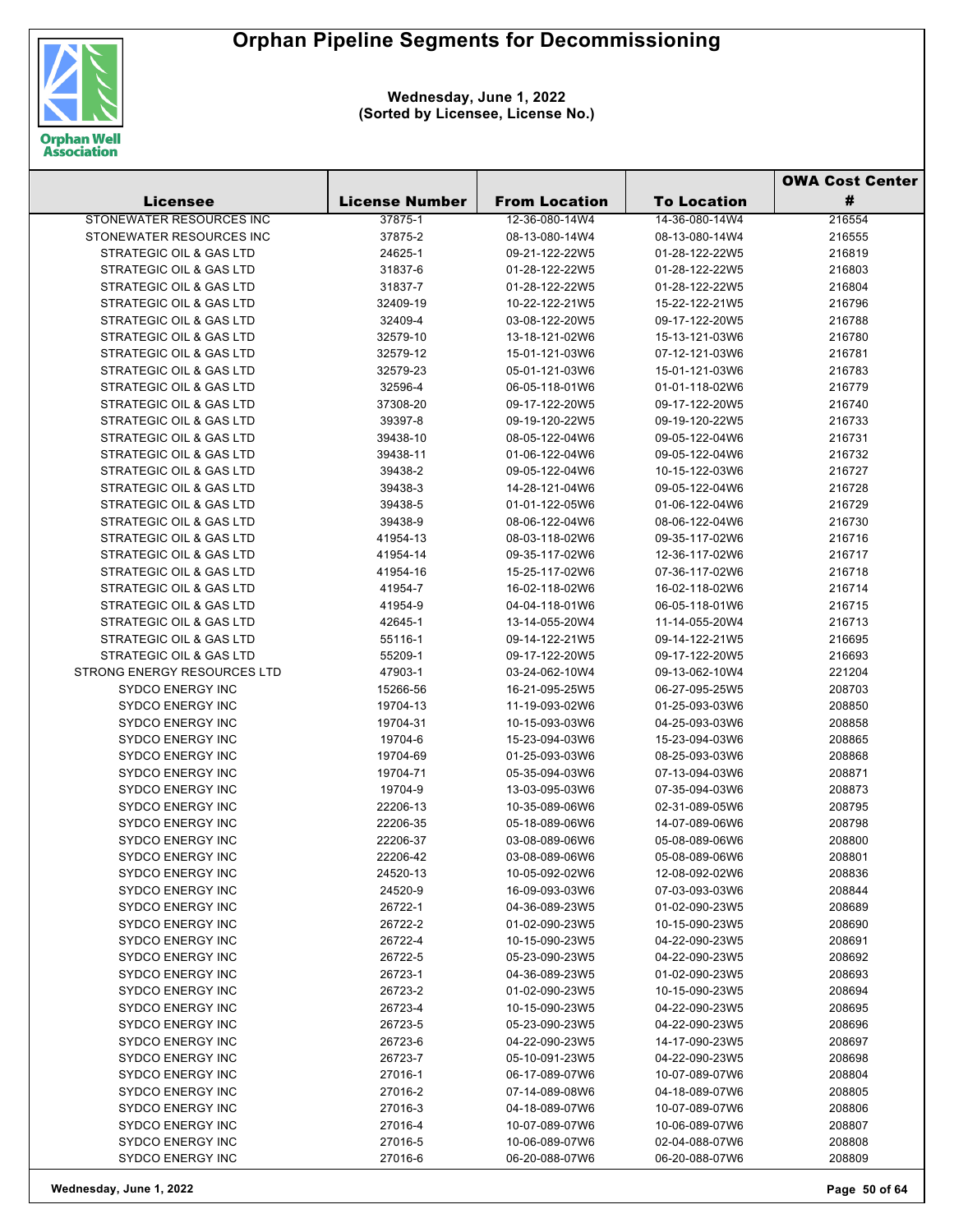

**Wednesday, June 1, 2022 (Sorted by Licensee, License No.)**

|                                    |                       |                      |                    | <b>OWA Cost Center</b> |
|------------------------------------|-----------------------|----------------------|--------------------|------------------------|
| <b>Licensee</b>                    | <b>License Number</b> | <b>From Location</b> | <b>To Location</b> | #                      |
| <b>SYDCO ENERGY INC</b>            | 27175-10              | 09-10-091-02W6       | 07-03-091-02W6     | 208817                 |
| <b>SYDCO ENERGY INC</b>            | 28536-1               | 01-24-090-23W5       | 05-23-090-23W5     | 208699                 |
| <b>SYDCO ENERGY INC</b>            | 31745-13              | 08-01-091-04W6       | 06-01-091-04W6     | 208786                 |
| <b>SYDCO ENERGY INC</b>            | 32509-2               | 01-24-090-23W5       | 05-23-090-23W5     | 208700                 |
| <b>SYDCO ENERGY INC</b>            | 35970-3               | 01-08-089-06W6       | 13-09-089-06W6     | 208802                 |
| <b>SYDCO ENERGY INC</b>            | 35970-7               | 16-05-089-06W6       | 01-08-089-06W6     | 208803                 |
| <b>SYDCO ENERGY INC</b>            | 35988-1               | 06-11-091-02W6       | 07-03-091-02W6     | 208824                 |
| <b>SYDCO ENERGY INC</b>            | 37753-20              | 14-25-095-24W5       | 07-36-095-24W5     | 208707                 |
| <b>SYDCO ENERGY INC</b>            | 37753-27              | 08-08-095-23W5       | 08-17-095-23W5     | 208708                 |
| <b>SYDCO ENERGY INC</b>            | 37753-29              | 11-22-096-01W6       | 15-10-096-01W6     | 208709                 |
| SYDCO ENERGY INC                   | 42939-1               | 10-34-089-23W5       | 01-02-090-23W5     | 208688                 |
| <b>SYDCO ENERGY INC</b>            | 44420-1               | 16-18-095-01W6       | 14-17-095-01W6     | 208880                 |
| <b>TALLGRASS ENERGY CORP</b>       | 15565-21              | 15-08-051-09W5       | 09-08-051-09W5     | 202169                 |
| <b>TALLGRASS ENERGY CORP</b>       | 15565-23              | 06-18-051-09W5       | 06-18-051-09W5     | 202171                 |
| <b>TALLGRASS ENERGY CORP</b>       | 15565-25              | 06-18-051-09W5       | 09-08-051-09W5     | 202173                 |
| <b>TALLGRASS ENERGY CORP</b>       | 15565-26              | 10-08-051-09W5       | 15-08-051-09W5     | 202174                 |
| <b>TALLGRASS ENERGY CORP</b>       | 15565-35              | 05-09-051-09W5       | 05-09-051-09W5     | 202182                 |
| <b>TALLGRASS ENERGY CORP</b>       | 15565-53              | 13-08-051-09W5       | 14-08-051-09W5     | 202196                 |
| <b>TALLGRASS ENERGY CORP</b>       | 15565-54              | 16-07-051-09W5       | 01-18-051-09W5     | 202197                 |
| <b>TALLGRASS ENERGY CORP</b>       | 17853-1               | 09-08-051-09W5       | 10-07-051-09W5     | 202151                 |
| <b>TALLGRASS ENERGY CORP</b>       | 23361-1               | 09-08-051-09W5       | 12-09-051-09W5     | 202228                 |
| <b>TALLGRASS ENERGY CORP</b>       | 32237-2               | 06-28-051-08W5       | 06-28-051-08W5     | 202127                 |
| <b>TALLGRASS ENERGY CORP</b>       | 32237-5               | 03-04-051-08W5       | 06-28-051-08W5     | 202128                 |
| <b>TERRA ENERGY CORP</b>           | 36280-1               | 10-20-084-08W6       | 10-20-084-08W6     | 204025                 |
| <b>TERRA ENERGY CORP</b>           | 37086-4               | 07-30-056-17W4       | 05-06-056-17W4     | 203985                 |
| <b>TERRA ENERGY CORP</b>           | 37261-1               | 15-12-083-03W6       | 13-21-082-03W6     | 204022                 |
| <b>TERRA ENERGY CORP</b>           | 37261-2               | 13-21-082-03W6       | 16-03-081-04W6     | 204023                 |
| <b>TERRA ENERGY CORP</b>           | 38503-1               | 14-14-080-06W6       | 02-15-080-06W6     | 203994                 |
| <b>TERRA ENERGY CORP</b>           | 42597-1               | 13-03-083-03W6       | 13-03-083-03W6     | 204021                 |
| <b>TERRA ENERGY CORP</b>           | 42908-9               | 09-07-086-10W6       | 12-08-086-10W6     | 204045                 |
| <b>TERRA ENERGY CORP</b>           | 47379-14              | 07-12-094-12W6       | 11-12-094-12W6     | 204058                 |
| <b>TERRA ENERGY CORP</b>           | 47500-1               | 08-06-085-08W6       | 09-31-084-08W6     | 204033                 |
| <b>TERRA ENERGY CORP</b>           | 47500-2               | 08-06-085-08W6       | 02-06-085-08W6     | 204034                 |
| <b>TERRA ENERGY CORP</b>           | 47584-1               | 16-31-084-08W6       | 08-06-085-08W6     | 204026                 |
| <b>TERRA ENERGY CORP</b>           | 49139-1               | 15-35-107-04W6       | 16-35-107-04W6     | 204069                 |
| <b>TERRA ENERGY CORP</b>           | 51653-1               | 06-33-080-06W6       | 05-33-080-06W6     | 204007                 |
| <b>TERRA ENERGY CORP</b>           | 52317-1               | 04-06-031-28W4       | 04-01-031-29W4     | 203970                 |
| <b>TERRA ENERGY CORP</b>           | 52318-1               | 04-01-031-29W4       | 04-06-031-28W4     | 203971                 |
| <b>TERRA ENERGY CORP</b>           | 52318-2               | 04-06-031-28W4       | 10-06-031-28W4     | 203972                 |
| <b>TERRA ENERGY CORP</b>           | 54078-1               | 13-23-082-03W6       | 15-22-082-03W6     | 204019                 |
| <b>TERRA ENERGY CORP</b>           | 54078-2               | 15-22-082-03W6       | 13-21-082-03W6     | 204020                 |
| TRIDENT EXPLORATION (ALBERTA) CORP | 11460-4               | 10-16-034-27W4       | 06-22-034-27W4     | 219716                 |
| TRIDENT EXPLORATION (ALBERTA) CORP | 11460-6               | 06-22-034-27W4       | 10-22-034-27W4     | 217084                 |
| TRIDENT EXPLORATION (ALBERTA) CORP | 13624-13              | 05-08-036-22W4       | 01-07-036-22W4     | 217088                 |
| TRIDENT EXPLORATION (ALBERTA) CORP | 13624-6               | 07-08-036-22W4       | 05-08-036-22W4     | 217085                 |
| TRIDENT EXPLORATION (ALBERTA) CORP | 13624-7               | 06-25-035-23W4       | 08-25-035-23W4     | 217086                 |
| TRIDENT EXPLORATION (ALBERTA) CORP | 13624-9               | 14-19-037-22W4       | 02-12-037-23W4     | 217087                 |
| TRIDENT EXPLORATION (ALBERTA) CORP | 14829-12              | 05-07-034-26W4       | 06-12-034-27W4     | 219719                 |
| TRIDENT EXPLORATION (ALBERTA) CORP | 14829-16              | 10-01-034-27W4       | 07-12-034-27W4     | 219720                 |
| TRIDENT EXPLORATION (ALBERTA) CORP | 14829-18              | 12-21-034-28W4       | 06-22-034-28W4     | 219721                 |
| TRIDENT EXPLORATION (ALBERTA) CORP | 14829-29              | 05-19-034-27W4       | 07-19-034-27W4     | 217090                 |
| TRIDENT EXPLORATION (ALBERTA) CORP | 14829-6               | 10-24-034-28W4       | 05-19-034-27W4     | 217089                 |
| TRIDENT EXPLORATION (ALBERTA) CORP | 14829-7               | 07-25-034-28W4       | 10-24-034-28W4     | 219718                 |
| TRIDENT EXPLORATION (ALBERTA) CORP | 15660-1               | 06-04-036-21W4       | 16-22-035-21W4     | 219722                 |
| TRIDENT EXPLORATION (ALBERTA) CORP | 15660-5               | 06-04-036-21W4       | 06-33-035-21W4     | 219724                 |
| TRIDENT EXPLORATION (ALBERTA) CORP | 15660-6               | 06-33-035-21W4       | 10-33-035-21W4     | 219725                 |
| TRIDENT EXPLORATION (ALBERTA) CORP | 15660-7               | 06-04-036-21W4       | 06-04-036-21W4     | 219726                 |

**Wednesday, June 1, 2022 Page 51 of 64**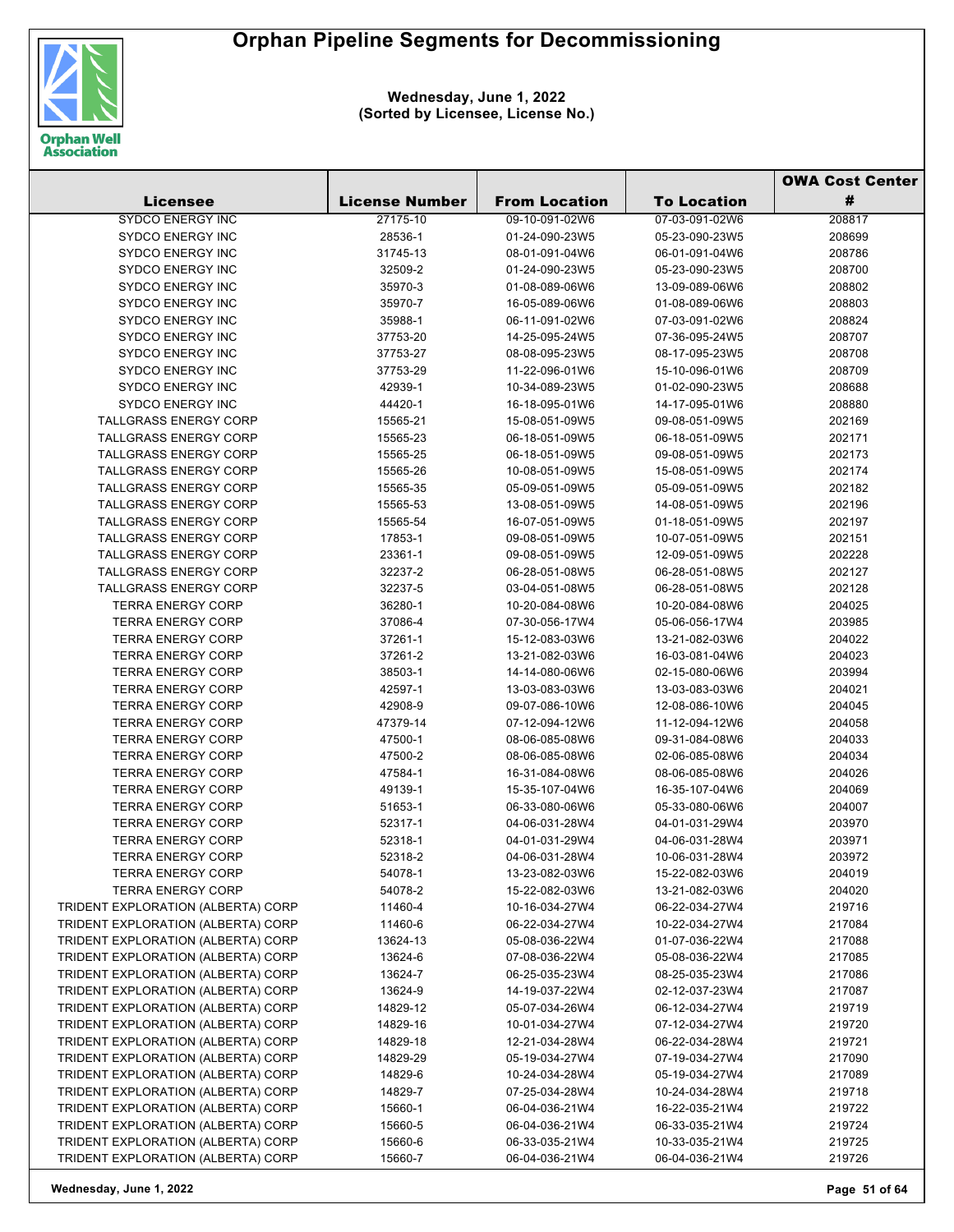

**Wednesday, June 1, 2022 (Sorted by Licensee, License No.)**

|                                           |                       |                      |                    | <b>OWA Cost Center</b> |
|-------------------------------------------|-----------------------|----------------------|--------------------|------------------------|
| Licensee                                  | <b>License Number</b> | <b>From Location</b> | <b>To Location</b> | #                      |
| <b>TRIDENT EXPLORATION (ALBERTA) CORP</b> | 15667-1               | 16-22-035-21W4       | 08-21-035-21W4     | 217091                 |
| TRIDENT EXPLORATION (ALBERTA) CORP        | 15958-2               | 10-09-035-21W4       | 13-09-035-21W4     | 219728                 |
| TRIDENT EXPLORATION (ALBERTA) CORP        | 15958-4               | 05-16-035-21W4       | 12-16-035-21W4     | 217096                 |
| TRIDENT EXPLORATION (ALBERTA) CORP        | 15958-5               | 12-16-035-21W4       | 03-21-035-21W4     | 217097                 |
| TRIDENT EXPLORATION (ALBERTA) CORP        | 15958-6               | 03-21-035-21W4       | 16-22-035-21W4     | 217098                 |
| TRIDENT EXPLORATION (ALBERTA) CORP        | 17263-1               | 11-18-029-18W4       | 11-18-029-18W4     | 217099                 |
| TRIDENT EXPLORATION (ALBERTA) CORP        | 17816-10              | 11-26-035-21W4       | 11-26-035-21W4     | 219729                 |
| TRIDENT EXPLORATION (ALBERTA) CORP        | 17816-3               | 07-27-035-21W4       | 08-21-035-21W4     | 217100                 |
| TRIDENT EXPLORATION (ALBERTA) CORP        | 17816-4               | 08-21-035-21W4       | 08-21-035-21W4     | 217101                 |
| TRIDENT EXPLORATION (ALBERTA) CORP        | 17816-5               | 08-21-035-21W4       | 08-21-035-21W4     | 217102                 |
| TRIDENT EXPLORATION (ALBERTA) CORP        | 17816-8               | 07-27-035-21W4       | 07-27-035-21W4     | 217103                 |
| TRIDENT EXPLORATION (ALBERTA) CORP        | 20600-2               | 05-32-034-28W4       | 07-31-034-28W4     | 217107                 |
| TRIDENT EXPLORATION (ALBERTA) CORP        | 20922-2               | 11-11-035-22W4       | 02-18-035-21W4     | 217108                 |
| TRIDENT EXPLORATION (ALBERTA) CORP        | 20922-3               | 03-11-035-22W4       | 11-11-035-22W4     | 217109                 |
| TRIDENT EXPLORATION (ALBERTA) CORP        | 21044-2               | 06-34-032-19W4       | 07-34-032-19W4     | 220170                 |
| TRIDENT EXPLORATION (ALBERTA) CORP        | 21121-11              | 02-05-033-19W4       | 02-05-033-19W4     | 217111                 |
| TRIDENT EXPLORATION (ALBERTA) CORP        | 21121-112             | 01-28-032-18W4       | 16-28-032-18W4     | 217114                 |
| TRIDENT EXPLORATION (ALBERTA) CORP        | 21121-2               | 06-10-032-19W4       | 13-12-032-19W4     | 217110                 |
| TRIDENT EXPLORATION (ALBERTA) CORP        | 21121-26              | 02-12-033-19W4       | 15-01-033-19W4     | 219733                 |
|                                           |                       |                      |                    |                        |
| TRIDENT EXPLORATION (ALBERTA) CORP        | 21121-33              | 05-18-032-18W4       | 04-18-032-18W4     | 217112                 |
| TRIDENT EXPLORATION (ALBERTA) CORP        | 21121-37              | 06-19-032-19W4       | 15-19-032-19W4     | 219734                 |
| TRIDENT EXPLORATION (ALBERTA) CORP        | 21121-38              | 03-16-033-19W4       | 08-04-033-19W4     | 219735                 |
| TRIDENT EXPLORATION (ALBERTA) CORP        | 21121-47              | 02-17-032-19W4       | 07-20-032-19W4     | 219737                 |
| TRIDENT EXPLORATION (ALBERTA) CORP        | 21121-48              | 14-02-032-19W4       | 11-11-032-19W4     | 219738                 |
| TRIDENT EXPLORATION (ALBERTA) CORP        | 21121-53              | 16-06-032-18W4       | 01-18-032-18W4     | 219739                 |
| TRIDENT EXPLORATION (ALBERTA) CORP        | 21121-54              | 13-04-032-19W4       | 06-10-032-19W4     | 219740                 |
| TRIDENT EXPLORATION (ALBERTA) CORP        | 21121-55              | 13-03-032-19W4       | 04-10-032-19W4     | 219741                 |
| TRIDENT EXPLORATION (ALBERTA) CORP        | 21121-56              | 10-11-032-19W4       | 10-11-032-19W4     | 219742                 |
| TRIDENT EXPLORATION (ALBERTA) CORP        | 21121-7               | 12-29-032-19W4       | 06-29-032-19W4     | 219732                 |
| TRIDENT EXPLORATION (ALBERTA) CORP        | 21121-95              | 08-25-032-19W4       | 13-30-032-18W4     | 217113                 |
| TRIDENT EXPLORATION (ALBERTA) CORP        | 21422-1               | 06-33-035-21W4       | 16-28-035-21W4     | 219744                 |
| TRIDENT EXPLORATION (ALBERTA) CORP        | 21422-2               | 10-28-035-21W4       | 16-28-035-21W4     | 219745                 |
| TRIDENT EXPLORATION (ALBERTA) CORP        | 21422-3               | 06-34-035-21W4       | 13-27-035-21W4     | 217115                 |
| TRIDENT EXPLORATION (ALBERTA) CORP        | 21422-4               | 07-27-035-21W4       | 16-22-035-21W4     | 217116                 |
| TRIDENT EXPLORATION (ALBERTA) CORP        | 21422-5               | 06-34-035-21W4       | 06-34-035-21W4     | 217117                 |
| TRIDENT EXPLORATION (ALBERTA) CORP        | 21422-6               | 15-28-035-21W4       | 10-28-035-21W4     | 217118                 |
| TRIDENT EXPLORATION (ALBERTA) CORP        | 21422-7               | 16-28-035-21W4       | 07-27-035-21W4     | 217119                 |
| TRIDENT EXPLORATION (ALBERTA) CORP        | 21856-1               | 07-20-033-22W4       | 08-20-033-22W4     | 219746                 |
| TRIDENT EXPLORATION (ALBERTA) CORP        | 21919-1               | 14-25-032-20W4       | 12-29-032-19W4     | 217120                 |
| TRIDENT EXPLORATION (ALBERTA) CORP        | 22308-1               | 10-11-032-19W4       | 10-11-032-19W4     | 219747                 |
| TRIDENT EXPLORATION (ALBERTA) CORP        | 22332-1               | 11-26-034-27W4       | 10-27-034-27W4     | 219748                 |
| TRIDENT EXPLORATION (ALBERTA) CORP        | 22461-1               | 05-30-038-22W4       | 04-32-038-22W4     | 217121                 |
| TRIDENT EXPLORATION (ALBERTA) CORP        | 22824-13              | 12-32-029-19W4       | 05-31-029-19W4     | 219749                 |
| TRIDENT EXPLORATION (ALBERTA) CORP        | 22860-1               | 13-14-034-22W4       | 05-13-035-22W4     | 217122                 |
| TRIDENT EXPLORATION (ALBERTA) CORP        | 22860-10              | 04-15-034-22W4       | 13-14-034-22W4     | 219754                 |
| TRIDENT EXPLORATION (ALBERTA) CORP        | 22860-12              | 16-32-034-21W4       | 13-24-034-22W4     | 219755                 |
| TRIDENT EXPLORATION (ALBERTA) CORP        | 22860-14              | 12-32-034-21W4       | 13-32-034-21W4     | 219756                 |
| TRIDENT EXPLORATION (ALBERTA) CORP        | 22860-2               | 09-10-034-22W4       | 11-11-034-22W4     | 217123                 |
| TRIDENT EXPLORATION (ALBERTA) CORP        | 22860-3               | 11-11-034-22W4       | 13-14-034-22W4     | 219750                 |
| TRIDENT EXPLORATION (ALBERTA) CORP        | 22860-4               | 01-22-034-22W4       | 13-14-034-22W4     | 219751                 |
| TRIDENT EXPLORATION (ALBERTA) CORP        | 22860-7               | 16-10-034-22W4       | 09-10-034-22W4     | 219752                 |
| TRIDENT EXPLORATION (ALBERTA) CORP        | 23272-2               | 06-16-036-21W4       | 03-16-036-21W4     | 219758                 |
| TRIDENT EXPLORATION (ALBERTA) CORP        | 23380-1               | 11-35-032-23W4       | 09-34-032-23W4     | 219759                 |
| TRIDENT EXPLORATION (ALBERTA) CORP        | 23380-4               | 06-23-032-23W4       | 14-27-032-23W4     | 219760                 |
| TRIDENT EXPLORATION (ALBERTA) CORP        | 23380-5               | 07-19-033-22W4       | 08-24-033-23W4     | 217125                 |
| TRIDENT EXPLORATION (ALBERTA) CORP        | 23509-1               | 06-16-036-21W4       | 03-16-036-21W4     | 219763                 |
| TRIDENT EXPLORATION (ALBERTA) CORP        | 23509-2               | 06-22-036-21W4       | 06-16-036-21W4     | 217126                 |

**Wednesday, June 1, 2022 Page 52 of 64**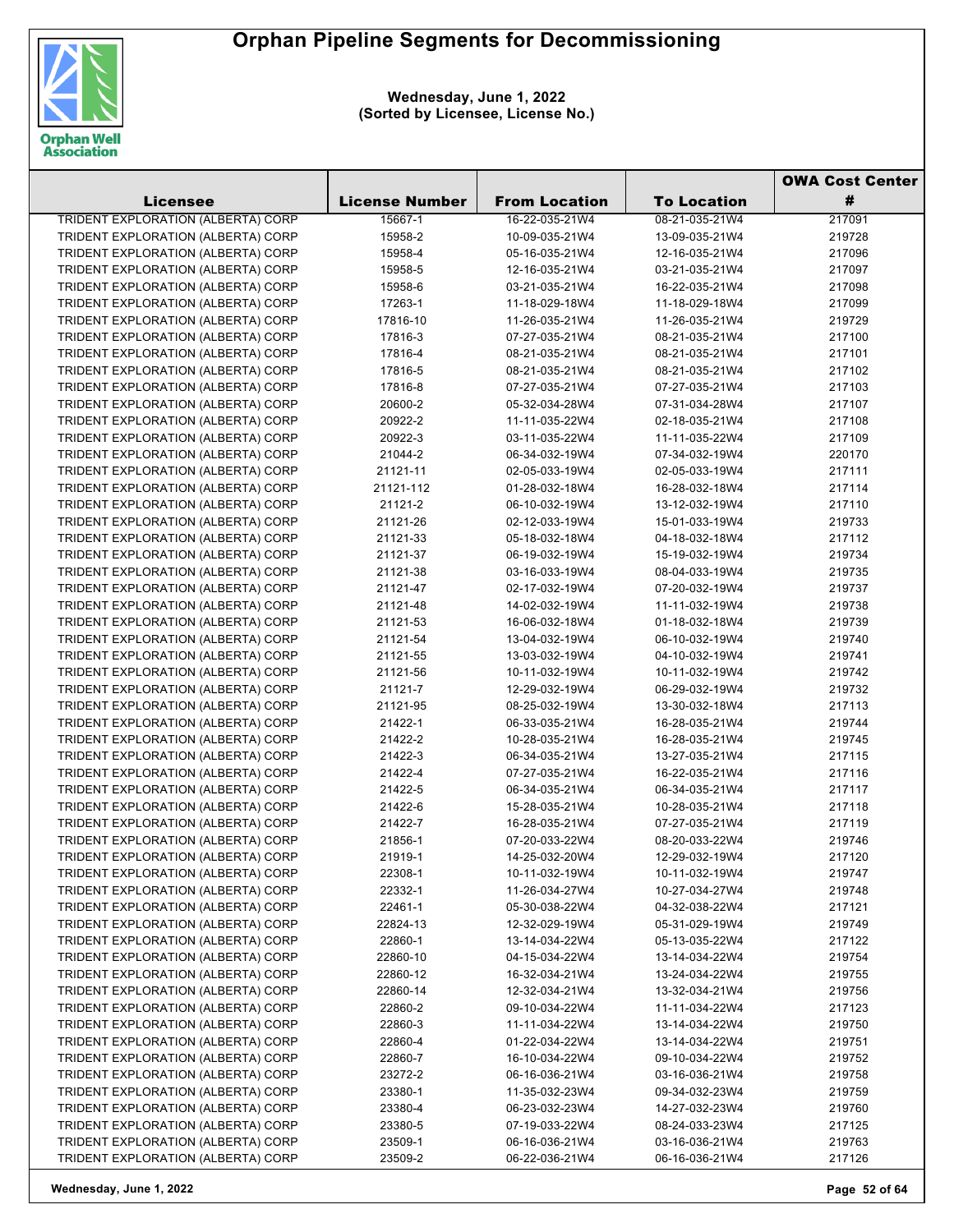

**Wednesday, June 1, 2022 (Sorted by Licensee, License No.)**

|                                           |                       |                      |                    | <b>OWA Cost Center</b> |
|-------------------------------------------|-----------------------|----------------------|--------------------|------------------------|
| Licensee                                  | <b>License Number</b> | <b>From Location</b> | <b>To Location</b> | #                      |
| <b>TRIDENT EXPLORATION (ALBERTA) CORP</b> | 23509-3               | 15-18-036-21W4       | 15-18-036-21W4     | 219764                 |
| TRIDENT EXPLORATION (ALBERTA) CORP        | 23571-1               | 08-09-035-23W4       | 07-14-035-23W4     | 219765                 |
| TRIDENT EXPLORATION (ALBERTA) CORP        | 23571-2               | 15-09-035-23W4       | 16-09-035-23W4     | 219766                 |
| TRIDENT EXPLORATION (ALBERTA) CORP        | 24033-2               | 04-36-032-22W4       | 06-11-033-22W4     | 219767                 |
| TRIDENT EXPLORATION (ALBERTA) CORP        | 24033-4               | 10-35-032-22W4       | 09-35-032-22W4     | 217127                 |
| TRIDENT EXPLORATION (ALBERTA) CORP        | 24033-5               | 08-03-033-22W4       | 10-02-033-22W4     | 219768                 |
| TRIDENT EXPLORATION (ALBERTA) CORP        | 24033-6               | 01-02-033-22W4       | 01-02-033-22W4     | 219769                 |
| TRIDENT EXPLORATION (ALBERTA) CORP        | 24253-2               | 14-18-033-19W4       | 06-19-033-20W4     | 219771                 |
| TRIDENT EXPLORATION (ALBERTA) CORP        | 24253-21              | 06-23-033-20W4       | 03-23-033-20W4     | 219773                 |
| TRIDENT EXPLORATION (ALBERTA) CORP        | 24253-4               | 05-21-033-20W4       | 13-21-033-20W4     | 219772                 |
| TRIDENT EXPLORATION (ALBERTA) CORP        | 24290-1               | 05-04-038-22W4       | 05-33-037-22W4     | 217129                 |
| TRIDENT EXPLORATION (ALBERTA) CORP        | 24575-1               | 01-17-037-22W4       | 09-16-037-22W4     | 217130                 |
| TRIDENT EXPLORATION (ALBERTA) CORP        | 24838-1               | 15-28-038-24W4       | 13-34-038-24W4     | 217131                 |
| TRIDENT EXPLORATION (ALBERTA) CORP        | 24838-2               | 16-28-038-24W4       | 15-28-038-24W4     | 219777                 |
| TRIDENT EXPLORATION (ALBERTA) CORP        | 24838-3               | 01-28-038-24W4       | 15-28-038-24W4     | 219778                 |
| TRIDENT EXPLORATION (ALBERTA) CORP        | 24870-8               | 01-05-033-17W4       | 06-05-033-17W4     | 219779                 |
| TRIDENT EXPLORATION (ALBERTA) CORP        | 24884-1               | 01-20-036-21W4       | 06-16-036-21W4     | 217132                 |
| TRIDENT EXPLORATION (ALBERTA) CORP        | 24884-11              | 02-12-037-22W4       | 14-21-036-21W4     | 219783                 |
| TRIDENT EXPLORATION (ALBERTA) CORP        | 24884-2               | 10-05-036-21W4       | 03-16-036-21W4     | 219780                 |
| TRIDENT EXPLORATION (ALBERTA) CORP        | 24884-6               | 04-18-037-21W4       | 16-01-037-22W4     | 219781                 |
| TRIDENT EXPLORATION (ALBERTA) CORP        | 24884-7               | 14-13-037-22W4       | 14-12-037-22W4     | 219782                 |
| TRIDENT EXPLORATION (ALBERTA) CORP        | 24884-8               | 02-19-037-21W4       | 04-19-037-21W4     | 217133                 |
| TRIDENT EXPLORATION (ALBERTA) CORP        | 25067-6               | 02-34-035-20W4       | 14-26-035-20W4     | 217134                 |
| TRIDENT EXPLORATION (ALBERTA) CORP        | 26044-1               | 07-24-032-22W4       | 13-23-032-22W4     | 217135                 |
| TRIDENT EXPLORATION (ALBERTA) CORP        | 26044-7               | 13-23-032-22W4       | 04-36-032-22W4     | 217136                 |
| TRIDENT EXPLORATION (ALBERTA) CORP        | 26108-1               | 06-20-029-19W4       | 12-20-029-19W4     | 219784                 |
| TRIDENT EXPLORATION (ALBERTA) CORP        | 26457-1               | 06-10-030-19W4       | 16-09-030-19W4     | 217137                 |
| TRIDENT EXPLORATION (ALBERTA) CORP        | 27776-1               | 01-31-031-18W4       | 01-30-031-18W4     | 219786                 |
| TRIDENT EXPLORATION (ALBERTA) CORP        | 27788-1               | 12-09-033-20W4       | 07-08-033-20W4     | 219787                 |
| TRIDENT EXPLORATION (ALBERTA) CORP        | 27904-1               | 05-29-031-18W4       | 08-29-031-18W4     | 217139                 |
| TRIDENT EXPLORATION (ALBERTA) CORP        | 27954-1               | 14-09-032-18W4       | 13-04-032-18W4     | 219789                 |
| TRIDENT EXPLORATION (ALBERTA) CORP        | 27975-1               | 06-08-036-21W4       | 06-04-036-21W4     | 219790                 |
| TRIDENT EXPLORATION (ALBERTA) CORP        | 28113-1               | 13-04-036-20W4       | 11-04-036-20W4     | 217140                 |
| TRIDENT EXPLORATION (ALBERTA) CORP        | 28813-1               | 10-21-029-20W4       | 05-31-029-19W4     | 217141                 |
| TRIDENT EXPLORATION (ALBERTA) CORP        | 28813-15              | 11-10-029-19W4       | 11-10-029-19W4     | 217144                 |
| TRIDENT EXPLORATION (ALBERTA) CORP        | 28813-2               | 05-27-029-20W4       | 01-28-029-20W4     | 219791                 |
| TRIDENT EXPLORATION (ALBERTA) CORP        | 28813-22              | 03-10-029-19W4       | 02-10-029-19W4     | 217145                 |
| TRIDENT EXPLORATION (ALBERTA) CORP        | 28813-23              | 05-10-029-19W4       | 03-10-029-19W4     | 217146                 |
| TRIDENT EXPLORATION (ALBERTA) CORP        | 28813-6               | 08-10-029-19W4       | 08-10-029-19W4     | 219792                 |
| TRIDENT EXPLORATION (ALBERTA) CORP        | 28813-8               | 13-05-029-19W4       | 03-10-029-19W4     | 217142                 |
| TRIDENT EXPLORATION (ALBERTA) CORP        | 28813-9               | 03-20-029-20W4       | 01-28-029-20W4     | 217143                 |
| TRIDENT EXPLORATION (ALBERTA) CORP        | 29186-1               | 16-32-035-23W4       | 03-04-036-23W4     | 217147                 |
| TRIDENT EXPLORATION (ALBERTA) CORP        | 29393-1               | 10-23-046-22W4       | 09-21-046-22W4     | 219794                 |
| TRIDENT EXPLORATION (ALBERTA) CORP        | 29689-1               | 07-02-046-24W4       | 06-01-046-23W4     | 219796                 |
| TRIDENT EXPLORATION (ALBERTA) CORP        | 29689-2               | 11-35-045-24W4       | 06-01-046-24W4     | 217149                 |
| TRIDENT EXPLORATION (ALBERTA) CORP        | 29689-3               | 06-01-046-23W4       | 04-06-046-23W4     | 217150                 |
| TRIDENT EXPLORATION (ALBERTA) CORP        | 29836-1               | 02-36-038-19W4       | 02-36-038-19W4     | 217151                 |
| TRIDENT EXPLORATION (ALBERTA) CORP        | 29940-1               | 16-12-044-22W4       | 06-16-044-21W4     | 217152                 |
| TRIDENT EXPLORATION (ALBERTA) CORP        | 30104-2               | 01-31-037-20W4       | 08-31-037-20W4     | 219797                 |
| TRIDENT EXPLORATION (ALBERTA) CORP        | 30582-3               | 08-30-029-19W4       | 10-23-029-20W4     | 217153                 |
| TRIDENT EXPLORATION (ALBERTA) CORP        | 30699-1               | 03-18-038-19W4       | 11-07-038-19W4     | 217155                 |
| TRIDENT EXPLORATION (ALBERTA) CORP        | 31048-5               | 16-13-033-23W4       | 16-13-033-23W4     | 217160                 |
| TRIDENT EXPLORATION (ALBERTA) CORP        | 31048-6               | 16-13-033-23W4       | 16-13-033-23W4     | 217161                 |
| TRIDENT EXPLORATION (ALBERTA) CORP        | 31073-3               | 15-15-034-18W4       | 01-22-034-18W4     | 217163                 |
| TRIDENT EXPLORATION (ALBERTA) CORP        | 31134-1               | 11-17-029-18W4       | 05-17-029-18W4     | 217164                 |
| TRIDENT EXPLORATION (ALBERTA) CORP        | 32580-1               | 11-15-046-23W4       | 11-15-046-23W4     | 217167                 |
| TRIDENT EXPLORATION (ALBERTA) CORP        | 32580-2               | 10-07-046-23W4       | 07-08-046-23W4     | 219801                 |
|                                           |                       |                      |                    |                        |

**Wednesday, June 1, 2022 Page 53 of 64**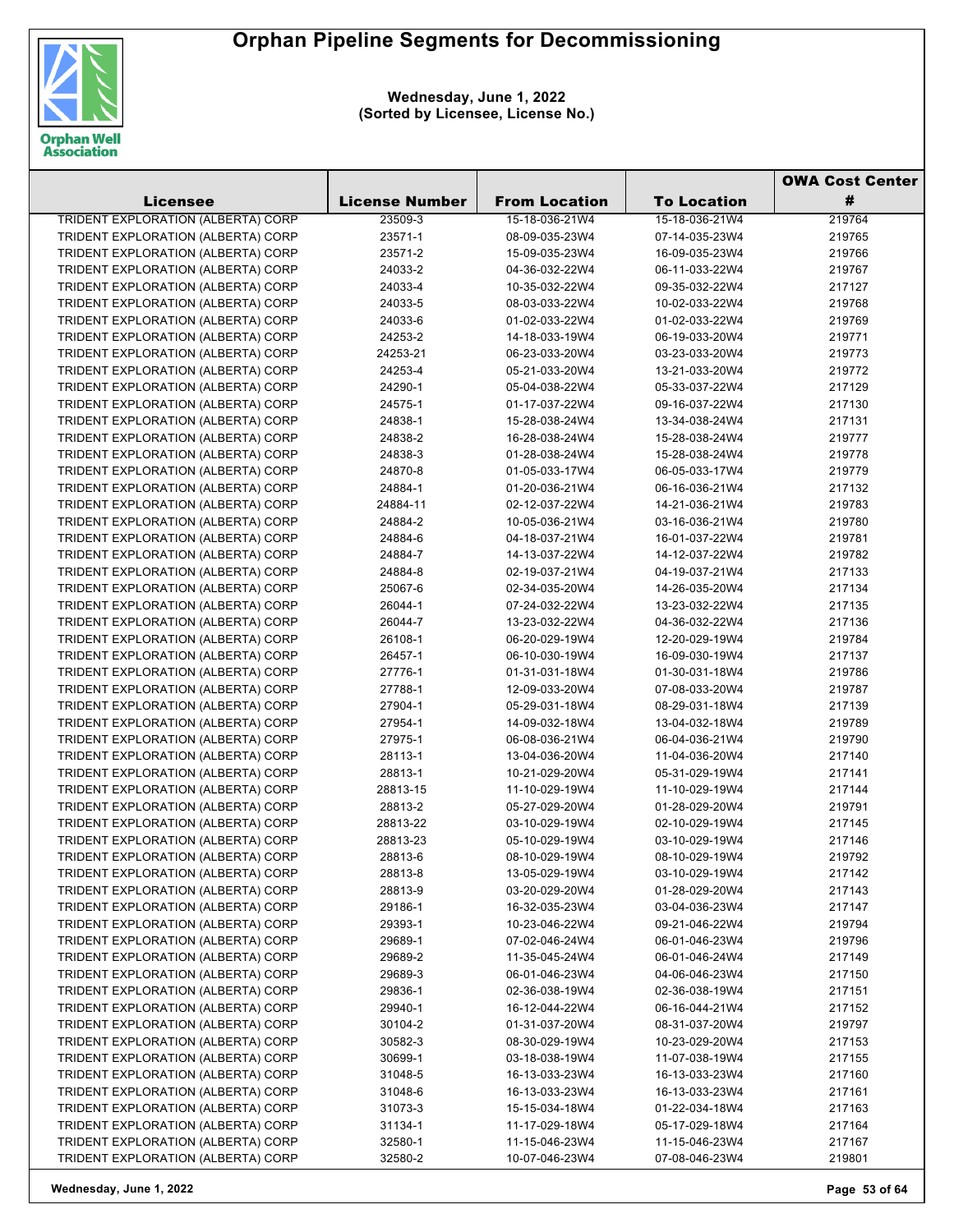

**Wednesday, June 1, 2022 (Sorted by Licensee, License No.)**

|                                           |                       |                      |                    | <b>OWA Cost Center</b> |
|-------------------------------------------|-----------------------|----------------------|--------------------|------------------------|
| Licensee                                  | <b>License Number</b> | <b>From Location</b> | <b>To Location</b> | #                      |
| <b>TRIDENT EXPLORATION (ALBERTA) CORP</b> | 32580-3               | 03-07-046-23W4       | 10-07-046-23W4     | 219802                 |
| TRIDENT EXPLORATION (ALBERTA) CORP        | 32993-2               | 14-11-038-20W4       | 14-11-038-20W4     | 217168                 |
| TRIDENT EXPLORATION (ALBERTA) CORP        | 33632-2               | 03-19-033-17W4       | 07-24-033-18W4     | 217169                 |
| TRIDENT EXPLORATION (ALBERTA) CORP        | 33632-3               | 12-06-033-18W4       | 07-01-033-19W4     | 219803                 |
| TRIDENT EXPLORATION (ALBERTA) CORP        | 33845-1               | 01-30-033-23W4       | 01-19-033-23W4     | 219805                 |
| TRIDENT EXPLORATION (ALBERTA) CORP        | 34171-1               | 04-29-031-18W4       | 05-29-031-18W4     | 219806                 |
| TRIDENT EXPLORATION (ALBERTA) CORP        | 34484-1               | 04-08-033-19W4       | 10-06-033-19W4     | 219807                 |
| TRIDENT EXPLORATION (ALBERTA) CORP        | 34820-3               | 08-18-038-20W4       | 03-18-038-20W4     | 219812                 |
| TRIDENT EXPLORATION (ALBERTA) CORP        | 34926-1               | 04-10-038-18W4       | 04-10-038-18W4     | 217172                 |
| TRIDENT EXPLORATION (ALBERTA) CORP        | 34962-1               | 16-27-034-19W4       | 09-27-034-19W4     | 217174                 |
| TRIDENT EXPLORATION (ALBERTA) CORP        | 35265-1               | 01-20-032-18W4       | 11-17-032-18W4     | 219813                 |
| TRIDENT EXPLORATION (ALBERTA) CORP        | 35432-1               | 16-18-047-22W4       | 07-06-047-22W4     | 217175                 |
| TRIDENT EXPLORATION (ALBERTA) CORP        | 35914-1               | 12-19-033-19W4       | 10-24-033-20W4     | 219814                 |
| TRIDENT EXPLORATION (ALBERTA) CORP        | 36323-1               | 09-16-047-23W4       | 07-34-046-23W4     | 219816                 |
| TRIDENT EXPLORATION (ALBERTA) CORP        | 36323-2               | 07-34-046-23W4       | 15-23-046-23W4     | 219817                 |
| TRIDENT EXPLORATION (ALBERTA) CORP        | 36323-3               | 15-23-046-23W4       | 10-23-046-23W4     | 217178                 |
| TRIDENT EXPLORATION (ALBERTA) CORP        | 36323-7               | 06-27-046-23W4       | 07-27-046-23W4     | 217179                 |
| TRIDENT EXPLORATION (ALBERTA) CORP        | 36479-3               | 06-10-035-22W4       | 07-10-035-22W4     | 217180                 |
| TRIDENT EXPLORATION (ALBERTA) CORP        | 36479-6               | 01-10-035-22W4       | 07-10-035-22W4     | 217181                 |
| TRIDENT EXPLORATION (ALBERTA) CORP        | 36608-5               | 11-20-034-20W4       | 13-20-034-20W4     | 217183                 |
| TRIDENT EXPLORATION (ALBERTA) CORP        | 36608-8               | 16-19-034-20W4       | 01-30-034-20W4     | 217184                 |
| TRIDENT EXPLORATION (ALBERTA) CORP        | 36764-2               | 02-22-039-22W4       | 09-15-039-22W4     | 217185                 |
| TRIDENT EXPLORATION (ALBERTA) CORP        | 36847-1               | 16-15-030-19W4       | 13-14-030-19W4     | 219818                 |
| TRIDENT EXPLORATION (ALBERTA) CORP        | 37356-22              | 10-19-034-19W4       | 16-19-034-19W4     | 219820                 |
| TRIDENT EXPLORATION (ALBERTA) CORP        | 37356-23              | 10-19-034-19W4       | 16-19-034-19W4     |                        |
|                                           | 37511-2               |                      |                    | 219821<br>217186       |
| TRIDENT EXPLORATION (ALBERTA) CORP        |                       | 11-20-038-21W4       | 08-20-038-21W4     |                        |
| TRIDENT EXPLORATION (ALBERTA) CORP        | 37805-1               | 12-20-031-18W4       | 10-19-031-18W4     | 217187                 |
| TRIDENT EXPLORATION (ALBERTA) CORP        | 37964-6               | 10-10-062-06W5       | 15-10-062-06W5     | 217188                 |
| TRIDENT EXPLORATION (ALBERTA) CORP        | 38398-2               | 09-18-034-19W4       | 02-19-034-19W4     | 219825                 |
| TRIDENT EXPLORATION (ALBERTA) CORP        | 38398-3               | 16-07-034-19W4       | 09-18-034-19W4     | 219826                 |
| TRIDENT EXPLORATION (ALBERTA) CORP        | 39046-12              | 04-33-038-21W4       | 01-29-038-21W4     | 219830                 |
| TRIDENT EXPLORATION (ALBERTA) CORP        | 39046-29              | 07-32-038-21W4       | 04-33-038-21W4     | 217190                 |
| TRIDENT EXPLORATION (ALBERTA) CORP        | 39046-9               | 04-03-038-21W4       | 08-04-038-21W4     | 217189                 |
| TRIDENT EXPLORATION (ALBERTA) CORP        | 39386-1               | 16-34-038-20W4       | 04-02-039-20W4     | 217191                 |
| TRIDENT EXPLORATION (ALBERTA) CORP        | 39386-2               | 11-34-038-20W4       | 16-34-038-20W4     | 219831                 |
| TRIDENT EXPLORATION (ALBERTA) CORP        | 39386-3               | 04-34-038-20W4       | 11-34-038-20W4     | 217192                 |
| TRIDENT EXPLORATION (ALBERTA) CORP        | 39386-4               | 01-34-038-20W4       | 04-34-038-20W4     | 217193                 |
| TRIDENT EXPLORATION (ALBERTA) CORP        | 39738-1               | 01-14-038-22W4       | 01-14-038-22W4     | 219832                 |
| TRIDENT EXPLORATION (ALBERTA) CORP        | 40170-1               | 06-02-038-24W4       | 14-35-037-24W4     | 219833                 |
| TRIDENT EXPLORATION (ALBERTA) CORP        | 40289-8               | 15-10-062-06W5       | 10-10-062-06W5     | 217196                 |
| TRIDENT EXPLORATION (ALBERTA) CORP        | 40565-1               | 13-32-034-21W4       | 13-32-034-21W4     | 219834                 |
| TRIDENT EXPLORATION (ALBERTA) CORP        | 40565-2               | 12-10-033-22W4       | 05-10-033-22W4     | 217198                 |
| TRIDENT EXPLORATION (ALBERTA) CORP        | 40565-25              | 08-10-034-22W4       | 09-10-034-22W4     | 217199                 |
| TRIDENT EXPLORATION (ALBERTA) CORP        | 40565-53              | 10-14-032-22W4       | 13-14-032-22W4     | 217200                 |
| TRIDENT EXPLORATION (ALBERTA) CORP        | 40677-1               | 06-20-045-26W4       | 13-20-045-26W4     | 219835                 |
| TRIDENT EXPLORATION (ALBERTA) CORP        | 40677-2               | 13-20-045-26W4       | 13-20-045-26W4     | 219836                 |
| TRIDENT EXPLORATION (ALBERTA) CORP        | 40677-3               | 13-20-045-26W4       | 05-29-045-26W4     | 219837                 |
| TRIDENT EXPLORATION (ALBERTA) CORP        | 40677-4               | 05-29-045-26W4       | 05-29-045-26W4     | 217201                 |
| TRIDENT EXPLORATION (ALBERTA) CORP        | 40811-13              | 07-05-032-18W4       | 10-05-032-18W4     | 217202                 |
| TRIDENT EXPLORATION (ALBERTA) CORP        | 40811-14              | 04-11-030-19W4       | 04-11-030-19W4     | 219838                 |
| TRIDENT EXPLORATION (ALBERTA) CORP        | 40811-15              | 16-11-030-19W4       | 04-11-030-19W4     | 219839                 |
| TRIDENT EXPLORATION (ALBERTA) CORP        | 40827-104             | 15-12-037-22W4       | 02-12-037-22W4     | 219851                 |
| TRIDENT EXPLORATION (ALBERTA) CORP        | 40827-106             | 06-25-033-21W4       | 05-25-033-21W4     | 217222                 |
| TRIDENT EXPLORATION (ALBERTA) CORP        | 40827-107             | 13-29-033-21W4       | 04-32-033-21W4     | 219852                 |
| TRIDENT EXPLORATION (ALBERTA) CORP        | 40827-11              | 07-30-033-21W4       | 13-29-033-21W4     | 219842                 |
| TRIDENT EXPLORATION (ALBERTA) CORP        | 40827-112             | 03-12-034-12W4       | 05-12-034-21W4     | 217223                 |
| TRIDENT EXPLORATION (ALBERTA) CORP        | 40827-116             | 05-12-034-21W4       | 03-12-034-21W4     | 217224                 |

**Wednesday, June 1, 2022 Page 54 of 64**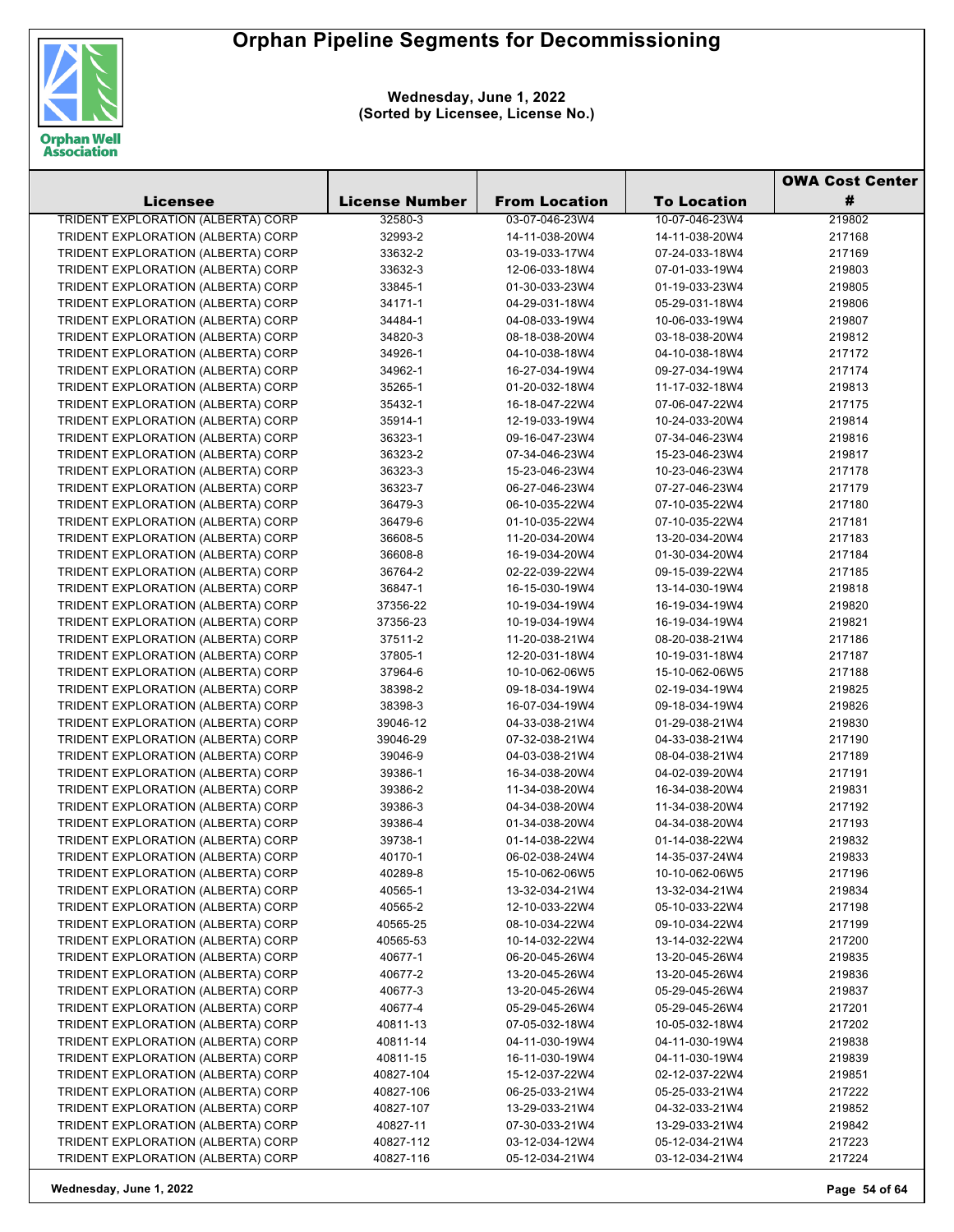

**Wednesday, June 1, 2022 (Sorted by Licensee, License No.)**

|                                           |                       |                      |                    | <b>OWA Cost Center</b> |
|-------------------------------------------|-----------------------|----------------------|--------------------|------------------------|
| Licensee                                  | <b>License Number</b> | <b>From Location</b> | <b>To Location</b> | #                      |
| <b>TRIDENT EXPLORATION (ALBERTA) CORP</b> | 40827-12              | 13-19-033-21W4       | 07-30-033-21W4     | 217204                 |
| TRIDENT EXPLORATION (ALBERTA) CORP        | 40827-15              | 08-35-033-21W4       | 05-35-033-21W4     | 217205                 |
| TRIDENT EXPLORATION (ALBERTA) CORP        | 40827-17              | 08-18-033-21W4       | 08-18-033-21W4     | 219843                 |
| TRIDENT EXPLORATION (ALBERTA) CORP        | 40827-26              | 07-24-033-21W4       | 14-24-033-21W4     | 217207                 |
| TRIDENT EXPLORATION (ALBERTA) CORP        | 40827-28              | 07-17-033-21W4       | 07-17-033-21W4     | 219844                 |
| TRIDENT EXPLORATION (ALBERTA) CORP        | 40827-29              | 14-26-033-21W4       | 05-35-033-21W4     | 217208                 |
| TRIDENT EXPLORATION (ALBERTA) CORP        | 40827-3               | 07-33-033-21W4       | 02-33-033-21W4     | 219840                 |
| TRIDENT EXPLORATION (ALBERTA) CORP        | 40827-32              | 14-22-033-21W4       | 06-27-033-21W4     | 219845                 |
| TRIDENT EXPLORATION (ALBERTA) CORP        | 40827-36              | 07-31-033-20W4       | 08-31-033-20W4     | 217209                 |
| TRIDENT EXPLORATION (ALBERTA) CORP        | 40827-38              | 13-30-034-20W4       | 13-30-034-20W4     | 217210                 |
| TRIDENT EXPLORATION (ALBERTA) CORP        | 40827-39              | 05-22-034-20W4       | 04-22-034-20W4     | 217211                 |
| TRIDENT EXPLORATION (ALBERTA) CORP        | 40827-4               | 07-34-033-21W4       | 07-34-033-21W4     | 219841                 |
| TRIDENT EXPLORATION (ALBERTA) CORP        | 40827-41              | 08-33-032-21W4       | 02-05-033-21W4     | 217212                 |
| TRIDENT EXPLORATION (ALBERTA) CORP        | 40827-43              | 13-12-034-21W4       | 05-12-034-21W4     | 219846                 |
| TRIDENT EXPLORATION (ALBERTA) CORP        | 40827-49              | 02-12-037-22W4       | 02-12-037-22W4     | 219847                 |
| TRIDENT EXPLORATION (ALBERTA) CORP        | 40827-5               | 07-36-033-21W4       | 07-36-033-21W4     | 217203                 |
| TRIDENT EXPLORATION (ALBERTA) CORP        | 40827-55              | 12-24-033-21W4       | 14-24-033-21W4     | 217214                 |
| TRIDENT EXPLORATION (ALBERTA) CORP        | 40827-64              | 04-16-033-21W4       | 07-16-033-21W4     | 217215                 |
| TRIDENT EXPLORATION (ALBERTA) CORP        | 40827-68              | 16-01-034-21W4       | 07-01-034-21W4     | 217216                 |
| TRIDENT EXPLORATION (ALBERTA) CORP        | 40827-69              | 15-23-033-21W4       | 12-24-033-21W4     | 219848                 |
| TRIDENT EXPLORATION (ALBERTA) CORP        |                       |                      |                    | 217217                 |
|                                           | 40827-70              | 05-16-034-21W4       | 06-17-034-21W4     |                        |
| TRIDENT EXPLORATION (ALBERTA) CORP        | 40827-72              | 04-10-034-21W4       | 04-10-034-21W4     | 217218                 |
| TRIDENT EXPLORATION (ALBERTA) CORP        | 40827-77              | 14-35-033-21W4       | 15-35-033-21W4     | 217220                 |
| TRIDENT EXPLORATION (ALBERTA) CORP        | 40827-79              | 13-25-033-21W4       | 16-26-033-21W4     | 217221                 |
| TRIDENT EXPLORATION (ALBERTA) CORP        | 40827-81              | 16-34-033-21W4       | 08-34-033-21W4     | 219850                 |
| TRIDENT EXPLORATION (ALBERTA) CORP        | 40859-10              | 07-16-032-19W4       | 09-16-032-19W4     | 219855                 |
| TRIDENT EXPLORATION (ALBERTA) CORP        | 40859-13              | 04-04-032-18W4       | 16-07-032-18W4     | 217228                 |
| TRIDENT EXPLORATION (ALBERTA) CORP        | 40859-2               | 07-18-032-18W4       | 05-18-032-18W4     | 217225                 |
| TRIDENT EXPLORATION (ALBERTA) CORP        | 40859-3               | 11-35-032-19W4       | 11-35-032-19W4     | 217226                 |
| TRIDENT EXPLORATION (ALBERTA) CORP        | 40859-8               | 06-23-032-19W4       | 06-23-032-19W4     | 217227                 |
| TRIDENT EXPLORATION (ALBERTA) CORP        | 40903-10              | 10-34-033-20W4       | 14-34-033-20W4     | 217233                 |
| TRIDENT EXPLORATION (ALBERTA) CORP        | 40903-2               | 07-04-034-20W4       | 06-04-034-20W4     | 217229                 |
| TRIDENT EXPLORATION (ALBERTA) CORP        | 40903-3               | 01-32-033-20W4       | 08-32-033-20W4     | 217230                 |
| TRIDENT EXPLORATION (ALBERTA) CORP        | 40903-4               | 07-34-033-20W4       | 10-34-033-20W4     | 217231                 |
| TRIDENT EXPLORATION (ALBERTA) CORP        | 41107-1               | 04-14-038-23W4       | 04-14-038-23W4     | 219856                 |
| TRIDENT EXPLORATION (ALBERTA) CORP        | 41107-2               | 07-14-038-23W4       | 04-14-038-23W4     | 219857                 |
| TRIDENT EXPLORATION (ALBERTA) CORP        | 41107-3               | 12-14-038-23W4       | 04-14-038-23W4     | 217235                 |
| TRIDENT EXPLORATION (ALBERTA) CORP        | 41319-1               | 14-30-038-21W4       | 12-30-038-21W4     | 219859                 |
| TRIDENT EXPLORATION (ALBERTA) CORP        | 41945-1               | 16-10-029-26W4       | 01-15-029-26W4     | 217236                 |
| TRIDENT EXPLORATION (ALBERTA) CORP        | 41945-2               | 07-14-029-26W4       | 01-15-029-26W4     | 217237                 |
| TRIDENT EXPLORATION (ALBERTA) CORP        | 41945-3               | 16-03-029-26W4       | 16-10-029-26W4     | 217238                 |
| TRIDENT EXPLORATION (ALBERTA) CORP        | 41945-4               | 07-03-029-26W4       | 16-03-029-26W4     | 217239                 |
| TRIDENT EXPLORATION (ALBERTA) CORP        | 41945-5               | 08-10-029-26W4       | 08-10-029-26W4     | 217240                 |
| TRIDENT EXPLORATION (ALBERTA) CORP        | 41945-6               | 03-14-029-26W4       | 06-14-029-26W4     | 217241                 |
| TRIDENT EXPLORATION (ALBERTA) CORP        | 42040-1               | 11-05-032-18W4       | 01-13-032-19W4     | 219861                 |
| TRIDENT EXPLORATION (ALBERTA) CORP        | 42397-1               | 14-16-034-23W4       | 06-20-034-23W4     | 217242                 |
| TRIDENT EXPLORATION (ALBERTA) CORP        | 42627-2               | 08-20-041-27W4       | 07-20-041-27W4     | 219864                 |
| TRIDENT EXPLORATION (ALBERTA) CORP        | 42627-3               | 01-29-041-27W4       | 01-29-041-27W4     | 219865                 |
| TRIDENT EXPLORATION (ALBERTA) CORP        | 42627-4               | 14-29-041-27W4       | 01-29-041-27W4     | 219866                 |
| TRIDENT EXPLORATION (ALBERTA) CORP        | 42627-6               | 16-29-041-27W4       | 10-29-041-27W4     | 219868                 |
| TRIDENT EXPLORATION (ALBERTA) CORP        | 42720-2               | 10-33-034-17W4       | 10-33-034-17W4     | 219869                 |
| TRIDENT EXPLORATION (ALBERTA) CORP        | 42725-1               | 01-14-030-25W4       | 06-12-030-25W4     | 219871                 |
| TRIDENT EXPLORATION (ALBERTA) CORP        | 42729-1               | 12-19-030-25W4       | 07-36-030-26W4     | 219872                 |
| TRIDENT EXPLORATION (ALBERTA) CORP        | 42729-2               | 12-19-030-25W4       | 12-19-030-25W4     | 219873                 |
| TRIDENT EXPLORATION (ALBERTA) CORP        | 42729-3               | 07-19-030-25W4       | 12-19-030-25W4     | 219874                 |
| TRIDENT EXPLORATION (ALBERTA) CORP        | 42905-1               | 03-27-033-21W4       | 06-27-033-21W4     | 217244                 |
| TRIDENT EXPLORATION (ALBERTA) CORP        | 43200-4               | 09-09-033-18W4       | 02-09-033-18W4     | 219878                 |

**Wednesday, June 1, 2022 Page 55 of 64**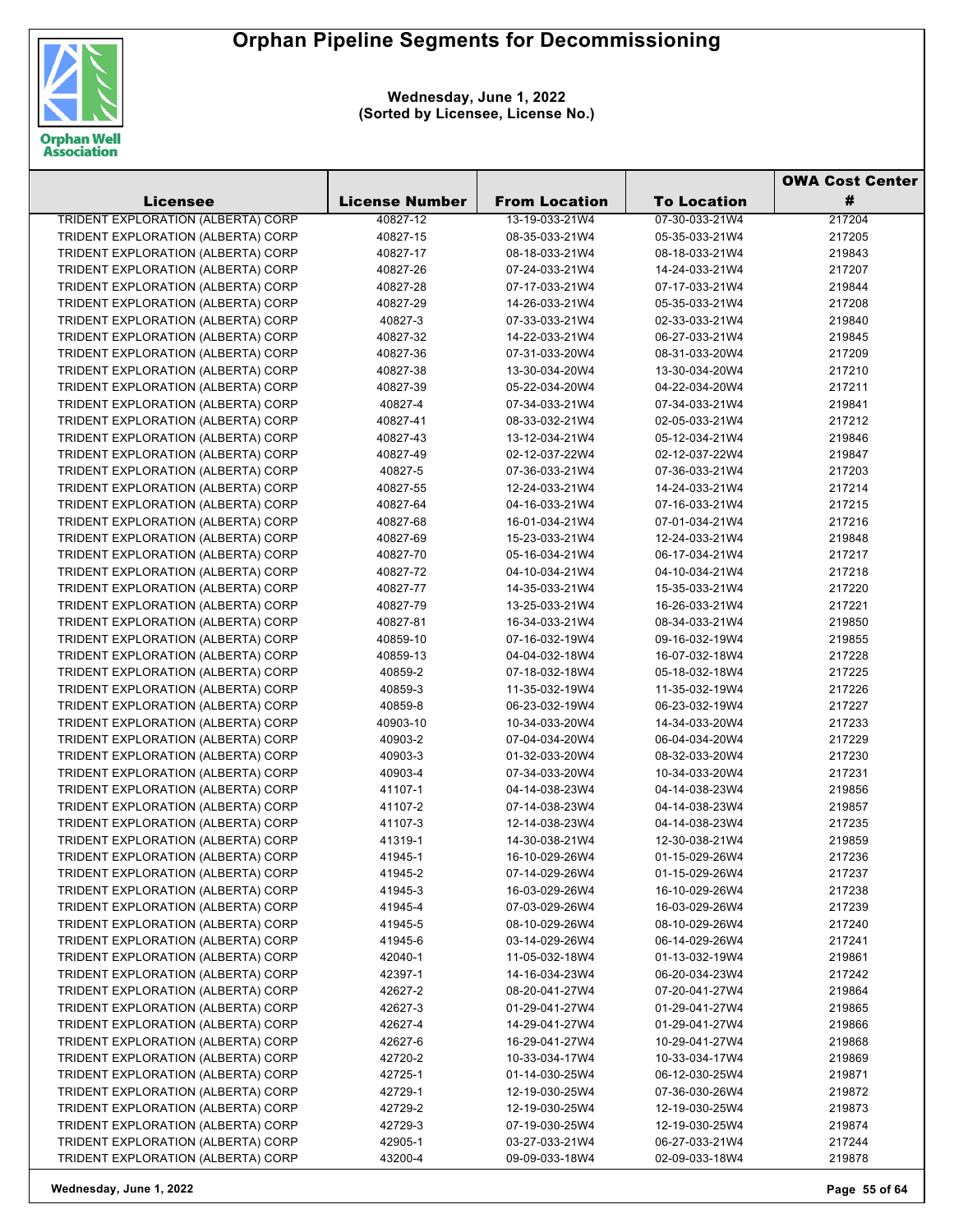

**Wednesday, June 1, 2022 (Sorted by Licensee, License No.)**

|                                           |                       |                      |                    | <b>OWA Cost Center</b> |
|-------------------------------------------|-----------------------|----------------------|--------------------|------------------------|
| Licensee                                  | <b>License Number</b> | <b>From Location</b> | <b>To Location</b> | #                      |
| <b>TRIDENT EXPLORATION (ALBERTA) CORP</b> | 43206-1               | 02-29-036-21W4       | 02-29-036-21W4     | 219879                 |
| TRIDENT EXPLORATION (ALBERTA) CORP        | 43275-1               | 02-12-032-18W4       | 08-12-032-18W4     | 217245                 |
| TRIDENT EXPLORATION (ALBERTA) CORP        | 43275-10              | 01-24-031-18W4       | 02-25-031-18W4     | 217252                 |
| TRIDENT EXPLORATION (ALBERTA) CORP        | 43275-2               | 01-01-032-18W4       | 06-01-032-18W4     | 217246                 |
| TRIDENT EXPLORATION (ALBERTA) CORP        | 43275-3               | 07-02-032-18W4       | 07-02-032-18W4     | 217247                 |
| TRIDENT EXPLORATION (ALBERTA) CORP        | 43275-4               | 06-06-033-17W4       | 10-06-033-17W4     | 219880                 |
| TRIDENT EXPLORATION (ALBERTA) CORP        | 43275-5               | 03-36-031-18W4       | 04-36-031-18W4     | 219881                 |
| TRIDENT EXPLORATION (ALBERTA) CORP        | 43275-6               | 13-21-033-17W4       | 04-21-033-17W4     | 217248                 |
| TRIDENT EXPLORATION (ALBERTA) CORP        | 43275-7               | 02-02-032-17W4       | 16-02-032-17W4     | 217249                 |
| TRIDENT EXPLORATION (ALBERTA) CORP        | 43275-8               | 10-10-032-17W4       | 07-10-032-17W4     | 217250                 |
| TRIDENT EXPLORATION (ALBERTA) CORP        | 43275-9               | 16-05-032-17W4       | 16-05-032-17W4     | 217251                 |
| TRIDENT EXPLORATION (ALBERTA) CORP        | 43287-1               | 05-30-031-28W4       | 13-30-031-28W4     | 217253                 |
| TRIDENT EXPLORATION (ALBERTA) CORP        | 43316-3               | 09-28-035-20W4       | 06-28-035-20W4     | 219882                 |
| TRIDENT EXPLORATION (ALBERTA) CORP        | 43316-6               | 13-22-036-21W4       | 07-21-036-21W4     | 219883                 |
| TRIDENT EXPLORATION (ALBERTA) CORP        | 43316-7               | 10-35-034-21W4       | 15-36-034-21W4     | 217254                 |
| TRIDENT EXPLORATION (ALBERTA) CORP        | 43316-8               | 14-18-036-20W4       | 03-19-036-20W4     | 219884                 |
| TRIDENT EXPLORATION (ALBERTA) CORP        | 43339-2               | 04-06-039-21W4       | 10-06-039-21W4     | 219885                 |
| TRIDENT EXPLORATION (ALBERTA) CORP        | 43656-1               | 16-06-034-01W5       | 04-32-033-01W5     | 219887                 |
| TRIDENT EXPLORATION (ALBERTA) CORP        | 43737-1               | 09-16-032-19W4       | 16-16-032-19W4     | 219888                 |
| TRIDENT EXPLORATION (ALBERTA) CORP        | 43932-1               | 04-17-042-23W4       | 05-16-042-23W4     | 217255                 |
| TRIDENT EXPLORATION (ALBERTA) CORP        | 44041-1               | 08-21-058-06W5       | 06-21-058-06W5     | 217256                 |
| TRIDENT EXPLORATION (ALBERTA) CORP        | 44044-1               | 08-21-058-06W5       | 06-21-058-06W5     | 217257                 |
| TRIDENT EXPLORATION (ALBERTA) CORP        | 44044-2               | 01-19-058-06W5       | 03-19-058-06W5     | 217258                 |
| TRIDENT EXPLORATION (ALBERTA) CORP        | 44207-1               | 07-08-033-24W4       | 08-06-033-24W4     | 219889                 |
| TRIDENT EXPLORATION (ALBERTA) CORP        | 44247-1               | 02-12-035-22W4       | 10-12-035-22W4     | 217259                 |
| TRIDENT EXPLORATION (ALBERTA) CORP        | 44396-2               | 01-16-029-18W4       | 08-16-029-18W4     | 219890                 |
| TRIDENT EXPLORATION (ALBERTA) CORP        | 44396-3               |                      |                    | 219891                 |
|                                           |                       | 10-02-029-18W4       | 15-01-029-18W4     |                        |
| TRIDENT EXPLORATION (ALBERTA) CORP        | 44396-6               | 02-02-029-18W4       | 10-02-029-18W4     | 217260                 |
| TRIDENT EXPLORATION (ALBERTA) CORP        | 44409-1               | 13-34-032-23W4       | 05-34-032-23W4     | 217261                 |
| TRIDENT EXPLORATION (ALBERTA) CORP        | 44409-2               | 07-34-032-23W4       | 13-27-032-23W4     | 219892                 |
| TRIDENT EXPLORATION (ALBERTA) CORP        | 44409-3               | 16-34-032-23W4       | 07-34-032-23W4     | 217262                 |
| TRIDENT EXPLORATION (ALBERTA) CORP        | 44409-8               | 05-34-032-23W4       | 05-34-032-23W4     | 217263                 |
| TRIDENT EXPLORATION (ALBERTA) CORP        | 44412-21              | 08-09-037-25W4       | 14-04-037-25W4     | 217265                 |
| TRIDENT EXPLORATION (ALBERTA) CORP        | 44412-5               | 12-32-037-23W4       | 04-31-037-23W4     | 219893                 |
| TRIDENT EXPLORATION (ALBERTA) CORP        | 44412-9               | 02-10-037-25W4       | 10-10-037-25W4     | 217264                 |
| TRIDENT EXPLORATION (ALBERTA) CORP        | 44461-3               | 13-28-042-24W4       | 06-28-042-24W4     | 219894                 |
| TRIDENT EXPLORATION (ALBERTA) CORP        | 44584-3               | 04-10-032-23W4       | 11-03-032-23W4     | 217266                 |
| TRIDENT EXPLORATION (ALBERTA) CORP        | 44584-4               | 16-10-032-23W4       | 04-10-032-23W4     | 217267                 |
| TRIDENT EXPLORATION (ALBERTA) CORP        | 44584-6               | 01-10-032-23W4       | 04-10-032-23W4     | 217268                 |
| TRIDENT EXPLORATION (ALBERTA) CORP        | 44584-7               | 13-10-032-23W4       | 16-10-032-23W4     | 217269                 |
| TRIDENT EXPLORATION (ALBERTA) CORP        | 44588-1               | 01-33-031-17W4       | 08-33-031-17W4     | 217270                 |
| TRIDENT EXPLORATION (ALBERTA) CORP        | 44588-7               | 01-25-030-18W4       | 13-25-030-18W4     | 219895                 |
| TRIDENT EXPLORATION (ALBERTA) CORP        | 44730-2               | 04-10-035-21W4       | 11-10-035-21W4     | 217271                 |
| TRIDENT EXPLORATION (ALBERTA) CORP        | 44774-16              | 16-25-033-22W4       | 16-25-033-22W4     | 217272                 |
| TRIDENT EXPLORATION (ALBERTA) CORP        | 44890-5               | 05-26-035-21W4       | 06-33-035-21W4     | 217273                 |
| TRIDENT EXPLORATION (ALBERTA) CORP        | 44893-1               | 13-25-060-05W5       | 13-06-061-04W5     | 219896                 |
| TRIDENT EXPLORATION (ALBERTA) CORP        | 44915-4               | 04-02-034-21W4       | 16-34-033-21W4     | 217274                 |
| TRIDENT EXPLORATION (ALBERTA) CORP        | 44991-1               | 05-24-031-26W4       | 11-13-031-26W4     | 219897                 |
| TRIDENT EXPLORATION (ALBERTA) CORP        | 45043-1               | 15-30-043-26W4       | 11-36-043-27W4     | 219898                 |
| TRIDENT EXPLORATION (ALBERTA) CORP        | 45087-1               | 13-16-044-26W4       | 10-21-044-26W4     | 219899                 |
| TRIDENT EXPLORATION (ALBERTA) CORP        | 45093-2               | 04-13-029-17W4       | 11-13-029-17W4     | 217275                 |
| TRIDENT EXPLORATION (ALBERTA) CORP        | 45262-1               | 06-36-042-23W4       | 06-36-042-23W4     | 217276                 |
| TRIDENT EXPLORATION (ALBERTA) CORP        | 45327-1               | 13-07-035-16W4       | 13-07-035-16W4     | 219900                 |
| TRIDENT EXPLORATION (ALBERTA) CORP        | 45355-5               | 02-12-035-21W4       | 14-07-035-20W4     | 217277                 |
| TRIDENT EXPLORATION (ALBERTA) CORP        | 45360-11              | 13-03-063-06W5       | 04-11-063-06W5     | 219904                 |
| TRIDENT EXPLORATION (ALBERTA) CORP        | 45360-5               | 03-16-063-06W5       | 14-09-063-06W5     | 217282                 |
| TRIDENT EXPLORATION (ALBERTA) CORP        | 45360-9               | 05-08-063-06W5       | 13-29-062-06W5     | 219903                 |

**Wednesday, June 1, 2022 Page 56 of 64**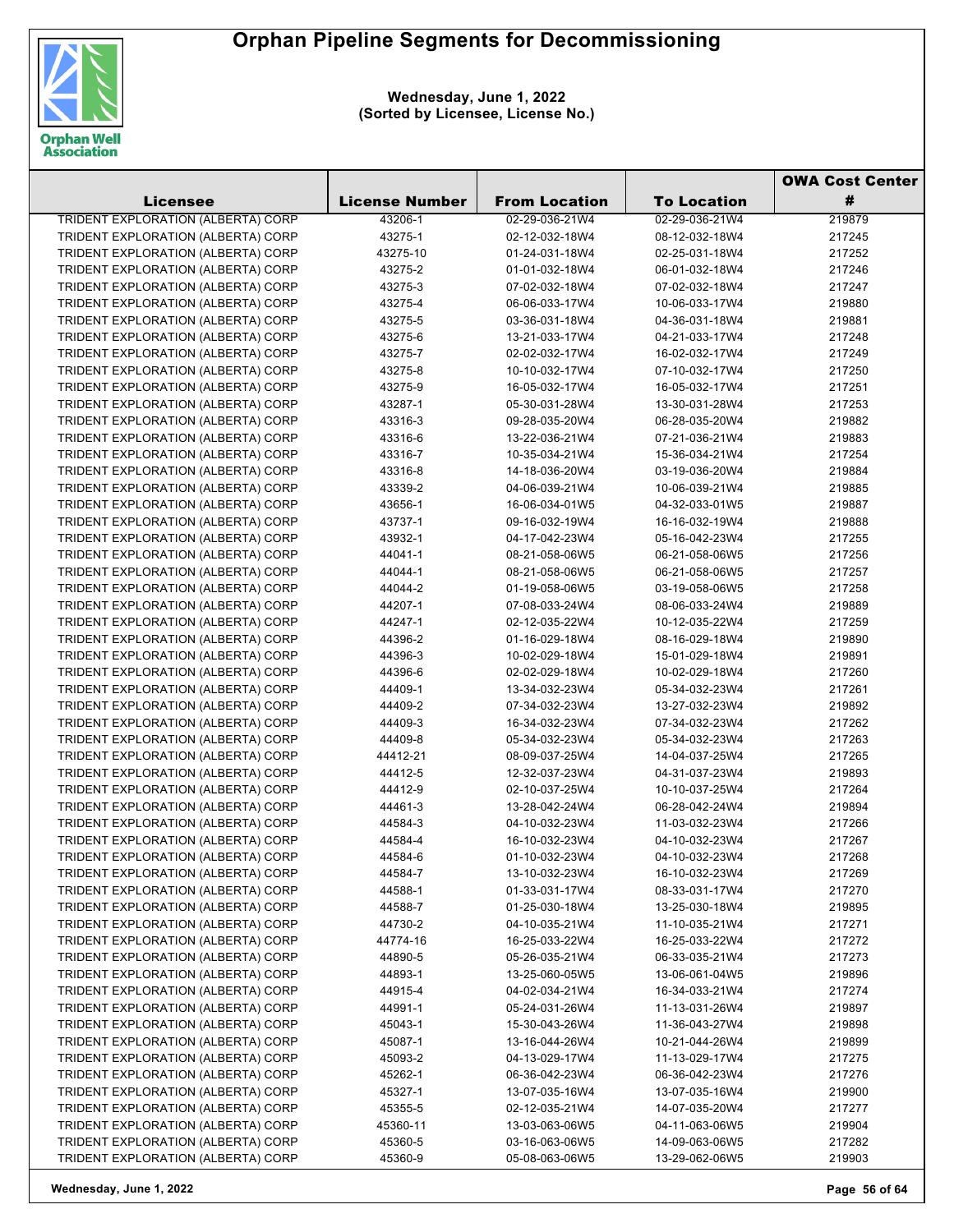

**Wednesday, June 1, 2022 (Sorted by Licensee, License No.)**

|                                    |                       |                      |                    | <b>OWA Cost Center</b> |
|------------------------------------|-----------------------|----------------------|--------------------|------------------------|
| Licensee                           | <b>License Number</b> | <b>From Location</b> | <b>To Location</b> | #                      |
| TRIDENT EXPLORATION (ALBERTA) CORP | 45361-14              | 11-03-063-06W5       | 16-28-062-06W5     | 219914                 |
| TRIDENT EXPLORATION (ALBERTA) CORP | 45361-4               | 11-17-063-06W5       | 01-22-063-06W5     | 217286                 |
| TRIDENT EXPLORATION (ALBERTA) CORP | 45361-9               | 04-11-063-06W5       | 13-03-063-06W5     | 217288                 |
| TRIDENT EXPLORATION (ALBERTA) CORP | 45435-1               | 11-28-030-28W4       | 13-28-030-28W4     | 217289                 |
| TRIDENT EXPLORATION (ALBERTA) CORP | 45435-3               | 01-26-029-27W4       | 16-23-029-27W4     | 217290                 |
| TRIDENT EXPLORATION (ALBERTA) CORP | 45435-4               | 13-28-030-28W4       | 06-33-030-28W4     | 217291                 |
| TRIDENT EXPLORATION (ALBERTA) CORP | 45435-5               | 04-08-030-27W4       | 12-08-030-27W4     | 217292                 |
| TRIDENT EXPLORATION (ALBERTA) CORP | 45435-6               | 09-08-030-27W4       | 12-08-030-27W4     | 217293                 |
| TRIDENT EXPLORATION (ALBERTA) CORP | 45502-68              | 12-31-035-22W4       | 16-36-035-23W4     | 217294                 |
| TRIDENT EXPLORATION (ALBERTA) CORP | 45525-3               | 04-11-063-06W5       | 13-03-063-06W5     | 217296                 |
| TRIDENT EXPLORATION (ALBERTA) CORP | 45526-39              | 12-24-034-22W4       | 13-24-034-22W4     | 217298                 |
| TRIDENT EXPLORATION (ALBERTA) CORP | 45526-7               | 09-32-034-21W4       | 16-32-034-21W4     | 219917                 |
| TRIDENT EXPLORATION (ALBERTA) CORP | 45663-1               | 07-15-032-18W4       | 08-34-032-18W4     | 219918                 |
| TRIDENT EXPLORATION (ALBERTA) CORP | 45663-10              | 11-11-032-18W4       | 01-11-032-18W4     | 219924                 |
| TRIDENT EXPLORATION (ALBERTA) CORP | 45663-11              | 08-27-032-18W4       | 06-27-032-18W4     | 219925                 |
| TRIDENT EXPLORATION (ALBERTA) CORP | 45663-15              | 06-10-032-18W4       | 06-10-032-18W4     | 219926                 |
| TRIDENT EXPLORATION (ALBERTA) CORP | 45663-17              | 06-23-032-18W4       | 05-24-032-18W4     | 219927                 |
| TRIDENT EXPLORATION (ALBERTA) CORP | 45663-19              | 07-15-032-18W4       | 06-15-032-18W4     | 219928                 |
| TRIDENT EXPLORATION (ALBERTA) CORP | 45663-2               | 07-15-032-18W4       | 14-03-032-18W4     | 219919                 |
| TRIDENT EXPLORATION (ALBERTA) CORP | 45663-20              | 06-10-032-18W4       | 01-09-032-18W4     | 219929                 |
| TRIDENT EXPLORATION (ALBERTA) CORP | 45663-21              | 01-09-032-18W4       | 06-09-032-18W4     | 219930                 |
| TRIDENT EXPLORATION (ALBERTA) CORP | 45663-22              | 14-15-032-18W4       | 16-16-032-18W4     | 219931                 |
| TRIDENT EXPLORATION (ALBERTA) CORP | 45663-23              | 16-16-032-18W4       | 13-16-032-18W4     | 219932                 |
| TRIDENT EXPLORATION (ALBERTA) CORP | 45663-25              | 06-15-032-18W4       | 02-16-032-18W4     | 219933                 |
| TRIDENT EXPLORATION (ALBERTA) CORP | 45663-28              | 07-16-032-18W4       | 05-16-032-18W4     | 219934                 |
| TRIDENT EXPLORATION (ALBERTA) CORP | 45663-29              | 13-13-032-18W4       | 16-13-032-18W4     | 219935                 |
| TRIDENT EXPLORATION (ALBERTA) CORP | 45663-31              | 16-14-032-18W4       | 13-13-032-18W4     | 219936                 |
| TRIDENT EXPLORATION (ALBERTA) CORP | 45663-32              | 13-14-032-18W4       | 09-14-032-18W4     | 219937                 |
| TRIDENT EXPLORATION (ALBERTA) CORP | 45663-34              | 02-22-032-18W4       | 02-22-032-18W4     | 219938                 |
| TRIDENT EXPLORATION (ALBERTA) CORP | 45663-37              | 14-23-032-18W4       | 13-24-032-18W4     | 219939                 |
| TRIDENT EXPLORATION (ALBERTA) CORP | 45663-38              | 13-24-032-18W4       | 16-24-032-18W4     | 219940                 |
| TRIDENT EXPLORATION (ALBERTA) CORP | 45663-39              | 07-15-032-18W4       | 06-14-032-18W4     | 219941                 |
| TRIDENT EXPLORATION (ALBERTA) CORP | 45663-4               | 08-34-032-18W4       | 05-34-032-18W4     | 219920                 |
| TRIDENT EXPLORATION (ALBERTA) CORP | 45663-40              | 06-14-032-18W4       | 01-14-032-18W4     | 219942                 |
| TRIDENT EXPLORATION (ALBERTA) CORP | 45663-43              | 06-13-032-18W4       | 08-13-032-18W4     | 219943                 |
| TRIDENT EXPLORATION (ALBERTA) CORP | 45663-45              | 05-35-032-18W4       | 06-36-032-18W4     | 219944                 |
| TRIDENT EXPLORATION (ALBERTA) CORP | 45663-46              | 06-36-032-18W4       | 06-31-032-17W4     | 219945                 |
| TRIDENT EXPLORATION (ALBERTA) CORP | 45663-47              | 08-27-032-18W4       | 06-26-032-18W4     | 219946                 |
| TRIDENT EXPLORATION (ALBERTA) CORP | 45663-48              | 16-24-032-18W4       | 06-30-032-17W4     | 219947                 |
| TRIDENT EXPLORATION (ALBERTA) CORP | 45663-49              | 15-10-032-18W4       | 13-10-032-18W4     | 219948                 |
| TRIDENT EXPLORATION (ALBERTA) CORP | 45663-50              | 16-21-032-18W4       | 13-21-032-18W4     | 219949                 |
| TRIDENT EXPLORATION (ALBERTA) CORP | 45663-52              | 14-22-032-18W4       | 16-21-032-18W4     | 219950                 |
| TRIDENT EXPLORATION (ALBERTA) CORP | 45663-53              | 14-03-032-18W4       | 06-03-032-18W4     | 219951                 |
| TRIDENT EXPLORATION (ALBERTA) CORP | 45663-54              | 06-36-032-18W4       | 14-36-032-18W4     | 219952                 |
| TRIDENT EXPLORATION (ALBERTA) CORP | 45663-55              | 14-36-032-18W4       | 16-36-032-18W4     | 219953                 |
| TRIDENT EXPLORATION (ALBERTA) CORP | 45663-57              | 06-03-032-18W4       | 02-03-032-18W4     | 219954                 |
| TRIDENT EXPLORATION (ALBERTA) CORP | 45663-58              | 02-21-032-18W4       | 04-21-032-18W4     | 219955                 |
| TRIDENT EXPLORATION (ALBERTA) CORP | 45663-59              | 08-27-032-18W4       | 08-27-032-18W4     | 219956                 |
| TRIDENT EXPLORATION (ALBERTA) CORP | 45663-60              | 13-08-033-17W4       | 16-32-032-17W4     | 219957                 |
| TRIDENT EXPLORATION (ALBERTA) CORP | 45663-61              | 16-30-032-17W4       | 08-30-032-17W4     | 219958                 |
| TRIDENT EXPLORATION (ALBERTA) CORP | 45663-62              | 14-30-032-17W4       | 16-30-032-17W4     | 219959                 |
| TRIDENT EXPLORATION (ALBERTA) CORP | 45663-63              | 06-31-032-17W4       | 14-30-032-17W4     | 219960                 |
| TRIDENT EXPLORATION (ALBERTA) CORP | 45663-64              | 08-27-032-18W4       | 14-27-032-18W4     | 219961                 |
| TRIDENT EXPLORATION (ALBERTA) CORP | 45663-65              | 08-27-032-18W4       | 16-27-032-18W4     | 219962                 |
| TRIDENT EXPLORATION (ALBERTA) CORP | 45663-66              | 06-31-032-17W4       | 16-32-032-17W4     | 219963                 |
| TRIDENT EXPLORATION (ALBERTA) CORP | 45663-67              | 10-31-032-17W4       | 08-31-032-17W4     | 219964                 |
| TRIDENT EXPLORATION (ALBERTA) CORP | 45663-69              | 16-31-032-17W4       | 14-31-032-17W4     | 219965                 |

**Wednesday, June 1, 2022 Page 57 of 64**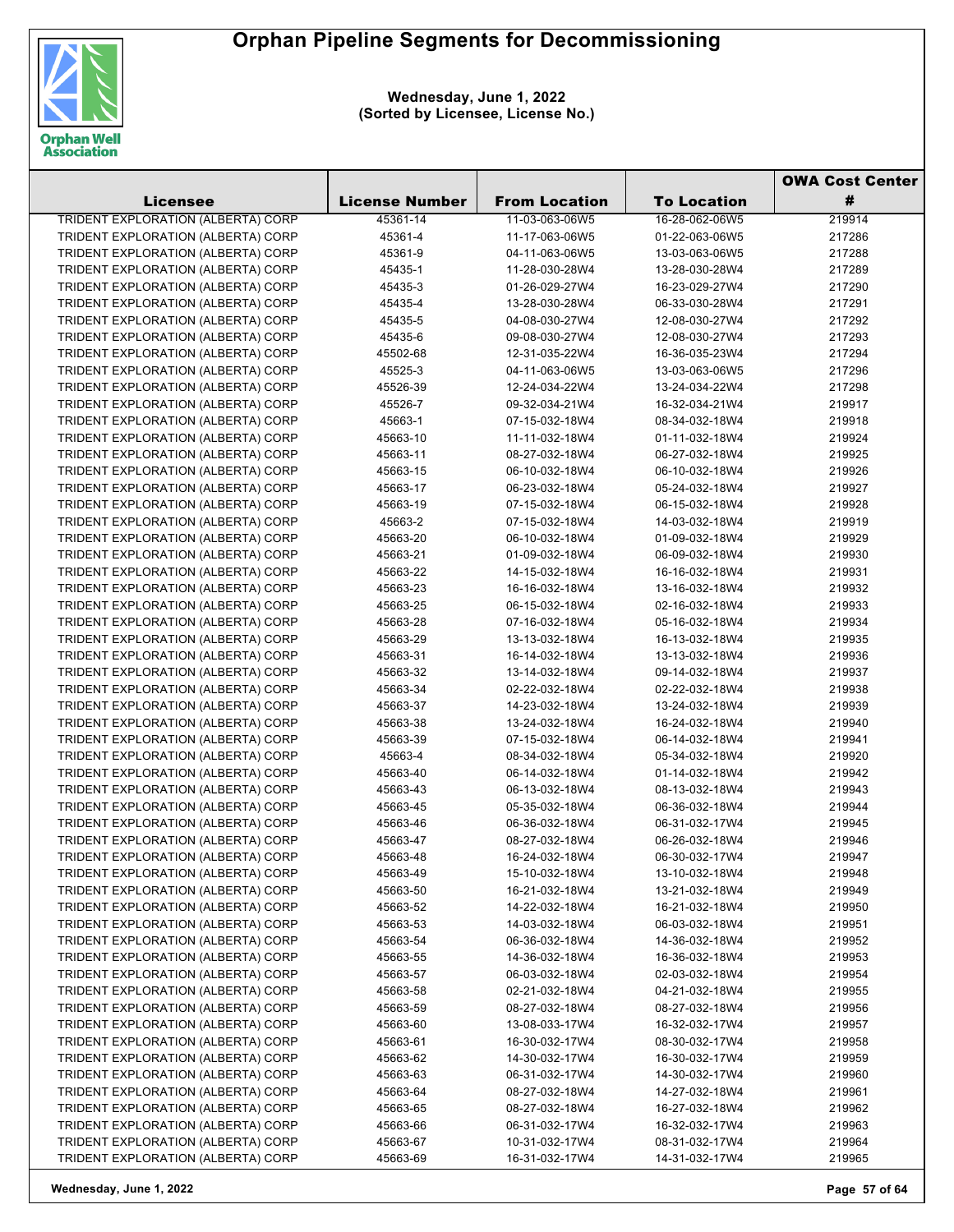

**Wednesday, June 1, 2022 (Sorted by Licensee, License No.)**

|                                                                          |                       |                      |                    | <b>OWA Cost Center</b> |  |
|--------------------------------------------------------------------------|-----------------------|----------------------|--------------------|------------------------|--|
| Licensee                                                                 | <b>License Number</b> | <b>From Location</b> | <b>To Location</b> | #                      |  |
| <b>TRIDENT EXPLORATION (ALBERTA) CORP</b>                                | 45663-7               | 09-15-032-18W4       | 09-15-032-18W4     | 219921                 |  |
| TRIDENT EXPLORATION (ALBERTA) CORP                                       | 45663-74              | 06-07-033-17W4       | 14-07-033-17W4     | 219966                 |  |
| TRIDENT EXPLORATION (ALBERTA) CORP                                       | 45663-76              | 06-08-033-17W4       | 08-07-033-17W4     | 219967                 |  |
| TRIDENT EXPLORATION (ALBERTA) CORP                                       | 45663-8               | 15-10-032-18W4       | 15-10-032-18W4     | 219922                 |  |
| TRIDENT EXPLORATION (ALBERTA) CORP                                       | 45663-83              | 08-04-034-18W4       | 06-04-034-18W4     | 219968                 |  |
| TRIDENT EXPLORATION (ALBERTA) CORP                                       | 45663-84              | 16-05-034-18W4       | 14-05-034-18W4     | 219969                 |  |
| TRIDENT EXPLORATION (ALBERTA) CORP                                       | 45663-85              | 14-05-034-18W4       | 06-05-034-18W4     | 219970                 |  |
| TRIDENT EXPLORATION (ALBERTA) CORP                                       | 45663-88              | 11-11-032-18W4       | 16-11-032-18W4     | 219971                 |  |
| TRIDENT EXPLORATION (ALBERTA) CORP                                       | 45663-9               | 14-03-032-18W4       | 16-03-032-18W4     | 219923                 |  |
| TRIDENT EXPLORATION (ALBERTA) CORP                                       | 45914-11              | 12-10-029-19W4       | 05-10-029-19W4     | 219972                 |  |
| TRIDENT EXPLORATION (ALBERTA) CORP                                       | 45914-3               | 16-33-031-21W4       | 08-04-032-21W4     | 217299                 |  |
| TRIDENT EXPLORATION (ALBERTA) CORP                                       | 45949-1               | 01-16-035-28W4       | 14-10-035-28W4     | 217300                 |  |
| TRIDENT EXPLORATION (ALBERTA) CORP                                       | 45949-3               | 03-14-035-28W4       | 06-14-035-28W4     | 219973                 |  |
| TRIDENT EXPLORATION (ALBERTA) CORP                                       | 45950-2               | 04-11-035-28W4       | 14-10-035-28W4     | 217301                 |  |
| TRIDENT EXPLORATION (ALBERTA) CORP                                       | 46002-3               | 04-32-034-25W4       | 02-32-034-25W4     | 219854                 |  |
| TRIDENT EXPLORATION (ALBERTA) CORP                                       | 46002-5               | 04-04-035-25W4       | 07-04-035-25W4     | 219975                 |  |
| TRIDENT EXPLORATION (ALBERTA) CORP                                       | 46054-2               | 01-25-031-22W4       | 07-25-031-22W4     | 219976                 |  |
|                                                                          | 46104-2               | 01-28-030-28W4       | 11-28-030-28W4     | 217302                 |  |
| TRIDENT EXPLORATION (ALBERTA) CORP<br>TRIDENT EXPLORATION (ALBERTA) CORP | 46120-1               | 08-04-032-21W4       | 06-03-032-21W4     | 217303                 |  |
| TRIDENT EXPLORATION (ALBERTA) CORP                                       |                       |                      | 03-03-032-21W4     |                        |  |
|                                                                          | 46120-3               | 16-04-032-21W4       |                    | 217304                 |  |
| TRIDENT EXPLORATION (ALBERTA) CORP                                       | 46252-3               | 13-18-037-21W4       | 13-18-037-21W4     | 217305                 |  |
| TRIDENT EXPLORATION (ALBERTA) CORP                                       | 46490-40              | 14-19-033-20W4       | 15-19-033-20W4     | 217307                 |  |
| TRIDENT EXPLORATION (ALBERTA) CORP                                       | 46490-5               | 07-12-033-21W4       | 07-12-033-21W4     | 217306                 |  |
| TRIDENT EXPLORATION (ALBERTA) CORP                                       | 46690-39              | 14-06-034-20W4       | 10-06-034-20W4     | 217311                 |  |
| TRIDENT EXPLORATION (ALBERTA) CORP                                       | 46690-4               | 10-34-034-21W4       | 06-35-034-21W4     | 217308                 |  |
| TRIDENT EXPLORATION (ALBERTA) CORP                                       | 46690-40              | 16-06-034-20W4       | 02-06-034-20W4     | 217312                 |  |
| TRIDENT EXPLORATION (ALBERTA) CORP                                       | 46690-47              | 04-06-034-20W4       | 01-06-034-20W4     | 217313                 |  |
| TRIDENT EXPLORATION (ALBERTA) CORP                                       | 46690-5               | 02-34-034-21W4       | 01-34-034-21W4     | 217309                 |  |
| TRIDENT EXPLORATION (ALBERTA) CORP                                       | 46690-6               | 08-34-034-21W4       | 01-34-034-21W4     | 217310                 |  |
| TRIDENT EXPLORATION (ALBERTA) CORP                                       | 46781-62              | 09-28-033-26W4       | 14-28-033-26W4     | 217314                 |  |
| TRIDENT EXPLORATION (ALBERTA) CORP                                       | 46865-1               | 13-06-046-25W4       | 04-01-046-26W4     | 219981                 |  |
| TRIDENT EXPLORATION (ALBERTA) CORP                                       | 47018-7               | 02-26-061-05W5       | 03-25-061-05W5     | 217315                 |  |
| TRIDENT EXPLORATION (ALBERTA) CORP                                       | 47019-33              | 10-09-061-05W5       | 16-05-061-05W5     | 217316                 |  |
| TRIDENT EXPLORATION (ALBERTA) CORP                                       | 47019-9               | 03-25-061-05W5       | 02-26-061-05W5     | 219982                 |  |
| TRIDENT EXPLORATION (ALBERTA) CORP                                       | 47021-7               | 02-26-061-05W5       | 03-25-061-05W5     | 217323                 |  |
| TRIDENT EXPLORATION (ALBERTA) CORP                                       | 47030-1               | 14-32-036-20W4       | 10-32-036-20W4     | 219983                 |  |
| TRIDENT EXPLORATION (ALBERTA) CORP                                       | 47060-22              | 12-15-061-05W5       | 04-22-061-05W5     | 217327                 |  |
| TRIDENT EXPLORATION (ALBERTA) CORP                                       | 47162-1               | 13-11-033-01W5       | 16-15-033-01W5     | 217328                 |  |
| TRIDENT EXPLORATION (ALBERTA) CORP                                       | 47454-1               | 01-32-033-17W4       | 02-29-033-17W4     | 219985                 |  |
| TRIDENT EXPLORATION (ALBERTA) CORP                                       | 47473-1               | 05-18-034-28W4       | 12-21-034-28W4     | 219986                 |  |
| TRIDENT EXPLORATION (ALBERTA) CORP                                       | 47473-2               | 16-18-034-28W4       | 09-18-034-28W4     | 217329                 |  |
| TRIDENT EXPLORATION (ALBERTA) CORP                                       | 47546-3               | 16-28-030-28W4       | 01-28-030-28W4     | 217330                 |  |
| TRIDENT EXPLORATION (ALBERTA) CORP                                       | 47735-1               | 05-33-066-11W5       | 11-27-066-11W5     | 217331                 |  |
| TRIDENT EXPLORATION (ALBERTA) CORP                                       | 47742-1               | 05-33-066-11W5       | 11-27-066-11W5     | 217332                 |  |
| TRIDENT EXPLORATION (ALBERTA) CORP                                       | 47854-100             | 14-13-033-18W4       | 16-13-033-18W4     | 217346                 |  |
| TRIDENT EXPLORATION (ALBERTA) CORP                                       | 47854-101             | 08-34-033-18W4       | 14-27-033-18W4     | 220017                 |  |
| TRIDENT EXPLORATION (ALBERTA) CORP                                       | 47854-102             | 05-34-033-18W4       | 07-34-033-18W4     | 220018                 |  |
| TRIDENT EXPLORATION (ALBERTA) CORP                                       | 47854-103             | 10-23-033-18W4       | 09-22-033-18W4     | 217347                 |  |
| TRIDENT EXPLORATION (ALBERTA) CORP                                       | 47854-104             | 14-23-033-18W4       | 11-23-033-18W4     | 217348                 |  |
| TRIDENT EXPLORATION (ALBERTA) CORP                                       | 47854-105             | 05-33-033-18W4       | 16-28-033-18W4     | 220019                 |  |
| TRIDENT EXPLORATION (ALBERTA) CORP                                       | 47854-3               | 08-03-033-17W4       | 16-03-033-17W4     | 217333                 |  |
| TRIDENT EXPLORATION (ALBERTA) CORP                                       | 47854-36              | 06-20-033-17W4       | 01-20-033-17W4     | 219988                 |  |
| TRIDENT EXPLORATION (ALBERTA) CORP                                       | 47854-4               | 16-03-033-17W4       | 14-03-033-17W4     | 217334                 |  |
| TRIDENT EXPLORATION (ALBERTA) CORP                                       | 47854-42              | 05-12-033-18W4       | 06-11-033-18W4     | 217343                 |  |
| TRIDENT EXPLORATION (ALBERTA) CORP                                       | 47854-43              | 15-02-033-18W4       | 02-11-033-18W4     | 219989                 |  |
| TRIDENT EXPLORATION (ALBERTA) CORP                                       | 47854-44              | 08-11-033-18W4       | 02-11-033-18W4     | 219990                 |  |
| TRIDENT EXPLORATION (ALBERTA) CORP                                       | 47854-45              | 12-01-033-18W4       | 05-12-033-18W4     | 219991                 |  |
|                                                                          |                       |                      |                    |                        |  |

**Wednesday, June 1, 2022 Page 58 of 64**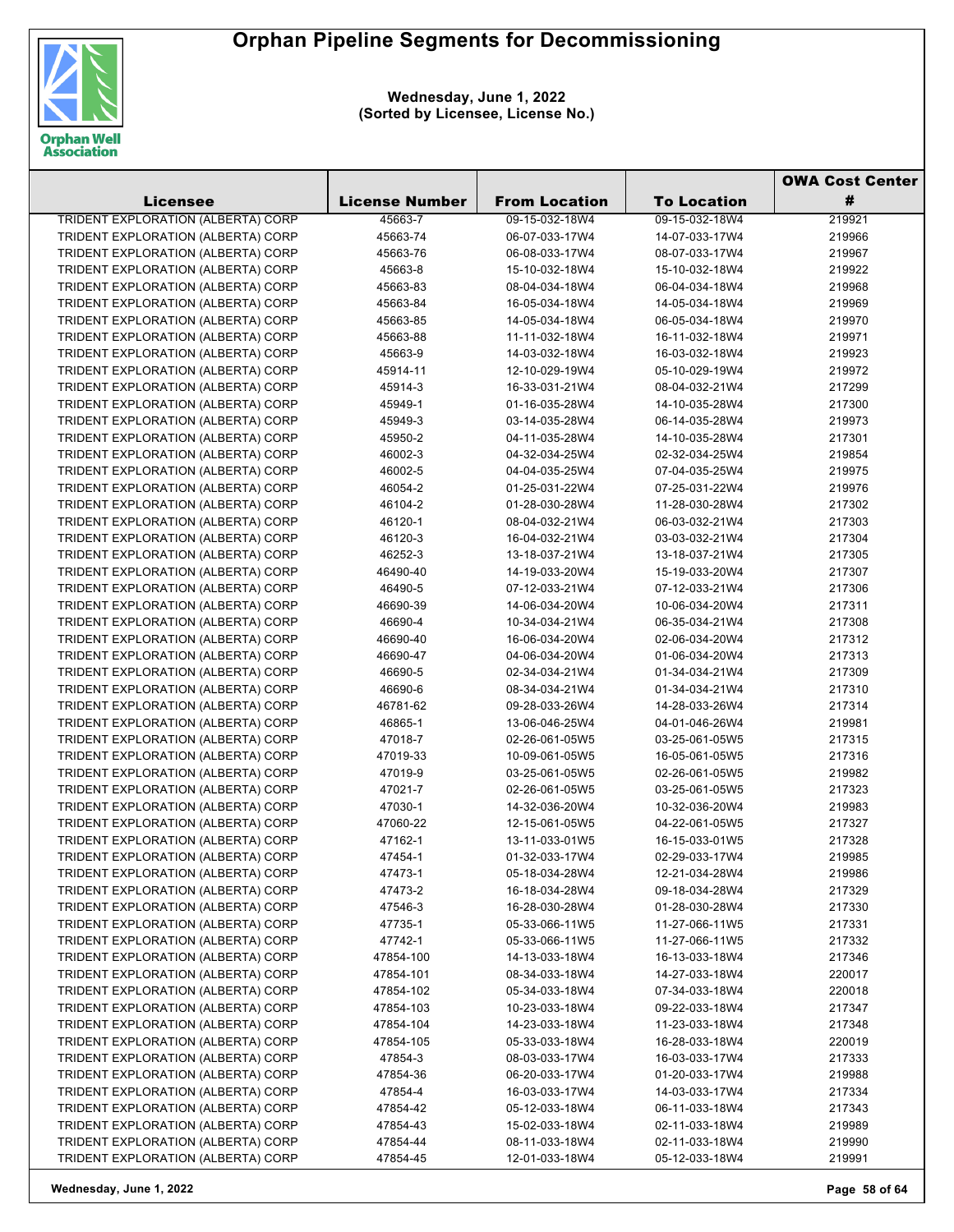

**Wednesday, June 1, 2022 (Sorted by Licensee, License No.)**

|                                           |                       |                      | <b>OWA Cost Center</b> |        |
|-------------------------------------------|-----------------------|----------------------|------------------------|--------|
| <b>Licensee</b>                           | <b>License Number</b> | <b>From Location</b> | <b>To Location</b>     | #      |
| <b>TRIDENT EXPLORATION (ALBERTA) CORP</b> | 47854-46              | 06-01-033-18W4       | 12-01-033-18W4         | 219992 |
| TRIDENT EXPLORATION (ALBERTA) CORP        | 47854-47              | 10-01-033-18W4       | 12-01-033-18W4         | 219993 |
| TRIDENT EXPLORATION (ALBERTA) CORP        | 47854-48              | 08-01-033-18W4       | 10-01-033-18W4         | 219994 |
| TRIDENT EXPLORATION (ALBERTA) CORP        | 47854-49              | 06-12-033-18W4       | 05-12-033-18W4         | 219995 |
| TRIDENT EXPLORATION (ALBERTA) CORP        | 47854-5               | 14-03-033-17W4       | 13-03-033-17W4         | 217335 |
| TRIDENT EXPLORATION (ALBERTA) CORP        | 47854-51              | 14-10-033-18W4       | 06-10-033-18W4         | 219996 |
| TRIDENT EXPLORATION (ALBERTA) CORP        | 47854-59              | 12-01-033-18W4       | 05-12-033-18W4         | 219997 |
| TRIDENT EXPLORATION (ALBERTA) CORP        | 47854-60              | 04-28-033-18W4       | 06-28-033-18W4         | 219998 |
| TRIDENT EXPLORATION (ALBERTA) CORP        | 47854-61              | 05-27-033-18W4       | 08-28-033-18W4         | 219999 |
| TRIDENT EXPLORATION (ALBERTA) CORP        | 47854-62              | 07-28-033-18W4       | 08-28-033-18W4         | 220000 |
| TRIDENT EXPLORATION (ALBERTA) CORP        | 47854-65              | 14-27-033-18W4       | 05-27-033-18W4         | 220001 |
| TRIDENT EXPLORATION (ALBERTA) CORP        | 47854-66              | 16-27-033-18W4       | 14-27-033-18W4         | 220002 |
| TRIDENT EXPLORATION (ALBERTA) CORP        | 47854-67              | 08-27-033-18W4       | 16-27-033-18W4         | 220003 |
| TRIDENT EXPLORATION (ALBERTA) CORP        | 47854-73              | 08-28-033-17W4       | 07-28-033-17W4         | 220004 |
| TRIDENT EXPLORATION (ALBERTA) CORP        | 47854-76              | 08-02-033-18W4       | 06-02-033-18W4         | 220005 |
| TRIDENT EXPLORATION (ALBERTA) CORP        | 47854-77              | 06-02-033-18W4       | 15-02-033-18W4         | 220006 |
| TRIDENT EXPLORATION (ALBERTA) CORP        | 47854-78              | 14-02-033-18W4       | 14-02-033-18W4         | 220007 |
| TRIDENT EXPLORATION (ALBERTA) CORP        | 47854-79              | 08-12-033-18W4       | 06-12-033-18W4         | 220008 |
| TRIDENT EXPLORATION (ALBERTA) CORP        | 47854-80              | 14-12-033-18W4       | 06-12-033-18W4         | 220009 |
| TRIDENT EXPLORATION (ALBERTA) CORP        | 47854-81              | 16-12-033-18W4       | 14-12-033-18W4         | 220010 |
| TRIDENT EXPLORATION (ALBERTA) CORP        | 47854-85              | 14-11-033-18W4       | 16-11-033-18W4         | 220011 |
| TRIDENT EXPLORATION (ALBERTA) CORP        | 47854-86              | 16-11-033-18W4       | 08-11-033-18W4         | 220012 |
| TRIDENT EXPLORATION (ALBERTA) CORP        | 47854-88              | 14-03-033-18W4       | 06-10-033-18W4         | 220013 |
| TRIDENT EXPLORATION (ALBERTA) CORP        | 47854-89              | 06-03-033-18W4       | 14-03-033-18W4         | 220014 |
| TRIDENT EXPLORATION (ALBERTA) CORP        | 47854-9               | 13-04-033-17W4       | 13-04-033-17W4         | 219987 |
| TRIDENT EXPLORATION (ALBERTA) CORP        | 47854-94              | 15-20-033-18W4       | 16-20-033-18W4         | 220015 |
| TRIDENT EXPLORATION (ALBERTA) CORP        | 47854-95              | 16-20-033-18W4       | 08-20-033-18W4         | 220016 |
| TRIDENT EXPLORATION (ALBERTA) CORP        | 47854-98              | 16-13-033-18W4       | 01-13-033-18W4         | 217344 |
| TRIDENT EXPLORATION (ALBERTA) CORP        | 47854-99              | 01-13-033-18W4       | 16-12-033-18W4         | 217345 |
| TRIDENT EXPLORATION (ALBERTA) CORP        | 48042-2               | 06-11-033-21W4       | 11-11-033-21W4         | 220020 |
| TRIDENT EXPLORATION (ALBERTA) CORP        | 48042-4               | 01-11-033-21W4       | 06-11-033-21W4         | 220021 |
| TRIDENT EXPLORATION (ALBERTA) CORP        | 48920-1               | 08-35-036-23W4       | 06-36-036-23W4         | 217349 |
| TRIDENT EXPLORATION (ALBERTA) CORP        | 49115-1               | 03-14-037-23W4       | 06-14-037-23W4         | 220024 |
| TRIDENT EXPLORATION (ALBERTA) CORP        | 49115-2               | 11-02-037-23W4       | 10-02-037-23W4         | 220025 |
| TRIDENT EXPLORATION (ALBERTA) CORP        | 49359-2               | 07-11-034-18W4       | 06-11-034-18W4         | 217350 |
| TRIDENT EXPLORATION (ALBERTA) CORP        | 49808-1               | 11-24-040-23W4       | 06-19-040-22W4         | 217352 |
| TRIDENT EXPLORATION (ALBERTA) CORP        | 50363-1               | 16-21-061-07W5       | 11-21-061-07W5         | 220026 |
| TRIDENT EXPLORATION (ALBERTA) CORP        | 50525-1               | 06-34-032-21W4       | 03-34-032-21W4         | 220027 |
| TRIDENT EXPLORATION (ALBERTA) CORP        | 51049-1               | 13-30-031-28W4       | 07-36-031-28W4         | 220028 |
| TRIDENT EXPLORATION (ALBERTA) CORP        | 51050-1               | 11-30-031-28W4       | 13-30-031-28W4         | 220029 |
| TRIDENT EXPLORATION (ALBERTA) CORP        | 51051-1               | 07-36-031-29W4       | 02-36-031-29W4         | 217353 |
| TRIDENT EXPLORATION (ALBERTA) CORP        | 51052-1               | 13-36-031-29W4       | 07-36-031-29W4         | 217354 |
| TRIDENT EXPLORATION (ALBERTA) CORP        | 51052-2               | 16-36-031-29W4       | 07-36-031-29W4         | 217355 |
| TRIDENT EXPLORATION (ALBERTA) CORP        | 51054-1               | 11-36-031-29W4       | 11-36-031-29W4         | 217356 |
| TRIDENT EXPLORATION (ALBERTA) CORP        | 51148-4               | 15-05-033-21W4       | 15-05-033-21W4         | 220030 |
| TRIDENT EXPLORATION (ALBERTA) CORP        | 51178-8               | 14-25-062-07W5       | 11-36-062-07W5         | 220035 |
| TRIDENT EXPLORATION (ALBERTA) CORP        | 51874-1               | 06-29-034-20W4       | 12-29-034-20W4         | 220036 |
| TRIDENT EXPLORATION (ALBERTA) CORP        | 51943-2               | 08-11-033-22W4       | 08-11-033-22W4         | 220037 |
| TRIDENT EXPLORATION (ALBERTA) CORP        | 52129-1               | 11-08-038-22W4       | 13-08-038-22W4         | 220038 |
| TRIDENT EXPLORATION (ALBERTA) CORP        | 52129-6               | 08-08-038-22W4       | 06-08-038-22W4         | 220039 |
| TRIDENT EXPLORATION (ALBERTA) CORP        | 52475-1               | 10-18-038-24W4       | 14-18-038-24W4         | 220040 |
| TRIDENT EXPLORATION (ALBERTA) CORP        | 52475-2               | 14-18-038-24W4       | 07-24-038-25W4         | 220041 |
| TRIDENT EXPLORATION (ALBERTA) CORP        | 52475-3               | 07-24-038-25W4       | 03-24-038-25W4         | 220042 |
| TRIDENT EXPLORATION (ALBERTA) CORP        | 52902-1               | 13-32-034-28W4       | 05-32-034-28W4         | 220043 |
| TRIDENT EXPLORATION (ALBERTA) CORP        | 5363-10               | 12-04-043-23W4       | 12-04-043-23W4         | 219714 |
| TRIDENT EXPLORATION (ALBERTA) CORP        | 53688-1               | 16-13-033-23W4       | 08-24-033-23W4         | 217363 |
| TRIDENT EXPLORATION (ALBERTA) CORP        | 53688-2               | 01-13-033-23W4       | 16-13-033-23W4         | 220044 |

**Wednesday, June 1, 2022 Page 59 of 64**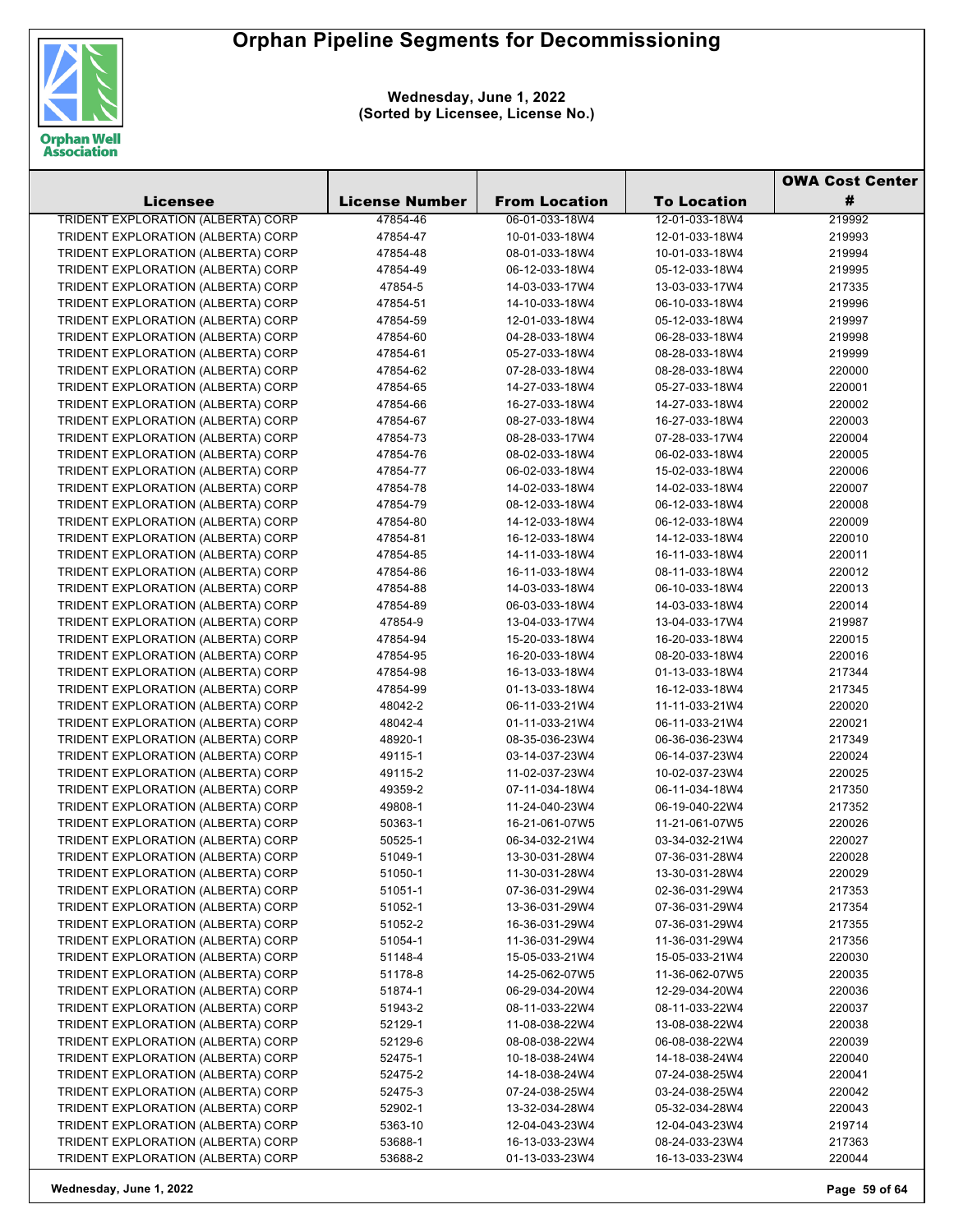

**Wednesday, June 1, 2022 (Sorted by Licensee, License No.)**

|                                           |                       |                      |                    | <b>OWA Cost Center</b> |  |
|-------------------------------------------|-----------------------|----------------------|--------------------|------------------------|--|
| Licensee                                  | <b>License Number</b> | <b>From Location</b> | <b>To Location</b> | #                      |  |
| <b>TRIDENT EXPLORATION (ALBERTA) CORP</b> | 54130-1               | 12-23-036-16W4       | 12-23-036-16W4     | 220045                 |  |
| TRIDENT EXPLORATION (ALBERTA) CORP        | 57176-1               | 16-21-033-01W5       | 16-21-033-01W5     | 220046                 |  |
| TRIDENT EXPLORATION (ALBERTA) CORP        | 58062-115             | 08-34-032-18W4       | 08-34-032-18W4     | 220064                 |  |
| TRIDENT EXPLORATION (ALBERTA) CORP        | 58062-119             | 16-34-032-18W4       | 08-34-032-18W4     | 220065                 |  |
| TRIDENT EXPLORATION (ALBERTA) CORP        | 58062-12              | 06-24-032-18W4       | 16-14-032-18W4     | 220056                 |  |
| TRIDENT EXPLORATION (ALBERTA) CORP        | 58062-120             | 14-34-032-18W4       | 16-34-032-18W4     | 220066                 |  |
| TRIDENT EXPLORATION (ALBERTA) CORP        | 58062-17              | 08-35-032-18W4       | 06-35-032-18W4     | 220057                 |  |
| TRIDENT EXPLORATION (ALBERTA) CORP        | 58062-20              | 07-16-032-18W4       | 08-16-032-18W4     | 220058                 |  |
| TRIDENT EXPLORATION (ALBERTA) CORP        | 58062-21              | 12-27-032-18W4       | 08-27-032-18W4     | 220059                 |  |
| TRIDENT EXPLORATION (ALBERTA) CORP        | 58062-4               | 06-13-032-18W4       | 06-13-032-18W4     | 220054                 |  |
| TRIDENT EXPLORATION (ALBERTA) CORP        | 58062-5               | 16-14-032-18W4       | 09-14-032-18W4     | 220055                 |  |
| TRIDENT EXPLORATION (ALBERTA) CORP        | 58062-68              | 06-26-032-18W4       | 08-27-032-18W4     | 220060                 |  |
| TRIDENT EXPLORATION (ALBERTA) CORP        | 58062-79              | 08-27-032-18W4       | 08-27-032-18W4     | 220061                 |  |
| TRIDENT EXPLORATION (ALBERTA) CORP        | 58062-85              | 16-27-032-18W4       | 08-27-032-18W4     | 220062                 |  |
| TRIDENT EXPLORATION (ALBERTA) CORP        | 58062-89              | 14-31-032-17W4       | 16-31-032-17W4     | 220063                 |  |
| TRIDENT EXPLORATION (ALBERTA) CORP        | 58064-3               | 01-18-032-17W4       | 05-17-032-17W4     | 217367                 |  |
| TRIDENT EXPLORATION (ALBERTA) CORP        | 58064-6               | 05-17-032-17W4       | 06-17-032-17W4     | 217368                 |  |
| TRIDENT EXPLORATION (ALBERTA) CORP        | 58065-1               | 05-21-032-17W4       | 10-16-032-17W4     | 217369                 |  |
| TRIDENT EXPLORATION (ALBERTA) CORP        | 58065-2               | 10-29-032-17W4       | 10-29-032-17W4     | 217370                 |  |
| TRIDENT EXPLORATION (ALBERTA) CORP        | 58067-18              | 13-08-033-17W4       | 06-17-033-17W4     | 220067                 |  |
| TRIDENT EXPLORATION (ALBERTA) CORP        | 58067-48              | 14-05-034-18W4       | 16-05-034-18W4     | 220068                 |  |
| TRIDENT EXPLORATION (ALBERTA) CORP        | 58067-49              | 06-05-034-18W4       | 14-05-034-18W4     | 220069                 |  |
| TRIDENT EXPLORATION (ALBERTA) CORP        | 58067-50              | 05-10-034-18W4       | 11-03-034-18W4     | 217374                 |  |
| TRIDENT EXPLORATION (ALBERTA) CORP        | 58067-51              | 15-34-033-18W4       | 03-03-034-18W4     | 220070                 |  |
| TRIDENT EXPLORATION (ALBERTA) CORP        | 58067-68              | 15-04-034-18W4       | 08-04-034-18W4     | 220072                 |  |
| TRIDENT EXPLORATION (ALBERTA) CORP        | 58069-1               | 06-31-031-17W4       | 05-31-031-17W4     | 217377                 |  |
| TRIDENT EXPLORATION (ALBERTA) CORP        | 58070-13              | 10-30-033-17W4       | 16-30-033-17W4     | 220075                 |  |
| TRIDENT EXPLORATION (ALBERTA) CORP        | 58070-14              | 10-30-033-17W4       | 14-30-033-17W4     | 220076                 |  |
| TRIDENT EXPLORATION (ALBERTA) CORP        | 58070-15              | 10-30-033-17W4       | 06-30-033-17W4     | 220077                 |  |
| TRIDENT EXPLORATION (ALBERTA) CORP        | 58070-17              | 10-05-033-17W4       | 06-05-033-17W4     | 220078                 |  |
| TRIDENT EXPLORATION (ALBERTA) CORP        | 58070-18              | 10-05-033-17W4       | 08-05-033-17W4     | 220079                 |  |
| TRIDENT EXPLORATION (ALBERTA) CORP        | 58070-19              | 10-05-033-17W4       | 14-05-033-17W4     | 220080                 |  |
| TRIDENT EXPLORATION (ALBERTA) CORP        | 58070-26              | 13-08-033-17W4       | 02-29-033-17W4     | 220081                 |  |
| TRIDENT EXPLORATION (ALBERTA) CORP        | 58070-28              | 16-21-033-18W4       | 08-21-033-18W4     | 220082                 |  |
| TRIDENT EXPLORATION (ALBERTA) CORP        | 58070-33              | 10-17-033-17W4       | 16-18-033-17W4     | 220083                 |  |
| TRIDENT EXPLORATION (ALBERTA) CORP        | 58070-34              | 16-18-033-17W4       | 08-18-033-17W4     | 220084                 |  |
| TRIDENT EXPLORATION (ALBERTA) CORP        | 58070-35              | 06-05-033-17W4       | 06-05-033-17W4     | 220085                 |  |
| TRIDENT EXPLORATION (ALBERTA) CORP        | 58070-36              | 14-17-033-17W4       | 06-17-033-17W4     | 220086                 |  |
| TRIDENT EXPLORATION (ALBERTA) CORP        | 58070-37              | 01-20-033-17W4       | 06-20-033-17W4     | 220087                 |  |
| TRIDENT EXPLORATION (ALBERTA) CORP        | 58070-38              | 16-18-033-17W4       | 15-18-033-17W4     | 220088                 |  |
| TRIDENT EXPLORATION (ALBERTA) CORP        | 58070-39              | 06-11-033-18W4       | 05-12-033-18W4     | 220089                 |  |
| TRIDENT EXPLORATION (ALBERTA) CORP        | 58070-43              | 12-01-033-18W4       | 06-01-033-18W4     | 220090                 |  |
| TRIDENT EXPLORATION (ALBERTA) CORP        | 58070-44              | 12-01-033-18W4       | 10-01-033-18W4     | 220091                 |  |
| TRIDENT EXPLORATION (ALBERTA) CORP        | 58070-45              | 10-01-033-18W4       | 08-01-033-18W4     | 220092                 |  |
| TRIDENT EXPLORATION (ALBERTA) CORP        | 58070-46              | 10-17-033-17W4       | 16-16-033-17W4     | 220093                 |  |
| TRIDENT EXPLORATION (ALBERTA) CORP        | 58070-50              | 14-17-033-17W4       | 14-17-033-17W4     | 220094                 |  |
| TRIDENT EXPLORATION (ALBERTA) CORP        | 58070-53              | 06-10-033-18W4       | 14-10-033-18W4     | 220095                 |  |
| TRIDENT EXPLORATION (ALBERTA) CORP        | 58070-54              | 06-10-033-18W4       | 06-10-033-18W4     | 220096                 |  |
| TRIDENT EXPLORATION (ALBERTA) CORP        | 58070-55              | 08-10-033-18W4       | 08-03-033-18W4     | 220097                 |  |
| TRIDENT EXPLORATION (ALBERTA) CORP        | 58070-56              | 07-17-033-17W4       | 01-20-033-17W4     | 220098                 |  |
| TRIDENT EXPLORATION (ALBERTA) CORP        | 58070-57              | 07-09-033-18W4       | 15-09-033-18W4     | 220099                 |  |
| TRIDENT EXPLORATION (ALBERTA) CORP        | 58070-58              | 02-09-033-18W4       | 07-09-033-18W4     | 220100                 |  |
| TRIDENT EXPLORATION (ALBERTA) CORP        | 58070-59              | 15-09-033-18W4       | 14-09-033-18W4     | 220101                 |  |
| TRIDENT EXPLORATION (ALBERTA) CORP        | 58070-60              | 07-28-033-18W4       | 06-28-033-18W4     | 220102                 |  |
| TRIDENT EXPLORATION (ALBERTA) CORP        | 58070-61              | 08-10-033-18W4       | 16-10-033-18W4     | 220103                 |  |
| TRIDENT EXPLORATION (ALBERTA) CORP        | 58070-62              | 06-28-033-18W4       | 04-28-033-18W4     | 220104                 |  |
| TRIDENT EXPLORATION (ALBERTA) CORP        | 58070-63              | 08-28-033-18W4       | 05-27-033-18W4     | 220105                 |  |

**Wednesday, June 1, 2022 Page 60 of 64**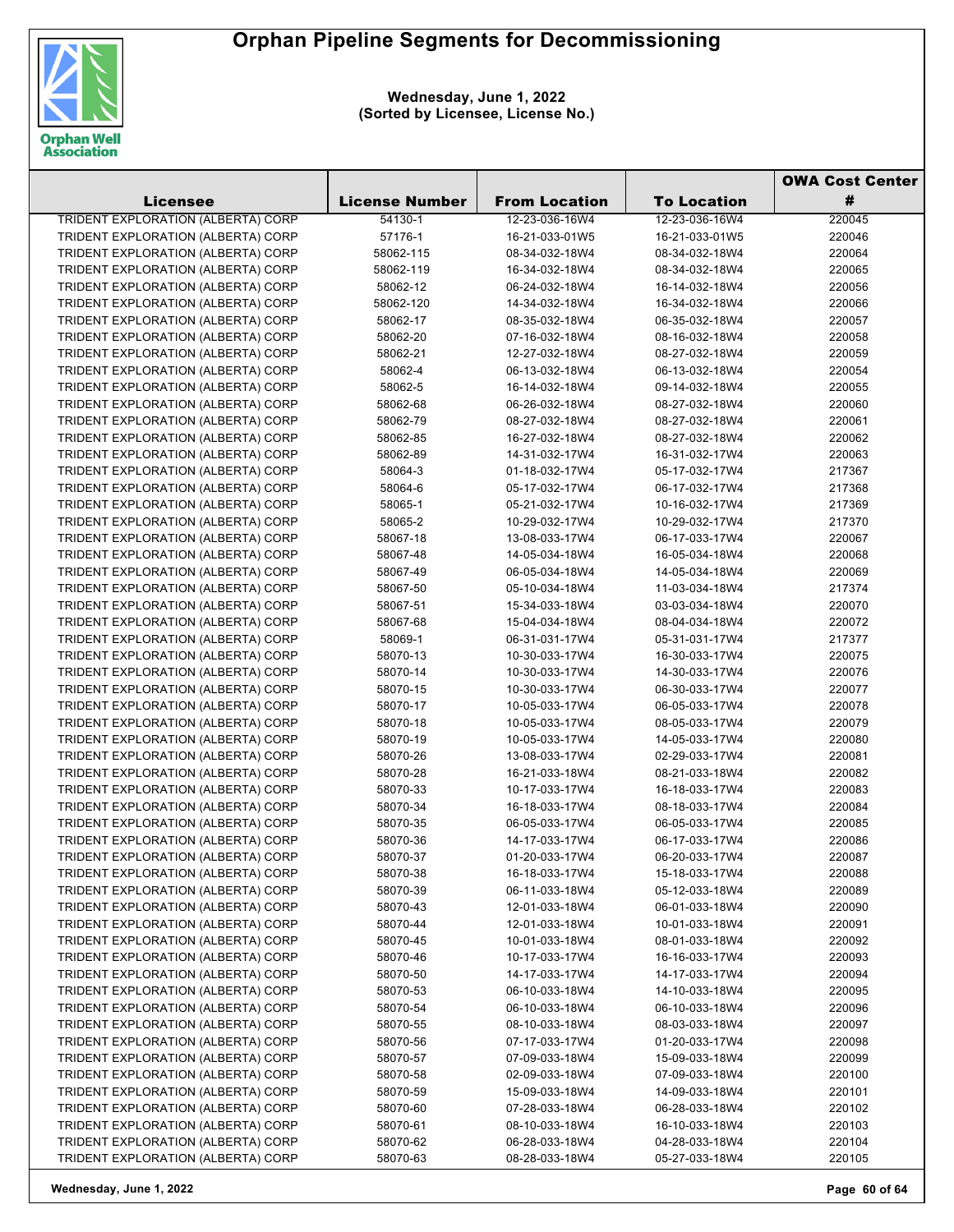

**Wednesday, June 1, 2022 (Sorted by Licensee, License No.)**

|                                           |                       |                      |                    | <b>OWA Cost Center</b> |  |
|-------------------------------------------|-----------------------|----------------------|--------------------|------------------------|--|
| Licensee                                  | <b>License Number</b> | <b>From Location</b> | <b>To Location</b> | #                      |  |
| <b>TRIDENT EXPLORATION (ALBERTA) CORP</b> | 58070-64              | 08-28-033-18W4       | 07-28-033-18W4     | 220106                 |  |
| TRIDENT EXPLORATION (ALBERTA) CORP        | 58070-65              | 08-28-033-18W4       | 16-28-033-18W4     | 220107                 |  |
| TRIDENT EXPLORATION (ALBERTA) CORP        | 58070-68              | 16-18-033-17W4       | 08-19-033-17W4     | 220108                 |  |
| TRIDENT EXPLORATION (ALBERTA) CORP        | 58070-69              | 16-18-033-17W4       | 14-18-033-17W4     | 220109                 |  |
| TRIDENT EXPLORATION (ALBERTA) CORP        | 58070-70              | 14-18-033-17W4       | 06-19-033-17W4     | 220110                 |  |
| TRIDENT EXPLORATION (ALBERTA) CORP        | 58070-71              | 14-18-033-17W4       | 06-18-033-17W4     | 220111                 |  |
| TRIDENT EXPLORATION (ALBERTA) CORP        | 58070-73              | 05-27-033-18W4       | 14-27-033-18W4     | 220112                 |  |
| TRIDENT EXPLORATION (ALBERTA) CORP        | 58070-74              | 14-27-033-18W4       | 16-27-033-18W4     | 220113                 |  |
| TRIDENT EXPLORATION (ALBERTA) CORP        | 58070-75              | 16-27-033-18W4       | 08-27-033-18W4     | 220114                 |  |
| TRIDENT EXPLORATION (ALBERTA) CORP        | 58070-76              | 16-21-033-18W4       | 16-17-033-18W4     | 220115                 |  |
| TRIDENT EXPLORATION (ALBERTA) CORP        | 58070-77              | 16-17-033-18W4       | 08-17-033-18W4     | 220116                 |  |
| TRIDENT EXPLORATION (ALBERTA) CORP        | 58070-78              | 16-17-033-18W4       | 13-17-033-18W4     | 220117                 |  |
| TRIDENT EXPLORATION (ALBERTA) CORP        | 58070-8               | 13-04-033-17W4       | 06-09-033-17W4     | 220073                 |  |
| TRIDENT EXPLORATION (ALBERTA) CORP        | 58070-9               | 13-04-033-17W4       | 13-04-033-17W4     | 220074                 |  |
| TRIDENT EXPLORATION (ALBERTA) CORP        | 58071-7               | 10-06-033-17W4       | 12-05-033-17W4     | 220118                 |  |
| TRIDENT EXPLORATION (ALBERTA) CORP        | 58308-1               | 02-29-033-17W4       | 04-21-033-17W4     | 217378                 |  |
| TRIDENT EXPLORATION (ALBERTA) CORP        | 58648-23              | 14-14-032-27W4       | 06-14-032-27W4     | 220119                 |  |
| TRIDENT EXPLORATION (ALBERTA) CORP        | 58648-30              | 03-24-032-27W4       | 04-24-032-27W4     | 220120                 |  |
| TRIDENT EXPLORATION (ALBERTA) CORP        | 58666-10              | 10-06-034-22W4       | 13-05-034-22W4     | 220121                 |  |
| TRIDENT EXPLORATION (ALBERTA) CORP        | 58666-11              | 16-05-036-22W4       | 05-08-036-22W4     | 220122                 |  |
| TRIDENT EXPLORATION (ALBERTA) CORP        | 58666-13              | 08-31-034-22W4       | 01-31-034-22W4     | 217381                 |  |
| TRIDENT EXPLORATION (ALBERTA) CORP        | 58666-17              | 11-18-033-22W4       | 16-17-033-22W4     | 217382                 |  |
| TRIDENT EXPLORATION (ALBERTA) CORP        | 58666-24              | 04-03-037-22W4       | 10-33-036-22W4     | 217383                 |  |
| TRIDENT EXPLORATION (ALBERTA) CORP        | 58666-26              | 15-07-036-22W4       | 01-07-036-22W4     | 220123                 |  |
| TRIDENT EXPLORATION (ALBERTA) CORP        | 58666-33              | 06-11-034-23W4       | 07-12-034-23W4     | 220126                 |  |
| TRIDENT EXPLORATION (ALBERTA) CORP        | 58666-36              | 16-10-034-23W4       | 04-14-034-23W4     | 220127                 |  |
| TRIDENT EXPLORATION (ALBERTA) CORP        | 58666-39              | 07-29-033-22W4       | 15-20-033-22W4     | 217384                 |  |
| TRIDENT EXPLORATION (ALBERTA) CORP        | 58666-43              | 08-17-033-22W4       | 16-17-033-22W4     | 220128                 |  |
| TRIDENT EXPLORATION (ALBERTA) CORP        | 58666-47              | 01-13-033-22W4       | 01-13-033-22W4     | 220129                 |  |
| TRIDENT EXPLORATION (ALBERTA) CORP        | 58666-49              | 01-13-033-22W4       | 11-12-033-22W4     | 220130                 |  |
| TRIDENT EXPLORATION (ALBERTA) CORP        | 58666-6               | 11-17-034-22W4       | 11-17-034-22W4     | 217379                 |  |
| TRIDENT EXPLORATION (ALBERTA) CORP        | 58666-7               | 11-12-033-22W4       | 11-12-033-22W4     | 217380                 |  |
| TRIDENT EXPLORATION (ALBERTA) CORP        | 58669-12              | 01-34-033-21W4       | 08-34-033-21W4     | 220131                 |  |
| TRIDENT EXPLORATION (ALBERTA) CORP        | 58669-18              | 10-07-033-20W4       | 14-07-033-20W4     | 220132                 |  |
| TRIDENT EXPLORATION (ALBERTA) CORP        | 58669-20              | 03-35-033-21W4       | 06-35-033-21W4     | 217385                 |  |
| TRIDENT EXPLORATION (ALBERTA) CORP        | 58669-21              | 04-15-034-21W4       | 05-10-034-21W4     | 217386                 |  |
| TRIDENT EXPLORATION (ALBERTA) CORP        | 58669-26              | 13-14-035-21W4       | 13-13-035-21W4     | 220133                 |  |
| TRIDENT EXPLORATION (ALBERTA) CORP        | 58669-31              | 06-35-033-21W4       | 05-35-033-21W4     | 217388                 |  |
| TRIDENT EXPLORATION (ALBERTA) CORP        | 58669-32              | 04-35-033-21W4       | 05-35-033-21W4     | 217389                 |  |
| TRIDENT EXPLORATION (ALBERTA) CORP        | 58669-33              | 01-34-033-21W4       | 05-35-033-21W4     | 220134                 |  |
| TRIDENT EXPLORATION (ALBERTA) CORP        | 58669-35              | 05-10-034-21W4       | 06-09-034-21W4     | 217390                 |  |
| TRIDENT EXPLORATION (ALBERTA) CORP        | 58669-37              | 03-15-034-21W4       | 04-15-034-21W4     | 220135                 |  |
| TRIDENT EXPLORATION (ALBERTA) CORP        | 58669-40              | 08-31-033-20W4       | 05-31-033-20W4     | 217391                 |  |
| TRIDENT EXPLORATION (ALBERTA) CORP        | 58669-49              | 13-26-033-22W4       | 14-25-033-22W4     | 217392                 |  |
| TRIDENT EXPLORATION (ALBERTA) CORP        | 58669-51              | 06-09-034-21W4       | 06-09-034-21W4     | 220136                 |  |
| TRIDENT EXPLORATION (ALBERTA) CORP        | 58669-62              | 07-18-033-21W4       | 07-18-033-21W4     | 217393                 |  |
| TRIDENT EXPLORATION (ALBERTA) CORP        | 58669-67              | 08-03-034-21W4       | 12-02-034-21W4     | 217394                 |  |
| TRIDENT EXPLORATION (ALBERTA) CORP        | 58669-71              | 13-05-033-21W4       | 08-08-033-21W4     | 220137                 |  |
| TRIDENT EXPLORATION (ALBERTA) CORP        | 58669-74              | 16-01-033-21W4       | 15-01-033-21W4     | 220138                 |  |
| TRIDENT EXPLORATION (ALBERTA) CORP        | 58669-76              | 03-15-034-21W4       | 13-10-034-21W4     | 220139                 |  |
| TRIDENT EXPLORATION (ALBERTA) CORP        | 58669-77              | 04-03-034-21W4       | 16-33-033-21W4     | 217396                 |  |
| TRIDENT EXPLORATION (ALBERTA) CORP        | 58669-79              | 15-36-033-21W4       | 13-36-033-21W4     | 217397                 |  |
| TRIDENT EXPLORATION (ALBERTA) CORP        | 58669-80              | 04-16-034-21W4       | 07-16-034-21W4     | 220140                 |  |
| TRIDENT EXPLORATION (ALBERTA) CORP        | 58669-81              | 05-24-033-21W4       | 12-24-033-21W4     | 217398                 |  |
| TRIDENT EXPLORATION (ALBERTA) CORP        | 58669-83              | 16-03-034-21W4       | 13-02-034-21W4     | 217399                 |  |
| TRIDENT EXPLORATION (ALBERTA) CORP        | 58669-84              | 16-02-034-21W4       | 01-11-034-21W4     | 217400                 |  |
| TRIDENT EXPLORATION (ALBERTA) CORP        | 59397-1               | 12-33-031-18W4       | 06-33-031-18W4     | 220141                 |  |

**Wednesday, June 1, 2022 Page 61 of 64**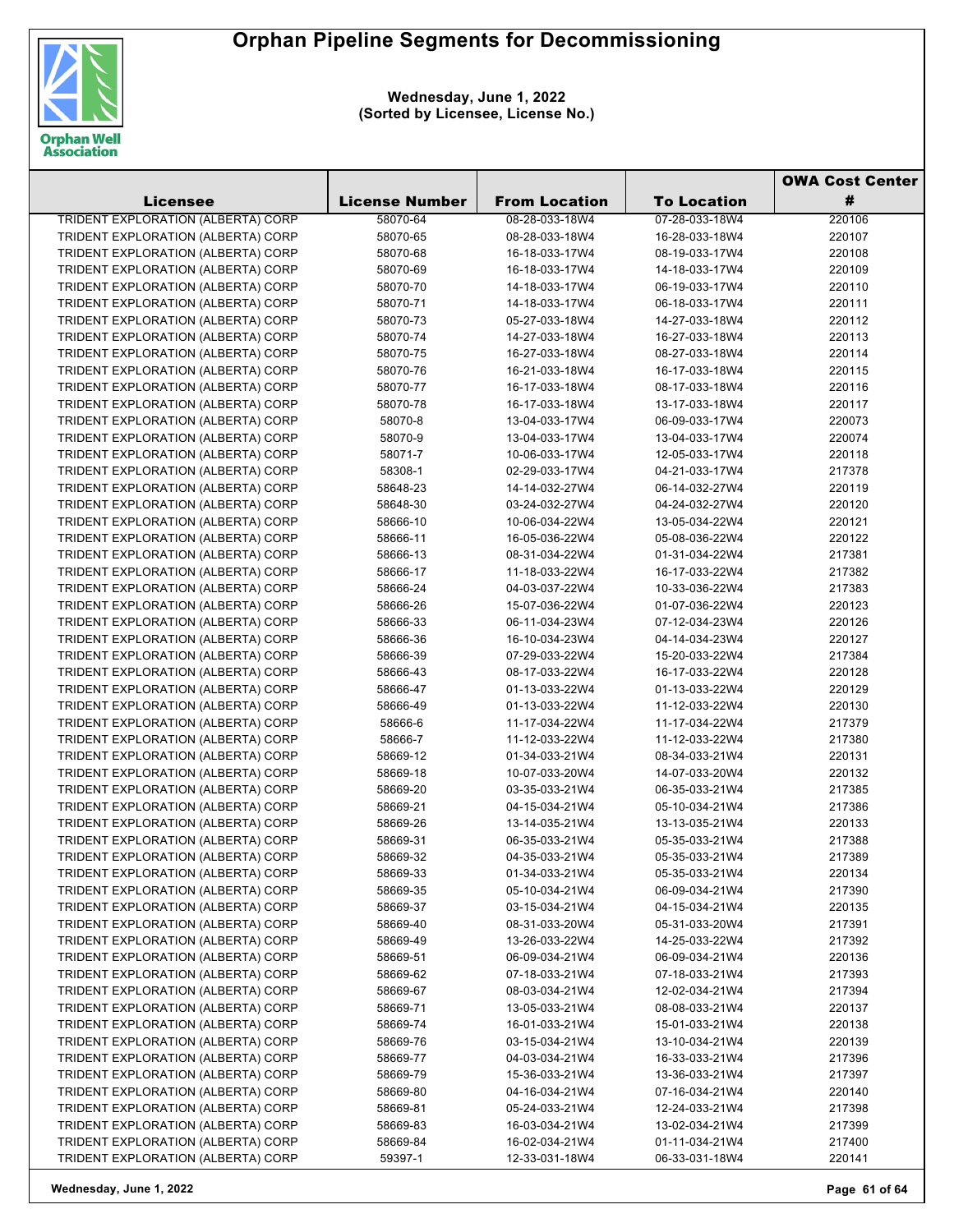

**Wednesday, June 1, 2022 (Sorted by Licensee, License No.)**

|                                                        |                       |                                  |                                  | <b>OWA Cost Center</b> |  |
|--------------------------------------------------------|-----------------------|----------------------------------|----------------------------------|------------------------|--|
| <b>Licensee</b>                                        | <b>License Number</b> | <b>From Location</b>             | <b>To Location</b>               | #                      |  |
| <b>TRIDENT EXPLORATION (ALBERTA) CORP</b>              | 59397-11              | 10-07-033-18W4                   | 15-01-033-19W4                   | 220143                 |  |
| TRIDENT EXPLORATION (ALBERTA) CORP                     | 59397-12              | 14-03-032-17W4                   | 07-10-032-17W4                   | 220144                 |  |
| TRIDENT EXPLORATION (ALBERTA) CORP                     | 59397-13              | 10-08-033-24W4                   | 06-08-033-24W4                   | 220145                 |  |
| TRIDENT EXPLORATION (ALBERTA) CORP                     | 59397-14              | 06-22-031-18W4                   | 11-22-031-18W4                   | 220146                 |  |
| TRIDENT EXPLORATION (ALBERTA) CORP                     | 59397-2               | 05-28-031-18W4                   | 05-28-031-18W4                   | 217401                 |  |
| TRIDENT EXPLORATION (ALBERTA) CORP                     | 59397-4               | 01-09-032-19W4                   | 06-10-032-19W4                   | 220142                 |  |
| TRIDENT EXPLORATION (ALBERTA) CORP                     | 60383-2               | 16-36-037-19W4                   | 02-12-038-19W4                   | 220148                 |  |
| TRIDENT EXPLORATION (ALBERTA) CORP                     | 60383-9               | 13-31-037-18W4                   | 16-36-037-19W4                   | 217404                 |  |
| TRIDENT EXPLORATION (ALBERTA) CORP                     | 7079-2                | 04-12-038-21W4                   | 10-13-038-21W4                   | 219715                 |  |
| TRIDENT EXPLORATION (WX) CORP                          | 36174-1               | 14-16-061-09W5                   | 06-33-060-09W5                   | 217431                 |  |
| TRIDENT EXPLORATION (WX) CORP                          | 36174-2               | 14-22-061-09W5                   | 14-16-061-09W5                   | 217432                 |  |
| TRIDENT EXPLORATION (WX) CORP                          | 36174-3               | 16-07-061-09W5                   | 16-08-061-09W5                   | 220172                 |  |
| TRIDENT EXPLORATION (WX) CORP                          | 46562-3               | 12-29-063-05W5                   | 06-29-063-05W5                   | 220173                 |  |
| TRIDENT EXPLORATION (WX) CORP                          | 47744-2               | 04-36-063-06W5                   | 16-15-063-06W5                   | 220174                 |  |
| TRIDENT EXPLORATION (WX) CORP                          | 47744-25              | 01-22-063-05W5                   | 02-22-063-05W5                   | 220179                 |  |
| TRIDENT EXPLORATION (WX) CORP                          | 47744-28              | 01-33-063-05W5                   | 02-33-063-05W5                   | 217429                 |  |
| TRIDENT EXPLORATION (WX) CORP                          | 47744-3               | 08-33-063-06W5                   | 04-26-063-06W5                   | 217420                 |  |
| TRIDENT EXPLORATION (WX) CORP                          | 47932-3               | 13-32-063-06W5                   | 10-32-063-06W5                   | 220182                 |  |
| TRIDENT EXPLORATION (WX) CORP                          | 52122-1               | 07-19-054-27W4                   | 09-25-054-28W4                   | 220185                 |  |
| TRIDENT EXPLORATION (WX) CORP                          | 52464-2               | 02-21-032-21W4                   | 03-16-032-21W4                   | 220187                 |  |
| <b>TUSCANY ENERGY LTD</b>                              | 15737-13              | 10-19-060-08W4                   | 07-25-060-09W4                   | 204896                 |  |
| <b>TUSCANY ENERGY LTD</b>                              | 15737-20              | 07-19-060-08W4                   | 10-19-060-08W4                   | 204903                 |  |
| <b>TUSCANY ENERGY LTD</b>                              | 21380-1               | 11-20-014-19W4                   | 16-20-014-19W4                   | 204870                 |  |
| <b>TUSCANY ENERGY LTD</b>                              | 21380-2               | 16-20-014-19W4                   | 05-33-014-19W4                   | 204871                 |  |
| <b>TUSCANY ENERGY LTD</b>                              | 31024-1               | 08-08-014-14W4                   | 12-08-014-14W4                   | 204863                 |  |
| <b>TUSCANY ENERGY LTD</b>                              | 32972-1               | 14-14-007-10W4                   | 06-14-007-10W4                   | 204798                 |  |
| <b>TUSCANY ENERGY LTD</b>                              | 33302-1               | 13-01-014-22W4                   | 06-02-014-22W4                   | 204873                 |  |
| <b>TUSCANY ENERGY LTD</b>                              | 33451-1               | 16-27-012-18W4                   | 16-27-012-18W4                   | 204834                 |  |
| <b>TUSCANY ENERGY LTD</b>                              | 33595-1               | 16-27-012-18W4                   | 06-35-012-18W4                   | 204835                 |  |
| <b>TUSCANY ENERGY LTD</b>                              | 34081-1               | 03-35-013-21W4                   | 09-35-013-21W4                   | 204861                 |  |
| <b>TUSCANY ENERGY LTD</b>                              | 35088-1               | 09-03-014-19W4                   | 01-03-014-19W4                   | 204866                 |  |
| <b>TUSCANY ENERGY LTD</b>                              | 35088-3               | 02-02-014-19W4                   | 13-35-013-19W4                   | 204868                 |  |
| <b>TUSCANY ENERGY LTD</b>                              | 36604-1               | 08-33-013-19W4                   | 01-04-014-19W4                   | 204844                 |  |
| <b>TUSCANY ENERGY LTD</b>                              | 36604-2               | 08-05-014-19W4                   | 01-05-014-19W4                   | 204845                 |  |
| <b>TUSCANY ENERGY LTD</b>                              | 36604-3               | 06-31-013-19W4                   | 03-06-014-19W4                   | 204846                 |  |
| <b>TUSCANY ENERGY LTD</b>                              | 37673-1               | 12-23-041-11W4                   | 12-23-041-11W4                   | 204891                 |  |
| <b>TUSCANY ENERGY LTD</b>                              | 38587-1               | 14-18-013-18W4                   | 14-18-013-18W4                   | 204843                 |  |
| <b>TUSCANY ENERGY LTD</b><br><b>TUSCANY ENERGY LTD</b> | 40971-1               | 09-29-061-15W4                   | 11-26-061-15W4                   | 204908                 |  |
| <b>TUSCANY ENERGY LTD</b>                              | 41224-1<br>42525-1    | 07-06-012-19W4<br>16-31-012-15W4 | 07-07-012-19W4                   | 204839<br>204828       |  |
| <b>TUSCANY ENERGY LTD</b>                              | 44583-1               | 09-24-016-20W4                   | 16-31-012-15W4<br>01-24-016-20W4 | 204880                 |  |
| <b>TUSCANY ENERGY LTD</b>                              | 45882-1               | 05-18-056-18W4                   | 03-14-056-19W4                   | 204892                 |  |
| <b>TUSCANY ENERGY LTD</b>                              | 50297-1               | 15-13-068-26W4                   | 08-20-068-25W4                   | 204916                 |  |
| UNKNOWN LICENSEE                                       | 63011-1               | 13-20-045-05W4                   | 08-30-045-05W4                   | 223275                 |  |
| UNKNOWN LICENSEE                                       | 63032-1               | 02-27-034-10W4                   | 04-27-034-10W4                   | 223276                 |  |
| <b>VERITY ENERGY LTD</b>                               | 52065-1               | 10-16-031-12W4                   | 16-09-032-12W4                   | 205187                 |  |
| <b>WEST ISLE ENERGY INC</b>                            | 29567-1               | 06-22-048-23W4                   | 16-31-047-22W4                   | 221205                 |  |
| WEST ISLE ENERGY INC                                   | 29567-10              | 06-03-049-23W4                   | 07-03-049-23W4                   | 221210                 |  |
| WEST ISLE ENERGY INC                                   | 29567-11              | 14-32-047-22W4                   | 11-32-047-22W4                   | 221211                 |  |
| WEST ISLE ENERGY INC                                   | 29567-12              | 10-21-048-23W4                   | 01-21-048-23W4                   | 221212                 |  |
| WEST ISLE ENERGY INC                                   | 29567-13              | 05-11-048-23W4                   | 02-10-048-23W4                   | 221213                 |  |
| WEST ISLE ENERGY INC                                   | 29567-14              | 08-27-047-22W4                   | 05-33-047-22W4                   | 221214                 |  |
| WEST ISLE ENERGY INC                                   | 29567-15              | 07-12-050-24W4                   | 05-07-050-23W4                   | 221215                 |  |
| WEST ISLE ENERGY INC                                   | 29567-16              | 01-13-050-24W4                   | 05-07-050-23W4                   | 221216                 |  |
| WEST ISLE ENERGY INC                                   | 29567-17              | 11-24-050-24W4                   | 01-13-050-24W4                   | 221217                 |  |
| WEST ISLE ENERGY INC                                   | 29567-19              | 15-14-050-24W4                   | 15-13-050-24W4                   | 221218                 |  |
| WEST ISLE ENERGY INC                                   | 29567-2               | 01-17-048-23W4                   | 08-16-048-23W4                   | 221206                 |  |

**Wednesday, June 1, 2022 Page 62 of 64**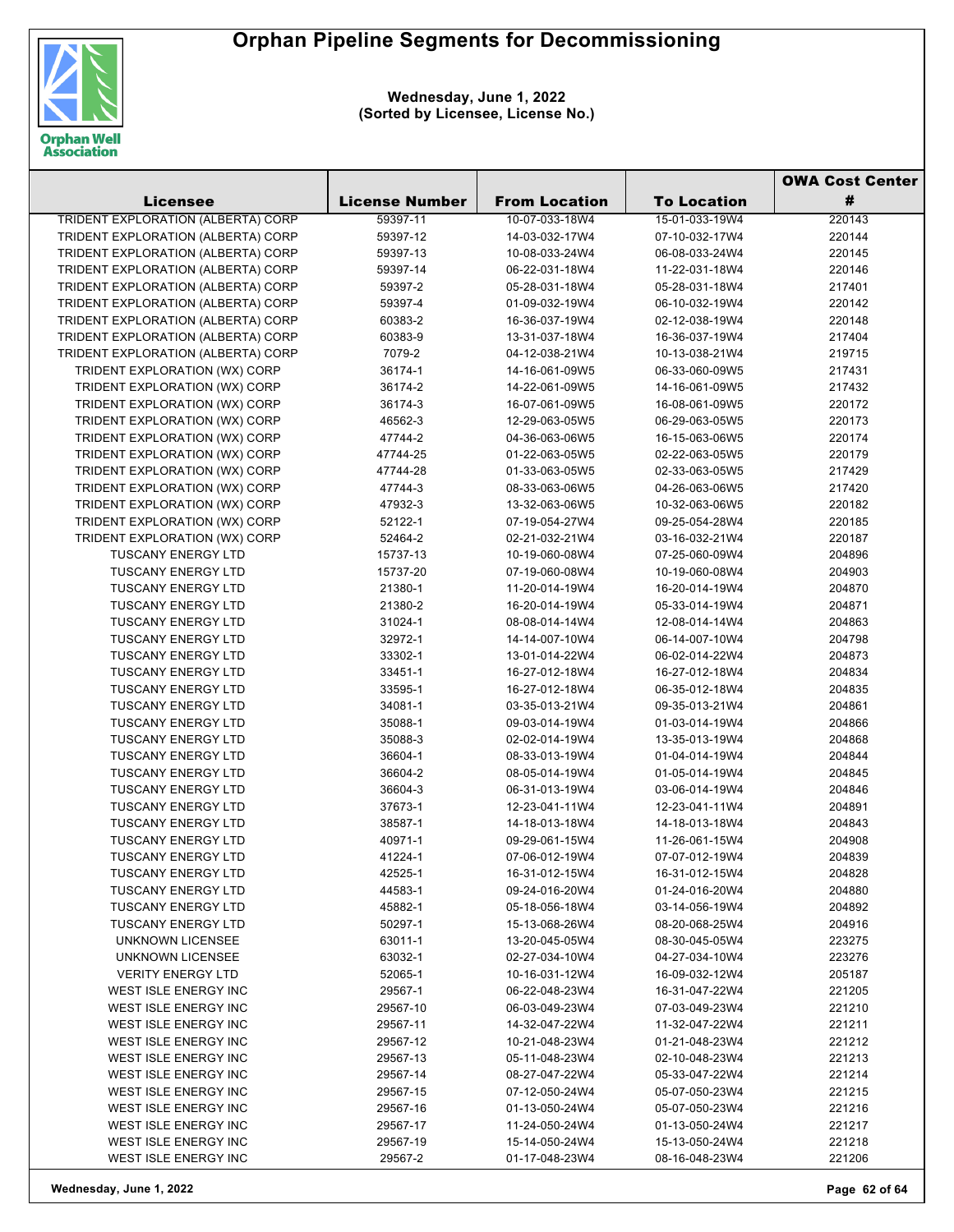

|                             |                       |                      |                    | <b>OWA Cost Center</b> |  |
|-----------------------------|-----------------------|----------------------|--------------------|------------------------|--|
| Licensee                    | <b>License Number</b> | <b>From Location</b> | <b>To Location</b> | #                      |  |
| WEST ISLE ENERGY INC        | 29567-22              | 13-09-050-23W4       | 04-09-050-23W4     | 221219                 |  |
| WEST ISLE ENERGY INC        | 29567-23              | 04-09-050-23W4       | 10-33-049-23W4     | 221220                 |  |
| WEST ISLE ENERGY INC        | 29567-24              | 07-05-048-22W4       | 11-32-047-22W4     | 221221                 |  |
| WEST ISLE ENERGY INC        | 29567-26              | 05-33-047-22W4       | 11-32-047-22W4     | 221222                 |  |
| <b>WEST ISLE ENERGY INC</b> | 29567-27              | 05-07-050-23W4       | 12-32-049-23W4     | 221223                 |  |
| WEST ISLE ENERGY INC        | 29567-3               | 16-31-047-22W4       | 14-32-047-22W4     | 221207                 |  |
| WEST ISLE ENERGY INC        | 29567-8               | 10-33-049-23W4       | 06-22-048-23W4     | 221208                 |  |
| WEST ISLE ENERGY INC        | 29567-9               | 06-15-049-23W4       | 06-15-049-23W4     | 221209                 |  |
| WEST ISLE ENERGY INC        | 29663-2               | 03-05-048-22W4       | 16-31-047-22W4     | 221224                 |  |
| WEST ISLE ENERGY INC        | 30194-1               | 15-23-037-04W5       | 10-25-037-04W5     | 221225                 |  |
| WEST ISLE ENERGY INC        | 43882-1               | 16-36-005-15W4       | 16-01-006-15W4     | 221226                 |  |
| WEST ISLE ENERGY INC        | 48515-1               | 05-19-048-08W5       | 08-24-048-09W5     | 221231                 |  |
| WEST ISLE ENERGY INC        | 49443-1               | 05-30-048-08W5       | 05-30-048-08W5     | 221232                 |  |
| WEST ISLE ENERGY INC        | 51147-1               | 16-19-049-22W4       | 14-27-049-23W4     | 221233                 |  |
| WEST ISLE ENERGY INC        | 51147-10              | 14-27-046-21W4       | 11-27-046-21W4     | 221242                 |  |
| WEST ISLE ENERGY INC        | 51147-11              | 04-19-048-21W4       | 06-06-048-21W4     | 221243                 |  |
| WEST ISLE ENERGY INC        | 51147-12              | 06-06-048-21W4       | 11-27-046-21W4     | 221244                 |  |
| WEST ISLE ENERGY INC        | 51147-13              | 14-13-048-22W4       | 04-19-048-21W4     | 221245                 |  |
| WEST ISLE ENERGY INC        | 51147-14              | 11-32-047-22W4       | 14-32-047-22W4     | 221246                 |  |
| WEST ISLE ENERGY INC        | 51147-15              | 09-16-047-21W4       | 08-16-047-21W4     | 221247                 |  |
| WEST ISLE ENERGY INC        | 51147-16              | 03-02-047-21W4       | 02-03-047-21W4     | 221248                 |  |
| WEST ISLE ENERGY INC        | 51147-17              | 03-20-047-21W4       | 03-21-047-21W4     | 221249                 |  |
| WEST ISLE ENERGY INC        | 51147-18              | 12-09-048-21W4       | 12-07-048-21W4     | 221250                 |  |
| WEST ISLE ENERGY INC        | 51147-19              | 14-32-047-22W4       | 06-06-048-21W4     | 221251                 |  |
| WEST ISLE ENERGY INC        | 51147-2               | 11-25-049-23W4       | 06-30-049-22W4     | 221234                 |  |
| WEST ISLE ENERGY INC        | 51147-3               | 06-30-049-22W4       | 16-19-049-22W4     | 221235                 |  |
| WEST ISLE ENERGY INC        | 51147-4               | 13-20-049-22W4       | 16-19-049-22W4     | 221236                 |  |
| WEST ISLE ENERGY INC        | 51147-5               | 04-22-049-22W4       | 13-20-049-22W4     | 221237                 |  |
| WEST ISLE ENERGY INC        | 51147-6               | 12-21-049-22W4       | 12-21-049-22W4     | 221238                 |  |
| WEST ISLE ENERGY INC        | 51147-7               | 09-15-049-22W4       | 04-22-049-22W4     | 221239                 |  |
| WEST ISLE ENERGY INC        | 51147-8               | 15-14-049-22W4       | 09-15-049-22W4     | 221240                 |  |
| WEST ISLE ENERGY INC        | 51147-9               | 07-20-049-22W4       | 16-19-049-22W4     | 221241                 |  |
| WEST ISLE ENERGY INC        | 57525-1               | 06-05-048-22W4       | 03-05-048-22W4     | 221252                 |  |
| WEST ISLE ENERGY INC        | 57525-2               | 03-05-048-22W4       | 11-32-047-22W4     | 221253                 |  |
| WINTER PETROLEUM LTD        | 28688-40              | 09-24-112-02W6       | 09-23-112-02W6     | 202524                 |  |
| <b>WINTER PETROLEUM LTD</b> | 28688-41              | 02-36-112-02W6       | 10-25-112-02W6     | 202525                 |  |
| WINTER PETROLEUM LTD        | 28688-45              | 10-15-111-02W6       | 11-14-111-02W6     | 202526                 |  |
| <b>WINTER PETROLEUM LTD</b> | 28688-46              | 15-22-111-02W6       | 10-23-111-02W6     | 202527                 |  |
| WINTER PETROLEUM LTD        | 28688-58              | 10-19-112-02W6       | 09-30-112-02W6     | 202539                 |  |
| <b>WINTER PETROLEUM LTD</b> | 28688-61              | 10-06-112-01W6       | 12-06-112-01W6     | 202542                 |  |
| WINTER PETROLEUM LTD        | 28688-62              | 06-13-112-02W6       | 05-18-112-01W6     | 202543                 |  |
| WINTER PETROLEUM LTD        | 28688-70              | 11-28-111-02W6       | 10-27-111-02W6     | 202551                 |  |
| <b>WINTER PETROLEUM LTD</b> | 28688-72              | 02-27-113-02W6       | 10-21-113-02W6     | 202553                 |  |
| WINTER PETROLEUM LTD        | 28688-73              | 12-30-111-02W6       | 11-28-111-02W6     | 202554                 |  |
|                             |                       |                      |                    |                        |  |
| WINTER PETROLEUM LTD        | 31446-1               | 01-01-111-04W6       | 14-33-110-04W6     | 202509                 |  |
| WINTER PETROLEUM LTD        | 31446-10              | 08-36-110-04W6       | 09-36-110-04W6     | 202510                 |  |
| WINTER PETROLEUM LTD        | 31446-11              | 10-36-110-04W6       | 09-36-110-04W6     | 202511                 |  |
| <b>WINTER PETROLEUM LTD</b> | 31446-12              | 04-33-110-03W6       | 08-32-110-03W6     | 202512                 |  |
| WINTER PETROLEUM LTD        | 31446-13              | 13-33-110-04W6       | 13-33-110-04W6     | 202513                 |  |
| WINTER PETROLEUM LTD        | 31446-2               | 03-03-111-04W6       | 13-34-110-04W6     | 202514                 |  |
| WINTER PETROLEUM LTD        | 31446-3               | 09-36-110-04W6       | 01-01-111-04W6     | 202515                 |  |
| WINTER PETROLEUM LTD        | 31446-4               | 07-25-110-04W6       | 09-36-110-04W6     | 202516                 |  |
| WINTER PETROLEUM LTD        | 31446-5               | 08-36-110-04W6       | 09-36-110-04W6     | 202517                 |  |
| WINTER PETROLEUM LTD        | 31446-6               | 14-33-110-04W6       | 13-33-110-04W6     | 202518                 |  |
| WINTER PETROLEUM LTD        | 31446-7               | 08-32-110-03W6       | 09-36-110-04W6     | 202519                 |  |
| WINTER PETROLEUM LTD        | 31446-8               | 06-30-110-03W6       | 09-36-110-04W6     | 202520                 |  |
| WINTER PETROLEUM LTD        | 31446-9               | 07-25-110-04W6       | 09-36-110-04W6     | 202521                 |  |